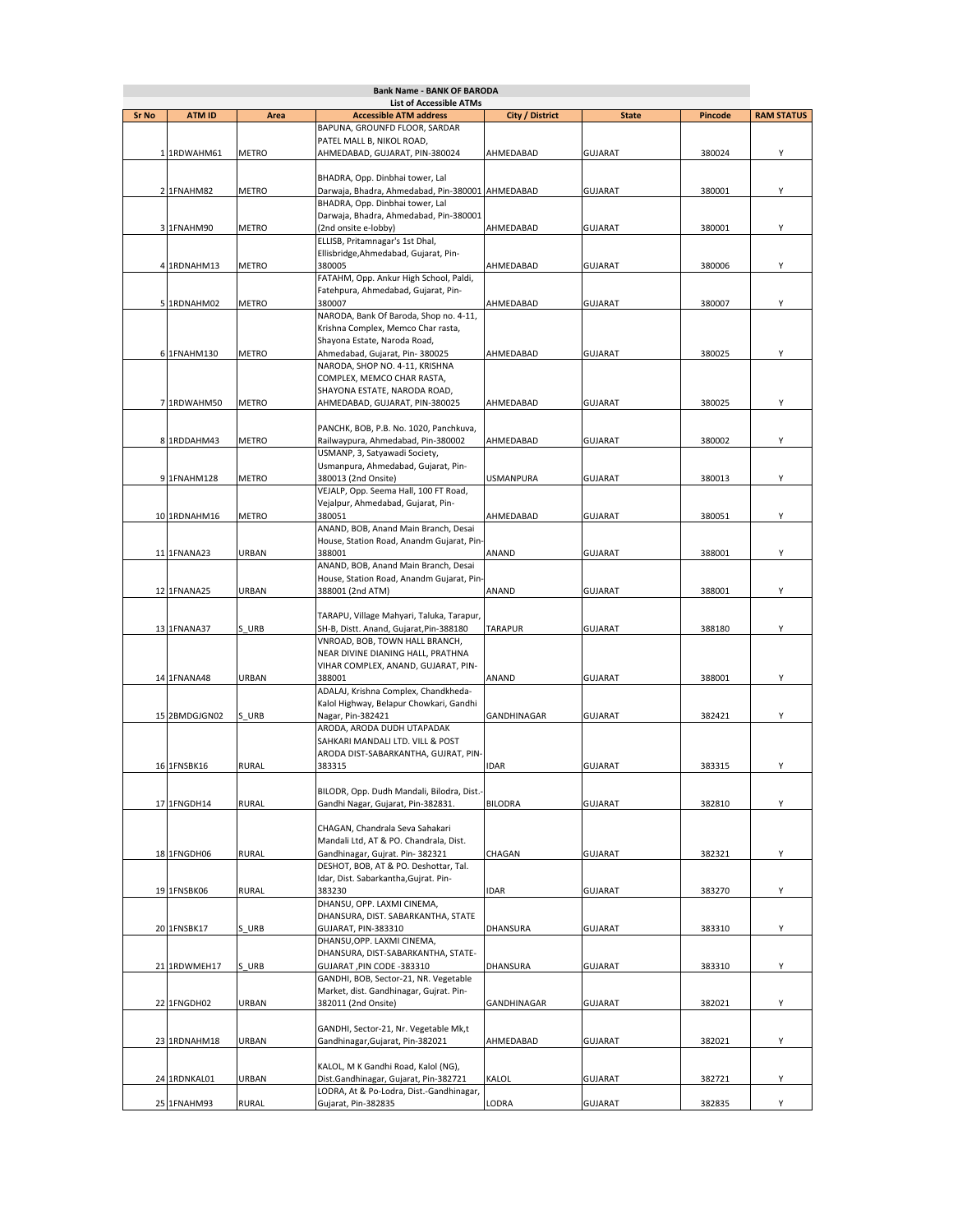|              |              | MODARV, g.f. plot no. 45 umiya township,                                                              |                  |                |        |   |
|--------------|--------------|-------------------------------------------------------------------------------------------------------|------------------|----------------|--------|---|
|              |              | modasa, megraj road, tal modasa, gujrat,                                                              |                  |                |        |   |
| 26 1FNARV04  | S URB        | pin-383315                                                                                            | MODASA           | <b>GUJARAT</b> | 383315 | Υ |
|              |              | MOTIPU, TRIMURTI AVENUE, SAHAKARI<br>JIN CHAR CHAR RASTA, NATIONAL<br>HIGHWAY NO.8, HIMATNAGAR, DIST. |                  |                |        |   |
| 27 1FNSBK18  | S URB        | SABARNATH, STATE GUJARAT, PIN-<br>383001(2ND ONSITE)                                                  | HIMATNAGAR       | <b>GUJARAT</b> | 383001 | Υ |
|              |              |                                                                                                       |                  |                |        |   |
|              |              | MOTIPU, TRIMURTI AVENUE SAHAKARI<br>JIN CHAR RASTA, NATIONAL HIGHWAY                                  |                  |                |        |   |
|              |              | NO. 8, Motipura, Himmat Nagar, Dist.                                                                  |                  |                |        |   |
| 28 1RDWMEH18 | S URB        | HIMMAT NAGAR, Gujarat-383001                                                                          | HIMMAT NAGAR     | <b>GUJARAT</b> | 383001 | Υ |
|              |              | PRATIN, LIC BUILDING, APPROCH ROAD                                                                    |                  |                |        |   |
|              |              | PRANTIJ, DIST.SABARKANTHA, GUJARAT,                                                                   |                  |                |        |   |
| 29 1FNSBK19  | S URB        | PIN-383205(2ND ONSITE)<br>PRATIN, LIC OF INDIA BLDG. APPROCH                                          | <b>PRANTIJ</b>   | <b>GUJARAT</b> | 383205 | Υ |
|              |              | ROAD PRANTIJ, DIST- SABARKANTHA.                                                                      |                  |                |        |   |
| 30 1FDSBK02  | S URB        | PINCODE-383205                                                                                        | SABARKANTHA      | <b>GUJARAT</b> | 383205 | Y |
|              |              | SHINOL, AT & PO. Shinol, Dist.                                                                        |                  |                |        |   |
| 31 1FNSBK09  | <b>RURAL</b> | Sabarkantha, Gujrat. Pin- 383311                                                                      | SHINOL           | GUJARAT        | 383311 | Υ |
|              |              | SSICHH, 1st Floor, Sagar Commercial                                                                   |                  |                |        |   |
|              |              | Centre, OPP. Amiras Hotel, Chhatral, Dist.                                                            |                  |                |        |   |
| 32 1FNGDH05  | S URB        | Gandhinagar, Gujrat. Pin-382729                                                                       | CHHATRAL         | <b>GUJARAT</b> | 382729 | Y |
| 33 1RDNMEH08 | S URB        | TALOD, At & Post- Talod, Distt-                                                                       | TALOD            |                |        |   |
|              |              | Sabarkantha, Gujarat, Pin-383215<br>BABRA, Plot -9, Rajkot - Bhavnagar                                |                  | <b>GUJARAT</b> | 383215 | Υ |
|              |              | Highway , Bhagwat Para, Rajkot, Gujarat,                                                              |                  |                |        |   |
| 34 1FDAMR02  | S URB        | 365421.                                                                                               | <b>BABRA</b>     | <b>GUJARAT</b> | 365421 | Y |
|              |              | SHASTR, HSD MEHTA AUTOMOBILES,                                                                        |                  |                |        |   |
| 35 1FDBHA04  | S URB        | RAJKOT HIGHWAY, VARTEJ, DIST<br>BHAVNAGAR, GUJARAT, PIN-364060                                        | VARTEJ           | <b>GUJARAT</b> | 364060 | Υ |
|              |              | Ground Floor, Meghani Chambers, Haveli                                                                |                  |                |        |   |
| 36 1FDBOT02  | URBAN        | Chowk                                                                                                 | <b>BOTAD</b>     | <b>GUJARAT</b> | 364710 | Υ |
|              |              | Near Swaminarayan Mandir, Bhavnagar                                                                   |                  |                |        |   |
| 37 1FDBOT03  | URBAN        | Road<br>01, Vruj Complex, opp : Hitli na pul,                                                         | <b>BOTAD</b>     | <b>GUJARAT</b> | 364710 | Y |
| 38 1FDBOT04  | URBAN        | Nagalpar Gate, Gadhada Road                                                                           | <b>BOTAD</b>     | <b>GUJARAT</b> | 364710 | Y |
|              |              | JETPUR, VIRPUR, TALUKA- VIRPUR, DIST:                                                                 |                  |                |        |   |
| 39 1FDKHD59  | URBAN        | KHEDA, GUJARAT-388260                                                                                 | VIRPUR           | <b>GUJARAT</b> | 388260 | Υ |
|              |              | JASDAN, Plot No - 1, B/H Rathod Engg.<br>Wrk, Geeta Nagar, Jasdan, Dist. Rajkot,                      |                  |                |        |   |
| 40 1FDRAJ13  | S URB        | State - Gujarat, 360050.                                                                              | RAJKOT           | <b>GUJARAT</b> | 360050 | Υ |
|              |              |                                                                                                       |                  |                |        |   |
|              |              | BEDI, AGRICULTURE PRODUCE MARKET                                                                      |                  |                |        |   |
|              |              | COMMITTEE, UNIT 3 &4, BEDI VILLAGE,<br>SURVEY NO: 261/1/P1/P2, MORBI ROAD,                            |                  |                |        |   |
| 41 1FDRAJ58  | METRO        | RAJKOT, GUJRAT, PIN-360003                                                                            | <b>BEDI</b>      | <b>GUJARAT</b> | 360003 | Υ |
|              |              | MAKANS, KRISHNA PETROLEUM,                                                                            |                  |                |        |   |
|              |              | S/NO.90/1 & 90/2P, VILL.JAMBUDIYA,                                                                    |                  |                |        |   |
| 42 1FDRAJ61  | S URB        | TAL. WANKANER, DIST. RAJKOT, NH8A,<br>GUJARAT, PIN-363622                                             | <b>JAMBUDIYA</b> | <b>GUJARAT</b> | 363622 | Y |
|              |              | GONDAL, SHRI KODIYA RPETROLIUM,                                                                       |                  |                |        |   |
|              |              | S/NO. 47/2P, PLOT NO. 11, GUNDALA                                                                     |                  |                |        |   |
|              |              | ROAD, GONDAL CITY, GUJARAT, PIN-                                                                      |                  |                |        |   |
| 43 1FDRAJ62  | S URB        | 360311<br>RINRAJ, HP COMCO, RMC 2, OPP BIG                                                            | GONDAL           | <b>GUJARAT</b> | 360311 | Y |
|              |              | BAZAAR, NANA MAUVA CHOWK, ON                                                                          |                  |                |        |   |
| 44 1FDRAJ63  | S URB        | RING ROAD, RAJKOT, PIN-360004                                                                         | RAJKOT           | <b>GUJARAT</b> | 360004 | Υ |
|              |              | SARDAR ROAD, MORVI, RAJKOT, MORBI,                                                                    |                  |                |        |   |
| 45 1FDRAJ66  | URBAN        | GUJARAT-363641                                                                                        | <b>MORVI</b>     | <b>GUJARAT</b> | 363641 | Υ |
|              |              | DHAMRE, Sangharajka & Co., Amreli Road,                                                               |                  |                |        |   |
| 46 1FNAMR08  | S URB        | Dhari, Dist.-Amreli, Gujarat, Pin-365640                                                              | DHARI            | <b>GUJARAT</b> | 365640 | Υ |
|              |              | BAGASA, Omkar Petroleum Company,                                                                      |                  |                |        |   |
| 47 1FNAMR10  | S URB        | Station Road, Bagasara City, Amreli,<br>Gujarat, Pin-365440                                           | BAGASARA         | <b>GUJARAT</b> | 365440 | Υ |
|              |              | MAKANS, Near Gram Panchayat Office,                                                                   |                  |                |        |   |
|              |              | Makansar, Taluka Morvi, Distt. Rajkot,                                                                |                  |                |        |   |
| 48 1FNRAJ30  | <b>RURAL</b> | Gujarat, Pin-363642                                                                                   | MAKANSAR         | <b>GUJARAT</b> | 363642 | Υ |
|              |              | MOTAGU, Khijda Sheri, Main Bazar, At:<br>Mota Gundala, Tal-Jetpur, Dist-Rajkot,                       |                  |                |        |   |
| 49 1FNRAJ31  | <b>RURAL</b> | Gujarat, Pin-360370                                                                                   | MOTA GUNDALA     | <b>GUJARAT</b> | 360370 | Υ |
|              |              |                                                                                                       |                  |                |        |   |
|              |              | NAVIMA, Navi Mengani, Tal. Kotada                                                                     |                  |                |        |   |
| 50 1FNRAJ32  | <b>RURAL</b> | Sangani, Dis. Rajkot, Gujrat, Pin- 360070                                                             | NAVIMENGANI      | <b>GUJARAT</b> | 360070 | Υ |
|              |              | UNIRAJ, HP Petrol Pump, University Road                                                               |                  |                |        |   |
|              |              | & Sadhuwaswani Road Crossing, Dist.                                                                   |                  |                |        |   |
| 51 1FNRAJ51  | METRO        | Rajkot, Gujrat.Pin-360005                                                                             | RAJKOT           | <b>GUJARAT</b> | 360005 | Y |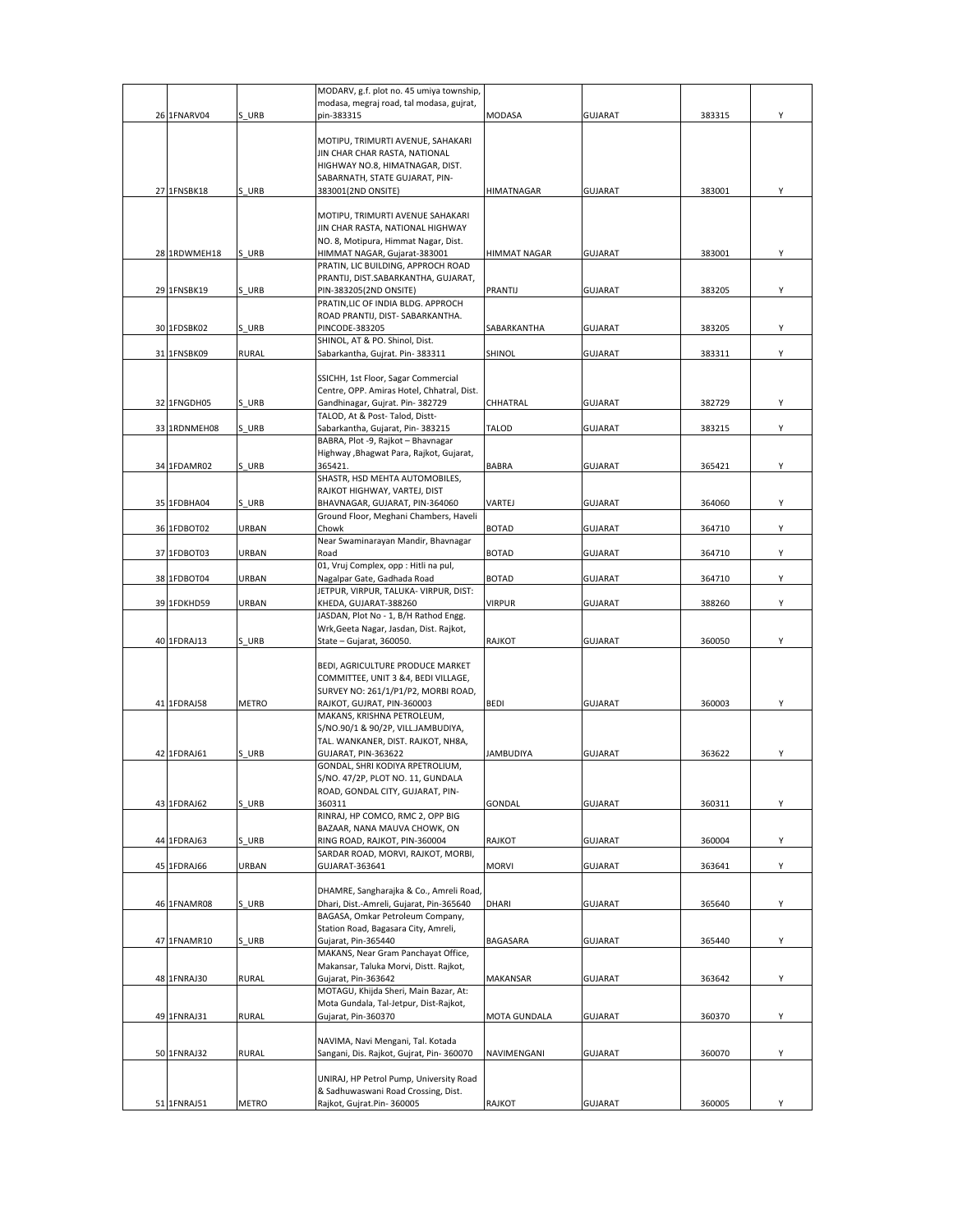|               |              | DHORAJ, Shop No3, Swati Chowk,                                       |                     |                |        |   |
|---------------|--------------|----------------------------------------------------------------------|---------------------|----------------|--------|---|
|               |              | Vaishnav Chamber, Dhoraji, Dist.- Rajkot,                            |                     |                |        |   |
| 52 1FNRAJ64   | S URB        | Gujrat, Pin-360410                                                   | DHORAJI             | <b>GUJARAT</b> | 360410 | Υ |
|               |              | DHRANG, Shop No 5, Labh Complex, Post                                |                     |                |        |   |
|               |              | Office Road, Opp Khadi Bhandar,                                      |                     |                |        |   |
|               |              | Dhrangdhra, Dist : Surendranagar, Gujrat.                            |                     |                |        |   |
| 53 1FNSDR04   | S URB        | PIN-363310                                                           | <b>DHRANGADHARA</b> | <b>GUJARAT</b> | 363310 |   |
|               |              | LIMBDI, Shop No 11, Vivekanand Plaza,                                |                     |                |        |   |
|               |              | Highway Circle, Limbdi, Dist.                                        |                     |                |        |   |
| 54 1FNSDR06   | S URB        | Surendranagar, Gujrat. Pin-363421                                    | LIMBDI              | <b>GUJARAT</b> | 363421 |   |
|               |              | SHOP NO.85, SHETH NAGAR, JAMNAGAR                                    |                     |                |        |   |
| 55 1FNSDR08   | S URB        | ROAD, RAJKOT                                                         | RAJKOT              | <b>GUJARAT</b> | 363421 | Υ |
|               |              | SUREND, NUTAN VIRAM BUILDING, MG<br>ROAD, SURENDRANAGER, GUJARATPIN- |                     |                |        |   |
|               |              |                                                                      |                     |                |        |   |
| 56 1FNSDR10   | URBAN        | 363001,<br>KOCHAD, BOB, AT KOCHADA VILLAGE,                          | SURENDRANAGAR       | <b>GUJARAT</b> | 363001 | Υ |
|               |              | TAL. PATDI., SURENDRA NAGAR,                                         |                     |                |        |   |
| 57 1FNSDR12   | RURAL        | GUJARAT, PIN-382765                                                  | <b>KOCHADA</b>      | <b>GUJARAT</b> | 382765 | Υ |
|               |              | SARDAR PATEL EDUCATIONAL INSTITUTE,                                  |                     |                |        |   |
| 58 1FWSDR15   | S URB        | KALIABID, BHAVNAGAR                                                  | <b>KALIABID</b>     | <b>GUJARAT</b> | 363351 | Y |
|               |              | HALWAD, NARICHANA, TEHSIL                                            |                     |                |        |   |
|               |              | DHRANGADHRA, DIST SURENDRA NAGAR,                                    |                     |                |        |   |
| 59 1FWSDR16   | S URB        | GUJARAT, PIN-363310                                                  | NARICHANA           | <b>GUJARAT</b> | 363310 | Υ |
|               |              |                                                                      |                     |                |        |   |
|               |              | SSIBHA, G-1, Shanti Aradhna Complex, Nr.                             |                     |                |        |   |
|               |              | Turning Point, Besides Takhteshwar                                   |                     |                |        |   |
|               |              | Mandir, Waghawadi Road, City/District -                              |                     |                |        |   |
| 60 1RDNBHA01  | URBAN        | Bhavnagar, Gujarat, Pin-364001                                       | BHAVNAGAR           | <b>GUJARAT</b> | 364001 |   |
|               |              | GONDAL, College Chowk, Gondal, Rajkot,                               |                     |                |        |   |
| 61 1RDNGON01  | URBAN        | Gujarat, Pin-360311                                                  | GONDAL              | <b>GUJARAT</b> | 360311 | Υ |
|               |              |                                                                      |                     |                |        |   |
|               |              | RAJKOT, M G Road, Near Gpo, Bob bldg,                                |                     |                |        |   |
| 62 1RDNRAJ01  | METRO        | City/ District- Rajkot, Gujarat, Pin-360001                          | <b>RAJKOT</b>       | <b>GUJARAT</b> | 360001 | Υ |
|               |              |                                                                      |                     |                |        |   |
|               |              | BAGASA, Amarpara, Nr Old Bus Stand,                                  |                     |                |        |   |
|               |              | Behind Awadh Hospital, Bagasara, Dist.                               |                     |                |        |   |
| 63 2BMDGJAM01 | S URB        | Amreli, Gujarat, Pin-365601.                                         | <b>BAGASARA</b>     | <b>GUJARAT</b> | 365601 | Y |
|               |              | RAJULA, Shop No.25 to 28, Opp. Kohinoor                              |                     |                |        |   |
|               |              | Hotel, Jaffarabad Road, Rajula, Amreli,                              |                     |                |        |   |
| 64 2BMDGJAM02 | S URB        | Gujarat, Pin-364560                                                  | RAJULA              | <b>GUJARAT</b> | 364560 | Y |
|               |              | SIHOR, J.B.Chhatralaya Building,                                     |                     |                |        |   |
|               |              | Bhavnagar- Rajkot Road Pin-364240                                    |                     |                |        |   |
|               |              | SIHOR, J.B.Chhatralaya Building,                                     |                     |                |        |   |
| 65 2BMDGJBN07 | S URB        | Bhavnagar- Rajkot Road Pin-364240                                    | <b>SIHOR</b>        | <b>GUJARAT</b> | 364240 | Y |
|               |              | KOLKI, BOB, KOLKI BRANCH, KOKI                                       |                     |                |        |   |
|               |              | BAZAR, TAL                                                           |                     |                |        |   |
|               |              | UPLETA, DIST: RAJKOT, GUJARAT, Pin-                                  |                     |                |        |   |
| 66 2BMDGJRJ03 | <b>RURAL</b> | 360470                                                               | KOLKI               | <b>GUJARAT</b> | 360470 | Υ |
|               |              | PIPALI, BOB, PIPALIYA BRANCH, AT & POST                              |                     |                |        |   |
|               |              | SADAK PIPALIYA, TAL-                                                 |                     |                |        |   |
|               |              | GONDAL, DIST: RAJKOT, GUJARAT, Pin-                                  |                     |                |        |   |
| 67 2BMDGJRJ05 | <b>RURAL</b> | 360311                                                               | PIPALIYA            | <b>GUJARAT</b> | 360311 | Υ |
|               |              | MAVJIN, BOB, Mavjinjava Branch, Tal-                                 |                     |                |        |   |
|               |              | Bagasara, Dist.-Amreli, Gujarat, Pin-                                |                     |                |        |   |
| 68 2BMNGJAM01 | <b>RURAL</b> | 365450                                                               | MAVJINJAVA          | <b>GUJARAT</b> | 365456 | Υ |
|               |              | VASAVA, BOB Vasavad Branch, Azad                                     |                     |                |        |   |
|               |              | Chowk, Tal- Gondal, Dist- Rajkot. Pin-                               |                     |                |        |   |
| 69 2BMNGJRJ01 | <b>RURAL</b> | 364490                                                               | VASAVAD             | <b>GUJARAT</b> | 364490 | Y |
|               |              | BankofBaroda Darbari Chowk Patri Dist                                |                     |                |        |   |
| 70 1FNSDR17   | S URB        | Surendranagar pincode 382765                                         | PATDI               | <b>GUJARAT</b> | 382765 | Υ |
|               |              |                                                                      |                     |                |        |   |
|               |              | SAVARK, 19, Sanghvi Aarked, Mahuva                                   |                     |                |        |   |
| 71 3BMDGJAM03 | S URB        | Road, Savarkundla, Gujarat, Pin-364515                               | SAVARKUNDLA         | <b>GUJARAT</b> | 364515 | Υ |
|               |              | RAJVIS, C/O Shivam Wood Works, Near                                  |                     |                |        |   |
|               |              | Raj Bank, Opp. Jithariya Hanuman Temple,                             |                     |                |        |   |
|               |              | Mavdi Main Road, Rajkot, Gujarat, Pin-                               |                     |                |        |   |
| 72 3BMDGJRJ03 | METRO        | 360005                                                               | RAJKOT              | <b>GUJARAT</b> | 360005 | Y |
| 73 1FNRAJ69   | <b>METRO</b> | <b>NEAR RAMAPIR CHOWK</b>                                            | <b>ADIPUR</b>       | <b>GUJARAT</b> | 360001 | Y |
| 74 1FNRAJ69   | <b>METRO</b> | NEAR RAMAPIR CHOWK                                                   | ADIPUR              | <b>GUJARAT</b> | 360001 | Y |
|               |              | BHUJ, Station Road, Bhuj, Dist-Kutch,                                |                     |                |        |   |
| 75 1RDNBHJ01  | URBAN        | Gujarat, Pin-370001                                                  | BHUJ                | <b>GUJARAT</b> | 370001 | Υ |
|               |              |                                                                      |                     |                |        |   |
|               |              | BHUKUT, Shop No 1, Mundra Relocation                                 |                     |                |        |   |
|               |              | Site, Pramukh Swami Nagar, Katira                                    |                     |                |        |   |
| 76 1FDKUT21   | URBAN        | Complex - C, Bhuj, Gujarat, Pin - 370001.                            | KUTCH               | <b>GUJARAT</b> | 370001 | Υ |
|               |              | BHUKUT, Shop No-7, Ayodhya Appt., Opp.                               |                     |                |        |   |
|               |              | Katira Complex, Sanskar Nagar, Bhuj,                                 |                     |                |        |   |
| 77 1FDKUT20   | URBAN        | Gujarat, Pin-370001.                                                 | KUTCH               | <b>GUJARAT</b> | 370001 | Υ |
|               |              | COLBHU, Ground Floor, Dhanaraj Building,                             |                     |                |        |   |
| 78 1FDKUT15   | URBAN        | Colleage Road                                                        | Kutch               | <b>GUJARAT</b> | 370001 | Y |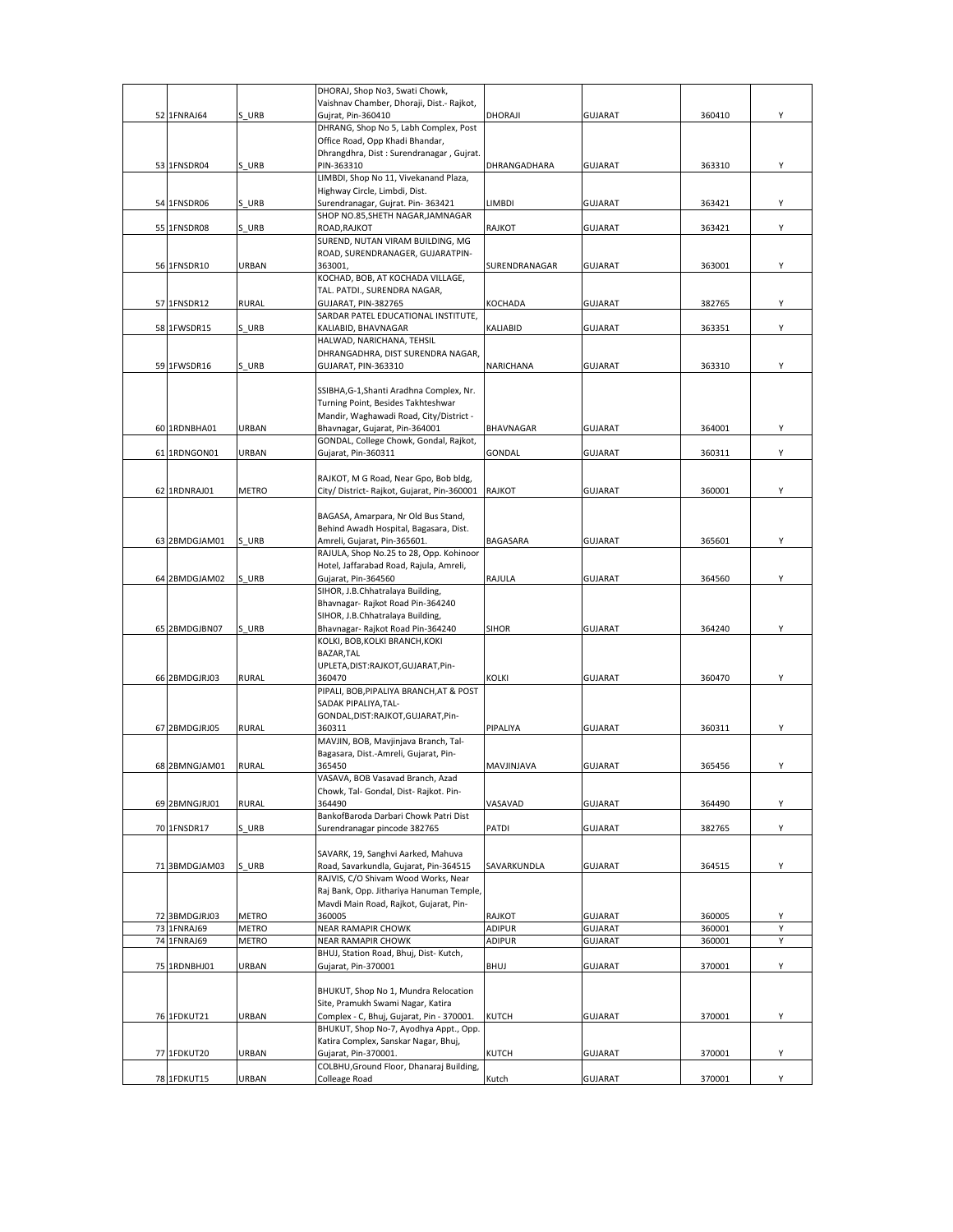|    |              |              | JUNAWA, SHOP NO. 1,2,3,4 BHARAT            |                |                |        |   |
|----|--------------|--------------|--------------------------------------------|----------------|----------------|--------|---|
|    |              |              | GROUP, GAYATRI MANDIR ROAD, NEAR           |                |                |        |   |
|    |              |              | GANDHIBAPU CIRCLE, JUNAWAS,                |                |                |        |   |
|    |              |              | MADHAPUR, TEHSIL BHUJ, DIST KUTCH,         |                |                |        |   |
|    | 79 1FNANA42  | S URB        | GUJARAT, PIN-370020                        | JUNAWAS        | <b>GUJARAT</b> | 370020 | Y |
|    | 80 1FNMEH54  | <b>RURAL</b> | NEAR RAILWAY STATION AMA                   | MEHSANA        | GUJARAT        | 382732 |   |
|    |              |              | BALISA, AT & PO. Vadali, Balisana, Dist.   |                |                |        |   |
|    | 81 1FNPTN11  | S URB        | Patan, Gujrat. Pin-384110                  | BALISANA       | <b>GUJARAT</b> | 384110 | Y |
|    |              |              | Opp. Sukhadiyawadi, Near Ice Factory,      |                |                |        |   |
|    |              |              |                                            |                |                |        |   |
|    | 82 1FNAHM132 | S URB        | Meu, Mehsana, Pin-384210                   | BECHARAJI      | <b>GUJARAT</b> | 384210 | Υ |
|    |              |              | BHAMEH, Market Area, Bhabhar,              |                |                |        |   |
|    | 83 1FNBNK02  | S URB        | Banaskantha, Gujarat, Pin-385320           | <b>BHABHAR</b> | GUJARAT        | 385320 | Υ |
|    |              |              | BHANDU, Ramji Mandir Building, Bhandu,     |                |                |        |   |
|    |              |              | Tal-Visnagar, Dist.-Mehsana, Gujarat, Pin- |                |                |        |   |
|    | 84 1FNMEH44  | <b>RURAL</b> | 384120.                                    | BHANDU         | GUJARAT        | 384120 | Υ |
|    |              |              | CHANAS, Shop No.7, BM Complex, Sardar      |                |                |        |   |
|    |              |              | Chauk, Chanasma, Distt- Patan, Gujarat,    |                |                |        |   |
|    | 85 1FNPTN16  | S URB        | Pin-384220                                 | CHANAS         | GUJARAT        | 384220 | Υ |
|    |              |              |                                            |                |                |        |   |
|    |              |              | The Mandropur Dudh Utpadak Mandali         |                |                |        |   |
|    | 86 1FNMEH53  | <b>RURAL</b> | AT Mandropur Ta Kheralu Dist Mehsana       | KHERALU        | <b>GUJARAT</b> | 384325 | Υ |
|    |              |              | The Davol Dudh Utpadak Mandali At          |                |                |        |   |
| 87 | 1FNMEH52     | <b>RURAL</b> | Davol Ta Kheralu Dist Mehsana              | KHERALU        | <b>GUJARAT</b> | 384325 | Υ |
|    |              |              |                                            |                |                |        |   |
|    |              |              | DAMA, THE LAXMIPURA (DAMA) DUDH            |                |                |        |   |
|    |              |              | UTAPADAK SAHKARI MANDALI LTD.,             |                |                |        |   |
|    | 88 1FDBNK16  | <b>RURAL</b> | Banaskhanta, Gujarat. PIN-385535           | DAMA           | <b>GUJARAT</b> | 385535 | Υ |
|    |              |              |                                            |                |                |        |   |
|    |              |              | THE DHEDHAL DUDH UTAPADAK SAHKARI          |                |                |        |   |
|    |              |              | MANDALI LTD., Banaskantha, GUJARAT.        |                |                |        |   |
|    | 89 1FDBNK18  | <b>RURAL</b> | PIN-385535                                 | DAMA           | <b>GUJARAT</b> | 385535 | Υ |
|    |              |              | DAMA, THE SHESPURA DUDH UTAPADAK           |                |                |        |   |
|    |              |              | SAHKARI MANDALI LTD., Banaskantha,         |                |                |        |   |
|    | 90 1FDBNK15  | <b>RURAL</b> | Gujarat. PIN-385535                        | DAMA           | <b>GUJARAT</b> | 385535 | Υ |
|    |              |              |                                            |                |                |        |   |
|    |              |              | DAMA, THE YAVARPURA DUDH                   |                |                |        |   |
|    |              |              | UTAPADAK SAHKARI MANDALI LTD,              |                |                |        |   |
|    | 91 1FDBNK14  | <b>RURAL</b> | BANASKANTHA, GUJARAT, PIN-385535           | DAMA           | <b>GUJARAT</b> | 385535 | Υ |
|    |              |              | DAMA, The Varan Dudh Utpadak Sahkari       |                |                |        |   |
|    |              |              | Mandali Ltd, At-Varon, PO- Zenal, Ta-      |                |                |        |   |
|    |              |              | Deesa, Dist. Banaskantha, Mehsana,         |                |                |        |   |
|    | 92 1FDBNK20  | <b>RURAL</b> | Gujarat, Pin- 385310                       | <b>DAMA</b>    | <b>GUJARAT</b> | 385310 | Υ |
|    |              |              | DAMA, The Devsari Dudh Utpadak Sahkari     |                |                |        |   |
|    |              |              | Mandali Ltd, Ta- Deesa, Dist.-             |                |                |        |   |
|    |              |              | Banaskantha, Nr Highway, Deesa, Gujarat,   |                |                |        |   |
|    | 93 1FDBNK21  | <b>RURAL</b> | Pin-385535                                 | DAMA           | GUJARAT        | 385535 | Υ |
|    |              |              |                                            |                |                |        |   |
|    |              |              | DAMA, The Kamodi Dudh Utpadak Sahkari      |                |                |        |   |
|    |              |              |                                            |                |                |        |   |
|    |              |              | Mandali Ltd., Dama, Nr Highway, At         |                |                |        |   |
|    |              |              | Kamodi, PO- Kheralu, Ta-Deesa, Dist.-      |                |                |        |   |
|    | 94 1FDBNK22  | <b>RURAL</b> | Banaskantha, Gujarat, Pin-385310           | DAMA           | <b>GUJARAT</b> | 385310 | Υ |
|    |              |              | DAMA, THE MANKI DUDH UTPADAK               |                |                |        |   |
|    |              |              | SAHAKARI MANDALI, DAMA, DIST               |                |                |        |   |
|    | 95 1FWBSK03  | <b>RURAL</b> | BANSKATHA, GUJRAT, PIN-508302              | DAMA           | <b>GUJARAT</b> | 385535 | Υ |
|    |              |              |                                            |                |                |        |   |
|    |              |              | DAMA, THE VARNODA DUDH UTPADAK             |                |                |        |   |
|    |              |              | SAHAKARI MANDALI, DAMA, DIST               |                |                |        |   |
|    | 96 1FWBSK06  | <b>RURAL</b> | BANASKANTHA, GUJRAT, PIN-808307            | DAMA           | GUJARAT        | 385535 | Υ |
|    |              |              | DAMA, THE KOTDA DUDH UTPADAK               |                |                |        |   |
|    |              |              | SAHAKARI MANDALI, DAMA,                    |                |                |        |   |
|    | 97 1FWBSK01  | <b>RURAL</b> | BANASKANTHA, GUJRAT, PIN-385535            | DAMA           | <b>GUJARAT</b> | 385535 | Y |
|    |              |              |                                            |                |                |        |   |
|    |              |              | DAMA, THE KRISHNA NAGAR DUDH               |                |                |        |   |
|    |              |              | UTPADAK MANDALI, LAKHANI, DAMA,            |                |                |        |   |
|    | 98 1FWBSK04  | <b>RURAL</b> | BANASKANTHA, GUJARAT, PIN-385535           | DAMA           | <b>GUJARAT</b> | 385535 | Υ |
|    |              |              |                                            |                |                |        |   |
|    |              |              | DAMA, THE KUDA DUDH UTPADAK                |                |                |        |   |
|    |              |              | SAHAKARI MANDALI, DAMA,                    |                |                |        |   |
|    |              |              | BANASKANTHA, DIST BANASKANTHA,             |                |                |        |   |
|    |              |              |                                            |                |                |        |   |
|    | 99 1FWBSK02  | <b>RURAL</b> | GUJARAT, PIN-508275                        | DAMA           | <b>GUJARAT</b> | 385535 | Υ |
|    |              |              |                                            |                |                |        |   |
|    |              |              | DAMA, THE LALPUR DUDH UTPADAK              |                |                |        |   |
|    |              |              | SAHAKARI MANDALI, DAMA,                    |                |                |        |   |
|    | 100 1FWBSK05 | <b>RURAL</b> | BANASKANTHA, GUJARAT, PIN-508300           | DAMA           | <b>GUJARAT</b> | 385535 | Υ |
|    |              |              | DEDIYA, Shop No-5,6,7, Opp. GIDC 2,        |                |                |        |   |
|    |              |              | Dediyasan, ASCHI & Tech Factory,           |                |                |        |   |
|    | 101 1FNMEH45 | URBAN        | Mehsana, Gujarat, Pin-384002.              | MEHSANA        | <b>GUJARAT</b> | 384002 | Υ |
|    |              |              | DHANER, Shri Balaji Plaza, Near Post       |                |                |        |   |
|    |              |              | Office, Gunj Bazar Road, Distt.            |                |                |        |   |
|    | 102 1FNBNK10 | S URB        | Banaskantha, Gujarat, Pin-385310           | <b>DEESA</b>   | <b>GUJARAT</b> | 385535 | Υ |
|    |              |              |                                            |                |                |        |   |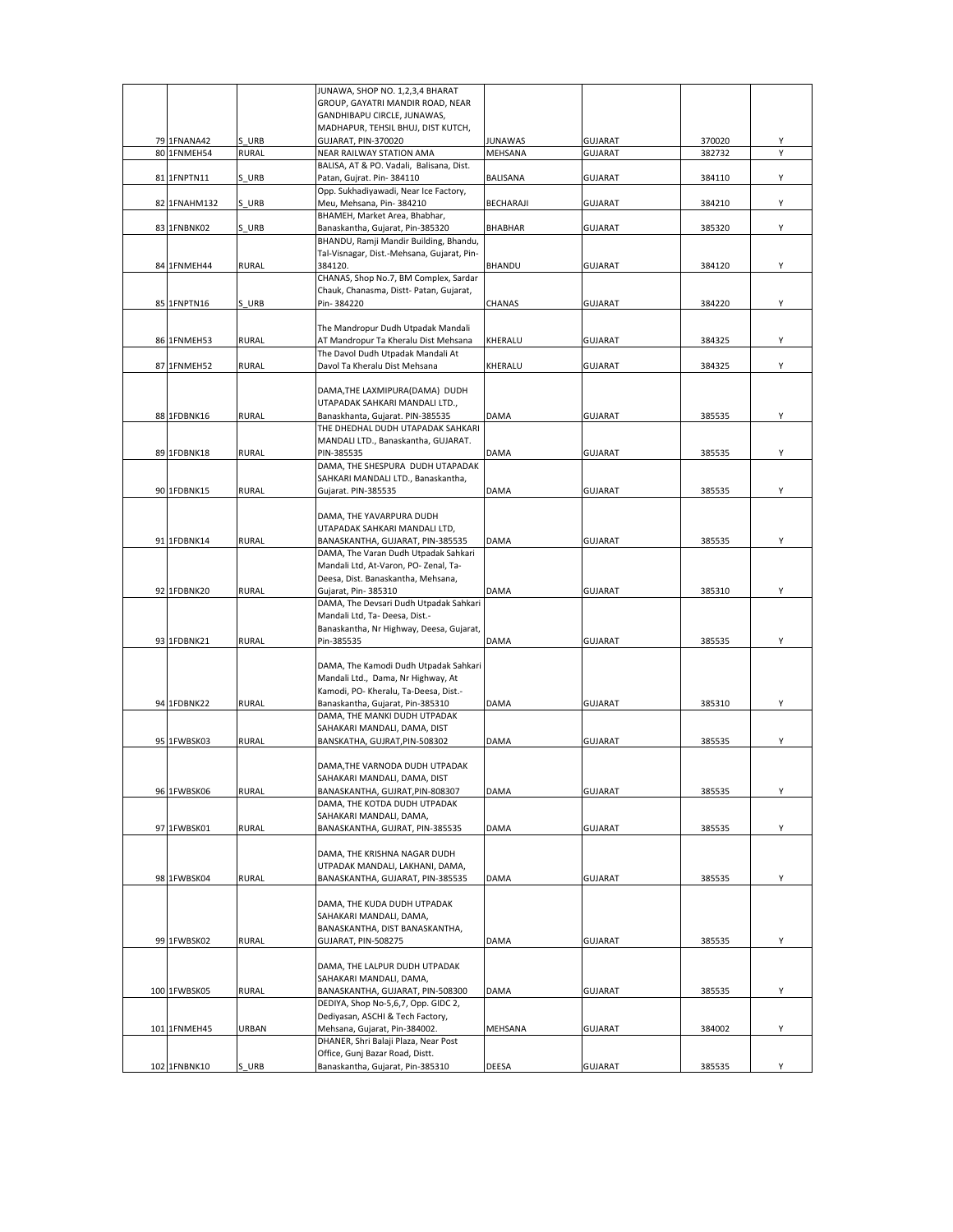|                |                                                                                                                                                                                                                                                                                    | DEEMEH, GF, City SVY No 4831, & RS No                                                                |                                                                                                                                                                                                                                                                                                                                                                                                                                                                                                                                                                                                                                                                                                                                                                                                                                                                                                                                                                                                                                                             |                                                                                                                                              |                                                                                                                                                                           |                                                                                                  |
|----------------|------------------------------------------------------------------------------------------------------------------------------------------------------------------------------------------------------------------------------------------------------------------------------------|------------------------------------------------------------------------------------------------------|-------------------------------------------------------------------------------------------------------------------------------------------------------------------------------------------------------------------------------------------------------------------------------------------------------------------------------------------------------------------------------------------------------------------------------------------------------------------------------------------------------------------------------------------------------------------------------------------------------------------------------------------------------------------------------------------------------------------------------------------------------------------------------------------------------------------------------------------------------------------------------------------------------------------------------------------------------------------------------------------------------------------------------------------------------------|----------------------------------------------------------------------------------------------------------------------------------------------|---------------------------------------------------------------------------------------------------------------------------------------------------------------------------|--------------------------------------------------------------------------------------------------|
|                |                                                                                                                                                                                                                                                                                    | 55 Paiki, Deesa Near Iscon Crystal                                                                   |                                                                                                                                                                                                                                                                                                                                                                                                                                                                                                                                                                                                                                                                                                                                                                                                                                                                                                                                                                                                                                                             |                                                                                                                                              |                                                                                                                                                                           |                                                                                                  |
|                |                                                                                                                                                                                                                                                                                    | Complex, Opp. Hawai Pillar, Deesa, Dist.-                                                            |                                                                                                                                                                                                                                                                                                                                                                                                                                                                                                                                                                                                                                                                                                                                                                                                                                                                                                                                                                                                                                                             |                                                                                                                                              |                                                                                                                                                                           |                                                                                                  |
|                |                                                                                                                                                                                                                                                                                    |                                                                                                      |                                                                                                                                                                                                                                                                                                                                                                                                                                                                                                                                                                                                                                                                                                                                                                                                                                                                                                                                                                                                                                                             |                                                                                                                                              |                                                                                                                                                                           |                                                                                                  |
|                |                                                                                                                                                                                                                                                                                    |                                                                                                      |                                                                                                                                                                                                                                                                                                                                                                                                                                                                                                                                                                                                                                                                                                                                                                                                                                                                                                                                                                                                                                                             |                                                                                                                                              |                                                                                                                                                                           | Υ                                                                                                |
|                |                                                                                                                                                                                                                                                                                    |                                                                                                      |                                                                                                                                                                                                                                                                                                                                                                                                                                                                                                                                                                                                                                                                                                                                                                                                                                                                                                                                                                                                                                                             |                                                                                                                                              |                                                                                                                                                                           |                                                                                                  |
|                |                                                                                                                                                                                                                                                                                    |                                                                                                      |                                                                                                                                                                                                                                                                                                                                                                                                                                                                                                                                                                                                                                                                                                                                                                                                                                                                                                                                                                                                                                                             |                                                                                                                                              |                                                                                                                                                                           | Υ                                                                                                |
|                |                                                                                                                                                                                                                                                                                    |                                                                                                      |                                                                                                                                                                                                                                                                                                                                                                                                                                                                                                                                                                                                                                                                                                                                                                                                                                                                                                                                                                                                                                                             |                                                                                                                                              |                                                                                                                                                                           |                                                                                                  |
|                |                                                                                                                                                                                                                                                                                    |                                                                                                      |                                                                                                                                                                                                                                                                                                                                                                                                                                                                                                                                                                                                                                                                                                                                                                                                                                                                                                                                                                                                                                                             |                                                                                                                                              |                                                                                                                                                                           |                                                                                                  |
|                |                                                                                                                                                                                                                                                                                    |                                                                                                      |                                                                                                                                                                                                                                                                                                                                                                                                                                                                                                                                                                                                                                                                                                                                                                                                                                                                                                                                                                                                                                                             |                                                                                                                                              |                                                                                                                                                                           | Υ                                                                                                |
|                |                                                                                                                                                                                                                                                                                    |                                                                                                      |                                                                                                                                                                                                                                                                                                                                                                                                                                                                                                                                                                                                                                                                                                                                                                                                                                                                                                                                                                                                                                                             |                                                                                                                                              |                                                                                                                                                                           |                                                                                                  |
|                |                                                                                                                                                                                                                                                                                    | Colony, Deesa, Dist-Banas Kantha. Pin-                                                               |                                                                                                                                                                                                                                                                                                                                                                                                                                                                                                                                                                                                                                                                                                                                                                                                                                                                                                                                                                                                                                                             |                                                                                                                                              |                                                                                                                                                                           |                                                                                                  |
|                | URBAN                                                                                                                                                                                                                                                                              | 385535                                                                                               | DEESA                                                                                                                                                                                                                                                                                                                                                                                                                                                                                                                                                                                                                                                                                                                                                                                                                                                                                                                                                                                                                                                       | <b>GUJARAT</b>                                                                                                                               | 385535                                                                                                                                                                    | Y                                                                                                |
|                |                                                                                                                                                                                                                                                                                    | DEODAR, At Deodar, Near SBI, Near                                                                    |                                                                                                                                                                                                                                                                                                                                                                                                                                                                                                                                                                                                                                                                                                                                                                                                                                                                                                                                                                                                                                                             |                                                                                                                                              |                                                                                                                                                                           |                                                                                                  |
|                |                                                                                                                                                                                                                                                                                    | Circuit House, Deodar, Dist.-Banaskantha,                                                            |                                                                                                                                                                                                                                                                                                                                                                                                                                                                                                                                                                                                                                                                                                                                                                                                                                                                                                                                                                                                                                                             |                                                                                                                                              |                                                                                                                                                                           |                                                                                                  |
|                |                                                                                                                                                                                                                                                                                    |                                                                                                      |                                                                                                                                                                                                                                                                                                                                                                                                                                                                                                                                                                                                                                                                                                                                                                                                                                                                                                                                                                                                                                                             |                                                                                                                                              |                                                                                                                                                                           | Υ                                                                                                |
|                |                                                                                                                                                                                                                                                                                    |                                                                                                      |                                                                                                                                                                                                                                                                                                                                                                                                                                                                                                                                                                                                                                                                                                                                                                                                                                                                                                                                                                                                                                                             |                                                                                                                                              |                                                                                                                                                                           |                                                                                                  |
|                |                                                                                                                                                                                                                                                                                    |                                                                                                      |                                                                                                                                                                                                                                                                                                                                                                                                                                                                                                                                                                                                                                                                                                                                                                                                                                                                                                                                                                                                                                                             |                                                                                                                                              |                                                                                                                                                                           |                                                                                                  |
|                |                                                                                                                                                                                                                                                                                    |                                                                                                      |                                                                                                                                                                                                                                                                                                                                                                                                                                                                                                                                                                                                                                                                                                                                                                                                                                                                                                                                                                                                                                                             |                                                                                                                                              |                                                                                                                                                                           | Υ                                                                                                |
|                |                                                                                                                                                                                                                                                                                    |                                                                                                      |                                                                                                                                                                                                                                                                                                                                                                                                                                                                                                                                                                                                                                                                                                                                                                                                                                                                                                                                                                                                                                                             |                                                                                                                                              |                                                                                                                                                                           |                                                                                                  |
|                |                                                                                                                                                                                                                                                                                    |                                                                                                      |                                                                                                                                                                                                                                                                                                                                                                                                                                                                                                                                                                                                                                                                                                                                                                                                                                                                                                                                                                                                                                                             |                                                                                                                                              |                                                                                                                                                                           | Υ                                                                                                |
|                |                                                                                                                                                                                                                                                                                    |                                                                                                      |                                                                                                                                                                                                                                                                                                                                                                                                                                                                                                                                                                                                                                                                                                                                                                                                                                                                                                                                                                                                                                                             |                                                                                                                                              |                                                                                                                                                                           |                                                                                                  |
|                |                                                                                                                                                                                                                                                                                    |                                                                                                      |                                                                                                                                                                                                                                                                                                                                                                                                                                                                                                                                                                                                                                                                                                                                                                                                                                                                                                                                                                                                                                                             |                                                                                                                                              |                                                                                                                                                                           |                                                                                                  |
|                |                                                                                                                                                                                                                                                                                    | Paerfact Plaza, 1st Floor, Radhanpur Char                                                            |                                                                                                                                                                                                                                                                                                                                                                                                                                                                                                                                                                                                                                                                                                                                                                                                                                                                                                                                                                                                                                                             |                                                                                                                                              |                                                                                                                                                                           |                                                                                                  |
|                |                                                                                                                                                                                                                                                                                    |                                                                                                      |                                                                                                                                                                                                                                                                                                                                                                                                                                                                                                                                                                                                                                                                                                                                                                                                                                                                                                                                                                                                                                                             |                                                                                                                                              |                                                                                                                                                                           |                                                                                                  |
|                |                                                                                                                                                                                                                                                                                    | Radhanpur Road, Mehsana, Gujarat, Pin-                                                               |                                                                                                                                                                                                                                                                                                                                                                                                                                                                                                                                                                                                                                                                                                                                                                                                                                                                                                                                                                                                                                                             |                                                                                                                                              |                                                                                                                                                                           |                                                                                                  |
|                | URBAN                                                                                                                                                                                                                                                                              | 384002 (2nd E-lobby ATM)                                                                             | MEHSANA                                                                                                                                                                                                                                                                                                                                                                                                                                                                                                                                                                                                                                                                                                                                                                                                                                                                                                                                                                                                                                                     | <b>GUJARAT</b>                                                                                                                               | 384002                                                                                                                                                                    | Υ                                                                                                |
|                |                                                                                                                                                                                                                                                                                    | GOZARI, NEAR TOWER, GOZARIA, DIST.                                                                   |                                                                                                                                                                                                                                                                                                                                                                                                                                                                                                                                                                                                                                                                                                                                                                                                                                                                                                                                                                                                                                                             |                                                                                                                                              |                                                                                                                                                                           |                                                                                                  |
|                |                                                                                                                                                                                                                                                                                    | MEHSANA, STATE GUJARAT PINCODE -                                                                     |                                                                                                                                                                                                                                                                                                                                                                                                                                                                                                                                                                                                                                                                                                                                                                                                                                                                                                                                                                                                                                                             |                                                                                                                                              |                                                                                                                                                                           |                                                                                                  |
|                | S URB                                                                                                                                                                                                                                                                              |                                                                                                      | GOZARIA                                                                                                                                                                                                                                                                                                                                                                                                                                                                                                                                                                                                                                                                                                                                                                                                                                                                                                                                                                                                                                                     | <b>GUJARAT</b>                                                                                                                               | 302025                                                                                                                                                                    | Υ                                                                                                |
|                |                                                                                                                                                                                                                                                                                    |                                                                                                      |                                                                                                                                                                                                                                                                                                                                                                                                                                                                                                                                                                                                                                                                                                                                                                                                                                                                                                                                                                                                                                                             |                                                                                                                                              |                                                                                                                                                                           |                                                                                                  |
|                |                                                                                                                                                                                                                                                                                    |                                                                                                      |                                                                                                                                                                                                                                                                                                                                                                                                                                                                                                                                                                                                                                                                                                                                                                                                                                                                                                                                                                                                                                                             |                                                                                                                                              |                                                                                                                                                                           |                                                                                                  |
|                |                                                                                                                                                                                                                                                                                    |                                                                                                      |                                                                                                                                                                                                                                                                                                                                                                                                                                                                                                                                                                                                                                                                                                                                                                                                                                                                                                                                                                                                                                                             |                                                                                                                                              |                                                                                                                                                                           | Υ                                                                                                |
|                |                                                                                                                                                                                                                                                                                    |                                                                                                      |                                                                                                                                                                                                                                                                                                                                                                                                                                                                                                                                                                                                                                                                                                                                                                                                                                                                                                                                                                                                                                                             |                                                                                                                                              |                                                                                                                                                                           |                                                                                                  |
|                |                                                                                                                                                                                                                                                                                    |                                                                                                      |                                                                                                                                                                                                                                                                                                                                                                                                                                                                                                                                                                                                                                                                                                                                                                                                                                                                                                                                                                                                                                                             |                                                                                                                                              |                                                                                                                                                                           |                                                                                                  |
|                |                                                                                                                                                                                                                                                                                    |                                                                                                      |                                                                                                                                                                                                                                                                                                                                                                                                                                                                                                                                                                                                                                                                                                                                                                                                                                                                                                                                                                                                                                                             |                                                                                                                                              |                                                                                                                                                                           | Υ                                                                                                |
|                |                                                                                                                                                                                                                                                                                    |                                                                                                      |                                                                                                                                                                                                                                                                                                                                                                                                                                                                                                                                                                                                                                                                                                                                                                                                                                                                                                                                                                                                                                                             |                                                                                                                                              |                                                                                                                                                                           |                                                                                                  |
|                |                                                                                                                                                                                                                                                                                    |                                                                                                      |                                                                                                                                                                                                                                                                                                                                                                                                                                                                                                                                                                                                                                                                                                                                                                                                                                                                                                                                                                                                                                                             |                                                                                                                                              |                                                                                                                                                                           |                                                                                                  |
|                |                                                                                                                                                                                                                                                                                    | NAGALPUR ROAD, MEHSANA, GUJARAT.                                                                     |                                                                                                                                                                                                                                                                                                                                                                                                                                                                                                                                                                                                                                                                                                                                                                                                                                                                                                                                                                                                                                                             |                                                                                                                                              |                                                                                                                                                                           |                                                                                                  |
|                | URBAN                                                                                                                                                                                                                                                                              | PIN-384002                                                                                           | MEHSANA                                                                                                                                                                                                                                                                                                                                                                                                                                                                                                                                                                                                                                                                                                                                                                                                                                                                                                                                                                                                                                                     | <b>GUJARAT</b>                                                                                                                               | 384002                                                                                                                                                                    | Υ                                                                                                |
|                |                                                                                                                                                                                                                                                                                    | JHOTAN, Near Temple, Market Area, At &                                                               |                                                                                                                                                                                                                                                                                                                                                                                                                                                                                                                                                                                                                                                                                                                                                                                                                                                                                                                                                                                                                                                             |                                                                                                                                              |                                                                                                                                                                           |                                                                                                  |
|                |                                                                                                                                                                                                                                                                                    |                                                                                                      |                                                                                                                                                                                                                                                                                                                                                                                                                                                                                                                                                                                                                                                                                                                                                                                                                                                                                                                                                                                                                                                             |                                                                                                                                              |                                                                                                                                                                           |                                                                                                  |
|                | <b>RURAL</b>                                                                                                                                                                                                                                                                       | 384421                                                                                               | MEHSANA                                                                                                                                                                                                                                                                                                                                                                                                                                                                                                                                                                                                                                                                                                                                                                                                                                                                                                                                                                                                                                                     | <b>GUJARAT</b>                                                                                                                               | 384421                                                                                                                                                                    | Υ                                                                                                |
|                |                                                                                                                                                                                                                                                                                    |                                                                                                      |                                                                                                                                                                                                                                                                                                                                                                                                                                                                                                                                                                                                                                                                                                                                                                                                                                                                                                                                                                                                                                                             |                                                                                                                                              |                                                                                                                                                                           |                                                                                                  |
|                |                                                                                                                                                                                                                                                                                    |                                                                                                      |                                                                                                                                                                                                                                                                                                                                                                                                                                                                                                                                                                                                                                                                                                                                                                                                                                                                                                                                                                                                                                                             |                                                                                                                                              |                                                                                                                                                                           |                                                                                                  |
|                |                                                                                                                                                                                                                                                                                    |                                                                                                      |                                                                                                                                                                                                                                                                                                                                                                                                                                                                                                                                                                                                                                                                                                                                                                                                                                                                                                                                                                                                                                                             |                                                                                                                                              |                                                                                                                                                                           |                                                                                                  |
|                |                                                                                                                                                                                                                                                                                    |                                                                                                      |                                                                                                                                                                                                                                                                                                                                                                                                                                                                                                                                                                                                                                                                                                                                                                                                                                                                                                                                                                                                                                                             |                                                                                                                                              |                                                                                                                                                                           | Υ                                                                                                |
|                |                                                                                                                                                                                                                                                                                    |                                                                                                      |                                                                                                                                                                                                                                                                                                                                                                                                                                                                                                                                                                                                                                                                                                                                                                                                                                                                                                                                                                                                                                                             |                                                                                                                                              |                                                                                                                                                                           | Υ                                                                                                |
|                |                                                                                                                                                                                                                                                                                    |                                                                                                      |                                                                                                                                                                                                                                                                                                                                                                                                                                                                                                                                                                                                                                                                                                                                                                                                                                                                                                                                                                                                                                                             |                                                                                                                                              |                                                                                                                                                                           |                                                                                                  |
|                | RURAL                                                                                                                                                                                                                                                                              | Mehsana, Gujarat, Pin-382165.                                                                        | KALYANPUR                                                                                                                                                                                                                                                                                                                                                                                                                                                                                                                                                                                                                                                                                                                                                                                                                                                                                                                                                                                                                                                   | GUJARAT                                                                                                                                      | 382165                                                                                                                                                                    | Υ                                                                                                |
|                |                                                                                                                                                                                                                                                                                    | KHAPAT, Khali Char Rasta, Khali, Patan,                                                              |                                                                                                                                                                                                                                                                                                                                                                                                                                                                                                                                                                                                                                                                                                                                                                                                                                                                                                                                                                                                                                                             |                                                                                                                                              |                                                                                                                                                                           |                                                                                                  |
|                | <b>RURAL</b>                                                                                                                                                                                                                                                                       | Gujarat, Pin-384151                                                                                  | KHALI                                                                                                                                                                                                                                                                                                                                                                                                                                                                                                                                                                                                                                                                                                                                                                                                                                                                                                                                                                                                                                                       |                                                                                                                                              |                                                                                                                                                                           |                                                                                                  |
|                |                                                                                                                                                                                                                                                                                    |                                                                                                      |                                                                                                                                                                                                                                                                                                                                                                                                                                                                                                                                                                                                                                                                                                                                                                                                                                                                                                                                                                                                                                                             | <b>GUJARAT</b>                                                                                                                               | 384151                                                                                                                                                                    | v                                                                                                |
|                |                                                                                                                                                                                                                                                                                    | KHERAL, Opp. Kacheri, Kheralu, Mehsana,                                                              |                                                                                                                                                                                                                                                                                                                                                                                                                                                                                                                                                                                                                                                                                                                                                                                                                                                                                                                                                                                                                                                             |                                                                                                                                              |                                                                                                                                                                           |                                                                                                  |
| 120 2BMDGJME12 | S URB                                                                                                                                                                                                                                                                              | Pin-384325                                                                                           | KHERALU                                                                                                                                                                                                                                                                                                                                                                                                                                                                                                                                                                                                                                                                                                                                                                                                                                                                                                                                                                                                                                                     | <b>GUJARAT</b>                                                                                                                               | 384325                                                                                                                                                                    | Y                                                                                                |
|                |                                                                                                                                                                                                                                                                                    | KHERWA, AT & POST KHERWA, DIST                                                                       |                                                                                                                                                                                                                                                                                                                                                                                                                                                                                                                                                                                                                                                                                                                                                                                                                                                                                                                                                                                                                                                             |                                                                                                                                              |                                                                                                                                                                           |                                                                                                  |
| 121 1FDMEH29   | RURAL                                                                                                                                                                                                                                                                              | MEHSANA, GUJARAT, PIN-382711                                                                         | MEHSANA                                                                                                                                                                                                                                                                                                                                                                                                                                                                                                                                                                                                                                                                                                                                                                                                                                                                                                                                                                                                                                                     | <b>GUJARAT</b>                                                                                                                               | 382711                                                                                                                                                                    | Υ                                                                                                |
|                |                                                                                                                                                                                                                                                                                    | KUKARW, Nr. Harikunj Plaza, Opp. Post                                                                |                                                                                                                                                                                                                                                                                                                                                                                                                                                                                                                                                                                                                                                                                                                                                                                                                                                                                                                                                                                                                                                             |                                                                                                                                              |                                                                                                                                                                           |                                                                                                  |
|                |                                                                                                                                                                                                                                                                                    | Office, Kukarwada, Ta-Vijapur, Dist.-                                                                |                                                                                                                                                                                                                                                                                                                                                                                                                                                                                                                                                                                                                                                                                                                                                                                                                                                                                                                                                                                                                                                             |                                                                                                                                              |                                                                                                                                                                           |                                                                                                  |
| 122 1FNMEH39   | S URB                                                                                                                                                                                                                                                                              | Mehsana, Gujarat, Pin-382830.                                                                        | KUKARWADA                                                                                                                                                                                                                                                                                                                                                                                                                                                                                                                                                                                                                                                                                                                                                                                                                                                                                                                                                                                                                                                   | <b>GUJARAT</b>                                                                                                                               | 382830                                                                                                                                                                    | Υ                                                                                                |
|                |                                                                                                                                                                                                                                                                                    | LADOL, At & Post - Ladol, Dist.- Mehsana,                                                            |                                                                                                                                                                                                                                                                                                                                                                                                                                                                                                                                                                                                                                                                                                                                                                                                                                                                                                                                                                                                                                                             |                                                                                                                                              |                                                                                                                                                                           |                                                                                                  |
| 123 1FNMEH47   | S URB                                                                                                                                                                                                                                                                              | Gujarat, Pin-382840.                                                                                 | LADOL                                                                                                                                                                                                                                                                                                                                                                                                                                                                                                                                                                                                                                                                                                                                                                                                                                                                                                                                                                                                                                                       | GUJARAT                                                                                                                                      | 382840                                                                                                                                                                    | Υ                                                                                                |
|                |                                                                                                                                                                                                                                                                                    | MAGROD, MAGRODA DUDH UTPADAK<br>MANDALI, VILL-PO-MAGRODA TA-                                         |                                                                                                                                                                                                                                                                                                                                                                                                                                                                                                                                                                                                                                                                                                                                                                                                                                                                                                                                                                                                                                                             |                                                                                                                                              |                                                                                                                                                                           |                                                                                                  |
|                |                                                                                                                                                                                                                                                                                    | VISNAGAR DIST- MEHSANA, GUJARAT-                                                                     |                                                                                                                                                                                                                                                                                                                                                                                                                                                                                                                                                                                                                                                                                                                                                                                                                                                                                                                                                                                                                                                             |                                                                                                                                              |                                                                                                                                                                           |                                                                                                  |
| 124 1FNMEH31   | <b>RURAL</b>                                                                                                                                                                                                                                                                       | 384305                                                                                               | VISNAGAR                                                                                                                                                                                                                                                                                                                                                                                                                                                                                                                                                                                                                                                                                                                                                                                                                                                                                                                                                                                                                                                    | <b>GUJARAT</b>                                                                                                                               | 384305                                                                                                                                                                    | Y                                                                                                |
|                |                                                                                                                                                                                                                                                                                    | MANMEH, BOB, Shop No. 3 to 6,                                                                        |                                                                                                                                                                                                                                                                                                                                                                                                                                                                                                                                                                                                                                                                                                                                                                                                                                                                                                                                                                                                                                                             |                                                                                                                                              |                                                                                                                                                                           |                                                                                                  |
|                |                                                                                                                                                                                                                                                                                    | Rajshree Complex, Manav Ashram                                                                       |                                                                                                                                                                                                                                                                                                                                                                                                                                                                                                                                                                                                                                                                                                                                                                                                                                                                                                                                                                                                                                                             |                                                                                                                                              |                                                                                                                                                                           |                                                                                                  |
|                |                                                                                                                                                                                                                                                                                    | Choukadi, Visnagar Road, Mehsana,                                                                    |                                                                                                                                                                                                                                                                                                                                                                                                                                                                                                                                                                                                                                                                                                                                                                                                                                                                                                                                                                                                                                                             |                                                                                                                                              |                                                                                                                                                                           |                                                                                                  |
| 125 1FNMEH20   | URBAN                                                                                                                                                                                                                                                                              | Gujarat - 384001                                                                                     | MEHSANA                                                                                                                                                                                                                                                                                                                                                                                                                                                                                                                                                                                                                                                                                                                                                                                                                                                                                                                                                                                                                                                     | <b>GUJARAT</b>                                                                                                                               | 384001                                                                                                                                                                    | Υ                                                                                                |
|                |                                                                                                                                                                                                                                                                                    | MARMEH, Kishan Bhavan, Market Yard,                                                                  |                                                                                                                                                                                                                                                                                                                                                                                                                                                                                                                                                                                                                                                                                                                                                                                                                                                                                                                                                                                                                                                             |                                                                                                                                              |                                                                                                                                                                           |                                                                                                  |
| 126 2BMDGJME02 | URBAN                                                                                                                                                                                                                                                                              | Mehsana, Pin-384001                                                                                  | MEHSANA                                                                                                                                                                                                                                                                                                                                                                                                                                                                                                                                                                                                                                                                                                                                                                                                                                                                                                                                                                                                                                                     | <b>GUJARAT</b>                                                                                                                               | 384001                                                                                                                                                                    | Υ                                                                                                |
|                |                                                                                                                                                                                                                                                                                    | MARMEH, 5, Shanti Chamber, B K Road,                                                                 |                                                                                                                                                                                                                                                                                                                                                                                                                                                                                                                                                                                                                                                                                                                                                                                                                                                                                                                                                                                                                                                             |                                                                                                                                              |                                                                                                                                                                           |                                                                                                  |
|                |                                                                                                                                                                                                                                                                                    | Mehsana, Dist.-Mehsana, Gujarat, Pin-<br>384002                                                      |                                                                                                                                                                                                                                                                                                                                                                                                                                                                                                                                                                                                                                                                                                                                                                                                                                                                                                                                                                                                                                                             |                                                                                                                                              |                                                                                                                                                                           | Υ                                                                                                |
| 127 1FNMEH42   | URBAN                                                                                                                                                                                                                                                                              | PARTH POINT, OPP. DISTRICT COURT,                                                                    | MEHSANA                                                                                                                                                                                                                                                                                                                                                                                                                                                                                                                                                                                                                                                                                                                                                                                                                                                                                                                                                                                                                                                     | <b>GUJARAT</b>                                                                                                                               | 384002                                                                                                                                                                    |                                                                                                  |
| 128 1FNPTN18   | URBAN                                                                                                                                                                                                                                                                              | NEAR SIDHPUR CHAR RASTA                                                                              | PATAN                                                                                                                                                                                                                                                                                                                                                                                                                                                                                                                                                                                                                                                                                                                                                                                                                                                                                                                                                                                                                                                       | GUJARAT                                                                                                                                      | 384265                                                                                                                                                                    | Υ                                                                                                |
|                |                                                                                                                                                                                                                                                                                    | MARPAT, Tirupati Bazar, Sidhpur Char                                                                 |                                                                                                                                                                                                                                                                                                                                                                                                                                                                                                                                                                                                                                                                                                                                                                                                                                                                                                                                                                                                                                                             |                                                                                                                                              |                                                                                                                                                                           |                                                                                                  |
|                | 103 1FNBNK11<br>104 1RDWBNS01<br>105 1FNPTN15<br>106 3BMDGJBK01<br>107 2BMDGJBK01<br>108 1FNPTN09<br>109 1FNMEH26<br>110 1FNMEH27<br>111 1FNMEH38<br>112 1FNPTN10<br>113 1FDMEH04<br>114 1FNMEH32<br>115 1FNMEH25<br>116 1FNMEH34<br>117 1RDWMEH13<br>118 1FNMEH46<br>119 1FNPTN05 | <b>URBAN</b><br>URBAN<br><b>URBAN</b><br>S URB<br>S URB<br>URBAN<br>S URB<br>URBAN<br>S URB<br>S URB | Banaskantha, Gujarat, Pin-385535(2nd<br>ATM, E-lobby)<br>DEESA, Nandanvan Complex, Gayatri<br>Mandir Road, Deesa-385535<br>DEESA, HPCL, Survey No-127, Plot-25,<br>Deesa-Patan Highway, (Station Road),<br>Taluka-Deesa, Gujarat, Pin-385535<br>DEESA, 4, Jalaram Complex, Kacchhi<br>Pin-385330<br>DHINOJ, BOB, At & Post Dhinoj, Taluka<br>Chanasama, Distt. Patan, Gujarat, Pin-<br>384225<br>DUDHSA, Ground Floor, Sahyog Bldg,<br>Highway Road, Mehsana, Distt- Mehsana,<br>Gujarat, Pin-384002<br>DUDHSA, Bank Of Baroda, F51-56,<br>Rasta Branch, Near Sai Krishna Hospital,<br>382825<br>HARIJ, Jain Chawl, B/H JP High school,<br>Harij, dist. Patan, Gujrat. Pin- 384240<br>INDMEH, OPP. SIMANDHAR MANDIR,<br>HIGHWAY, MEHSANA, DIST- MEHSANA,<br>STATE GUJARAT , PINCODE -384002<br>INDMEH, SHOP NO. 5, MIRAMBIKA<br>COMPLEX NR. NAGALPUR COLLEGE,<br>KADI, DIAMOND PLAZA, THOR ROAD,<br>HIGHWAY, KADI, DIST. MEHSANA STATE<br>GUJARAT, PIN-382715(2ND ONSITE)<br>DIAMOND PLAZA THOR ROAD HIGHWAY<br>KADI<br>KALMEH, At & Po- Kalyanpura, Dist.- | DEESA<br>DEESA<br>DEESA<br>DEODAR<br>CHANASAMA<br>MEHSANA<br>HARIJ<br>MEHSANA<br>Post Jhotana, Distt. Mehsana, Gujarat, Pin-<br>KADI<br>KADI | <b>GUJARAT</b><br><b>GUJARAT</b><br><b>GUJARAT</b><br><b>GUJARAT</b><br><b>GUJARAT</b><br><b>GUJARAT</b><br><b>GUJARAT</b><br><b>GUJARAT</b><br><b>GUJARAT</b><br>GUJARAT | 385535<br>385535<br>385535<br>385330<br>384225<br>384002<br>384240<br>384002<br>382715<br>382715 |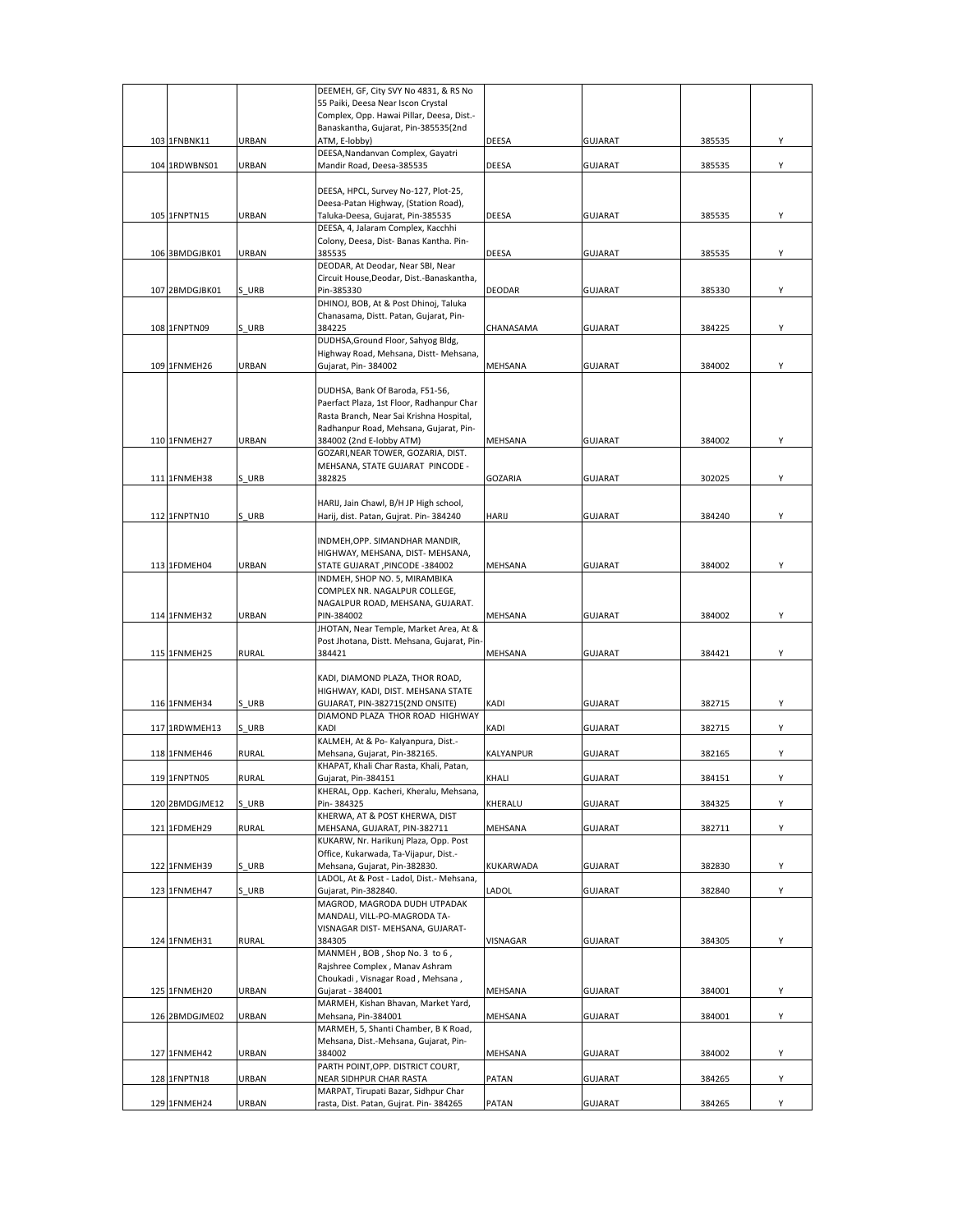|                |              | MARVIS, MARKET YARD BRANCH,                                                  |           |                |        |   |
|----------------|--------------|------------------------------------------------------------------------------|-----------|----------------|--------|---|
| 130 1RDWMEH14  | S URB        | VISNAGAR, MEHSANA, GUJARAT-384315                                            | VISNAGAR  | <b>GUJARAT</b> | 384315 | Y |
|                |              | MEHSAN, STATION ROAD, PILAJIGANJ,                                            |           |                |        |   |
| 131 1FDMEH01   | URBAN        | DIST- MEHSANA, STATE- GUJARAT PIN<br>CODE -384001                            | MEHSANA   | <b>GUJARAT</b> | 384001 | Y |
|                |              | MEHSAN, Crystal Plaza, Opp. Nagar Palika,                                    |           |                |        |   |
|                |              | Dist.-Mehsana, Gujarat, Pin-384001 (2nd                                      |           |                |        |   |
| 132 1FNMEH21   | URBAN        | ONSITE)                                                                      | MEHSANA   | <b>GUJARAT</b> | 384001 | Υ |
|                |              | MEHSAN, Shop No. 5, NR Chamunda                                              |           |                |        |   |
| 133 3BMNGJME03 | URBAN        | Nagar, Dist. Mehsana, gujrat. Pin-384002                                     | MEHSANA   | <b>GUJARAT</b> | 384002 | Υ |
| 134 1FNMEH40   | <b>RURAL</b> | MEU, At & Po- Meu, Tal & Dist.- Mehsana,<br>Gujarat, Pin-385111              | MEU       | <b>GUJARAT</b> | 385111 | Υ |
|                |              | NANDAS, BOB, SHRI HARI COMPLEX, OPP.                                         |           |                |        |   |
|                |              | PETROL PUMP, NANDASAN, TAL-KADI,                                             |           |                |        |   |
| 135 1FDMEH28   | S URB        | DISTRICT- MEHSANA, GUJARAT, PIN-<br>382705                                   | NANDASAN  | <b>GUJARAT</b> | 382705 | Υ |
|                |              | PALANP, BOB, Opp. Hotel Banas, Near                                          |           |                |        |   |
|                |              | Railway Bridge, Palace Road, Palanpur,                                       |           |                |        |   |
| 136 1FNBNK01   | URBAN        | Dist Banaskantha, State- Gujarat - 385001<br>(2nd ATM)                       | PALANPUR  | <b>GUJARAT</b> | 385001 | Y |
|                |              |                                                                              |           |                |        |   |
|                |              | PALANP, Opp. Hotel Banas, Near Railway                                       |           |                |        |   |
|                |              | Bridge, Palace Road, Palanpur, Distt-                                        |           |                |        |   |
| 137 1RDNPAL01  | URBAN        | Banaskantha, Gujarat, Pin-385001                                             | PALANPUR  | <b>GUJARAT</b> | 385001 | Y |
|                |              | PATAN, Shop No.2, Yes Complex,                                               |           |                |        |   |
|                |              | Opposite Raj Mandir Prlour, Sidhpur Char                                     |           |                |        |   |
| 138 3BMDGJPT02 | URBAN        | rasta, Patan, Gujarat, Pin-384265                                            | PATAN     | <b>GUJARAT</b> | 384265 | Υ |
|                |              | RAJMAH, NR. Railway Station, Rajmahai                                        |           |                |        |   |
| 139 1FNPTN13   | URBAN        | Road, Dist. Patan, Gujrat. Pin-384265                                        | PATAN     | <b>GUJARAT</b> | 384265 | Υ |
|                |              | PLOT NO<br>39, PO: RANSHIPUR, THE: VIJAPUR, DIST: ME                         |           |                |        |   |
| 140 1FNANA36   | S URB        | HSANA-387240                                                                 | MEHSANA   | <b>GUJARAT</b> | 387240 | Υ |
|                |              | SHIHOR, PLOT NO. 33, SURVEY NO.21,                                           |           |                |        |   |
|                |              | SHIHORI DISTT, BANASKANTHA, GUJARAT.                                         |           |                |        |   |
| 141 1FDBNK12   | S URB        | PIN-385550<br>PATTHAR POLEAT POST SIDHPURDIST                                | KANKERAJ  | <b>GUJARAT</b> | 385550 | Υ |
| 142 1FnMEH56   | S URB        | PATANSTATE GUJARAT                                                           | MEHSANA   | <b>GUJARAT</b> | 384151 | Y |
|                |              |                                                                              |           |                |        |   |
| 143 1RDNMEH12  | S URB        | SIDHPU, Pattar Pole, At &b post-Sidhpur,<br>Dist- Patan, Gujarat, Pin-384151 | SIDHPUR   | <b>GUJARAT</b> | 384151 | Υ |
|                |              | SONVIS, BOB, Shop no. 132-136, 1st Floor,                                    |           |                |        |   |
|                |              | Sona Complex, Visnagar, Gujarat, Pin-                                        |           |                |        |   |
| 144 2BMNGJME02 | S URB        | 384315                                                                       | VISNAGAR  | <b>GUJARAT</b> | 384315 | Y |
|                |              | SONVIS, 71, Sona Complex, Kheralu Road,                                      |           |                |        |   |
| 145 3BMDGJME02 | S URB        | Visnagar, Dist- Mehsana. Pin-384315                                          | VISNAGAR  | <b>GUJARAT</b> | 384315 | Y |
| 146 1FNBNK03   | S URB        | THARAD, Highway, Tharad, Banaskantha,<br>Gujarat, Pin-385565                 | THARAD    | <b>GUJARAT</b> | 385565 | Υ |
|                |              |                                                                              |           |                |        |   |
|                |              | THARAD, 1ST FLOOR, AMBIKA COMPLEX,                                           |           |                |        |   |
|                |              | NR CIVIL HOSPITAL, HIGHWAY THARAD,<br>DIST. BANASKANTHA, GUJARAT, PIN-       |           |                |        |   |
| 147 1FNBNK13   | S URB        | 385565(2ND ONSITE)                                                           | THARAD    | <b>GUJARAT</b> | 385565 | Υ |
|                |              | UNJHA, Station Road, Opp. Market Yard,                                       |           |                |        |   |
|                |              | Unjha, Distt- Mehsana, Gujarat, Pin-<br>384170                               |           |                |        |   |
| 148 1RDNMEH02  | S URB        |                                                                              | UNJHA     | <b>GUJARAT</b> | 384170 | Υ |
|                |              | UNJHA, STATION ROAD, OPP.                                                    |           |                |        |   |
|                |              | MARKETYARD, UNJHA, DIST. MEHSANA,                                            |           |                |        |   |
| 149 1FNMEH35   | S URB        | STATE GUJARAT, PIN-384170<br>VADNAG, At & post - Vadnagar, Mehsana,          | UNJHA     | <b>GUJARAT</b> | 384170 | Y |
| 150 1RDNMEH06  | S URB        | Gujarat, Pin-384355                                                          | VADNAGAR  | GUJARAT        | 384355 | Y |
|                |              |                                                                              |           |                |        |   |
|                |              | VIJAPU, SHAKUNTALA SHOPPING CENTRE,<br>TB HOSPITAL ROAD, VIJAPUR, DIST,      |           |                |        |   |
| 151 1FNMEH36   | S URB        | MEHSANA, STATE GUJARAT, PIN-382870                                           | VIJAPUR   | <b>GUJARAT</b> | 382870 | Y |
|                |              | ZILIA, At & Post - Zilia, Dist- Patan,                                       |           |                |        |   |
| 152 1FDPTN17   | <b>RURAL</b> | Gujarat, Pin-384225<br>R.K.Commercial Complex, Shop no. 11,                  | ZILIA     | GUJARAT        | 384225 | Υ |
|                |              | 4041 GIDC Phase III, Dared, Distt.                                           |           |                |        |   |
| 153 1FNJMG13   | <b>RURAL</b> | Jamnagar, Gujarat, Pin-361004                                                | DARED     | <b>GUJARAT</b> | 361012 | Υ |
|                |              |                                                                              |           |                |        |   |
| 154 1FNJUN14   | <b>RURAL</b> | AT:MAKHIYALA. PO: MAZEVADI, TAL &<br>DIST: JUNAGARH, GUJARAT, PIN:362014     | MAKHIYALA | <b>GUJARAT</b> | 362014 | Υ |
|                |              |                                                                              |           |                |        |   |
|                |              | KUBER SAFFIRE BUILDING, M.G. ROAD,                                           |           |                |        |   |
| 155 1FDPOR07   | URBAN        | PORBANDAR, GUJARAT-360575<br>Bank of Baroda , Yamunawadi , Plot No.15,       | PORBANDAR | <b>GUJARAT</b> | 360575 | Y |
| 156 1FNAMR09   | URBAN        | Jhanjharda Road, Junagadh                                                    | JUNAGADH  | GUJARAT        | 361001 | Y |
|                |              |                                                                              |           |                |        |   |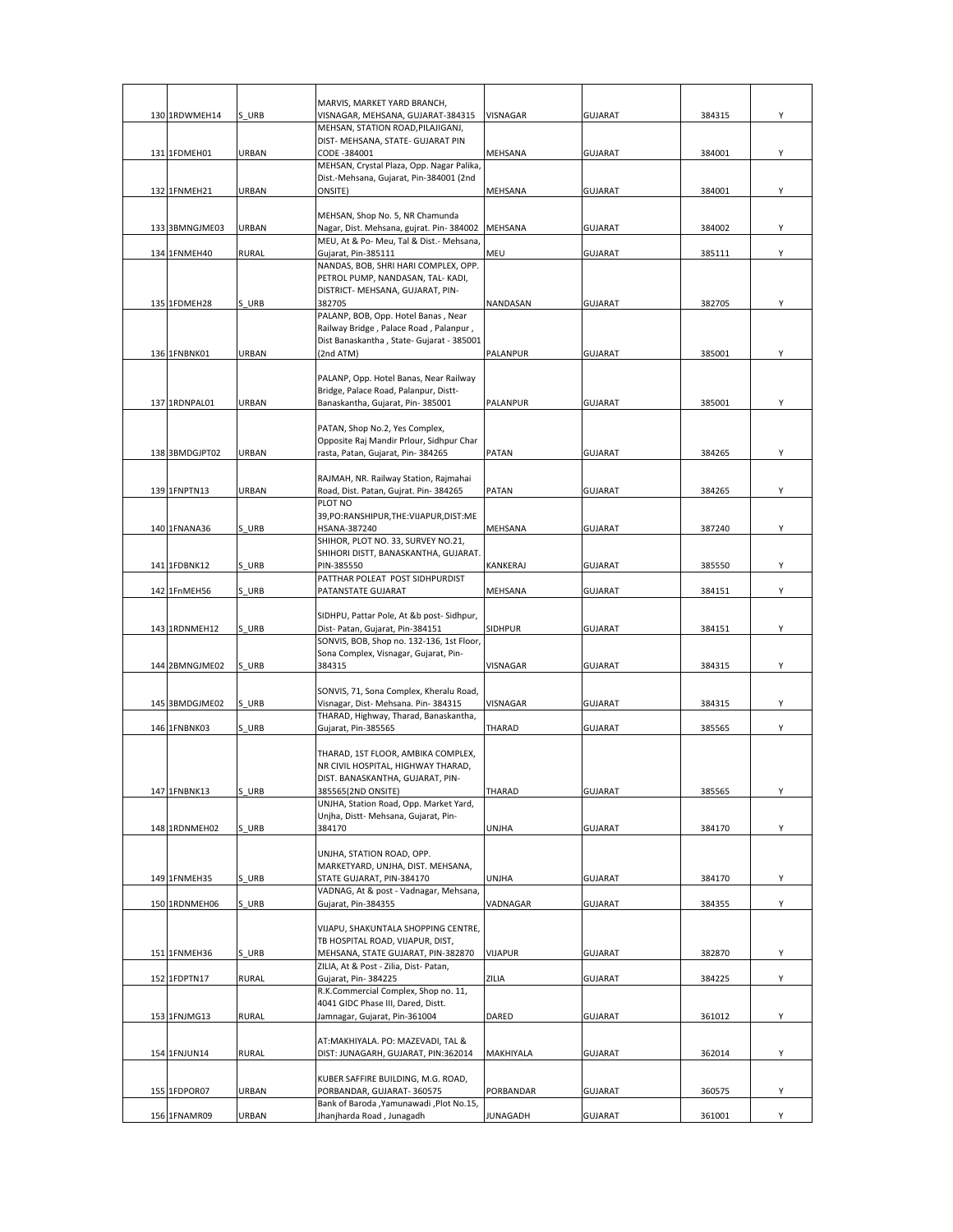|                |              | KHAVDI, GSFC TOWNSHIP, MOTI KHAVDI,                                           |                    |                |        |   |
|----------------|--------------|-------------------------------------------------------------------------------|--------------------|----------------|--------|---|
| 157 1RDNJMG10  | <b>RURAL</b> | DIST JAMNAGAR, GUJRAT, PIN-361140                                             | JAMNAGAR           | <b>GUJARAT</b> | 361140 | Υ |
| 158 1FDJMG25   | <b>RURAL</b> | GSFC TOWNSHIP, MOTI KHAVDI, DIST<br>JAMNAGAR, GUJARAT, PIN-361140             | <b>MOTI KHAVDI</b> | <b>GUJARAT</b> | 361140 | Υ |
| 159 1FNJMG20   | URBAN        | Shivan Plaza II,2- Patel Colony, Jamnagar,<br>Gujarat, Pin-361001             | JAMNAGAR           | <b>GUJARAT</b> | 361008 | Υ |
|                |              | Shop No 1, Shalibhadra Appartment,<br>Rameswar Chowk, Jamnagar, Gujarat, Pin- |                    |                |        |   |
| 160 1FDJMG34   | URBAN        | 361008                                                                        | JAMNAGAR           | <b>GUJARAT</b> | 361008 | Υ |
| 161 1FDAJM23   | <b>RURAL</b> | HARMAR, SWRC Campus, Tilonia,<br>Rajasthan, Pin-305816                        | AJMER              | Rajasthan      | 305816 | Υ |
| 162 1FDAJM24   | S URB        | KEKRI, Sadar Bazar, Kekri, Ajmer,<br>Rajasthan. PIN-305404                    | AJMER              | Rajasthan      | 305404 | Υ |
|                |              | MAYAJM, M/s Navrang oil co. ltd, HPCL                                         |                    |                |        |   |
| 163 1FDAJM25   | URBAN        | Petrol pump<br>Bihari Ganj, Ajmer                                             | AJMER              | Rajasthan      | 305001 | Υ |
|                |              | MAYAJM, ST. PAULS SCHOOL, ALWAR                                               |                    |                |        |   |
| 164 1FDAJM26   | URBAN        | GATE, AJMER, RAJASTHAN, PIN-305001                                            | AJMER              | Rajasthan      | 305001 | Υ |
|                |              | SAVAJM, SHANTI NIKETAN, OPP. GOVT                                             |                    |                |        |   |
|                |              | POLICE LINE SCHOOL, POLICE LINE,                                              |                    |                |        |   |
| 165 1FDAJM27   | URBAN        | AJMER, RAJASTHAN, PIN-305001<br>RAMAJM, M/S ANIL SERVICE STATION,             | AJMER              | Rajasthan      | 305001 | Υ |
|                |              | NEAR RAILWAY HOSPITAL, AJMER,                                                 |                    |                |        |   |
| 166 1FDAJM28   | URBAN        | RAJASTHAN, PIN-305001<br>INDMAD, SHOP NO. S19, MARBLE MANDI,                  | AJMER              | Rajasthan      | 305001 | Υ |
|                |              | HARMAR ROAD CHOURAHA,                                                         |                    |                |        |   |
|                |              | KISHANGARH, AJMER, RAJASTHAN, PIN-                                            |                    |                |        |   |
| 167 1FDAJM32   | <b>URBAN</b> | 305801                                                                        | AJMER              | Rajasthan      | 305801 | Υ |
|                |              | HARIBH, C/o Nirmala Chouhan, C1,                                              |                    |                |        |   |
| 168 1FDAJM45   |              | Commercial cum Residence Complex,                                             | <b>AJMER</b>       |                |        |   |
|                | URBAN        | Kotra, Ajmer, Rajasthan, Pin-305001                                           |                    | Rajasthan      | 305001 | Υ |
|                |              | RAMAJM, C/o Manoj Jain, Chungi                                                |                    |                |        |   |
| 169 1FDAJM46   | URBAN        | Chouraha, Ajmer, Rajasthan, Pin-305001                                        | AJMER              | Rajasthan      | 305001 | Υ |
| 170 1FDAJM55   | S URB        | CHORDIYA MEDICAL STORE,<br>BIJAYANAGAR                                        | AJMER              | Rajasthan      | 305264 | Υ |
| 171 1FDAJM56   | S URB        | MILITARY HOSPITAL NASIRABAD                                                   | AJMER              | Rajasthan      | 305601 | Y |
|                |              | SSIBEA, SSI Beawar Branch - RIICO                                             |                    |                |        |   |
| 172 1FNAJM18   | URBAN        | Industrial Area, Ajmer Road Bewar,<br>Rajasthan, Pin - 305001                 | AJMER              | Rajasthan      | 305001 | Υ |
|                |              |                                                                               |                    |                |        |   |
|                |              | RAJAJM, C/O UGMARAM RAWAT, NEAR                                               |                    |                |        |   |
| 173 1FNAJM33   | <b>RURAL</b> | AUTO STAND, CHANDRAVARDAI NAGAR,<br>AJMER, RAJASTHAN, PIN-305001              | <b>AJMER</b>       | Rajasthan      | 305001 | Υ |
|                |              |                                                                               |                    |                |        |   |
|                |              | RAMAJM, C/O KRISHNA KUMAR TEWANI,<br>SHOP NO.6, PARMANAND MARKET,             |                    |                |        |   |
|                |              | BHAGWANGANJ CHOURAHA, AJMER,                                                  |                    |                |        |   |
| 174 1FNAJM34   | URBAN        | RAJASTHAN, PIN-305001                                                         | AJMER              | Rajasthan      | 305001 | Υ |
|                |              | KISAJM, Mr Ramavtar Ji JoshiShree Ram<br>Guest House, Kishangarh Dist-Ajmer   |                    |                |        |   |
| 175 1FNAJM38   | <b>URBAN</b> | 305801                                                                        | <b>AJMER</b>       | Rajasthan      | 305801 | Υ |
|                |              | MAYAJM, PIPALI KA KUWA, NEAR BSNL,                                            |                    |                |        |   |
| 176 1FNAJM41   | URBAN        | DHOLA BHATA, AJMER, RAJASTHAN, PIN-<br>305007                                 | AJMER              | Rajasthan      | 305007 | Υ |
|                |              | SUVIDHA COMPLEX, ENGG BRIGADE,                                                |                    |                |        |   |
| 177 1FNAJM59   | S URB        | NASIRABAD AJMER<br>NASIRA, Nasirabad, Ajmer, Rajasthan-                       | AJMER              | Rajasthan      | 305601 | Υ |
| 178 1RDNAJM01  | S URB        | 305601                                                                        | AJMER              | Rajasthan      | 305601 | Υ |
|                |              | BHANWT, BOB Bhanwata, Distt. Ajmer,                                           |                    |                |        |   |
| 179 2BMNRJAJ01 | RURAL        | Pin-305206<br>BIJAJM, BOB, Bijaynagar, Bajrang Mohalla,                       | AJMER              | Rajasthan      | 305206 | Υ |
|                |              | Meel Chowk, Bijaynagar, Distt. Ajmer Pin-                                     |                    |                |        |   |
| 180 2BMNRJAJ03 | S URB        | 305624                                                                        | AJMER              | Rajasthan      | 305624 | Υ |
| 181 2BMNRJAJ06 | <b>RURAL</b> | HARMAR, BOB, Harmara, Distt Ajmer Pin-<br>305812                              | AJMER              | Rajasthan      | 305812 | Υ |
|                |              | JAWAJA, BOB, Jawaja, Distt. Ajmer Pin-                                        |                    |                |        |   |
| 182 2BMNRJAJ07 | <b>RURAL</b> | 305922<br>JETHAN, BOB, Jethana, Distt. Ajmer Pin-                             | AJMER              | Rajasthan      | 305922 | Υ |
| 183 2BMNRJAJ08 | <b>RURAL</b> | 305027                                                                        | AJMER              | Rajasthan      | 305027 | Υ |
|                |              | KIRAP, BOB, Kirap, Distt. Ajmer Pin-                                          |                    |                |        |   |
| 184 2BMNRJAJ09 | <b>RURAL</b> | 305623<br>SARWAR, BOB, Sarwar, Mathuradheesh                                  | AJMER              | Rajasthan      | 305623 | Y |
|                |              | Mandir, Sadar Bazar Sarwar, Distt. Ajmer,                                     |                    |                |        |   |
| 185 2BMNRJAJ12 | S URB        | Pin-305403                                                                    | AJMER              | Rajasthan      | 305403 | Y |
| 186 2BMNRJAJ13 | S URB        | SAWAR, BOB, Sawar, Near Bus Stand,<br>Sawar, Distt. Ajmer Pin-305407          | AJMER              | Rajasthan      | 305407 | Υ |
|                |              | SILORA, BOB, Silora, Via Kishangarh, Distt.                                   |                    |                |        |   |
| 187 2BMNRJAJ14 | RURAL        | Ajmer Pin-305802                                                              | AJMER              | Rajasthan      | 305802 | Y |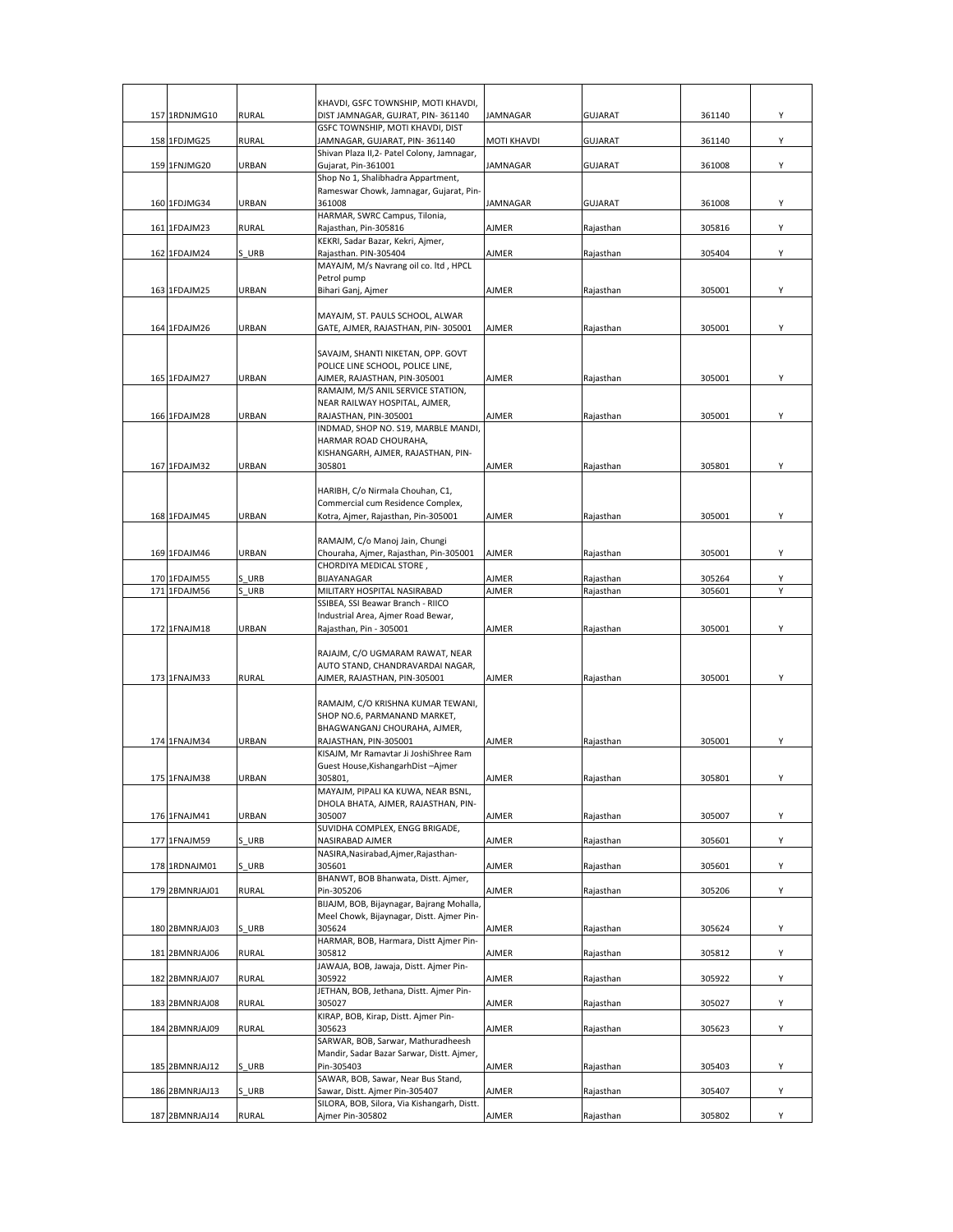|                                  |                | AJMRAJ, BOB, J L N Hospital Road, Ajmer,                                                    |                |                        |                  |        |
|----------------------------------|----------------|---------------------------------------------------------------------------------------------|----------------|------------------------|------------------|--------|
| 188 2BMNRJAJ16                   | URBAN          | P.O. Box No. 27, Ajmer, Pin-305001                                                          | AJMER          | Rajasthan              | 305001           | Υ      |
| 189 2BMNRJAJ17                   | URBAN          | SAVAJM, BOB, Savitri GHS Ajmer, Savitri<br>Girls School, Ajmer Pin-305001                   | AJMER          | Rajasthan              | 305001           | Y      |
| 190 2BMNRJAJ18                   | RURAL          | ARAIN, BOB, Arain, Distt. Ajmer Pin-<br>305813                                              | AJMER          |                        | 305813           | Υ      |
|                                  |                | BADAKH, BOB, Badakheda, Ajmer, Pin-                                                         |                | Rajasthan              |                  |        |
| 191 2BMNRJAJ19                   | RURAL          | 305926<br>JOONIY, BOB, JOONIYA, Ajmer, PIN-                                                 | AJMER          | Rajasthan              | 305926           | Υ      |
| 192 2BMNRJAJ20                   | <b>RURAL</b>   | 305406<br>RAJAJM, BOB, Rajgarh, Distt. Ajmer Pin-                                           | AJMER          | Rajasthan              | 305406           | Y      |
| 193 2BMNRJAJ23                   | RURAL          | 305205                                                                                      | <b>AJMER</b>   | Rajasthan              | 305205           | Υ      |
| 194 2BMNRJAJ24                   | RURAL          | SARADH, BOB, Saradhana, Distt. Ajmer Pin<br>305206                                          | AJMER          | Rajasthan              | 305206           | Υ      |
|                                  |                | SURSUR, BOB, Sursura, Gram Panchayat                                                        |                |                        |                  |        |
| 195 2BMNRJAJ25                   | <b>RURAL</b>   | Bhawan, AT & PO. Sursura Pin-305801                                                         | AJMER          | Rajasthan              | 305801           | Υ      |
| 196 2BMNRJAJ28                   | URBAN          | WRAJME, BOB, W R Divisional Office,<br>Ajmer, Pin- 305001                                   | AJMER          | Rajasthan              | 305001           | Y      |
| 197 3BMNRJAJ03                   | S URB          | PISANG, Bus Stand, Pisaganj, Ajmer,<br>Rajasthan, Pin-305204                                | AJMER          | Rajasthan              | 305924           | Υ      |
|                                  |                | Bank of Baroda Masuda : Shifted from                                                        |                |                        |                  |        |
| 198 1FNAJM61                     | S URB          | Bigod                                                                                       | AJMER          | Rajasthan              | 305623           | Υ      |
| 199 1FNAJM63                     | <b>RURAL</b>   | GHOOGH, Ghooghra Ajmer, Rajasthan, Pin-<br>305023 (PREVIOUS id: 2bmnrjaj15)                 | AJMER          | Rajasthan              | 305023           | Y      |
|                                  |                | Marble Industrial Area, Opp. Evershine                                                      |                |                        |                  |        |
|                                  |                | Marble, Makrana Road, Madanganj-                                                            |                |                        |                  |        |
| 200 3BMNRJJP11<br>201 2BMDRJAJ30 | URBAN<br>S URB | Kishangarh Pin-305801<br>Pal Talkies Kekri                                                  | AJMER<br>AJMER | Rajasthan<br>Rajasthan | 305204<br>304001 | Y<br>Υ |
|                                  |                | SADAR BAZAR, MAIN MARKET,                                                                   |                |                        |                  |        |
| 202 5BENRJAJ01                   | S URB          | NASIRABAD                                                                                   | AJMER          | Rajasthan              | 305801           | Υ      |
| 203 1FDTNK02                     | S URB          | MALPUR, MALPURA, Tonk, RAJASTHAN-<br>304502                                                 | <b>TONK</b>    | Rajasthan              | 304502           | Υ      |
| 204 1FDTNK03                     | S URB          | TODARA, TODARAISINGH, Tonk, RAJASTHA<br>N-304505                                            | TONK           | Rajasthan              | 304505           | Υ      |
|                                  |                | DEOLI, Mr Dinesh Kumar Singhal Chhatri                                                      |                |                        |                  |        |
|                                  |                | Chouraha, Ganesh Road, Deoli, Tonk,                                                         |                |                        |                  |        |
| 205 1FDTNK17                     | S URB          | Rajasthan, Pin-304804.                                                                      | TONK           | Rajasthan              | 304804           | Υ      |
| 206 1FDTNK18                     | URBAN          | <b>PURANI Tonk</b>                                                                          | <b>TONK</b>    | Rajasthan              | 304001           | Υ      |
| 207 1FDTNK19                     | URBAN          | TONK, Barf Wali Gali ke Samne Kafla<br>Bazaar Tonk, Rajasthan. PIN-304001                   | <b>TONK</b>    | Rajasthan              | 304001           | Υ      |
|                                  |                |                                                                                             |                |                        |                  |        |
| 208 1FDTNK20                     | URBAN          | TONK, Mr. Sambheermal Jain, Chhawani<br>Road, Tonk, Rajasthan, Pin-304001.                  | <b>TONK</b>    | Rajasthan              | 304001           | Υ      |
|                                  |                |                                                                                             |                |                        |                  |        |
|                                  |                | TONK, Mr. Himanshu Mishra Near                                                              |                |                        |                  |        |
| 209 1FDTNK21                     | URBAN          | Roadways Depot Tonk, Rajasthan. PIN-<br>304001                                              | <b>TONK</b>    | Rajasthan              | 304001           | Y      |
|                                  |                | DEOLI, M/s Deepak Kumar                                                                     |                |                        |                  |        |
|                                  |                | Chandraprakash, BPCL Retail Outlet, Deoli,                                                  |                |                        |                  |        |
| 210 1FDTNK22                     | S URB          | Tonk, Rajasthan, Pin-304804                                                                 | <b>TONK</b>    | Rajasthan              | 304804           | Υ      |
| 211 1FDTNK23                     | <b>RURAL</b>   | <b>BANK OF BARODA NANER</b>                                                                 | <b>TONK</b>    | Rajasthan              | 304504           | Υ      |
|                                  |                | BADAKU, NAZAR BAGH ROAD, NEAR                                                               |                |                        |                  |        |
|                                  |                | BADA KUWA TONK, RAJASTHAN, PIN-                                                             |                |                        |                  |        |
| 212 1FDTNK24                     | <b>URBAN</b>   | 301001<br>SANKHA, BOB, Sankhana, Dist. TONK,                                                | <b>TONK</b>    | Rajasthan              | 301001           | Υ      |
| 213 1FNBND05                     | <b>RURAL</b>   | Rajasthan. Pin-304001<br>NAGAR, BoB, Nagarfort Tehsil-Deoli, Distt.                         | <b>TONK</b>    | Rajasthan              | 304001           | Y      |
| 214 1FNBND25                     | <b>RURAL</b>   | Tonk, Pin-304024                                                                            | <b>TONK</b>    | Rajasthan              | 304204           | Υ      |
| 215 1FNTNK04                     | RURAL          | LAMHAR, BOB, Lamba, Harisingh, Tonk,<br>Rajasthan, Pin-304503                               | TONK           | Rajasthan              | 304503           | Υ      |
| 216 1FNTNK05                     |                | TORDI, Bank Of Baroda, Tordi, Distt- Tonk,                                                  |                |                        | 304502           | Υ      |
|                                  | <b>RURAL</b>   | Rajasthan, Pin-304502<br>GHAR, BOB, Ghar, Dist. Tonk, Rajasthan.                            | <b>TONK</b>    | Rajasthan              |                  |        |
| 217 1FNTNK06                     | <b>RURAL</b>   | Pin-304802<br>PACHEW, BOB, Pachewar, Dist. Tonk,                                            | <b>TONK</b>    | Rajasthan              | 304802           | Υ      |
| 218 1FNTNK07                     | RURAL          | Rajasthan. Pin-304502<br>JHILLA, BOB, Jhillai, Dist. Tonk, Rajasthan.                       | TONK           | Rajasthan              | 304502           | Υ      |
| 219 1FNTNK08                     | <b>RURAL</b>   | Pin-304025                                                                                  | <b>TONK</b>    | Rajasthan              | 304025           | Υ      |
| 220 1FNTNK09                     | <b>RURAL</b>   | PIPLOO, BOB, Piploo, Dist. Tonk,<br>Rajasthan. Pin-304801                                   | <b>TONK</b>    | Rajasthan              | 304801           | Υ      |
| 221 1FNTNK10                     | <b>RURAL</b>   | BANETH, VPO Banetha Distt-Tonk,<br>Rajasthan, Pin-304024                                    | <b>TONK</b>    | Rajasthan              | 304024           | Υ      |
|                                  |                | BAORI, VPO Baori, Distt- Tonk, Rajasthan,                                                   |                |                        |                  |        |
| 222 1FNTNK11                     | <b>RURAL</b>   | Pin-304505<br>SONTHR, BOB, SONTHRA, DIST TONK,                                              | <b>TONK</b>    | Rajasthan              | 304505           | Υ      |
| 223 1FNTNK12                     | <b>RURAL</b>   | RAJASTHAN, PIN-304024<br>LAWA, Village & Post Lawa, Distt. Tonk,                            | <b>TONK</b>    | Rajasthan              | 304024           | Υ      |
| 224 1FNTNK13                     | <b>RURAL</b>   | Rajasthan, Pin-304804                                                                       | <b>TONK</b>    | Rajasthan              | 304804           | Υ      |
| 225 1FNTNK14                     | URBAN          | TONK, OPP COLLECTORATE OFFICE,<br>HOSPITAL ROAD, TONK, Dist. Tonk,<br>Rajasthan. Pin-304001 | <b>TONK</b>    | Rajasthan              | 304001           | Υ      |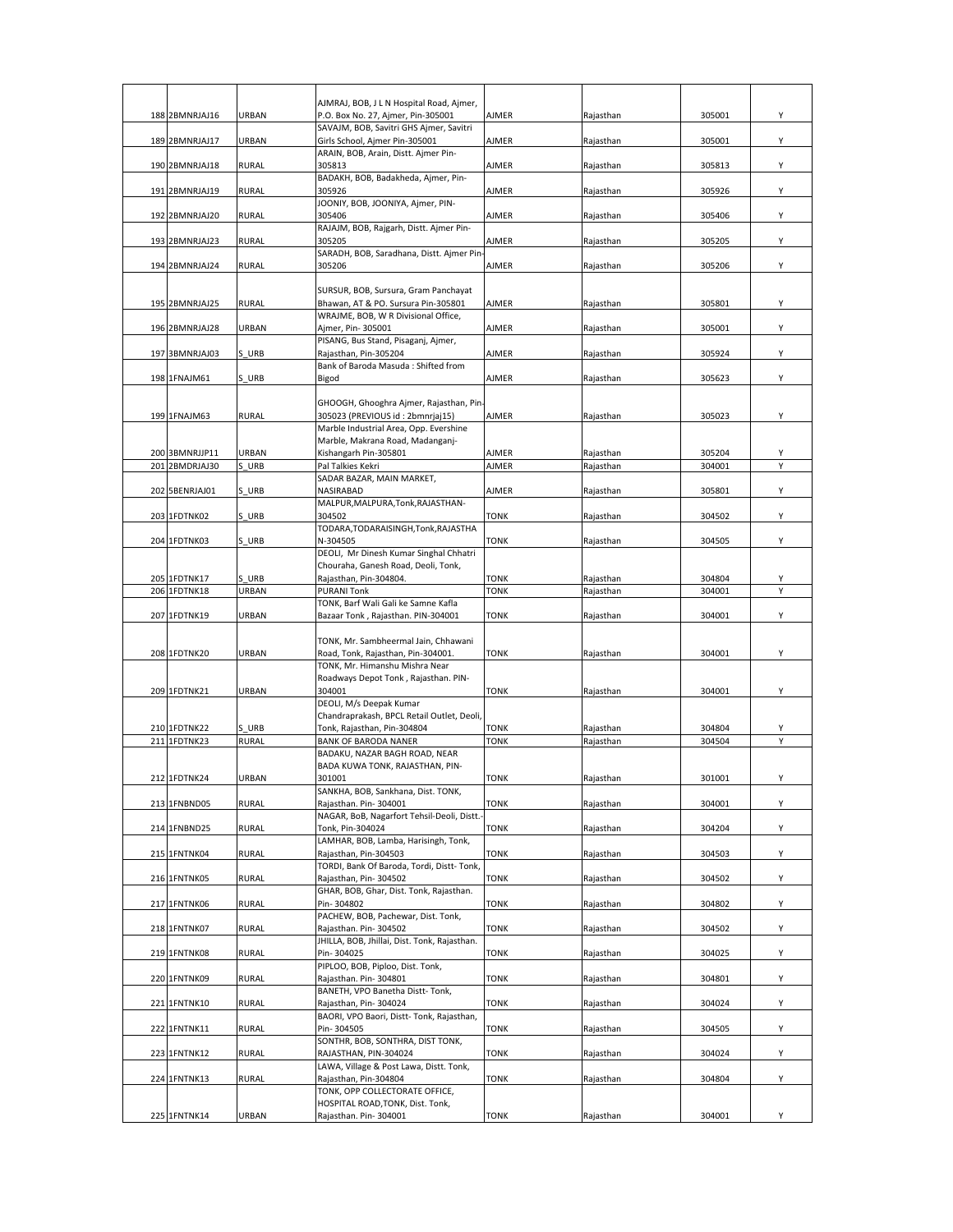|                |              | NEWAI, Mr. Madan Lal Verma, Infront of                                             |             |           |        |   |
|----------------|--------------|------------------------------------------------------------------------------------|-------------|-----------|--------|---|
|                |              | Modi Mills, Tonk Road, Newai Distt. Tonk,                                          |             |           |        |   |
| 226 1FNTNK15   | S URB        | Rajasthan. PIN-304021<br>MALPURA, Smt. Ram Kanya Devi, Manak                       | <b>TONK</b> | Rajasthan | 304021 | Υ |
|                |              | Chowk, Malpura, Distt. Tonk, Rajasthan.                                            |             |           |        |   |
| 227 1FNTNK16   | S URB        | PIN-304502                                                                         | <b>TONK</b> | Rajasthan | 304502 | Υ |
| 228 1FNTNK25   | S URB        | <b>Bus stand Malpura</b>                                                           | <b>TONK</b> | Rajasthan | 304502 | Υ |
| 229 1FNTNK26   | RURAL        | Bagar Basti, Nainwa Road, Uniyara                                                  | <b>TONK</b> | Rajasthan | 304024 | Y |
|                |              | JHIRAN, BOB, VPO-Jhirana, Dist.-Tonk, Pin-                                         |             |           |        |   |
| 230 1FNTNK27   | <b>RURAL</b> | 304504                                                                             | <b>TONK</b> | Rajasthan | 304504 | Υ |
|                |              | DEOLI, KOTA ROAD, DEOLI, DIST TONK,                                                |             |           |        |   |
| 231 1RDNJAI17  | S URB        | RAJASTHAN, PIN-325001                                                              | <b>TONK</b> | Rajasthan | 325001 | Υ |
| 232 1RDWJAI23  | S URB        | NEWAI, NEWAI, TONK, RAJASTHAN-304021                                               | <b>TONK</b> | Rajasthan | 304021 | Υ |
| 233 1RDWTNK01  | URBAN        | TONK, TONK, RAJASTHAN-304001                                                       | <b>TONK</b> | Rajasthan | 304021 | Υ |
|                |              | ALIKOT, BoB, Mahaveer Nagar, Ukhlana                                               |             |           |        |   |
|                |              | Road, Near Bus Stand, Aligarh, Rajasthan,                                          |             |           |        |   |
| 234 2BMNRJTK01 | <b>RURAL</b> | Pin-304023                                                                         | <b>TONK</b> | Rajasthan | 304023 | Υ |
|                |              | PALTON, BOB, Palai, Tehsil- Uniyara, Distt.                                        |             |           |        |   |
| 235 2BMNRJTK03 | <b>RURAL</b> | Tonk, Rajasthan, Pin-304024                                                        | <b>TONK</b> | Rajasthan | 304023 | Y |
| 236 2BMNRJTK04 | <b>RURAL</b> | BAGRI, BOB, Bagri, Tehsil-Piploo, Dist.-<br>Tonk, Rajasthan, Pin-304801            | <b>TONK</b> | Rajasthan | 304024 | Υ |
|                |              | DOONI, Main Market, Dooni, Dist.-Tonk,                                             |             |           |        |   |
| 237 2BMNRJTK06 | S URB        | Rajasthan, Pin-304802                                                              | <b>TONK</b> | Rajasthan | 304801 | Υ |
|                |              |                                                                                    |             |           |        |   |
|                |              | INDBHI, BOB, Bhiwadi Branch, 296-A,                                                |             |           |        |   |
|                |              | RIICO Industrial Area, RIICO Chowk,                                                |             |           |        |   |
| 238 1FDALW05   | URBAN        | Bhiwadi, Alwar, Rajasthan, Pin - 301019                                            | Alwar       | Rajasthan | 301019 | Υ |
|                | URBAN        | ALWAR, 3, Manu Marg, Alwar, Rajasthan,                                             |             |           |        |   |
| 239 1FDALW10   |              | Pin-301001<br>GREEN ACRE GROUP HOUSING SOCIETY,                                    | Alwar       | Rajasthan | 301001 | Υ |
|                |              | NEEMRANA, DIST- ALWAR-301705,                                                      |             |           |        |   |
| 240 1FDALW11   | <b>RURAL</b> | RAJASTHAN                                                                          | Alwar       | Rajasthan | 301705 | Υ |
|                |              | ALWAR, C/O LAXMI KUMAR, NO.14,                                                     |             |           |        |   |
|                |              | SHIKARI PADA, MUNSHI BAZAR, NEAR                                                   |             |           |        |   |
|                |              | ASHOKA TALKIES, ALWAR, RAJASTHAN,                                                  |             |           |        |   |
| 241 1FDALW12   | URBAN        | PIN-301001                                                                         | Alwar       | Rajasthan | 301001 | Υ |
|                |              | ARAVIH, C/o Mr Rajendra Kr Gupta, Nr                                               |             |           |        |   |
|                |              | SBBJ Bhawan, Kathumar Road,<br>Laxmangarh, Alwar, Rajasthan, Pin-                  |             |           |        |   |
| 242 1FDALW15   | URBAN        | 301001.                                                                            | Alwar       | Rajasthan | 301001 | Y |
|                |              | MAHWA, C/o Sushila Devi, Nr Ganesh                                                 |             |           |        |   |
|                |              | Chowk, Mandawar Road, Mahwa, Dausa,                                                |             |           |        |   |
| 243 1FDALW17   | S URB        | Rajasthan, Pin-321608.                                                             | Dausa       | Rajasthan | 321608 | Υ |
| 244 1FDALW19   | <b>RURAL</b> | V&P:GHEELOT, TEHSIL:NEEMRANA                                                       | Alwar       | Rajasthan | 301705 | Υ |
|                |              | ARAVIH, C/o Mrs Diksha Chelani, Shop No                                            |             |           |        |   |
|                |              | 23, UIT Complex, Shanti Kunj, Alwar,                                               |             |           | 301001 |   |
| 245 1FDALW20   | S URB        | Rajasthan, Pin-301001<br>NEEBHA, In front of Heeradas, Bus Stand,                  | Alwar       | Rajasthan |        | Υ |
|                |              | Shop no. 41, Bharatpur, Rajasthan, Pin-                                            |             |           |        |   |
| 246 1FDBHT10   | URBAN        | 321001                                                                             | Bharatpur   | Rajasthan | 321001 | Υ |
|                |              | BRIJ, Near Kali Ki Bagichi, Bharatpur,                                             |             |           |        |   |
| 247 1FDBHT11   | URBAN        | Rajasthan, Pin-321001                                                              | Bharatpur   | Rajasthan | 321001 | Y |
|                |              | LALSOT, C/O RAMSWAROOP LAMDA BUS                                                   |             |           |        |   |
|                |              | STAND, V&PO LAISOT DIST DAUSA,                                                     |             |           |        |   |
| 248 1FDBHT12   | <b>S URB</b> | RAJASTHAN, PIN-321203                                                              | Dausa       | Raiasthan | 321203 | Υ |
|                |              | BAYANA, C/o Sachin Bansal, Arya Samaj<br>Road, Bayana, Dist.-Bharatpur, Rajasthan, |             |           |        |   |
| 249 1FDBHT20   | S URB        | Pin-322401                                                                         | Bharatpur   | Rajasthan | 322401 | Υ |
|                |              |                                                                                    |             |           |        |   |
|                |              | DAUSA, C/o Bhuvnesh Kumar Kashik, Opp                                              |             |           |        |   |
| 250 1FDDAU12   | S URB        | PG College, Dausa, Rajasthan, Pin-303303 Dausa                                     |             | Rajasthan | 303303 | Υ |
|                |              | Co Rajendra Singh Meena Ms Nehalraj                                                |             |           |        |   |
|                |              | Indian Oil Nayagaon SH 22 Hindaun                                                  |             |           |        |   |
| 251 1FDDAU21   | S URB        | Mahwa Road Tehsil Mahwa Dist Dausa Pin<br>321608                                   | Dausa       | Rajasthan |        | Υ |
|                |              |                                                                                    |             |           | 321608 |   |
|                |              | NAGBHA, Bank of Baroda, Nagar Branch,                                              |             |           |        |   |
|                |              | Dak Bangla Chauraha, Near Bus Stand,                                               |             |           |        |   |
| 252 1FDJAI40   | S URB        | Nagar, Dist Bharatpur -- 321205                                                    | Bharatpur   | Rajasthan | 321205 | Y |
|                |              | BANDIK, CO SHARDA GUPTA GUDA                                                       |             |           |        |   |
|                |              | BASWA ROAD, AMBEDKAR CIRCLE,                                                       |             |           |        |   |
|                |              | BANDIKUI, DAUSA, RAJASTHAN, PIN-                                                   |             |           |        |   |
| 253 1FDJAI69   | S URB        | 303313                                                                             | Dausa       | Rajasthan | 303313 | Υ |
|                |              | SHRIMA, Bank of Baroda, Opposite                                                   |             |           |        |   |
|                |              | Digambar Jain Mandir,                                                              |             |           |        |   |
| 254 1FDKRI01   | <b>RURAL</b> | Srimahavirji, KARAULI, RAJASTHAN-322220 Karauli                                    |             | Rajasthan | 322220 | Υ |
|                |              |                                                                                    |             |           |        |   |
|                |              | KEMKAR, SHRI JAGDISH MANDIR                                                        |             |           |        |   |
|                |              | BHAWAN, V & P KEMRI, TAHSIL NANDOTI,                                               |             |           |        |   |
| 255 1FDKRI16   | <b>RURAL</b> | DIST KARAULI, RAJASTHAN, PIN-322211                                                | Karauli     | Rajasthan | 322211 | Y |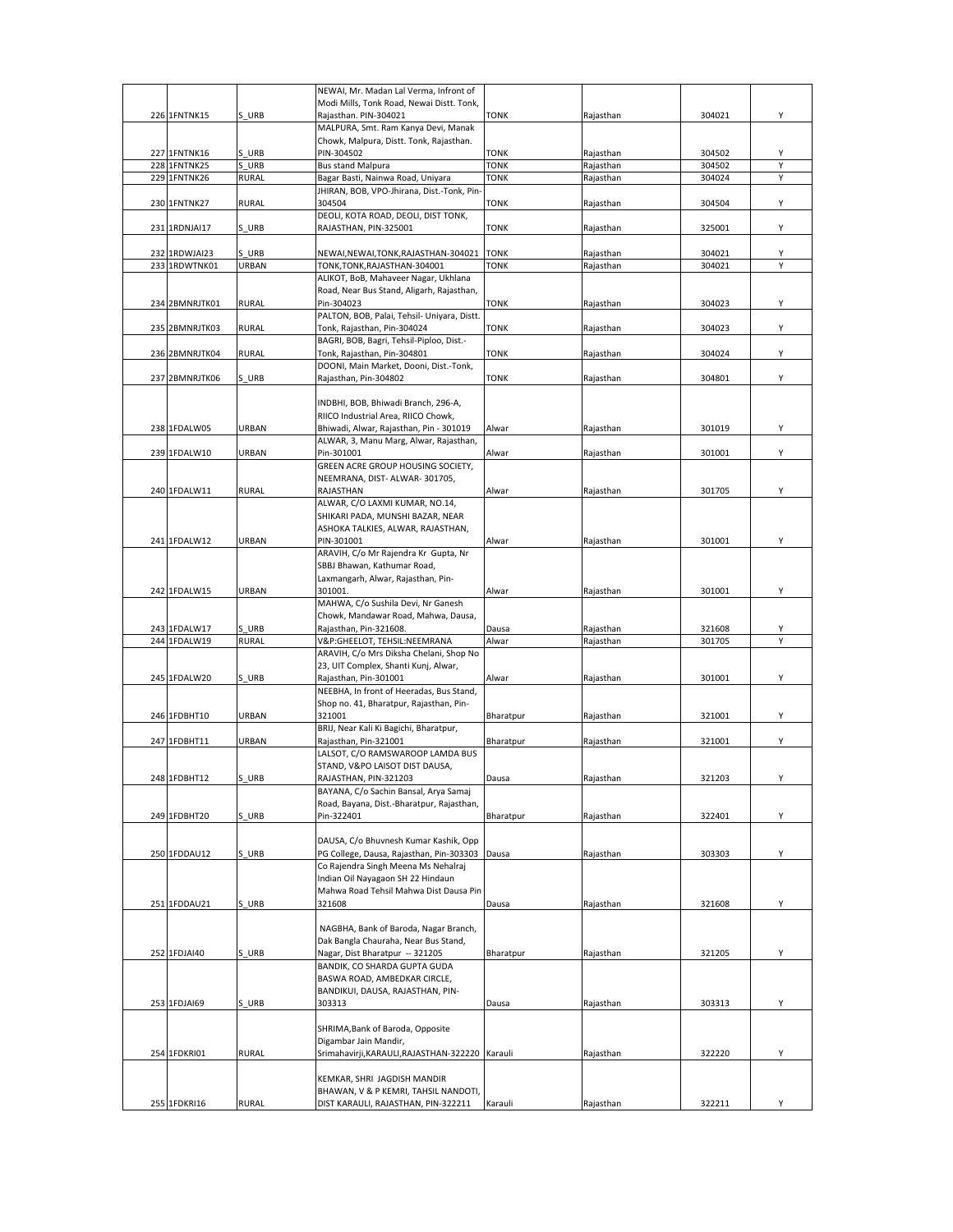|              |              | C/o Mr. Rameshwar Sharma s/o Pooran<br>Chand, Chaudhary Pada, Near SBBJ Bank,  |           |           |        |   |
|--------------|--------------|--------------------------------------------------------------------------------|-----------|-----------|--------|---|
| 256 1FDKRI19 | S URB        | Main Market, Karauli Rajasthan- 322210                                         | Karauli   | Rajasthan | 322210 | Υ |
|              |              | BUDHVI, Geeta Road, B11 -D, Budh Vihar                                         |           |           |        |   |
| 257 1FNALW06 | URBAN        | Alwar, Rajasthan - 301001                                                      | Alwar     | Rajasthan | 301001 | Y |
|              |              | TAPUKA, BOB, Tapukara Branch, Gopali<br>Chowk, Alwar Highway, Tapukara, Alwar, |           |           |        |   |
| 258 1FNALW07 | <b>RURAL</b> | Rajasthan, 301707                                                              | Alwar     | Rajasthan | 301707 | Υ |
|              |              |                                                                                |           |           |        |   |
|              |              | SAKATP, Khairwal Mohalla, Post Office-                                         |           |           |        |   |
| 259 1FNALW13 | <b>RURAL</b> | Sakatpura Bawad, Tehsil-Mundawar, Dist.-<br>Alwar, Rajasthan, Pin-301706.      | Alwar     | Rajasthan | 301706 | Υ |
|              |              | GOONDP, C/o Matsya Udhyog Sangh,                                               |           |           |        |   |
|              |              | Sangh Bhawan, Road No 2, M I A Alwar,                                          |           |           |        |   |
| 260 1FNALW14 | <b>RURAL</b> | Raiasthan, Pin-301030.                                                         | Alwar     | Rajasthan | 301030 | Υ |
|              |              | C/o Pooran Mal Meena, G 32 A, Mayur                                            |           |           |        |   |
| 261 1FNALW21 | URBAN        | Vihar, Opp. Malviya Nagar, Alwar                                               | Alwar     | Rajasthan | 301001 | Y |
|              |              |                                                                                |           |           |        |   |
|              |              | BANK OF BARODA KHAIRTHAL BRANCH                                                |           |           |        |   |
|              |              | NEAR MAHAWAR DHARAMSHALA MATOR                                                 |           |           |        |   |
| 262 1FNALW22 | S URB        | ROAD KHAIRTHAL DISTT ALWAR<br>RAJASTHANPIN 301404                              | Alwar     | Rajasthan | 301404 | Υ |
|              |              |                                                                                |           |           |        |   |
|              |              | KRIBHA, Opp. Krishi Upaj Mandi, Deeg                                           |           |           |        |   |
| 263 1FNBHT01 | URBAN        | Road, Bharatpur, Rajasthan 321001                                              | Bharatpur | Rajasthan | 321001 | Υ |
|              |              | DEEG, BOB, Deeg Branch, Old Grain                                              |           |           |        |   |
| 264 1FNBHT02 | S URB        | Mandi, Deeg, Bharatpur, Rajasthan,<br>321203                                   | Bharatpur | Rajasthan | 321203 | Υ |
|              |              | NADBAI, BOB, Nadbai Branch, Near SBI                                           |           |           |        |   |
|              |              | Dehra Road, Nadbai, Bharatpur,                                                 |           |           |        |   |
| 265 1FNBHT03 | S URB        | Rajasthan, 321602                                                              | Bharatpur | Rajasthan | 321602 | Υ |
|              |              | BAYANA, Kalyan Colony, Vill & PO.<br>Bayana, Dist. Bharatpur, Rajasthan. Pin-  |           |           |        |   |
| 266 1FNBHT04 | S URB        | 322401                                                                         | Bharatpur | Rajasthan | 322401 | Υ |
|              |              | BRIJ, OPP. RBM HOSPITAL, MAIN                                                  |           |           |        |   |
|              |              | CIRCULAR ROAD, Bharatpur, Rajasthan,                                           |           |           |        |   |
| 267 1FNBHT05 | URBAN        | Pin-321001<br>NEEBHA, SEVAR ROAD, Near RTO,                                    | Bharatpur | Rajasthan | 321001 | Υ |
| 268 1FNBHT06 | URBAN        | Bharatpur, Rajasthan, Pin-321001                                               | Bharatpur | Rajasthan | 321001 | Υ |
|              |              |                                                                                |           |           |        |   |
|              |              | KHERLI, C/O RAMESH CHAND S/O GOPAL                                             |           |           |        |   |
|              |              | RAM HINDAUN ROAD, KHERLI,                                                      |           |           |        |   |
| 269 1FNBHT14 | S URB        | BHARATPUR, RAJASTHAN, PIN-321606                                               | Alwar     | Rajasthan | 321606 | Υ |
|              |              | DEER, PURANI SABZI MANDI, DEEG, DIST.                                          |           |           |        |   |
| 270 1FNBHT15 | S URB        | BHARATPUR, RAJASTHAN, PIN-321203                                               | Bharatpur | Rajasthan | 321203 | Υ |
|              |              | KRIBHA, M/s A R Dhaniram & Sons,                                               |           |           |        |   |
| 271 1FNBHT16 | URBAN        | Kumher Gate, Bharatpur, Rajasthan. PIN-<br>321001                              | Bharatpur | Rajasthan | 321001 | Υ |
|              |              | NADBAI, C/o Satyendra Singh, Nr Nagar                                          |           |           |        |   |
|              |              | Palika, Nadbai, Dist.-Bharatpur, Rajasthan,                                    |           |           |        |   |
| 272 1FNBHT17 | S URB        | Pin-321602.                                                                    | Bharatpur | Rajasthan | 321602 | Y |
|              |              | KRIBHA, C/o Mr. Maula Baksh, Bada<br>Bazaar, Near Laxman Temple, Bharatpur,    |           |           |        |   |
| 273 1FNBHT18 | URBAN        | Rajasthan. PIN-321001                                                          | Bharatpur | Rajasthan | 321001 | Υ |
|              |              |                                                                                |           |           |        |   |
|              |              | NEEBHA, C/o Mr. Jitendra Singh, In front                                       |           |           |        |   |
|              |              | of MSJ College, Main Gate, Achnera Road,                                       |           |           |        |   |
| 274 1FNBHT19 | URBAN        | Bharatpur, Rajasthan, Pin-321001.                                              | Bharatpur | Rajasthan | 321001 | Υ |
|              |              | C/o Jagdish Beniwal, Anah Gate Bajriya,                                        |           |           |        |   |
| 275 1FNBHT21 | URBAN        | Near Jain Aata Chakki, Bharatpur                                               | Bharatpur | Rajasthan | 321001 | Y |
|              |              | C/o N K Katara, Opposite RMS, Station                                          |           |           |        |   |
| 276 1FNBHT22 | URBAN        | Road, Bharatpur<br>LALSOT, BOB, Lalsot Branch, Dausa                           | Bharatpur | Rajasthan | 321001 | Υ |
|              |              | Gangapur Road, Lalsot, Dausa, Rajasthan,                                       |           |           |        |   |
| 277 1FNDAU02 | S URB        | 303503                                                                         | Dausa     | Rajasthan | 303503 | Υ |
|              |              | BALSAW, Main Market, V&PO Balahedi,                                            |           |           |        |   |
|              |              | Tehsil Mahwa, Dausa, Rajastha, Pin-<br>321608                                  |           |           |        |   |
| 278 1FNDAU03 | <b>RURAL</b> | GURHAL, Village & Post Gurhal, Via                                             | Dausa     | Rajasthan | 321608 | Υ |
|              |              | Kumdal, Tehsil Baswa, Distt. Dausa,                                            |           |           |        |   |
| 279 1FNDAU04 | <b>RURAL</b> | Rajasthan, Pin-303303                                                          | Dausa     | Rajasthan | 303303 | Υ |
|              |              | BANIYA, V & PO Baniyana, Dausa,                                                |           |           |        |   |
| 280 1FNDAU05 | <b>RURAL</b> | Rajasthan, Pin-303306                                                          | Dausa     | Rajasthan | 303306 | Y |
|              |              | PAOTAG, V & PO PAOTA GURJAR, TEHSIL<br>MAHWA DIST DAUSA, RAJASTHAN, PIN-       |           |           |        |   |
| 281 1FNDAU06 | <b>RURAL</b> | 321612                                                                         | Dausa     | Rajasthan | 321612 | Υ |
|              |              | PAKHAR, NEAR BOB, Vill. & Po.                                                  |           |           |        |   |
|              |              | Mandawar, Dist. Dausa, Rajasthan. Pin-                                         |           |           |        |   |
| 282 1FNDAU07 | S URB        | 321609                                                                         | Dausa     | Rajasthan | 321609 | Υ |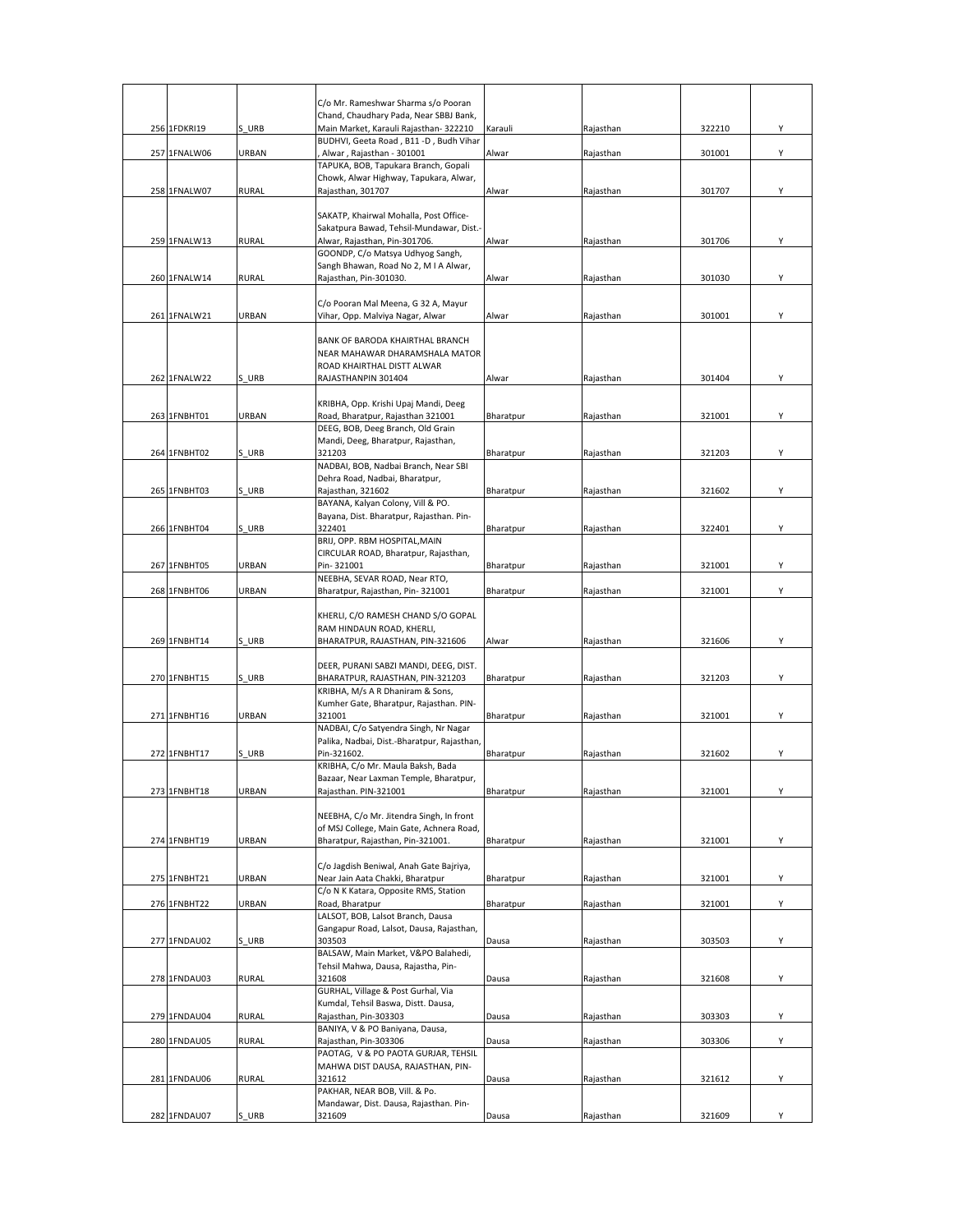|     |               |              | MORDA, Vill. & PO. Morda, Dist. Dausa,                                           |                |           |        |   |
|-----|---------------|--------------|----------------------------------------------------------------------------------|----------------|-----------|--------|---|
| 283 | 1FNDAU09      | <b>RURAL</b> | Rajasthan. Pin-322238                                                            | Dausa          | Rajasthan | 322238 | Υ |
|     | 284 1FNDAU10  | <b>RURAL</b> | KHESAW, V&PO KHERLA BUJURG, Distt-<br>Dausa, Rajasthan, Pin-322240               | Dausa          | Rajasthan | 322240 | Υ |
|     |               |              |                                                                                  |                |           |        |   |
|     |               |              | BASRA, Geejgar Road, Sikandara Choraha,                                          |                |           |        |   |
|     | 285 1FNDAU11  | <b>RURAL</b> | Dausa, Rajasthan, Pin-303326                                                     | Dausa          | Rajasthan | 303326 |   |
|     | 286 1FNDAU14  | <b>RURAL</b> | Kaman, Bharatpur                                                                 | Bharatpur      | Rajasthan | 321022 |   |
|     |               |              |                                                                                  |                |           |        |   |
|     |               |              | BANDIK, C/o Mr. Rajendra Kumar Pareek,                                           |                |           |        |   |
|     | 287 1FNDAU15  | S URB        | Opp. Hanuman Mandir, Sabji Mandi,<br>Bandikui, Dausa, Rajasthan. PIN-303303      | Dausa          | Rajasthan | 303303 | Υ |
|     |               |              | C/o Jhabbo Vati Gupta w/o Hanuman                                                |                |           |        |   |
|     |               |              | Sahay Bansal, Main Market, Mahwa,                                                |                |           |        |   |
|     | 288 1FNDAU16  | S URB        | Dausa, Rajasthan. PIN-321608                                                     | Dausa          | Rajasthan | 321608 | Υ |
|     |               |              | C/o Suraj Mal Meena/Jai Lal Meena, Balaji                                        |                |           |        |   |
|     | 289 1FNDAU17  | S URB        | Mod, NH-11, Teh- Sikrai                                                          | Dausa          | Rajasthan | 303303 | Υ |
|     |               |              |                                                                                  |                |           |        |   |
|     |               |              | C/o Suraj Kumari W/o Gajraj Singh/Manju<br>Lata Singh W/o Gajpal Singh, Sikandra |                |           |        |   |
|     | 290 1FNDAU18  | S URB        | Road, In front Of Railway Station, Bandikui Dausa                                |                | Rajasthan | 303313 | Υ |
|     |               |              | Co Dinesh Chandra Meena Main Market                                              |                |           |        |   |
|     |               |              | Santha Tehsil Mahwa Dist Dausa Pin                                               |                |           |        |   |
|     | 291 1FNDAU20  | S URB        | 321612                                                                           | Dausa          | Rajasthan | 321612 | Υ |
|     |               |              | Co Gayatri Devi Sharma Wo Manohar                                                |                |           |        |   |
|     |               |              | Sharma Near Punnu Petrol Pump Jaipur                                             |                |           |        |   |
|     | 292 1FNDAU22  | S URB        | Road Dausa 303303 Rajasthan                                                      | Dausa          | Rajasthan | 303303 | Υ |
|     |               |              | SARMAT, Hospital Road, Sarmathura,                                               |                |           |        |   |
|     | 293 1FNDHO01  | S URB        | Dholpur, Pin-328026<br>C/o Mrs. Shashi Singhal W/o Anil Kumar                    | Dholpur        | Rajasthan | 328026 | Υ |
|     |               |              | Singhal, Shop No. 2, Maharajbag Bus                                              |                |           |        |   |
|     | 294 1FNDHO02  | S URB        | Stand, Bari                                                                      | <b>Dholpur</b> | Rajasthan | 328021 | Υ |
|     |               |              | HINDAU, BOB, Hinduan City Branch, Near                                           |                |           |        |   |
|     |               |              | Bus Stand, Hinduan City, Karauli,                                                |                |           |        |   |
|     | 295 1FNKRI02  | URBAN        | Rajasthan, Pin-322230                                                            | Karauli        | Rajasthan | 322230 | Υ |
|     |               |              | KARSAI, Vill. & PO. Karsai, Main Road,                                           |                |           |        |   |
|     |               |              | Jaila Devi, Dist. Karauli, Rajasthan. Pin-                                       |                |           |        |   |
|     | 296 1FNKRI03  | <b>RURAL</b> | 322210<br>SHAHAR, Tehsil Nadoti, Karauli, Distt.                                 | Karauli        | Rajasthan | 322210 | Υ |
|     | 297 1FNKRI04  | <b>RURAL</b> | Karauli, Rajasthan, Pin-322204                                                   | Karauli        | Rajasthan | 322204 | Υ |
|     |               |              |                                                                                  |                |           |        |   |
|     |               |              | KEMLA, V & PO. Kemla, Via Mahaveerji,                                            |                |           |        |   |
|     | 298 1FNKRI05  | <b>RURAL</b> | Dist. Karauli, Rajasthan. Pin- 322220                                            | Karauli        | Rajasthan | 322220 | Υ |
|     |               |              |                                                                                  |                |           |        |   |
|     |               |              | JHARED, Village & Post Jhareda, Hindaun,                                         |                |           |        |   |
|     | 299 1FNKRI06  | <b>RURAL</b> | Distt. Karauli, Rajasthan, Pin-322230                                            | Karauli        | Rajasthan | 322230 | Υ |
|     |               |              | MAHOO, VII & PO MAHOO IBRAHIMPUR,                                                |                |           |        |   |
|     | 300 1FNKRI07  | <b>RURAL</b> | DIST KARAULI, RAJASTHAN, PIN-322254                                              | Karauli        | Rajasthan | 322254 | Υ |
|     |               |              |                                                                                  |                |           |        |   |
|     |               |              | C/o Vishnu Kumar Sain, Masalpur, Tehsil-                                         |                |           |        |   |
|     | 301 1FNKRI08  | <b>RURAL</b> | Karauli, Rajasthan. PIN-- 322230                                                 | Karauli        | Rajasthan | 322230 | Υ |
|     |               |              |                                                                                  |                |           |        |   |
|     |               |              | HAROTI, V& PO HAROTI, VIA MALARNA,                                               |                |           |        |   |
|     | 302 1FNKRI09  | <b>RURAL</b> | DIST KARAULI, RAJASTHAN, PIN-322033<br>PREETA, Vill. & PO. Pareeta, Dist. Karaul | Karauli        | Rajasthan | 322033 | Υ |
|     | 303 1FNKRI10  | <b>RURAL</b> | Rajasthan. Pin-322219                                                            | Karauli        | Rajasthan | 322219 | Υ |
|     |               |              | BONL, Vill. & PO. Bonl, Via Kherla Bujurg,                                       |                |           |        |   |
|     |               |              | Tehsil. Todabheem, Dist. Karauli,                                                |                |           |        |   |
|     | 304 1FNKRI12  | <b>RURAL</b> | Rajasthan. Pin-321611                                                            | Karauli        | Rajasthan | 321611 | Υ |
|     |               |              | KARANP, V&PO Karanpur, Via Kaila Devi,                                           |                |           |        |   |
|     |               |              | Tehsil Sapotara, Karauli, Rajasthan, Pin-                                        |                |           |        |   |
|     | 305 1FNKRI13  | <b>RURAL</b> | 322243<br>DHIDOR, Vill. & PO. Dhidhora, Tehsil.                                  | Karauli        | Rajasthan | 322243 | Υ |
|     |               |              | Hindaun, Dist. Karauli, Rajasthan. Pin-                                          |                |           |        |   |
|     | 306 1FNKRI14  | <b>RURAL</b> | 322236                                                                           | Karauli        | Rajasthan | 322236 | Υ |
|     |               |              | KURGAO, Near Govt. Secondary School,                                             |                |           |        |   |
|     |               |              | Village & Post Kurgaon, Distt. Karauli,                                          |                |           |        |   |
|     | 307 1FNKRI15  | <b>RURAL</b> | Rajasthan, Pin-322255                                                            | Karauli        | Rajasthan | 322255 | Υ |
|     |               |              | BALAGH, Vill. & PO. Balghat, Tehsil.                                             |                |           |        |   |
|     |               |              | Todabheem, Dist. Karauli, Rajasthan. Pin-                                        |                |           |        | Υ |
|     | 308 1FNKRI16  | <b>RURAL</b> | 322225<br>RODHAI, Village & Post Mandrayal, Distt.                               | Karauli        | Rajasthan | 322225 |   |
|     | 309 1FNKRI17  | <b>RURAL</b> | Karauli, Rajasthan, Pin-322251                                                   | Karauli        | Rajasthan | 322251 | Υ |
|     |               |              | SHRIMA, Shri Mahaveerji, Distt. Karauli,                                         |                |           |        |   |
|     | 310 1FNKRI18  | <b>RURAL</b> | Rajasthan, Pin-322220                                                            | Karauli        | Rajasthan | 322220 | Υ |
|     |               |              | KOTRI, Vill & PO. Kotri, Tehsil. Hindaun,                                        |                |           |        |   |
|     |               |              | Dist. Sawaimadhopur, Rajasthan. Pin-                                             |                |           |        |   |
|     | 311 1FNSMD09  | <b>RURAL</b> | 322234                                                                           | Karauli        | Rajasthan | 322234 | Υ |
|     |               |              | C/o Sunil Kumar Jain, Alwar-Bharatpur<br>main road, Near SBBJ, V&P- Baroda Mave, |                |           |        |   |
|     |               |              | Tehsil- Laxmangarh, Dist- Alwar, Pin                                             |                |           |        |   |
|     | 312 1RDDBWD01 | S URB        | 301021                                                                           | Alwar          | Rajasthan | 301021 | Υ |
|     |               |              |                                                                                  |                |           |        |   |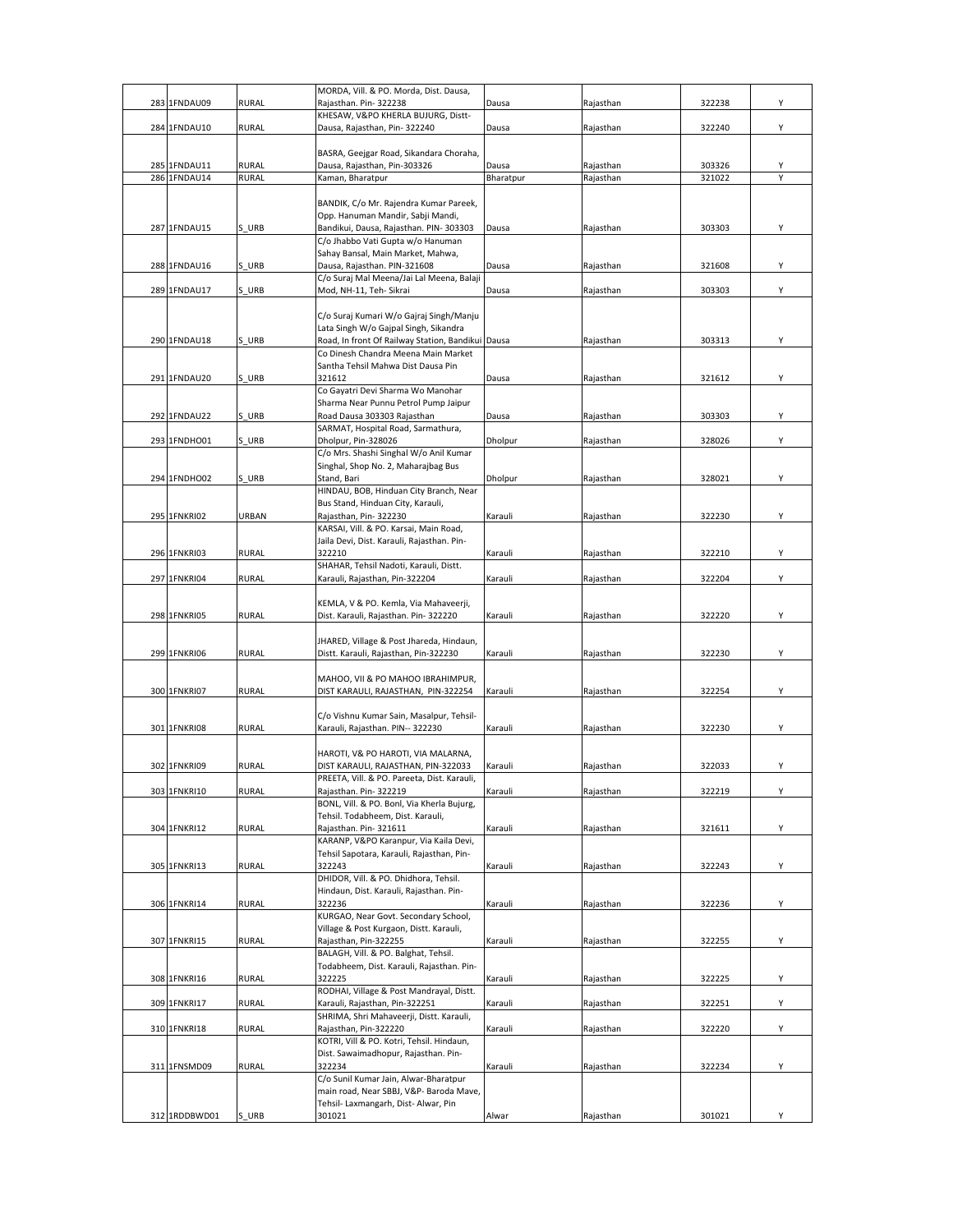|  |                |              | DHOLPU, DHOLPUR, Parwati                    |                 |           |        |   |
|--|----------------|--------------|---------------------------------------------|-----------------|-----------|--------|---|
|  |                |              | Complex, G.T. Road, Near Bus                |                 |           |        |   |
|  | 313 1RDDJAI21  | URBAN        | Stand, Dholpur-328001 (Rajasthan)           | Dholpur         | Rajasthan | 328001 | Υ |
|  |                |              |                                             |                 |           |        |   |
|  |                |              | ALWDEL, AGRSEN CIRCLE, DELHI ROAD,          |                 |           |        |   |
|  | 314 1RDNALW01  | URBAN        | ALWAR, RAJASTHAN, PIN-301001                | Alwar           | Rajasthan | 301001 | Υ |
|  |                |              | ARAVIH, 2\2 KALA KUA HSG BOARD,             |                 |           |        |   |
|  |                |              | ARAVALI VIHAR, ALWAR, RAJASTHAN, PIN-       |                 |           |        |   |
|  | 315 1RDNALW02  | URBAN        | 301001                                      | Alwar           | Rajasthan | 301001 | Υ |
|  |                |              | DAUSA, AGRA ROAD, DAUSA, RAJASTHAN,         |                 |           |        |   |
|  | 316 1RDNDAU01  | S URB        | PIN-303303                                  | Dausa           | Rajasthan | 303303 | Y |
|  |                |              | BEHROR, NEAR POWER HOUSE, ALWAR             |                 |           |        |   |
|  |                |              | ROAD, BEHROR, ALWAR, RAJASTHAN, PIN-        |                 |           |        |   |
|  | 317 1RDNJAI12  | S URB        | 301701                                      | Alwar           | Rajasthan | 301701 | Y |
|  |                |              | MAHWA, NEAR BUS STAND, MAHWA,               |                 |           |        |   |
|  |                |              | DIST DAUSA, BHARATPUR, RAJASTHAN,           |                 |           |        |   |
|  | 318 1RDNJAI14  | S URB        | PIN-321608                                  | Dausa           | Rajasthan | 321608 | Y |
|  |                |              |                                             |                 |           |        |   |
|  |                |              | BHABHA, BOB, Nai Mandi, Bharatpur,          |                 |           |        |   |
|  | 319 1RDNJAI16  | URBAN        | Dist.-Bharatpur, Rajasthan, Pin-321001      | Bharatpur       | Rajasthan | 321001 | Y |
|  |                |              | KARAUL, BOB, KARAULI, RAJASTHAN. PIN-       |                 |           |        |   |
|  | 320 1RDNJAI18  | S URB        | 322241                                      | Karauli         | Rajasthan | 322241 | Υ |
|  |                |              | TIJARA, BOB, Tijara Branch, Tijara Distt.   |                 |           |        |   |
|  | 321 2BMNRJAL01 | S URB        | Alwar Pin-301411                            | Alwar           | Rajasthan | 301411 | Υ |
|  |                |              | NEEMRA, Main Road, RICCO, Industrial        |                 |           |        |   |
|  |                |              | area, Neemran, Alwar, Rajasthan, Pin-       |                 |           |        |   |
|  | 322 2BMNRJAL03 | <b>RURAL</b> | 301705                                      | Alwar           | Rajasthan | 301705 | Υ |
|  |                |              |                                             |                 |           |        |   |
|  |                |              | BHIWAD, D-202, Bhagat Singh Colony,         |                 |           |        |   |
|  | 323 2BMNRJAL04 | URBAN        | Bhiwadi, Alwar, Rajasthan, Pin-301019       | Alwar           | Rajasthan | 301019 | Υ |
|  |                |              | ARYANA, Plot No 6, Lajpat Nagar, Scheme     |                 |           |        |   |
|  | 324 2BMNRJAL05 | URBAN        | No 2, Alwar, Pin-301001                     | Alwar           | Rajasthan | 301001 | Υ |
|  |                |              |                                             |                 |           |        |   |
|  |                |              |                                             |                 |           |        |   |
|  |                |              | KHERLI, Kathumar Road, Opp. Govt. Sec.      |                 |           |        |   |
|  | 325 2BMNRJBP01 | S URB        | School, Kherli, Bharatpur, Pin - 321606     | Alwar           | Rajasthan | 321606 | Υ |
|  |                |              | BANDIK, BOB, Bandikui Branch, Dausa Pin-    |                 |           |        |   |
|  | 326 2BMNRJDA01 | S URB        | 225904                                      | Dausa           | Rajasthan | 303313 | Y |
|  |                |              | BADI, Baseri Road, Main Bus Stand, Badi,    |                 |           |        |   |
|  | 327 2BMNRJDH02 | S URB        | Dholpur, Rajasthan, Pin-328021              | Dholpur         | Rajasthan | 328021 | Υ |
|  |                |              | 1A Somnath Chwraha Agra Road Dausa          |                 |           |        |   |
|  | 328 5BENRJDA01 | S URB        | Rajasthan -303303                           | Dausa           | Rajasthan | 303303 | Υ |
|  |                |              | Gandhi Tiraha, Lalsot Road, Dausa           |                 |           |        |   |
|  | 329 5BENRJDA02 | S URB        | ,Rajasthan                                  | Dausa           | Rajasthan | 303303 | Y |
|  |                |              | AKLERA, BoB, N H No 12, New Motor           |                 |           |        |   |
|  |                |              | Market Circle, Aklera, Jhalawar, Rajasthan, |                 |           |        |   |
|  | 330 1FNJLR10   | S URB        | Pin-326033                                  | <b>JHALAWAR</b> | Rajasthan | 326033 | Υ |
|  |                |              | ALOD, Near BOB, Alod, Rajasthan, Pin-       |                 |           |        |   |
|  | 331 1FNBND09   | <b>RURAL</b> | 323024                                      | <b>BUNDI</b>    | Rajasthan | 323024 | Υ |
|  |                |              |                                             |                 |           |        |   |
|  |                |              | ATRU, BOB, Salpura Road, Tehsil: Atru       |                 |           |        |   |
|  | 332 2BMNRJBR01 | S URB        | Distt. Baran, Rajasthan, Pin-325218         | <b>BARAN</b>    | Rajasthan | 325218 | Υ |
|  |                |              | BANSI, BOB Bansi, Distt. Bundi, Rajasthan,  |                 |           |        |   |
|  | 333 1FNBND10   | <b>RURAL</b> | Pin-323802                                  | <b>BUNDI</b>    | Rajasthan | 323802 | Υ |
|  |                |              |                                             |                 |           |        |   |
|  |                |              | BARAN, C/o Mr. Bhawar Lal Shukla, Nr        |                 |           |        |   |
|  |                |              | Shri Ganpati Sari Show Room, Jhalawar       |                 |           |        |   |
|  | 334 1FNBRR04   | URBAN        | Road, Baran, Rajasthan, Pin-325205.         | <b>BARAN</b>    | Rajasthan | 325205 | Υ |
|  |                |              | BARAN, C/o Mr. Chandra Mohan Vyas,          |                 |           |        |   |
|  |                |              | Plot No D, Adarsh Gautam Grah Hirman        |                 |           |        |   |
|  |                |              | Samiti, Kota Road, Baran, Rajasthan, Pin-   |                 |           |        |   |
|  |                |              |                                             |                 |           |        |   |
|  | 335 1FNBRR05   | URBAN        | 325205                                      | <b>BARAN</b>    | Rajasthan | 325205 | Υ |
|  |                |              | BARAN, BOB, CHARMURTI CHAURAHA,             |                 |           |        |   |
|  |                |              | KOTA ROAD, BARAN, RAJASTHAN, PIN-           |                 |           |        |   |
|  | 336 1RDNAJM08  | URBAN        | 325205                                      | <b>BARAN</b>    | Rajasthan | 325205 | Υ |
|  |                |              |                                             |                 |           |        |   |
|  |                |              | BHAVAN, Opp. Sanskrit School, Bhawani       |                 |           |        |   |
|  | 337 1FDJLR01   | S URB        | Mandi, Jhalawar, Rajasthan, Pin-326502      | <b>JHALAWAR</b> | Rajasthan | 326502 | Υ |
|  |                |              | BHAVAN, BOB, 13-KEM Estate, Post office     |                 |           |        |   |
|  |                |              | Road, Bhawani Mandi, District Jhalawar,     |                 |           |        |   |
|  | 338 1FNJLR12   | S URB        | Rajasthan Pin-326502                        | <b>JHALAWAR</b> | Rajasthan | 326502 | Υ |
|  |                |              | BHAWAN, Mr Radheyshyam Bed Main             |                 |           |        |   |
|  |                |              | Road, Near Tehsil-Pachpahar, Jhalawar,      |                 |           |        |   |
|  | 339 1FDJLR06   | S URB        | Rajasthan, Pin-326512.                      | <b>JHALAWAR</b> | Rajasthan | 326512 | Υ |
|  |                |              | BHAWAN, M/s Ranglal Chiranjivilal,          |                 |           |        |   |
|  |                |              | Bhawani Mandi, Jhalawar, Rajasthan, Pin-    |                 |           |        |   |
|  | 340 1FDJLR07   | S URB        | 326502.                                     | <b>JHALAWAR</b> | Rajasthan | 326502 | Υ |
|  |                |              | BORKHE, BOB, A-4 Sri Ram Nagar,             |                 |           |        |   |
|  | 341 1FNKOT08   | METRO        | Borkheda, Kota. Pin-324001                  | KOTA            | Rajasthan | 324001 | Υ |
|  |                |              |                                             |                 |           |        |   |
|  |                |              | BORKHE, Mr. Navneet Nandwana, Near          |                 |           |        |   |
|  |                |              | Ganesh Temple, Bus Stand, Kaithun           |                 |           |        |   |
|  | 342 1FNKOT21   | METRO        | District, Kota, Rajasthan, Pin-325001.      | KOTA            | Rajasthan | 325001 | Υ |
|  |                |              |                                             |                 |           |        |   |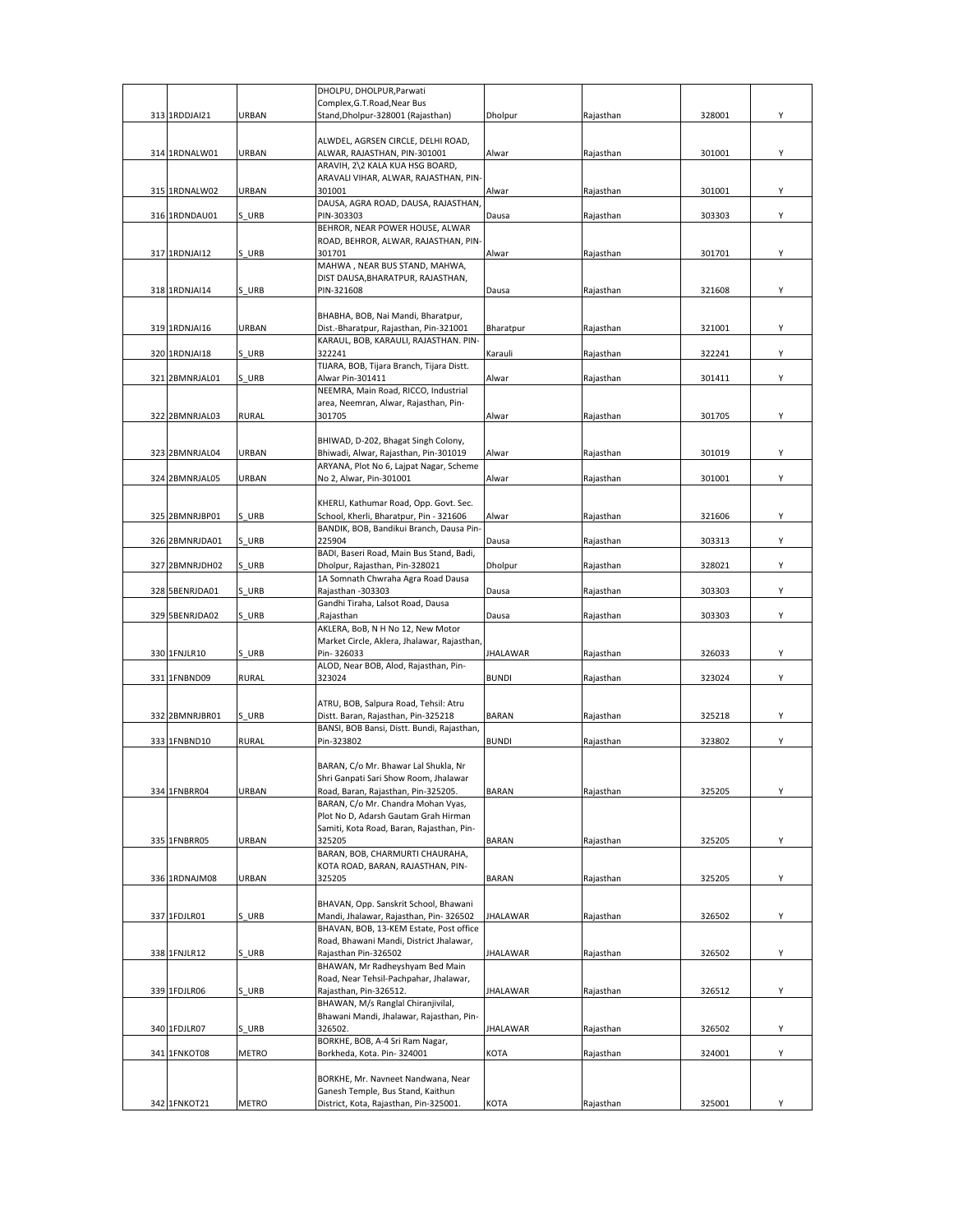|                |              | Kisok No 4, Salasar Dham Enclave deoli                      |                 |           |        |   |
|----------------|--------------|-------------------------------------------------------------|-----------------|-----------|--------|---|
| 343 1FNKOT42   | METRO        | arab road Borkhera Kota                                     | КОТА            | Rajasthan | 324001 | Υ |
| 344 1FNKOT45   | <b>METRO</b> | RM Educational Trust                                        | KOTA            | Rajasthan | 324001 | Υ |
|                |              | BUNDI, BOB, Gayatri Nagar, New Dhan                         |                 |           |        |   |
|                |              | Mandi Road, Distt. Bundi. Rajasthan, Pin-                   |                 |           |        |   |
| 345 1FNBND07   | URBAN        | 323001                                                      | <b>BUNDI</b>    | Rajasthan | 323001 | Υ |
|                |              | BUNDI, M/s Gopi Lal Ratan Lal, IOCL                         |                 |           |        |   |
|                |              | Dealer, NH-12, Bundi, Rajasthan, Pin-                       |                 |           |        |   |
| 346 1FNBND14   | URBAN        | 323001.                                                     | <b>BUNDI</b>    | Rajasthan | 323001 | Y |
| 347 1FNKOT46   | <b>METRO</b> | Deopura Bundi                                               | <b>BUNDI</b>    | Rajasthan | 324008 | Υ |
| 348 1RDDAJM12  | URBAN        | BUNDI, Bundi, Rajasthan, Pin-323001                         | <b>BUNDI</b>    | Rajasthan | 323001 | Y |
|                |              | CHHABR, BOB, Chhabra, Distt. Baran,                         |                 |           |        |   |
| 349 1FNBRR03   |              | Rajasthan, Pin-325220                                       | <b>BARAN</b>    |           |        | Υ |
|                | S URB        | Ramesh Chand VermaNear Bus stand                            |                 | Rajasthan | 325220 |   |
|                |              |                                                             |                 |           |        |   |
| 350 1FNBRR06   | S URB        | Chhipabarod                                                 | <b>BARAN</b>    | Rajasthan | 325221 | Υ |
|                |              | CHIIPA, CHHIPA BAROD, DIST BARAN,                           |                 |           |        |   |
| 351 1FNBRR02   | S URB        | RAJASTHAN, PIN-325221                                       | <b>BARAN</b>    | Rajasthan | 325521 | Υ |
|                |              | DABI, BOB, Dabi, Dist.-Bundi, Rajasthan,                    |                 |           |        |   |
| 352 1FNAJM62   | <b>RURAL</b> | Pin-323022                                                  | <b>BUNDI</b>    | Rajasthan | 323022 | Υ |
| 353 1FNKOT50   | METRO        | DCM Road Kota                                               | KOTA            | Rajasthan | 324007 | Y |
| 354 1FNBRR08   | URBAN        | Deendayal park mini e lobby                                 | <b>BARAN</b>    | Rajasthan | 325205 | Y |
| 355 1FNBRR09   | URBAN        | Deendayal park mini e lobby                                 | <b>BARAN</b>    | Rajasthan | 325205 | Υ |
| 356 1FNKOT44   | METRO        | <b>BOB Dhakar Kheri</b>                                     | KOTA            | Rajasthan | 325001 | Y |
|                |              | GOTHRA, Opposite BOB, Gothra, Distt-                        |                 |           |        |   |
| 357 1FNBND08   | <b>RURAL</b> | Bundi, Rajasthan, Pin-323024                                | <b>BUNDI</b>    | Rajasthan | 323024 | Υ |
|                |              | HINDOL, Mr Shikhar Chand Jain, Pech ki                      |                 |           |        |   |
|                |              | Baori, Tehsil-Hindoli, Dist.-Bundi,                         |                 |           |        |   |
| 358 1FDBND19   | <b>RURAL</b> | Rajasthan, Pin-323025                                       | <b>BUNDI</b>    | Rajasthan | 323025 | Υ |
|                |              | HINDOL, Mr. Surjeet Singh, Ashok Nagar,                     |                 |           |        |   |
|                |              | Near SBBJ, Bada Naya Gaon, Dist.- Bundi,                    |                 |           |        |   |
| 359 1FNBND17   | <b>RURAL</b> | Rajasthan, Pin-323023.                                      | <b>BUNDI</b>    | Rajasthan | 323023 | Υ |
|                |              | HINDOL, BOB, Balaji Ke Mandir ke pas,                       |                 |           |        |   |
|                |              | Kota Road, Hindoli, Dist.-Bundi, Rajasthan,                 |                 |           |        |   |
| 360 2BMNRJBU05 | RURAL        | Pin-323023                                                  | <b>BUNDI</b>    | Rajasthan | 323023 | Y |
|                |              |                                                             |                 |           |        |   |
|                |              | ITAWA, BOB, Khatoli Road, Itawa, Tehsil -                   |                 |           |        |   |
| 361 2BMNRJKO03 | S URB        | Piplda, Distt. Kota, Rajasthan, Pin-325004                  | KOTA            | Rajasthan | 325004 | Υ |
|                |              | JARKHO, Bank of Baroda, Jarkhoda distt                      |                 |           |        |   |
| 362 1FNBND12   | <b>RURAL</b> | Bundi, Rajasthan, Pin-323616                                | <b>BUNDI</b>    | Rajasthan | 323801 | Y |
|                |              |                                                             |                 |           |        |   |
|                |              | JHALAW, M/s Ch. Bhooramal H. Jatt, BPCL                     |                 |           |        |   |
|                |              | Retail Outlet, Mama Bhanja Chowk,                           |                 |           |        |   |
| 363 1FDJLR03   | S URB        | Jhalawar, Rajasthan, Pin-326001.                            | JHALAWAR        | Rajasthan | 326001 | Υ |
|                |              |                                                             |                 |           |        |   |
|                |              | JHALAW, Mr Vishal Gupta, Main Road,                         |                 |           |        |   |
|                |              | Bada Bazaar, Jhalawar, Rajasthan, Pin-                      |                 |           |        |   |
| 364 1FDJLR05   | S URB        | 326001                                                      | JHALAWAR        | Rajasthan | 326001 | Υ |
|                |              | JHALAW, BOB, Opp Police Parade                              |                 |           |        |   |
|                |              | Ground, Jhalrapatn Road, Jhalawar Dist.,                    |                 |           |        |   |
| 365 1FNKOT47   | S URB        | Rajasthan, Pin-326001                                       | JHALAWAR        | Rajasthan | 326001 | Υ |
|                |              |                                                             |                 |           |        |   |
|                |              | JHALIJ, BOB, VPO-Jhaliji Ka Barana, Dist.-                  |                 |           |        |   |
| 366 2BMNRJBU04 | RURAL        | Bundi, Kota, Rajasthan, Pin-323803                          | <b>BUNDI</b>    | Rajasthan | 323803 | Υ |
|                |              | JHALRA, NEAR SUN TEMPLE, LANKA GATE                         |                 |           |        |   |
|                |              | ROAD, JHALRAPATAN, JHALAWAR,                                |                 |           |        |   |
| 367 1FDJLR02   | S URB        | RAJASTHAN. PIN-326023                                       | JHALAWAR        | Rajasthan | 326023 | Υ |
|                |              | JHALRA, M/s Ch. Bhoormal H Jatt BPCL                        |                 |           |        |   |
|                |              | Retail Outlet, Jhalrapatan City, Rajasthan,                 |                 |           |        |   |
| 368 1FDJLR04   | S URB        | Pin-326023                                                  | <b>JHALAWAR</b> | Rajasthan | 326023 | Y |
|                |              | JHALRA, JHALRA, PATAN, RAJASTHAN, PIN-                      |                 |           |        |   |
| 369 1RDNAJM07  | S URB        | 326023                                                      | <b>JHALAWAR</b> | Rajasthan | 326002 | Υ |
|                |              | KAPREN, KAPREN, BUNDI, RAJASTHAN-                           |                 |           |        |   |
| 370 1FNBND15   | S URB        | 323301                                                      | <b>BUNDI</b>    | Rajasthan | 323301 | Υ |
|                |              | KARWAR, BOB, Karwar, Dist. Bundi,                           |                 |           |        |   |
| 371 1FNBND06   | <b>RURAL</b> | Rajasthan. Pin- 323613                                      | <b>BUNDI</b>    | Rajasthan | 323613 | Y |
|                |              | KESHOR, BOB, Keshoral Patan, Distt-                         |                 |           |        |   |
| 372 1FNBND11   | S URB        | Bundi, Rajasthan, Pin-323601                                | BUNDI           | Rajasthan | 323601 | Υ |
|                |              | KESHOR, BOB, Keshoral Patan, Distt-                         |                 |           |        |   |
| 373 1FNBND13   | S URB        | Bundi, Rajasthan, Pin-323601                                | <b>BUNDI</b>    | Rajasthan | 323601 | Υ |
|                |              | KESKOT, KESHAVPURA                                          |                 |           |        |   |
| 374 1FDKOT05   | METRO        | CIRCLE, KOTA, RAJASTHAN-324001                              | KOTA            | Rajasthan | 324005 | Y |
|                |              | KESKOT, Shop No.14, CAD Circle, Sant                        |                 |           |        |   |
|                |              | Tulasi Market, Dadabari, Kota, Rajasthan,                   |                 |           |        |   |
| 375 1FDKOT09   | METRO        | Pin-324005                                                  | KOTA            | Rajasthan | 324005 | Υ |
|                |              | Plot No 13 MN EXT behind Hanuman                            |                 |           |        |   |
| 376 1FNKOT37   | <b>METRO</b> | Temple Santoshi Nagar                                       | KOTA            | Rajasthan | 324005 | Υ |
|                |              | KESKOT, LBS School Campus, MN EXT,                          |                 |           |        |   |
| 377 1FNKOT40   | METRO        | Kota, Rajasthan, Pin-324009.                                | KOTA            | Rajasthan | 324009 | Υ |
| 378 1FNJLR09   | S URB        | Main market sarola                                          | <b>IHALAWAR</b> | Rajasthan | 326038 | Y |
|                |              | KHAJHA, BoB, Dahi Khera Tiraha, Jhalawar                    |                 |           |        |   |
|                |              | Road, Khanpur, Distt.- Jhalawar, Pin-                       |                 |           |        |   |
| 379 1FNJLR11   | S URB        | 326038                                                      | <b>JHALAWAR</b> | Rajasthan | 326038 | Υ |
| 380 1FNBND04   | <b>RURAL</b> | KHATKA, BOB, Khatkar, Dist. Bundi,<br>Rajasthan. Pin-323803 | <b>BUNDI</b>    | Rajasthan | 323803 | Υ |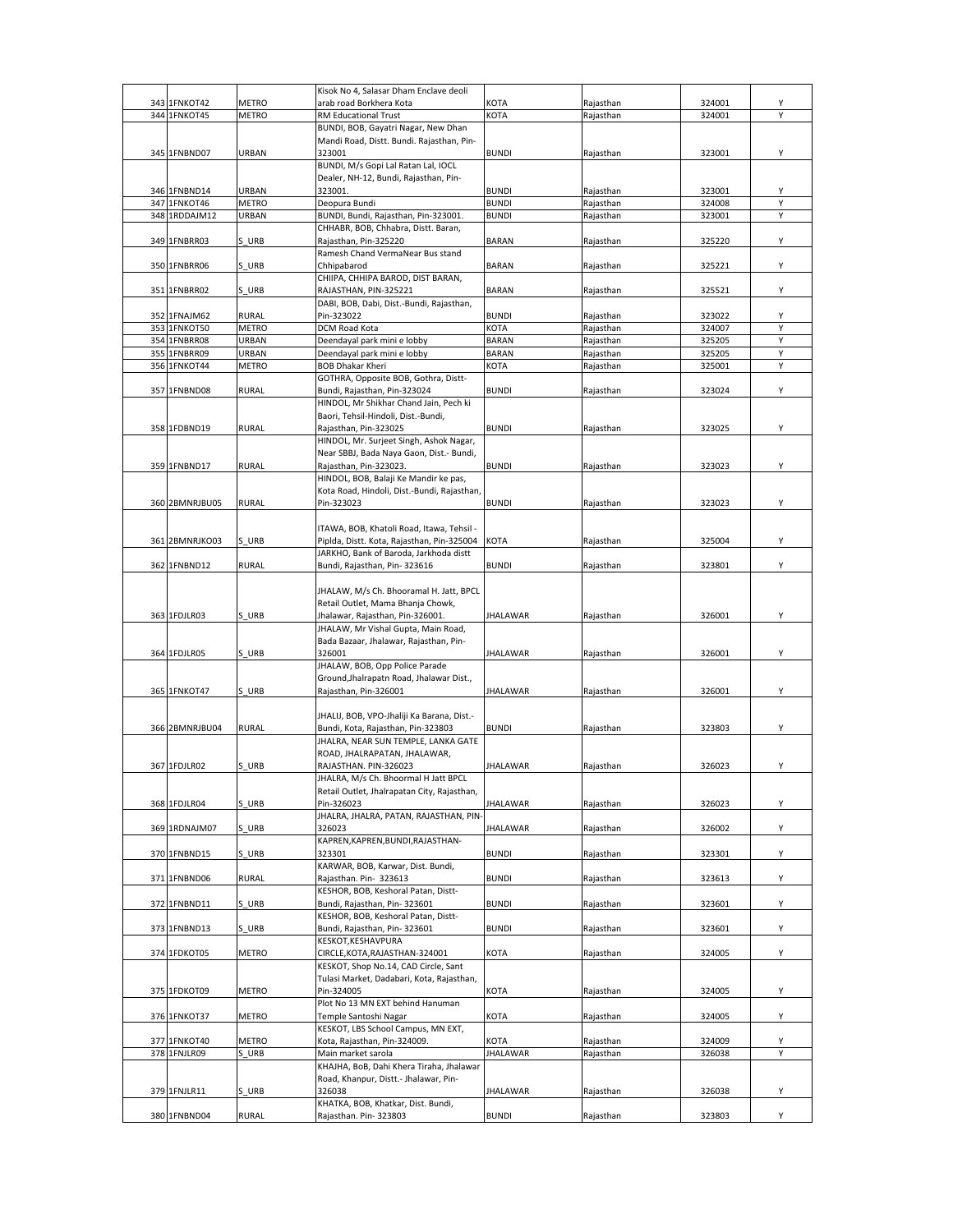| 381 1FNKOT13  | <b>METRO</b> | KOTAH, KAITHUNIPOLe chowk, kota,<br>rajasthan, pin-324006                         | KOTA         | Rajasthan | 324006 | Υ |
|---------------|--------------|-----------------------------------------------------------------------------------|--------------|-----------|--------|---|
|               |              | KOTAH, Mr. Choote Lal, Main Khai Road,                                            |              |           |        |   |
|               |              | Opp. Post Office, Kota, Rajasthan, Pin-                                           |              |           |        |   |
| 382 1FNKOT19  | METRO        | 324004.<br>KOTAH, Swagat Market, Rampura Bazar,                                   | KOTA         | Rajasthan | 324004 | Y |
| 383 1FNBND21  | <b>RURAL</b> | Kota, Rajasthan, Pin-324006                                                       | KOTA         | Rajasthan | 323024 | Υ |
|               |              | KOTRAJ, Plot No.109, Bajrang Nagr, Main                                           |              |           |        |   |
| 384 1FDKOT10  | METRO        | Road, Police Line, Kota, Rajasthan, Pin-<br>324001                                | KOTA         | Rajasthan | 324001 | Υ |
|               |              |                                                                                   |              |           |        |   |
|               |              | KOTRAJ, Mr. Hazarilal Badgurjar, Shriram                                          |              |           |        |   |
| 385 1FDKOT31  | METRO        | Circle, DCM Kota, Rajasthan, Pin-324001.                                          | KOTA         | Rajasthan | 324001 | Υ |
|               |              | KOTRAJ, New Cloth Market, Gumanpura,                                              |              |           |        |   |
| 386 1FDKOT35  | METRO        | Kota, Rajasthan, Pin-324005.                                                      | КОТА         | Rajasthan | 324005 | Y |
| 387 1FNKOT06  | METRO        | KOTRAJ, Jhalwar Road, KOTA, RAJASTHAN-<br>324001                                  | KOTA         | Rajasthan | 324007 | Υ |
|               |              |                                                                                   |              |           |        |   |
|               |              | KOTRAJ, M/S Heera And Company                                                     |              |           |        |   |
| 388 1FNKOT15  | METRO        | Gumanpura Kota, Rajasthan. PIN-324005 KOTA<br>KOTRAJ, 2-DHA-7, Vigyan Nagar, Kota |              | Rajasthan | 324005 | Υ |
| 389 1RDDKOT02 | <b>METRO</b> | ,324005                                                                           | KOTA         | Rajasthan | 324005 | Υ |
|               |              | KOTRAJ, City Mall, KOTA, RAJASTHAN-                                               |              |           |        |   |
| 390 1RDWKOT04 | <b>METRO</b> | 324001                                                                            | <b>KOTA</b>  | Rajasthan | 324001 | Υ |
|               |              | KUNHAR, Dr. M.L Vaish, MN 22 Subhash                                              |              |           |        |   |
|               |              | Nagar Nanta Road Chungi Naka Kunhari                                              |              |           |        |   |
| 391 1FDKOT27  | <b>METRO</b> | Kota, Rajasthan. PIN-324008                                                       | KOTA         | Rajasthan | 324008 | Y |
| 392 1FNBND24  | <b>METRO</b> | KUNHAR, BOB, BUNDI Road, Kunhari,<br>Kota, Rajasthan, Pin-324008                  | <b>KOTA</b>  | Rajasthan | 323021 | Υ |
|               |              | KUWART, BOB KUWARTI, DIST-BUNDI,                                                  |              |           |        |   |
| 393 1FDBND18  | S URB        | RAJASTHAN, PIN-323001                                                             | <b>BUNDI</b> | Rajasthan | 323001 | Υ |
| 394 1FNBND02  | <b>RURAL</b> | LABAN, BOB, Laban, Dist. Bundi,<br>Rajasthan. Pin-323603                          | <b>BUNDI</b> | Rajasthan | 323603 | Υ |
|               |              | LAKHER, C/o Mr Mahesh Sharma, Opp.                                                |              |           |        |   |
|               |              | BRKGB, Sumerganj Mandi, Bundi,                                                    |              |           |        |   |
| 395 1FDBND20  | S URB        | Rajasthan, Pin-323614<br>LAKHER, Ward No.2, Shri Ram Chauraha,                    | <b>BUNDI</b> | Rajasthan | 323614 | Υ |
|               |              | Main Road, Indragarh, Kota, Rajasthan,                                            |              |           |        |   |
| 396 1FDLAH01  | S URB        | Pin-323603                                                                        | <b>BUNDI</b> | Rajasthan | 323603 | Υ |
| 397 1RDNAJM04 | S URB        | LAKHER, BOTTOM LEVEL, LAKHERI, DIST<br>BUNDI, RAJASTHAN, PIN-323603               | <b>BUNDI</b> | Rajasthan | 323603 | Υ |
|               |              | MAKOTA, 8-B-16, MAHAVEER NAGAR III                                                |              |           |        |   |
| 398 1FDKOT12  | <b>METRO</b> | KOTA, RAJASTHAN. PIN-324005                                                       | KOTA         | Rajasthan | 324005 | Υ |
|               |              | MAKOTA, C/o Mr Satya Narayan Pareta,                                              |              |           |        |   |
|               |              | MN 18, Rangbari Main Road, In front of                                            |              |           |        |   |
| 399 1FDKOT28  | <b>METRO</b> | Balaji Nagar, Kota, Rajasthan, Pin-324009.                                        | <b>KOTA</b>  | Rajasthan | 324009 | Υ |
|               |              | MAKOTA, C/o Mr Tajinder Kaur Sethi, MN<br>26, Allen Road, Opp. OBC Bank, Kota,    |              |           |        |   |
| 400 1FDKOT29  | <b>METRO</b> | Rajasthan, Pin-324005.                                                            | KOTA         | Rajasthan | 324005 | Υ |
|               |              | MAKOT, M/S Vinod Filling Station BPCL                                             |              |           |        |   |
| 401 1FDKOT33  | METRO        | Retail Outlet Bhamashah mandi Kota,<br>Rajasthan. PIN-324001                      | кота         | Rajasthan | 324001 |   |
| 402 1FNKOT14  | MFTRO        | Best Price Ibalawar Road, Kota                                                    | <b>KOTA</b>  | Rajasthar | 324005 |   |
|               |              |                                                                                   |              |           |        |   |
| 403 1FNKOT17  | <b>METRO</b> | MAKOTA, OCF-4, Vishwakarma Nagar, MN<br>I, Kota, Rajasthan, Pin-324007.           | <b>KOTA</b>  | Rajasthan | 324007 | Υ |
|               |              |                                                                                   |              |           |        |   |
|               |              | MAKOTA, C/o Mr Sudhir Dhanda, Plot No                                             |              |           |        |   |
| 404 1FNKOT22  | METRO        | 30, Rajiv Gandhi Nagar, Near Aspire<br>Coachin, Kota, Rajasthan, Pin-324005.      | <b>KOTA</b>  | Rajasthan | 324005 | Y |
|               |              | MAKOTA, MR. PANKAJ TALWAR, PLOT                                                   |              |           |        |   |
|               |              | NO. 97 NEAR ALLEN COACHING                                                        |              |           |        |   |
| 405 1FNKOT23  | METRO        | INSTITUTE, RAJEEV GANDHI NAGAR,<br>KOTA, Rajasthan. PIN-324005                    | KOTA         | Rajasthan | 324005 | Υ |
| 406 1FNKOT39  | <b>METRO</b> | 7-C-31 Mahaveer Nagar 3rd kota                                                    | KOTA         | Rajasthan | 324009 | Y |
|               |              | MAKOTA, Mahavir Nagar,                                                            |              |           |        |   |
| 407 1RDWKOT03 | METRO        | KOTA, RAJASTHAN-324001<br>MANGRO, BOB, Mangrool, Dist. Baran,                     | KOTA         | Rajasthan | 324005 | Υ |
| 408 1FNBRR01  | S URB        | Rajasthan. Pin-325215                                                             | <b>BARAN</b> | Rajasthan | 325215 | Υ |
| 409 1FNBND22  | S URB        | Jinendra Kumar Jain Nainwa                                                        | <b>BUNDI</b> | Rajasthan | 323801 | Υ |
| 410 1FNBND23  | S URB        | NAINWA, BOB, Nainwa, Dist.-Bundi,                                                 | <b>BUNDI</b> | Rajasthan | 323801 | Υ |
|               |              | Rajasthan, Pin-323801<br>NAMANA, BOB, Namana, Dist. Bundi,                        |              |           |        |   |
| 411 1FNBND03  | <b>RURAL</b> | Rajasthan.Pin-323022                                                              | <b>BUNDI</b> | Rajasthan | 323022 | Υ |
|               |              |                                                                                   |              |           |        |   |
| 412 1FNKOT48  | S URB        | RAMAKO, BOB, Suket Road,<br>Ramganjmandi, Rajasthan, Pin-326519                   | KOTA         | Rajasthan | 326519 | Υ |
| 413 1FDBRR07  | <b>RURAL</b> | Salpura                                                                           | <b>BARAN</b> | Rajasthan | 325219 |   |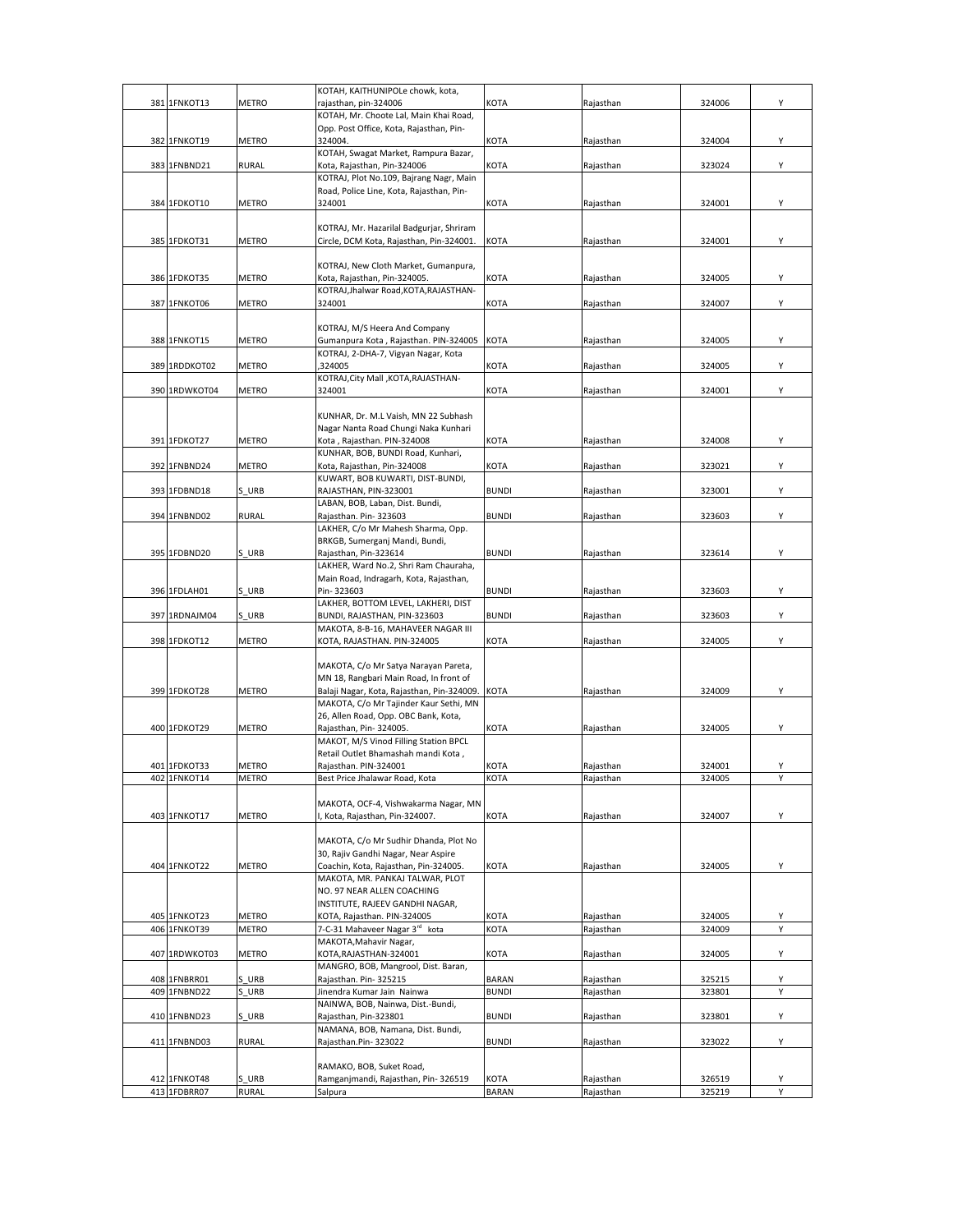|     | 414 1FNKOT49                   | S URB                        | SANGOD, BoB, Sangod Kota Road, Sangod,                                    |                                |                        | 325601           | Υ      |
|-----|--------------------------------|------------------------------|---------------------------------------------------------------------------|--------------------------------|------------------------|------------------|--------|
|     |                                |                              | Dist.-Kota, Rajasthan, Pin-325601<br>SEETAP, BOB, Seetapura, Dist.-Bundi, | KOTA                           | Rajasthan              |                  |        |
|     | 415 2BMNRJBU02                 | RURAL                        | Rajasthan, Pin-323021                                                     | <b>BUNDI</b>                   | Rajasthan              | 323021           | Υ      |
|     |                                |                              | SHRINA, B 71, SHRINATHPURAM, Kota,                                        |                                |                        |                  |        |
|     | 416 1FDKOT34                   | METRO                        | Rajasthan. PIN-324010                                                     | <b>KOTA</b>                    | Rajasthan              | 324010           | Υ      |
|     | 417 1FNKOT16                   | <b>METRO</b>                 | Meena Vikas Samiti                                                        | KOTA                           | Rajasthan              | 324010           | Υ      |
|     |                                |                              | SHRINA, C/o Mr Arvind Agarwal, 29                                         |                                |                        |                  |        |
|     |                                |                              | Arogya Nagar, Opp. New Medical College,                                   |                                |                        |                  |        |
|     | 418 1FNKOT24                   | METRO                        | Kota, Rajasthan, Pin-324010.                                              | KOTA                           | Rajasthan              | 324010           |        |
|     | 419 1FNKOT41                   | METRO                        | Rangbari Road Rk Puram                                                    | KOTA                           | Rajasthan              | 324009           |        |
|     |                                |                              | STAKOT, Mr. Erastus Herbert, 145,                                         |                                |                        |                  |        |
|     |                                |                              | Rangpur Road, Kota, Rajasthan, Pin-                                       |                                |                        |                  |        |
|     | 420 1FDKOT25                   | <b>METRO</b>                 | 324001.                                                                   | KOTA                           | Rajasthan              | 324001           | Υ      |
|     |                                |                              |                                                                           |                                |                        |                  |        |
|     |                                |                              | STAKOT, Mr. Vinod Kumar Chobey Shop                                       |                                |                        |                  |        |
|     |                                |                              | No 2 Ground floor Kherli phatak chobey                                    |                                |                        |                  |        |
|     |                                |                              | house infront of mahendra tent house,                                     |                                |                        |                  |        |
|     | 421 1FDKOT26                   | <b>METRO</b>                 | Kota, Rajasthan. PIN-324002                                               | <b>KOTA</b>                    | Rajasthan              | 324002           | Υ      |
|     |                                |                              | STAKOT, Station Road, Kota, Rajasthan,                                    |                                |                        |                  |        |
|     | 422 1FNKOT07                   | <b>METRO</b>                 | 324002                                                                    | KOTA                           | Rajasthan              | 324002           | Υ      |
|     |                                |                              | Adarsh Colony mala road kota junction                                     |                                |                        |                  |        |
|     | 423 1FNKOT38                   | METRO                        | kota                                                                      | <b>KOTA</b>                    | Rajasthan              | 324002           | Υ      |
|     |                                |                              | SULKOT, BoB, Kota Road, Sultanpur, Kota,                                  |                                |                        |                  |        |
|     | 424 2BMNRJKO02                 | S URB                        | Pin-325204                                                                | KOTA                           | Rajasthan              | 325204           | Y      |
|     |                                |                              | SUNEL, BOB, Chhatri Chowk, Sunel, Dist,-                                  |                                |                        |                  |        |
|     | 425 2BMNRJJW04                 | S URB                        | Jhalawar, Rajasthan, Pin-326513                                           | <b>JHALAWAR</b>                | Rajasthan              | 326513           | Υ      |
|     |                                |                              | TALERA, BoB, Talera, Dist.- Bundi,                                        |                                |                        |                  |        |
|     | 426 1FNBND26                   | <b>RURAL</b>                 | Rajasthan, 323021                                                         | <b>BUNDI</b>                   | Rajasthan              | 323021           | Υ      |
|     |                                |                              | TALWAN, C/o Mr Ram Chandra Verma, 4-                                      |                                |                        |                  |        |
|     |                                |                              | C-10, Talwandi, Kota, Rajasthan, Pin-                                     |                                |                        |                  |        |
|     | 427 1FDKOT30                   | <b>METRO</b>                 | 324005.                                                                   | <b>KOTA</b>                    | Rajasthan              | 324005           | Υ      |
|     |                                |                              |                                                                           |                                |                        |                  |        |
|     |                                |                              | TALWAN, Mrs. Alka Mittal, 5B-45 Vigyan                                    |                                |                        |                  |        |
|     | 428 1FNKOT20                   | <b>METRO</b>                 | Nagar, Kota, Rajasthan, Pin-324005.                                       | <b>KOTA</b>                    | Raiasthan              | 324005           | Υ      |
|     |                                |                              |                                                                           |                                |                        |                  |        |
|     |                                |                              | TALWAN, 1-C-18 SFS Sheela Chaudhary                                       |                                |                        |                  |        |
|     | 429 1RDNAJM10                  | <b>METRO</b>                 | Road, Talwandi, Kota- 324005                                              | KOTA                           | Rajasthan              | 324002           | Υ      |
|     |                                |                              |                                                                           |                                |                        |                  |        |
|     |                                |                              | VNKOTA, Smt. Usha Panwar, 2/40, Ganesh                                    |                                |                        |                  |        |
|     |                                |                              | Talav, Basant Vihar, Dadabari, Kota,                                      |                                |                        |                  |        |
|     | 430 1FNKOT36                   | <b>METRO</b>                 | Rajasthan, Pin-324009.                                                    | KOTA                           | Rajasthan              | 324009           | Υ      |
|     | 431 1FNKOT43                   | <b>METRO</b>                 | 4-D-17 Dadabari kota                                                      | KOTA                           | Rajasthan              | 324009           |        |
|     |                                |                              | VNKOTA, MODI COLLEGE, KOTA,                                               |                                |                        |                  |        |
|     | 432 1RDNKOT01                  | <b>METRO</b>                 | RAJASTHAN, PIN-324001                                                     | KOTA                           | Rajasthan              | 324009           | Υ      |
|     |                                |                              | ANTA, BOB, Kota Baran Main Road, Anta,                                    |                                |                        |                  |        |
|     | 433 1FNJLR08                   | S URB                        | Kota, Rajasthan, Pin-325202                                               | <b>BARAN</b>                   | Rajasthan              | 326038           | Υ      |
|     | 434 1FDKOT18                   | <b>METRO</b>                 | Chhawni road near Aerodrome circle                                        | KOTA                           | Rajasthan              | 324005           | Υ      |
|     | 435 1FNSMD06                   | <b>RURAL</b>                 | BAHRAWANDA KHURD                                                          | SAWAIMADHOPUR                  | Rajasthan              | 32201            | Υ      |
|     | 436 2BMNRJSM03                 | <b>RURAL</b>                 | <b>BALER</b>                                                              | SAWAIMADHOPUR                  | Rajasthan              | 322001           | Υ      |
|     | 437 2BMNRJSM09                 | <b>RURAL</b>                 | <b>BAMAN BARODA</b>                                                       | SAWAIMADHOPUR                  | Rajasthan              | 322001           | Υ      |
|     | 438 1FNSMD05                   | <b>RURAL</b>                 | BHAGWATGARH                                                               | SAWAIMADHOPUR                  | Rajasthan              | 322220           | Υ      |
|     | 439 1FDSMD01                   | S URB                        | <b>BONLI</b>                                                              | SAWAIMADHOPUR                  | Rajasthan              | 322023           | Υ      |
|     | 440 1FNSMD14                   | URBAN                        | COLLEGE ROAD GANGAPUR CITY                                                | SAWAIMADHOPUR                  |                        |                  |        |
|     | 441 1RDNJAI20                  |                              |                                                                           |                                | Rajasthan              | 322201           | Υ      |
|     |                                | URBAN                        | <b>GANGAPUR CITY</b>                                                      | SAWAIMADHOPUR                  | Rajasthan              | 322201           | Υ      |
|     | 442 1FDSMD16                   | URBAN                        | <b>GANGAPUR CITY</b>                                                      | <b>SAWAIMADHOPUR</b>           | Rajasthan              | 303303           | Υ      |
|     | 443 1FNSMD10                   | S URB                        | KHANDAR                                                                   | SAWAIMADHOPUR                  | Rajasthan              | 322001           | Υ      |
|     | 444 1FNSMD02                   | <b>RURAL</b>                 | KHELCHIPUR                                                                | <b>SAWAIMADHOPUR</b>           | Rajasthan              | 322001           | Υ      |
| 445 | 2BMNRJSM06                     | URBAN                        | KHERDA MANTOWN                                                            | SAWAIMADHOPUR                  | Rajasthan              | 322001           | Υ      |
|     | 446 1FNSMD07                   | S URB                        | <b>KHIRNI</b>                                                             | SAWAIMADHOPUR                  | Rajasthan              | 322024           | Υ      |
| 447 | 1FNKRI11                       | <b>RURAL</b>                 | KOYLA                                                                     | SAWAIMADHOPUR                  | Rajasthan              | 322201           | Υ      |
| 448 | 2BMNRJSM07                     | <b>RURAL</b>                 | KUNDERA                                                                   | SAWAIMADHOPUR                  | Rajasthan              | 322001           | Y      |
|     | 449 1FNSMD08                   | <b>RURAL</b>                 | <b>MALARNA CHOR</b>                                                       | SAWAIMADHOPUR                  | Rajasthan              | 322030           | Υ      |
|     | 450 2BMNRJSM04                 | S URB                        | MALARNA DUNGAR                                                            | SAWAIMADHOPUR                  | Rajasthan              | 322028           | Υ      |
| 451 | 1FNSMD18                       | S URB                        | <b>BHUKA MOD MALARNA DUNGAR</b>                                           | SAWAIMADHOPUR                  | Rajasthan              | 322028           | Υ      |
| 452 | 1RDNJAI24                      | URBAN                        | MANTOWN SAWAIMADHOPUR (OLD)                                               | SAWAIMADHOPUR                  | Rajasthan              | 322001           | Υ      |
|     | 453 1FNSMD19                   | URBAN                        | MEENA COLONY MANTOWN                                                      | SAWAIMADHOPUR                  | Rajasthan              | 322001           | Υ      |
|     |                                |                              | <b>NEAR RAILWAY STATION</b>                                               |                                |                        |                  |        |
|     | 454 1FNSMD17                   | S URB                        | SAWAIMADHOPUR                                                             | SAWAIMADHOPUR                  | Rajasthan              | 323001           | Υ      |
|     |                                |                              |                                                                           |                                |                        |                  |        |
|     | 455 1FNSMD21                   | URBAN                        | MANTOWN SAWAIMADHOPUR (NEW)                                               | SAWAIMADHOPUR                  | Rajasthan              | 322001           | Υ      |
|     | 456 1FDALW08                   | URBAN                        | General Hospital Sawai Madhopur                                           | SAWAIMADHOPUR                  | Rajasthan              | 321612           | Υ      |
|     | 457 1FNSMD03                   | <b>RURAL</b>                 | <b>MITRAPURA</b>                                                          | SAWAIMADHOPUR                  | Rajasthan              | 322023           | Υ      |
|     | 458 2BMNRJSM08                 | <b>RURAL</b>                 | PEEPALDA                                                                  | SAWAIMADHOPUR                  | Rajasthan              | 322030           | Υ      |
|     | 459 2BMNRJSM01                 | <b>RURAL</b>                 | PHALODI                                                                   | SAWAIMADHOPUR                  | Rajasthan              | 322026           | Υ      |
|     | 460 1FNSMD11                   | <b>RURAL</b>                 | PIPLAI                                                                    | SAWAIMADHOPUR                  | Rajasthan              | 322214           | Υ      |
|     | 461 2BMNRJSM05                 | URBAN                        | SAWAIMADHOPUR CITY                                                        | SAWAIMADHOPUR                  | Rajasthan              | 322021           | Υ      |
|     |                                |                              |                                                                           |                                |                        |                  |        |
|     | 462 1FDSMD15                   | URBAN                        | Near Ranthambore Circle, Sawaimadhopur                                    | SAWAIMADHOPUR                  | Rajasthan              | 322021           | Υ      |
|     | 463 1FNSMD04                   | <b>RURAL</b>                 | SEWA                                                                      | SAWAIMADHOPUR                  | Rajasthan              | 352219           | Υ      |
|     | 464 1FNSMD20<br>465 2BMNRJSM02 | <b>RURAL</b><br><b>RURAL</b> | SHIWAD<br>SOORWAL                                                         | SAWAIMADHOPUR<br>SAWAIMADHOPUR | Rajasthan<br>Rajasthan | 322704<br>322001 | Υ<br>Υ |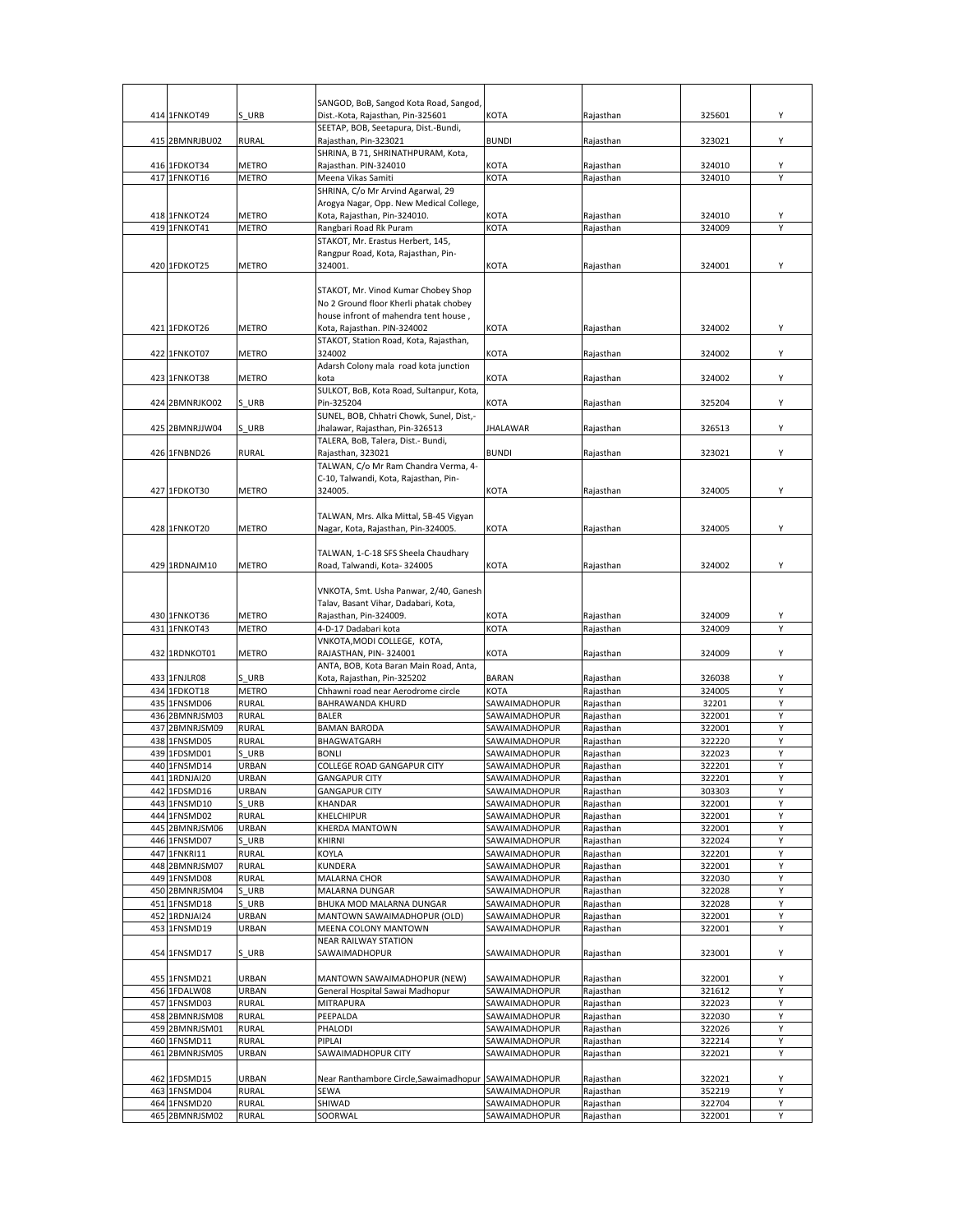|     | 466 1FNSMD12  | <b>RURAL</b> | TALAWARA                                    | SAWAIMADHOPUR | Rajasthan | 322201 | Υ |
|-----|---------------|--------------|---------------------------------------------|---------------|-----------|--------|---|
| 467 | 2BMNRJBP03    | RURAL        | UDAI KALAN                                  | SAWAIMADHOPUR | Rajasthan | 322206 | Υ |
|     | 468 1FDSMD21  | S URB        | WAZIRPUR                                    | SAWAIMADHOPUR | Rajasthan | 322219 | Y |
|     |               |              |                                             |               |           |        |   |
|     |               |              |                                             |               |           |        |   |
|     |               |              | VIDJAI, SECTOR, 8, VIDYADHAR NAGAR,         |               |           |        |   |
|     | 469 1FDJAI124 | METRO        | JAIPUR, RAJASTHAN, PIN-302039               | <b>JAIPUR</b> | Rajasthan | 302039 | Υ |
|     |               |              | JAICOM, B39, SARDAR PATEL MARG C            |               |           |        |   |
|     | 470 1FDJAI125 | METRO        | <b>SCHEME, PIN-302001</b>                   | <b>JAIPUR</b> | Rajasthan | 302001 | Υ |
|     |               |              | KOTPUT, TRIPURTI HOTEL, &                   |               |           |        |   |
|     |               |              |                                             |               |           |        |   |
|     |               |              | RESTAURANT, VILLAGE SANGLADA, NH 8,         |               |           |        |   |
|     |               |              | TEHSIL KOTPUTTI, DIST JAIPUR,               |               |           |        |   |
|     | 471 1FDJAI130 | S URB        | RAJASTHAN, PIN-303108                       | <b>JAIPUR</b> | Rajasthan | 303108 |   |
|     | 472 1FDJAI131 | <b>METRO</b> | S 2 MANGAL MARG, BAPUNAGAR                  | <b>JAIPUR</b> | Rajasthan | 302015 | Υ |
|     |               |              | NEHJAI, S 3 NEAR SARAS DAIRY CENTRAL        |               |           |        |   |
|     |               |              | MARKET(JANTA STORE), BAPUNAGAR,             |               |           |        |   |
|     | 473 1FDJAI133 | METRO        | JAIPUR-302015                               | JAIPUR        | Rajasthan | 302015 | Y |
|     |               |              |                                             |               |           |        |   |
|     |               |              | MAHESH, MAHESH NAGAR, JAIPUR-               |               |           |        |   |
|     | 474 1FDJAI135 | METRO        | 302015                                      | <b>JAIPUR</b> | Rajasthan | 302015 | Υ |
|     |               |              | INDJAI, Bank of Baroda, VKI AREA,           |               |           |        |   |
|     | 475 1FDJAI32  | METRO        | JAIPUR, RAJASTHAN-302012                    | <b>JAIPUR</b> | Rajasthan | 302013 | Υ |
|     |               |              | SHAJAI, Bank of Baroda, A-22A, SAI          |               |           |        |   |
|     |               |              | MOHAN VILLA, AMANI SHAH ROAD, RAM           |               |           |        |   |
|     |               |              |                                             |               |           |        |   |
|     |               |              | NAGAR, SHASTRI                              |               |           |        |   |
|     | 476 1FDJAI36  | METRO        | NAGAR, JAIPUR, RAJASTHAN-302016             | <b>JAIPUR</b> | Rajasthan | 302016 | Y |
|     |               |              | DUDU, Bank of Baroda, NEAR CHHABRA          |               |           |        |   |
|     |               |              | PETROL PUMMP, AJMER DEHLI HIGHWAY,          |               |           |        |   |
|     |               |              | DUDU , DISTT. - JAIPUR, RAJASTHAN-          |               |           |        |   |
|     | 477 1FDJAI39  | S URB        | 303008                                      | <b>JAIPUR</b> | Rajasthan | 303008 | Υ |
|     |               |              |                                             |               |           |        |   |
|     |               |              |                                             |               |           |        |   |
|     |               |              | JAIINT, C-94, Subhash Marg C scheme         |               |           |        |   |
|     | 478 1FDJAI41  | METRO        | Jaipur, Rajasthan, Pin-302005               | <b>JAIPUR</b> | Rajasthan | 302001 | Υ |
|     |               |              | DURJAI, Bank Of Baroda, Building Plot no    |               |           |        |   |
|     |               |              | 13, Airport Plaza Tonk Road,                |               |           |        |   |
|     | 479 1FDJAI67  | METRO        | Jaipur, Rajasthan, Pin-302016               | <b>JAIPUR</b> | Rajasthan | 302018 | Υ |
|     |               |              |                                             |               |           |        |   |
|     |               |              | JAICOM, High Court Jaipur, Rajasthan, Pin-  |               |           |        |   |
|     | 480 1FDJAI68  | METRO        | 302005                                      | <b>JAIPUR</b> | Rajasthan | 302005 | Υ |
|     |               |              |                                             |               |           |        |   |
|     |               |              | PRAJAI, Varma Filling Station, Near Central |               |           |        |   |
|     | 481 1FDJAI71  | METRO        | Spine, Jagatpura, Rajasthan, Pin-302016     | <b>JAIPUR</b> | Rajasthan | 302016 | Υ |
|     |               |              |                                             |               |           |        |   |
|     |               |              |                                             |               |           |        |   |
|     |               |              | GOPJAI, 49 Triveni Nagar Shopping           |               |           |        |   |
|     | 482 1FDJAI73  | METRO        | Centre., Jaipur, Rajasthan. PIN-302019      | <b>JAIPUR</b> | Rajasthan | 302019 | Υ |
|     |               |              |                                             |               |           |        |   |
|     |               |              | EXTNEH, 6 Shopping Centre Jhalana Phase     |               |           |        |   |
|     | 483 1FDJAI75  | METRO        | 2 Jaipur. Rajasthan. Pin-332001             | <b>JAIPUR</b> | Rajasthan | 302015 | Υ |
|     |               |              | GOPJAI, Ashok Vihar Vistar, Nr Gopalpura    |               |           |        |   |
|     |               |              |                                             |               |           |        |   |
|     |               |              | School, Triveni Nagar, Jaipur Rajasthan,    |               |           |        |   |
|     | 484 1FDJAI77  | METRO        | Pin-302019                                  | <b>JAIPUR</b> | Rajasthan | 302019 | Υ |
|     |               |              |                                             |               |           |        |   |
|     |               |              | 31, PRAVASI NAGAR, KEDIA PLACE              |               |           |        |   |
|     |               |              | CHAURAHA, MURLIPURA, JAIPUR,                |               |           |        |   |
|     | 485 1FDJAI78  | METRO        | MURLIPURA, 302039 (IN BRANCH LOBBY) JAIPUR  |               | Rajasthan | 302020 | Υ |
|     |               |              |                                             |               |           |        |   |
|     |               |              |                                             |               |           |        |   |
|     |               |              | "SETHI SADAN"7 PARK HOU.SCH;MULTI           |               |           |        |   |
|     | 486 1FDJAI79  | METRO        | SER.AGENCY BR,JAIPUR                        | <b>JAIPUR</b> | Rajasthan | 302018 | Υ |
|     |               |              | MAUZMA, Vill- Mauzamabad Main               |               |           |        |   |
|     | 487 1FDJAI81  | <b>RURAL</b> | Market, Jaipur, Rajasthan, Pin-303009       | <b>JAIPUR</b> | Rajasthan | 303009 | Υ |
|     |               |              | A-13 & A-37, HANUMAN NAGAR, SIRSI           |               |           |        |   |
|     |               |              | ROAD, SIRSI ROAD, JAIPUR, VAISHALI          |               |           |        |   |
|     | 488 1FDJAI86  | URBAN        | NAGAR, JAIPUR, 302021                       | <b>JAIPUR</b> |           | 302021 | Υ |
|     |               |              |                                             |               | Rajasthan |        |   |
|     |               |              | GOKULP, JATTO KA MOHALLA,                   |               |           |        |   |
|     |               |              | GOKULPURA, SIKAR, RAJASTHAN, PIN-           |               |           |        |   |
|     | 489 1FDSIK14  | RURAL        | 332021                                      | SIKAR         | Rajasthan | 332021 | Υ |
|     | 490 1FDSIK19  | <b>RURAL</b> | PALRI SIKAR                                 | SIKAR         | Rajasthan | 332031 | Υ |
|     |               |              |                                             |               |           |        |   |
|     |               |              | DIGJAI, Shri Digamber Jain, Atishaya        |               |           |        |   |
|     |               |              | Kshetra Mandir, Sanghi Ji, Jain Mandir      |               |           |        |   |
|     |               |              |                                             |               |           |        |   |
|     |               |              | Campus, Jain Mandir Road, Sanganer,         |               |           |        |   |
|     | 491 1FNJAI100 | <b>METRO</b> | Jaipur, Rajasthan. PIN-302011               | JAIPUR        | Rajasthan | 302011 | Υ |
|     |               |              |                                             |               |           |        |   |
|     |               |              | KALWAR, Tara Nagar, Sector C, Jhotwara,     |               |           |        |   |
|     | 492 1FNJAI102 | <b>METRO</b> | Jaipur, Rajasthan. PIN-302012               | <b>JAIPUR</b> | Rajasthan | 302012 | Υ |
|     |               |              |                                             |               |           |        |   |
|     |               |              |                                             |               |           |        |   |
|     |               |              | NIWARU, Shop No.11, Niwaru Road, Nath       |               |           |        |   |
|     | 493 1FNJAI103 | METRO        | Ji Ki Thadi, Jaipur, Rajasthan. PIN-302012  | <b>JAIPUR</b> | Rajasthan | 302012 | Υ |
|     |               |              |                                             |               |           |        |   |
|     |               |              | DCMAJM, Shopping Center, Kesari Chand,      |               |           |        |   |
|     |               |              | Choudhary Nagar, Kamla Nehru Nagar,         |               |           |        |   |
|     | 494 1FNJAI106 | METRO        | Jaipur, Rajasthan. PIN-302021               | <b>JAIPUR</b> | Rajasthan | 302021 | Υ |
|     |               |              | VIDJAI, Shop No 8 Meghdhan Commercial       |               |           |        |   |
|     |               |              |                                             |               |           |        |   |
|     |               |              | Complex Amba Bari, Jaipur, Rajasthan. PIN-  |               |           |        |   |
|     | 495 1FNJAI107 | <b>METRO</b> | 302012                                      | <b>JAIPUR</b> | Rajasthan | 302012 | Υ |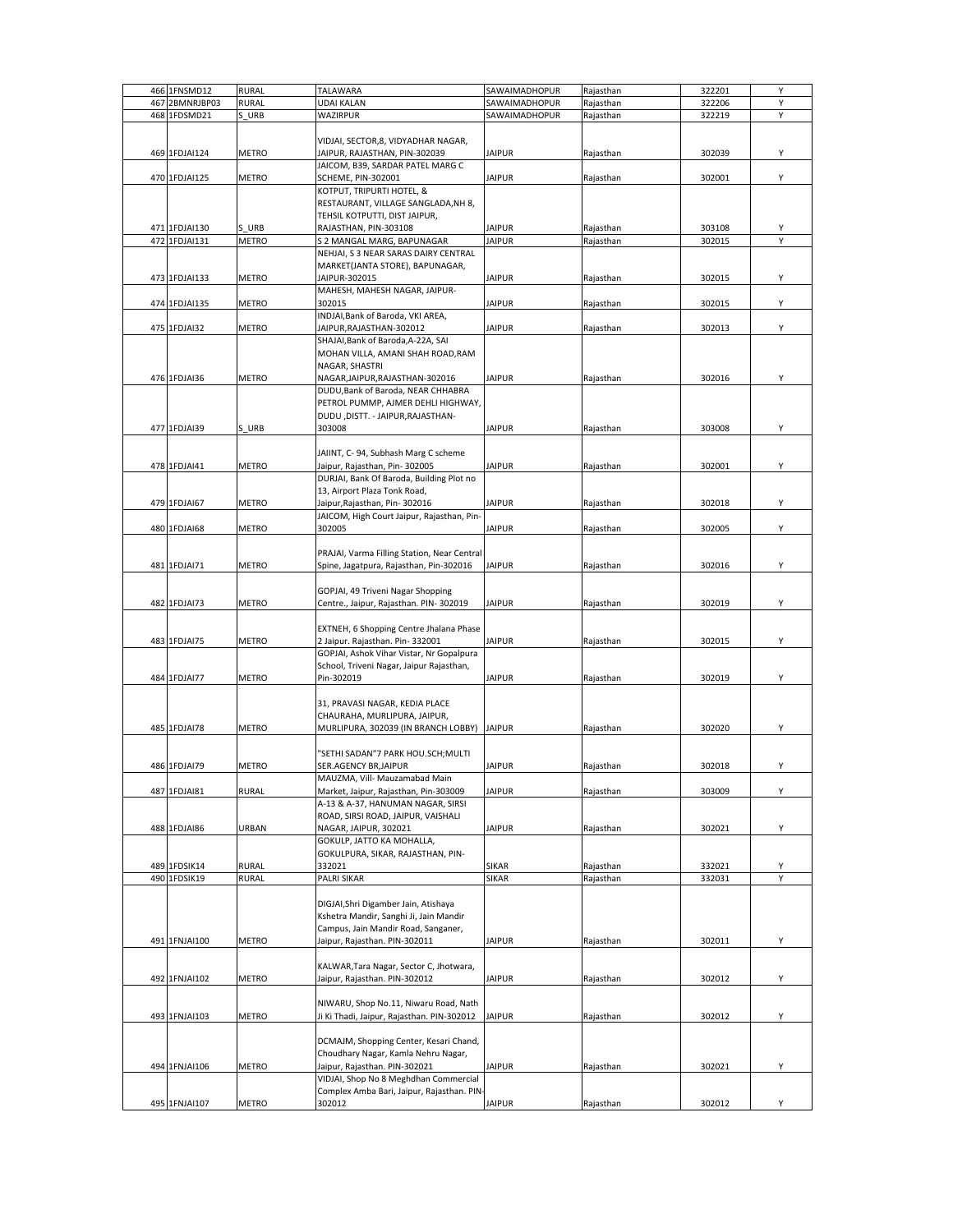|               |              | JHOTWA, Shop No 5 Green Park dadi Ka               |               |           |        |   |
|---------------|--------------|----------------------------------------------------|---------------|-----------|--------|---|
|               |              | Phatak Benad road, Jhotwara, Jaipur,               |               |           |        |   |
| 496 1FNJAI108 | <b>METRO</b> | Rajasthan. PIN-302012                              | <b>JAIPUR</b> | Rajasthan | 302012 | Υ |
|               |              |                                                    |               |           |        |   |
|               |              | BAGJAI, HOTEL QUALITY INDIA, MAIN                  |               |           |        |   |
|               |              | AJMER ROAD, BETWEEN BAGRU AND                      |               |           |        |   |
| 497 1FNJAI110 | S URB        | DUDU, JAIPUR, RAJASTHAN, PIN-303007                | <b>JAIPUR</b> | Rajasthan | 303007 | Y |
|               |              |                                                    |               |           |        |   |
|               |              | SHAJAI, C/o Mithilesh Gupta, A-11,                 |               |           |        |   |
|               |              | Subhash Nagar Shopping Centre,                     |               |           |        |   |
|               |              |                                                    |               |           |        | Υ |
| 498 1FNJAI111 | <b>METRO</b> | Panipech, Jaipur, Rajasthan, Pin-302016.           | <b>JAIPUR</b> | Rajasthan | 302016 |   |
|               |              | DIGJAI, C/o Jairam Choudhry, Shop No 15,           |               |           |        |   |
|               |              | In front of Chordiya Petrol Pump, Printers         |               |           |        |   |
|               |              | Colony, Sanganer, Jaipur, Rajasthan, Pin-          |               |           |        |   |
| 499 1FNJAI112 | <b>METRO</b> | 302029.                                            | <b>JAIPUR</b> | Rajasthan | 302029 | Υ |
|               |              | BAGRAN, SATISH KUMAR BANSAL, SHOP                  |               |           |        |   |
|               |              | NO.4, SHOPPING CENTRE, KIRAN PATH,                 |               |           |        |   |
|               |              | MANSAROVAR, JAIPUR, RAJASTHAN, PIN-                |               |           |        |   |
| 500 1FNJAI114 | S URB        | 302020                                             | <b>JAIPUR</b> | Rajasthan | 302020 | Υ |
|               |              | JAICOM, Swasthya Bhawan, Tilak                     |               |           |        |   |
| 501 1FNJAI116 | <b>METRO</b> | Marg, Jaipur, Rajasthan. PIN-302005                | <b>JAIPUR</b> | Rajasthan | 302005 | Υ |
|               |              | KOOKAS, 40, ARYA INSTITUTE OF ENGG.                |               |           |        |   |
|               |              |                                                    |               |           |        |   |
|               |              | TECHNOLOGY, RIICO AREA, KOOKAS                     |               |           |        |   |
|               |              | DELHI ROAD, JAIPUR, RAJASTHAN, PIN-                |               |           |        |   |
| 502 1FNJAI117 | <b>RURAL</b> | 302028                                             | <b>JAIPUR</b> | Rajasthan | 302028 |   |
| 503 1FNJAI137 | <b>RURAL</b> | SHIVDASPURA                                        | <b>JAIPUR</b> | Rajasthan | 303903 |   |
|               |              | MALJAI, MR. SANDEEP KUKKAR, F21B                   |               |           |        |   |
|               |              | MALVIYA INDUSTRIAL AREA, JAIPUR,                   |               |           |        |   |
| 504 1FNJAI138 | <b>METRO</b> | RAJASTHAN, PIN-302017                              | <b>JAIPUR</b> | Rajasthan | 302017 | Y |
|               |              | MURLIP, BOB, 31, Pravasi Nagar, Kedia              |               |           |        |   |
|               |              | Palace Crossing, Murlipura, Jaipur,                |               |           |        |   |
| 505 1FNJAI44  | METRO        |                                                    | <b>JAIPUR</b> |           | 302039 | Y |
|               |              | Rajasthan, - 302013                                |               | Rajasthan |        |   |
|               |              |                                                    |               |           |        |   |
|               |              | NEHJAI, Bank of Baroda, NEHRU PLACE,               |               |           |        |   |
| 506 1FNJAI45  | METRO        | TONK ROAD, JAIPUR, RAJASTHAN-302015                | <b>JAIPUR</b> | Rajasthan | 302015 | Υ |
|               |              | SIRJAI, BOB, Sirsi Road Branch, A-13/A-47,         |               |           |        |   |
|               |              | Hanuman Nagar, Sirsi Road, Jaipur,                 |               |           |        |   |
| 507 1FNJAI48  | METRO        | Rajasthan-302012                                   | <b>JAIPUR</b> | Rajasthan | 302021 | Υ |
|               |              | TRIPOL, Kotwali Police Station, Choti              |               |           |        |   |
| 508 1FNJAI49  | <b>METRO</b> | Choppar, Jaipur, Pin-302002                        | <b>JAIPUR</b> | Rajasthan | 302002 | Υ |
|               |              | BAGRAN, BOB Bagrana Agra Road, Jaipur,             |               |           |        |   |
| 509 1FNJAI53  | S URB        | Rajasthan, Pin-302012                              | <b>JAIPUR</b> | Rajasthan | 302012 | Υ |
|               |              | KOOKAS, Near Bus Stand, Kookas, Jaipur,            |               |           |        |   |
|               |              |                                                    |               |           |        |   |
| 510 1FNJAI56  | <b>RURAL</b> | Rajasthan, Pin-303101                              | <b>JAIPUR</b> | Rajasthan | 302028 | Υ |
|               |              | CHOMU, BOB, Chomu, Dist. Jaipur,                   |               |           |        |   |
| 511 1FNJAI57  | S URB        | Rajasthan. Pin-303702                              | <b>JAIPUR</b> | Rajasthan | 303702 | Υ |
|               |              | SHAHPU, Chungi Naka, Old Delhi Road,               |               |           |        |   |
|               |              | Shahpura, Dist. Jaipur, Rajasthan. Pin-            |               |           |        |   |
| 512 1FNJAI58  | S URB        | 303103                                             | <b>JAIPUR</b> | Rajasthan | 303103 | Υ |
|               |              | EXTNEH, Jhalana Dungri, Dist. Jaipur,              |               |           |        |   |
| 513 1FNJAI59  | <b>METRO</b> | Rajasthan. Pin-302004                              | <b>JAIPUR</b> | Rajasthan | 302004 | Υ |
|               |              | EXTMIR, MGD School, Jaipur, Rajasthan,             |               |           |        |   |
| 514 1FNJAI60  | METRO        | Pin-302001                                         | <b>JAIPUR</b> | Rajasthan | 302001 | Υ |
|               |              | NIWARU, BOB, Ramneshpuri, Fatehpur                 |               |           |        |   |
|               |              |                                                    |               |           |        |   |
| 515 1FNJAI62  |              | Tower, Niwaru Road, Jaipur, Rajasthan,             |               |           |        |   |
|               | <b>METRO</b> | Pin-302012                                         | <b>JAIPUR</b> | Raiasthan | 302012 | Υ |
|               |              |                                                    |               |           |        |   |
|               |              | INDGAN, BOB, 1-SC-72-77, AB Tower,                 |               |           |        |   |
| 516 1FNJAI63  | <b>METRO</b> | Indira Gandhi Nagar, Jagatpura, Jaipur, Pin-JAIPUR |               | Rajasthan | 302015 | Υ |
|               |              | NEHJAI, Bank Of Baroda, Nehru Place                |               |           |        |   |
| 517 1FNJAI64  | <b>METRO</b> | Jaipur, Distt- Rajasthan Pin- 302015               | <b>JAIPUR</b> | Rajasthan | 302015 | Υ |
|               |              | MULJAI, Passport Seva Kendra, 1st Floor,           |               |           |        |   |
|               |              | Orbit Mall, Civil Lines, Jaipur, Rajasthan,        |               |           |        |   |
| 518 1FNJAI66  | <b>METRO</b> | Pin-302006                                         | <b>JAIPUR</b> | Rajasthan | 302006 | Y |
|               |              |                                                    |               |           |        |   |
|               |              |                                                    |               |           |        |   |
|               |              | SATJAI, BP SANGANER(COCO) SITAPURA                 |               |           |        |   |
| 519 1FNJAI83  | <b>METRO</b> | IND AREA, RAJASTHAN, PIN-302022                    | <b>JAIPUR</b> | Rajasthan | 302022 | Y |
|               |              |                                                    |               |           |        |   |
|               |              | SIRJAI, Sho No 11-A&B, Akshat Meadows              |               |           |        |   |
|               |              | (Township), Hathoj Mod, Sirsi Road,                |               |           |        |   |
| 520 1FNJAI87  | <b>METRO</b> | Jaipur, Rajasthan, Pin-302021                      | <b>JAIPUR</b> | Rajasthan | 302021 | Υ |
|               |              | POWERH, ZILA PARISHAD OFFICE, JAIPUR,              |               |           |        |   |
| 521 1FNJAI89  | <b>METRO</b> | RAJASTHAN, PIN-302016                              | <b>JAIPUR</b> | Rajasthan | 302016 | Υ |
|               |              | INDJAI, JLC ELECTROMET PVT LTD Road                |               |           |        |   |
|               |              | No 11 Near ESI Hospital VKI Jaipur                 |               |           |        |   |
| 522 1FNJAI90  | METRO        | Rajasthan 302013                                   | <b>JAIPUR</b> | Rajasthan | 302013 | Υ |
|               |              |                                                    |               |           |        |   |
|               |              |                                                    |               |           |        |   |
|               |              | DIGJAI, Near Rajiv Centre, Rampura Road,           |               |           |        |   |
| 523 1FNJAI91  | <b>METRO</b> | Sanganer, Jaipur, Rajasthan. PIN-302011            | <b>JAIPUR</b> | Rajasthan | 302011 | Y |
|               |              | BAGRAN, Bus Stand Kanota, Jaipur,                  |               |           |        |   |
| 524 1FNJAI94  | S URB        | Rajasthan. PIN-302012                              | <b>JAIPUR</b> | Rajasthan | 302012 | Υ |
|               |              | INDJAI, BOB, VKI AREA, JAIPUR,                     |               |           |        |   |
| 525 1FNJAI96  | <b>METRO</b> | RAJASTHAN, PIN-302012                              | <b>JAIPUR</b> | Rajasthan | 302013 | Υ |
|               |              |                                                    |               |           |        |   |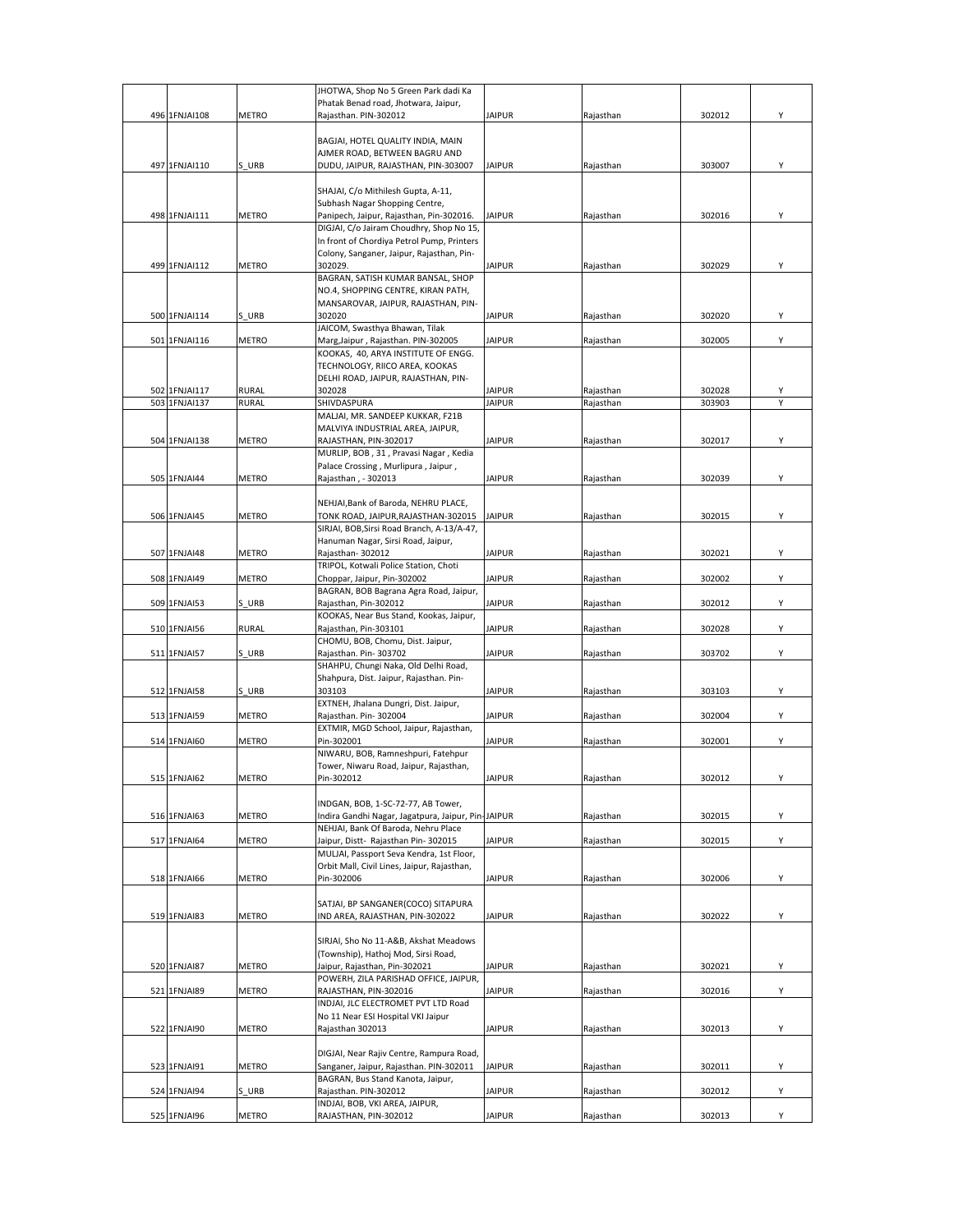| 526 1FNJAI99                 | <b>METRO</b> | INDJAI, Sikar Road, Harmada, Jaipur,<br>Rajasthan. PIN-302032                         | <b>JAIPUR</b>         | Rajasthan              | 302032           | Υ |
|------------------------------|--------------|---------------------------------------------------------------------------------------|-----------------------|------------------------|------------------|---|
|                              |              | KHASIK, BOB, Khandela Sikar, Dist. Sikar,                                             |                       |                        |                  |   |
| 527 1FNSIK04                 | S URB        | Rajasthan. Pin-332709                                                                 | <b>SIKAR</b>          | Rajasthan              | 332709           | Υ |
| 528 1FNSIK06                 | URBAN        | SCHSIK, PALAWAS ROAD, Sikar, Dist. Sikar,<br>Rajasthan.Pin-332001                     | SIKAR                 | Rajasthan              | 332001           | Υ |
|                              |              | BOB Near Islamiya School, Muslim                                                      |                       |                        |                  |   |
| 529 1FNSIK08                 | <b>URBAN</b> | Mohalla Sikar                                                                         | SIKAR                 | Rajasthan              | 332001           | Υ |
|                              |              | KHASIK, Near Ghum Chakkar, Bus Stand,<br>Khandela Sikar, Distt- Sikar, Rajsthan, Pin- |                       |                        |                  |   |
| 530 1FNSIK10                 | S URB        | 332709                                                                                | <b>SIKAR</b>          | Rajasthan              | 332709           | Υ |
|                              |              |                                                                                       |                       |                        |                  |   |
| 531 1FNSIK11                 | S URB        | LACHHM, Idgah, Masjid Lacchmangarh,<br>Distt-SIKAR, Rajasthan, Pin- 332311            | <b>SIKAR</b>          | Rajasthan              | 332311           | Y |
|                              |              | PIPRAL, BOB, Near Railway Bridge,                                                     |                       |                        |                  |   |
| 532 1FNSIK12                 | URBAN        | Samrathpura, Distt. Sikar, Rajasthan, Pin-<br>332027                                  | <b>SIKAR</b>          |                        | 332027           | Υ |
|                              |              | LACHHM, Link Road, Sikar, Opp. Modi                                                   |                       | Rajasthan              |                  |   |
|                              |              | College, Laxmangarh, Sikar, Rajasthan, Pin-                                           |                       |                        |                  |   |
| 533 1FNSIK17<br>534 1FNSIK20 | S URB<br>URB | 332311.<br>KANCHANPUR SRIMADHOPUR                                                     | <b>SIKAR</b><br>SIKAR | Rajasthan<br>Rajasthan | 332311<br>332715 | Y |
|                              |              | SHAJAI, A-87, Subhash Nagar Shopping                                                  |                       |                        |                  |   |
|                              |              | Centre, Hotel Marudhar Complex, Jaipur -                                              |                       |                        |                  |   |
| 535 1RDDJAI03                | METRO        | 302016<br>POWERH, Jaipur Railway Station,                                             | <b>JAIPUR</b>         | Rajasthan              | 302016           | Υ |
| 536 1RDDJAI26                | <b>METRO</b> | Rajasthan, Pin-302001.                                                                | <b>JAIPUR</b>         | Rajasthan              | 302001           | Υ |
|                              |              | SITJAI, BOB, G-1/168, EPIP, RIICO                                                     |                       |                        |                  |   |
| 537 1RDDJAI27                | <b>METRO</b> | INDUSTRIAL AREA SITAPURA, JAIPUR,<br>RAJASTHAN, PIN-302022                            | <b>JAIPUR</b>         | Rajasthan              | 302022           | Υ |
|                              |              | MULJAI, Bank Of Baroda, 7 Park Street,                                                |                       |                        |                  |   |
| 538 1RDNJAI01                | <b>METRO</b> | Sethi Sadan, M I Road, Jaipur, Rajasthan,<br>Pin-302001                               | <b>JAIPUR</b>         |                        | 302001           | Y |
|                              |              | STAJAI, BOB, Opposite reserve Police Line,                                            |                       | Rajasthan              |                  |   |
|                              |              | Station road, Jaipur, Rajasthan, Pin-                                                 |                       |                        |                  |   |
| 539 1RDNJAI02                | <b>METRO</b> | 302001<br>MIROAD, BOB, BOBMAY House, MI ROAD,                                         | <b>JAIPUR</b>         | Rajasthan              | 302006           | Υ |
|                              |              | Near Panch Batti, JAIPUR, Rajasthan, Pin-                                             |                       |                        |                  |   |
| 540 1RDNJAI05                | <b>METRO</b> | 302001                                                                                | <b>JAIPUR</b>         | Rajasthan              | 302001           | Υ |
| 541 1RDNJAI06                | METRO        | MANJAI, BOB, 60/186, Rajay Path,<br>Mansarovar, Jaipur. Pin-302020                    | <b>JAIPUR</b>         | Rajasthan              | 302020           | Υ |
|                              |              |                                                                                       |                       |                        |                  |   |
|                              |              | POWERH, BOB, KE 56, Kabir Marg, Bani                                                  |                       |                        |                  |   |
| 542 1RDNJAI07                | METRO        | Park, Jaipur, Rajasthan, Pin-302006<br>KOOKAS, Near Bus Stand, V & P Kookas,          | <b>JAIPUR</b>         | Rajasthan              | 302016           | Υ |
| 543 1RDNJAI22                | <b>RURAL</b> | Jaipur, Rajasthan, Pin-302028                                                         | <b>JAIPUR</b>         | Rajasthan              | 302028           | Υ |
| 544 2BMDRJJP03               | <b>RURAL</b> | BOBAS, Opp. Panchayat Bhawan, BOBAS,<br>Jaipur, Pin- 303338                           | <b>JAIPUR</b>         | Rajasthan              | 303338           | Υ |
|                              |              | BEGAS, Bagru Road, Begas, Jaipur, Pin-                                                |                       |                        |                  |   |
| 545 2BMNRJJP02               | <b>RURAL</b> | 303007                                                                                | <b>JAIPUR</b>         | Rajasthan              | 303007           | Υ |
| 546 2BMNRJJP04               | <b>RURAL</b> | UDAJAI, BoB, Udaipuriya Mod, The<br>Chomu, Jaipur, Pin-303807                         | <b>JAIPUR</b>         | Rajasthan              | 303807           | Υ |
|                              |              | AMEJAI, 15, Dussehra Kothi, Amer Road,                                                |                       |                        |                  |   |
| 547 2BMNRJJP05               | <b>METRO</b> | Jaipur, Rajasthan, Pin-302002                                                         | <b>JAIPUR</b>         | Rajasthan              | 302002           | Υ |
|                              |              | CHAUKA, BOB Chaukri, Tah Srimadhopur,                                                 |                       |                        |                  |   |
| <b>548 2BMNRISK01</b>        | <b>RURAL</b> | Dist Sikar, RJ. Pin-332706                                                            | SIKAR                 | Rajasthan              | 332706           |   |
| 549 2BMNRJSK02               | <b>RURAL</b> | TIHAWA, BOB Tihawali. Dist: Sikar,<br>rajasthan. Pin-332307                           | SIKAR                 | Rajasthan              | 332307           | Υ |
|                              |              | NEHJAI, Shop No 4, H No 5 A, Deepak                                                   |                       |                        |                  |   |
| 550 3BMNRJJP01               | <b>METRO</b> | Colony, Barkat Nagar, Jaipur, Rajasthan,<br>302015                                    | <b>JAIPUR</b>         | Rajasthan              | 302015           | Y |
|                              |              | MALJAI, Savita Bhatia, W/O Sanjay Bhatia,                                             |                       |                        |                  |   |
|                              |              | 12/38, Girdhar marg, Malviya Nagar,                                                   |                       |                        |                  |   |
| 551 3BMNRJJP03               | METRO        | Jaipur. Pin-302017<br>AMEJAI, 15, Dussehra Kothi, Amer Road,                          | <b>JAIPUR</b>         | Rajasthan              | 302017           | Y |
| 552 3BMNRJJP06               | <b>METRO</b> | Jaipur, Rajasthan, Pin-302002                                                         | <b>JAIPUR</b>         | Rajasthan              | 302016           | Υ |
|                              |              | UDAJAI, BoB, Udaipuriya Mod, The                                                      |                       |                        |                  |   |
| 553 3BMNRJJP07               | <b>RURAL</b> | Chomu, Jaipur, Pin-303807<br>JOHARI, C/o Mrs Kaushalya Devi, Shop No                  | <b>JAIPUR</b>         | Rajasthan              | 303807           | Υ |
|                              |              | 20, Subhash Chowk, Opp. HDFC Bank                                                     |                       |                        |                  |   |
| 554 3BMNRJJP08               | <b>METRO</b> | ATM, Near MotiKatla Bazar, Amer Road,                                                 | <b>JAIPUR</b>         |                        | 302001           | Υ |
|                              |              | Jaipur, Pin-302001                                                                    |                       | Rajasthan              |                  |   |
|                              |              | SIRJAI, C/o Gautam Kumar, Paabdi                                                      |                       |                        |                  |   |
| 555 3BMNRJJP09               | <b>METRO</b> | Bhawan, Rojgareshwar Mahadev Mandir,<br>Hasanpura, Jaipur, Pin-302006                 | <b>JAIPUR</b>         | Rajasthan              | 302006           | Υ |
|                              |              | MALJAI, Savita Bhatia, W/O Sanjay Bhatia,                                             |                       |                        |                  |   |
|                              |              | 12/38, Girdhar marg, Malviya Nagar,                                                   |                       |                        |                  |   |
| 556 3BMNRJJP15               | <b>METRO</b> | Jaipur. Pin-302017<br>SITJAI, Narayan Multi Speciality Hospital,                      | <b>JAIPUR</b>         | Rajasthan              | 302017           | Υ |
|                              |              | Pratap Nagar, Dist. Jaipur, Rajasthan. Pin-                                           |                       |                        |                  |   |
| 557 3BMNRJJP20               | <b>METRO</b> | 302033                                                                                | <b>JAIPUR</b>         | Rajasthan              | 302033           | Υ |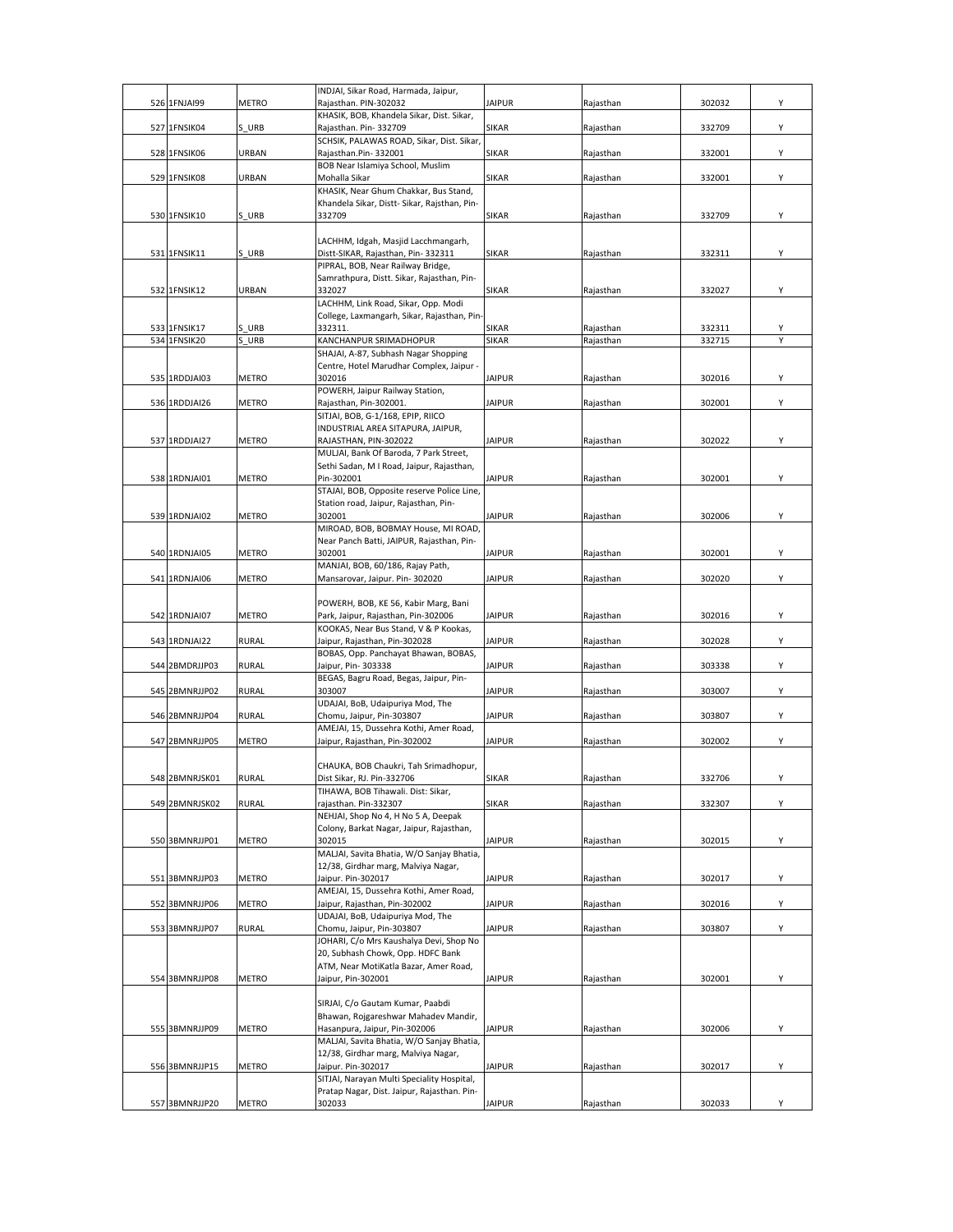|                |              | NEHJAI, B-83, Bajaj Pragiti Path, Dist.                                          |               |             |        |   |
|----------------|--------------|----------------------------------------------------------------------------------|---------------|-------------|--------|---|
| 558 3BMNRJJP23 | <b>METRO</b> | Jaipur, Rajasthan. Pin-302015<br>SHAHPU, Unique Paradise, OP> NHAI               | <b>JAIPUR</b> | Rajasthan   | 302015 | Υ |
|                |              | Office, Jaipur Road, Shahpura, Dist. Jaipur,                                     |               |             |        |   |
| 559 3BMNRJJP24 | S URB        | Rajasthan. Pin-303103                                                            | <b>JAIPUR</b> | Rajasthan   | 303103 | Y |
|                |              | MUSSIK, Shop No-2, City Hospital,                                                |               |             |        |   |
| 560 3BMNRJSK01 | URBAN        | Fatehpur Road, Sikar, Jaipur, Rajasthan,<br>Pin-332001                           | <b>SIKAR</b>  | Rajasthan   | 332001 | Υ |
|                |              | HO.NO 447, SHOP NO 18, RAMGANJ                                                   |               |             |        |   |
| 561 5BENRJJA01 | METRO        | BAZAR, JAIPUR                                                                    | <b>JAIPUR</b> | Rajasthan   | 302003 | Υ |
|                |              | Shop.N.6 & 7, Station Road, Sanganer,                                            |               |             |        |   |
| 562 5BENRJJA03 | METRO        | Jaipur                                                                           | <b>JAIPUR</b> | Rajasthan   | 302029 | Υ |
| 563 5BENRJJA04 | METRO        | 320 A, Opp. Sarvanand Park, Sindhi<br>Colony, Jawahar Nagar                      | <b>JAIPUR</b> | Rajasthan   | 302004 | Υ |
|                |              | Plot No.1-B-99, Shiv Shakti Colony, Shastri                                      |               |             |        |   |
| 564 5BENRJJA06 | <b>METRO</b> | Nagar, Jaipur                                                                    | <b>JAIPUR</b> | Rajasthan   | 302016 | Υ |
|                |              | ALTAMO, 36, CRYSTAL BLDG, KEMPS                                                  |               |             |        |   |
| 565 1RDDMUM27  | <b>METRO</b> | HOTEL CORNER, ALTAMOUNT<br>ROAD, Mumbai, Maharashtra-400026                      | <b>MUMBAI</b> | MAHARASHTRA | 400026 | Y |
|                |              | ALTAMO, 36, Crystal Bldg, Kemps Hotel                                            |               |             |        |   |
|                |              | Corner, Altamount Rd, Mumbai,                                                    |               |             |        |   |
| 566 1FDBOM390  | <b>METRO</b> | Maharashtra, Pin- 400026                                                         | <b>MUMBAI</b> | MAHARASHTRA | 400026 | Y |
|                |              | COLABA, Esperanca, Sahid Bhagat Singh                                            |               |             |        |   |
|                |              | Road, Colaba, Mumbai, Maharashtra-                                               |               |             |        |   |
| 567 1FDBOM44   | <b>METRO</b> | 400039 (2nd ATM)                                                                 | <b>MUMBAI</b> | MAHARASHTRA | 400039 | Υ |
|                |              | COLABA, Esperanca, Sahid Bhagat Singh                                            |               |             |        |   |
| 568 1RDDMUM01  |              | Road, Colaba, Mumbai, Maharashtra-<br>400039                                     | <b>MUMBAI</b> |             | 400039 | Υ |
|                | METRO        | COLABA, Poornima building, SBS Road,                                             |               | MAHARASHTRA |        |   |
|                |              | Near Fire Brigade, Colaba-400039,                                                |               |             |        |   |
| 569 1FWTNA03   | <b>METRO</b> | Mumbai                                                                           | <b>MUMBAI</b> | MAHARASHTRA | 400039 | Υ |
|                |              | CPTANK, Kandori Nagar Cooperative                                                |               |             |        |   |
|                |              | Society, 215 Panjrapole Road, Jai Ambe<br>Chowk, near Kumbhar Tukda, Bhuleshwar, |               |             |        |   |
| 570 1FDBOM113  | METRO        | Mumbai, Pin-400004                                                               | <b>MUMBAI</b> | MAHARASHTRA | 400002 | Υ |
|                |              | CPTANK, Halal Lohana mahajan Bldg.                                               |               |             |        |   |
|                |              | 6/10, Dr. Babasaheb Jaykar Marg,                                                 |               |             |        |   |
| 571 1FDBOM217  | METRO        | Mumbai, Pin-400002<br>CPTANK, Halal Lohana mahajan Bldg.                         | <b>MUMBAI</b> | MAHARASHTRA | 400002 | Y |
|                |              | 6/10, Dr. Babasaheb Jaykar Marg,                                                 |               |             |        |   |
| 572 1RDDMUM87  | METRO        | Mumbai, Pin-400002                                                               | <b>MUMBAI</b> | MAHARASHTRA | 400002 | Y |
|                |              |                                                                                  |               |             |        |   |
|                |              | PBBMUM,10/12 Mumbai Samachar Marg,                                               |               |             |        |   |
| 573 1RDNMUM55  | METRO        | Fort, PBB Mumbai, Maharashtra-400023                                             | <b>MUMBAI</b> | MAHARASHTRA | 400023 | Υ |
|                |              | PBBMUM,10/12 Mumbai Samachar Marg,                                               |               |             |        |   |
| 574 1RDDMUM32  | METRO        | Fort, PBB Mumbai, Maharashtra-400023                                             | <b>MUMBAI</b> | MAHARASHTRA | 400023 | Υ |
|                |              | Bank of Baroda, Khand Bazar Branch,                                              |               |             |        |   |
| 575 1RDNMUM44  | METRO        | 129/131, Kazi Sayed Street, Khand Bazar,<br>Mumbai 400003.                       | <b>MUMBAI</b> | MAHARASHTRA | 400003 | Υ |
|                |              | KHANDB, Shop No:1 Ground                                                         |               |             |        |   |
|                |              | Floor, Mahavir Darshan Premises CHS, 412                                         |               |             |        |   |
|                |              | Narsinatha Street, Near Masjid Rly                                               |               |             |        |   |
| 576 1FDBOM394  | METRO        | Station, Mumbai-400009                                                           | <b>MUMBAI</b> | MAHARASHTRA | 400009 | Υ |
|                |              | KHANDB, Shop No:1 Ground                                                         |               |             |        |   |
|                |              | Floor, Mahavir Darshan Premises CHS, 412                                         |               |             |        |   |
|                |              | Narsinatha Street, Near Masjid Rly                                               |               |             |        |   |
| 577 1FDBOM395  | <b>METRO</b> | Station, Mumbai-400009(2ND ATM)<br>KHETWA, SRINIVAS BUILDING, OPP.               | <b>MUMBAI</b> | MAHARASHTRA | 400009 | Y |
|                |              | KHETWADI 7TH LANE, 333, SVP ROAD,                                                |               |             |        |   |
| 578 1FDBOM388  | METRO        | MUMBAI, PIN-400004                                                               | <b>MUMBAI</b> | MAHARASHTRA | 400004 | Υ |
|                |              | MARINE, Giri Kunj, 71- Marine Drive,                                             |               |             |        |   |
| 579 1RDDMUM30  | METRO        | Mumbai, Maharashtra, Pin-400020                                                  | MUMBAI        | MAHARASHTRA | 400020 | Υ |
|                |              | MCMINA, 38, Mohammed Ali Road, Al-Haj<br>Zakaria, Aghadi Chowk, Mumbai, Pin-     |               |             |        |   |
| 580 1FDBOM151  | METRO        | 400003 (2ND ONSITE)                                                              | <b>MUMBAI</b> | MAHARASHTRA | 400020 | Υ |
|                |              |                                                                                  |               |             |        |   |
|                |              | MCMINA, 38, Mohammed Ali Road, Near<br>Al-Haj Zakaria, Aghadi Chowk, Minara      |               |             |        |   |
| 581 1FDBOM54   | <b>METRO</b> | Masjid, Mumbai, Maharashtra-400003                                               | <b>MUMBAI</b> | MAHARASHTRA | 400020 | Υ |
|                |              |                                                                                  |               |             |        |   |
|                |              | NARIMA, Foreshore Building, Opp. Y B                                             |               |             |        |   |
| 582 2BCDMHMU05 | <b>METRO</b> | Chavan Auditorium, Mumbai, Pin-400021<br>NEPEAN, Siddharth Apartment, 21, J M    | <b>MUMBAI</b> | MAHARASHTRA | 400021 | Υ |
| 583 2BCNMHMU14 | METRO        | Mehta Marg, Mumbai, Pin-400036                                                   | MUMBAI        | MAHARASHTRA | 400036 | Υ |
|                |              |                                                                                  |               |             |        |   |
|                |              | THAKUR, Nana Shankarsett Smruti, 380,                                            |               |             |        |   |
|                |              | Jagannath Shankarsett Road, Thakurdwar,                                          |               |             |        |   |
| 584 1FDBOM387  | METRO        | Mumbai, Maharashtra, Pin-400002                                                  | <b>MUMBAI</b> | MAHARASHTRA | 400002 |   |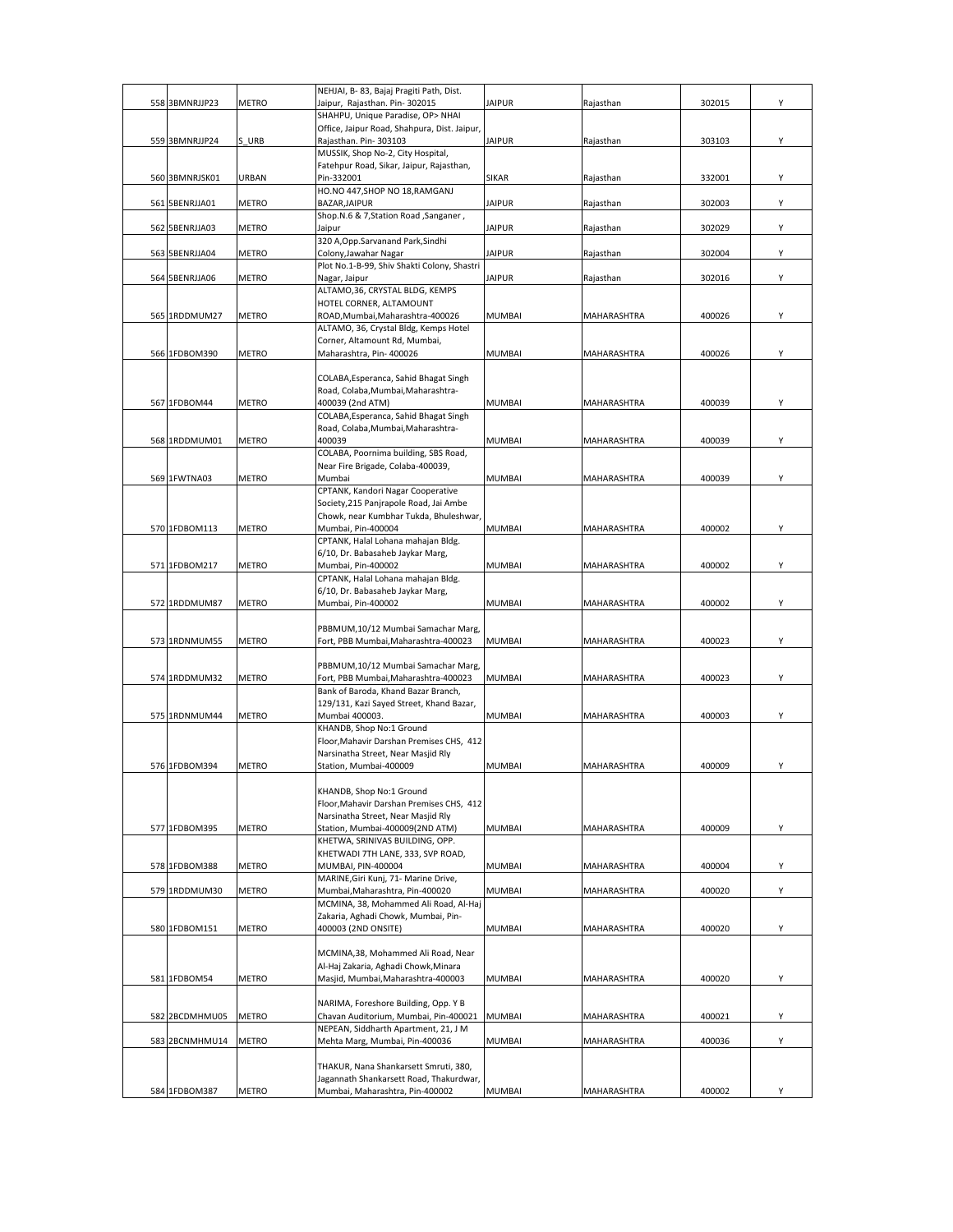|               |              | THAKUR, Nana Shankersett Smruti, 380<br>Jagannath Shankersett Road, Thakudwar,           |               |             |        |   |
|---------------|--------------|------------------------------------------------------------------------------------------|---------------|-------------|--------|---|
| 585 1RDDMUM13 | <b>METRO</b> | Mumbai, Maharashtra-400002                                                               | <b>MUMBAI</b> | MAHARASHTRA | 400002 | Υ |
|               |              |                                                                                          |               |             |        |   |
|               |              | Bhakti Residency, Shop No. 1 to 4, Plot No                                               |               |             |        |   |
|               |              | 6, Sector 11, Opp. Jui Nagar Railway                                                     |               |             |        |   |
| 586 1FNBOM79  | <b>METRO</b> | Station, Navi Mumbai, Pin- 400 706                                                       | THANE         | Maharashtra | 400706 | Υ |
|               |              | Near Bus Stand,                                                                          |               |             |        |   |
| 587 1RDDPEN01 | S URB        | Pen, RAIGAD, Mumbai, Maharastra-402107 RAIGAD                                            |               | Maharashtra | 402107 | Y |
|               |              | Siddhivinayak Apt, Station Road, Kulgaon,                                                |               |             |        |   |
| 588 1RDNBOM06 |              | Badlapur (East), Mumbai, Maharastra-<br>421504                                           |               |             |        | Y |
|               | URBAN        | Elegant Coop. Hsg. Soc., Plot No. 18D,                                                   | THANE         | Maharashtra | 421504 |   |
|               |              | Sector 14 Sanpada, NAVI                                                                  |               |             |        |   |
| 589 1RDNBOM07 | <b>METRO</b> | MUMBAI, Maharastra-400705                                                                | THANE         | Maharashtra | 400705 | Υ |
|               |              | SHOP NO 5 TO 8, DHARA COMPLEX PLOT                                                       |               |             |        |   |
|               |              | NO 3 AND 4 SECTOR 44A, SEAWOOD                                                           |               |             |        |   |
| 590 1RDNBOM10 | METRO        | WEST, NERUL, NAVI MUMBAI, Maharastra-<br>400706                                          | <b>THANE</b>  | Maharashtra | 400706 | Υ |
|               |              | 301, KRISHNA MAHAL BLDG, NR.MAHESH                                                       |               |             |        |   |
|               |              | TALKIES, OPP. BIG SPLASH HOTEL,                                                          |               |             |        |   |
| 591 1RDNALB01 | S URB        | CHENDHARE, ALIBAG                                                                        | RAIGAD        | Maharashtra | 401201 | Υ |
|               |              | Pushpamangal Complex, Building No.1,                                                     |               |             |        |   |
| 592 1RDNBOM11 | <b>METRO</b> | Utalsar Naka, Thane (W)-400601                                                           | <b>THANE</b>  | Maharashtra | 400601 | Υ |
|               |              |                                                                                          |               |             |        |   |
|               |              | Shop No.1, 2 & 3, Room No.2, A Wing,                                                     |               |             |        |   |
|               |              | Shakuntala Residency, Lodha Heaven,                                                      |               |             |        |   |
| 593 1FDBOM14  | <b>RURAL</b> | Nilje, Taluka Kalyan, Dist. Thane 421204                                                 | THANE         | Maharashtra | 421204 | Υ |
| 594 1FDBOM17  | <b>METRO</b> | Near KDMC Office, Shivaji Chowk, Kalyan<br>(W) 421301                                    | THANE         | Maharashtra | 421301 | Υ |
|               |              | 2G, 04/2B 04, Flower Valley Complex,                                                     |               |             |        |   |
| 595 1FDBOM36  | <b>METRO</b> | Eastern Express Highway, Thane (W)                                                       | <b>THANE</b>  | Maharashtra | 400601 | Υ |
|               |              |                                                                                          |               |             |        |   |
|               |              | Shop No.A-1-4, A/103, Triveni Sangam                                                     |               |             |        |   |
| 596 1FDBOM55  | URBAN        | CHS, Near Datta Mandir, Vadavli Section,<br>Ambernath (E) - 421501                       | <b>THANE</b>  | Maharashtra | 421501 | Υ |
|               |              | Kausa Mumbra Branch, 5 & 6, Dost                                                         |               |             |        |   |
|               |              | Apartment, Old Mumbai Pune Road,                                                         |               |             |        |   |
| 597 1FDBOM51  | <b>METRO</b> | Kausa, Dist. Thane 400612                                                                | THANE         | Maharashtra | 400612 | Υ |
|               |              | SAI MALA GARDEN, SHOP N. 16,17,18 AND<br>19, AT POST VARAP (OPP SEEMA                    |               |             |        |   |
|               |              | RESORT), KALYAN MURBAD                                                                   |               |             |        |   |
|               |              | ROAD, KALYAN, THANE DISTRICT, PIN-                                                       |               |             |        |   |
| 598 1FNBOM89  | <b>RURAL</b> | 421204                                                                                   | <b>THANE</b>  | Maharashtra | 421204 | Υ |
|               |              | At & Po - Johe, Taluka Pen, PIN Code:                                                    |               |             |        |   |
| 599 1FNRGH06  | <b>RURAL</b> | 402107                                                                                   | RAIGAD        | Maharashtra | 402107 | Υ |
|               |              |                                                                                          |               |             |        |   |
|               |              | Krishna Tower, Plot No. 17, Sector-14,                                                   |               |             |        |   |
| 600 1FDBOM105 | METRO        | Kopar Khairne, Navi Mumbai 400709                                                        | THANE         | Maharashtra | 400709 | Y |
|               |              | P-51/1, TTC Industrial area, Rabale, MIDC,                                               |               |             |        |   |
| 601 1FDBOM149 | METRO        | Navi Mumbai - 400 701<br>Shop No 1,2 & 3, Ground floor, Laxmi                            | <b>THANE</b>  | Maharashtra | 400701 | Υ |
|               |              | Villa, M C Road, Ulhasnagar Sec 3, Thane                                                 |               |             |        |   |
| 602 1FDBOM107 | URBAN        | 421003                                                                                   | THANE         | Maharashtra | 421003 | Υ |
|               |              | Shop No.3, Neeraj Park, Near Mohan                                                       |               |             |        |   |
| 603 1FDBOM205 | <b>METRO</b> | Pride, Khadakpada, Kalyan (W), Kalyan<br>421301                                          | THANE         | Maharashtra | 421301 | Y |
|               |              |                                                                                          |               |             |        |   |
|               |              | KARINA PLAZA, NEAR SANTOSHI MATA                                                         |               |             |        |   |
|               |              | MANDIR, POONA LINK ROAD, TISGAON                                                         |               |             |        |   |
| 604 1FDBOM209 | METRO        | NAKA, KALYAN, THANE-421306                                                               | THANE         | Maharashtra | 421306 | Υ |
|               |              | Wing No.2, Unit No.2-A, Hanuman Silk                                                     |               |             |        |   |
|               |              | Mills Compound, Opp. Huma Adlabs, LBS                                                    |               |             |        |   |
| 605 1RDDMUM31 | <b>METRO</b> | Marg, Kajurmarg (W), Mumbai- 400078                                                      | SUBURBAN      | Maharashtra | 400078 | Υ |
|               |              | Ground Floor, Alfa, Hiranandani Park,                                                    |               |             |        |   |
| 606 1RDDMUM06 | <b>METRO</b> | Powai, Mumbai, Maharastra-400076                                                         | SUBURBAN      | Maharashtra | 400076 | Υ |
|               |              | Bank of Baroda, Patil Wada, Nr Thane Jilha<br>Sahkari Bank, Kongaon, Tal.Bhiwandi, Dist. |               |             |        |   |
| 607 1FDBOM285 | S URB        | Thane 421311                                                                             | THANE         | Maharashtra | 421311 | Υ |
|               |              |                                                                                          |               |             |        |   |
|               |              | Bank of Baroda, SableNivas, Morba Road,                                                  |               |             |        |   |
|               |              | Opp.Civil Hospital Mangaon, Tal.                                                         |               |             |        |   |
| 608 1FDRGH32  | <b>RURAL</b> | Mangaon, Dist. Raigad.Pin -402104.<br>Bank of Baroda, Emerald Heights, Plot              | RAIGAD        | Maharashtra | 02104. | Υ |
|               |              | no.14,15,16,17 Sector 15 Shop no.7-13                                                    |               |             |        |   |
| 609 1FDRGH39  | URBAN        | Pali Road Kalamboli 410218                                                               | RAIGAD        | Maharashtra | 410218 | Y |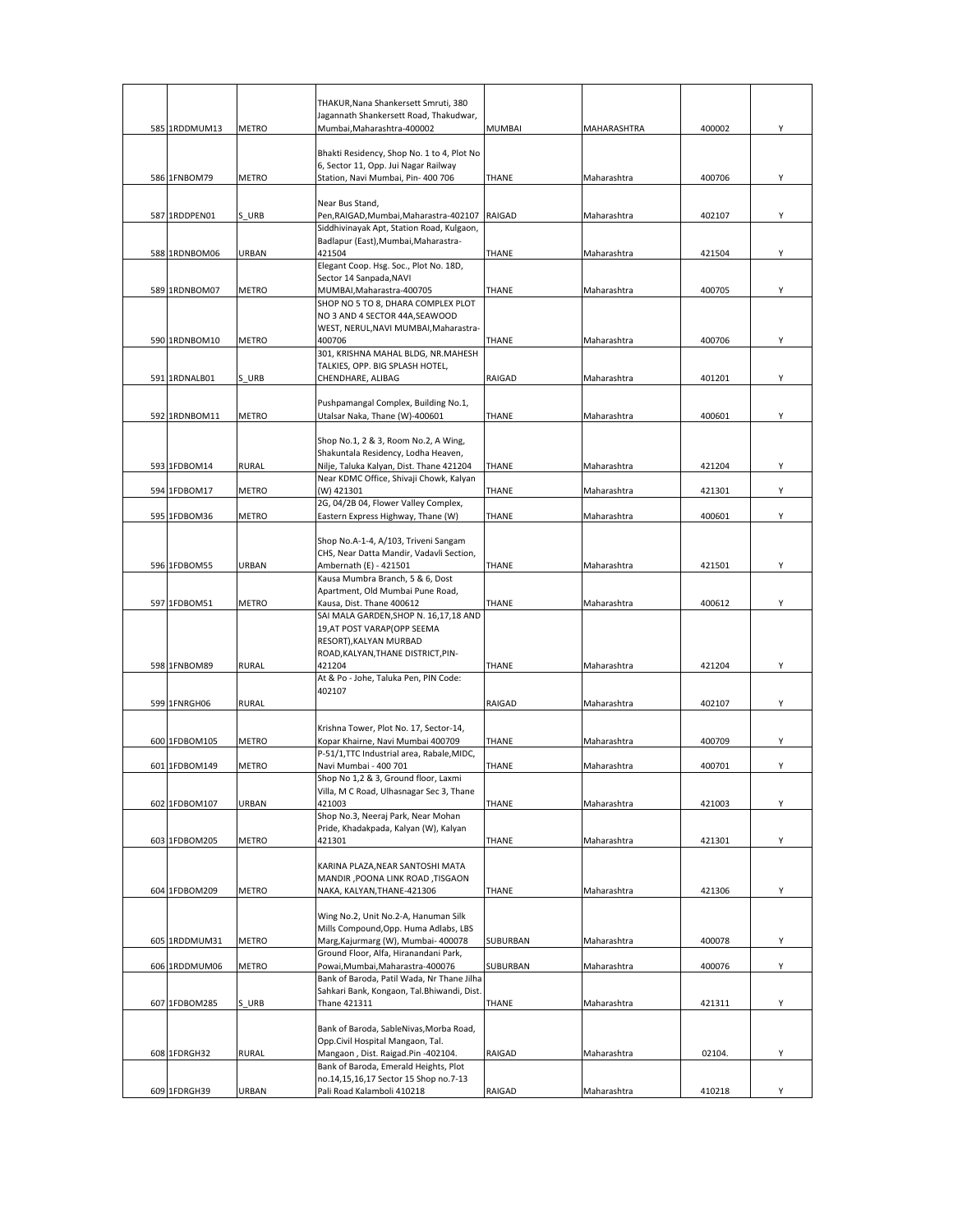|               |              | Bank of Baroda, AT WADHAV, P.O.                                           |         |                    |        |   |
|---------------|--------------|---------------------------------------------------------------------------|---------|--------------------|--------|---|
|               |              | WADHAV, TAL-PEN, DIST-RAIGAD, RAIGAD-                                     |         |                    |        |   |
| 610 1FDBOM338 | <b>RURAL</b> | 402107<br>Gandharvi Building, Thane(W),                                   | RAIGAD  | Maharashtra        | 402107 | Υ |
| 611 1RDDMUM86 | METRO        | Mumbai, Maharastra-400602                                                 | THANE   | Maharashtra        | 400602 | Υ |
|               |              |                                                                           |         |                    |        |   |
|               |              | CHEMIO, MG Road, Near Indian Oil Nagar,                                   |         |                    |        |   |
|               |              | Chembur, Dis. Mumbai, Maharashtra. Pin-                                   |         |                    |        |   |
| 612 1FDBOM175 | <b>METRO</b> | 400071(2nd Onsite)                                                        | Mumbai  | Maharastra         | 400071 | Υ |
| 613 1FDBOM19  | METRO        | Skiffle Building No.143, Vallabh Baug<br>Lane, Extn Ghatkopar(E)-400075   | Mumbai  | Maharastra         | 400075 | Υ |
|               |              | CHUNAB, Krisnalaya, 33 & 1/34, Sion                                       |         |                    |        |   |
|               |              | Duncan Causway Road, Chunabhatti, Dist.                                   |         |                    |        |   |
|               |              | Mumbai, Maharashtra. Pin- 400022(2nd                                      |         |                    |        |   |
| 614 1FDBOM204 | METRO        | Onsite)                                                                   | Mumbai  | Maharastra         | 400022 | Υ |
|               |              | LALBAU, SHOP NO.5 6, BAYSIDE ARCADE<br>DR. BABASAHEB AMBEDKAR ROAD,       |         |                    |        |   |
|               |              | PAREL, LALBAUG, MUMBAI,                                                   |         |                    |        |   |
| 615 1FDBOM237 | METRO        | MAHARASHTRA. PIN-400012                                                   | Mumbai  | Maharastra         | 400012 | Y |
|               |              |                                                                           |         |                    |        |   |
|               |              | CHEMBU, 7 FAIR LAWN COOP HSG                                              |         |                    |        |   |
|               |              | SOCIETY, S.T ROAD, CHEMBUR, MUMBAI,                                       |         |                    |        | Y |
| 616 1FDBOM348 | <b>METRO</b> | MAHARASHTRA, PIN-400071                                                   | Mumbai  | Maharastra         | 400071 |   |
|               |              | TILCHE, Tilak Nagar - Chembur Branch,                                     |         |                    |        |   |
|               |              | Shop No. 1 to 4, Building No. 27, Anirudh,                                |         |                    |        |   |
|               |              | Bharat Khand CHS, Tilaknagar, Chembur,                                    |         |                    |        |   |
|               |              | Mumbai, Maharashtra, Pin - 400089(2ND                                     |         |                    |        |   |
| 617 1FDBOM367 | <b>METRO</b> | ONSITE)                                                                   | Mumbai  | Maharastra         | 400089 | Y |
|               |              | CHEMIO, M G Road, Near Indian Oil                                         |         |                    |        |   |
|               |              | Nagar, CHEMBUR,                                                           |         |                    |        |   |
| 618 1FDBOM38  | METRO        | Mankhurd., Mumbai, Maharastra-400043                                      | Mumbai  | Maharastra         | 400043 | Y |
|               |              | SANEAS, Bank of Baroda, Br Pushpa                                         |         |                    |        |   |
|               |              | Kunj, Nehru Road Santacruz (E)                                            |         |                    |        |   |
| 619 1FDBOM47  | METRO        | MUMBAI, MAHARASHTRA-400055 (2nd<br>ATM)                                   | Mumbai  | Maharastra         | 400055 | Υ |
|               |              | LALBAU, Shop No.4 5 6, Bayside                                            |         |                    |        |   |
|               |              | Arcade, Dr. Babasaheb Ambedkar Road,                                      |         |                    |        |   |
| 620 1FDBOM58  | METRO        | Parel, Lalbaug, Mumbai 400012                                             | Mumbai  | Maharastra         | 400012 | Y |
|               |              | WORLI,135, Cdc Building, Dr. Annie                                        |         |                    |        |   |
| 621 1FNBOM188 | <b>METRO</b> | Beasant Road, Worli, Mumbai, Maharastra-<br>400025                        | Mumbai  | Maharastra         | 400025 | Y |
|               |              |                                                                           |         |                    |        |   |
|               |              | TILCHE, Tilak Nagar - Chembur Branch,                                     |         |                    |        |   |
|               |              | Shop No. 1 to 4, Building No. 27, Anirudh,                                |         |                    |        |   |
|               |              | Bharat Khand CHS, Tilaknagar, Chembur,                                    |         |                    |        |   |
| 622 1FNBOM62  | METRO        | Mumbai, Maharashtra, Pin - 400089                                         | Mumbai  | Maharastra         | 400089 | Υ |
|               |              | CHEBOM, Shriram Arcade, Opp. Govandi                                      |         |                    |        |   |
|               |              | PO, Station Road, Govandi, Mumbai,                                        |         |                    |        |   |
| 623 1FNBOM71  | <b>METRO</b> | Maharashtra, 400088 (2ND ATM)                                             | Mumbai  | Maharastra         | 400088 | Υ |
|               |              | PRABHA, Shop No-1,2,6 & 7, Kamana Co-                                     |         |                    |        |   |
|               |              | Op Hsg Society, S K Bole Road,                                            |         |                    |        |   |
| 624 1FNBOM80  | METRO        | Prabhadevi, Pin-400028<br>PRABHA, Shop No.1,2,6 & 7, Kanana Co-           | Mumbai  | Maharastra         | 400028 | Υ |
|               |              | Op Hsg Society, S. K. Bole Road,                                          |         |                    |        |   |
|               |              | Prabhadevi, Mumbai, Maharashtra, Pin-                                     |         |                    |        |   |
| 625 1FNBOM83  | <b>METRO</b> | 400028 (2nd Onsite)                                                       | Mumbai  | Maharastra         | 400028 | Υ |
|               |              |                                                                           |         |                    |        |   |
|               |              | WORLI, 135, CDC Building, Dr. Annie<br>Beasant Raod, Worli, Dist. Mumbai, |         |                    |        |   |
| 626 1FNBOM90  | <b>METRO</b> | Maharashtra. Pin- 400018 (2nd Onsite)                                     | Mumbai  | Maharastra         | 400018 | Υ |
|               |              | SANEAS, Bank of Baroda, Br Pushpa                                         |         |                    |        |   |
|               |              | Kunj, Nehru Road Santacruz (E)                                            |         |                    |        |   |
| 627 1RDDMUM11 | METRO        | MUMBAI, MAHARASHTRA-400055                                                | Mumbai  | Maharastra         | 400055 | Υ |
|               |              | BANDRA, Bank of Baroda Bandra [W] Br 6,                                   |         |                    |        |   |
|               |              | Meghdoot, Junction Of Turner Road,<br>Linking Road Bandra                 |         |                    |        |   |
| 628 1RDDMUM17 | <b>METRO</b> | (W)MUMBAI, MAHARASHTRA-400050                                             | Mumbai  | Maharastra         | 400050 | Y |
|               |              | CHEMBU, 7, Fair Lawn Coop Hsg Society, S                                  |         |                    |        |   |
|               |              | T Road, Chembur, Mumbai, Maharashtra,                                     |         |                    |        |   |
| 629 1RDDMUM26 | <b>METRO</b> | Pin - 400071                                                              | Mumbai  | Maharastra         | 400071 | Y |
|               |              | CHUNAB, Krishnalaya, 33 & 1/34, Sion                                      |         |                    |        |   |
|               |              | Duncan Causway<br>Road, Chunabhatti, Mumbai, Maharastra-                  |         |                    |        |   |
| 630 1RDDMUM63 | METRO        | 400022                                                                    | Mumbai  | Maharastra         | 400022 | Υ |
|               |              | CHEBOM, Shriram Arcade, Opp. Govandi,                                     |         |                    |        |   |
|               |              | Station Road, Govandi, Mumbai,                                            |         |                    |        |   |
| 631 1RDDMUM85 | METRO        | Maharashtra, Pin-400043.                                                  | Mumbai  | Maharastra         | 400043 | Υ |
| 632 1FDKOL122 |              | BTROAD, 267, B T Road, Ananya, Kolkata,<br>West Bengal, Pin-700024        |         |                    | 700024 | Υ |
|               | <b>METRO</b> |                                                                           | Kolkata | <b>West Bengal</b> |        |   |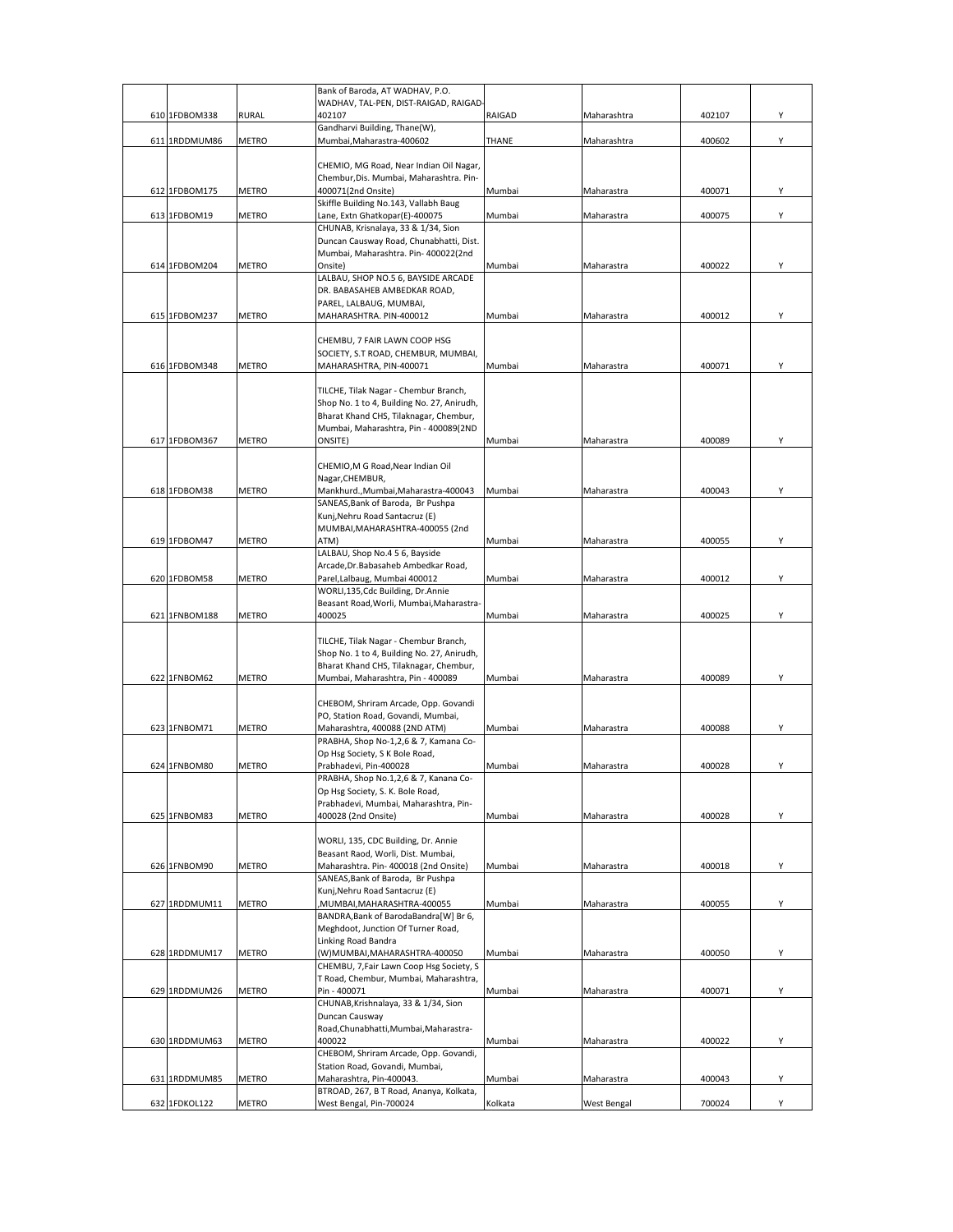|                  |               | BTROAD, 106A/A, AK MUKHERJEE RD,                                            |         |                    |        |   |
|------------------|---------------|-----------------------------------------------------------------------------|---------|--------------------|--------|---|
|                  |               | BARANAGAR HOSPITAL, KOLKATA, WB,                                            |         |                    |        |   |
| 633 1FDKOL162    | <b>METRO</b>  | PIN-700054<br>BTROAD, 94/1, B. T. Road, Kolkata, West                       | Kolkata | West Bengal        | 700054 | Υ |
|                  |               |                                                                             |         |                    |        |   |
| 634 1FDKOL64     | <b>METRO</b>  | Bengal-700090<br>BIROAD, 58/3A, Kashinath Dutta Rd,                         | Kolkata | West Bengal        | 700090 | Υ |
| 635 1FNKOL167    | METRO         | Kolkata, WB. PIN-700036                                                     | Kolkata | West Bengal        | 700036 | Υ |
|                  |               | BTROAD, 26 A K MUKHERJEE ROAD,                                              |         |                    |        |   |
| 636 1FNKOL202    | METRO         | KOLKATA-700030                                                              | Kolkata | West Bengal        | 700030 | Υ |
|                  |               |                                                                             |         |                    |        |   |
|                  |               | PAIKPA, 50A, BT Rd, Paikpara, Kolkata,                                      |         |                    |        |   |
| 637 1FNKOL109    | <b>METRO</b>  | West Bengal, Pin- 700005                                                    | Kolkata | West Bengal        | 700005 | Υ |
|                  |               | PAIKPA, 67/1B, B T Road, Kolkata, West                                      |         |                    |        |   |
| 638 1RDNKOL23    | METRO         | Bengal, Pin-700002                                                          | Kolkata | West Bengal        | 700002 | Υ |
|                  |               | TALAPA, Dumdum 7 Tanks, 28B, Northern                                       |         |                    |        |   |
|                  |               | Avenue, Kolkata, West Bengal, Pin-                                          |         |                    |        |   |
| 639 1FDKOL172    | METRO         | 700055.                                                                     | Kolkata | <b>West Bengal</b> | 700055 | Υ |
|                  |               |                                                                             |         |                    |        |   |
|                  |               | TALAPA, 19/W, Raja Manindra Rd, Tala                                        |         |                    |        |   |
| 640 1FNKOL118    | METRO         | Park, Kolkata, West Bengal, Pin- 700012                                     | Kolkata | <b>West Bengal</b> | 700012 | Υ |
|                  |               | NARKEL, Beliaghata Jora Mandir, 103/2, S                                    |         |                    |        |   |
|                  |               | C Banerjee Road, Kolkata, West Bengal,                                      |         |                    |        |   |
| 641 1FDKOL171    | <b>METRO</b>  | Pin-700010                                                                  | Kolkata | <b>West Bengal</b> | 700010 | Υ |
|                  |               | BANGUR, 3, Bangur Avenue, Block A,                                          |         |                    |        |   |
| 642 1FDKOL73     | <b>METRO</b>  | kolkata - 700055                                                            | Kolkata | West Bengal        | 700055 | Υ |
|                  |               |                                                                             |         |                    |        |   |
|                  |               | BANGUR, 423, Shamnagar Rd, Dumdum                                           |         |                    |        |   |
| 643 1FNKOL112    | <b>METRO</b>  | Park, Kolkata, West Bengal, Pin- 700055                                     | Kolkata | West Bengal        | 700055 | Υ |
| 644 1FNKOL214    | <b>METRO</b>  | 94 1 Shyamnagar Road Kolkata 700055                                         | Kolkata | West Bengal        | 700055 | Υ |
|                  |               | JESSOR, Sonal Plaza, 75, Jessore                                            |         |                    |        |   |
|                  |               | Road, Satgachi, Kolkata, West Bengal-                                       |         |                    |        |   |
| 645 1FDKOL62     | <b>METRO</b>  | 700028                                                                      | Kolkata | <b>West Bengal</b> | 700028 | Υ |
|                  |               | JESSOR, CLIVE HOUSE 533, JESSORE RD,                                        |         |                    |        |   |
| 646 1FNKOL145    | <b>METRO</b>  | KOLKATA, WB, PIN-700028                                                     | Kolkata | West Bengal        | 700028 | Υ |
|                  |               | JESSOR, 186, RN GUHA ROAD, GORUHATA                                         |         |                    |        |   |
|                  |               | AUTO STAND, NAGERBAZAR, WB, PIN-                                            |         |                    |        |   |
| 647 1FNKOL153    | <b>METRO</b>  | 700028                                                                      | Kolkata | <b>West Bengal</b> | 700028 | Υ |
|                  |               | 198 1 2 Dumdum Road Private Road                                            |         |                    |        |   |
| 648 1FNKOL217    | <b>METRO</b>  | KOlkata 74                                                                  | Kolkata | West Bengal        | 700074 | Υ |
|                  |               | DUMDUM, Airport 1 no. Gate, East                                            |         |                    |        |   |
|                  |               | Kamalapur, Dumdum, Kolkata, West                                            |         |                    |        |   |
| 649 1FNKOL107    | URBAN         | bengal, Pin-700028                                                          | Kolkata | West Bengal        | 700028 | Υ |
|                  |               | DUMDUM, 12/1, U K Dutt Road,                                                |         |                    |        |   |
|                  |               | Gorabazar, Kolkata, West Bengal, Pin-                                       |         |                    |        |   |
| 650 1FNKOL116    | URBAN         | 700028                                                                      | Kolkata | West Bengal        | 700028 | Υ |
|                  |               | DUMDUM, 10 RBC RD, Kolkata, West                                            |         |                    | 700028 | Υ |
| 651 1FNKOL117    | URBAN         | Bengal, Pin-700028                                                          | Kolkata | West Bengal        |        |   |
|                  |               | DUMDUM, Airport Masjid Gate, 11/A,<br>Tarun Sen Gupta Sarani, Kolkata, West |         |                    |        |   |
| 652 1FNKOL158    | URBAN         | Bengal, Pin-700079                                                          | Kolkata | West Bengal        | 700079 | Y |
|                  |               | PATIPU, P143, Block A Lake Town,                                            |         |                    |        |   |
|                  |               | Patipukur, Kolkata, West Bengal, Pin-                                       |         |                    |        |   |
| 653 1FNKOL108    | URBAN         | 700089                                                                      | Kolkata | West Bengal        | 700089 | Υ |
|                  |               | PATIPU, 66A, Adyanath Saha Road,                                            |         |                    |        |   |
|                  |               | Patlipukur, Kolkata, West Bengal,, Pin-                                     |         |                    |        |   |
| 654 1 FNK OL 113 | <b>IIRRAN</b> | 700089                                                                      | Kolkata | <b>Mest Rengal</b> | 700089 |   |
|                  |               | PATIPU, H/1-1, VIP ROAD, PO. ASWININ                                        |         |                    |        |   |
|                  |               | NAGAR, AIR VIEW, HOUSING SOCIETY,                                           |         |                    |        |   |
|                  |               | BAGULHATI, Kolkata, West Bengal, Pin-                                       |         |                    |        |   |
| 655 1RDNKOL21    | URBAN         | 700059                                                                      | Kolkata | <b>West Bengal</b> | 700059 | Y |
|                  |               |                                                                             |         |                    |        |   |
|                  |               | PATIPU, 141, SHOP 35, KALINDI VATIKA                                        |         |                    |        |   |
| 656 1FNKOL146    | URBAN         | MARKET, KOLKATA, WB, PIN-700089                                             | Kolkata | <b>West Bengal</b> | 700089 | Υ |
|                  |               | PATIPU, 847, Lake Town, Jessore Road,                                       |         |                    |        |   |
|                  |               | Patipukur Kolkata, West Bengal, Pin-                                        |         |                    |        |   |
| 657 1RDNKOL05    | URBAN         | 700089                                                                      | Kolkata | West Bengal        | 700089 | Υ |
|                  |               |                                                                             |         |                    |        |   |
| 658 1FDKOL178    | METRO         | 24/1B, Creek Row, Dharamtala, Moulali                                       | Kolkata | West Bengal        | 700013 | Υ |
|                  |               | DHACAL, YWCA Building, 134, S. N.                                           |         |                    |        |   |
|                  |               | Banerjee Road, Kolkata, West Bengal-                                        |         |                    |        |   |
| 659 1FDKOL68     | METRO         | 700013                                                                      | Kolkata | West Bengal        | 700013 | Υ |
|                  |               | DHACAL, 56, Lenin Sarani, Kolkata, West                                     |         |                    |        |   |
| 660 1FNKOL105    | METRO         | Bengal, Pin-700013                                                          | Kolkata | West Bengal        | 700013 | Υ |
| 661 1RDNKOL50    | <b>METRO</b>  | Sealdah Railway Station                                                     | Kolkata | West Bengal        | 700012 | Y |
|                  |               | SURYAS, 143A, Raja Rammohan Sarani,                                         |         |                    |        |   |
|                  |               | Surya Sen Street, Kolkata, West Bengal,                                     |         |                    |        |   |
| 662 1FDKOL173    | METRO         | Pin-700009.                                                                 | Kolkata | West Bengal        | 700009 | Υ |
|                  |               | SURYAS, 63, Surya Sen Street, Kolkata,                                      |         |                    |        |   |
| 663 1RDNKOL37    | <b>METRO</b>  | West Bengal, Pin- 700009                                                    | Kolkata | <b>West Bengal</b> | 700009 | Υ |
|                  |               | SANTOS, Pal Bazar, 5C, Santoshpur Ave,                                      |         |                    |        |   |
| 664 1FDKOL165    | METRO         | Kolkata, WB. PIN-700075                                                     | Kolkata | West Bengal        | 700075 | Υ |
|                  |               | 1110 Survey Park Ajaynagar Santoshpur                                       |         |                    |        |   |
| 665 1FNKOL208    | METRO         | Kolkata 75                                                                  | Kolkata | West Bengal        | 700075 | Y |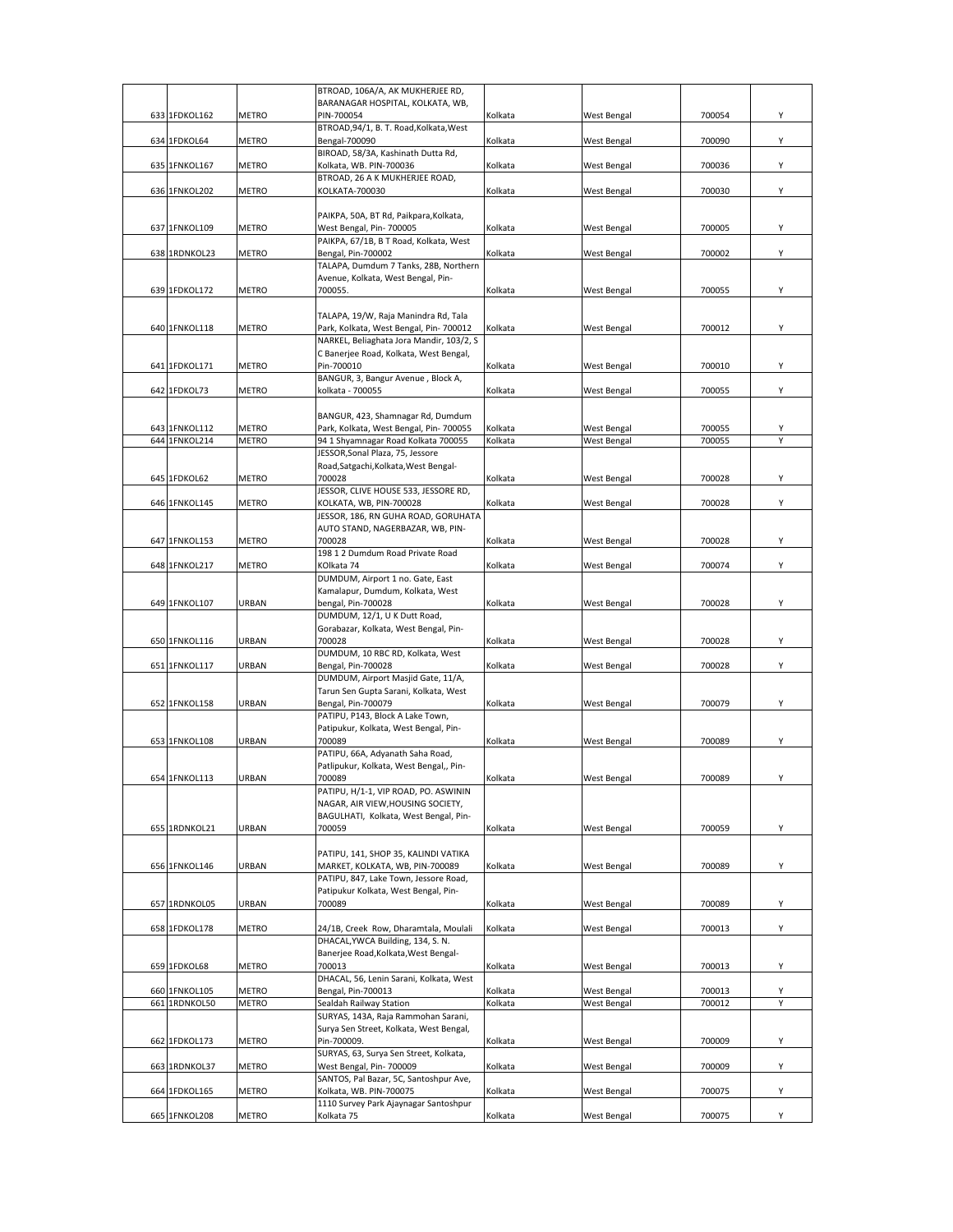|     |               |              | 1110 Survey Park Santoshpur Ajaynagar                  |         |                    |        |        |
|-----|---------------|--------------|--------------------------------------------------------|---------|--------------------|--------|--------|
|     | 666 1FNKOL209 | METRO        | Kolkata 75                                             | Kolkata | West Bengal        | 700075 | Υ      |
| 667 | 1FNKOL237     | <b>METRO</b> | 58 Santoshpur Pally Kolkata 700073                     | Kolkata | West Bengal        | 700073 | Y      |
|     |               |              | SANTOS, B-195, Survey Park, Kolkata,                   |         |                    |        |        |
|     | 668 1FNKOL91  | <b>METRO</b> | West Bengal, Pin-700085                                | Kolkata | West Bengal        | 700085 | Υ      |
|     |               |              | MUKUND, 11, Nirala Co - operative                      |         |                    |        |        |
|     |               |              | Society, Mukundapur, Kolkata, West                     |         |                    |        |        |
|     | 669 1FNKOL75  | <b>METRO</b> | Bengal, Pin - 700 099                                  | Kolkata | West Bengal        | 700099 | Υ      |
|     |               |              | MUKUND, ATGHARA DASPARA,                               |         |                    |        |        |
|     |               |              | MUKUNDAPUR, KOLKATA, WEST BENGAL,                      |         |                    |        |        |
|     | 670 1FNKOL205 | <b>METRO</b> | PIN-700001                                             | Kolkata | West Bengal        | 700001 | Υ      |
|     |               |              | MUKUND, 507, PURBALOK, Kolkata, WB,                    |         |                    |        |        |
|     | 671 1FNKOL83  | <b>METRO</b> | Pin-700099.                                            | Kolkata | West Bengal        | 700099 | Υ      |
|     |               |              | NEWALI, 36, Tollygunge Circular Road,                  |         |                    |        |        |
|     | 672 1FNKOL77  | <b>METRO</b> | Kolkata Pin-700053                                     | Kolkata | West Bengal        | 700053 | Υ      |
|     |               |              |                                                        |         |                    |        |        |
|     |               |              | KALIKA, 74, Garfa Main Road, Ramlal                    |         |                    |        |        |
|     | 673 1FNKOL119 | <b>METRO</b> | Bazar, Kolkata, West Bengal, Pin-700078                | Kolkata | West Bengal        | 700078 | Υ      |
|     |               |              | KALIKA, 36-A, Purbachal Main Road,                     |         |                    |        |        |
|     | 674 1FNKOL96  | <b>METRO</b> | Kolkata-99.                                            | Kolkata | West Bengal        | 700099 | Υ      |
|     |               |              | KAILIKA, 6 21 Sahidnagar Avishikta                     |         |                    |        |        |
|     | 675 1FWKOL228 | METRO        | Jadavpur PS Connector Kolkata                          | Kolkata | West Bengal        | 700025 | Υ      |
|     |               |              | LANSDO, 3/1B, Mehendra Road,                           |         |                    |        |        |
|     |               |              | Lansdown Market, Dist. Kolkata, West                   |         |                    |        |        |
|     | 676 1FNKOL82  |              | Bengal. Pin- 700025                                    |         |                    | 700094 |        |
|     |               | METRO        |                                                        | Kolkata | West Bengal        |        | Υ<br>Υ |
|     | 677 1FNKOL225 | <b>METRO</b> | 70 Srinagar Main Road Kolkata 700094                   | Kolkata | West Bengal        | 700084 |        |
|     |               |              | STAGAR, Bijoy Kiran, 215, Garia Station                |         |                    |        |        |
|     |               |              | Road, P.O. Garia, Dist. Kolkata, West                  |         |                    |        |        |
|     | 678 1FNKOL93  | <b>METRO</b> | Bengal. Pin- 700084                                    | Kolkata | <b>West Bengal</b> | 700084 | Υ      |
|     |               |              | GARIA, Sukanta Apartment, Garia                        |         |                    |        |        |
|     |               |              | Mahamayatala, Kolkata, west Bengal, Pin-               |         |                    |        |        |
|     | 679 1FNKOL90  | <b>METRO</b> | 700084                                                 | Kolkata | <b>West Bengal</b> | 700084 | Υ      |
|     |               |              | KIDDER, 30/A, Dr. Sudhir Bosh Road,                    |         |                    |        |        |
|     | 680 1FNKOL106 | METRO        | Khidhirpur, Kolkata, Pin-700023                        | Kolkata | West Bengal        | 700023 | Υ      |
| 681 | 1FNKOL218     | <b>METRO</b> | 25 Mominpur Road KOlkata 23                            | Kolkata | West Bengal        | 700023 | Υ      |
|     |               |              | BAGHAJ, 1A, ASHOK ROAD, RAMGAR,                        |         |                    |        |        |
|     |               |              | JADVAPUR, KOLKATA, WEST BENGAL, PIN-                   |         |                    |        |        |
|     | 682 1FDKOL126 | <b>METRO</b> | 700029                                                 | Kolkata | <b>West Bengal</b> | 700029 | Υ      |
|     |               |              | BAGHAJ, 5 BAGHAJATIN, STATION ROAD,                    |         |                    |        |        |
|     | 683 1FDKOL192 | METRO        | KOLKATA 700032                                         | Kolkata | <b>West Bengal</b> | 700032 | Υ      |
|     |               |              | 1288 Chakgaria Street Hiland Park Kolkata              |         |                    |        |        |
|     | 684 1FNKOL220 | <b>METRO</b> | 700094                                                 | Kolkata | West Bengal        | 700094 | Υ      |
|     | 685 1FNKOL226 | <b>METRO</b> | 64 6 Garfa Main Road Kolkata 700075                    | Kolkata | West Bengal        | 700075 | Y      |
|     |               |              | BAISHN, D-6, BAISHNABHATA, PATULI                      |         |                    |        |        |
|     |               |              | TOWNSHIP, KOLKATA, WEST BENGAL, PIN-                   |         |                    |        |        |
|     | 686 1FDKOL186 | METRO        | 700094                                                 | Kolkata | West Bengal        | 700094 | Υ      |
|     | 687 1FNKOL212 | <b>METRO</b> | 38 Ruby Park Bosepukur Kolkata 78                      | Kolkata | West Bengal        | 700078 | Υ      |
|     | 688 1FNKOL213 | METRO        | 38 Ruby Park Bosepukur Kolkata 78                      | Kolkata | West Bengal        | 700078 | Υ      |
|     | 689 1FWKOL232 | <b>METRO</b> | G7 Tagore Park Main Road Kolkata 39                    | Kolkata | <b>West Bengal</b> | 700039 | Υ      |
|     |               |              | SSIKAS, 3, VIP NAGAR, KOLKATA, WEST                    |         |                    |        |        |
|     | 690 1FNKOL138 | METRO        | BENGAL, PIN-700099                                     | Kolkata | West Bengal        | 700099 | Υ      |
|     |               |              | 114 1 Bidhan Nagar Picnic Garden Kolkata               |         |                    |        |        |
|     | 691 1FNKOL207 | <b>METRO</b> |                                                        | Kolkata | West Bengal        | 700039 | Υ      |
|     |               |              | SSIKAS, 229, B B CHATTERJEE ROAD,                      |         |                    |        |        |
|     | 692 1FDKOL179 | <b>METRO</b> | KOLKATA, WEST BENGAL, PIN-700042                       | Kolkata | West Bengal        | 700042 | Υ      |
|     |               |              | SSIKAS, 837, Rajdanga Main Road, EM                    |         |                    |        |        |
|     |               |              |                                                        |         |                    |        |        |
|     | 693 1RDNKOL33 | METRO        | BYPASS, KASBA, Kolkata, West Bengal, Pin-<br>700078    | Kolkata | West Bengal        | 700078 | Υ      |
|     |               |              | SSIKAS, 837, Rajdanga Main Road, EM                    |         |                    |        |        |
|     |               |              | BYPASS, KASBA, Kolkata, West Bengal, Pin-              |         |                    |        |        |
|     |               |              |                                                        |         |                    |        |        |
|     | 694 1FNKOL149 | METRO        | 700078                                                 | Kolkata | West Bengal        | 700078 | Υ      |
|     | 695 1FNKOL229 | <b>METRO</b> | 276 P Majumder Road KOlkata                            | Kolkata | <b>West Bengal</b> | 700056 | Υ      |
|     |               |              | BRAPUR, 105, Rishi Narayan Road, NIVA                  |         |                    |        |        |
|     |               |              | PARK, Brahmpur, Kolkata, West Bengal,                  |         |                    |        |        |
|     | 696 1FNKOL148 | METRO        | Pin-700096 (2nd Onsite)                                | Kolkata | West Bengal        | 700096 | Υ      |
|     |               |              | BRAPUR, 105, Rishi Narayan Road, NIVA                  |         |                    |        |        |
|     |               |              | PARK, Brahmpur, Kolkata, West Bengal,                  |         |                    |        |        |
|     | 697 1RDNKOL12 | METRO        | Pin-700096 (2nd Onsite)                                | Kolkata | West Bengal        | 700096 | Υ      |
|     | 698 1FNKOL223 | <b>METRO</b> | D1 Brahmapur South Kolkata 96                          | Kolkata | West Bengal        | 700096 | Υ      |
|     |               |              | MOOREA, 71/3 NSC BOSE ROAD,                            |         |                    |        |        |
|     | 699 1FNKOL215 | METRO        | KOLKATA, WEST BENGAL, PIN-700040                       | Kolkata | West Bengal        | 700040 | Υ      |
|     |               |              | MOOREA, 41 A, NSC Bose Road, Moore                     |         |                    |        |        |
|     |               |              | Avenue, Ashoke Nagar, Kolkata, West                    |         |                    |        |        |
|     | 700 1RDNKOL32 | METRO        | Bengal, Pin-700040                                     | Kolkata | West Bengal        | 700040 | Υ      |
|     |               |              | ARAVINDO NAGAR, GOLF GREEN,                            |         |                    |        |        |
|     | 701 1RDNKOL51 | METRO        | KOLKATA                                                | Kolkata | West Bengal        | 700032 | Υ      |
|     |               |              |                                                        |         |                    |        |        |
|     |               |              | ALICAL, Gopal Nagar rd, Alipore, Kolkata,              |         |                    |        |        |
|     | 702 1FNKOL110 | METRO        | West Bengal, Pin- 700025                               | Kolkata | West Bengal        | 700025 | Υ      |
|     |               |              | CALBAN, 99 BANSDRONI, GOVT MKTG,                       |         |                    |        |        |
|     |               |              |                                                        |         |                    |        |        |
|     | 703 1FDKOL180 | METRO        | BANDIPUR, KOLKATA-700070                               | Kolkata | West Bengal        | 700070 | Υ      |
|     | 704 1FWKOL234 | METRO        | CALBAN, 99 Sarat Pally Regent Park<br>Bansdroni Kol 70 | Kolkata | <b>West Bengal</b> | 700070 | Y      |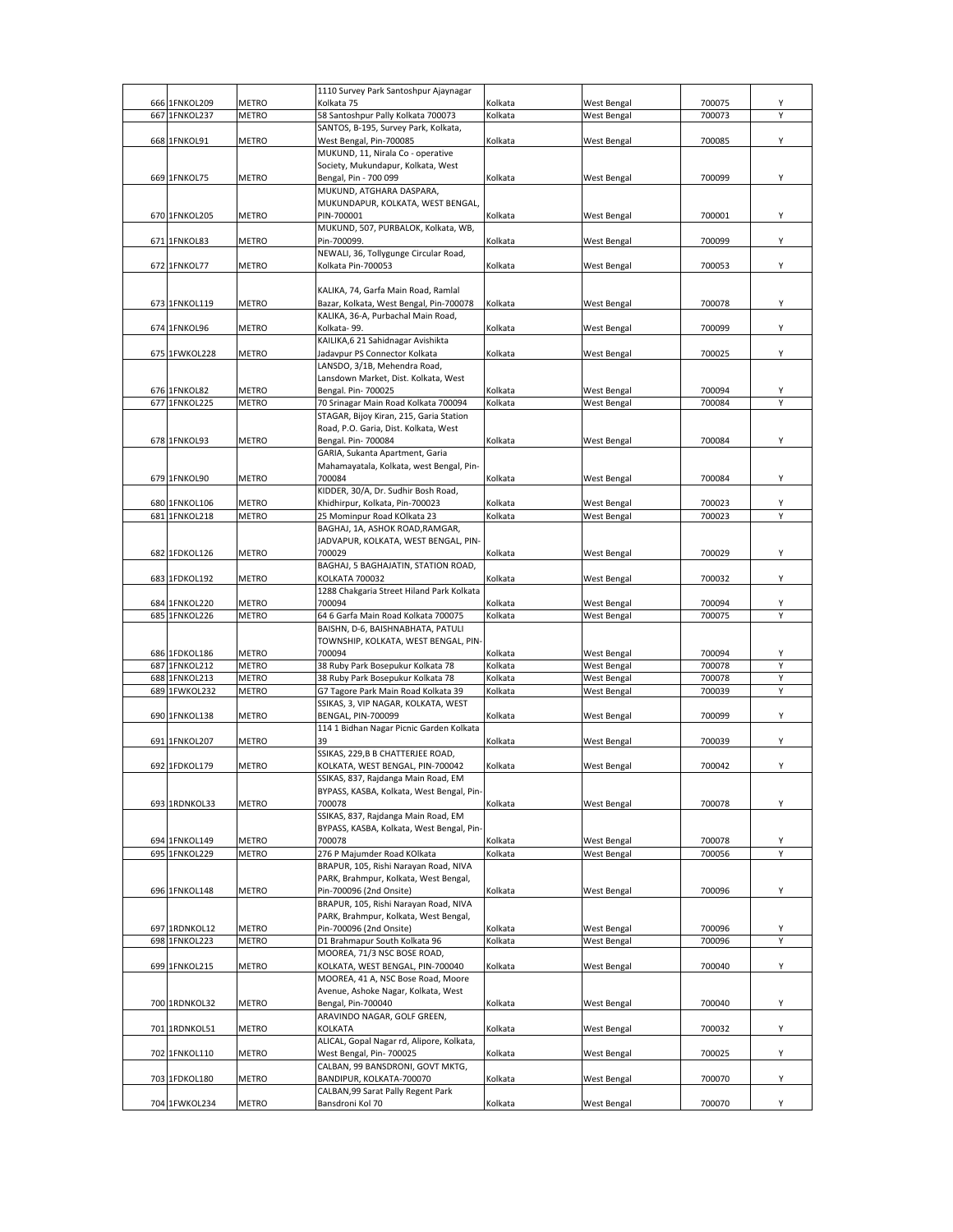|                                |                              | CALBAN, 8 PIRPUKUR ROAD, VIDYASAGAR                                         |                    |                                   |                  |        |
|--------------------------------|------------------------------|-----------------------------------------------------------------------------|--------------------|-----------------------------------|------------------|--------|
| 705 1FDKOL190                  | <b>METRO</b>                 | PARK, SHIBDHAM, KOLKATA-700070                                              | Kolkata            | <b>West Bengal</b>                | 700070           | Υ      |
|                                |                              | CALBAN, 32, BIDHAN PALLY GARIA,                                             |                    |                                   |                  |        |
| 706 1FDKOL191                  | <b>METRO</b>                 | RATHTALA, KOLKATA-700084                                                    | Kolkata            | West Bengal                       | 700084           | Υ      |
|                                |                              | CALBAN, 174/2NSC, BOSE ROAD,                                                |                    |                                   |                  |        |
| 707 1FNKOL154                  | <b>METRO</b>                 | BANSDRONI, KOLKATA, WEST BENGAL,<br>PIN-700040                              | Kolkata            | West Bengal                       | 700040           | Y      |
|                                |                              | 4 173 A Gandhi Colony Nr Ranikuthi BSNL                                     |                    |                                   |                  |        |
| 708 1FNKOL227                  | <b>METRO</b>                 | Kolkata 700040                                                              | Kolkata            | West Bengal                       | 700040           | Υ      |
|                                |                              | LAKEMA, 79 B, Rash Behari Avenue, Lake                                      |                    |                                   |                  |        |
| 709 1RDNKOL04                  | <b>METRO</b>                 | Market, Kolkata, West Bengal, Pin-<br>700026                                | Kolkata            |                                   | 700026           | Y      |
|                                |                              |                                                                             |                    | West Bengal                       |                  |        |
|                                |                              | CALCBS, 39, RABINDRA SARANI,                                                |                    |                                   |                  |        |
| 710 1FNKOL129                  | <b>METRO</b>                 | COOLOTOLAA, KOLKATA, WB, PIN-700074 Kolkata                                 |                    | West Bengal                       | 700074           | Υ      |
|                                |                              |                                                                             |                    |                                   |                  |        |
| 711 1FNKOL201                  | <b>METRO</b>                 | CALCBS, 39, RABINDRA SARANI,<br>COLOOTOLAA, KOLKATA, WB, PIN-700074 Kolkata |                    | West Bengal                       | 700074           | Υ      |
| 712 1FDKOL177                  | <b>METRO</b>                 | 33, Dhakuria Stn Road                                                       | Kolkata            | <b>West Bengal</b>                | 700031           | v      |
|                                |                              | JODCAL, P-1/423, Gariahat Road                                              |                    |                                   |                  |        |
|                                |                              | (South), Jodhpur Park, Kolkata, West Bengal-                                |                    |                                   |                  |        |
| 713 1FDKOL72                   | METRO                        | 700068                                                                      | Kolkata            | <b>West Bengal</b>                | 700068           | Y      |
|                                |                              | JODCAL, B-6, BAGHAJATIN, PO-REGENT                                          |                    |                                   |                  |        |
|                                |                              | ESTATE, KOLKATA, WEST BENGAL, PIN-                                          |                    |                                   |                  | Y      |
| 714 1RDNKOL24                  | METRO                        | 700092<br>JODCAL, 150 A, Santoshpur Avenue,                                 | Kolkata            | <b>West Bengal</b>                | 700092           |        |
|                                |                              | Santoshpur, Kolkata, West Bengal, Pin-                                      |                    |                                   |                  |        |
| 715 1RDNKOL47                  | METRO                        | 700075                                                                      | Kolkata            | West Bengal                       | 700075           | Y      |
|                                |                              | 6, Satyen Para Road, James Long sarani,                                     |                    |                                   |                  |        |
| 716 1RDNKOL48                  | <b>METRO</b>                 | Kolkata-700104                                                              | Kolkata            | West Bengal                       | 700104           | Y      |
|                                |                              | BEHALA, 753, DIAMOND HARBOUR ROAD,                                          |                    |                                   |                  |        |
| 717 1RDNKOL28                  | <b>METRO</b>                 | BEHALA CHOWRASTA,, KOLKATA, WEST<br><b>BENGAL, PIN-700008</b>               | Kolkata            | West Bengal                       | 700008           | Υ      |
|                                |                              | BEHALA, 293/2, DIAMOND HARBOUR                                              |                    |                                   |                  |        |
|                                |                              | ROAD, BEHALA, KOLKATA, WEST BENGAL,                                         |                    |                                   |                  |        |
| 718 1RDNKOL03                  | METRO                        | PIN-700034                                                                  | Kolkata            | <b>West Bengal</b>                | 700034           | Υ      |
|                                |                              | BEHALA, 220, ARBINDA BOSE NAGAR,                                            |                    |                                   |                  |        |
|                                |                              | SARSUNA, KOLKATA, WEST BENGAL, PIN-                                         |                    |                                   |                  |        |
| 719 1FNKOL197                  | <b>METRO</b>                 | 700061<br>446 Kasthodanga Rd Sarsuna Behala                                 | Kolkata            | <b>West Bengal</b>                | 700061           | Υ      |
| 720 1FNKOL210                  | <b>METRO</b>                 | Kolkata 61                                                                  | Kolkata            | West Bengal                       | 700061           | Υ      |
| 721 1FNKOL211                  | <b>METRO</b>                 | 446 Kasthodanga Rd Sarsuna Kol 61                                           | Kolkata            | West Bengal                       | 700061           | Υ      |
| 722 1FWKOL230                  | <b>METRO</b>                 | 8B Bhattacharya Para Road Kolkata 63                                        | Kolkata            | West Bengal                       | 700063           | Υ      |
|                                |                              | M/s. Thakurpukur Auto Centre, Petrol                                        |                    |                                   |                  |        |
|                                |                              | Pump, HPCL, 436/802, D. H. Road.,                                           |                    |                                   |                  |        |
| 723 1RDNKOL54<br>724 1FNKOL224 | <b>METRO</b><br><b>METRO</b> | Kolkatta<br>189H Motilal Gupta Road Kolkata 82                              | Kolkata<br>Kolkata | West Bengal<br><b>West Bengal</b> | 700063<br>700082 | Υ<br>Υ |
|                                |                              | HARIDE, Haridevpur, Ramchandra Mission                                      |                    |                                   |                  |        |
|                                |                              | Uttarpara, R C Thakurani, M.G.Road,                                         |                    |                                   |                  |        |
|                                |                              | Haridevpur, Kolkata, West Bengal, Pin-                                      |                    |                                   |                  |        |
| 725 1FNKOL94                   | METRO                        | 700104                                                                      | Kolkata            | West Bengal                       | 700104           | Y      |
|                                |                              | BAGBAZ, 547 A, Rabindra Sarani, Dist.<br>Kolkata, West Bengal. Pin-700003   | Kolkata            |                                   |                  | Y      |
| 726 1FNKOL99                   | <b>METRO</b>                 |                                                                             |                    | West Bengal                       | 700003           |        |
| 727 1FWKOL229                  | <b>METRO</b>                 | BAGBAZ,65 1A Bagbazar Street Kolkata 63 Kolkata                             |                    | <b>West Bengal</b>                | 700063           | Υ      |
|                                |                              |                                                                             |                    |                                   |                  |        |
|                                |                              | SHAMBA, 78, BIDHAN SARANI,                                                  |                    |                                   |                  |        |
| 728 1FNKOL139                  | <b>METRO</b>                 | HATIBAGAN, KOLKATA, WB, PIN-700006                                          | Kolkata            | West Bengal                       | 700006           | Y      |
|                                |                              | SHAMBA, 78, BIDHAN SARANI, KOLKATA,                                         | Kolkata            |                                   | 700006           | Υ      |
| 729 1FNKOL195                  | <b>METRO</b>                 | WEST BENGAL, PIN-700006<br>FIVEPO. 1A. RAMRATAN BOSE ROAD.                  |                    | West Bengal                       |                  |        |
| 730 1FNKOL128                  | METRO                        | KOLKATA, WEST BENGAL, PIN-700007                                            | Kolkata            | <b>West Bengal</b>                | 700007           | Υ      |
|                                |                              | FIVEPO, 115/6, Bidhan Sarani,                                               |                    |                                   |                  |        |
|                                |                              | Shambazar, Kolkata, West Bengol, Pin-                                       |                    |                                   |                  |        |
| 731 1FNKOL85                   | <b>METRO</b>                 | 700004                                                                      | Kolkata            | West Bengal                       | 700004           | Υ      |
|                                |                              | FIVEPO, 74 A, Bhupendra Basu Avenue,                                        |                    |                                   |                  |        |
|                                |                              |                                                                             |                    |                                   |                  |        |
|                                |                              | Five Point Crossing, Kolkata, West Bengal,                                  |                    |                                   |                  |        |
| 732 1RDNKOL46                  | <b>METRO</b>                 | Pin-700004<br>JATIND, 80, SHAMBAZAR STREET,                                 | Kolkata            | West Bengal                       | 700004           | Υ      |
| 733 1FNKOL131                  | METRO                        | KOLKATA, WB, PIN-700005                                                     | Kolkata            | <b>West Bengal</b>                | 700005           | Υ      |
|                                |                              | JATIND, 20 J.M Avenue, Dist. Kolkata,                                       |                    |                                   |                  |        |
| 734 1FNKOL88                   | METRO                        | West Bengal. Pin- 700006                                                    | Kolkata            | <b>West Bengal</b>                | 700006           | Υ      |
|                                |                              | UPPERC, 107, BK PAL AVENUE, KOLKATA,                                        |                    |                                   |                  |        |
| 735 1FNKOL151                  | METRO                        | WEST BENGAL, PIN-700005                                                     | Kolkata            | West Bengal                       | 700005           | Υ      |
|                                |                              | UPPERC, U C ROAD, 107, B K Pal Avenue,                                      |                    |                                   |                  |        |
| 736 1RDNKOL11                  | METRO                        | Kolkata, West Bengal, Pin-700005                                            | Kolkata            | West Bengal                       | 700005           | Υ      |
|                                |                              | MGROAD, 172, M G Road, Dist. Kolkata,                                       |                    |                                   |                  |        |
| 737 1FNKOL78                   | METRO                        | West Bengal. Pin- 700007                                                    | Kolkata            | West Bengal                       | 700007           | Y      |
| 738 1FNKOL120                  | METRO                        | GIRISH, 51, Vivekanand Road, Kolkata,<br>West Bengal, Pin- 700008           | Kolkata            | <b>West Bengal</b>                | 700008           | Y      |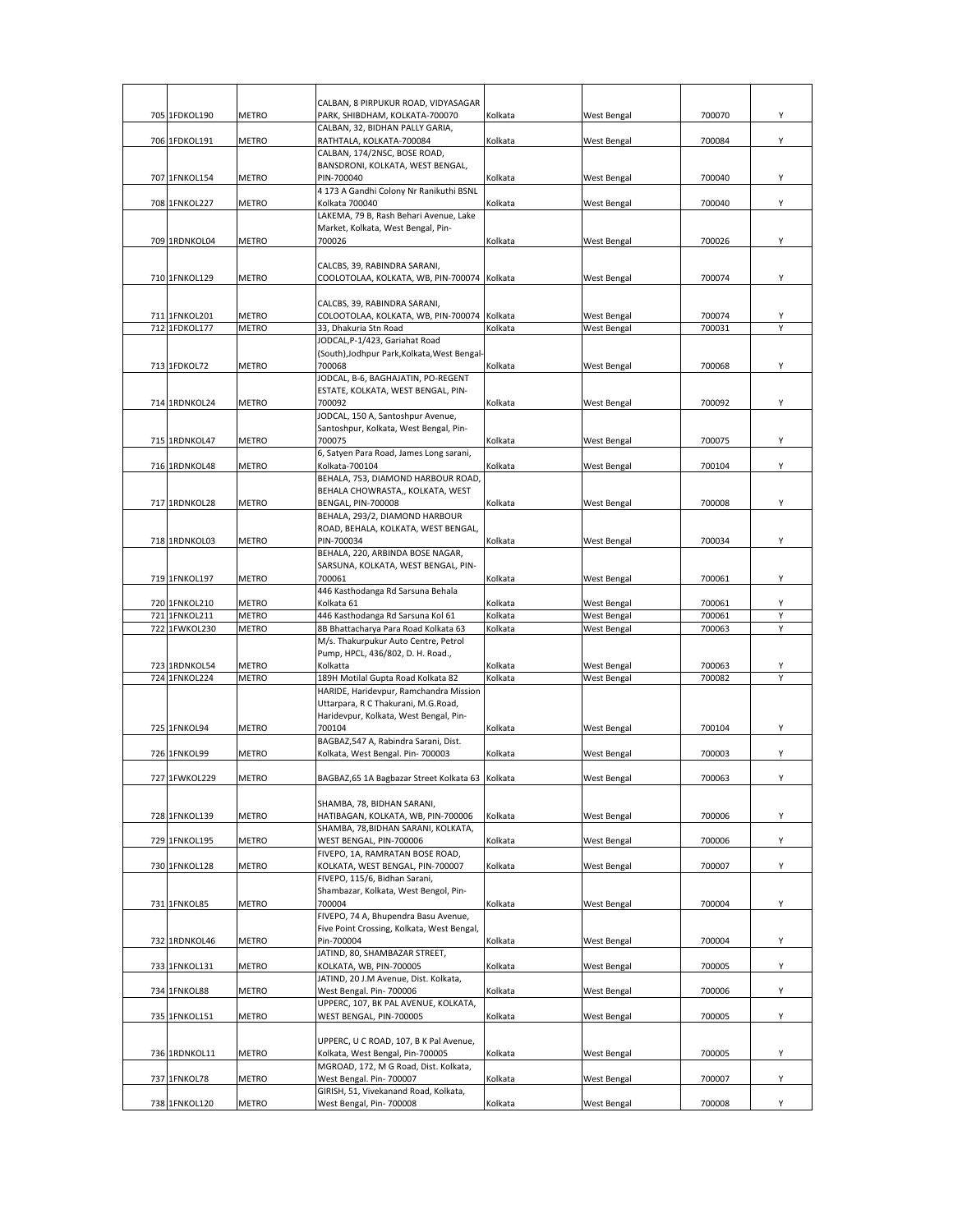| 739 1RDNKOL35                  | <b>METRO</b>                 | GIRISH, 181/C, C R AVENUE, GIRISH PARK,<br>Kolkata, West Bengal, Pin-700007 | Kolkata            | West Bengal                | 700007           | Υ |
|--------------------------------|------------------------------|-----------------------------------------------------------------------------|--------------------|----------------------------|------------------|---|
|                                |                              | BALLYG, 7C BALLYGANJ, STATION                                               |                    |                            |                  |   |
| 740 1FNKOL216                  | <b>METRO</b>                 | ROAD, KOLKATA-700019                                                        | Kolkata            | West Bengal                | 700019           | Υ |
|                                |                              | BALLYG, 226C, Rash Behari Avenue,                                           |                    |                            |                  |   |
|                                |                              | Ballygunge, Kolkata, West Bengal, Pin-                                      |                    |                            |                  |   |
| 741 1RDNKOL01                  | <b>METRO</b>                 | 700019<br>JORABA, 43A, Nimtalla Ghat Street,                                | Kolkata            | West Bengal                | 700019           | Υ |
| 742 1FNKOL124                  | <b>METRO</b>                 | Kolkata, West Bengal, Pin-700006                                            | Kolkata            | West Bengal                | 700006           | Υ |
|                                |                              | SADANA, 79 B,S P Mukherjee Road,                                            |                    |                            |                  |   |
| 743 1RDNKOL14                  | METRO                        | Kolkata, West Bengal, Pin-700026                                            | Kolkata            | West Bengal                | 700026           | Υ |
|                                |                              | SADANA, 223, KALIGHAT ROAD, KOLKATA-                                        |                    |                            |                  |   |
| 744 1RDNKOL15                  | <b>METRO</b>                 | 26                                                                          | Kolkata            | West Bengal                | 700026           | Υ |
|                                |                              | HAZRAR, 62/7/1A, B C Road, Minto Park,                                      |                    |                            |                  |   |
| 745 1FDKOL170                  | <b>METRO</b>                 | Kolkata, West Bengal, Pin-700019                                            | Kolkata            | West Bengal                | 700019           | Υ |
|                                |                              | HAZRAR, 47/1H, Hazra Road, Kolkata,                                         |                    |                            |                  |   |
| 746 1FNKOL86                   | <b>METRO</b>                 | West Bengal, Pin-700019                                                     | Kolkata            | West Bengal                | 700019           | Υ |
|                                |                              |                                                                             |                    |                            |                  |   |
| 747 1FNKOL230                  | <b>METRO</b>                 | 2 RUSSA ROAD EAST 2ND LANE KOLKATA<br>ULTADA, 4, Golaghata Road, Kolkata,   | Kolkata            | West Bengal                | 700033           | Υ |
| 748 1FDKOL168                  | METRO                        | West Bengal, Pin-700048                                                     | Kolkata            | West Bengal                | 700048           | Υ |
|                                |                              | ULTADA, 153/1, CIT SCHEME- VILL:                                            |                    |                            |                  |   |
| 749 1FDKOL182                  | <b>METRO</b>                 | ULTADANGA, KOLKATA-700054                                                   | Kolkata            | West Bengal                | 700054           | Υ |
|                                |                              |                                                                             |                    |                            |                  |   |
| 750 1FNKOL135                  |                              | ULTADA, P-191, ULTADANGA MAIN ROAD,<br>KOLKATA, WEST BENGAL, PIN-700067     |                    |                            | 700067           | Υ |
|                                | <b>METRO</b>                 |                                                                             | Kolkata            | West Bengal                |                  |   |
|                                |                              | ULTAGA, P-191, ULTADANGA MAIN ROAD,                                         |                    |                            |                  |   |
| 751 1RDNKOL10                  | <b>METRO</b>                 | KOLKAta, west benagal, pin-700067                                           | Kolkata            | West Bengal                | 700067           | Υ |
|                                |                              | PARKCI, 4, DR SURESH SARKAR RD,                                             |                    |                            |                  |   |
| 752 1FNKOL134                  | <b>METRO</b>                 | MOUKOLKATA, WB, PIN-70014                                                   | Kolkata            | West Bengal                | 700014           | Υ |
| 753 1FNKOL143                  | <b>METRO</b>                 | PARKCI, 39E PULLIN KHATICK ROAD,<br>TYANGRA, KOLKATA, WB, PIN-700015        | Kolkata            | West Bengal                | 700015           | Υ |
|                                |                              | PARKCI, 23, 1 JANNAGAR ROAD,                                                |                    |                            |                  |   |
|                                |                              | BANIAPUKUR BAZAR, KOLKATA, WEST                                             |                    |                            |                  |   |
| 754 1FNKOL198                  | <b>METRO</b>                 | BENGAL, PIN-700014                                                          | Kolkata            | West Bengal                | 700014           | Υ |
| 755 1FNKOL240                  | <b>METRO</b>                 | 1A Ismail Street Kolkata 14                                                 | Kolkata            | West Bengal                | 700014           | Y |
| 756 1FNKOL133                  | <b>METRO</b>                 | COLCAL, 2, BIDHAN SARANI, COLLEGE<br>STREET, KOLKATA, WB, PIN-700006        | Kolkata            | West Bengal                | 700006           | Υ |
|                                |                              | COLCAL, 2 BIDHAN SARANI, KOLKATA,                                           |                    |                            |                  |   |
| 757 1FNKOL194                  | METRO                        | WEST BENGAL, PIN-700006                                                     | Kolkata            | West Bengal                | 700006           | Υ |
|                                |                              |                                                                             |                    |                            |                  |   |
|                                |                              | MANKIT, 16, ABHEDANAND ROAD,                                                |                    |                            |                  |   |
| 758 1FDKOL123<br>759 1FWKOL231 | <b>METRO</b><br><b>METRO</b> | MANIKTALA, KOLKATA, WB, PIN-700024<br>81 Raja Dinendra Street Kolkata 6     | Kolkata<br>Kolkata | West Bengal<br>West Bengal | 700024<br>700006 | Υ |
|                                |                              | BELIAG, 20 HEMCHANDRA NASKAR ROAD,                                          |                    |                            |                  |   |
|                                |                              | BELIAGHATA CIT, KOLKATA, WEST                                               |                    |                            |                  |   |
| 760 1FDKOL128                  | <b>METRO</b>                 | BENGAL, PIN-700010                                                          | Kolkata            | <b>West Bengal</b>         | 700010           | Υ |
|                                |                              | BELIAG, P-344, CIT Road, Scheme No.                                         |                    |                            |                  |   |
| 761 1FNKOL74                   | <b>METRO</b>                 | VI(M), Beliaghata, Kolkata - 700054                                         | Kolkata            | West Bengal                | 700054           | Υ |
|                                |                              |                                                                             |                    |                            |                  |   |
| 762 1FDKOL187                  | <b>METRO</b>                 | 206, SP MUKHERJEE ROAD, TOLLYGANJ                                           | Kolkata            | West Bengal                | 700026           | Υ |
|                                |                              | TOLLYG.200 T. S P Mukheriee Road.                                           |                    |                            |                  |   |
| 763 1RDNKOL09                  | <b>METRO</b>                 | Tollygung, Kolkata, West Bengal, Pin-<br>700026                             | Kolkata            | West Bengal                | 700026           | Υ |
|                                |                              | TOLLYG, 206, SP MUKHARJEE ROAD,                                             |                    |                            |                  |   |
|                                |                              | TOLLYGUNJ, KOLKATA, WEST BENGAL, PIN-                                       |                    |                            |                  |   |
| 764 1RDNKOL25                  | <b>METRO</b>                 | 700026                                                                      | Kolkata            | West Bengal                | 700026           | Υ |
|                                |                              |                                                                             |                    |                            |                  |   |
|                                |                              | CHAHOO, BANK OF BARODA.<br>CHANDANNAGAR BRANCH, STATION                     |                    |                            |                  |   |
|                                |                              | ROAD.PO-                                                                    |                    |                            |                  |   |
| 765 1CRWBHG501                 | URBAN                        | CHANDANNAGAR, HOOGHLY, WB-712136                                            | Kolkata            | West Bengal                | 712136           | Υ |
| 766 1CRWBHR501                 | S URB                        | <b>STATION ROAD (N)</b>                                                     | Kolkata            | West Bengal                | 711303           | Y |
| 767 1CRWBKL501                 | <b>URBAN</b>                 | <b>STATION ROAD</b>                                                         | Kolkata            | West Bengal                | 700110           | Υ |
| 768 1CRWBKL502                 | URBAN                        | 193, KASHI NATH DUTTA ROAD                                                  | Kolkata            | West Bengal                | 700036           | Υ |
|                                |                              | Block- AC- 93A, Krishnapur, Rajarhat                                        |                    |                            |                  |   |
|                                |                              | Gopalpur, Prafulla Kanan, Kolkata, Dist.24                                  |                    |                            |                  |   |
| 769 1CRWBPN01                  | URBAN                        | Parganas (N) PIN -700059                                                    | Kolkata            | West Bengal                | 700059           | Υ |
|                                |                              | Baisakhi', 1/A, Middle Road, (Old Calcutta                                  |                    |                            |                  |   |
| 770 1CRWBPN02                  | S URB                        | Road), Barrackpore, Dist.24 Parganas (N)<br>PIN-743102                      | Kolkata            | West Bengal                | 743102           | Υ |
|                                |                              | Kachharipara, M B Road, (Opp. Basirhat                                      |                    |                            |                  |   |
|                                |                              | Municipality), P.O. Basirhat, Dist 24 Pgs(N)                                |                    |                            |                  |   |
| 771 1CRWBPN03                  | URBAN                        | PIN 743411                                                                  | Kolkata            | West Bengal                | 743411           | Υ |
|                                |                              | "Lalit Vila", P.O+Vill-Kakdwip, Dist-24                                     |                    |                            |                  |   |
| 772 1CRWBPS01                  | S URB                        | Parganas(S), Pin-743347<br>SERAMP, 48, B.P. Dey                             | Kolkata            | West Bengal                | 743347           | Υ |
| 773 1FDHOG01                   | URBAN                        | Street, SERAMOPORE, WB-712201                                               | Kolkata            | West Bengal                | 712201           | Υ |
|                                |                              |                                                                             |                    |                            |                  |   |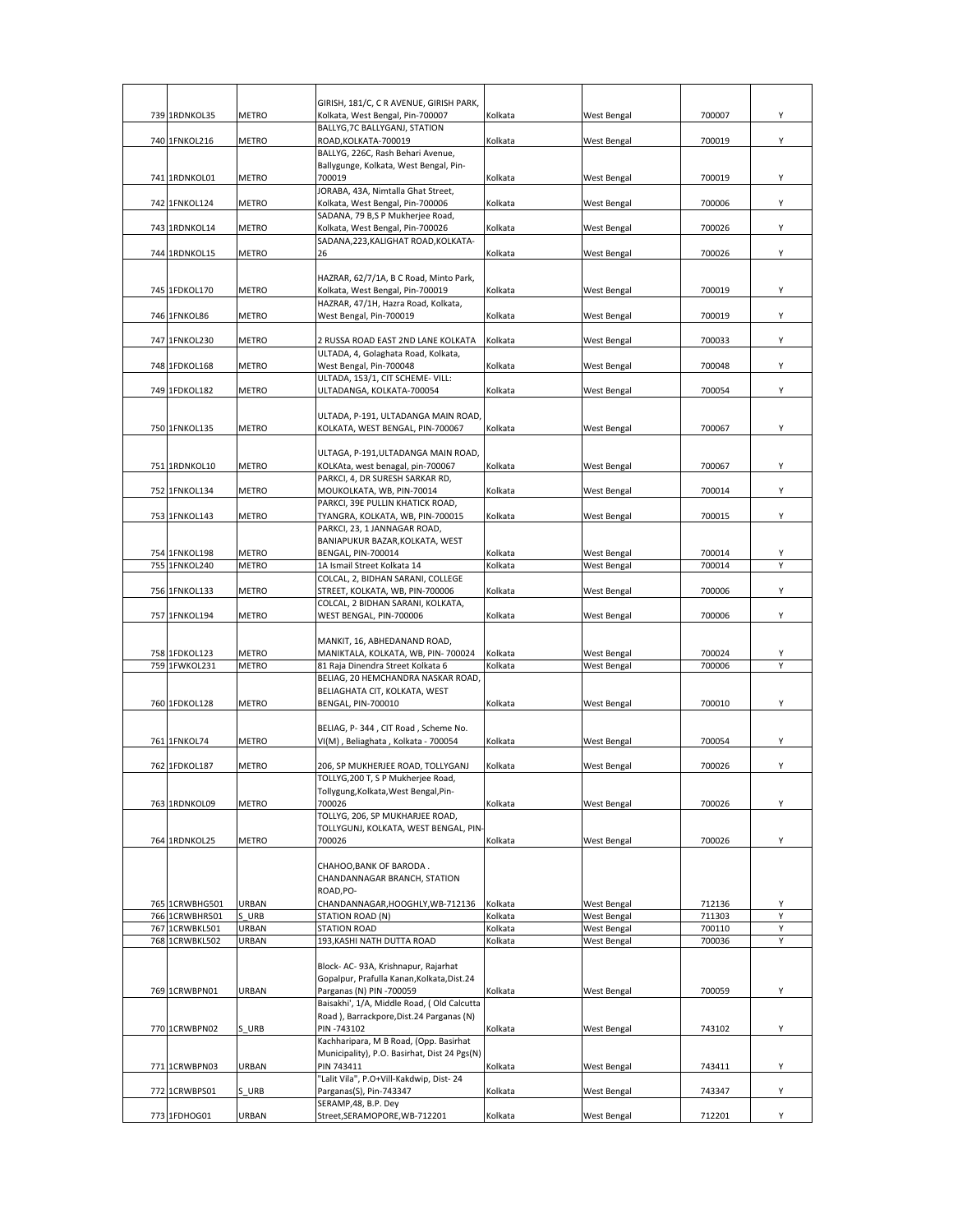|     |               |              | UTTARP, 43, Amarnath Road (Station                                     |         |                    |        |   |
|-----|---------------|--------------|------------------------------------------------------------------------|---------|--------------------|--------|---|
|     |               |              | Road), Uttarpara, West Bengal, Pin-                                    |         |                    |        |   |
|     | 774 1FDHOG08  | URBAN        | 712258                                                                 | Kolkata | <b>West Bengal</b> | 712258 | Υ |
|     |               |              | SERAMP,(55)33/1/3 NONA DANGA ROAD,                                     |         |                    |        |   |
|     |               |              | SEROAPHULI(BESIDE RAILWAY STATION),                                    |         |                    |        |   |
|     | 775 1FDHOG12  | URBAN        | SERAMPORE, WEST BENGAL-712223                                          | Kolkata | <b>West Bengal</b> | 712223 | Υ |
|     |               |              | <b>BAGNAN, Station</b>                                                 |         |                    |        |   |
|     |               |              | Road(North), BAGNAN, Howrah, WB-                                       |         |                    |        |   |
|     | 776 1FDHOW01  | S URB        | 711303                                                                 | Kolkata | West Bengal        | 711303 | Υ |
|     |               |              | "Bank of Baroda,                                                       |         |                    |        |   |
|     |               |              | Bhadreswar Branch                                                      |         |                    |        |   |
|     |               |              | 225 Ferryghat Street, Telini Para                                      |         |                    |        |   |
|     |               |              | (Annapurna Mandir),                                                    |         |                    |        |   |
|     |               |              | Dist-Hugli, Po-Telinipara                                              |         |                    |        |   |
|     | 777 1FDHOW03  | URBAN        | 712125"                                                                | Kolkata | West Bengal        | 712125 |   |
|     | 778 1FDKOL141 | URBAN        | <b>BB KOLKATA SHREERAMPUR</b><br>Bank Of Baroda                        | Kolkata | West Bengal        | 712201 |   |
|     |               |              | Arambagh Branch                                                        |         |                    |        |   |
|     |               |              | Link Road, P.O- Arrambagh, Dist- Hoogly,                               |         |                    |        |   |
|     | 779 1FDKOL142 | S URB        | Pin - 712601                                                           | Kolkata | <b>West Bengal</b> | 712601 | Υ |
|     |               |              | BANDEL, 3 Military Colony Sahaganj,                                    |         |                    |        |   |
|     | 780 1FDKOL174 | S URB        | Bandel pin 712123                                                      | Kolkata | West Bengal        | 712123 | Υ |
|     |               |              | AIRKOC, HPCL 556 Jessore Road, PIN-                                    |         |                    |        |   |
|     | 781 1FDKOL183 | URBAN        | 700028                                                                 | Kolkata | West Bengal        | 700028 | Υ |
|     |               |              | HOWEC, HOWRAH RAILWAY                                                  |         |                    |        |   |
|     | 782 1FDKOL53  | METRO        | STATION, KOLKATA, WB                                                   | Kolkata | West Bengal        | 711101 | Υ |
|     |               |              | GENSAL, Gen-Next, Vishnu Apartment, DN-                                |         |                    |        |   |
|     |               |              | 14, Salt lake Sector-V, Kolkata, West                                  |         |                    |        |   |
|     | 783 1FDKOL60  | URBAN        | Bengal-700091                                                          | Kolkata | West Bengal        | 700091 | Υ |
|     |               |              | BARUIP, Baruipur, Kiron Height (1st                                    |         |                    |        |   |
|     | 784 1FDKOL61  | S URB        | floor), Sibanipith, Kulpi Road, KOLKATA, 24 S<br>P, WB-700 144         | Kolkata | <b>West Bengal</b> | 700144 | Υ |
|     |               |              |                                                                        |         |                    |        |   |
|     |               |              | SALKOL, DB-17, Saltlake Sector 1, Saltlake                             |         |                    |        |   |
| 785 | 1FDKOL63      | URBAN        | City, Kolkata, West Bengal-700064                                      | Kolkata | West Bengal        | 700064 | Υ |
|     |               |              | BARASA, BARASAT 76/1, K.N.C. ROAD,                                     |         |                    |        |   |
|     |               |              | HARITALA, DAKSHIN PARA, BARASAT                                        |         |                    |        |   |
|     | 786 1FDKOL66  | URBAN        | KOLKATA,24 N (P),WB-700124                                             | Kolkata | West Bengal        | 700124 | Υ |
|     |               |              |                                                                        |         |                    |        |   |
|     |               |              | RANAGH, Ranaghat Municipality Complex,                                 |         |                    |        |   |
|     | 787 1FDKOL67  | S URB        | Subhash Avenue, Ranaghat, NADIA, WB                                    | Kolkata | West Bengal        | 741201 | Υ |
|     |               |              | BASIRH, House of Balaram Sarkar,                                       |         |                    |        |   |
|     |               |              | Kachharipara, Sarat Biswas Road,                                       |         |                    |        |   |
|     | 788 1FDKOL69  | URBAN        | BASIRHAT, 24 Parganas (N), WB-743411<br>SODEPU, Station Road, Sodepur, | Kolkata | West Bengal        | 743411 | Υ |
|     | 789 1FDKOL70  | URBAN        | Kolkata, 24 N (P), WB-743176                                           | Kolkata | West Bengal        | 743176 | Υ |
|     |               |              | SANTIP, 26/3/1, R.N. Tagore Road,                                      |         |                    |        |   |
|     |               |              | Railway Bazar, Santipur, West Bengal, Pin-                             |         |                    |        |   |
|     | 790 1FDNDA04  | URBAN        | 741404.                                                                | Kolkata | West Bengal        | 741404 | Υ |
|     |               |              | SONARPUR, Bank of Baroda, Acharya                                      |         |                    |        |   |
|     |               |              | Prafful Nagar, Post. Village Sonarpur, Dist.                           |         |                    |        |   |
|     | 791 1FDPGS01  | URBAN        | 24 PGS(S), WB, 700150                                                  | Kolkata | <b>West Bengal</b> | 700150 | Y |
|     |               |              | SODEPU, 5, B T Road, Sodepur, West                                     |         |                    |        |   |
|     | 792 1FDPGS08  | URBAN        | Bengal, Pin-700110.                                                    | Kolkata | West Bengal        | 700110 | Υ |
|     |               |              | BIRATI, 19, M B Road, Bus Stand, Birati,                               |         |                    |        |   |
|     | 793 1FDPGS09  | URBAN        | Nimta, North 24 Parganas, Kolkata, West<br>Bengal, Pin-700049          | Kolkata | <b>West Bengal</b> | 700049 | Y |
|     |               |              | Bank Of Baroda                                                         |         |                    |        |   |
|     |               |              | Khardah Branch.                                                        |         |                    |        |   |
|     |               |              | 147/101/A, Co - Operative Colony, P.O. -                               |         |                    |        |   |
|     |               |              | Rahara, P.S.- Khardaha, Dist- 24 Pgs(N),                               |         |                    |        |   |
|     | 794 1FDPSS07  | URBAN        | Pin-700118                                                             | Kolkata | <b>West Bengal</b> | 700118 | Υ |
|     |               |              | KAKDWI, GANGA SAGAR BHARAT                                             |         |                    |        |   |
|     | 795 1FDPSS10  | S_URB        | SEVASHRAM, KAKDWIP-743347                                              | Kolkata | <b>West Bengal</b> | 743347 | Υ |
|     |               |              | KADAMT, 9, KEDAR NATH MUKHERJEE                                        |         |                    |        |   |
|     |               |              | LANE, KADAMTALA HOWRAH, WB, PIN-                                       |         |                    |        |   |
|     | 796 1FNHAO01  | <b>METRO</b> | 711101                                                                 | Kolkata | <b>West Bengal</b> | 711101 | Υ |
|     | 797 1FNHAO02  |              | Santragachi Station Road, Howrah, WB.                                  |         |                    |        | Υ |
|     |               | METRO        | PIN-711112<br>ULUBER, ULUBERIA ONSITE ATM,                             | Kolkata | West Bengal        | 711112 |   |
|     |               |              | CALCUTTA INSTITUTE OF                                                  |         |                    |        |   |
|     | 798 1FNHAO03  | URBAN        | PHARMACEUTICAL TECHNOLOGY                                              | Kolkata | West Bengal        | 711316 | Υ |
|     |               |              |                                                                        |         |                    |        |   |
|     |               |              | BHANDH, VILLAGE BHANDARGACHA, DIST                                     |         |                    |        |   |
|     | 799 1FNHAO04  | RURAL        | HAWRAH, WEST BENGAL, PIN-711401                                        | Kolkata | West Bengal        | 711401 | Υ |
|     | 800 1FNHAO05  | <b>METRO</b> | ANDUL ROAD Branch                                                      | Kolkata | West Bengal        | 711103 | Y |
|     |               |              |                                                                        |         |                    |        |   |
|     |               |              | CHAHOO, BANK OF BARODA.                                                |         |                    |        |   |
|     |               |              | CHANDANNAGAR BRANCH, STATION                                           |         |                    |        |   |
|     | 801 1FNHOG02  | URBAN        | ROAD, PO-<br>CHANDANNAGAR, HOOGHLY, WB-712136                          | Kolkata | <b>West Bengal</b> | 712136 | Υ |
|     |               |              |                                                                        |         |                    |        |   |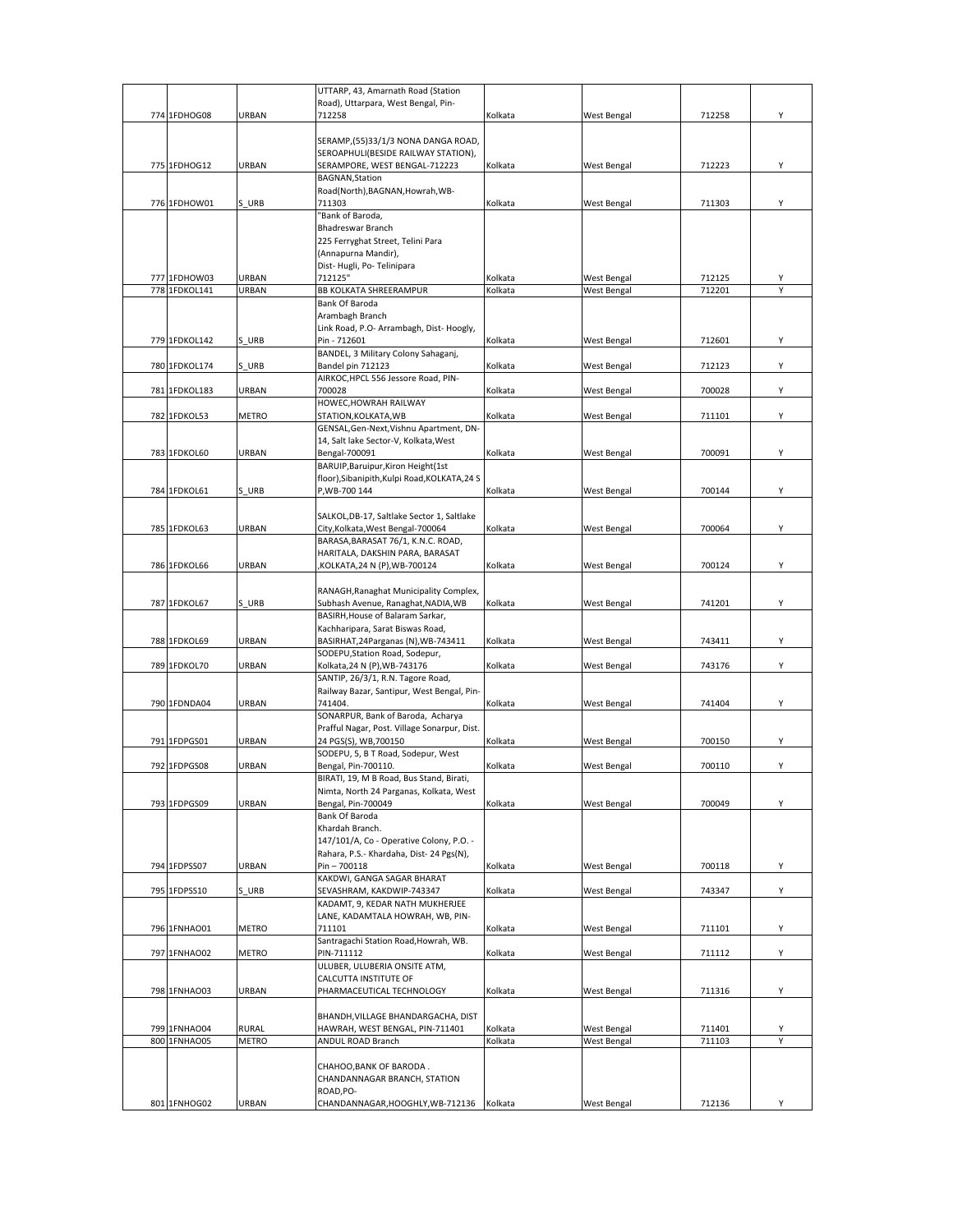|     |               |              | SINGUR, S.N.Mullick Road, Singur, Distt.                                   |         |             |        |   |
|-----|---------------|--------------|----------------------------------------------------------------------------|---------|-------------|--------|---|
|     | 802 1FNHOG04  | S URB        | Hoogly, West Bengal, Pin-712409                                            | Kolkata | West Bengal | 712409 | Υ |
|     |               |              |                                                                            |         |             |        |   |
|     |               |              | DANKUN, T.N. MUKHERJEE ROAD, NEAR                                          |         |             |        |   |
|     |               |              | RAM SITA MANDIR, PO DANKUNI, DIST                                          |         |             |        |   |
|     | 803 1FNHOG05  | S URB        | HOOGLY, WEST BENGAL, PIN-711224                                            | Kolkata | West Bengal | 712311 | Y |
|     |               |              |                                                                            |         |             |        |   |
|     |               |              | CHAHOO, M/S JOYMAA SERVICE STATION,                                        |         |             |        |   |
|     | 804 1FNHOG07  | URBAN        | HPCL, P.O- CHANDNAGAR-(HPCL PETROL                                         | Kolkata | West Bengal | 712136 | Υ |
|     |               |              | PUMP), HOOGHLY, WB, PIN-712136<br>23 Janata Sarani, Hindmotor, Hugli, West |         |             |        |   |
|     | 805 1FNHOG11  | URBAN        | Bengal. PIN-712233                                                         | Kolkata | West Bengal | 712233 | Y |
|     |               |              | BEGAMP, VILLAGE & POST BORO TAJPUR,                                        |         |             |        |   |
|     |               |              | DIST DANKUNI, WEST BENGAL, PIN-                                            |         |             |        |   |
|     | 806 1FNHOG15  | S URB        | 712306                                                                     | Kolkata | West Bengal | 712306 | Υ |
| 807 | 1FNHOG16      | S URB        | AMIYO NIKETAN NABAGRAM                                                     | Kolkata | West Bengal | 712246 | Y |
|     |               |              | DOMJUR, Ratna Apartment, OPP. CTC Bus                                      |         |             |        |   |
|     |               |              | Stand, Domjur, Dist. Howrah, WB. Pin-                                      |         |             |        |   |
|     | 808 1FNHOW02  | S URB        | 711405                                                                     | Kolkata | West Bengal | 711405 | Υ |
|     |               |              | BARANA, 87- Deshbandhu Road, Dist.                                         |         |             |        |   |
|     | 809 1FNKOL114 | URBAN        | Kolkata, West Bengal. Pin- 700035                                          | Kolkata | West Bengal | 700035 | Υ |
|     |               |              | BAGUIA, 114 Rajarhat Rd, Loknath                                           |         |             |        |   |
|     | 810 1FNKOL115 | URBAN        | Mandir, Kolkata, WB, Pin No. 700055                                        | Kolkata | West Bengal | 700055 | Υ |
|     |               |              | SALTLA, AK-1, Salt Lake, Kolkata, West                                     |         |             |        |   |
|     | 811 1FNKOL121 | URBAN        | Bengal, Pin-700064                                                         | Kolkata | West Bengal | 700064 | Υ |
|     |               |              | TEGHAR, Rajarhat Khatgola, 91 Bus Stand,                                   |         |             |        |   |
|     | 812 1FNKOL175 | URBAN        | Kolkata, West Bengal, Pin-700135                                           | Kolkata | West Bengal | 700135 | Υ |
|     |               |              | BARANA, 1, Tulshi Danga Lane,                                              |         |             |        |   |
|     |               |              | Dakshineshwar, Kolkata, West Bengal, Pin-                                  |         |             |        |   |
|     | 813 1FNKOL176 | URBAN        | 700036                                                                     | Kolkata | West Bengal | 700036 | Y |
|     |               |              | BIRATI, M B Road, Birati, kolkata, WB pin                                  |         |             |        |   |
|     | 814 1FNKOL76  | URBAN        | 700051                                                                     | Kolkata | West Bengal | 700051 | Υ |
|     |               |              |                                                                            |         |             |        |   |
|     |               |              | CHAKDA, BOB, Chakdah Branch, Nagendra                                      |         |             |        |   |
|     |               |              | Bhawan, Lalpur C.B.Road, Dist - Nadia,                                     |         |             |        |   |
|     | 815 1FNNDA01  | S URB        | West Bengal, Pin - 741222                                                  | Kolkata | West Bengal | 741222 | Y |
|     |               |              | KALNAD, B 10/171, Kalyani, Dist. Nadia,                                    |         |             |        |   |
|     | 816 1FNNDA02  | URBAN        | WB. Pin- 741235                                                            | Kolkata | West Bengal | 741235 | Υ |
|     |               |              | BENALI, Benali Bazar, PS: Hanshkhali,                                      |         |             |        |   |
|     | 817 1FNNDA03  | <b>RURAL</b> | Distt. Nadia, West Bengal, Pin-741502                                      | Kolkata | West Bengal | 741502 | Υ |
|     |               |              | KRINAD, 37/12, D L Roy Road, Krishna                                       |         |             |        |   |
|     | 818 1FNNDA05  | <b>URBAN</b> | Nagar, Nadia, West Bengal, Pin-741101.                                     | Kolkata | West Bengal | 741101 | Υ |
|     | 819 1FNNOR01  | URBAN        | Kabi Guru SaraniRabindra Path                                              | Kolkata | West Bengal | 743145 | Υ |
|     | 820 1FNNOR03  | URBAN        | Bongaon Branch Onsite                                                      | Kolkata | West Bengal | 743235 | Y |
| 821 | 1FNNOR04      | S URB        | Hathkola Jessore Road                                                      | Kolkata | West Bengal | 743248 | Y |
|     |               |              | NEWBAR, BOB, New Barrackpore Branch,                                       |         |             |        |   |
|     |               |              | 66 Megnath Saha Sarani, Dist - 24 Pargana                                  |         |             |        |   |
|     | 822 1FNPGS02  | S URB        | (S), W.B, Pin - 700131                                                     | Kolkata | West Bengal | 700131 | Y |
|     |               |              |                                                                            |         |             |        |   |
|     |               |              | RAJARH, BOB, Rajarhat Branch, Block by                                     |         |             |        |   |
|     |               |              | Block, Plot No. BC 5, Action are 1/ B, New                                 |         |             |        |   |
|     |               |              | Town, Below Home Tome Building,                                            |         |             |        |   |
|     | 823 1FNPGS03  | <b>URBAN</b> | Kolkata, West Bengal, Pin - 700 156                                        | Kolkata | West Bengal | 700156 | Υ |
|     |               |              | BARASA, M/S AUTO CARE CENTRE,                                              |         |             |        |   |
|     |               |              | NAOPARA, NEAR LEELA CINEMA,<br>BARASAT, NORTH 24 PARGANAS, WB, PIN-        |         |             |        |   |
|     | 824 1FNPGS05  | URBAN        | 7000124                                                                    | Kolkata | West Bengal | 700124 | Y |
|     |               |              | HABRA, M/S PARIAL SERVICE CENTRE, 163                                      |         |             |        |   |
|     |               |              | JESSORE ROAD, HABRA, NORTH 24                                              |         |             |        |   |
|     | 825 1FNPGS06  | URBAN        | PARGANAS, WB, PIN-743263                                                   | Kolkata | West Bengal | 743263 | Υ |
|     |               |              | KESTOP, Block-AC-93A, Krishnapur,                                          |         |             |        |   |
|     |               |              | Rajarhat Gopalpur, Prafulla Kanan,                                         |         |             |        |   |
|     | 826 1FNPGS07  | URBAN        | Kolkata, West Bengal, Pin-700059                                           | Kolkata | West Bengal | 700059 | Υ |
|     |               |              | RAJBAR, BUS STAND MATHBARI, VILL &                                         |         |             |        |   |
|     |               |              | PO MATHBARI, PS- SANDESHKHALI, DIST                                        |         |             |        |   |
|     |               |              | NORTH 24 PARGANAS, WEST BENGAL, PIN-                                       |         |             |        |   |
|     | 827 1FNPNN01  | <b>RURAL</b> | 743446                                                                     | Kolkata | West Bengal | 743446 | Y |
|     |               |              | BAKRAH, VLL & PO BHARAHAT, P.S.                                            |         |             |        |   |
|     |               |              | BHISHNUPUR, DIST 24 PARGANAS (S),                                          |         |             |        |   |
|     | 828 1FNPSS01  | <b>RURAL</b> | WEST BENGAL, PIN-743502                                                    | Kolkata | West Bengal | 743502 | Υ |
|     |               |              | GHATAK, Village Ghatakpukur, Post Office                                   |         |             |        |   |
|     |               |              | B.Gobindapur, P.S. Bhananagar, Distt. 24                                   |         |             |        |   |
|     | 829 1FNPSS02  | RURAL        | Parganas(S), West Bengal, Pin-743502                                       | Kolkata | West Bengal | 743502 | Υ |
|     |               |              | LAKPAR, Vill. Lakshmikantapur, PO.                                         |         |             |        |   |
|     |               |              | Bijoyganj Bazar P.S Mandirbazar, dist. 24                                  |         |             |        |   |
|     | 830 1FNPSS03  | <b>RURAL</b> | Parganas(S), WB. Pin- 743343                                               | Kolkata | West Bengal | 743343 | Υ |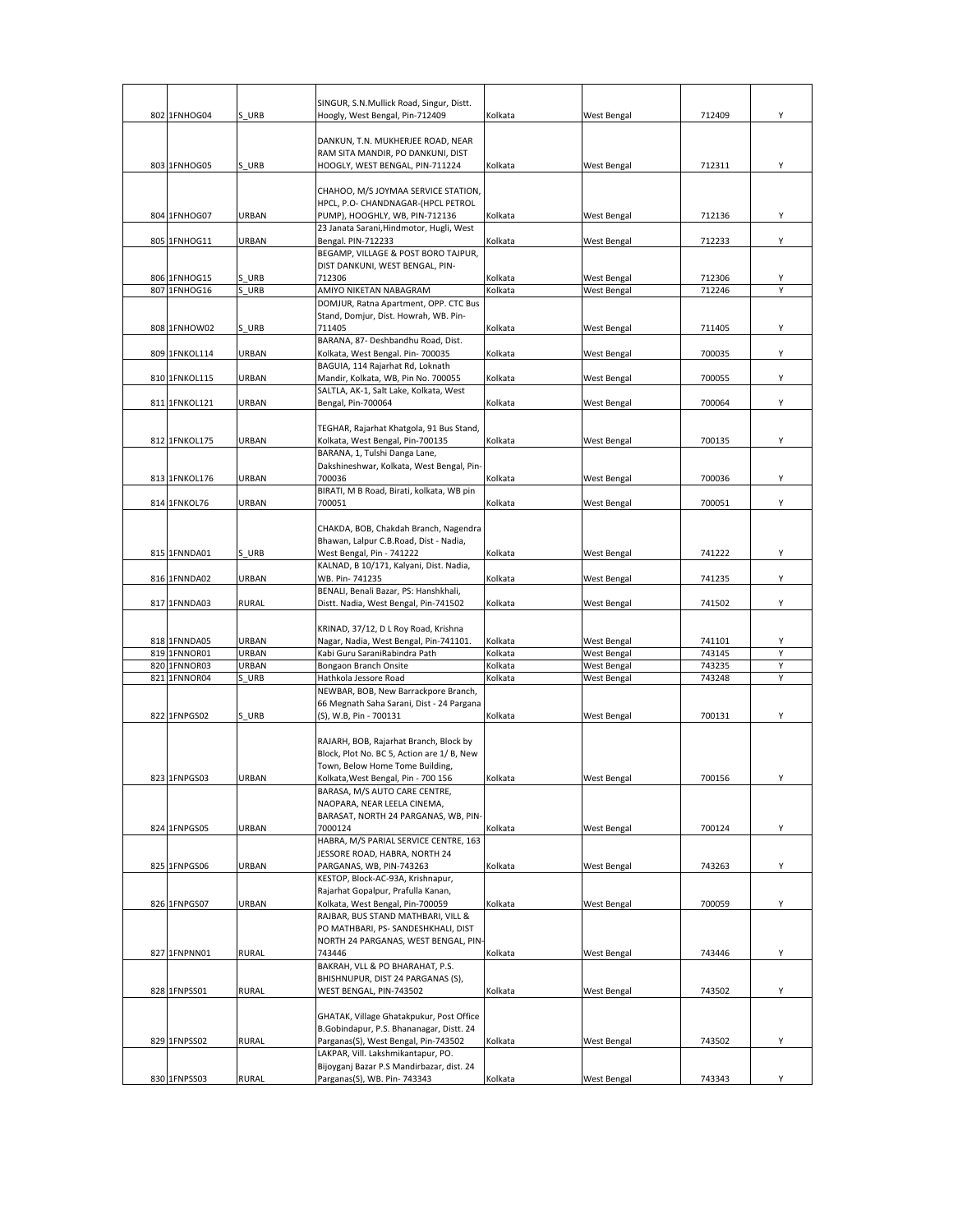|  |               |              | RAMKRI, Vil. Ramkrishnapur, P.O.                                                    |                  |                    |        |   |
|--|---------------|--------------|-------------------------------------------------------------------------------------|------------------|--------------------|--------|---|
|  | 831 1FNPSS04  | <b>RURAL</b> | Sukhdevpur, Block - Bishnupur-II, Dist. 24<br>Parganas(S), West Bengal. Pin- 743503 | Kolkata          | West Bengal        | 743503 |   |
|  |               |              |                                                                                     |                  |                    |        |   |
|  |               |              | BORHAN, Village Borhanpur, Post Office                                              |                  |                    |        |   |
|  |               |              | Sukdevpur, Block- Bishnupur-II, Distt.                                              |                  |                    |        |   |
|  | 832 1FNPSS05  | <b>RURAL</b> | 24Parganas(S), West Bengal, Pin-743503                                              | Kolkata          | West Bengal        | 743503 | Y |
|  |               |              | AMTALA, Bank Of Baroda, Tarun Service                                               |                  |                    |        |   |
|  |               |              | Station, Hindustan Petroleum Corp                                                   |                  |                    |        |   |
|  | 833 1FNPSS06  | <b>RURAL</b> | Ltd.Diamond Harbour Road, 24 Parganas<br>West Bengal, Pin- 743398,                  | Kolkata          | <b>West Bengal</b> | 743398 | Υ |
|  |               |              | RAJPWB, M/S MULLICK'S SERVICE                                                       |                  |                    |        |   |
|  |               |              | STATION, HPCL, PO-NARENDRAPUR,                                                      |                  |                    |        |   |
|  | 834 1FNPSS08  | <b>METRO</b> | KOLKATA, WB, PIN-700103                                                             | Kolkata          | West Bengal        | 700103 | Υ |
|  | 835 1FNSOU01  | S URB        | Onsite ATM of Kakdwip Branch                                                        | Kolkata          | West Bengal        | 743347 | Υ |
|  | 836 1FNSOU02  | <b>RURAL</b> | Jaynagar                                                                            | Kolkata          | West Bengal        | 743372 | Υ |
|  | 837 1FNSOU03  | S URB        | Sirakol Onsite                                                                      | Kolkata          | West Bengal        | 743513 | Υ |
|  |               |              | CHINSU, BOB, PD Sen Road, Post & PS -                                               |                  |                    |        |   |
|  | 838 1RDDKOL13 | <b>URBAN</b> | Chinsurah, Hoogly, West Bengal, Pin -<br>712101                                     | Kolkata          |                    | 712101 | Υ |
|  |               |              | BARASA, DAKBANGLA MORE, BARASAT,                                                    |                  | <b>West Bengal</b> |        |   |
|  |               |              | KOLKATA, 24 NORTH PARAGANA, WB, PIN-                                                |                  |                    |        |   |
|  | 839 1RDNBRT01 | URBAN        | 700124                                                                              | Kolkata          | <b>West Bengal</b> | 700124 | Υ |
|  |               |              |                                                                                     |                  |                    |        |   |
|  |               |              | TEGHAR, BOB, TEGHRAIA                                                               |                  |                    |        |   |
|  |               |              | BRANCH, YAMANOTRI                                                                   |                  |                    |        |   |
|  |               |              | APPARTMENT, PANCHVATI COMPLEX, VIP                                                  |                  |                    |        |   |
|  |               |              | ROAD, TEGHARIA, KOLKATA, 24 N (P), WB-                                              |                  |                    |        |   |
|  | 840 1RDNKOL07 | URBAN        | 700052<br>SALCAL, HA10, SALT LAKE SEC 3,                                            | Kolkata          | West Bengal        | 700052 | Υ |
|  | 841 1RDNKOL08 | URBAN        | KOLKATA, WEST BENGAL, PIN-700097                                                    | Kolkata          | West Bengal        | 700097 | Υ |
|  |               |              | BELGHO, C/o Jiban Das, 47/1, 24 N(P),                                               |                  |                    |        |   |
|  |               |              | Fedder Rd, Belghoria, Kolkata, West                                                 |                  |                    |        |   |
|  | 842 1RDNKOL17 | URBAN        | Bengal, Pin-700056                                                                  | Kolkata          | West Bengal        | 700056 | Y |
|  |               |              | SODEPU, RN AVENUE,                                                                  |                  |                    |        |   |
|  |               |              | SODEPUR, KOLKATA, 24 N (P), WB. PIN-                                                |                  |                    |        |   |
|  | 843 1RDNKOL18 | URBAN        | 700110                                                                              | Kolkata          | West Bengal        | 700110 | Υ |
|  |               |              | AUNDUL, 50/6, ANDUL ROAD, Howrah,                                                   |                  |                    |        |   |
|  | 844 1RDNKOL30 | METRO        | West Bengal, Pin-711109<br>KRINAD, HIGH STREET, Krishna Nagar,                      | Kolkata          | West Bengal        | 711109 | Υ |
|  | 845 1RDNKOL39 | URBAN        | Nadia, WB, PIN-741101                                                               | Kolkata          | <b>West Bengal</b> | 741101 | Υ |
|  |               |              | BARRAC, OLD CALCUTTA ROAD,                                                          |                  |                    |        |   |
|  |               |              | MADHUMALANCHA, PO. NC PUKUR,                                                        |                  |                    |        |   |
|  |               |              | BARRACPORE, KOLKATA 24 N(P) WEST                                                    |                  |                    |        |   |
|  | 846 1RDNKOL40 | S URB        | BENGAL, PIN-700122                                                                  | Kolkata          | <b>West Bengal</b> | 700122 | Y |
|  |               |              |                                                                                     |                  |                    |        |   |
|  |               |              | HOWRAH, G T ROAD, MALLICK PHATAK,                                                   |                  |                    |        |   |
|  | 847 1RDNKOL41 | <b>METRO</b> | HOWRAH, WEST BENGAL, PIN-711101                                                     | Kolkata          | West Bengal        | 711101 | Y |
|  |               |              | PBLAIR, MG ROAD, PORT BLAIR, SOUTH<br>ANDAMAN, ANDAMAN NICOBAR, PIN-                |                  |                    |        |   |
|  | 848 1RDNKOL43 | URBAN        | 744101                                                                              | Kolkata          | <b>West Bengal</b> | 744101 | Y |
|  |               |              |                                                                                     |                  |                    |        |   |
|  |               |              | GAURIP, RBC Road, Near Kalyani Cinema,                                              |                  |                    |        |   |
|  | 849 1RDNKOL44 | URBAN        | Naihati, 24 N(P), WB, Pin-743165                                                    | Kolkata          | West Bengal        | 743165 | Υ |
|  |               |              | SALTLA, BLOCK GN 36/2, SECTOR V, SALT                                               |                  |                    |        |   |
|  |               |              | LAKE CITY, KOLKATA, WEST BENGAL, PIN-                                               |                  |                    |        |   |
|  | 850 1RDNKOL55 | URBAN        | 700091                                                                              | Kolkata          | <b>West Bengal</b> | 700091 | Y |
|  |               |              | MADHYA, DEBJYOTI DHAM, CHANDA<br>NAGAR, MADHYAMGRAM, DIST NORTH                     |                  |                    |        |   |
|  |               |              | 24 PARAGANAS, WEST BENGAL, PIN-                                                     |                  |                    |        |   |
|  | 851 1RDNKOL57 | <b>URBAN</b> | 700129                                                                              | Kolkata          | <b>West Bengal</b> | 700129 | Υ |
|  |               |              | KESTOP, BD 37, NATURAL GREEN,                                                       |                  |                    |        |   |
|  |               |              | RABINDRA PALLY, KESTOPUR, NORTH 24                                                  |                  |                    |        |   |
|  |               |              | PARGANAS, KOLKATA, WEST BENGAL, PIN-                                                |                  |                    |        |   |
|  | 852 1RDNKOL58 | URBAN        | 700101                                                                              | Kolkata          | West Bengal        | 700101 | Υ |
|  |               |              |                                                                                     |                  |                    |        |   |
|  | 853 1CRWBBW01 | URBAN        | 54 GT ROAD BHANGAKUTHI BURDWAN                                                      | <b>BURDWAN</b>   | <b>WEST BENGAL</b> | 713101 | Υ |
|  |               |              | VILL: KUSHPATA (NEAR PETROL PUMP)<br>PO & PS : GHATAL DIST - PASCHIM                |                  |                    |        |   |
|  | 854 1FNJPG04  | S URB        | MEDINIPUR PIN 721212                                                                | PASCHIM MEDNIPUR | <b>WEST BENGAL</b> | 721212 | Υ |
|  |               |              | BALURG, BOB, Balurghat Branch,                                                      |                  |                    |        |   |
|  |               |              | Narayanpur, Nazurul Sarani, PO-                                                     |                  |                    |        |   |
|  |               |              | Balurghat, Dist. Dakshin Dinajpur, West                                             |                  |                    |        |   |
|  | 855 1FNDDN01  | URBAN        | Bengal-733101                                                                       | DAKSHIN DINAJPUR | <b>WEST BENGAL</b> | 733101 | Υ |
|  |               |              | BAMUND, VILL&PO-BAMUNDIHA BLOCK-                                                    |                  |                    |        |   |
|  |               |              | BARABAZAR, Puruliya, West Bengal, Pin-                                              |                  |                    |        |   |
|  | 856 1FNPRL01  | <b>RURAL</b> | 723127                                                                              | PURULIA          | <b>WEST BENGAL</b> | 723127 | Y |
|  |               |              |                                                                                     |                  |                    |        |   |
|  | 857 1FNMRD09  | S URB        | BARJUM, Vill. & Po. Barjumla, Behrampur,<br>Murshidabad, Pin- 742148                | MURSHIDABAD      | <b>WEST BENGAL</b> | 742148 | Υ |
|  |               |              |                                                                                     |                  |                    |        |   |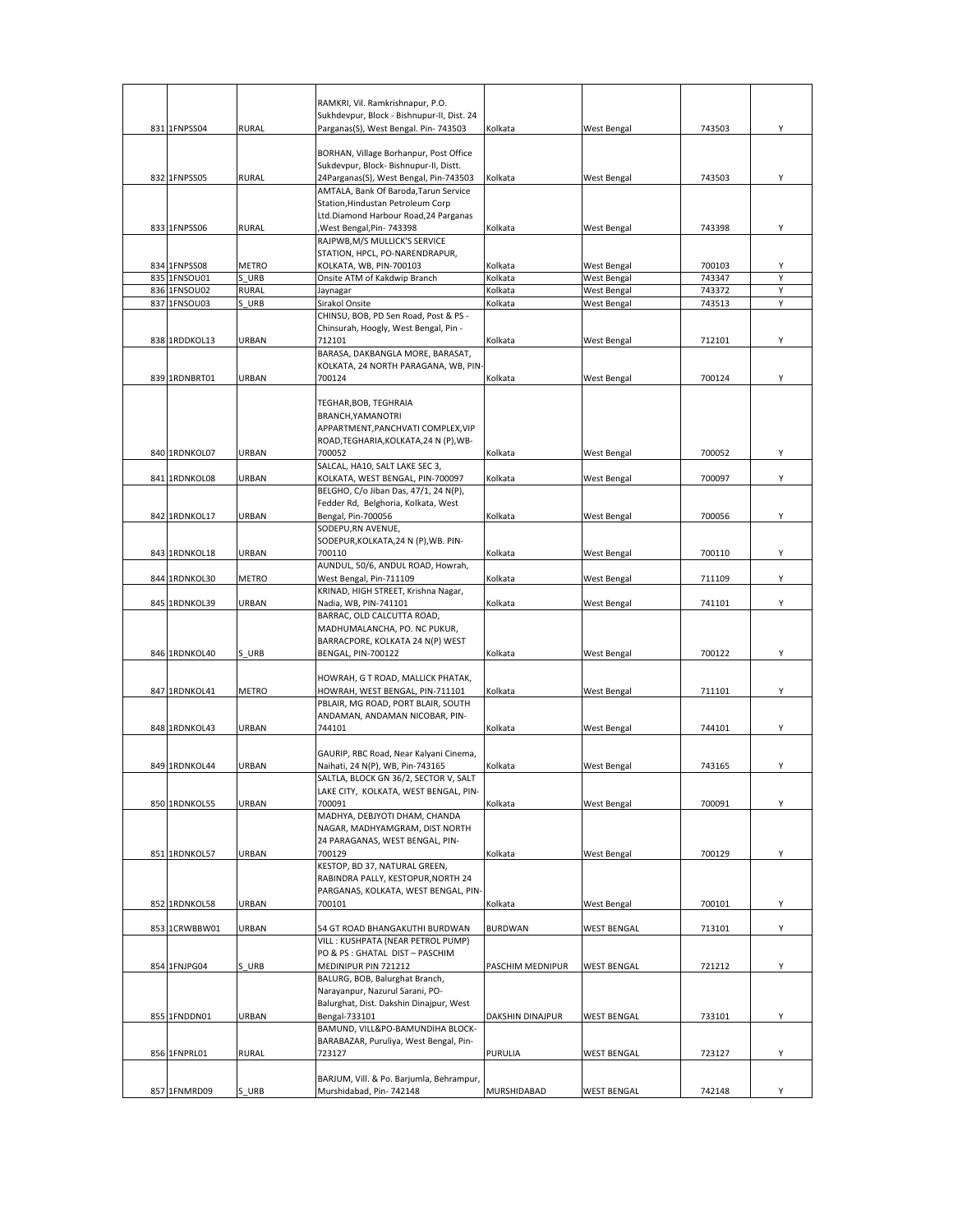|                               |                       | BEHRAM, BOB, 92, B B Sen Road, PO-                                         |                                     |                              |                  |        |
|-------------------------------|-----------------------|----------------------------------------------------------------------------|-------------------------------------|------------------------------|------------------|--------|
|                               |                       | Khagra, BEHRAMPUR, Murshidabad, West<br>Bengal, Pin-742103                 |                                     |                              |                  | Υ      |
| 858 1RDNBEH01                 | URBAN                 | BURDBU, 54 GT ROAD BHANGAKUTHI                                             | MURSHIDABAD                         | <b>WEST BENGAL</b>           | 742103           |        |
| 859 1FDBDN19                  | URBAN                 | BURDWAN, WB. PIN-713101                                                    | <b>BURDWAN</b>                      | <b>WEST BENGAL</b>           | 713101           | Y      |
|                               |                       | CONTAI, Hatabari, PO. Contai, Dist. Purba                                  |                                     |                              |                  |        |
| 860 1FNPUM01                  | S URB                 | Medinipur, WB. Pin-721401                                                  | PURBA MEDNIPUR                      | <b>WEST BENGAL</b>           | 721401           | Υ      |
|                               |                       |                                                                            |                                     |                              |                  |        |
|                               |                       | DARJEE, 12/1, ROBARTSON ROAD, HOTEL                                        |                                     |                              |                  |        |
| 861 1RDNKOL19                 | URBAN                 | CHOICE, DARJEELING, WB. PIN-734101<br>Nacahn Road Benachiti Durgapur dist  | DARJEELING                          | <b>WEST BENGAL</b>           | 734101           | Y      |
| 862 1CRWBBW02                 | URBAN                 | Burdwan                                                                    | PASCHIM BURDWAN                     | <b>WEST BENGAL</b>           | 713213           | Υ      |
|                               |                       | DURGAP, BOB, Benachity, Nanchan Road,                                      |                                     |                              |                  |        |
|                               |                       | DURGAPUR, Burdwan, West Bengal, Pin-                                       |                                     |                              |                  |        |
| 863 1RDNKOL29                 | URBAN                 | 731213                                                                     | PASHIM BURDWAN                      | <b>WEST BENGAL</b>           | 731213           | Y      |
|                               |                       | SUBHASPALLY, BANK ROAD, PO:                                                |                                     |                              |                  |        |
| 864 1FDJPG001<br>865 1FDESK01 | S URB<br><b>URBAN</b> | FALAKATA, DIST: JALPAIGURI<br><b>GANGTOK BRANCH</b>                        | <b>JALPAIGURI</b><br><b>GANGTOK</b> | <b>WEST BENGAL</b><br>SIKKIM | 735211<br>737101 | Υ<br>Y |
|                               |                       | GARBETA, Bank of Baroda, PO. Village -                                     |                                     |                              |                  |        |
|                               |                       | Garbeta, P. S. Garbeta, Dist. Paschim                                      |                                     |                              |                  |        |
| 866 1FDMDP02                  | <b>RURAL</b>          | Medinipur, WB, 721127                                                      | PASCHIM MEDNIPUR                    | <b>WEST BENGAL</b>           | 721127           | Υ      |
|                               |                       | GUSKAR, SANAI, STATION ROAD,                                               |                                     |                              |                  |        |
|                               |                       | GUSKARA, DIST-BURDWAN, WB, PIN-                                            |                                     |                              |                  |        |
| 867 1FNBDN10                  | S URB                 | 713128<br>HARMUR, PO + VILL: HARIPUR, PS:                                  | PURBA BURDWAN                       | <b>WEST BENGAL</b>           | 713128           | Υ      |
|                               |                       | KHARGRAM, DIST: MURSHDABAD,                                                |                                     |                              |                  |        |
| 868 1FNMRD07                  | <b>RURAL</b>          | HARIPUR, WEST BENGAL-742147                                                | MURSHIDABAD                         | <b>WEST BENGAL</b>           | 742147           | Υ      |
|                               |                       |                                                                            |                                     |                              |                  |        |
|                               |                       | JIAGAN, Sripat Singh College, PO : Giaganj,                                |                                     |                              |                  |        |
| 869 1FNMRD15                  | S URB                 | Murshidabad, West Bengal, Pin- 742123                                      | MURSHIDABAD                         | <b>WEST BENGAL</b>           | 742123           | Υ      |
|                               |                       | JUDGEB. HILLCART ROAD JUDGEBAZAR                                           |                                     |                              |                  |        |
| 870 1FNDAR11                  | URBAN                 | DARJEELING, WB. PIN-734101                                                 | DARJEELING                          | <b>WEST BENGAL</b>           | 734101           | Υ      |
|                               |                       | KALIMP, Opposite Sadutsang Building                                        |                                     |                              |                  |        |
|                               |                       | 10th Mile Rishi Road Kalimpong, Darjiling,                                 |                                     |                              |                  |        |
| 871 1FDDAR08                  | S URB                 | WB. PIN-734101                                                             | DARJEELING                          | <b>WEST BENGAL</b>           | 734101           | Y      |
|                               |                       | KALNA, Kalinagar Para, Kalna, Burdwan, WB                                  |                                     |                              |                  |        |
| 872 1FDBDN02                  | S URB                 | 713409                                                                     | PURBA BURDWAN                       | <b>WEST BENGAL</b>           | 713409           | Υ      |
|                               |                       | KHARIB, VILL AND PO<br>MAHISASTHALI, BHAGWANGOLA, DIST                     |                                     |                              |                  |        |
| 873 1FNMRD03                  | S URB                 | MURSHIDABAD-742148                                                         | MURSHIDABAD                         | <b>WEST BENGAL</b>           | 742148           | Υ      |
|                               |                       | KHEMAS, VILL & PO-KHEMASULI DST-                                           |                                     |                              |                  |        |
| 874 1FNMDP03                  | <b>RURAL</b>          | MIDNAPUR, West Bengal, Pin-721513                                          | DARJEELING                          | <b>WEST BENGAL</b>           | 721513           | Υ      |
|                               |                       | KURSEO, 119 TN ROAD, KURSEONG,                                             |                                     |                              |                  |        |
| 875 1FDDAR09                  | S URB                 | DARJILING, WB, PIN-734203                                                  | DARJEELING                          | <b>WEST BENGAL</b>           | 734203           | Y      |
|                               |                       | VILLAGE AND PO: MALBAZAR, OPPOSITE<br>ADARSHA VIDYA BHAWAN SCHOOL          |                                     |                              |                  |        |
| 876 1FDJPG002                 | S URB                 | <b>JALPAIGURI</b>                                                          | <b>JALPAIGURI</b>                   | <b>WEST BENGAL</b>           | 735221           | Υ      |
|                               |                       | MANIND, 4, MANINDRANAGAR, P.O.                                             |                                     |                              |                  |        |
|                               |                       | COSSIM BAZAR, DISTRICT-                                                    |                                     |                              |                  |        |
|                               |                       | MURSHIDABAD, MANINDRANAGAR, Pin-                                           |                                     |                              |                  |        |
| 877 1FNMRD12                  | S URB                 | 742102                                                                     | MURSHIDABAD                         | <b>WEST BENGAL</b>           | 742102           | Y      |
| 878 1FDMDP01                  | URBAN                 | MEDINI, Bidhannagar, BE-I, MEDINIPUR<br>(W),WB-721101                      | MEDINIPUR                           | <b>WEST BENGAL</b>           | 721101           | Υ      |
|                               |                       | NAZIRP, Vill & Po Nazirpur, Block Domkal,                                  |                                     |                              |                  |        |
|                               |                       | Distt- Murshidabad, West Bengal, Pin-                                      |                                     |                              |                  |        |
| 879 1FNMRD05                  | <b>RURAL</b>          | 742304                                                                     | MURSHIDABAD                         | <b>WEST BENGAL</b>           | 742304           | Υ      |
|                               |                       |                                                                            |                                     |                              |                  |        |
|                               |                       | PANAGA, PANAGARH BAZAR (RAIL PAR)                                          |                                     |                              |                  |        |
| 880 1FNBRD01                  | <b>RURAL</b>          | OPP AGRAGAMI CLUB PANAGARH, Distt-<br>Barddhaman, West Bengol, Pin- 713148 | MURSHIDABAD                         | <b>WEST BENGAL</b>           | 713148           | Υ      |
|                               |                       |                                                                            |                                     |                              |                  |        |
|                               |                       | PANMUR, Panchanantala, NH-34, Opp.                                         |                                     |                              |                  |        |
|                               |                       | BDO Office, Post Chaltia, Distt.                                           |                                     |                              |                  |        |
| 881 1FNMRD14                  | S URB                 | Murshidabad, West Bengal, Pin-742101                                       | MURSHIDABAD                         | <b>WEST BENGAL</b>           | 742101           | Υ      |
|                               |                       |                                                                            |                                     |                              |                  |        |
|                               |                       | POLSON, PANCHGHARA MORE, KATWA<br>KALNA ROAD, PO-KHAJURDIHI, DIST:         |                                     |                              |                  |        |
| 882 1FNBDN04                  | <b>RURAL</b>          | BURDWAN, PIN-713518                                                        | PURBA BURDWAN                       | <b>WEST BENGAL</b>           | 713518           | Υ      |
|                               |                       | UKILPARA NEAR BIRDOHI MORE RAIGANJ                                         |                                     |                              |                  |        |
| 883 1FNUTT02                  | URBAN                 | UTTAR DINAJPUR WB                                                          | UTTAR DINAJPUR                      | <b>WEST BENGAL</b>           | 733134           | Υ      |
|                               |                       | RAMPURHAT, Bank of Baroda, National                                        |                                     |                              |                  |        |
|                               |                       | Highway, Near Bogtui More, Rampurhat,                                      |                                     |                              |                  |        |
| 884 1FDBBM01                  | S URB                 | 731224<br>RANBUR, A/78, School More, LSB Road,                             | <b>BIRBHUM</b>                      | <b>WEST BENGAL</b>           | 731224           | Υ      |
| 885 1FNBDN03                  | URBAN                 | Raniganj, WB, 713347                                                       | PASCHIM BURDWAN                     | <b>WEST BENGAL</b>           | 713347           | Υ      |
|                               |                       |                                                                            |                                     |                              |                  |        |
|                               |                       | RANIPO, Opp. Telephone Exchange,                                           |                                     |                              |                  |        |
| 886 1FDESK02                  | URBAN                 | Ranipool, Gangtok, Sikkim, Pin-737135                                      | <b>GANGTOK</b>                      | <b>SIKKIM</b>                | 737135           | Υ      |
|                               |                       | SILIGU, Vivekananda Super Market, 1st                                      |                                     |                              |                  |        |
| 887 1FNDAR10                  | URBAN                 | Floor, 19, Hillcard Rad, Siliguri, Darjeeling,<br>West Bengal, Pin-734401. | DARJEELING                          | <b>WEST BENGAL</b>           | 734401           | Υ      |
|                               |                       |                                                                            |                                     |                              |                  |        |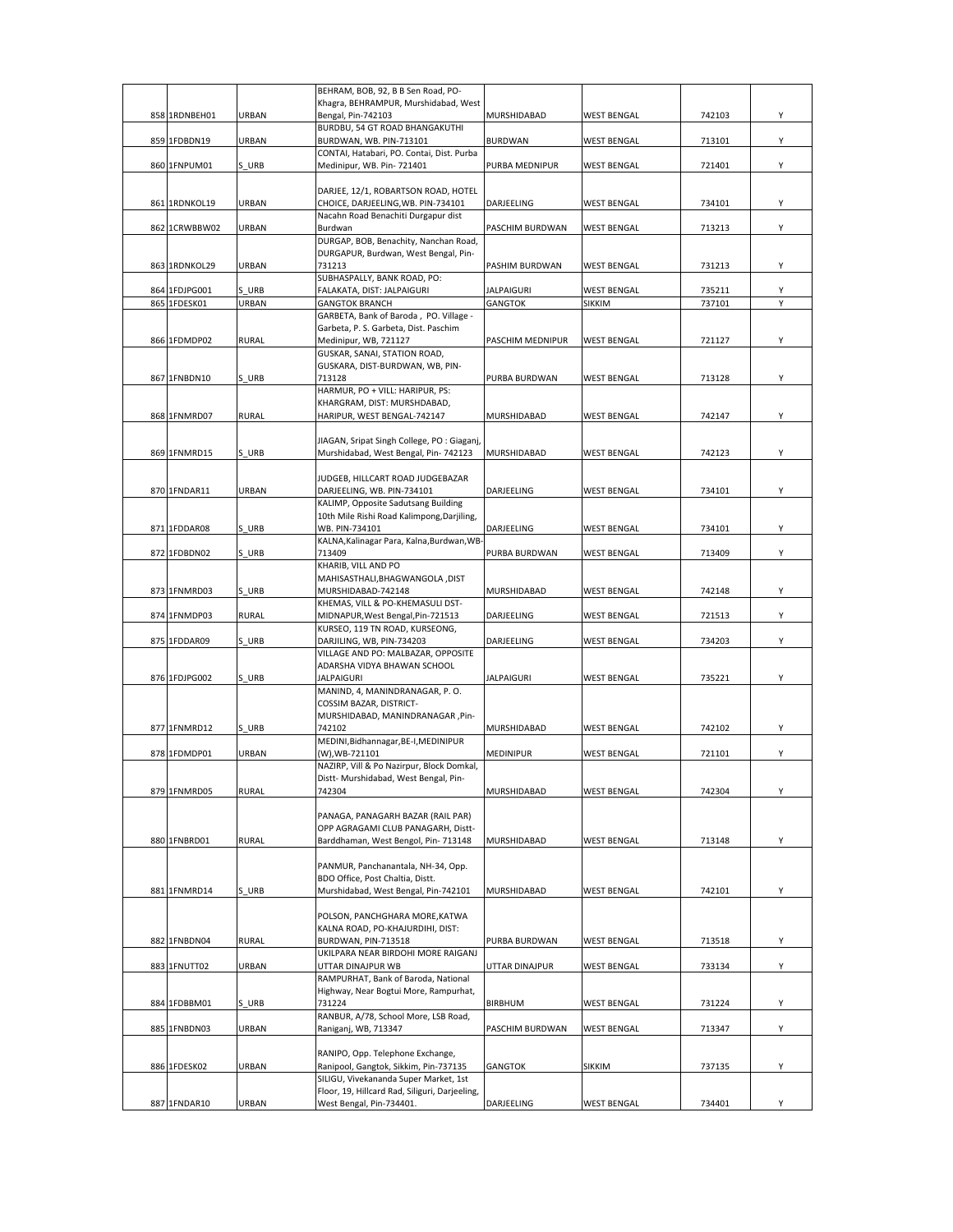|     |                |              | UKHRA SHANKARPUR MORE MG ROAD                |                 |                    |         |   |
|-----|----------------|--------------|----------------------------------------------|-----------------|--------------------|---------|---|
|     |                |              | UKHRA STATION ROAD PO UKHRA DIST             |                 |                    |         |   |
|     | 888 1FNBDN24   | S URB        | <b>BURDWAN</b>                               | PASHIM BURDWAN  | <b>WEST BENGAL</b> | 713363  | Υ |
|     |                |              | ITANAG, Ganga                                |                 |                    |         |   |
|     |                |              | Market, Itanagar, PAPUMPARE, Arunachal       |                 |                    |         |   |
|     | 889 1RDNITN01  | S URB        | Pradesh, Pin-791113                          | <b>ITANAGAR</b> | Arunachal Pradesh  | 791113  | Υ |
|     |                |              | AGARTA, Central road, kaman                  |                 |                    |         |   |
|     |                |              | chowmuhuni, Agartala(L.N.Bari Rd)- 799       |                 |                    |         |   |
|     | 890 1RDNTRP01  | <b>URBAN</b> | 001, Agartala, WEST TRIPURA                  | <b>AGARTALA</b> | Tripura            | 799 001 | Υ |
|     |                |              | SIBSAG, Near NRL Energy                      |                 |                    |         |   |
|     |                |              | Centre, A.T. Road, Amolapatty, Sibsagar, Ass |                 |                    |         |   |
|     | 891 1FDSBS01   | S URB        | am                                           | SIBSAGAR        | Assam              | 785604  | Υ |
|     |                |              | IMPHAL, Opposite Gurdwara, Thangal           |                 |                    |         |   |
|     |                |              | Bazar, P.O- Imphal, PS- City Imphal West,    |                 |                    |         |   |
|     | 892 1FDIMP01   | URBAN        | Dist-Imphal, Manipur                         | <b>IMPHAL</b>   | Manipur            | 795001  | Υ |
|     |                |              |                                              |                 |                    |         |   |
|     |                |              | GAUHAT, M S Road, Fancy                      |                 |                    |         |   |
|     | 893 1FDKMR01   | URBAN        | Bazar, Guwahati, Kamrup, Assam-781001        | <b>GUWAHATI</b> | Assam              | 781001  | Υ |
|     |                |              | DISPUR, Indian Airlines Bldg., Ganeshguri    |                 |                    |         |   |
|     |                |              | Guwahati, Dist. Kamrup, Dispur, Assam        |                 |                    |         |   |
|     | 894 1FNKMR02   | URBAN        | 781006                                       | <b>DISPUR</b>   | Assam              | 781006  | Υ |
| 895 | 1FNKMR03       | <b>URBAN</b> | Barama Road, Nalbari, Assam                  | nalbari         | Assam              | 781028  |   |
|     |                |              | BIDYAP, D J Arcade, Chapaguri Road,          |                 |                    |         |   |
|     | 896 1FNBNG01   | S URB        | North Bongaigaon, Assam, 783380              | Bongaigaon      | Assam              | 783380  | Υ |
|     |                |              | UPPERS, Head Quarter Eastern Air             |                 |                    |         |   |
|     |                |              | Command (Unit), Air Force, Upper             |                 |                    |         |   |
|     |                |              | Shilong, West Khasi Hills. Nonglyer Post,    |                 |                    |         |   |
|     | 897 1FNWKH01   | URBAN        | Meghalaya, 793009                            | Shillong        | Meghalaya          | 793009  | Y |
|     |                |              | DIBRUG, A.S.T.C. Chowkidingee,               |                 |                    |         |   |
|     |                |              | Dibrugarh, Dist.Dibrugarh-786001 State-      |                 |                    |         |   |
|     | 898 1FNDBG01   | URBAN        | Assam                                        |                 | Assam              | 786001  | Y |
|     |                |              |                                              | Dibrugarh       |                    |         |   |
|     |                |              | FATASI, Fatashi Tinali, Guwahati, Kamrup,    |                 |                    |         |   |
|     | 899 2BINASKM01 | URBAN        | Assam, Pin- 781025                           | Kamrup          | Assam              | 781025  | Υ |
|     |                |              |                                              |                 |                    |         |   |
|     |                |              | ATROAAD, Bhaskar Nagar, Post Vinobha         |                 |                    |         |   |
|     |                |              | Nagar, P.S- Fatasil Ambari, Distt. Kamrup    |                 |                    |         |   |
|     | 900 3BINASKM02 | URBAN        | (M), Guwahati, Pin-7810018                   | Ambari          | Assam              | 781018  | Y |
|     |                |              | GOSARG, Village Nuagaon, Post Manipur,       |                 |                    |         |   |
|     |                |              | Gosarguri, Distt. Morigaon, Manipur,         |                 |                    |         |   |
|     | 901 1FNMRI01   | <b>RURAL</b> | Assam, Pin-781005                            | Gosarguri       | Assam              | 781005  | Υ |
|     |                |              | UNGMA, Vill and PO UNGMA OPP Baptist         |                 |                    |         |   |
|     |                |              | Church, Distt- Mokokchung, Nagaland, Pin-    |                 |                    |         |   |
|     | 902 1FNMOK01   | <b>RURAL</b> | 798601                                       | UNGMA           | Nagaland           | 798601  | Y |
|     |                |              | BARPET, LCN Road, Barpeta, Assam.Pin-        |                 |                    |         |   |
|     | 903 1FNBRF01   | S URB        | 781301                                       | Barpeta         | Assam              | 781301  | Υ |
|     |                |              | MANCOL, Mangaldoi College, NH 52,            |                 |                    |         |   |
|     |                |              | Mangaldoi, Dist. Darrang, Assam. Pin-        |                 |                    |         |   |
|     | 904 1FNDAR01   | <b>RURAL</b> | 784125                                       | Mangoldoi       | Assam              | 784125  | Y |
|     |                |              | CHANGA, Vill. Changengai, PO. Tuuhal,        |                 |                    |         |   |
|     |                |              | Tuuhal Airport, Imphal, Manipur. Pin-        |                 |                    |         |   |
|     | 905 1FNIMP02   | <b>RURAL</b> | 795140                                       | Tuuhal          | Manipur            | 795140  | Υ |
|     |                |              |                                              |                 |                    |         |   |
|     |                |              | KONWAR, Baruah Automobile Centre, NH-        |                 |                    |         |   |
|     |                |              | 52, Block Chowk, Mangaldoi, Dist.            |                 |                    |         |   |
|     | 906 1FNDAR02   | <b>RURAL</b> | Darrang, Assam. Pin- 784125                  | Mangoldoi       | Assam              | 784125  |   |
|     |                |              | KSHUDR, Village-Kshudr Apalaha, PO-          |                 |                    |         |   |
|     |                |              | Baihata, Charaiali Block, Assam, Pin-        |                 |                    |         |   |
|     | 907 1FNBAI01   | <b>RURAL</b> | 781381                                       | Baihata         | Assam              | 781381  | Υ |
|     |                |              | S. R. Lohia Road, Chiwrapatty, Tinsukia,     |                 |                    |         |   |
|     | 908 1FNTIN01   | URBAN        | Assam                                        | Tinsukia        | Assam              | 786125  | Υ |
|     |                |              |                                              |                 |                    |         |   |
|     |                |              | DIBRUG, P.W.D. PRIVATE ROAD GARALI,          |                 |                    |         |   |
|     | 909 1FNDBG02   | URBAN        | DIBRUGARH, ASSAM, Pin-786001                 | DIBRUGARH       | Assam              | 786001  | Υ |
|     |                |              | KATIGO, Bank Of Baroda, Katigorah            |                 |                    |         |   |
|     |                |              | Branch, Katigorah, Distt- Cachar, Assam,     |                 |                    |         |   |
|     | 910 1FNCAC02   | <b>RURAL</b> | Pin-788805                                   | Katigora        | Assam              | 788805  | Υ |
|     |                |              |                                              |                 |                    |         |   |
|     |                |              | ATROAD, Beharbari, Post Bashistha, Distt.    |                 |                    |         |   |
|     |                |              | Kamrup, Guwahati, Near A. G. Office          |                 |                    |         |   |
|     | 911 1FNKMR07   | URBAN        | Residential Complex, Assam, Pin-781029       | Kamrup          | Assam              | 781029  | Y |
|     |                |              | MOKOKC, A.M.Road, Mokokchung,                |                 |                    |         |   |
|     | 912 1FNMOK02   | S URB        | Nagaland, Pin- 798601                        | Mokokchung      | Nagaland           | 798601  | Υ |
|     |                |              | DHEKIA, Ward No.1, Near AGV Bank, Main       |                 |                    |         |   |
|     |                |              | Road, Dhekiajuli, Sonitpur, Assam, Pin-      |                 |                    |         |   |
|     | 913 1FNSNP01   | S URB        | 784110                                       | Dhekiajuli      | Assam              | 784110  | Υ |
|     |                |              | KOHIMA, NAGA HOSPITAL,                       |                 |                    |         |   |
|     | 914 1FNKOH02   | S URB        | KOHIMA, NAGALAND. PIN-797001                 | Kohima          | Nagaland           | 797001  | Υ |
|     |                |              | MIRZA, PO-Upendra Nagar, Block               |                 |                    |         |   |
|     |                |              |                                              |                 |                    |         |   |
|     |                |              | Kakarban, Udaipur Sub-Division, Tripura,     |                 |                    |         |   |
|     | 915 1FNTRP02   | RURAL        | Pin-799105                                   | Udaipur         | Tripura            | 799105  | Υ |
|     |                |              | SHILLO, PULIN BEHAN ROAD, POLICE             |                 |                    |         |   |
|     |                |              | BAZAR, EAST KHASI HILL, SHILLONG,            |                 |                    |         |   |
|     | 916 1RDNSHL01  | URBAN        | MEGHALAYA, PIN-793001                        | SHILLONG        | Meghalaya          | 793001  | Υ |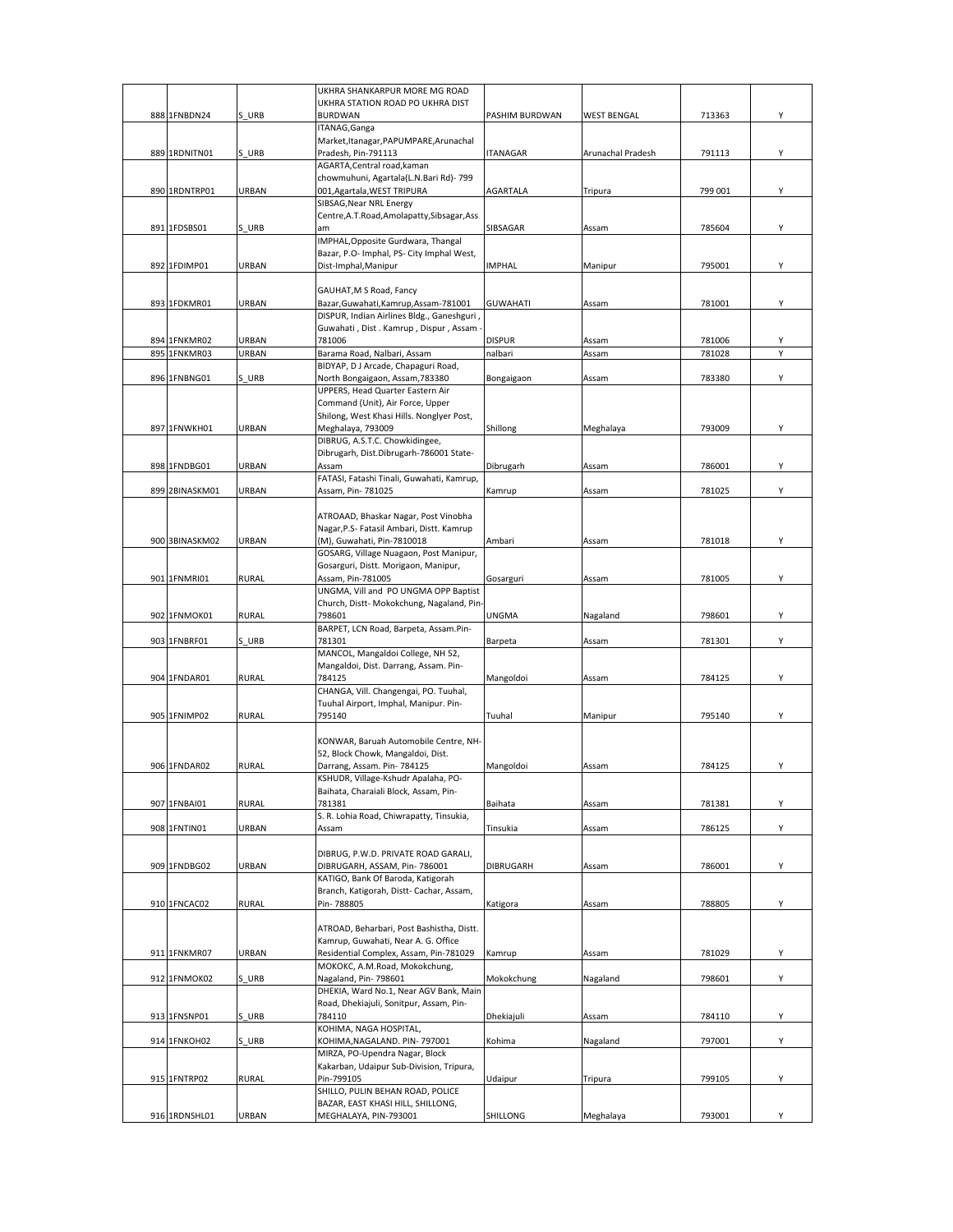|               |              | BORGHA, TRIVENI COMPLEX, PO & PS                                          |                        |           |        |   |
|---------------|--------------|---------------------------------------------------------------------------|------------------------|-----------|--------|---|
|               |              | TEZPUR TOWN, SONITPUR, ASSAM, PIN-                                        |                        |           |        |   |
| 917 1RDNTZP01 | S URB        | 784001<br>NOWGON, OLD A T ROAD, HAIBAR GAON,                              | Tezpur                 | Assam     | 784001 | Υ |
| 918 1RDNNGN01 | URBAN        | NAGAON, ASSAM, PIN-782002                                                 | Nagaon                 | Assam     | 782002 | Y |
|               |              | UPPERS, Upper Shilong, PO-Nonglyer, East                                  |                        |           |        |   |
|               |              | Khasi Hill, SHILLONG, Meghalaya, Pin-                                     |                        |           |        |   |
| 919 1RDNSHL02 | URBAN        | 793009                                                                    | Shillong               | Meghalaya | 793009 | Y |
|               |              | MAWDIA, NEIGRIHMS COMPLEX,                                                |                        |           |        |   |
|               |              | MAWDIANGDIANG, SHILLONG, EAST                                             |                        |           |        |   |
| 920 1RDNSHL03 | <b>RURAL</b> | KHASI HILL, MEGHALAYA, PIN-793018<br>JORHAT, PWD COLONY, GAR ALI, JORHAT, | <b>EAST KHASI HILL</b> | Meghalaya | 793018 | Y |
| 921 1RDNJHT01 | URBAN        | ASSAM, PIN-785001                                                         | Jorhat                 | Assam     | 785001 | Υ |
|               |              | SILCHA, Goldogh Commercial Complex,                                       |                        |           |        |   |
|               |              | Mousa Silchar, Town Part II(B), Pargana-                                  |                        |           |        |   |
|               |              | Barakpur, Dist- Cachar, Silchar. Pin-                                     |                        |           |        |   |
| 922 1FDCAC03  | <b>RURAL</b> | 788001                                                                    | Silchar                | Assam     | 788001 | Y |
|               |              |                                                                           |                        |           |        |   |
| 923 1FNKAG01  | S URB        | DEOPAN, N.H.39, SUKHANJAN, BOKAJAN,<br>KARBI ANGLONG, ASSAM, PIN-782470   | <b>BOKAJAN</b>         | Assam     | 782470 | Y |
|               |              | FATASH, MANDAL AUTO FUEL,                                                 |                        |           |        |   |
|               |              | LALGANESH, LOKHRA ROADPO:-                                                |                        |           |        |   |
|               |              | ODALBAKRA, GUWAHATI, ASSAM, PIN-                                          |                        |           |        |   |
| 924 1FNKMR10  | URBAN        | 781034                                                                    | <b>GUWAHATI</b>        | Assam     | 781034 | Y |
|               |              | GAUHAT, M/S SARAIGHAT SERVICE                                             |                        |           |        |   |
| 925 1FNKMR08  | URBAN        | CENTRE, HPCL PETROL PUMP ADABARI,<br>GUWAHATI, ASSAM-781031               | <b>GUWAHATI</b>        | Assam     | 781031 | Υ |
|               |              |                                                                           |                        |           |        |   |
|               |              | BELTOL, M/s Shree Service Station, HPCL                                   |                        |           |        |   |
|               |              | Petrol Pump, Betkuchi, NH-37 Bypass,                                      |                        |           |        |   |
| 926 1FNKMR09  | URBAN        | Guwahati, Assam, Pin-781034.                                              | GUWAHATI               | Assam     | 781034 | Y |
|               |              |                                                                           |                        |           |        |   |
|               |              | Narengi Tiniali, Near Railway crossing                                    |                        |           |        |   |
| 927 1FNKMR12  | URBAN        | gate, Narengi, Guwahati, Assam-781026                                     | Narengi                | Assam     | 781026 | Y |
|               |              | SIBSAG, C/O OMAR FATUK HUSSAIN,<br>RANGHAR CHARIALI, SIVSAGAR, DIST.      |                        |           |        |   |
| 928 1FDSBS02  | S URB        | SIBSAGAR, ASSAM, PIN-785640                                               | Sibsagar               | Assam     | 785640 | Υ |
|               |              | BARPET, C/O DEBADIB DAS, B K K ROAD,                                      |                        |           |        |   |
| 929 1FDBRF02  | S URB        | BARPETA, ASSAM, PIN-781301                                                | Barpeta                | Assam     | 781301 | Υ |
|               |              |                                                                           |                        |           |        |   |
| 930 1FDDBG03  | URBAN        | DIBRUG, EAST MILAN NAGAR, RATANPUR                                        | Ratanpur               | Assam     | 786003 | Υ |
| 931 1FDKMR11  | URBAN        | AIR INDIA BUILDING, DISPUR, GUWAHATI-<br>781006                           | Dispur                 | Assam     | 781006 | Υ |
|               |              | NEIGRIHMS COMPLEX,                                                        |                        |           |        |   |
|               |              | MAWDIAGDIANG, SHILLONG, MEGHALAYA-                                        |                        |           |        |   |
| 932 1FNSHL04  | <b>RURAL</b> | PIN-793018                                                                | SHILLONG               | Meghalaya | 793018 | Υ |
|               |              | SILCHA, C/O: BYOMKESH DEY,                                                |                        |           |        |   |
|               |              | RANGIRKHARI, NEAR PETROL PUMP,                                            |                        |           |        |   |
|               |              | HAILAKANDI ROAD, N S AVENUE,                                              |                        |           |        |   |
| 933 1FDCAC04  | URBAN        | SILCHAR, ASSAM-788005<br>RAMAGA, 14 TG ROAD, KRISHNA NAGAR,               | Hailakandi             | Assam     | 788005 | Υ |
|               |              | RAM NAGAR, WEST TRIPURA, AGARTALA-                                        |                        |           |        |   |
| 934 1FDTRP02  | URBAN        | 799001                                                                    | Ramnagar               | Tripura   | 799001 | Υ |
|               |              | DHEKIA, MR. HIMANSHU PRASAD                                               |                        |           |        |   |
|               |              | NEWAR, MAIN ROAD, WARD NO 4,                                              |                        |           |        |   |
|               |              | DHEKIAJULI, DISTT: SONITPUR, ASSAM-                                       |                        |           |        |   |
| 935 1FDSNP02  | S URB        | 784110                                                                    | DHEKIAJULI             | Assam     | 784110 | Y |
|               |              | AGARTA, MRS. PRAVA BHAYYACHARJEE                                          |                        |           |        |   |
|               |              | TP ROAD, OPPOSITE SANGAM MARRIAGE                                         |                        |           |        |   |
|               |              | HALL, KERCHOWMOHANI, AGARTALA-                                            |                        |           |        |   |
| 936 1FDWTP003 | S URB        | 799001                                                                    | Agartala               | Tripura   | 799001 | Υ |
|               |              | RMONOE, 14 T G ROAD, RAMNAGAR,                                            |                        |           |        |   |
|               |              | WEST TRIPURA, AGARTALA, TRIPURA, PIN-                                     |                        |           |        |   |
| 937 1FNWTP04  | URBAN        | 781005<br>MR DEBASISH MAJUMDER JAIL ASHRAM                                | Agartala               | Tripura   | 781005 | Υ |
|               |              | ROAD BHARAT TIRTHA CHOWMAHANI                                             |                        |           |        |   |
| 938 1FDWTP001 | URBAN        | AGARTALA 799007                                                           | Agartala               | Tripura   | 799007 | Υ |
|               |              | mr mihir kumar roy new bodhjung                                           |                        |           |        |   |
| 939 1FDWTP002 | S URB        | chowmahani agartala 799001                                                | Agartala               | Tripura   | 799001 | Y |
|               |              | R.K.B. ROAD CHRISTIANPATTY NAGAON                                         |                        |           |        |   |
| 940 1FNNGN03  | URBAN        | 782001 ASSAM                                                              | Nagaon                 | Assam     | 782001 | Y |
|               |              | C/O: MUKUL THAKURIA NEAR ANUKUL                                           |                        |           |        |   |
|               |              | MANDIR CHAYGAON DHEKENBORI                                                |                        |           |        |   |
| 941 1FNKAM01  | <b>RURAL</b> | 781124 ASSAM<br>CARE OF DIPA RANI KALITA B G ROAD PO                      | CHAYGAON               | Assam     | 781124 | Υ |
| 942 1FNSSR01  | S URB        | SIBSAGAR 785640 ASSAM                                                     | SIBSAGAR               | Assam     | 785640 | Y |
|               |              |                                                                           |                        |           |        |   |
|               |              | M G ROAD WARD NUMBER 2 ABHYAPURI                                          |                        |           |        |   |
| 943 1FNBNG03  | S URB        | BONGAIGAON ASSAM 783384                                                   | <b>BONGAIGAON</b>      | Assam     | 783384 | Υ |
|               |              | Numaligarh Tea Garden, Numaligarh                                         |                        |           |        |   |
| 944 1FDBNG02  | S URB        | Assam                                                                     | Numaligarh             | Assam     | 783380 | Y |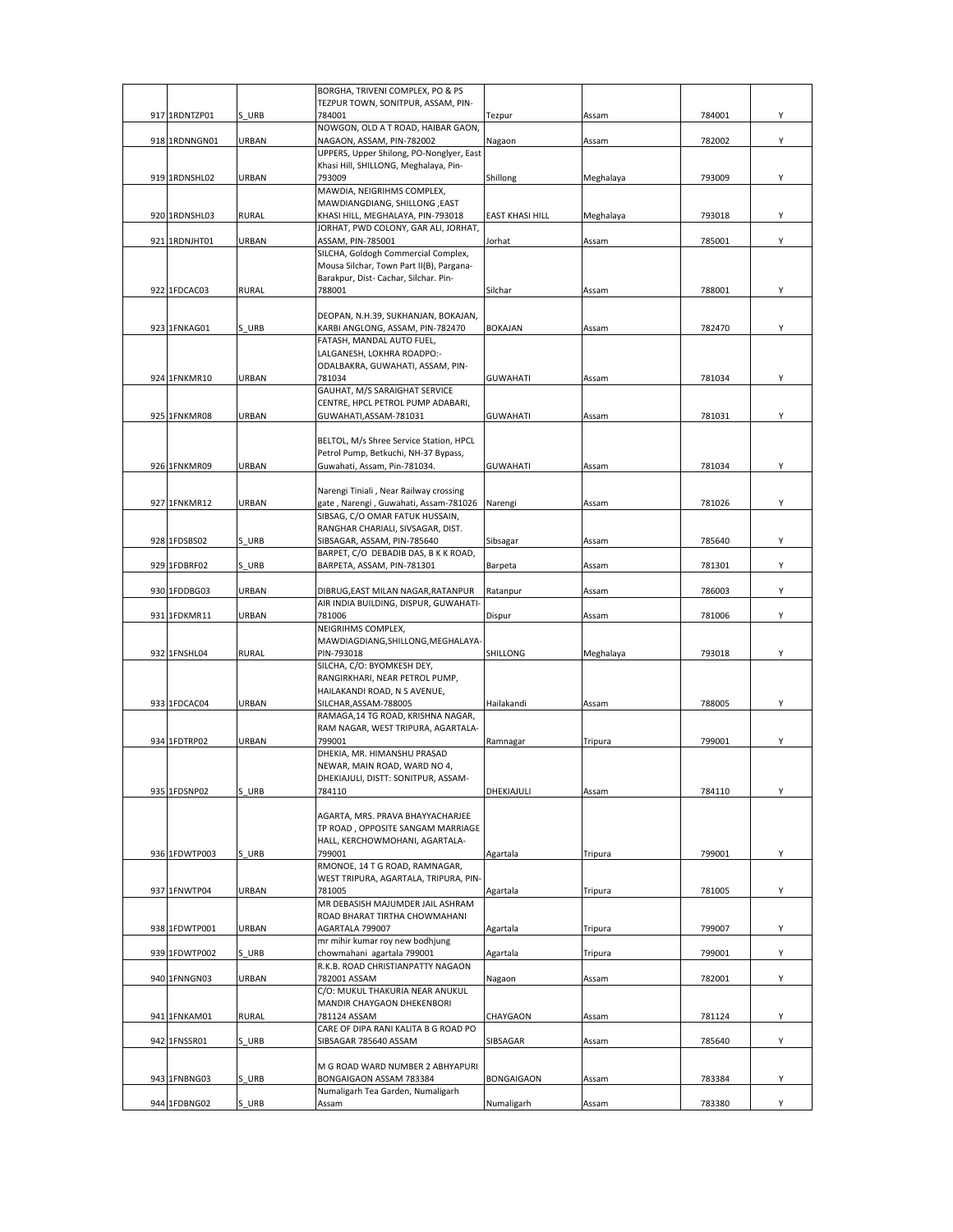|               |              | NABAKISHOR SINGH INDO MYANMAR                                        |                |                      |        |   |
|---------------|--------------|----------------------------------------------------------------------|----------------|----------------------|--------|---|
| 945 1FNIME01  | URBAN        | <b>ROAD</b>                                                          | IMPHAL EAST    | Assam                | 795001 | Υ |
|               |              | MANIPUR UNIVERSITY CAMPUS, INDO-                                     |                |                      |        |   |
|               |              | MYANMAR ROAD, CANCHIPUR, IMPHAL,                                     |                |                      |        |   |
| 946 1FNNGN02  | URBAN        | PIN:795003, MANIPUR                                                  | CANCHIPUR      | Manipur              | 795003 | Υ |
|               |              | MANIPUR UNIVERSITY CAMPUS, INDO-<br>MYANMAR ROAD, CANCHIPUR, IMPHAL, |                |                      |        |   |
| 947 1FNIMP03  | URBAN        | PIN:795003, MANIPUR                                                  | CANCHIPUR      | Manipur              | 795003 | Υ |
|               |              |                                                                      |                |                      |        |   |
|               |              | GSROAD, M/S SHEW PRASAD AND SONS,                                    |                |                      |        |   |
|               |              | HPCL OUTLET, G S ROAD, GUWAHATI,                                     |                |                      |        |   |
| 948 1FNBRF03  | URBAN        | KAMRUP, ASSAM, PIN-781005                                            | Kamrup         | Assam                | 781005 | Υ |
|               |              | SHILLO, PULIN BEHARI ROAD, POLICE                                    |                |                      |        |   |
|               |              | BAZAR, EAST KHASI HILL, SHILLONG,                                    |                |                      |        |   |
| 949 1FDSHL05  | URBAN        | MEGHALAYA, PIN-793001                                                | SHILLONG       | Meghalaya            | 793001 | Υ |
| 950 1FNDIM03  | URBAN        | C/O Jamir City Tower, Dimapur                                        | <b>DIMAPUR</b> | ASSAM                | 797112 | Υ |
| 951 1FNCAC05  | URBAN        | Station Road, Tarapur, Silchar, assam                                | Silchar        | Assam                | 788003 | Y |
|               |              | station Road, ward no 5, Barpeta Road,                               |                |                      |        |   |
| 952 1FNSNP03  | S URB        | assam                                                                | Barpeta Road   | Assam                | 784110 | Υ |
| 953 1FNAIZ02  | URBAN        | RIPANS, Zemabawk, Aizwal                                             | Aizwal         | ASSAM                | 796003 | Y |
|               |              | S.C. Road, C/O Ranjit Choudhury Tezpur                               |                |                      |        |   |
| 954 1FNKOK02  | S URB        | Assam                                                                | Tezpur         | Assam                | 783370 | Υ |
|               |              |                                                                      |                |                      |        |   |
| 955 1FNDIM04  | URBAN        | East Police Station, Dimapur, Nagaland                               | Dimapur        | Nagaland             | 797112 | Υ |
|               |              |                                                                      |                |                      |        |   |
| 956 1FNJHT02  | <b>RURAL</b> | Lakhojaan Tea Estate, Bokakhat, Assam                                | Bokakhat       | Assam                | 785006 | Υ |
|               |              | 1, old survey road, near cross road mall,                            |                |                      |        |   |
| 957 1RDDDHD01 | URBAN        | dehradun                                                             | Dehradun       | Uttarakhand          | 248001 | Υ |
| 958 1RDDDHD02 | URBAN        | KRISHNA Nagar Dehradun                                               | Dehradun       | Uttarakhand          | 248001 | Y |
|               |              |                                                                      |                |                      |        |   |
| 959 1RDNDHD05 | URBAN        | Indira nagar, Regional Office, Dehradun                              | Dehradun       | Uttarakhand          | 248001 | Υ |
| 960 1RDNDHD03 | URBAN        | <b>Tagore Villa</b>                                                  | Dehradun       | Uttarakhand          | 248001 | Y |
| 961 1FDDHD06  | S URB        | <b>VIKAS NAGAR</b>                                                   | Dehradun       | Uttarakhand          | 248198 | Υ |
|               |              | GMS ROAD, OPP. ENGINEERS ENCLAVE,                                    |                |                      |        |   |
| 962 1RDNDHD04 | URBAN        | DEHRADUN                                                             | Dehradun       | Uttarakhand          | 248001 | Υ |
| 963 1FNDHD08  | URBAN        | Shastri Nagar                                                        | Dehradun       | Uttarakhand          | 248001 | Υ |
| 964 1FNDHD09  | URBAN        | DBS CHOWK DEHRADUN                                                   | Dehradun       | Uttarakhand          | 248001 | Υ |
| 965 1FNDHD10  | URBAN        | <b>Commercial Complex</b>                                            | Dehradun       | Uttarakhand          | 248001 | Υ |
| 966 1RDDHAR02 | URBAN        | UPPER Road, HARIDWAR                                                 | Haridwar       | Uttarakhand          | 249001 | Y |
| 967 1FNHAR06  | S URB        | LAKSAR                                                               | Haridwar       | Uttarakhand          | 247663 | Υ |
| 968 1FNHAR07  | URBAN        | KOTWALI, JAWALAPUR                                                   | Haridwar       | Uttarakhand          | 249407 | Υ |
| 969 1RDDMUS01 | S URB        | KULRI, MUSSORIE                                                      | Dehradun       | Uttarakhand          | 248179 | Y |
| 970 1RDDNAJ01 | S URB        | Najibabad                                                            | Bijnor         | Uttar Pradesh        | 246763 | Υ |
| 971 1RDDRIS01 | S URB        | DEHRADUN ROAD                                                        | Dehradun       | Uttarakhand          | 249201 | Υ |
| 972 1RDDSAH01 | URBAN        | SAHARANPUR                                                           | Saharanpur     | Uttar Pradesh        | 247001 | Y |
| 973 1RDDSAH02 | URBAN        | Hakikat Nagar                                                        | Saharanpur     | Uttar Pradesh        | 247001 | Υ |
| 974 1RDDSAH03 | URBAN        | Star Paper Mill                                                      | Saharanpur     | Uttar Pradesh        | 247001 | Υ |
| 975 1FDBIJ03  | S URB        | <b>BASIKIRATPUR</b>                                                  | Bijnor         | Uttar Pradesh        | 246731 | Υ |
| 976 1FDHAR05  | URBAN        | <b>ROORKEE</b>                                                       | Haridwar       | Uttarakhand          | 247669 | Υ |
| 977 1FDHAR04  | URBAN        | <b>BSM PG college</b>                                                | Haridwar       | Uttarakhand          | 247669 | Υ |
| 978 1FDHAL06  | URB          | Kotdwar                                                              | Pauri Gharwal  | Uttarakhand          | 246149 | Y |
| 979 1FNUKS01  | S URB        | MAHIMA NAND BUILDING                                                 | Uttarkhashi    | Uttarakhand          | 249193 | Υ |
| 980 1FNSAH05  | URBAN        | <b>CIRCUIT HOUSE ROAD</b>                                            | Saharanpur     | Uttar Pradesh        | 247001 | Υ |
| 981 1FNSAH06  | RURAL        | Near Kashiramram Medical Colege                                      | Saharanpur     | Uttar Pradesh        | 247001 | Y |
| 982 1FDBIJ07  | S URB        | Bazar Baradari                                                       | Bijnor         | Uttar Pradesh        | 246762 | Υ |
| 983 1FDBIJ08  | S URB        | JAIN STREET SEOHARA                                                  | Bijnor         | <b>Uttar Pradesh</b> | 246746 | Υ |
|               |              | SINGH SERVICE STATION, CHAKRATA                                      |                |                      |        |   |
| 984 1FDDHD15  | URBAN        | ROAD, DEHRADUN                                                       | Dehradun       | Uttarakhand          | 248001 | Υ |
|               |              | JOLLY GRANT FILLING STATION, RISHIKESH                               |                |                      |        |   |
| 985 1FDDHD12  | <b>RURAL</b> | ROAD                                                                 | Dehradun       | Uttarakhand          | 248140 | Υ |
|               |              |                                                                      |                |                      |        |   |
| 986 1FDBIJ14  | <b>RURAL</b> | VILL MAUZAMPUR NARAIN, DISTT BIJNOR                                  | <b>BIJNOR</b>  | UTTAR PRADESH        | 246731 | Υ |
| 987 1FDSAH07  | S URB        | VILL FATEHPUR, CHHUTMALPUR                                           | Saharanpur     | Uttarakhand          | 247662 | Υ |
| 988 1FDDHD13  | URBAN        | 56 NEW ROAD, DEHRADUN                                                | DEHRADUN       | Uttarakhand          | 248001 | Y |
|               |              | BANK OF BARODA, GULABRAI,                                            |                |                      |        |   |
| 989 1FDRUD01  | <b>RURAL</b> | RUDRAPRAYAG, UTTARAKHAND                                             | RUDRAPRAYAG    | Uttarakhand          | 246171 | Υ |
|               |              | BOB, BLOCK VIKAS NAGAR. VPO-                                         |                |                      |        |   |
| 990 1FDDHD14  | RURAL        | SABHAWALA, DEHRADUN                                                  | DEHRADUN       | Uttarakhand          | 248197 | Υ |
|               |              | MAIN BAZAR NEAR BUS STAND,                                           |                |                      |        |   |
| 991 1FDCHA01  | S URB        | GOPESHWAR                                                            | Chamoli        | Uttarakhand          | 246401 | Υ |
|               |              |                                                                      |                |                      |        |   |
|               |              | Bank of Baroda, Ajabpur Branch, Amber                                |                |                      |        |   |
|               |              | ArcadeMothrowala Road, Near Bengali                                  |                |                      |        |   |
| 992 1FDDHD19  | URBAN        | Kothi Chowk, Ajabpur, Dehradun.                                      | Dehradun       | Uttarakhand          | 248001 | Υ |
| 993 1FDDHD20  | URBAN        | MATA MANDIR ROAD, DEHRADUN                                           | Dehradun       | Uttarakhand          | 248001 | Υ |
| 994 1FDBIJ12  | RURAL        | Village Mandawali, Near BSNL Office                                  | Bijnor         | Uttar Pradesh        | 246749 | Υ |
| 995 1FDDHD21  | <b>RURAL</b> | VILL & PO HARRAWALA, DEHRADUN                                        | Dehradun       | Uttarakhand          | 248001 | Y |
|               |              | BANK OF BARODA, SUNDERPUR, DISTT                                     |                |                      |        |   |
| 996 1FDSAH09  | <b>RURAL</b> | SAHARANPUR                                                           | Saharanpur     | Uttar Pradesh        | 247662 | Υ |
|               |              |                                                                      |                |                      |        |   |
|               | URBAN        | Opposite Palm City, Near Kargi Chowk                                 | Dehradun       | Uttarakhand          | 248001 | Y |
| 997 1FDDHD18  |              |                                                                      |                |                      |        |   |
| 998 1FDHAR09  | S URB        | QUANTUM GLOBAL CAMPUS,<br>BHAGWANPUR                                 | Haridwar       | Uttarakhand          | 247661 | Υ |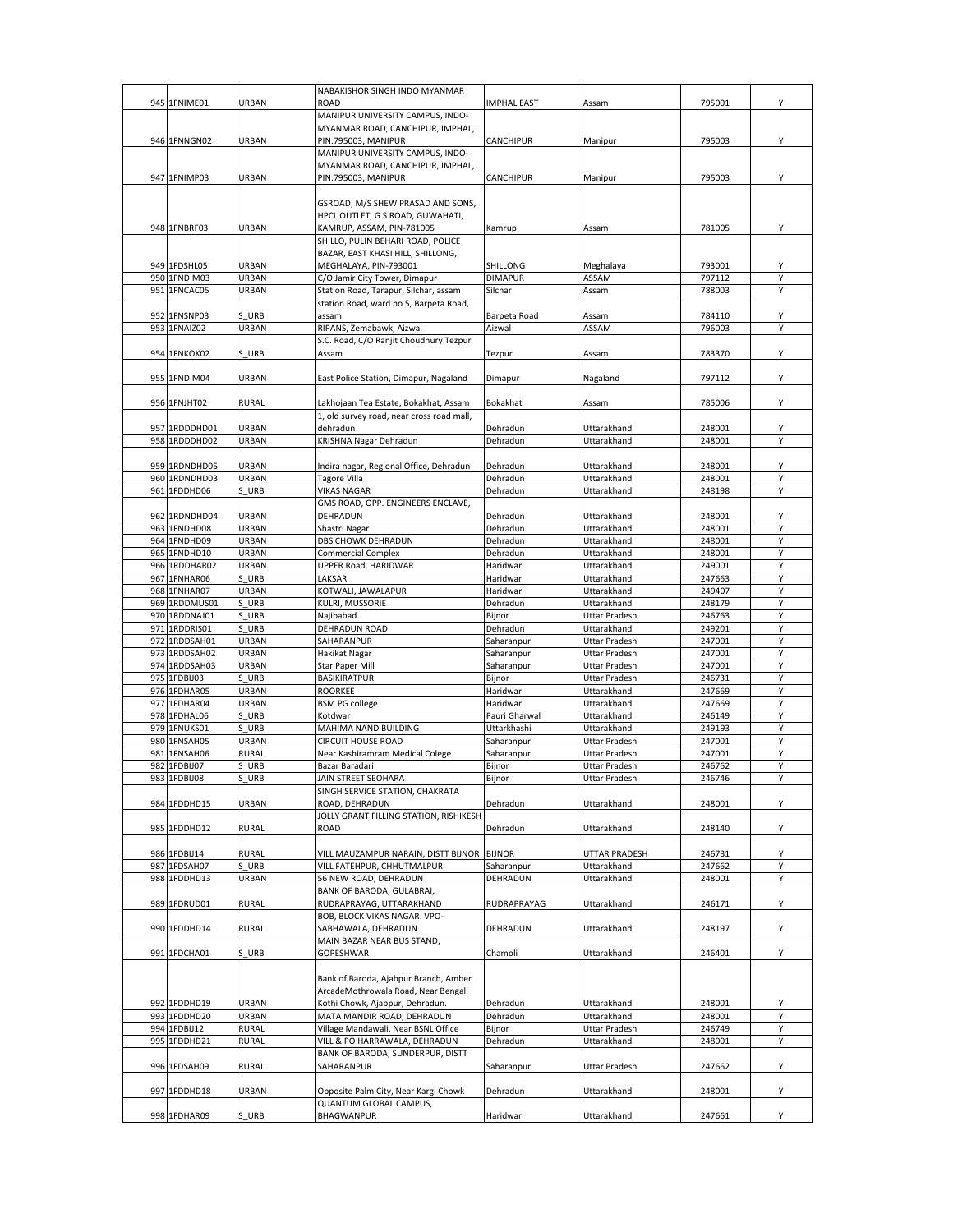| 999 1FDCHA02   | S URB        | Ibex brigade, Joshimath                      | Chamoli             | UTTARAKHAND                    | 246443 | Υ |
|----------------|--------------|----------------------------------------------|---------------------|--------------------------------|--------|---|
| 1000 1FDDHD24  | URBAN        | DHARAMPUR CHOWK, Dehradun                    | Dehradun            | UTTARAKHAND                    | 248001 | Y |
|                |              | Bank of Baroda, Upper Garhwali Colony,       |                     |                                |        |   |
| 1001 1FDDHD25  | S URB        | Nehru Gram, Raipur,                          | Dehradun            | UTTARAKHAND                    | 248001 | Υ |
|                |              | BALUNI BHAWAN, CIVIL LINES, NEAR CMO         |                     |                                |        |   |
| 1002 1FDDHD23  | S URB        | OFFICE, PAURI                                | Pauri Gharwal       | UTTARAKHAND                    | 246001 | Y |
|                |              |                                              |                     |                                |        | Υ |
| 1003 1FDDHD27  | S URB        | Selagui, Dehardun                            | Dehradun            | UTTARAKHAND                    | 248197 |   |
|                |              |                                              |                     |                                |        |   |
| 1004 1FDDHD26  | URBAN        | Patel nagar, Saharanpur road, Dehradun       | Dehradun            | UTTARAKHAND                    | 248197 | Υ |
|                |              | 43, Mission market, court road,              |                     |                                |        |   |
| 1005 1FNSAH11  | URBAN        | saharampur                                   | Saharanpur          | uttarpradesh                   | 247001 | Υ |
|                |              |                                              |                     |                                |        |   |
| 1006 1FNHAR11  | S URB        | GT ROAD, MANGLAUR, DISTT. HARIDWAR Haridwar  |                     | Uttarakhand                    | 247656 | Υ |
| 1007 1FNDHD28  | URBAN        | Vill. Banjarawala, Dehradun                  | Dehradun            | Uttarakhand                    | 248001 | Y |
|                |              | Laksar road, milap nagar, dhandhera          |                     |                                |        |   |
|                |              |                                              |                     |                                |        |   |
| 1008 1FNHAR12  | URBAN        | fatak. Roorkee                               | Haridwar            | Uttarakhand                    | 247667 | Υ |
| 1009 1FNSAH13  | URBAN        | BANK OF BARODA DEOBAND ROAD                  | Saharanpur          | uttarpradesh                   | 247001 | Υ |
| 1010 1FNDHD31  | S URB        | mall road, mussoorie                         | Dehradun            | Uttarakhand                    | 248179 | Y |
|                |              | Uttrakhand Technical University,             |                     |                                |        |   |
| 1011 1FNDHD30  | <b>RURAL</b> | Suddhowala, Dehradun                         | Dehradun            | Uttarakhand                    | 248001 | Υ |
| 1012 1FDTEH02  | RURAL        | Devprayag                                    | Tehri Garwal        | Uttarakhand                    | 249112 | Y |
| 1013 1FNSAH12  | URBAN        | Kutubsher chowk, Saharanpur                  | Saharanpur          | uttarpradesh                   | 247001 | Υ |
| 1014 1FNSAH14  | URBAN        | Khumranpul, Moreganj, Saharanpur             | Saharanpur          | uttarpradesh                   | 247001 | Υ |
|                |              |                                              | Haridwar            |                                |        | Y |
| 1015 1FNHAR13  | URBAN        | Subhash nagar, Haridwar                      |                     | Uttarakhand                    | 249401 |   |
|                |              |                                              |                     |                                |        |   |
| 1016 1FNDHD32  | RURAL        | Bank of baroda, sugar mill road, Doiwala     | Dehradun            | Uttarakhand                    | 248140 | Υ |
| 1017 1FDBIJ06  | URBAN        | Sandhu Centre, Transport nagar               | DEHRADUN            | UTTARKHAND                     | 248001 | Y |
|                |              | Bank of abroda, Aurangabad branch,           |                     |                                |        |   |
| 1018 1FDBSH14  | S URB        | <b>Bulandshahr District</b>                  | BULANDSHAHAR        | Uttar Pradesh                  | 203205 | Υ |
|                |              | Near Kacheri, Deputy Ganj, Vasant            |                     |                                |        |   |
| 1019 1FDMDB12  | URBAN        | Vihar, Moradabad                             | MORADABAD           | <b>Uttar Pradesh</b>           | 244001 | Y |
|                |              |                                              |                     |                                |        |   |
|                |              |                                              |                     |                                |        |   |
| 1020 1FDJPN02  | <b>RURAL</b> | Bank of Baroda, Joya, Disst - JP Nagar       | JYOTIBA PHULE NAGAR | Uttar Pradesh                  | 244222 | Υ |
| 1021 1FDBSH05  | RURAL        | Kamalpur, District Bulandshahar              | BULANDSHAHR         | Uttar Pradesh                  | 203001 | Υ |
|                |              | SARDHANA ROAD NEAR POLICE STATION,           |                     |                                |        |   |
| 1022 1FDMRT17  | METRO        | KANKARKHERA, Meerut                          | MEERUT              | Uttar Pradesh                  | 250001 | Υ |
|                |              |                                              |                     |                                |        |   |
| 1023 1FNMDB24  | URBAN        | MDA Colony Sai Mandir Road Moradabad         | MORADABAD           | Uttar Pradesh                  | 244001 | Υ |
|                |              | A-47, LAJPAT NAGAR, AVAS VIKAS,              |                     |                                |        |   |
| 1024 1FDMDB15  | URBAN        | KATGHAR RAMPUR RD, MORADABAD                 | MORADABAD           | Uttar Pradesh                  | 244001 | Υ |
| 1025 1FDBSH08  | URBAN        |                                              |                     |                                |        | Υ |
|                |              | Near kacheri, old tehsil road, khurja        | BULANDSHAHR         | Uttar Pradesh                  | 203131 |   |
| 1026 1RDDMRT01 | <b>METRO</b> | ABU LANE                                     | MEERUT              | Uttar Pradesh                  | 250002 | Υ |
|                |              | Bank of Baroda, Nawab Gate, Opp. SBI         |                     |                                |        |   |
|                |              | Main Branch, Near Gandhi Samadhi,            |                     |                                |        |   |
| 1027 1FDRMP25  | S URB        | Rampur, 244901                               | RAMPUR              | Uttar Pradesh                  | 244901 | Υ |
| 1028 1RDDAGR02 | <b>METRO</b> | MG Road Agra                                 | AGRA                | Uttar Pradesh                  | 282001 | Y |
| 1029 1RDDALI02 | URBAN        | Malkhan Nagar, Aligarh                       | ALIGARH             | Uttar Pradesh                  | 202002 | Υ |
| 1030 1RDDMNP01 | URBAN        |                                              | MAINPURI            |                                | 205001 | Υ |
|                |              | Mainpuri                                     |                     | Uttar Pradesh                  |        |   |
| 1031 1RDDETW02 | URBAN        | New Colony, Etawah                           | <b>ETAWAH</b>       | Uttar Pradesh                  | 206001 | Y |
| 1032 1RDNAGR08 | METRO        | Sikandara Branch, Agra                       | AGRA                | Uttar Pradesh                  | 282001 | Y |
| 1033 1RDNFKB01 | URBAN        | Fatehgarh, Kachehri Road                     | FARRUKHABAD         | Uttar Pradesh                  | 209601 | Υ |
| 1034 1RDNKNJ01 | S URB        | BLYKAN, Kannauj, U.P.-209725                 | AGRA                |                                |        | Υ |
| 1035 1RDNAGR09 |              |                                              |                     | Uttar Pradesh                  | 209725 |   |
|                |              |                                              | AGRA                |                                |        | Y |
| 1036 1RDNFIR02 | <b>METRO</b> | 30/20-K, Siddarth Nagar                      |                     | Uttar Pradesh<br>Uttar Pradesh | 282001 | Y |
|                | URBAN        | Pali Inter College                           | FIROZABAD           |                                | 205141 |   |
| 1037 1FDAUY02  | S URB        | NTPC Road, Dibiyapur                         | AURAIYA             | Uttar Pradesh                  | 206244 | Υ |
| 1038 1FDAGR16  | <b>MFTRO</b> | OM COMPLEX                                   | AGRA                | <b>Uttar Pradesh</b>           | 282001 | Υ |
| 1039 1FDAGR17  | <b>METRO</b> | Trans Yamuna Colony                          | AGRA                | Uttar Pradesh                  | 282001 | Υ |
| 1040 1FDMAT04  | S URB        | Devendri Sadan                               | MATHURA             | Uttar Pradesh                  | 281204 | Y |
| 1041 1FDLLT01  | URBAN        | Lalitpur                                     | LALITPUR            | Uttar Pradesh                  | 284403 | Υ |
| 1042 1FNAGR18  | <b>METRO</b> | Shanti City Centre                           | AGRA                | Uttar Pradesh                  | 282001 | Υ |
| 1043 1FNALI07  | URBAN        | Sector 1                                     | ALIGARH             | Uttar Pradesh                  | 202002 | Y |
|                |              |                                              |                     |                                |        |   |
| 1044 1FNJHS02  | URBAN        | 1385, Sharda Hills                           | <b>JHANSI</b>       | Uttar Pradesh                  | 284001 | Υ |
| 1045 1FNJHS03  | URBAN        | Med. College Jhansi                          | <b>JHANSI</b>       | Uttar Pradesh                  | 284001 | Υ |
| 1046 1FNMAT05  | S URB        | Govardhan Branch                             | MATHURA             | Uttar Pradesh                  | 281502 | Υ |
| 1047 1FNALI08  | URBAN        | 100FT. ROAD                                  | <b>ALIGARH</b>      | Uttar Pradesh                  | 202002 | Υ |
| 1048 1FDJHS07  | URBAN        | <b>HPCL Rk Filling Station Jhansi</b>        | <b>JHANSI</b>       | Uttar Pradesh                  | 284001 | Υ |
|                |              | S.S Memorial Public School, Saifai, District |                     |                                |        |   |
| 1049 1FNETW04  | <b>RURAL</b> | Etawah                                       | <b>ETAWAH</b>       | Uttar Pradesh                  | 206001 | Υ |
|                |              | CHIBBS, Near Peepal Chauraha, G T Road,      |                     |                                |        |   |
|                |              | Chibbramau, Dist.-Kannauj, Agra, UP, Pin-    |                     |                                |        |   |
|                |              |                                              |                     |                                |        |   |
| 1050 1FDKNJ02  | S URB        | 209721                                       | AGRA                | Uttar Pradesh                  | 209721 | Υ |
| 1051 1FDMAT08  | <b>RURAL</b> | Chhatikalan, District Mathura                | <b>MATHURA</b>      | <b>Uttar Pradesh</b>           | 281001 | Υ |
| 1052 1FDKRN02  | S URB        | Soron, District Kashi Ram Nagar              | KANSHIRAM NAGAR     | Uttar Pradesh                  | 207403 | Υ |
| 1053 1FDKRN01  | URBAN        | Laxmiganj Area, Kasganj                      | KANSHIRAM NAGAR     | Uttar Pradesh                  | 207123 | Υ |
|                |              |                                              |                     |                                |        |   |
|                |              | SAUSAR, BOB, Sausarpur Branch, Vill & Po-    |                     |                                |        |   |
| 1054 1FDKNJ04  | <b>RURAL</b> | Sausarpur. Dist- Kannauj. Pin- 209735        | KANNAUJ             | <b>Uttar Pradesh</b>           | 224745 | Υ |
|                |              |                                              |                     |                                |        |   |
|                |              | RAJA KA TAAL, NEAR POOJA                     |                     |                                |        |   |
| 1055 1FDFIR04  | S URB        | GLASS, DISTRICT FIROZABAD (U.P)              | FIROZABAD           | Uttar Pradesh                  | 283203 | Υ |
| 1056 1FDMNP03  | S URB        | Nouner, District Mainpuri                    | MAINPURI            | Uttar Pradesh                  | 206122 | Y |
|                |              | Bank of Baroda, Sirsaganj, District          |                     |                                |        |   |
| 1057 1FDFIR05  | S URB        | Firozabad                                    | FIROZABAD           | Uttar Pradesh                  | 205151 | Υ |
| 1058 1FDFKB03  | URBAN        | SETH GALI, FARRUKHABAD                       | FARRUKHABAD         | Uttar Pradesh                  | 209601 | Υ |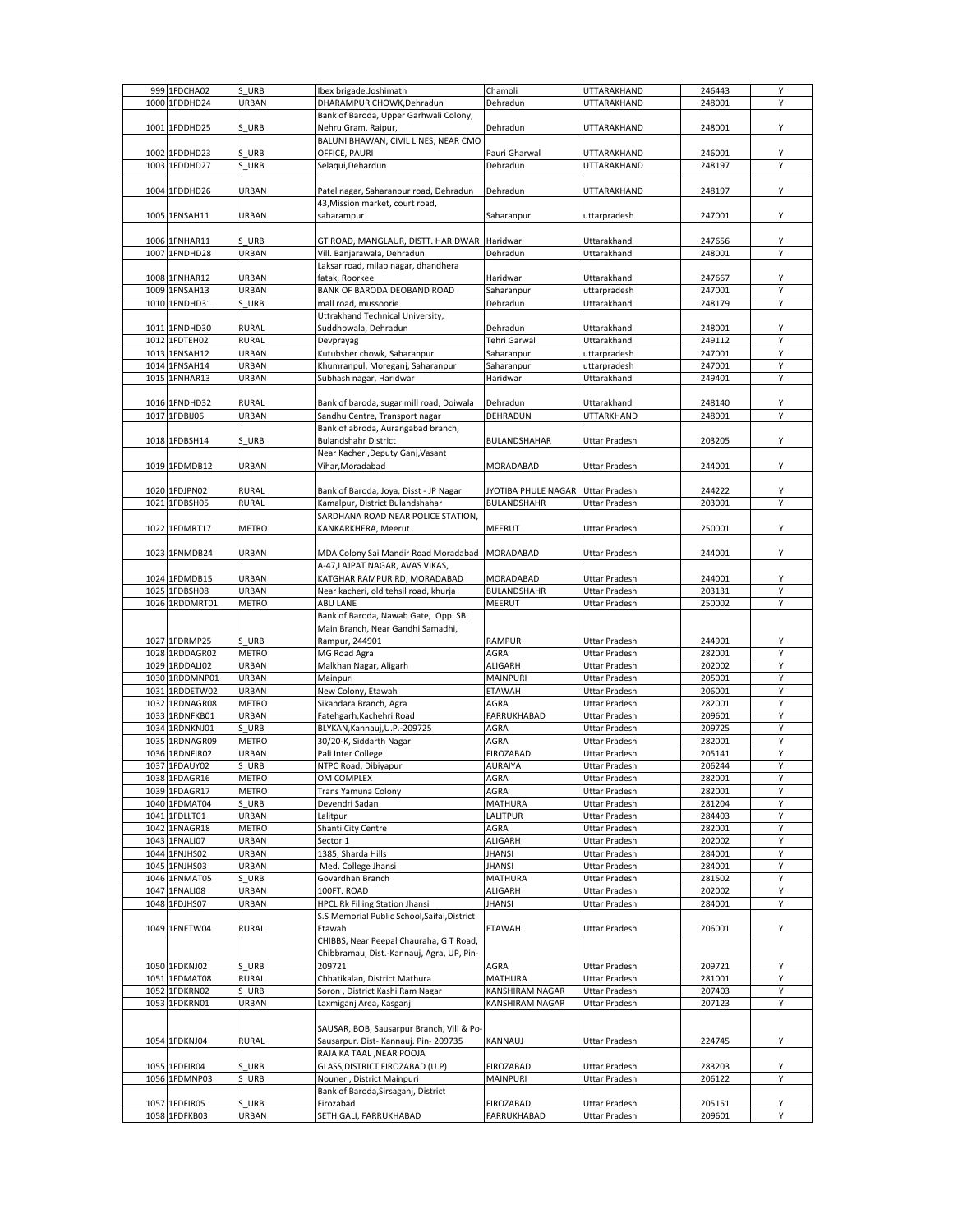|      |                |              | 68/2, MOUZA MAHOLI, NR UMA              |                        |                      |        |        |
|------|----------------|--------------|-----------------------------------------|------------------------|----------------------|--------|--------|
|      | 1059 1FDMAT09  | S URB        | MOTORS, MAHOLI                          | MATHURA                | <b>Uttar Pradesh</b> | 281001 | Υ      |
|      |                |              | MAJHPU, BOB, Majhpurwa Branch, village  |                        |                      |        |        |
|      |                |              | & post Majhpurwa, Distt. Kannauj, Uttar |                        |                      |        |        |
|      | 1060 1FDKNJ03  | S URB        | Pradesh, Pin-209722                     | KANNAUJ                | <b>Uttar Pradesh</b> | 209722 | Υ      |
|      |                |              |                                         |                        |                      |        |        |
|      | 1061 1FDKSG01  | <b>RURAL</b> | VILL. AND PO. KADARBADI DIST. KASGANJ   | <b>KANSHIRAM NAGAR</b> | <b>Uttar Pradesh</b> | 207123 | Υ      |
|      |                |              | H.No. 1163, Sec-10, Awas Vikas Colony,  |                        |                      |        |        |
|      | 1062 1FNAGR50  | <b>METRO</b> | Sikandara Agra                          | AGRA                   | Uttar Pradesh        | 280005 | Υ      |
|      | 1063 1FDJHS06  | S URB        | MOTH, JHANSI                            | <b>JHANSI</b>          | Uttar Pradesh        | 284001 | Υ      |
|      |                |              |                                         |                        |                      |        |        |
|      | 1064 1FDKSG02  | <b>RURAL</b> | BOB KAKRALA BRANCH DIST KASGANJ         | KANSHIRAM NAGAR        | Uttar Pradesh        | 207123 | Υ      |
|      | 1065 1FDFKB05  | <b>RURAL</b> | BOB, Amethi Jadid, Dist Farrukhabad     | <b>FARRUKHABAD</b>     | <b>Uttar Pradesh</b> | 209604 | Υ      |
|      | 1066 1FDALI15  | <b>RURAL</b> | BOB Satha, Dist Aligarh                 | <b>ALIGARH</b>         | <b>Uttar Pradesh</b> | 202007 | Y      |
|      |                |              | RADHAR, BOB, RADHA RAMAN ROAD,          |                        |                      |        |        |
|      | 1067 1FDAGR45  | URBAN        | MAINURI, AGRA, UP, PIN-205001           | AGRA                   | Uttar Pradesh        | 205001 | Υ      |
|      | 1068 1FDMAT11  | URBAN        | Auto Aid, By pass road, Mathura         | MATHURA                | Uttar Pradesh        | 281001 | Y      |
|      |                |              | BOB RAMLILA GROND SADABAD,              |                        |                      |        |        |
|      |                | S URB        |                                         |                        |                      |        | Υ      |
|      | 1069 1FDHTH05  |              | HATRAS UP 281306                        | <b>HATHRAS</b>         | Uttar Pradesh        | 281306 |        |
|      |                |              | JALESA-Jalesar HNO 51, Village and Post |                        |                      |        |        |
|      | 1070 1FDETA03  | S URB        | Sherganj Dist Jaleshar.                 | <b>ETAH</b>            | <b>Uttar Pradesh</b> | 207302 | Υ      |
|      |                |              |                                         |                        |                      |        |        |
|      | 1071 1FDAGR41  | <b>METRO</b> | HPCL, Friends Auto Gwaliour Road, Agra  | AGRA                   | <b>Uttar Pradesh</b> | 242010 | Υ      |
|      |                |              | Shop No. 1 Nehru Enclave Colony,        |                        |                      |        |        |
|      |                |              | Kahkash Hospital Ke Samne Shamsabad     |                        |                      |        |        |
|      | 1072 1FNAGR54  | METRO        | Fatehabad 100 Ft Rd Agra                | AGRA                   | Uttar Pradesh        | 282001 | Υ      |
|      | 1073 1FDHRD03  | S URB        | Madhoganj                               | SHAHJAHANPUR           | UTTAR PRADESH        | 241302 | Y      |
|      | 1074 1FDPBT16  | <b>RURAL</b> | KANJA HARAIYA                           | PILIBHIT               | UTTAR PRADESH        | 262904 | Y      |
|      | 1075 1FDPBT18  | RURAL        | <b>SHIV NAGAR</b>                       | PILIBHIT               | UTTAR PRADESH        | 262122 | Υ      |
|      | 1076 1FDPBT19  | <b>RURAL</b> | <b>BITHORA KALAN</b>                    | PILIBHIT               | UTTAR PRADESH        | 262001 | Υ      |
|      | 1077 1FDPBT20  | <b>RURAL</b> | KAICH                                   | PILIBHIT               | UTTAR PRADESH        | 262001 | Υ      |
|      | 1078 1FDSHJ37  | <b>RURAL</b> | KHANDHAR                                | SHAHJAHANPUR           | UTTAR PRADESH        | 242221 | Y      |
|      | 1079 1FDPBT21  | <b>RURAL</b> | KHAMARIAPUL                             | PILIBHIT               | UTTAR PRADESH        | 262001 | Υ      |
|      | 1080 1FDSHJ40  | RURAL        | CHAURASIA                               | SHAHJAHANPUR           | UTTAR PRADESH        | 242220 | Υ      |
|      | 1081 1FDSHJ35  | <b>RURAL</b> | <b>NAHIL</b>                            | SHAHJAHANPUR           | UTTAR PRADESH        | 242401 | Υ      |
|      | 1082 1FDSHJ38  | <b>RURAL</b> | KURIAKALAN                              | SHAHJAHANPUR           | UTTAR PRADESH        | 242223 | Y      |
|      | 1083 1FDSHJ33  | <b>RURAL</b> | Kudaiya                                 | SHAHJAHANPUR           | UTTAR PRADESH        | 242301 | Υ      |
|      | 1084 1FNPBT23  | <b>RURAL</b> | PAREWA VAYSH                            | PILIBHIT               | UTTAR PRADESH        | 262001 | Υ      |
|      | 1085 1FDPBT30  | <b>RURAL</b> | Bhadeg kanja                            | PILIBHIT               | UTTAR PRADESH        | 262001 | Y      |
|      | 1086 1FNSHJ46  | RURAL        | CHARKHOLA                               | Shahjahanpur           | UTTAR PRADESH        | 242001 | Υ      |
|      | 1087 1FDSHJ48  | <b>RURAL</b> | Sarthauli                               | Shahjahanpur           | Uttar Pradesh        | 242225 | Υ      |
|      | 1088 1FDHRD04  | <b>RURAL</b> | Nasauli Gopal                           | <b>HARDOI</b>          | Uttar Pradesh        | 241124 | Υ      |
|      | 1089 1FDSHJ68  | RURAL        | Aurngabad                               |                        | Uttar Pradesh        | 242401 | Υ      |
|      |                |              |                                         | Shahjahanpur           |                      |        | Υ      |
|      | 1090 1FDSHJ70  | <b>RURAL</b> | Dandiya Bajar (SATNUA)                  | Shahjahanpur           | Uttar Pradesh        | 242407 | Υ      |
|      | 1091 1FDSHJ71  | RURAL        | Kabra Hussain Pur                       | Shahjahanpur           | Uttar Pradesh        | 242301 | Y      |
| 1092 | 1FDPBT35       | RURAL        | Pinjra Bamanpuri                        | PILIBHIT               | Uttar Pradesh        | 262001 |        |
|      | 1093 1FDSHJ67  | <b>RURAL</b> | Harnahai                                | Shahjahanpur           | Uttar Pradesh        | 242001 | Υ      |
|      | 1094 1FDSHJ69  | RURAL        | Dabhaura                                | Shahjahanpur           | Uttar Pradesh        | 242001 | Υ      |
|      | 1095 1FNSHJ13  | URBAN        | Ram Nagar                               | Shahjahanpur           | UTTAR PRADESH        | 242001 | Y      |
|      | 1096 1FDSHJ59  | URBAN        | chinnor Nr. BUPGB, SHAHJAHANPUR         | Shahjahanpur           | UTTAR PRADESH        | 242001 | Υ      |
|      | 1097 1RDNSHJ03 | URB          | <b>KATRA</b>                            | Shahjahanpur           | UTTAR PRADESH        | 242301 | Υ      |
|      | 1098 1FDSHJ09  | URB          | RosaManadi                              | Shahjahanpur           | <b>UTTAR PRADESH</b> | 242406 | Υ      |
|      | 1099 1FDSHJ08  | <b>RURAL</b> | Jalalabad                               | Shahjahanpur           | UTTAR PRADESH        | 242221 | Y      |
|      | 1100 1FDPBT03  | URB          | Bilshanda                               | PILIBHIT               | UTTAR PRADESH        | 262202 | Υ      |
|      | 1101 1FDHRD01  | URB          | Sahabad                                 | <b>HARDOI</b>          | UTTAR PRADESH        | 241124 | Υ      |
|      | 1102 1FDSHJ12  | <b>RURAL</b> | VILL AKARRA PO DADROLI                  | SHAHJAHANPUR           | <b>UTTAR PRADESH</b> | 242001 | Υ      |
|      | 1103 1FNLKH01  | S URB        | Gola Gokarannath                        | LAKHIMPUR              | UTTAR PRADESH        | 262802 | Υ      |
|      | 1104 1FNSHJ16  | RURAL        | MADNAPUR                                | Shahjahanpur           | UTTAR PRADESH        | 242401 | Υ      |
|      | 1105 1FNSHJ15  | <b>RURAL</b> | Sindholi                                | Shahjahanpur           | UTTAR PRADESH        | 242001 | Υ      |
|      | 1106 1FNSHJ21  | <b>RURAL</b> | Maqsoodapur                             | Shahjahanpur           | UTTAR PRADESH        | 242042 | Υ      |
|      | 1107 1FNSHJ20  | <b>RURAL</b> | Dhakaghanshyam                          | Shahjahanpur           | UTTAR PRADESH        | 242042 | Υ      |
|      | 1108 1FNSHJ24  | <b>RURAL</b> | Muradpur                                | Shahjahanpur           | UTTAR PRADESH        | 242405 | Υ      |
|      | 1109 1FNSHJ28  | <b>RURAL</b> | KHAMARIYA                               | SHAHJAHANPUR           | UTTAR PRADESH        | 242303 | Υ      |
|      | 1110 1FNSHJ23  | <b>RURAL</b> | KAHELIA                                 | SHAHJAHANPUR           | <b>UTTAR PRADESH</b> | 242001 | Υ      |
|      | 1111 1FNSHJ47  | <b>RURAL</b> | Khairpur                                | SHAHJAHANPUR           | UTTAR PRADESH        | 242307 | Υ      |
|      | 1112 1FNSHJ26  | <b>RURAL</b> | Malika                                  | Shahjahanpur           | UTTAR PRADESH        | 242405 | Υ      |
|      | 1113 1FDSHJ53  | <b>RURAL</b> | <b>GORARAIPUR</b>                       | Shahjahanpur           | UTTAR PRADESH        | 242001 | Υ      |
|      | 1114 1FDSHJ52  | <b>RURAL</b> | RAJANPUR                                | Shahjahanpur           | UTTAR PRADESH        | 242307 | Υ      |
|      | 1115 1FDSHJ50  | <b>RURAL</b> | Sikandarpur Kalan                       | Shahjahanpur           | UTTAR PRADESH        | 242221 | Υ      |
|      | 1116 1FDSHJ43  | <b>RURAL</b> | <b>KAJRINOORPUR</b>                     | Shahjahanpur           | UTTAR PRADESH        | 242001 | Υ      |
|      | 1117 1FDSHJ42  | <b>RURAL</b> | <b>JAHANPUR</b>                         | Shahjahanpur           | UTTAR PRADESH        | 242001 | Υ      |
|      | 1118 1FDSHJ41  | <b>RURAL</b> | RASEVAN                                 | Shahjahanpur           | UTTAR PRADESH        | 242001 | Υ      |
|      | 1119 1FDSHJ55  | RURAL        | Majhila                                 | Shahjahanpur           | UTTAR PRADESH        | 242001 | Υ      |
|      | 1120 1FDSHJ54  | <b>RURAL</b> | Mathurapur, Shahjahanpur                | Shahjahanpur           | Uttar Pradesh        | 242001 | Υ      |
|      | 1121 1FNSHJ27  | <b>RURAL</b> | PARAUR, Shahjahanpur                    | Shahjahanpur           | UTTAR PRADESH        | 242127 | Υ      |
|      | 1122 1FDSHJ65  | <b>RURAL</b> | Bajeda Mahua Madi                       | Shahjahanpur           | Uttar Pradesh        | 242221 | Υ      |
|      | 1123 1FDSHJ64  | S URB        | Chauthera                               | Shahjahanpur           | Uttar Pradesh        | 242001 | Υ      |
|      | 1124 1FNSHJ72  | URB          | Hathoura Buzurg                         | Shahjahanpur           | Uttar Pradesh        | 242406 | Υ      |
|      |                |              | VILL. PIPARIYA HARCHAND, BILASANDA      |                        |                      |        |        |
|      |                |              |                                         |                        |                      |        |        |
|      |                |              | ROAD, BLOCK BANDA, PO AJMATPUR,         |                        |                      |        |        |
|      |                |              | TEHSIL POWAYAN, DISTT.                  |                        |                      |        |        |
|      | 1125 1FDSHJ79  | <b>RURAL</b> | SHAHJAHANPUR                            | Shahjahanpur           | UTTAR PRADESH        | 242001 | Υ<br>Υ |
|      | 1126 1FDSHJ34  | <b>RURAL</b> | KALAN                                   | Shahjahanpur           | UTTAR PRADESH        | 242227 |        |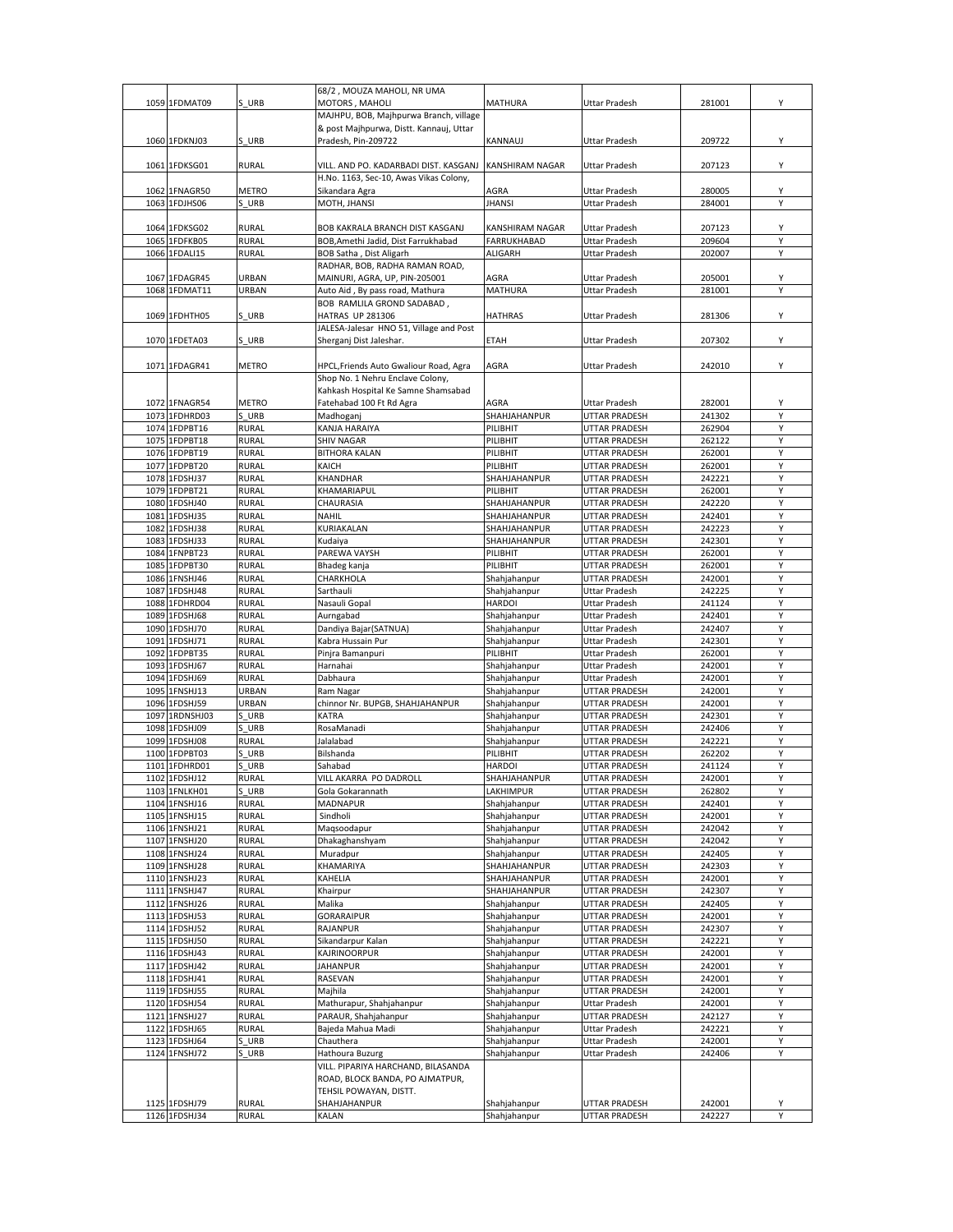|      | 1127 1FDSHJ58  | URBAN        | puttu lal choraha                           | Shahjahanpur  | UTTAR PRADESH | 242001 | Υ |
|------|----------------|--------------|---------------------------------------------|---------------|---------------|--------|---|
| 1128 | 1FDSHJ62       | URBAN        | chotta chowk Shahjahanpur                   | Shahjahanpur  | Uttar Pradesh | 242001 | Υ |
|      |                |              | Near Hanumant Dham, Bisrat Road,            |               |               |        |   |
|      | 1129 1FDSHJ75  | URBAN        | Shahajahanpur                               | Shahjahanpur  | UTTAR PRADESH | 242001 | Υ |
|      |                |              | SHAHEED UDYAN, Near Arya Mishthan           |               |               |        |   |
|      | 1130 1FDSHJ81  | URBAN        | Bhandar, Spn                                | Shahjahanpur  | UTTAR PRADESH | 242001 | Υ |
|      |                |              |                                             |               |               |        |   |
|      |                |              | SHAHJA, INCOME TAX OFFICE, NEAR NEW         |               |               |        |   |
|      |                |              | DISTRICT HOSPITAL, SHAHJAHANPUR,            |               |               |        |   |
|      | 1131 1FNSHJ85  | URBAN        | UTTAR PRADESH, PIN-242001                   | SHAHJAHANPUR  | UTTAR PRADESH | 242001 | Υ |
|      |                |              |                                             |               |               |        |   |
|      |                |              | KOYALI, C/O SH, NAYANABEN K PATEL           |               |               |        |   |
|      |                |              | NR, RAMJI MANDIR AT & PO KOYALI,            |               |               |        |   |
|      | 1132 1FDBAR100 | METRO        | BARODA, GUJRAT, PIN-391330                  | <b>BARODA</b> | Gujarat       | 391330 | Y |
|      |                |              | PADRA, Chikwad, Padra, Baroda, Gujarat,     |               |               |        |   |
|      | 1133 1FDBAR102 | S URB        | Pin-391140                                  | <b>BARODA</b> | Gujarat       | 391140 | Υ |
|      |                |              | C/o Jhangirbhai Menon, Kawat Road, Near     |               |               |        |   |
|      | 1134 1FDBAR106 | <b>RURAL</b> | Hindustan Steel Furniture                   | <b>BARODA</b> | Gujarat       | 391170 | Υ |
|      |                |              |                                             |               |               |        |   |
|      |                |              | POR, Por Branch, Gayatri shopping Centre,   |               |               |        |   |
|      | 1135 1RDWBAR11 | <b>RURAL</b> | Por Dist - Baroda GUJARAT- 391243           | <b>BARODA</b> | Gujarat       | 391243 | Υ |
|      |                |              | THUVAV, Aarshi Petroleum, Block no. 746,    |               |               |        |   |
|      |                |              |                                             |               |               |        |   |
|      |                |              | Vadodara Dabhoi Road, Thuvavi, Baroda,      |               |               |        |   |
|      | 1136 1FDBAR110 | <b>RURAL</b> | Gujarat, Pin-391107                         | <b>BARODA</b> | Gujarat       | 391107 | Υ |
|      |                |              | GADHBO, Gadhboriyad, Ta-Naswadi,            |               |               |        |   |
|      | 1137 1FDBAR115 | <b>RURAL</b> | Baroda, Pin-391152                          | <b>BARODA</b> | Gujarat       | 391152 | Υ |
|      |                |              | DUDHWA, At Po- Dushwada, Tah- Padra,        |               |               |        |   |
|      | 1138 1FDBAR116 | <b>RURAL</b> | Dist- baroda. Pin- 3917450                  | <b>BARODA</b> | Gujarat       | 391745 | Υ |
|      |                |              | SINDHIR, Gram Panchayat Office,             |               |               |        |   |
|      | 1139 1FDBAR123 | <b>RURAL</b> | Sindhrot, Baroda, Pin-391330                | <b>BARODA</b> | Gujarat       | 391330 | Υ |
|      |                |              | CHANSA, Panchayat Building, Tal-Padra,      |               |               |        |   |
|      | 1140 1FDBAR124 | <b>RURAL</b> | Baroda, Gujarat, Pin-391140                 | <b>BARODA</b> | Gujarat       | 391130 | Υ |
|      |                |              | CHORAN, Choranda, Tal. Karjan, Dist.        |               |               |        |   |
|      | 1141 1FDBAR133 | <b>RURAL</b> | Baroda, Gujrat. Pin-391244                  | <b>BARODA</b> | Gujarat       | 391140 | Υ |
|      |                |              | NANFOF, Nana Fofalia, Tal. Dabhoi, Dist.    |               |               |        |   |
|      | 1142 1FDBAR134 | <b>RURAL</b> | Baroda, Gujrat. Pin-391210                  | <b>BARODA</b> | Gujarat       | 391210 | Υ |
|      |                |              | CHIKHO, Chikhodra, PO. Kasindra, Tal.       |               |               |        |   |
|      |                |              | Sankheda, Dist. Baroda, Gujrat. Pin-        |               |               |        |   |
|      | 1143 1FDBAR135 | <b>RURAL</b> | 391140                                      | <b>BARODA</b> | Gujarat       | 391140 | Υ |
|      |                |              |                                             |               |               |        |   |
|      |                |              | VARNAM, Ground Floor, Apex The              |               |               |        |   |
|      |                |              | Landmark, Atladara, Sun Pharma Road,        |               |               |        |   |
|      | 1144 1FDBAR148 | <b>RURAL</b> | Dist. Baroda, Gujrat. Pin- 391240           | <b>BARODA</b> | Gujarat       | 391240 | Υ |
|      |                |              |                                             |               |               |        |   |
|      |                |              |                                             |               |               |        |   |
|      |                |              | SURYAG, SURYAGHODA SCHOOL ROAD,             |               |               |        |   |
|      |                |              | SURYA, PO JOJWAGHODA THE BODELI,            |               |               |        |   |
|      | 1145 1FDBAR151 | <b>RURAL</b> | VADODARA, GUJRAT. PIN-391125                | <b>BARODA</b> | Gujarat       | 391125 | Y |
|      |                |              | AMBADA, BOB AMBADA BRANCH, AT &             |               |               |        |   |
|      |                |              | PO AMBADA, TALUKA-PADRA, BARODA,            |               |               |        |   |
|      | 1146 1FDBAR159 | RURAL        | <b>GUJRAT, PIN-391445</b>                   | <b>BARODA</b> | Gujarat       | 391445 | Υ |
|      |                |              | GAVASA, BOB, GAVASAD, AT&PO                 |               |               |        |   |
|      |                |              | GAVASAD, TAL: PADRA, DIST BARODA,           |               |               |        |   |
|      | 1147 1FDBAR166 | <b>RURAL</b> | GUJARAT, PIN-391430                         | <b>BARODA</b> | Gujarat       | 391430 | Υ |
|      |                |              | LIMDA, Parul Group of Institute, PO:        |               |               |        |   |
|      | 1148 1FDBAR174 | <b>RURAL</b> | LIMDA, Tal.: Waghodia PIN 391760            | <b>BARODA</b> | Gujarat       | 391760 | Y |
|      |                |              |                                             |               |               |        |   |
|      |                |              | DESBAR, BOB, At & PO Desar, Tal-Desar,      |               |               |        |   |
|      | 1149 1FDBAR175 | <b>RURAL</b> | Dist.-Baroda, Gujarat, Pin-391774.          | <b>BARODA</b> | Gujarat       | 391774 | Y |
|      |                |              | TENTAL, BOB Ten Talav, Tal- Dabhoi. Dist-   |               |               |        |   |
|      | 1150 1FDBAR176 | <b>RURAL</b> | Vadodara. Gujrat. Pin-391105                | <b>BARODA</b> | Gujarat       | 391105 | Υ |
|      |                |              | DABHOI, SINOR CROSSING OPP.PRAMUKH          |               |               |        |   |
|      |                |              | SWAMI HOSPITAL, NEAR SEWA                   |               |               |        |   |
|      |                |              | SADAN, DABHOI, DIST: BARODA, GUJARAT.       |               |               |        |   |
|      | 1151 1FDBAR199 | S URB        | PIN-391110.                                 | <b>BARODA</b> | Gujarat       | 391110 | Y |
|      |                |              |                                             |               |               |        |   |
|      |                |              | SOKHDA, BOB, Nr Old Bus Stand, Opp.         |               |               |        |   |
|      |                |              | Jagaji Temple, At & Po - Sokhda, Dist.-     |               |               |        |   |
|      | 1152 1FDBAR201 | S URB        | Baroda, Gujarat, Pin-391750.                | <b>BARODA</b> | Gujarat       | 391750 | Υ |
|      |                |              | SAVLI, Mr. Subhashbhai B Patel, Sardar      |               |               |        |   |
|      |                |              | Nagar, Near Water Tank, Savli, Dist-Baroda- |               |               |        |   |
|      | 1153 1FDBAR47  | S URB        | 391770                                      | <b>BARODA</b> | Gujarat       | 391770 | Υ |
|      |                |              | FERTIL, At-Po-Fertilizernagar (2nd ATM)     |               |               |        |   |
|      | 1154 1FDBAR54  | <b>RURAL</b> | Dist-Baroda, Gujarat- 391750                | <b>BARODA</b> | Gujarat       | 391750 | Υ |
|      |                |              | SAVLI, PB no.2, Shrinath Chambers, Opp S    |               |               |        |   |
|      | 1155 1FDBAR57  | S URB        | T Bus Stand, Salvi pin-391770               | <b>BARODA</b> | Gujarat       | 391770 | Υ |
|      |                |              | FERTOW, 409/B, Fertilizar Nagar             |               |               |        |   |
|      | 1156 1FDBAR63  | <b>RURAL</b> | Township, Baroda. Pin-391750                | <b>BARODA</b> | Gujarat       | 391750 | Υ |
|      |                |              |                                             |               |               |        |   |
|      |                |              | VASNA, VIA. KASINDRA TAL. SANKHEDA,         |               |               |        |   |
|      | 1157 1FDBAR96  | <b>RURAL</b> | BARODA, GUJRAT, PIN-391140                  | <b>BARODA</b> | Gujarat       | 391140 | Υ |
|      |                |              | Miyagam Dudh Utpadak Sahakari Mandhi        |               |               |        |   |
|      | 1158 1FDBAR97  | <b>RURAL</b> | Ltd, At &PO Miyagam                         | <b>BARODA</b> | Gujarat       | 391240 | Y |
|      |                |              |                                             |               |               |        |   |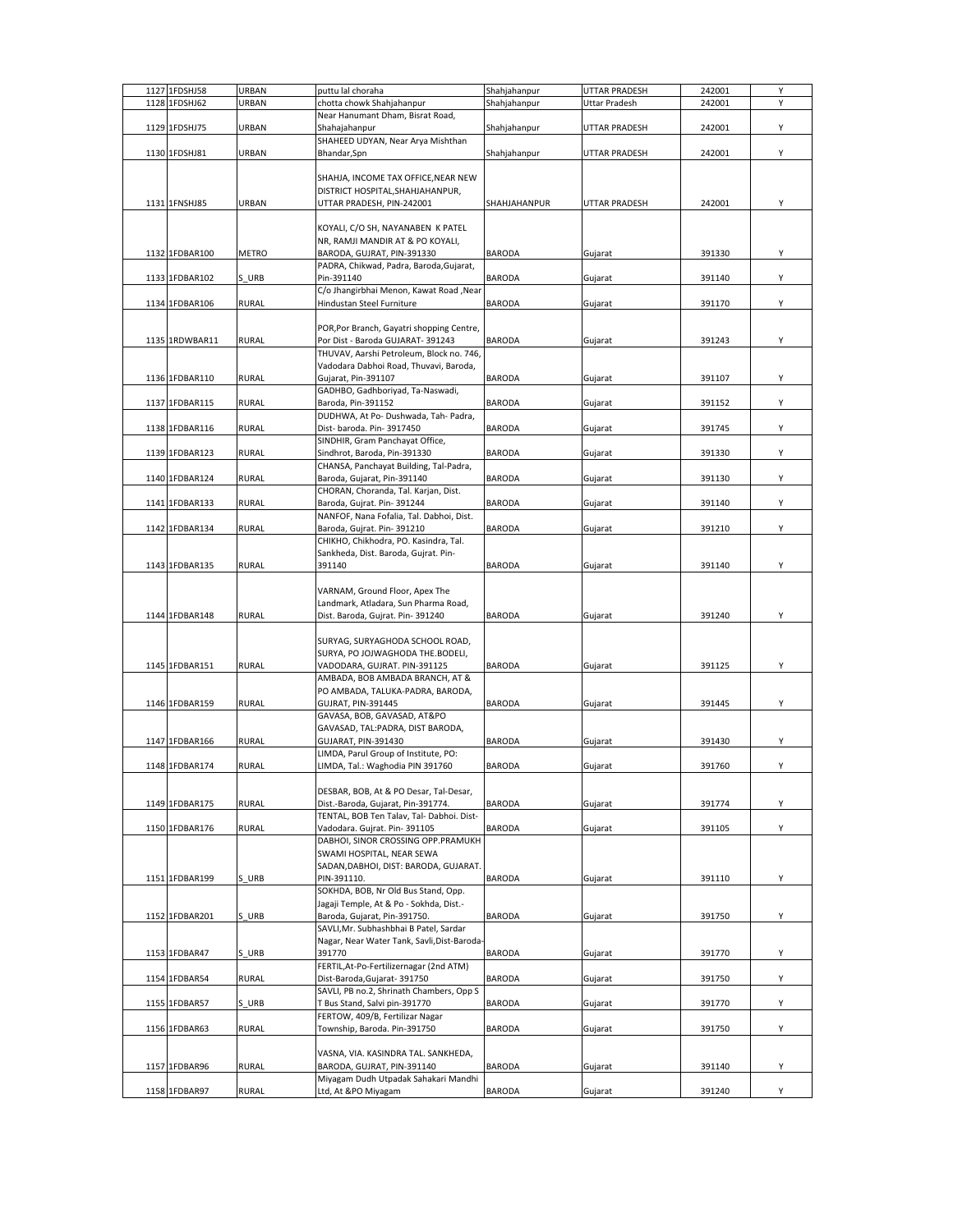|                 |              | BAHADA, C/O Vijay Ratanlal Desai, Bazar                                             |               |                |        |   |
|-----------------|--------------|-------------------------------------------------------------------------------------|---------------|----------------|--------|---|
|                 |              | Road, Bahadarpur, Baroda, Gujarat, Pin-                                             |               |                |        |   |
| 1159 1FDBAR98   | RURAL        | 391125<br>ANAGAD, Opp. Anagadh Dudh Mandir, At                                      | <b>BARODA</b> | Gujarat        | 391125 | Υ |
|                 |              | & Post- Anagadh, Distt- Baroda, Gujarat,                                            |               |                |        |   |
| 1160 1FNBAR125  | S URB        | Pin-291330                                                                          | <b>BARODA</b> | Gujarat        | 291330 | Υ |
|                 |              |                                                                                     |               |                |        |   |
|                 |              | RANOLI, Nr Tower Ramji Mandir Building,                                             |               |                |        |   |
| 1161 1FNBAR82   | <b>RURAL</b> | Ranoli, Dist. Baroda, Gujrat. Pin- 391350                                           | <b>BARODA</b> | Gujarat        | 391350 | Υ |
| 1162 1RDDBAR22  | S URB        | DABHOI, Lal Bazar, Dabhoi, Dist.-Baroda,<br>Gujarat, Pin-398110                     | <b>BARODA</b> | Gujarat        | 398110 | Y |
|                 |              |                                                                                     |               |                |        |   |
| 1163 2BMDGJBA01 | METRO        | DASHRA, Bus Stand, Dashrath Pin-391740                                              | <b>BARODA</b> | Gujarat        | 391740 | Υ |
|                 |              | BAJWA, At & PO Bajwa, Baroda, Pin-                                                  |               |                |        |   |
| 1164 2BMDGJBA04 | RURAL        | 391310                                                                              | <b>BARODA</b> | Gujarat        | 391310 | Υ |
|                 |              | NADA, District-Baroda, Gujarat, Pin-                                                |               |                |        |   |
| 1165 2BMNGJBA01 | <b>RURAL</b> | 391210                                                                              | BARODA        | Gujarat        | 391210 | Υ |
| 1166 2BMNGJBA02 | <b>RURAL</b> | RANIYA, At Post Raniya, Taluka Savli, Distt.<br>Baroda, Gujarat, Pin-391780         | <b>BARODA</b> | Gujarat        | 391780 | Y |
|                 |              | CHHUDA, Shop No-1, Nirman Society                                                   |               |                |        |   |
|                 |              | College, Govt. Office Road, Near                                                    |               |                |        |   |
|                 |              | Rajmahal, Chhota Udepur, Baroda,                                                    |               |                |        |   |
| 1167 3BMNGJBA02 | S URB        | Gujarat, Pin-391165                                                                 | <b>BARODA</b> | Gujarat        | 391165 | Υ |
|                 |              |                                                                                     |               |                |        |   |
|                 |              | JAROD, 8/48, At & Po Rajput Faliyu, Near                                            |               |                |        |   |
| 1168 3BMNGJBA10 | <b>RURAL</b> | Baroda-Halol Main Highway, Village-Jarod,<br>Tal-Waghodia, Dist.-Baroda, Pin-391510 | <b>BARODA</b> | Gujarat        | 391510 | Υ |
|                 |              |                                                                                     |               |                |        |   |
|                 |              | SINOR, NEAR MALSAR GRAM PANCHAYAT                                                   |               |                |        |   |
|                 |              | OFFICE BUILDING, OPP BUS STAND,                                                     |               |                |        |   |
|                 |              | VILLAGE MALSAR, TAL SINOR, DIST                                                     |               |                |        |   |
| 1169 1FWBAR202  | URBAN        | BARODA, GUJARAT, PIN-389115                                                         | <b>BARODA</b> | Gujarat        | 389115 | Y |
|                 |              | Vill - Karnali, 'Shiv Kripa Ashram' PO-                                             |               |                |        |   |
| 1170 1FNBAR129  | S URB        | Karnali, Opp - Kuber Mandir Tal. Dhaboi,<br>Dist. Baroda:-391105                    | <b>BARODA</b> | Gujarat        | 391105 | Υ |
|                 |              | ABRAMA, Abrama, Taluka Jalalpor, Distt.                                             |               |                |        |   |
| 1171 1FNNVS09   | <b>RURAL</b> | Navsari, Gujarat, Pin-396406                                                        | Abrama        | Gujarat        | 396406 | Υ |
|                 |              | AMADHA, At & Post Amadhara, Chikhli                                                 |               |                |        |   |
|                 |              | Kaliari Road, Taluka Chikhli, Distt. Navsari,                                       |               |                |        |   |
| 1172 1FDNVS45   | <b>RURAL</b> | Gujarat, Pin-396521                                                                 | Amadhara      | Gujarat        | 396521 | Υ |
|                 |              | AMADHA, At & Post Amadhara, Chikhli                                                 |               |                |        |   |
| 1173 1CRGJNV06  | <b>RURAL</b> | Kaliari Road, Taluka Chikhli, Distt. Navsari,<br>Gujarat, Pin-396521                | Amadhara      | Gujarat        | 396521 | Υ |
|                 |              | AMALSA, Nr. Railway Crossing Gate, Zanda                                            |               |                |        |   |
|                 |              | Chowk,                                                                              |               |                |        |   |
|                 |              | Saribujarang, Amalsad, Navsari, Gujarat-                                            |               |                |        |   |
| 1174 1RDWBUL16  | <b>RURAL</b> | 396310                                                                              | Amalsad       | Gujarat        | 396310 | Υ |
|                 |              | BILIMO, Jawahar Road, Bilimora, Gujarat,                                            |               |                |        |   |
| 1175 1FNNVS05   | S URB        | Pin-396321                                                                          | Bilimora      | Gujarat        | 396321 | Υ |
|                 |              | BILIMO, Jawahar Road, TA- Gandevi,                                                  |               |                |        |   |
| 1176 1RDDBUL06  | S URB        | Bilimora, Navsari, Gujarat, Pin-396321                                              | Bilimora      | Gujarat        | 396321 | Υ |
|                 |              |                                                                                     |               |                |        |   |
|                 |              | BILIMO, Jawahar Road, TA- Gandevi,                                                  |               |                |        |   |
| 1177 1CRGJNV02  | S URB        | Bilimora, Navsari, Gujarat, Pin-396321                                              | Bilimora      | Gujarat        | 396321 | Υ |
|                 |              | KHERGA, BOB, KHERGAM, TAL-                                                          |               |                |        |   |
|                 |              | KHERGAM, DIST- NAVSARI, GUJRAT, PIN-<br>396040                                      |               |                |        | Y |
| 1178 1FDNVS51   | S URB        | CHHABA, INDULAL YAGNIK TRUST BLDG.,                                                 | Khergam       | Gujarat        | 396321 |   |
|                 |              | OPP. CHHANI J NAKA, BARODA. Pin-                                                    |               |                |        |   |
| 1179 1FDBAR180  | <b>METRO</b> | 390002                                                                              | VADODARA      | <b>GUJARAT</b> | 390002 | Y |
|                 |              | CHHABA, INDULAL YAGNIK TRUST BLDG.,                                                 |               |                |        |   |
|                 |              | OPP. CHHANI J NAKA, BARODA. Pin-                                                    |               |                |        |   |
| 1180 1RDDBAR66  | <b>METRO</b> | 390002                                                                              | VADODARA      | <b>GUJARAT</b> | 390002 | Υ |
|                 |              | Shop No-2, Ground Floor, Ved<br>Transcube, Vadodara Bus                             |               |                |        |   |
| 1181 1FDBAR191  | <b>METRO</b> | Depot, Vadodara, 390005                                                             | VADODARA      | <b>GUJARAT</b> | 390005 | Υ |
|                 |              | MSUNIV, UNIVERSITY CAMPUS BR,                                                       |               |                |        |   |
| 1182 1FDBAR179  | <b>METRO</b> | FATEHGANJ, BARODA, PIN-390005                                                       | VADODARA      | <b>GUJARAT</b> | 390005 | Υ |
|                 |              | MSUNIV, UNIVERSITY CAMPUS BR,                                                       |               |                |        |   |
| 1183 1RDDBAR05  | METRO        | FATEHGANJ, BARODA, PIN-390005                                                       | VADODARA      | <b>GUJARAT</b> | 390005 | Υ |
|                 |              |                                                                                     |               |                |        |   |
|                 |              | INDMAK, GIDC, ESTATE, MAKARPURA,                                                    |               |                |        |   |
| 1184 1FDBAR157  | METRO        | BARODA, GUJRAT, PIN-390010                                                          | VADODARA      | <b>GUJARAT</b> | 390010 | Υ |
|                 |              | INDMAK, GIDC, ESTATE, MAKARPURA,                                                    |               |                |        |   |
| 1185 1FDBAR158  | METRO        | BARODA, GUJRAT, PIN-390010                                                          | VADODARA      | <b>GUJARAT</b> | 390010 | Υ |
|                 |              | GOTBAR, 1-5, Sanet Square, Opp -                                                    |               |                |        |   |
|                 |              | Gangotri Complex, Gotri Road, Vadodara-                                             |               |                |        |   |
| 1186 1FNBAR55   | METRO        | 390021                                                                              | VADODARA      | <b>GUJARAT</b> | 390021 | Υ |
|                 |              | GOTBAR, 1-5, Sanet Square, Opp -                                                    |               |                |        |   |
| 1187 1FNBAR79   | METRO        | Gangotri Complex, Gotri Road, Vadodara-<br>390021                                   | VADODARA      | GUJARAT        | 390021 | Υ |
|                 |              |                                                                                     |               |                |        |   |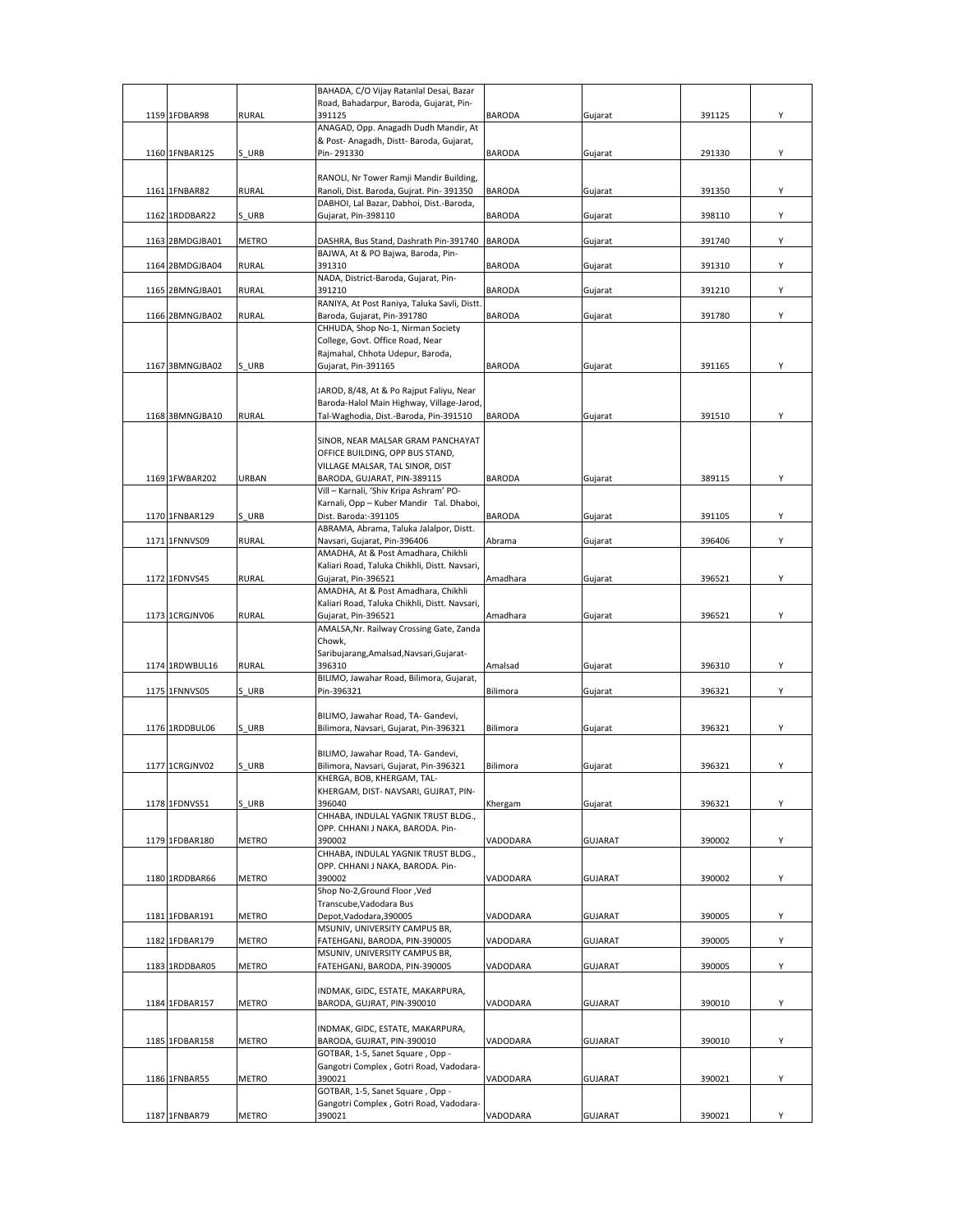|      |                |              | SAI CHAMBERS 51 BISWASCOLONY                                                  |              |                |        |   |
|------|----------------|--------------|-------------------------------------------------------------------------------|--------------|----------------|--------|---|
| 1188 | 1FDBAR67       | <b>METRO</b> | JETALPUR ROAD<br>SAI CHAMBERS 51 BISWASCOLONY                                 | VADODARA     | <b>GUJARAT</b> | 390002 | Υ |
|      | 1189 1FDBAR172 | METRO        | JETALPUR ROAD                                                                 | VADODARA     | <b>GUJARAT</b> | 390002 | Υ |
|      |                |              | PRABAR, Near Alpana Talkies, Pratap                                           |              |                |        |   |
|      | 1190 1FDBAR62  | <b>METRO</b> | Nagar, Baroda, Pin-390004                                                     | VADODARA     | <b>GUJARAT</b> | 390004 | Υ |
|      |                |              | MAINOF, BARODA MAIN, BOB Building,                                            |              |                |        |   |
|      | 1191 1RDDBAR02 | <b>METRO</b> | Mandvi, Baroda, Gujarat, Pin-390006                                           | VADODARA     | <b>GUJARAT</b> | 390006 | Υ |
|      |                |              |                                                                               |              |                |        |   |
|      |                |              | MAINOF, BARODA MAIN, BOB Building,                                            |              |                |        |   |
|      | 1192 1FDBAR53  | <b>METRO</b> | Mandvi, Baroda, Gujarat, Pin-390006<br>DIHEN, BOB, Dihen Branch, House No     | VADODARA     | <b>GUJARAT</b> | 390006 | Υ |
|      |                |              | 1/142, Suthar Falia, Dihen, Tal-Oplad, Dist.-                                 |              |                |        |   |
|      | 1193 1FDSUR100 | RURAL        | Surat, Gujarat, Pin-395005                                                    | SURAT        | <b>GUJARAT</b> | 395005 | Υ |
|      |                |              | GUNASV, NR BOB, AT &PO                                                        |              |                |        |   |
|      |                |              | GUNASVEL, TAL. MAHUA, Dist.-Surat,                                            |              |                |        |   |
|      | 1194 1FDSUR103 | RURAL        | Gujarat, Pin-394240<br>HALDHA, HAVEL FALIA, AT &PO                            | SURAT        | <b>GUJARAT</b> | 394240 | Υ |
|      |                |              | HALDHARU, Tal-Kamrej, Dist.-Surat,                                            |              |                |        |   |
|      | 1195 1FDSUR104 | <b>RURAL</b> | Gujarat, Pin-394310                                                           | SURAT        | <b>GUJARAT</b> | 394310 | Υ |
|      |                |              |                                                                               |              |                |        |   |
|      | 1196 1FDSUR105 | METRO        | KAVAS, AT & POST KAVAS, Tal- Choryasi,<br>Dist- Surat, GUJATAT, Pin-394510    | SURAT        | <b>GUJARAT</b> | 394510 | Υ |
|      |                |              | KUDSAD, KUDSAD DOODH UTPADAK                                                  |              |                |        |   |
|      |                |              | SAHAKARI MANDI LTD. AT &POST                                                  |              |                |        |   |
|      | 1197 1FDSUR106 | <b>RURAL</b> | KUDSAD, Surat, Gujarat, Pin-394110                                            | SURAT        | <b>GUJARAT</b> | 394110 | Υ |
|      |                |              |                                                                               |              |                |        |   |
|      |                |              | LAJPOR, BOB, Lajpore Branch, House No-                                        |              |                |        |   |
|      | 1198 1FDSUR107 | <b>RURAL</b> | 278, Bazar Falia, Lajpore, Tal-Choryasi,<br>Dist.-Surat, Gujarat, Pin-394235  | <b>SURAT</b> | <b>GUJARAT</b> | 394235 | Υ |
|      |                |              |                                                                               |              |                |        |   |
|      |                |              | MANEKP, AT & PO Manekpore, TAL                                                |              |                |        |   |
|      | 1199 1FDSUR108 | <b>RURAL</b> | BARDOLI, Dist.-Surat, Gujarat, Pin-394340 SURAT                               |              | <b>GUJARAT</b> | 394340 | Υ |
|      |                |              | SHABAR, BOB, Shastri Nagar Branch, Ward                                       |              |                |        |   |
|      |                |              | No. 2, NR. Nilesh Shastri Hospital, Shastri                                   |              |                |        |   |
|      | 1200 1FDSUR110 | S URB        | Road, Bardoli, Dist. Surat, Gujrat. Pin-<br>394601                            | SURAT        | <b>GUJARAT</b> | 394601 | Υ |
|      |                |              | Bank of Baroda Olpad Branch, C/o Patel                                        |              |                |        |   |
|      |                |              | Timber Mart, Beside Gujarat Petroleum,                                        |              |                |        |   |
|      |                |              | Olpad - Surat Main Road, Olpad, Dist:                                         |              |                |        |   |
|      | 1201 1FDSUR111 | S URB        | Surat, PIN-394540                                                             | SURAT        | <b>GUJARAT</b> | 394540 | Υ |
|      | 1202 1FDSUR112 | <b>RURAL</b> | PINJAR, BOB, Pinjarat Branch, Dist.-Surat,<br>Gujarat, Pin-395005             | SURAT        | <b>GUJARAT</b> | 395005 | Υ |
|      |                |              | RAYAM, BOB, Rayam Branch, Opp. Varad                                          |              |                |        |   |
|      |                |              | High School, Rayam, Dist.-Surat, Gujarat,                                     |              |                |        |   |
|      | 1203 1FDSUR113 | <b>RURAL</b> | Pin-394355                                                                    | SURAT        | <b>GUJARAT</b> | 394355 | Υ |
|      |                |              | SSISAC, BOB, SSI Sachin Branch, Plot No-                                      |              |                |        |   |
|      |                |              | 330, Road No-3, M/S Janki Shopping<br>Complex, Rajkamal Area, Sachin, Surat,  |              |                |        |   |
|      | 1204 1FDSUR115 | S URB        | Gujarat, Pin-394230                                                           | SURAT        | <b>GUJARAT</b> | 394230 | Υ |
|      |                |              | UMBHEL, SHOP NO.6, SHREE RAM                                                  |              |                |        |   |
|      |                |              | COMPLEX, AT+PO-KAMREJ, DIST. SURAT,                                           |              |                |        |   |
|      | 1205 1FDSUR117 | RURAL        | <b>GUJRAT. PIN-394325</b>                                                     | SURAT        | <b>GUJARAT</b> | 394325 | Υ |
|      |                |              | VANESA, LIMDA FALIA, AT AND POST<br>PISAD, Vanesa, tah- Palsana, Dist- Surat. |              |                |        |   |
|      | 1206 1FDSUR118 | <b>RURAL</b> | GUJARAT, Pin-394310                                                           | SURAT        | <b>GUJARAT</b> | 394310 | Υ |
|      |                |              | VANKAN, PATEL FALIA, AT & PO Vankaner,                                        |              |                |        |   |
|      |                |              | Tal-Bardoli, Dist.-Surat, Gujarat, Pin-                                       |              |                |        |   |
|      | 1207 1FDSUR119 | <b>RURAL</b> | 394620                                                                        | SURAT        | <b>GUJARAT</b> | 394620 | Υ |
|      |                |              | HALDHA, SHRI KRISHNA PETRO, NH-6,<br>KADODARA- BARDOLI ROAD, VILLAGE-         |              |                |        |   |
|      |                |              | TATATHYA, DIST- SURAT, GUJARAT, Pin-                                          |              |                |        |   |
|      | 1208 1FDSUR133 | <b>RURAL</b> | 394305                                                                        | SURAT        | <b>GUJARAT</b> | 394120 | Y |
|      |                |              | KOSAMB, Vinayak Petroleum, Next To                                            |              |                |        |   |
|      |                |              | Gujarat Glass, Kosamba, Tarsadi, Distt-                                       |              |                |        |   |
|      | 1209 1FDSUR134 | S URB        | Surat, Gujarat, Pin-394120                                                    | SURAT        | <b>GUJARAT</b> | 394120 | Υ |
|      |                |              | Shop No 6-11, Swastik Residency, AT&PO                                        |              |                |        |   |
|      | 1210 1FDSUR136 | <b>RURAL</b> | Pasodara, Tal-Kamrej, Dist Surat, 394180                                      | SURAT        | <b>GUJARAT</b> | 394180 | Y |
|      |                |              | KADODA, Bank Of Baroda, Kadodara                                              |              |                |        |   |
|      |                |              | Branch, Shop No.8,9,10,11, Satkar                                             |              |                |        |   |
|      |                |              | Complex, At+po+Kadodara, Tehsil-                                              |              |                |        |   |
|      | 1211 1FDSUR142 | S URB        | Palsana, Distt- Surat, Gujarat, Pin-394327<br>(2nd Onsite)                    | SURAT        | <b>GUJARAT</b> | 394327 | Υ |
|      |                |              | ABRSUR, AT-PO, ABRAMA, Tal- Kamrej,                                           |              |                |        |   |
|      | 1212 1FDSUR145 | <b>RURAL</b> | Surat, Gujarat, Pin-394150                                                    | SURAT        | GUJARAT        | 394150 | Y |
|      |                |              |                                                                               |              |                |        |   |
|      |                |              | KARANJ, BOB, Karanj Branch, Tal-Olpad,                                        |              |                |        |   |
|      | 1213 1FDSUR149 | S URB        | Dist.-Surat, Gujarat, Pin-394530.                                             | SURAT        | <b>GUJARAT</b> | 394530 | Υ |
|      |                |              | NIZER, BOB, Nizer Branch, Tal-Bardoli,                                        |              |                |        |   |
|      | 1214 1FDSUR150 | RURAL        | Dist.-Surat, Gujarat, Pin-394350.                                             | SURAT        | <b>GUJARAT</b> | 394350 | Υ |
|      |                |              |                                                                               |              |                |        |   |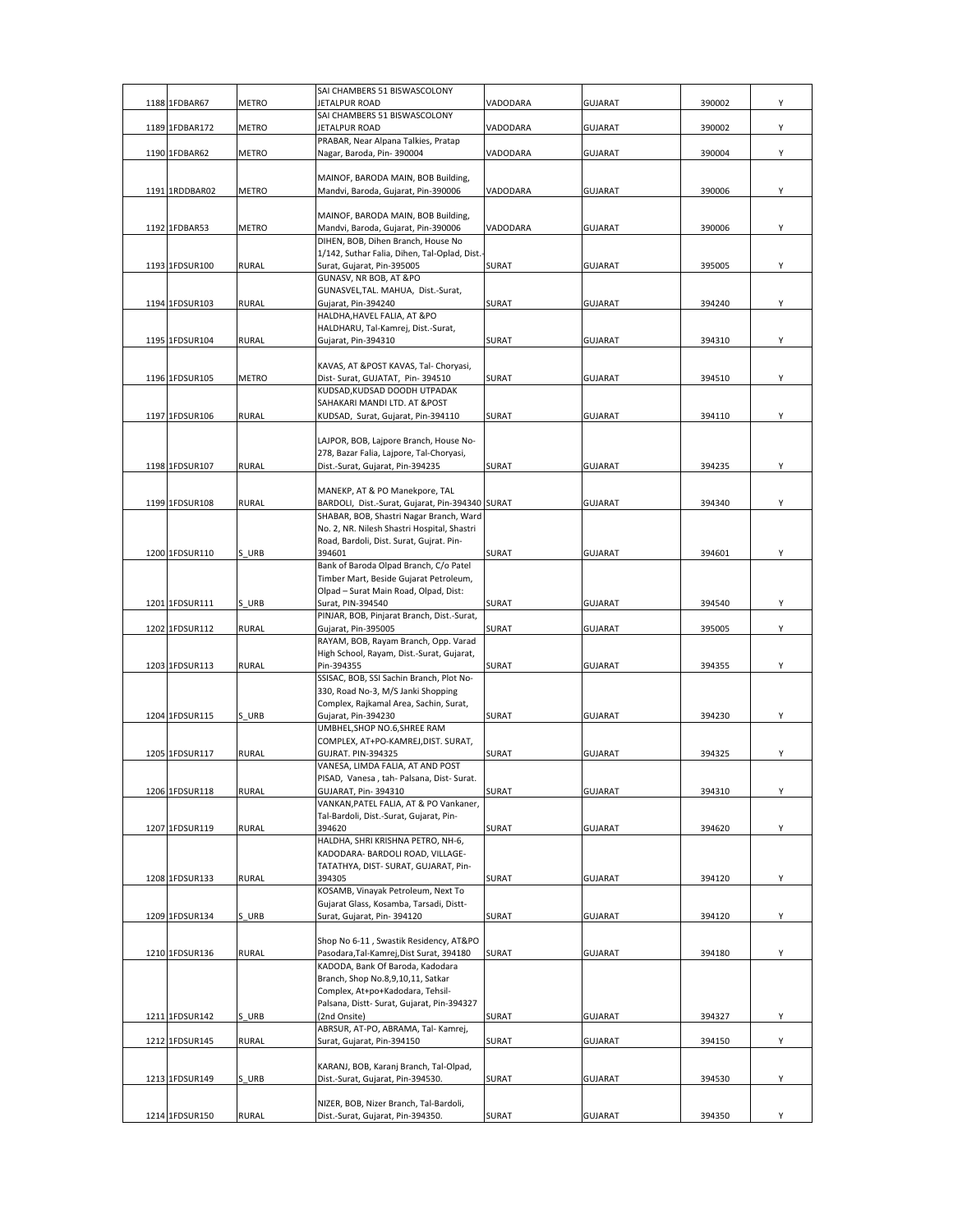| 1215 1FDSUR162 | S URB        | SACHIN, G. F. Opp. BoB, Sachin Town,<br>Surat, Gujarat, Pin-394230.                  | SURAT        | <b>GUJARAT</b> | 394230 | Y |
|----------------|--------------|--------------------------------------------------------------------------------------|--------------|----------------|--------|---|
|                |              | MADHI, BAZAR MADHI, TAL BARDOLI.,                                                    |              |                |        |   |
| 1216 1FDSUR164 | <b>RURAL</b> | DIST SURAT, GUJARAT, PIN-394350                                                      | SURAT        | <b>GUJARAT</b> | 394350 | Y |
|                |              | KAMREJ, Bank of Baroda, Kamrej Branch,<br>Plot No.10 / 11, Shivnagar Society, Nr.    |              |                |        |   |
|                |              | Navsarjan Society, Kamrej, Village- Nava                                             |              |                |        |   |
|                |              | Gam, Tal-Kamrej, Dist-Surat , GUJARAT-                                               |              |                |        |   |
| 1217 1FDSUR37  | S URB        | 394185                                                                               | SURAT        | <b>GUJARAT</b> | 394185 | Υ |
|                |              | KADODA, BANK OF BARODA KADODARA<br>BRANCH, SHOP NO - 8,9,10,11, SATKAR               |              |                |        |   |
|                |              | COMPLEX, AT + PO - KADODARA, TEHSIL -                                                |              |                |        |   |
|                |              | PALSANA, DIST - SURAT, STATE - GUJARAT-<br>394327                                    |              |                |        | Υ |
| 1218 1FDSUR39  | S URB        | BHAGVA, Sonadalkharaco-Op Milk &                                                     | SURAT        | <b>GUJARAT</b> | 394327 |   |
|                |              | Vegetable Sale Society Ltd, Ta-Olpad. Pin-                                           |              |                |        |   |
| 1219 1FDSUR41  | <b>RURAL</b> | 394540<br>KIM, BOB, KIM Branch, Kimavati Complex,                                    | SURAT        | <b>GUJARAT</b> | 394540 | Υ |
|                |              | Opp. Railway Crossing, KIM, Dist.-Surat,                                             |              |                |        |   |
| 1220 1FDSUR64  | S URB        | Pin-394110                                                                           | <b>SURAT</b> | <b>GUJARAT</b> | 394110 | Υ |
|                |              | MOSALI, BOB, Mosali Branch, Mosali, Via-<br>Kosamba, Tal- Mangrol, Dist.-Surat, Pin- |              |                |        |   |
| 1221 1FDSUR65  | <b>RURAL</b> | 394421                                                                               | SURAT        | <b>GUJARAT</b> | 394421 | Υ |
|                |              | TALADP, BOB, Matru Aashish Sevashram                                                 |              |                |        |   |
|                |              | Trust, Sonsak-Balkas Road, Surat, Gujarat,<br>Pin-394540                             |              |                | 394540 |   |
| 1222 1FDSUR67  | <b>RURAL</b> | JHANKH, AT & PO-Jhankhav, Ta-Mangaol,                                                | SURAT        | <b>GUJARAT</b> |        | Υ |
| 1223 1FDSUR78  | <b>RURAL</b> | Surat, Gujarat, Pin-394440.                                                          | SURAT        | <b>GUJARAT</b> | 394440 | Υ |
|                |              | VALOD, House No. 333, Bazar Street, OPP.                                             |              |                |        |   |
| 1224 1FDSUR81  | S URB        | Police Station, AT- Tapi, Valod, Surat,<br>Gujrat.Pin-394640                         | <b>TAPI</b>  | <b>GUJARAT</b> | 394640 | Υ |
|                |              |                                                                                      |              |                |        |   |
|                |              | ARETH, 43 GURUKRUPA NAGAR, MANDVI<br>KIM ROAD, ARETH, Tal- Mandvi, Dist-             |              |                |        |   |
| 1225 1FDSUR97  | <b>RURAL</b> | Surat. Pin-394110                                                                    | SURAT        | <b>GUJARAT</b> | 394110 | Υ |
|                |              | BARBOD, BOB, Barbodhan Branch,                                                       |              |                |        |   |
| 1226 1FDSUR99  | <b>RURAL</b> | Barbodhan, Dist- Surat. Pin-395005                                                   | SURAT        | <b>GUJARAT</b> | 395005 | Υ |
|                |              | FORTSO, BOB, Fort Songadh Branch,                                                    |              |                |        |   |
|                |              | Laxmi Niwas, Navagam, fort Songadh,                                                  |              |                |        |   |
| 1227 1FDTAP01  | S URB        | Distt. Tapi, gujarat, Pin-394670<br>BANDHA. BOB, Bandharpada Branch,                 | <b>TAPI</b>  | <b>GUJARAT</b> | 394670 | Υ |
|                |              | Bandharpada, Bazar, Tal-Songarh, Dist.-                                              |              |                |        |   |
| 1228 1FDTAP03  | <b>RURAL</b> | Tapi, Gujarat, Pin-394670                                                            | <b>TAPI</b>  | <b>GUJARAT</b> | 394670 | Y |
|                |              | KALSUR, BOB, Kalkva Branch, House No-<br>1/83, Kalkva, Tal-Vyara, Dist.-Tapi,        |              |                |        |   |
| 1229 1FDTAP04  | <b>RURAL</b> | Gujarat, Pin-394630                                                                  | <b>TAPI</b>  | <b>GUJARAT</b> | 394630 | Υ |
|                |              | SINGPU, BOB, Singpur Branch, Bazar,                                                  |              |                |        |   |
| 1230 1FDTAP07  | <b>RURAL</b> | Singpur. Tah- Songadh. Dist- Tapi. Pin-<br>394670                                    | <b>TAPI</b>  | <b>GUJARAT</b> | 394670 | Υ |
|                |              | VADSUR, BOB, vadapada Nesu Branch,                                                   |              |                |        |   |
| 1231 1FDTAP08  | <b>RURAL</b> | Dist-Tapi. Pin- 394375                                                               | <b>TAPI</b>  | <b>GUJARAT</b> | 394375 | Υ |
| 1232 1FDTAP09  | <b>RURAL</b> | VELDA, BOB, Veida Branch, Velda, Tal-<br>Nizer, Dist.-Tapi, Gujarat, Pin-394370      | <b>TAPI</b>  | <b>GUJARAT</b> | 394370 | Υ |
|                |              |                                                                                      |              |                |        |   |
|                |              | KANVYA, Bank Of Baroda, Kanpura Branch,                                              |              |                |        |   |
| 1233 1FDTAP11  | S URB        | Ward No.9, Kanpura, Vyara, Dist-Tapi, Pin-<br>394650                                 | TAPI         | <b>GUJARAT</b> | 394650 | Y |
|                |              | KRITOW, BOB, Kribhco Township Branch,                                                |              |                |        |   |
|                |              | Shopping Centre, Kribhco Nagar, Hajira                                               |              |                |        |   |
| 1234 1FNSUR47  | RURAL        | Road, Surat, Gujarat, Pin-394515. (2nd<br>ATM)                                       | SURAT        | <b>GUJARAT</b> | 394515 | Υ |
|                |              | BARDOL, BOB, Bardoli Branch, Bardoli,                                                |              |                |        |   |
| 1235 1FNSUR51  | S URB        | Nava Falia, T.V. Rly, Dist-Surat, Gujarat,<br>Pin-395009 (2nd ATM).                  | SURAT        |                | 395009 |   |
|                |              |                                                                                      |              | <b>GUJARAT</b> |        | Υ |
|                |              | SACHIN, BOB, Sachin Township Branch,                                                 |              |                |        |   |
| 1236 1FNSUR89  | S URB        | Nr. Railway Station, Sachin. Tal- Choryasi,<br>Dist- Surat. Pin- 394230 (2ND ONSITE) | SURAT        | <b>GUJARAT</b> | 394230 | Υ |
|                |              | KOSAMB, BOB Kosamba Branch, Mota                                                     |              |                |        |   |
|                |              | Bazar, Kosamba. Tal- Mangrol, Dist- Surat.                                           |              |                |        |   |
| 1237 1FNSUR94  | S URB        | Pin-394120 (2ND ONSITE)                                                              | SURAT        | <b>GUJARAT</b> | 394120 | Υ |
|                |              | 23 Siddhivinayak Residency Surat navsari                                             |              |                |        |   |
| 1238 1FWSUR168 | S_URB        | Road Sachin Dist Surat 394230                                                        | SURAT        | <b>GUJARAT</b> | 394230 | Υ |
|                |              | BODHAN, BOB, Near Bodhan High School,<br>Main Road, Bodhan, Ta- Mandvi, Surat,       |              |                |        |   |
| 1239 1RDDSUR02 | <b>RURAL</b> | Gujrat. 394160                                                                       | <b>SURAT</b> | <b>GUJARAT</b> | 394160 | Υ |
|                |              |                                                                                      |              |                |        |   |
|                |              | KRITOW, BOB, Kribhco Township Branch,<br>Shopping Centre, Kribhco Nagar, Hajira      |              |                |        |   |
| 1240 1RDDSUR05 | <b>RURAL</b> | Road, Surat, Gujarat,. Pin-394515.                                                   | <b>SURAT</b> | <b>GUJARAT</b> | 394515 | Y |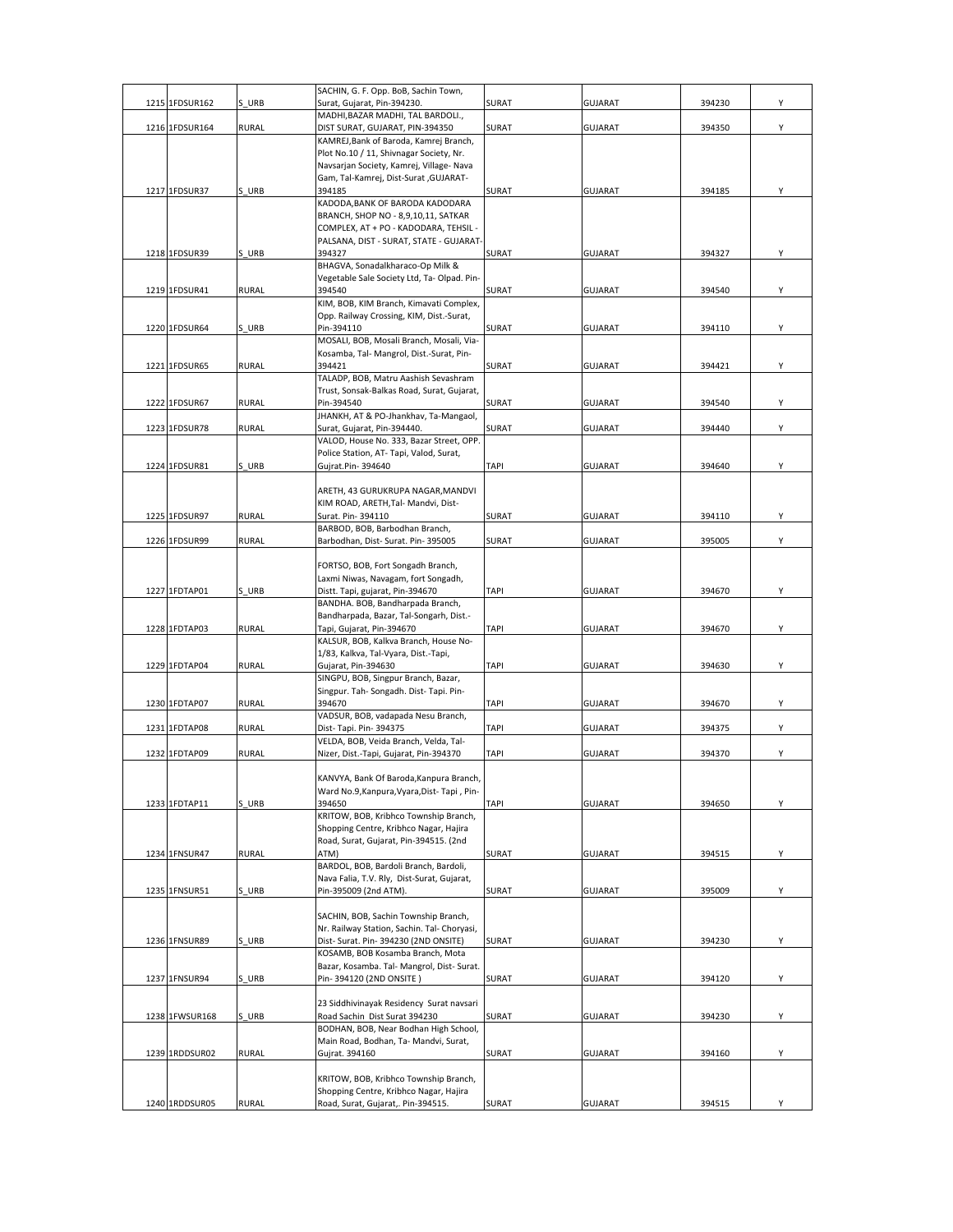| UKAI, BOB, Ukai Branch, GEB, Ukai, Tapi,<br>1241 1RDDSUR18<br><b>RURAL</b><br>Gujarat, Pin-394680<br><b>TAPI</b><br><b>GUJARAT</b><br>394680<br>BARDOL, BOB, BARDOLI Branch, Bardoli,<br>Nava Falia, T V Railway, Surat, Gujarat, Pin-<br>SURAT<br>1242 1RDDSUR20<br>S URB<br>394601<br><b>GUJARAT</b><br>394601<br>SACHIN, BOB, SACHIN TOWNSHIP<br>BRANCH, NEAR RAILWAY STATION,<br>SACHIN, TAL-CHORYASI, SURAT, GUJRAT,<br>S URB<br>SURAT<br>1243 1RDDSUR22<br>PIN-394230<br><b>GUJARAT</b><br>394230<br>SAYAN, BOB, Sayan Branch, Shree Ram<br>Complex, Sayan, Tal-Olpad, Surat, Gujarat,<br>1244 1RDDSUR25<br>S URB<br>SURAT<br>Pin-394130<br><b>GUJARAT</b><br>394130<br>MORASU, Reliance Industries Limited,<br>Manufacturing Division, Vill- Mora, Post -<br>S URB<br>1245 1RDDSUR26<br>Bhata, Hajira, Surat, Gujarat, Pin-394510<br>SURAT<br><b>GUJARAT</b><br>394510<br>KIM, Plot No-108, Near Gujarat<br>Automobiles, Nr HP Petrolpump, KIM<br>Char Rasta, Tal-Mangrol, Kim, Surat,<br>1246 1RDDSUR27<br>S URB<br>SURAT<br>Gujarat, Pin-394110<br><b>GUJARAT</b><br>394110<br>KOSAMB, BOB, Kosamba Branch, 1 -<br>Safaron Tower, Zanda Chowk, Kosamba<br>1247 1RDDSUR28<br>S URB<br>394120<br>SURAT<br><b>GUJARAT</b><br>394120<br>VANKAL, Bank Of Baroda, Venkal Branch,<br>OPP-GOVT, DISPENSARY, VANKAL, VIA-<br>KOSAMBA, Tal- Mangrol, Distt- SURAT,<br>1248 2BMDGJSU05<br><b>RURAL</b><br>Gujarat, Pin-394430<br>SURAT<br><b>GUJARAT</b><br>394430<br>DOLVAN, BOB, Dolvan Branch, Char Rasta,<br>Dolvan, Tah: Vyara, Dist: Tapi. Gujrat. Pin-<br>1249 2BMDGJTP01<br><b>RURAL</b><br>394635<br>TAPI<br><b>GUJARAT</b><br>394635<br>ANAVAL, Nr Panchayat Office, Anaval,<br>1250 2BMNGJSU02<br><b>RURAL</b><br>Tah: Mahuva, Dist: Surat. Pin396510<br>SURAT<br><b>GUJARAT</b><br>396510<br>UMARPA, BOB, Umarpada Branch, Tin<br>Rasta, Umarpada, Via- Kosamba, Tal-<br>1251 2BMNGJSU04<br><b>RURAL</b><br><b>SURAT</b><br><b>GUJARAT</b><br>394445<br>Mangrol, Dist.-Surat, Gujarat, Pin-394445<br>AMBHET, BOB, AMBHETI BRANCH, BHAKTA<br>FALIA, VIA-SARBHON, AMBHETI, TAL-<br>1252 2BMNGJSU06<br><b>RURAL</b><br>PALSANA, DISTT-SURAT, Pin-394352<br>SURAT<br><b>GUJARAT</b><br>394352<br>BHATGA, Bhattgam Branch, Surat,<br><b>RURAL</b><br>Gujarat, Pin-394540<br>SURAT<br>394540<br>1253 2BMNGJSU07<br><b>GUJARAT</b><br>DAMKA, BOB, Damka Branch, Opp.-ST<br>Stop, Damka, Tal-Choryasi, Dist.-Surat,<br>1254 2BMNGJSU09<br><b>RURAL</b><br>SURAT<br>Gujarat, Pin-394510<br><b>GUJARAT</b><br>394510<br>GOTHAN, BOB, Gothan Branch, Gothan,<br>1255 2BMNGJSU10<br><b>RURAL</b><br><b>SURAT</b><br>Surat, Gujarat, Pin-394130<br><b>GUJARAT</b><br>394130<br>HAJIRA, BOB, Hajira Branch, Lakdawala<br>Building, Near Light House, Hajira, Taluka<br>1256 2BMNGJSU11<br>Choryasi, Distt. Surat, Gujarat, Pin-394670 SURAT<br>S URB<br><b>GUJARAT</b><br>394670<br>HARIPU, BOB, Haripura Branch, Nr Tower<br>Haripura, Tal-Bardoli, Dist.-Surat, Gujarat,<br>1257 2BMNGJSU12<br><b>RURAL</b><br>Pin-394335<br>SURAT<br><b>GUJARAT</b><br>394335<br>KUKARM, BOB, Kakarmunda Branch,<br>Kakarmunda, Tal. Nizer, Dist. Tapi, Gujrat.<br>1258 2BMNGJSU13<br>S URB<br>Pin-394380<br>SURAT<br><b>GUJARAT</b><br>394380<br>KUNDIY, BOB, Kundiyana Branch, House<br>No-3/105, Parsiwad, Kundiyana, Tal-<br><b>RURAL</b><br>Olpad, Dist.-Surat, Gujarat, Pin-394540<br>SURAT<br><b>GUJARAT</b><br>394540<br>1259 2BMNGJSU14<br>MOTA, BOB, Mota Branch, Zanda Chowk,<br>Mota, Tal- Bardoli, Dist.-Surat, Gujarat,<br>Pin-394345<br><b>RURAL</b><br>1260 2BMNGJSU15<br>SURAT<br><b>GUJARAT</b><br>394345<br>VAHEVA, BOB, Vaheval Branch, Vaheval,<br><b>RURAL</b><br>Surat, Gujarat, Pin-394248<br>SURAT<br><b>GUJARAT</b><br>394248<br>1261 2BMNGJSU16<br>VIHAN, BOB, VIHAN BRANCH, VIHAN, TAL-<br>KAMREJ, DISTT-SURAT, GUJARAT, Pin-<br>1262 2BMNGJSU17<br><b>RURAL</b><br>394321<br>SURAT<br>394321<br><b>GUJARAT</b><br>MORASU, Beside Nand Chemist, Near<br>Tapovan Ashram, Mora Tekra, Surat,<br>1263 3BMDGJSU04<br>S URB<br>Gujarat, Pin-394510<br>SURAT<br>394510<br>GUJARAT<br>SHOP NO-2, KHAN COMPLEX, SAYAN<br>ROAD TEEN RASTA, NR PARAMA MASJID,<br>1264 3BMDGJVA08<br>OLPAD, SURAT<br><b>SURAT</b><br>GUJARAT<br>394540<br>METRO<br>MORASU, Beside Nand Chemist, Near<br>Tapovan Ashram, Mora Tekra, Surat,<br>1265 3BMNGJBA12<br>S URB<br>Gujarat, Pin-394510<br>SURAT<br>394510<br><b>GUJARAT</b><br>1266 3BMNGJBH24<br>URB<br>SURAT<br>GUJARAT<br>RESIDENTIAL CUM COMM<br>394510 |                 |       |                        |       |         |        |   |
|----------------------------------------------------------------------------------------------------------------------------------------------------------------------------------------------------------------------------------------------------------------------------------------------------------------------------------------------------------------------------------------------------------------------------------------------------------------------------------------------------------------------------------------------------------------------------------------------------------------------------------------------------------------------------------------------------------------------------------------------------------------------------------------------------------------------------------------------------------------------------------------------------------------------------------------------------------------------------------------------------------------------------------------------------------------------------------------------------------------------------------------------------------------------------------------------------------------------------------------------------------------------------------------------------------------------------------------------------------------------------------------------------------------------------------------------------------------------------------------------------------------------------------------------------------------------------------------------------------------------------------------------------------------------------------------------------------------------------------------------------------------------------------------------------------------------------------------------------------------------------------------------------------------------------------------------------------------------------------------------------------------------------------------------------------------------------------------------------------------------------------------------------------------------------------------------------------------------------------------------------------------------------------------------------------------------------------------------------------------------------------------------------------------------------------------------------------------------------------------------------------------------------------------------------------------------------------------------------------------------------------------------------------------------------------------------------------------------------------------------------------------------------------------------------------------------------------------------------------------------------------------------------------------------------------------------------------------------------------------------------------------------------------------------------------------------------------------------------------------------------------------------------------------------------------------------------------------------------------------------------------------------------------------------------------------------------------------------------------------------------------------------------------------------------------------------------------------------------------------------------------------------------------------------------------------------------------------------------------------------------------------------------------------------------------------------------------------------------------------------------------------------------------------------------------------------------------------------------------------------------------------------------------------------------------------------------------------------------------------------------------------------------------------------------------------------------------------------------------------------------------------------------------------------------------------------------------------------------------------------------------------------------------------------------------------------------------------------------------------------------------------------------------------------------------------------------------------------------------------------------|-----------------|-------|------------------------|-------|---------|--------|---|
|                                                                                                                                                                                                                                                                                                                                                                                                                                                                                                                                                                                                                                                                                                                                                                                                                                                                                                                                                                                                                                                                                                                                                                                                                                                                                                                                                                                                                                                                                                                                                                                                                                                                                                                                                                                                                                                                                                                                                                                                                                                                                                                                                                                                                                                                                                                                                                                                                                                                                                                                                                                                                                                                                                                                                                                                                                                                                                                                                                                                                                                                                                                                                                                                                                                                                                                                                                                                                                                                                                                                                                                                                                                                                                                                                                                                                                                                                                                                                                                                                                                                                                                                                                                                                                                                                                                                                                                                                                                                                                    |                 |       |                        |       |         |        |   |
|                                                                                                                                                                                                                                                                                                                                                                                                                                                                                                                                                                                                                                                                                                                                                                                                                                                                                                                                                                                                                                                                                                                                                                                                                                                                                                                                                                                                                                                                                                                                                                                                                                                                                                                                                                                                                                                                                                                                                                                                                                                                                                                                                                                                                                                                                                                                                                                                                                                                                                                                                                                                                                                                                                                                                                                                                                                                                                                                                                                                                                                                                                                                                                                                                                                                                                                                                                                                                                                                                                                                                                                                                                                                                                                                                                                                                                                                                                                                                                                                                                                                                                                                                                                                                                                                                                                                                                                                                                                                                                    |                 |       |                        |       |         |        | Υ |
|                                                                                                                                                                                                                                                                                                                                                                                                                                                                                                                                                                                                                                                                                                                                                                                                                                                                                                                                                                                                                                                                                                                                                                                                                                                                                                                                                                                                                                                                                                                                                                                                                                                                                                                                                                                                                                                                                                                                                                                                                                                                                                                                                                                                                                                                                                                                                                                                                                                                                                                                                                                                                                                                                                                                                                                                                                                                                                                                                                                                                                                                                                                                                                                                                                                                                                                                                                                                                                                                                                                                                                                                                                                                                                                                                                                                                                                                                                                                                                                                                                                                                                                                                                                                                                                                                                                                                                                                                                                                                                    |                 |       |                        |       |         |        |   |
|                                                                                                                                                                                                                                                                                                                                                                                                                                                                                                                                                                                                                                                                                                                                                                                                                                                                                                                                                                                                                                                                                                                                                                                                                                                                                                                                                                                                                                                                                                                                                                                                                                                                                                                                                                                                                                                                                                                                                                                                                                                                                                                                                                                                                                                                                                                                                                                                                                                                                                                                                                                                                                                                                                                                                                                                                                                                                                                                                                                                                                                                                                                                                                                                                                                                                                                                                                                                                                                                                                                                                                                                                                                                                                                                                                                                                                                                                                                                                                                                                                                                                                                                                                                                                                                                                                                                                                                                                                                                                                    |                 |       |                        |       |         |        | Υ |
|                                                                                                                                                                                                                                                                                                                                                                                                                                                                                                                                                                                                                                                                                                                                                                                                                                                                                                                                                                                                                                                                                                                                                                                                                                                                                                                                                                                                                                                                                                                                                                                                                                                                                                                                                                                                                                                                                                                                                                                                                                                                                                                                                                                                                                                                                                                                                                                                                                                                                                                                                                                                                                                                                                                                                                                                                                                                                                                                                                                                                                                                                                                                                                                                                                                                                                                                                                                                                                                                                                                                                                                                                                                                                                                                                                                                                                                                                                                                                                                                                                                                                                                                                                                                                                                                                                                                                                                                                                                                                                    |                 |       |                        |       |         |        |   |
|                                                                                                                                                                                                                                                                                                                                                                                                                                                                                                                                                                                                                                                                                                                                                                                                                                                                                                                                                                                                                                                                                                                                                                                                                                                                                                                                                                                                                                                                                                                                                                                                                                                                                                                                                                                                                                                                                                                                                                                                                                                                                                                                                                                                                                                                                                                                                                                                                                                                                                                                                                                                                                                                                                                                                                                                                                                                                                                                                                                                                                                                                                                                                                                                                                                                                                                                                                                                                                                                                                                                                                                                                                                                                                                                                                                                                                                                                                                                                                                                                                                                                                                                                                                                                                                                                                                                                                                                                                                                                                    |                 |       |                        |       |         |        |   |
|                                                                                                                                                                                                                                                                                                                                                                                                                                                                                                                                                                                                                                                                                                                                                                                                                                                                                                                                                                                                                                                                                                                                                                                                                                                                                                                                                                                                                                                                                                                                                                                                                                                                                                                                                                                                                                                                                                                                                                                                                                                                                                                                                                                                                                                                                                                                                                                                                                                                                                                                                                                                                                                                                                                                                                                                                                                                                                                                                                                                                                                                                                                                                                                                                                                                                                                                                                                                                                                                                                                                                                                                                                                                                                                                                                                                                                                                                                                                                                                                                                                                                                                                                                                                                                                                                                                                                                                                                                                                                                    |                 |       |                        |       |         |        |   |
|                                                                                                                                                                                                                                                                                                                                                                                                                                                                                                                                                                                                                                                                                                                                                                                                                                                                                                                                                                                                                                                                                                                                                                                                                                                                                                                                                                                                                                                                                                                                                                                                                                                                                                                                                                                                                                                                                                                                                                                                                                                                                                                                                                                                                                                                                                                                                                                                                                                                                                                                                                                                                                                                                                                                                                                                                                                                                                                                                                                                                                                                                                                                                                                                                                                                                                                                                                                                                                                                                                                                                                                                                                                                                                                                                                                                                                                                                                                                                                                                                                                                                                                                                                                                                                                                                                                                                                                                                                                                                                    |                 |       |                        |       |         |        | Υ |
|                                                                                                                                                                                                                                                                                                                                                                                                                                                                                                                                                                                                                                                                                                                                                                                                                                                                                                                                                                                                                                                                                                                                                                                                                                                                                                                                                                                                                                                                                                                                                                                                                                                                                                                                                                                                                                                                                                                                                                                                                                                                                                                                                                                                                                                                                                                                                                                                                                                                                                                                                                                                                                                                                                                                                                                                                                                                                                                                                                                                                                                                                                                                                                                                                                                                                                                                                                                                                                                                                                                                                                                                                                                                                                                                                                                                                                                                                                                                                                                                                                                                                                                                                                                                                                                                                                                                                                                                                                                                                                    |                 |       |                        |       |         |        |   |
|                                                                                                                                                                                                                                                                                                                                                                                                                                                                                                                                                                                                                                                                                                                                                                                                                                                                                                                                                                                                                                                                                                                                                                                                                                                                                                                                                                                                                                                                                                                                                                                                                                                                                                                                                                                                                                                                                                                                                                                                                                                                                                                                                                                                                                                                                                                                                                                                                                                                                                                                                                                                                                                                                                                                                                                                                                                                                                                                                                                                                                                                                                                                                                                                                                                                                                                                                                                                                                                                                                                                                                                                                                                                                                                                                                                                                                                                                                                                                                                                                                                                                                                                                                                                                                                                                                                                                                                                                                                                                                    |                 |       |                        |       |         |        |   |
|                                                                                                                                                                                                                                                                                                                                                                                                                                                                                                                                                                                                                                                                                                                                                                                                                                                                                                                                                                                                                                                                                                                                                                                                                                                                                                                                                                                                                                                                                                                                                                                                                                                                                                                                                                                                                                                                                                                                                                                                                                                                                                                                                                                                                                                                                                                                                                                                                                                                                                                                                                                                                                                                                                                                                                                                                                                                                                                                                                                                                                                                                                                                                                                                                                                                                                                                                                                                                                                                                                                                                                                                                                                                                                                                                                                                                                                                                                                                                                                                                                                                                                                                                                                                                                                                                                                                                                                                                                                                                                    |                 |       |                        |       |         |        | Υ |
|                                                                                                                                                                                                                                                                                                                                                                                                                                                                                                                                                                                                                                                                                                                                                                                                                                                                                                                                                                                                                                                                                                                                                                                                                                                                                                                                                                                                                                                                                                                                                                                                                                                                                                                                                                                                                                                                                                                                                                                                                                                                                                                                                                                                                                                                                                                                                                                                                                                                                                                                                                                                                                                                                                                                                                                                                                                                                                                                                                                                                                                                                                                                                                                                                                                                                                                                                                                                                                                                                                                                                                                                                                                                                                                                                                                                                                                                                                                                                                                                                                                                                                                                                                                                                                                                                                                                                                                                                                                                                                    |                 |       |                        |       |         |        |   |
|                                                                                                                                                                                                                                                                                                                                                                                                                                                                                                                                                                                                                                                                                                                                                                                                                                                                                                                                                                                                                                                                                                                                                                                                                                                                                                                                                                                                                                                                                                                                                                                                                                                                                                                                                                                                                                                                                                                                                                                                                                                                                                                                                                                                                                                                                                                                                                                                                                                                                                                                                                                                                                                                                                                                                                                                                                                                                                                                                                                                                                                                                                                                                                                                                                                                                                                                                                                                                                                                                                                                                                                                                                                                                                                                                                                                                                                                                                                                                                                                                                                                                                                                                                                                                                                                                                                                                                                                                                                                                                    |                 |       |                        |       |         |        |   |
|                                                                                                                                                                                                                                                                                                                                                                                                                                                                                                                                                                                                                                                                                                                                                                                                                                                                                                                                                                                                                                                                                                                                                                                                                                                                                                                                                                                                                                                                                                                                                                                                                                                                                                                                                                                                                                                                                                                                                                                                                                                                                                                                                                                                                                                                                                                                                                                                                                                                                                                                                                                                                                                                                                                                                                                                                                                                                                                                                                                                                                                                                                                                                                                                                                                                                                                                                                                                                                                                                                                                                                                                                                                                                                                                                                                                                                                                                                                                                                                                                                                                                                                                                                                                                                                                                                                                                                                                                                                                                                    |                 |       |                        |       |         |        |   |
|                                                                                                                                                                                                                                                                                                                                                                                                                                                                                                                                                                                                                                                                                                                                                                                                                                                                                                                                                                                                                                                                                                                                                                                                                                                                                                                                                                                                                                                                                                                                                                                                                                                                                                                                                                                                                                                                                                                                                                                                                                                                                                                                                                                                                                                                                                                                                                                                                                                                                                                                                                                                                                                                                                                                                                                                                                                                                                                                                                                                                                                                                                                                                                                                                                                                                                                                                                                                                                                                                                                                                                                                                                                                                                                                                                                                                                                                                                                                                                                                                                                                                                                                                                                                                                                                                                                                                                                                                                                                                                    |                 |       |                        |       |         |        | Υ |
|                                                                                                                                                                                                                                                                                                                                                                                                                                                                                                                                                                                                                                                                                                                                                                                                                                                                                                                                                                                                                                                                                                                                                                                                                                                                                                                                                                                                                                                                                                                                                                                                                                                                                                                                                                                                                                                                                                                                                                                                                                                                                                                                                                                                                                                                                                                                                                                                                                                                                                                                                                                                                                                                                                                                                                                                                                                                                                                                                                                                                                                                                                                                                                                                                                                                                                                                                                                                                                                                                                                                                                                                                                                                                                                                                                                                                                                                                                                                                                                                                                                                                                                                                                                                                                                                                                                                                                                                                                                                                                    |                 |       |                        |       |         |        |   |
|                                                                                                                                                                                                                                                                                                                                                                                                                                                                                                                                                                                                                                                                                                                                                                                                                                                                                                                                                                                                                                                                                                                                                                                                                                                                                                                                                                                                                                                                                                                                                                                                                                                                                                                                                                                                                                                                                                                                                                                                                                                                                                                                                                                                                                                                                                                                                                                                                                                                                                                                                                                                                                                                                                                                                                                                                                                                                                                                                                                                                                                                                                                                                                                                                                                                                                                                                                                                                                                                                                                                                                                                                                                                                                                                                                                                                                                                                                                                                                                                                                                                                                                                                                                                                                                                                                                                                                                                                                                                                                    |                 |       |                        |       |         |        |   |
|                                                                                                                                                                                                                                                                                                                                                                                                                                                                                                                                                                                                                                                                                                                                                                                                                                                                                                                                                                                                                                                                                                                                                                                                                                                                                                                                                                                                                                                                                                                                                                                                                                                                                                                                                                                                                                                                                                                                                                                                                                                                                                                                                                                                                                                                                                                                                                                                                                                                                                                                                                                                                                                                                                                                                                                                                                                                                                                                                                                                                                                                                                                                                                                                                                                                                                                                                                                                                                                                                                                                                                                                                                                                                                                                                                                                                                                                                                                                                                                                                                                                                                                                                                                                                                                                                                                                                                                                                                                                                                    |                 |       |                        |       |         |        |   |
|                                                                                                                                                                                                                                                                                                                                                                                                                                                                                                                                                                                                                                                                                                                                                                                                                                                                                                                                                                                                                                                                                                                                                                                                                                                                                                                                                                                                                                                                                                                                                                                                                                                                                                                                                                                                                                                                                                                                                                                                                                                                                                                                                                                                                                                                                                                                                                                                                                                                                                                                                                                                                                                                                                                                                                                                                                                                                                                                                                                                                                                                                                                                                                                                                                                                                                                                                                                                                                                                                                                                                                                                                                                                                                                                                                                                                                                                                                                                                                                                                                                                                                                                                                                                                                                                                                                                                                                                                                                                                                    |                 |       |                        |       |         |        | Υ |
|                                                                                                                                                                                                                                                                                                                                                                                                                                                                                                                                                                                                                                                                                                                                                                                                                                                                                                                                                                                                                                                                                                                                                                                                                                                                                                                                                                                                                                                                                                                                                                                                                                                                                                                                                                                                                                                                                                                                                                                                                                                                                                                                                                                                                                                                                                                                                                                                                                                                                                                                                                                                                                                                                                                                                                                                                                                                                                                                                                                                                                                                                                                                                                                                                                                                                                                                                                                                                                                                                                                                                                                                                                                                                                                                                                                                                                                                                                                                                                                                                                                                                                                                                                                                                                                                                                                                                                                                                                                                                                    |                 |       |                        |       |         |        |   |
|                                                                                                                                                                                                                                                                                                                                                                                                                                                                                                                                                                                                                                                                                                                                                                                                                                                                                                                                                                                                                                                                                                                                                                                                                                                                                                                                                                                                                                                                                                                                                                                                                                                                                                                                                                                                                                                                                                                                                                                                                                                                                                                                                                                                                                                                                                                                                                                                                                                                                                                                                                                                                                                                                                                                                                                                                                                                                                                                                                                                                                                                                                                                                                                                                                                                                                                                                                                                                                                                                                                                                                                                                                                                                                                                                                                                                                                                                                                                                                                                                                                                                                                                                                                                                                                                                                                                                                                                                                                                                                    |                 |       |                        |       |         |        |   |
|                                                                                                                                                                                                                                                                                                                                                                                                                                                                                                                                                                                                                                                                                                                                                                                                                                                                                                                                                                                                                                                                                                                                                                                                                                                                                                                                                                                                                                                                                                                                                                                                                                                                                                                                                                                                                                                                                                                                                                                                                                                                                                                                                                                                                                                                                                                                                                                                                                                                                                                                                                                                                                                                                                                                                                                                                                                                                                                                                                                                                                                                                                                                                                                                                                                                                                                                                                                                                                                                                                                                                                                                                                                                                                                                                                                                                                                                                                                                                                                                                                                                                                                                                                                                                                                                                                                                                                                                                                                                                                    |                 |       |                        |       |         |        | Υ |
|                                                                                                                                                                                                                                                                                                                                                                                                                                                                                                                                                                                                                                                                                                                                                                                                                                                                                                                                                                                                                                                                                                                                                                                                                                                                                                                                                                                                                                                                                                                                                                                                                                                                                                                                                                                                                                                                                                                                                                                                                                                                                                                                                                                                                                                                                                                                                                                                                                                                                                                                                                                                                                                                                                                                                                                                                                                                                                                                                                                                                                                                                                                                                                                                                                                                                                                                                                                                                                                                                                                                                                                                                                                                                                                                                                                                                                                                                                                                                                                                                                                                                                                                                                                                                                                                                                                                                                                                                                                                                                    |                 |       |                        |       |         |        |   |
|                                                                                                                                                                                                                                                                                                                                                                                                                                                                                                                                                                                                                                                                                                                                                                                                                                                                                                                                                                                                                                                                                                                                                                                                                                                                                                                                                                                                                                                                                                                                                                                                                                                                                                                                                                                                                                                                                                                                                                                                                                                                                                                                                                                                                                                                                                                                                                                                                                                                                                                                                                                                                                                                                                                                                                                                                                                                                                                                                                                                                                                                                                                                                                                                                                                                                                                                                                                                                                                                                                                                                                                                                                                                                                                                                                                                                                                                                                                                                                                                                                                                                                                                                                                                                                                                                                                                                                                                                                                                                                    |                 |       |                        |       |         |        |   |
|                                                                                                                                                                                                                                                                                                                                                                                                                                                                                                                                                                                                                                                                                                                                                                                                                                                                                                                                                                                                                                                                                                                                                                                                                                                                                                                                                                                                                                                                                                                                                                                                                                                                                                                                                                                                                                                                                                                                                                                                                                                                                                                                                                                                                                                                                                                                                                                                                                                                                                                                                                                                                                                                                                                                                                                                                                                                                                                                                                                                                                                                                                                                                                                                                                                                                                                                                                                                                                                                                                                                                                                                                                                                                                                                                                                                                                                                                                                                                                                                                                                                                                                                                                                                                                                                                                                                                                                                                                                                                                    |                 |       |                        |       |         |        |   |
|                                                                                                                                                                                                                                                                                                                                                                                                                                                                                                                                                                                                                                                                                                                                                                                                                                                                                                                                                                                                                                                                                                                                                                                                                                                                                                                                                                                                                                                                                                                                                                                                                                                                                                                                                                                                                                                                                                                                                                                                                                                                                                                                                                                                                                                                                                                                                                                                                                                                                                                                                                                                                                                                                                                                                                                                                                                                                                                                                                                                                                                                                                                                                                                                                                                                                                                                                                                                                                                                                                                                                                                                                                                                                                                                                                                                                                                                                                                                                                                                                                                                                                                                                                                                                                                                                                                                                                                                                                                                                                    |                 |       |                        |       |         |        | Y |
|                                                                                                                                                                                                                                                                                                                                                                                                                                                                                                                                                                                                                                                                                                                                                                                                                                                                                                                                                                                                                                                                                                                                                                                                                                                                                                                                                                                                                                                                                                                                                                                                                                                                                                                                                                                                                                                                                                                                                                                                                                                                                                                                                                                                                                                                                                                                                                                                                                                                                                                                                                                                                                                                                                                                                                                                                                                                                                                                                                                                                                                                                                                                                                                                                                                                                                                                                                                                                                                                                                                                                                                                                                                                                                                                                                                                                                                                                                                                                                                                                                                                                                                                                                                                                                                                                                                                                                                                                                                                                                    |                 |       |                        |       |         |        |   |
|                                                                                                                                                                                                                                                                                                                                                                                                                                                                                                                                                                                                                                                                                                                                                                                                                                                                                                                                                                                                                                                                                                                                                                                                                                                                                                                                                                                                                                                                                                                                                                                                                                                                                                                                                                                                                                                                                                                                                                                                                                                                                                                                                                                                                                                                                                                                                                                                                                                                                                                                                                                                                                                                                                                                                                                                                                                                                                                                                                                                                                                                                                                                                                                                                                                                                                                                                                                                                                                                                                                                                                                                                                                                                                                                                                                                                                                                                                                                                                                                                                                                                                                                                                                                                                                                                                                                                                                                                                                                                                    |                 |       |                        |       |         |        |   |
|                                                                                                                                                                                                                                                                                                                                                                                                                                                                                                                                                                                                                                                                                                                                                                                                                                                                                                                                                                                                                                                                                                                                                                                                                                                                                                                                                                                                                                                                                                                                                                                                                                                                                                                                                                                                                                                                                                                                                                                                                                                                                                                                                                                                                                                                                                                                                                                                                                                                                                                                                                                                                                                                                                                                                                                                                                                                                                                                                                                                                                                                                                                                                                                                                                                                                                                                                                                                                                                                                                                                                                                                                                                                                                                                                                                                                                                                                                                                                                                                                                                                                                                                                                                                                                                                                                                                                                                                                                                                                                    |                 |       |                        |       |         |        | Y |
|                                                                                                                                                                                                                                                                                                                                                                                                                                                                                                                                                                                                                                                                                                                                                                                                                                                                                                                                                                                                                                                                                                                                                                                                                                                                                                                                                                                                                                                                                                                                                                                                                                                                                                                                                                                                                                                                                                                                                                                                                                                                                                                                                                                                                                                                                                                                                                                                                                                                                                                                                                                                                                                                                                                                                                                                                                                                                                                                                                                                                                                                                                                                                                                                                                                                                                                                                                                                                                                                                                                                                                                                                                                                                                                                                                                                                                                                                                                                                                                                                                                                                                                                                                                                                                                                                                                                                                                                                                                                                                    |                 |       |                        |       |         |        |   |
|                                                                                                                                                                                                                                                                                                                                                                                                                                                                                                                                                                                                                                                                                                                                                                                                                                                                                                                                                                                                                                                                                                                                                                                                                                                                                                                                                                                                                                                                                                                                                                                                                                                                                                                                                                                                                                                                                                                                                                                                                                                                                                                                                                                                                                                                                                                                                                                                                                                                                                                                                                                                                                                                                                                                                                                                                                                                                                                                                                                                                                                                                                                                                                                                                                                                                                                                                                                                                                                                                                                                                                                                                                                                                                                                                                                                                                                                                                                                                                                                                                                                                                                                                                                                                                                                                                                                                                                                                                                                                                    |                 |       |                        |       |         |        |   |
|                                                                                                                                                                                                                                                                                                                                                                                                                                                                                                                                                                                                                                                                                                                                                                                                                                                                                                                                                                                                                                                                                                                                                                                                                                                                                                                                                                                                                                                                                                                                                                                                                                                                                                                                                                                                                                                                                                                                                                                                                                                                                                                                                                                                                                                                                                                                                                                                                                                                                                                                                                                                                                                                                                                                                                                                                                                                                                                                                                                                                                                                                                                                                                                                                                                                                                                                                                                                                                                                                                                                                                                                                                                                                                                                                                                                                                                                                                                                                                                                                                                                                                                                                                                                                                                                                                                                                                                                                                                                                                    |                 |       |                        |       |         |        | Υ |
|                                                                                                                                                                                                                                                                                                                                                                                                                                                                                                                                                                                                                                                                                                                                                                                                                                                                                                                                                                                                                                                                                                                                                                                                                                                                                                                                                                                                                                                                                                                                                                                                                                                                                                                                                                                                                                                                                                                                                                                                                                                                                                                                                                                                                                                                                                                                                                                                                                                                                                                                                                                                                                                                                                                                                                                                                                                                                                                                                                                                                                                                                                                                                                                                                                                                                                                                                                                                                                                                                                                                                                                                                                                                                                                                                                                                                                                                                                                                                                                                                                                                                                                                                                                                                                                                                                                                                                                                                                                                                                    |                 |       |                        |       |         |        |   |
|                                                                                                                                                                                                                                                                                                                                                                                                                                                                                                                                                                                                                                                                                                                                                                                                                                                                                                                                                                                                                                                                                                                                                                                                                                                                                                                                                                                                                                                                                                                                                                                                                                                                                                                                                                                                                                                                                                                                                                                                                                                                                                                                                                                                                                                                                                                                                                                                                                                                                                                                                                                                                                                                                                                                                                                                                                                                                                                                                                                                                                                                                                                                                                                                                                                                                                                                                                                                                                                                                                                                                                                                                                                                                                                                                                                                                                                                                                                                                                                                                                                                                                                                                                                                                                                                                                                                                                                                                                                                                                    |                 |       |                        |       |         |        |   |
|                                                                                                                                                                                                                                                                                                                                                                                                                                                                                                                                                                                                                                                                                                                                                                                                                                                                                                                                                                                                                                                                                                                                                                                                                                                                                                                                                                                                                                                                                                                                                                                                                                                                                                                                                                                                                                                                                                                                                                                                                                                                                                                                                                                                                                                                                                                                                                                                                                                                                                                                                                                                                                                                                                                                                                                                                                                                                                                                                                                                                                                                                                                                                                                                                                                                                                                                                                                                                                                                                                                                                                                                                                                                                                                                                                                                                                                                                                                                                                                                                                                                                                                                                                                                                                                                                                                                                                                                                                                                                                    |                 |       |                        |       |         |        |   |
|                                                                                                                                                                                                                                                                                                                                                                                                                                                                                                                                                                                                                                                                                                                                                                                                                                                                                                                                                                                                                                                                                                                                                                                                                                                                                                                                                                                                                                                                                                                                                                                                                                                                                                                                                                                                                                                                                                                                                                                                                                                                                                                                                                                                                                                                                                                                                                                                                                                                                                                                                                                                                                                                                                                                                                                                                                                                                                                                                                                                                                                                                                                                                                                                                                                                                                                                                                                                                                                                                                                                                                                                                                                                                                                                                                                                                                                                                                                                                                                                                                                                                                                                                                                                                                                                                                                                                                                                                                                                                                    |                 |       |                        |       |         |        | Υ |
|                                                                                                                                                                                                                                                                                                                                                                                                                                                                                                                                                                                                                                                                                                                                                                                                                                                                                                                                                                                                                                                                                                                                                                                                                                                                                                                                                                                                                                                                                                                                                                                                                                                                                                                                                                                                                                                                                                                                                                                                                                                                                                                                                                                                                                                                                                                                                                                                                                                                                                                                                                                                                                                                                                                                                                                                                                                                                                                                                                                                                                                                                                                                                                                                                                                                                                                                                                                                                                                                                                                                                                                                                                                                                                                                                                                                                                                                                                                                                                                                                                                                                                                                                                                                                                                                                                                                                                                                                                                                                                    |                 |       |                        |       |         |        |   |
|                                                                                                                                                                                                                                                                                                                                                                                                                                                                                                                                                                                                                                                                                                                                                                                                                                                                                                                                                                                                                                                                                                                                                                                                                                                                                                                                                                                                                                                                                                                                                                                                                                                                                                                                                                                                                                                                                                                                                                                                                                                                                                                                                                                                                                                                                                                                                                                                                                                                                                                                                                                                                                                                                                                                                                                                                                                                                                                                                                                                                                                                                                                                                                                                                                                                                                                                                                                                                                                                                                                                                                                                                                                                                                                                                                                                                                                                                                                                                                                                                                                                                                                                                                                                                                                                                                                                                                                                                                                                                                    |                 |       |                        |       |         |        |   |
|                                                                                                                                                                                                                                                                                                                                                                                                                                                                                                                                                                                                                                                                                                                                                                                                                                                                                                                                                                                                                                                                                                                                                                                                                                                                                                                                                                                                                                                                                                                                                                                                                                                                                                                                                                                                                                                                                                                                                                                                                                                                                                                                                                                                                                                                                                                                                                                                                                                                                                                                                                                                                                                                                                                                                                                                                                                                                                                                                                                                                                                                                                                                                                                                                                                                                                                                                                                                                                                                                                                                                                                                                                                                                                                                                                                                                                                                                                                                                                                                                                                                                                                                                                                                                                                                                                                                                                                                                                                                                                    |                 |       |                        |       |         |        |   |
|                                                                                                                                                                                                                                                                                                                                                                                                                                                                                                                                                                                                                                                                                                                                                                                                                                                                                                                                                                                                                                                                                                                                                                                                                                                                                                                                                                                                                                                                                                                                                                                                                                                                                                                                                                                                                                                                                                                                                                                                                                                                                                                                                                                                                                                                                                                                                                                                                                                                                                                                                                                                                                                                                                                                                                                                                                                                                                                                                                                                                                                                                                                                                                                                                                                                                                                                                                                                                                                                                                                                                                                                                                                                                                                                                                                                                                                                                                                                                                                                                                                                                                                                                                                                                                                                                                                                                                                                                                                                                                    |                 |       |                        |       |         |        | Υ |
|                                                                                                                                                                                                                                                                                                                                                                                                                                                                                                                                                                                                                                                                                                                                                                                                                                                                                                                                                                                                                                                                                                                                                                                                                                                                                                                                                                                                                                                                                                                                                                                                                                                                                                                                                                                                                                                                                                                                                                                                                                                                                                                                                                                                                                                                                                                                                                                                                                                                                                                                                                                                                                                                                                                                                                                                                                                                                                                                                                                                                                                                                                                                                                                                                                                                                                                                                                                                                                                                                                                                                                                                                                                                                                                                                                                                                                                                                                                                                                                                                                                                                                                                                                                                                                                                                                                                                                                                                                                                                                    |                 |       |                        |       |         |        |   |
|                                                                                                                                                                                                                                                                                                                                                                                                                                                                                                                                                                                                                                                                                                                                                                                                                                                                                                                                                                                                                                                                                                                                                                                                                                                                                                                                                                                                                                                                                                                                                                                                                                                                                                                                                                                                                                                                                                                                                                                                                                                                                                                                                                                                                                                                                                                                                                                                                                                                                                                                                                                                                                                                                                                                                                                                                                                                                                                                                                                                                                                                                                                                                                                                                                                                                                                                                                                                                                                                                                                                                                                                                                                                                                                                                                                                                                                                                                                                                                                                                                                                                                                                                                                                                                                                                                                                                                                                                                                                                                    |                 |       |                        |       |         |        | Υ |
|                                                                                                                                                                                                                                                                                                                                                                                                                                                                                                                                                                                                                                                                                                                                                                                                                                                                                                                                                                                                                                                                                                                                                                                                                                                                                                                                                                                                                                                                                                                                                                                                                                                                                                                                                                                                                                                                                                                                                                                                                                                                                                                                                                                                                                                                                                                                                                                                                                                                                                                                                                                                                                                                                                                                                                                                                                                                                                                                                                                                                                                                                                                                                                                                                                                                                                                                                                                                                                                                                                                                                                                                                                                                                                                                                                                                                                                                                                                                                                                                                                                                                                                                                                                                                                                                                                                                                                                                                                                                                                    |                 |       |                        |       |         |        |   |
|                                                                                                                                                                                                                                                                                                                                                                                                                                                                                                                                                                                                                                                                                                                                                                                                                                                                                                                                                                                                                                                                                                                                                                                                                                                                                                                                                                                                                                                                                                                                                                                                                                                                                                                                                                                                                                                                                                                                                                                                                                                                                                                                                                                                                                                                                                                                                                                                                                                                                                                                                                                                                                                                                                                                                                                                                                                                                                                                                                                                                                                                                                                                                                                                                                                                                                                                                                                                                                                                                                                                                                                                                                                                                                                                                                                                                                                                                                                                                                                                                                                                                                                                                                                                                                                                                                                                                                                                                                                                                                    |                 |       |                        |       |         |        | Υ |
|                                                                                                                                                                                                                                                                                                                                                                                                                                                                                                                                                                                                                                                                                                                                                                                                                                                                                                                                                                                                                                                                                                                                                                                                                                                                                                                                                                                                                                                                                                                                                                                                                                                                                                                                                                                                                                                                                                                                                                                                                                                                                                                                                                                                                                                                                                                                                                                                                                                                                                                                                                                                                                                                                                                                                                                                                                                                                                                                                                                                                                                                                                                                                                                                                                                                                                                                                                                                                                                                                                                                                                                                                                                                                                                                                                                                                                                                                                                                                                                                                                                                                                                                                                                                                                                                                                                                                                                                                                                                                                    |                 |       |                        |       |         |        |   |
|                                                                                                                                                                                                                                                                                                                                                                                                                                                                                                                                                                                                                                                                                                                                                                                                                                                                                                                                                                                                                                                                                                                                                                                                                                                                                                                                                                                                                                                                                                                                                                                                                                                                                                                                                                                                                                                                                                                                                                                                                                                                                                                                                                                                                                                                                                                                                                                                                                                                                                                                                                                                                                                                                                                                                                                                                                                                                                                                                                                                                                                                                                                                                                                                                                                                                                                                                                                                                                                                                                                                                                                                                                                                                                                                                                                                                                                                                                                                                                                                                                                                                                                                                                                                                                                                                                                                                                                                                                                                                                    |                 |       |                        |       |         |        | Υ |
|                                                                                                                                                                                                                                                                                                                                                                                                                                                                                                                                                                                                                                                                                                                                                                                                                                                                                                                                                                                                                                                                                                                                                                                                                                                                                                                                                                                                                                                                                                                                                                                                                                                                                                                                                                                                                                                                                                                                                                                                                                                                                                                                                                                                                                                                                                                                                                                                                                                                                                                                                                                                                                                                                                                                                                                                                                                                                                                                                                                                                                                                                                                                                                                                                                                                                                                                                                                                                                                                                                                                                                                                                                                                                                                                                                                                                                                                                                                                                                                                                                                                                                                                                                                                                                                                                                                                                                                                                                                                                                    |                 |       |                        |       |         |        |   |
|                                                                                                                                                                                                                                                                                                                                                                                                                                                                                                                                                                                                                                                                                                                                                                                                                                                                                                                                                                                                                                                                                                                                                                                                                                                                                                                                                                                                                                                                                                                                                                                                                                                                                                                                                                                                                                                                                                                                                                                                                                                                                                                                                                                                                                                                                                                                                                                                                                                                                                                                                                                                                                                                                                                                                                                                                                                                                                                                                                                                                                                                                                                                                                                                                                                                                                                                                                                                                                                                                                                                                                                                                                                                                                                                                                                                                                                                                                                                                                                                                                                                                                                                                                                                                                                                                                                                                                                                                                                                                                    |                 |       |                        |       |         |        |   |
|                                                                                                                                                                                                                                                                                                                                                                                                                                                                                                                                                                                                                                                                                                                                                                                                                                                                                                                                                                                                                                                                                                                                                                                                                                                                                                                                                                                                                                                                                                                                                                                                                                                                                                                                                                                                                                                                                                                                                                                                                                                                                                                                                                                                                                                                                                                                                                                                                                                                                                                                                                                                                                                                                                                                                                                                                                                                                                                                                                                                                                                                                                                                                                                                                                                                                                                                                                                                                                                                                                                                                                                                                                                                                                                                                                                                                                                                                                                                                                                                                                                                                                                                                                                                                                                                                                                                                                                                                                                                                                    |                 |       |                        |       |         |        |   |
|                                                                                                                                                                                                                                                                                                                                                                                                                                                                                                                                                                                                                                                                                                                                                                                                                                                                                                                                                                                                                                                                                                                                                                                                                                                                                                                                                                                                                                                                                                                                                                                                                                                                                                                                                                                                                                                                                                                                                                                                                                                                                                                                                                                                                                                                                                                                                                                                                                                                                                                                                                                                                                                                                                                                                                                                                                                                                                                                                                                                                                                                                                                                                                                                                                                                                                                                                                                                                                                                                                                                                                                                                                                                                                                                                                                                                                                                                                                                                                                                                                                                                                                                                                                                                                                                                                                                                                                                                                                                                                    |                 |       |                        |       |         |        | Υ |
|                                                                                                                                                                                                                                                                                                                                                                                                                                                                                                                                                                                                                                                                                                                                                                                                                                                                                                                                                                                                                                                                                                                                                                                                                                                                                                                                                                                                                                                                                                                                                                                                                                                                                                                                                                                                                                                                                                                                                                                                                                                                                                                                                                                                                                                                                                                                                                                                                                                                                                                                                                                                                                                                                                                                                                                                                                                                                                                                                                                                                                                                                                                                                                                                                                                                                                                                                                                                                                                                                                                                                                                                                                                                                                                                                                                                                                                                                                                                                                                                                                                                                                                                                                                                                                                                                                                                                                                                                                                                                                    |                 |       |                        |       |         |        |   |
|                                                                                                                                                                                                                                                                                                                                                                                                                                                                                                                                                                                                                                                                                                                                                                                                                                                                                                                                                                                                                                                                                                                                                                                                                                                                                                                                                                                                                                                                                                                                                                                                                                                                                                                                                                                                                                                                                                                                                                                                                                                                                                                                                                                                                                                                                                                                                                                                                                                                                                                                                                                                                                                                                                                                                                                                                                                                                                                                                                                                                                                                                                                                                                                                                                                                                                                                                                                                                                                                                                                                                                                                                                                                                                                                                                                                                                                                                                                                                                                                                                                                                                                                                                                                                                                                                                                                                                                                                                                                                                    |                 |       |                        |       |         |        |   |
|                                                                                                                                                                                                                                                                                                                                                                                                                                                                                                                                                                                                                                                                                                                                                                                                                                                                                                                                                                                                                                                                                                                                                                                                                                                                                                                                                                                                                                                                                                                                                                                                                                                                                                                                                                                                                                                                                                                                                                                                                                                                                                                                                                                                                                                                                                                                                                                                                                                                                                                                                                                                                                                                                                                                                                                                                                                                                                                                                                                                                                                                                                                                                                                                                                                                                                                                                                                                                                                                                                                                                                                                                                                                                                                                                                                                                                                                                                                                                                                                                                                                                                                                                                                                                                                                                                                                                                                                                                                                                                    |                 |       |                        |       |         |        | Υ |
|                                                                                                                                                                                                                                                                                                                                                                                                                                                                                                                                                                                                                                                                                                                                                                                                                                                                                                                                                                                                                                                                                                                                                                                                                                                                                                                                                                                                                                                                                                                                                                                                                                                                                                                                                                                                                                                                                                                                                                                                                                                                                                                                                                                                                                                                                                                                                                                                                                                                                                                                                                                                                                                                                                                                                                                                                                                                                                                                                                                                                                                                                                                                                                                                                                                                                                                                                                                                                                                                                                                                                                                                                                                                                                                                                                                                                                                                                                                                                                                                                                                                                                                                                                                                                                                                                                                                                                                                                                                                                                    |                 |       |                        |       |         |        |   |
|                                                                                                                                                                                                                                                                                                                                                                                                                                                                                                                                                                                                                                                                                                                                                                                                                                                                                                                                                                                                                                                                                                                                                                                                                                                                                                                                                                                                                                                                                                                                                                                                                                                                                                                                                                                                                                                                                                                                                                                                                                                                                                                                                                                                                                                                                                                                                                                                                                                                                                                                                                                                                                                                                                                                                                                                                                                                                                                                                                                                                                                                                                                                                                                                                                                                                                                                                                                                                                                                                                                                                                                                                                                                                                                                                                                                                                                                                                                                                                                                                                                                                                                                                                                                                                                                                                                                                                                                                                                                                                    |                 |       |                        |       |         |        |   |
|                                                                                                                                                                                                                                                                                                                                                                                                                                                                                                                                                                                                                                                                                                                                                                                                                                                                                                                                                                                                                                                                                                                                                                                                                                                                                                                                                                                                                                                                                                                                                                                                                                                                                                                                                                                                                                                                                                                                                                                                                                                                                                                                                                                                                                                                                                                                                                                                                                                                                                                                                                                                                                                                                                                                                                                                                                                                                                                                                                                                                                                                                                                                                                                                                                                                                                                                                                                                                                                                                                                                                                                                                                                                                                                                                                                                                                                                                                                                                                                                                                                                                                                                                                                                                                                                                                                                                                                                                                                                                                    |                 |       |                        |       |         |        | Υ |
|                                                                                                                                                                                                                                                                                                                                                                                                                                                                                                                                                                                                                                                                                                                                                                                                                                                                                                                                                                                                                                                                                                                                                                                                                                                                                                                                                                                                                                                                                                                                                                                                                                                                                                                                                                                                                                                                                                                                                                                                                                                                                                                                                                                                                                                                                                                                                                                                                                                                                                                                                                                                                                                                                                                                                                                                                                                                                                                                                                                                                                                                                                                                                                                                                                                                                                                                                                                                                                                                                                                                                                                                                                                                                                                                                                                                                                                                                                                                                                                                                                                                                                                                                                                                                                                                                                                                                                                                                                                                                                    |                 |       |                        |       |         |        |   |
|                                                                                                                                                                                                                                                                                                                                                                                                                                                                                                                                                                                                                                                                                                                                                                                                                                                                                                                                                                                                                                                                                                                                                                                                                                                                                                                                                                                                                                                                                                                                                                                                                                                                                                                                                                                                                                                                                                                                                                                                                                                                                                                                                                                                                                                                                                                                                                                                                                                                                                                                                                                                                                                                                                                                                                                                                                                                                                                                                                                                                                                                                                                                                                                                                                                                                                                                                                                                                                                                                                                                                                                                                                                                                                                                                                                                                                                                                                                                                                                                                                                                                                                                                                                                                                                                                                                                                                                                                                                                                                    |                 |       |                        |       |         |        |   |
|                                                                                                                                                                                                                                                                                                                                                                                                                                                                                                                                                                                                                                                                                                                                                                                                                                                                                                                                                                                                                                                                                                                                                                                                                                                                                                                                                                                                                                                                                                                                                                                                                                                                                                                                                                                                                                                                                                                                                                                                                                                                                                                                                                                                                                                                                                                                                                                                                                                                                                                                                                                                                                                                                                                                                                                                                                                                                                                                                                                                                                                                                                                                                                                                                                                                                                                                                                                                                                                                                                                                                                                                                                                                                                                                                                                                                                                                                                                                                                                                                                                                                                                                                                                                                                                                                                                                                                                                                                                                                                    |                 |       |                        |       |         |        |   |
|                                                                                                                                                                                                                                                                                                                                                                                                                                                                                                                                                                                                                                                                                                                                                                                                                                                                                                                                                                                                                                                                                                                                                                                                                                                                                                                                                                                                                                                                                                                                                                                                                                                                                                                                                                                                                                                                                                                                                                                                                                                                                                                                                                                                                                                                                                                                                                                                                                                                                                                                                                                                                                                                                                                                                                                                                                                                                                                                                                                                                                                                                                                                                                                                                                                                                                                                                                                                                                                                                                                                                                                                                                                                                                                                                                                                                                                                                                                                                                                                                                                                                                                                                                                                                                                                                                                                                                                                                                                                                                    |                 |       |                        |       |         |        | Υ |
|                                                                                                                                                                                                                                                                                                                                                                                                                                                                                                                                                                                                                                                                                                                                                                                                                                                                                                                                                                                                                                                                                                                                                                                                                                                                                                                                                                                                                                                                                                                                                                                                                                                                                                                                                                                                                                                                                                                                                                                                                                                                                                                                                                                                                                                                                                                                                                                                                                                                                                                                                                                                                                                                                                                                                                                                                                                                                                                                                                                                                                                                                                                                                                                                                                                                                                                                                                                                                                                                                                                                                                                                                                                                                                                                                                                                                                                                                                                                                                                                                                                                                                                                                                                                                                                                                                                                                                                                                                                                                                    |                 |       |                        |       |         |        |   |
|                                                                                                                                                                                                                                                                                                                                                                                                                                                                                                                                                                                                                                                                                                                                                                                                                                                                                                                                                                                                                                                                                                                                                                                                                                                                                                                                                                                                                                                                                                                                                                                                                                                                                                                                                                                                                                                                                                                                                                                                                                                                                                                                                                                                                                                                                                                                                                                                                                                                                                                                                                                                                                                                                                                                                                                                                                                                                                                                                                                                                                                                                                                                                                                                                                                                                                                                                                                                                                                                                                                                                                                                                                                                                                                                                                                                                                                                                                                                                                                                                                                                                                                                                                                                                                                                                                                                                                                                                                                                                                    |                 |       |                        |       |         |        |   |
|                                                                                                                                                                                                                                                                                                                                                                                                                                                                                                                                                                                                                                                                                                                                                                                                                                                                                                                                                                                                                                                                                                                                                                                                                                                                                                                                                                                                                                                                                                                                                                                                                                                                                                                                                                                                                                                                                                                                                                                                                                                                                                                                                                                                                                                                                                                                                                                                                                                                                                                                                                                                                                                                                                                                                                                                                                                                                                                                                                                                                                                                                                                                                                                                                                                                                                                                                                                                                                                                                                                                                                                                                                                                                                                                                                                                                                                                                                                                                                                                                                                                                                                                                                                                                                                                                                                                                                                                                                                                                                    |                 |       |                        |       |         |        | Υ |
|                                                                                                                                                                                                                                                                                                                                                                                                                                                                                                                                                                                                                                                                                                                                                                                                                                                                                                                                                                                                                                                                                                                                                                                                                                                                                                                                                                                                                                                                                                                                                                                                                                                                                                                                                                                                                                                                                                                                                                                                                                                                                                                                                                                                                                                                                                                                                                                                                                                                                                                                                                                                                                                                                                                                                                                                                                                                                                                                                                                                                                                                                                                                                                                                                                                                                                                                                                                                                                                                                                                                                                                                                                                                                                                                                                                                                                                                                                                                                                                                                                                                                                                                                                                                                                                                                                                                                                                                                                                                                                    |                 |       |                        |       |         |        | Υ |
|                                                                                                                                                                                                                                                                                                                                                                                                                                                                                                                                                                                                                                                                                                                                                                                                                                                                                                                                                                                                                                                                                                                                                                                                                                                                                                                                                                                                                                                                                                                                                                                                                                                                                                                                                                                                                                                                                                                                                                                                                                                                                                                                                                                                                                                                                                                                                                                                                                                                                                                                                                                                                                                                                                                                                                                                                                                                                                                                                                                                                                                                                                                                                                                                                                                                                                                                                                                                                                                                                                                                                                                                                                                                                                                                                                                                                                                                                                                                                                                                                                                                                                                                                                                                                                                                                                                                                                                                                                                                                                    |                 |       |                        |       |         |        |   |
|                                                                                                                                                                                                                                                                                                                                                                                                                                                                                                                                                                                                                                                                                                                                                                                                                                                                                                                                                                                                                                                                                                                                                                                                                                                                                                                                                                                                                                                                                                                                                                                                                                                                                                                                                                                                                                                                                                                                                                                                                                                                                                                                                                                                                                                                                                                                                                                                                                                                                                                                                                                                                                                                                                                                                                                                                                                                                                                                                                                                                                                                                                                                                                                                                                                                                                                                                                                                                                                                                                                                                                                                                                                                                                                                                                                                                                                                                                                                                                                                                                                                                                                                                                                                                                                                                                                                                                                                                                                                                                    |                 |       |                        |       |         |        |   |
|                                                                                                                                                                                                                                                                                                                                                                                                                                                                                                                                                                                                                                                                                                                                                                                                                                                                                                                                                                                                                                                                                                                                                                                                                                                                                                                                                                                                                                                                                                                                                                                                                                                                                                                                                                                                                                                                                                                                                                                                                                                                                                                                                                                                                                                                                                                                                                                                                                                                                                                                                                                                                                                                                                                                                                                                                                                                                                                                                                                                                                                                                                                                                                                                                                                                                                                                                                                                                                                                                                                                                                                                                                                                                                                                                                                                                                                                                                                                                                                                                                                                                                                                                                                                                                                                                                                                                                                                                                                                                                    |                 |       |                        |       |         |        | Υ |
|                                                                                                                                                                                                                                                                                                                                                                                                                                                                                                                                                                                                                                                                                                                                                                                                                                                                                                                                                                                                                                                                                                                                                                                                                                                                                                                                                                                                                                                                                                                                                                                                                                                                                                                                                                                                                                                                                                                                                                                                                                                                                                                                                                                                                                                                                                                                                                                                                                                                                                                                                                                                                                                                                                                                                                                                                                                                                                                                                                                                                                                                                                                                                                                                                                                                                                                                                                                                                                                                                                                                                                                                                                                                                                                                                                                                                                                                                                                                                                                                                                                                                                                                                                                                                                                                                                                                                                                                                                                                                                    |                 |       |                        |       |         |        |   |
|                                                                                                                                                                                                                                                                                                                                                                                                                                                                                                                                                                                                                                                                                                                                                                                                                                                                                                                                                                                                                                                                                                                                                                                                                                                                                                                                                                                                                                                                                                                                                                                                                                                                                                                                                                                                                                                                                                                                                                                                                                                                                                                                                                                                                                                                                                                                                                                                                                                                                                                                                                                                                                                                                                                                                                                                                                                                                                                                                                                                                                                                                                                                                                                                                                                                                                                                                                                                                                                                                                                                                                                                                                                                                                                                                                                                                                                                                                                                                                                                                                                                                                                                                                                                                                                                                                                                                                                                                                                                                                    |                 |       |                        |       |         |        |   |
|                                                                                                                                                                                                                                                                                                                                                                                                                                                                                                                                                                                                                                                                                                                                                                                                                                                                                                                                                                                                                                                                                                                                                                                                                                                                                                                                                                                                                                                                                                                                                                                                                                                                                                                                                                                                                                                                                                                                                                                                                                                                                                                                                                                                                                                                                                                                                                                                                                                                                                                                                                                                                                                                                                                                                                                                                                                                                                                                                                                                                                                                                                                                                                                                                                                                                                                                                                                                                                                                                                                                                                                                                                                                                                                                                                                                                                                                                                                                                                                                                                                                                                                                                                                                                                                                                                                                                                                                                                                                                                    |                 |       |                        |       |         |        | Υ |
|                                                                                                                                                                                                                                                                                                                                                                                                                                                                                                                                                                                                                                                                                                                                                                                                                                                                                                                                                                                                                                                                                                                                                                                                                                                                                                                                                                                                                                                                                                                                                                                                                                                                                                                                                                                                                                                                                                                                                                                                                                                                                                                                                                                                                                                                                                                                                                                                                                                                                                                                                                                                                                                                                                                                                                                                                                                                                                                                                                                                                                                                                                                                                                                                                                                                                                                                                                                                                                                                                                                                                                                                                                                                                                                                                                                                                                                                                                                                                                                                                                                                                                                                                                                                                                                                                                                                                                                                                                                                                                    |                 |       |                        |       |         |        |   |
|                                                                                                                                                                                                                                                                                                                                                                                                                                                                                                                                                                                                                                                                                                                                                                                                                                                                                                                                                                                                                                                                                                                                                                                                                                                                                                                                                                                                                                                                                                                                                                                                                                                                                                                                                                                                                                                                                                                                                                                                                                                                                                                                                                                                                                                                                                                                                                                                                                                                                                                                                                                                                                                                                                                                                                                                                                                                                                                                                                                                                                                                                                                                                                                                                                                                                                                                                                                                                                                                                                                                                                                                                                                                                                                                                                                                                                                                                                                                                                                                                                                                                                                                                                                                                                                                                                                                                                                                                                                                                                    |                 |       |                        |       |         |        |   |
|                                                                                                                                                                                                                                                                                                                                                                                                                                                                                                                                                                                                                                                                                                                                                                                                                                                                                                                                                                                                                                                                                                                                                                                                                                                                                                                                                                                                                                                                                                                                                                                                                                                                                                                                                                                                                                                                                                                                                                                                                                                                                                                                                                                                                                                                                                                                                                                                                                                                                                                                                                                                                                                                                                                                                                                                                                                                                                                                                                                                                                                                                                                                                                                                                                                                                                                                                                                                                                                                                                                                                                                                                                                                                                                                                                                                                                                                                                                                                                                                                                                                                                                                                                                                                                                                                                                                                                                                                                                                                                    |                 |       |                        |       |         |        | Υ |
|                                                                                                                                                                                                                                                                                                                                                                                                                                                                                                                                                                                                                                                                                                                                                                                                                                                                                                                                                                                                                                                                                                                                                                                                                                                                                                                                                                                                                                                                                                                                                                                                                                                                                                                                                                                                                                                                                                                                                                                                                                                                                                                                                                                                                                                                                                                                                                                                                                                                                                                                                                                                                                                                                                                                                                                                                                                                                                                                                                                                                                                                                                                                                                                                                                                                                                                                                                                                                                                                                                                                                                                                                                                                                                                                                                                                                                                                                                                                                                                                                                                                                                                                                                                                                                                                                                                                                                                                                                                                                                    |                 |       |                        |       |         |        |   |
|                                                                                                                                                                                                                                                                                                                                                                                                                                                                                                                                                                                                                                                                                                                                                                                                                                                                                                                                                                                                                                                                                                                                                                                                                                                                                                                                                                                                                                                                                                                                                                                                                                                                                                                                                                                                                                                                                                                                                                                                                                                                                                                                                                                                                                                                                                                                                                                                                                                                                                                                                                                                                                                                                                                                                                                                                                                                                                                                                                                                                                                                                                                                                                                                                                                                                                                                                                                                                                                                                                                                                                                                                                                                                                                                                                                                                                                                                                                                                                                                                                                                                                                                                                                                                                                                                                                                                                                                                                                                                                    |                 |       |                        |       |         |        |   |
|                                                                                                                                                                                                                                                                                                                                                                                                                                                                                                                                                                                                                                                                                                                                                                                                                                                                                                                                                                                                                                                                                                                                                                                                                                                                                                                                                                                                                                                                                                                                                                                                                                                                                                                                                                                                                                                                                                                                                                                                                                                                                                                                                                                                                                                                                                                                                                                                                                                                                                                                                                                                                                                                                                                                                                                                                                                                                                                                                                                                                                                                                                                                                                                                                                                                                                                                                                                                                                                                                                                                                                                                                                                                                                                                                                                                                                                                                                                                                                                                                                                                                                                                                                                                                                                                                                                                                                                                                                                                                                    |                 |       |                        |       |         |        | Υ |
|                                                                                                                                                                                                                                                                                                                                                                                                                                                                                                                                                                                                                                                                                                                                                                                                                                                                                                                                                                                                                                                                                                                                                                                                                                                                                                                                                                                                                                                                                                                                                                                                                                                                                                                                                                                                                                                                                                                                                                                                                                                                                                                                                                                                                                                                                                                                                                                                                                                                                                                                                                                                                                                                                                                                                                                                                                                                                                                                                                                                                                                                                                                                                                                                                                                                                                                                                                                                                                                                                                                                                                                                                                                                                                                                                                                                                                                                                                                                                                                                                                                                                                                                                                                                                                                                                                                                                                                                                                                                                                    |                 |       |                        |       |         |        | Υ |
|                                                                                                                                                                                                                                                                                                                                                                                                                                                                                                                                                                                                                                                                                                                                                                                                                                                                                                                                                                                                                                                                                                                                                                                                                                                                                                                                                                                                                                                                                                                                                                                                                                                                                                                                                                                                                                                                                                                                                                                                                                                                                                                                                                                                                                                                                                                                                                                                                                                                                                                                                                                                                                                                                                                                                                                                                                                                                                                                                                                                                                                                                                                                                                                                                                                                                                                                                                                                                                                                                                                                                                                                                                                                                                                                                                                                                                                                                                                                                                                                                                                                                                                                                                                                                                                                                                                                                                                                                                                                                                    | 1267 3BMNGJPM08 | S URB | NR.LIGHT HOUSE, HAJIRA | SURAT | GUJARAT | 394670 | Υ |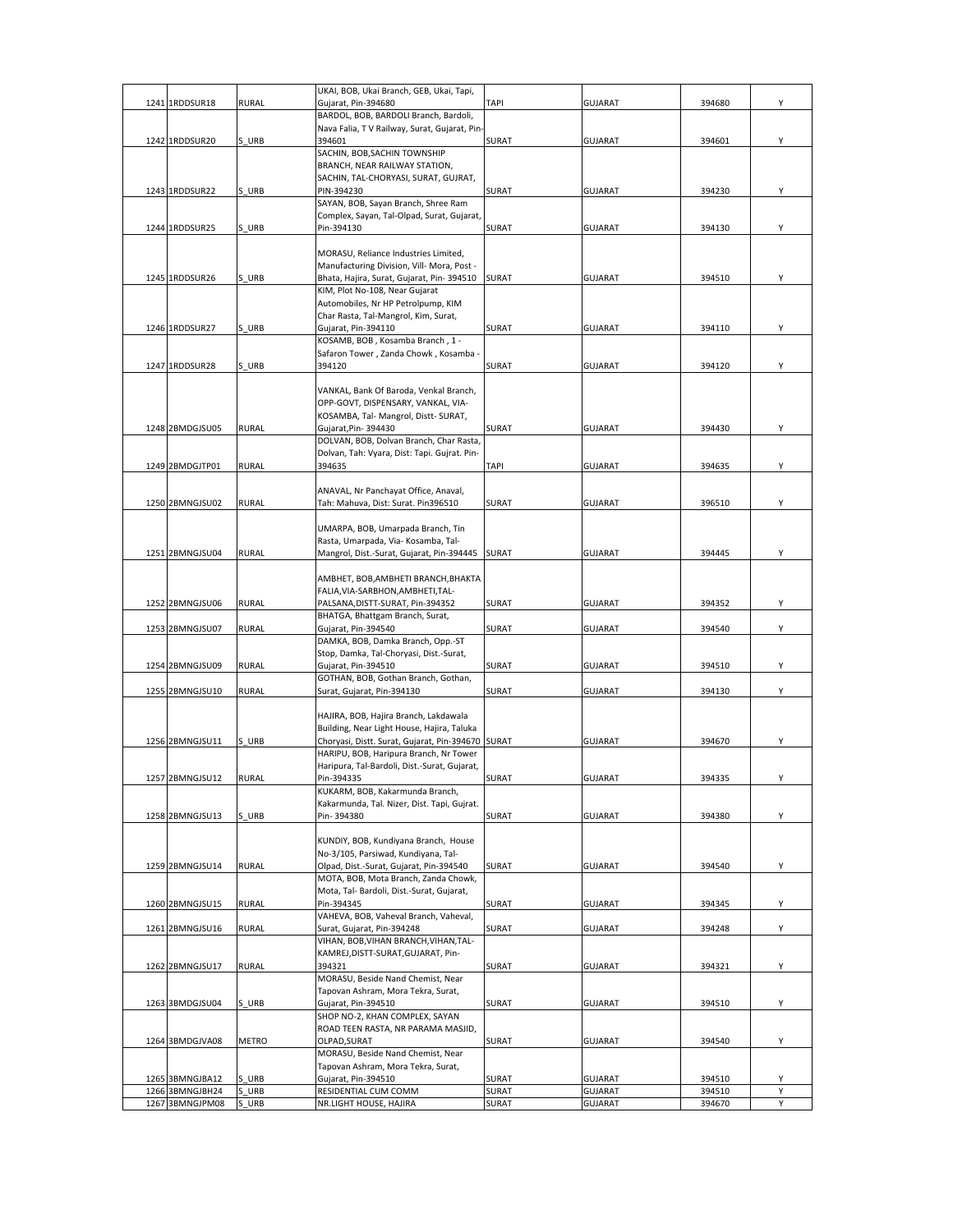|                   |              | ICHHAP, Shop No-3, Jay Ranchod                                                     |                   |                |        |   |
|-------------------|--------------|------------------------------------------------------------------------------------|-------------------|----------------|--------|---|
|                   | S URB        | Complex, Near Bus Stop No-3, Opp. BOB,<br>Ichchapore, Surat, Pin-394510            | SURAT             |                |        | Υ |
| 1268 3BMNGJSU07   |              | OLPAD, Shop no. 2, Khan Complex, Sayan                                             |                   | <b>GUJARAT</b> | 394510 |   |
|                   |              | Road, Teen Rasta, Near Parama Masjid,                                              |                   |                |        |   |
| 1269 3BMNGJSU09   | S URB        | Olpad, Surat, Pin-394540                                                           | <b>SURAT</b>      | <b>GUJARAT</b> | 394540 | Υ |
|                   |              |                                                                                    |                   |                |        |   |
|                   |              | BAMSUR, G-2, Kashinagar Society, Bamroli                                           |                   |                |        |   |
| 1270 1FDSUR143    | <b>METRO</b> | Maain Road, Surat, Gujarat, Pin-394210                                             | <b>SURAT CITY</b> | <b>GUJARAT</b> | 394210 | Υ |
|                   |              |                                                                                    |                   |                |        |   |
|                   |              | CITYLT, BOB, City Light Branch, City Light                                         |                   |                |        |   |
| 1271 1FNSUR56     | METRO        | Area, Ground Floor, Shiv Puja Centre,<br>Surat, Gujarat Pin-395007 (2nd ATM)       |                   |                | 395007 | Y |
|                   |              | CITYLT, BOB, City Light Branch, City Light                                         | SURAT CITY        | GUJARAT        |        |   |
|                   |              | Area, ground Floor, Shiv Puja Centre,                                              |                   |                |        |   |
| 1272 1FNSUR127    | <b>METRO</b> | Surat. Pin- 395007                                                                 | <b>SURAT CITY</b> | <b>GUJARAT</b> | 395007 | Y |
|                   |              | GHODOD, Ghod Dod Road Branch, Plot No                                              |                   |                |        |   |
|                   |              | 6-B, Baroda Sun Complex, Ghod Dod                                                  |                   |                |        |   |
| 1273 1FNSUR45     | <b>METRO</b> | Road, Surat, Gujrat, 395007                                                        | <b>SURAT CITY</b> | <b>GUJARAT</b> | 395007 | Y |
|                   |              | HONEYP, BOB, Honey Park Road Branch, 3                                             |                   |                |        |   |
|                   |              | Western Shivalik Park, L P Savani Road,                                            |                   |                |        |   |
| 1274 1FNSUR50     | <b>METRO</b> | Honey Park, Surat, Gujarat, Pin-395009<br>(2nd ATM)                                | <b>SURAT CITY</b> | <b>GUJARAT</b> | 395009 | Y |
|                   |              | HONEYP, BOB, Honey Park Road Branch,                                               |                   |                |        |   |
|                   |              | 3, Western Shivalik Park, L P Savani Road,                                         |                   |                |        |   |
|                   |              | Honey Park, Surat. Pin- 395009 (E-LOBBY                                            |                   |                |        |   |
| 1275 1FNSUR126    | METRO        | 2ND ATM)                                                                           | <b>SURAT CITY</b> | <b>GUJARAT</b> | 395009 | Υ |
|                   |              | SHOP No 1 to 6 . RAJGREEN HEIGHTS,                                                 |                   |                |        |   |
|                   |              | JAHANGIRPURA MAIN ROAD, JAHANGIR                                                   |                   |                |        |   |
| 1276 1FWSUR165    | METRO        | PURA SURAT *- 395 009                                                              | <b>SURAT CITY</b> | <b>GUJARAT</b> | 395009 | Υ |
| 1277 1FDSUR146    | <b>METRO</b> | <b>BOB VIP Road Branch</b>                                                         | <b>SURAT CITY</b> | GUJARAT        | 395007 |   |
|                   |              | LIMSUR, BOB, Limbayat Branch, Plot no.<br>43,44,45 Subhashnagar, Limbayat, Surat,  |                   |                |        |   |
| 1278 1FDSUR120    | <b>METRO</b> | Gujarat, Pin-394210                                                                | <b>SURAT CITY</b> | <b>GUJARAT</b> | 394210 | Υ |
|                   |              | LIMSUR, , PLOT NO.43,44,45                                                         |                   |                |        |   |
|                   |              | SUBHASHNAGAR, LIMBAYAT, SURAT,                                                     |                   |                |        |   |
| 1279 1FDSUR147    | <b>METRO</b> | GUJARAT, PIN-394210                                                                | <b>SURAT CITY</b> | <b>GUJARAT</b> | 394210 | Υ |
|                   |              | PAL, BOB, Pal Branch, Pal Canal Road,                                              |                   |                |        |   |
| 1280 1FDSUR156    | METRO        | Surat, Gujarat, Pin-395009.                                                        | <b>SURAT CITY</b> | <b>GUJARAT</b> | 395009 | Υ |
|                   |              |                                                                                    |                   |                |        |   |
|                   |              | PALSUR, BANK OF BARODA, PALANPUR                                                   |                   |                |        |   |
|                   |              | PATIA BRANCH, MODERNSHOPEE, OPP<br>VIJAY DAIRY, PALANPUR PATIA, RANDER             |                   |                |        |   |
| 1281 1FDSUR44     | <b>METRO</b> | ROAD, SURAT, GUJARAT-395009                                                        | <b>SURAT CITY</b> | <b>GUJARAT</b> | 395009 | Y |
|                   |              |                                                                                    |                   |                |        |   |
|                   |              | PALSUR, BOB G2/5 Modem Shoppee, Opp                                                |                   |                |        |   |
|                   |              | Vijay Dairy, Palanpur Patia, Rander Road,                                          |                   |                |        |   |
| 1282 1FNSUR90     | <b>METRO</b> | Surat. Pin-395009(2ND ONSITE)                                                      | <b>SURAT CITY</b> | GUJARAT        | 395009 | Υ |
|                   |              |                                                                                    |                   |                |        |   |
|                   |              | PALSUR, Shop No. 1, Samrat Park, Bldg                                              |                   |                |        |   |
| 1283 1FNSUR123    | METRO        | No. 1, Ayodhya Nagari Road, Adajan, Dist.<br>Surat, Gujrat.Pin- 395009             | <b>SURAT CITY</b> | <b>GUJARAT</b> | 395009 | Υ |
|                   |              |                                                                                    |                   |                |        |   |
|                   |              | PALSUR, Shop No G-2, Solitaire Business                                            |                   |                |        |   |
|                   |              | Plaza, Opp. Jalaram Temple, Palanpur                                               |                   |                |        |   |
| 1284 1 FDSL IR153 | METRO        | Jakatnaka, Surat, Gujarat, Pin- 395009                                             | <b>SURAT CITY</b> | GUIARAT        | 395009 |   |
|                   |              | PRIARC, Radhaswami Apartment,                                                      |                   |                |        |   |
|                   |              | Narottam Nagar, Amidhara Wadi Road,                                                |                   |                |        |   |
| 1285 1FNSUR60     | METRO        | Near Aanand Mahal Road, New Randet<br>Road, Surat, Pin-395009                      | SURAT CITY        | <b>GUJARAT</b> | 395009 | Y |
|                   |              | PUNSUR, BANK OF BARODA,                                                            |                   |                |        |   |
|                   |              | PUNAKUMBHARIA ROAD BRANCH, C/O                                                     |                   |                |        |   |
|                   |              | AUTO POINT AT AND POST MAGOB,                                                      |                   |                |        |   |
|                   |              | TALUKA CHORYASI, SURAT, GUJARAT-                                                   |                   |                |        |   |
| 1286 1FDSUR38     | <b>METRO</b> | 395010                                                                             | <b>SURAT CITY</b> | <b>GUJARAT</b> | 395010 | Υ |
|                   |              |                                                                                    |                   |                |        |   |
|                   |              | PUNSUR, BOB, Puna Kumbharia, Block No.                                             |                   |                |        |   |
|                   |              | 14, Survey No. 18, Plot No. 12 & 13, At-<br>Magob. The- Choryasi.Dist- Surat. Pin- |                   |                |        |   |
| 1287 1FNSUR93     | METRO        | 395010 (2ND ONSITE)                                                                | <b>SURAT CITY</b> | <b>GUJARAT</b> | 395010 | Y |
|                   |              | RANSUR, Bank of Baroda, Navyug College                                             |                   |                |        |   |
|                   |              | Branch, Raviraj Appartment, Ground                                                 |                   |                |        |   |
|                   |              | Floor, Rander Road, SURAT, GUJARAT-                                                |                   |                |        |   |
| 1288 1FDSUR43     | METRO        | 395009 (2nd ATM)                                                                   | <b>SURAT CITY</b> | GUJARAT        | 395009 | Υ |
|                   |              | RANSUR, BOB, Navyug College Branch,                                                |                   |                |        |   |
|                   |              | Raviraj Apartment, Ground Floor, Nr                                                |                   |                |        |   |
|                   |              | NAVYUG COLLEGE, Rander Road, Surat,                                                |                   | <b>GUJARAT</b> | 395009 | Y |
| 1289 1RDDSUR07    | METRO        | Gujarat, Pin-395009<br>SALABA, Bank Of Baroda, Salabatpura                         | <b>SURAT CITY</b> |                |        |   |
|                   |              | Branch, Ground floor, Financial Super                                              |                   |                |        |   |
|                   |              | Market Tower, Behind Triveni Chamber,                                              |                   |                |        |   |
|                   |              | off Ring Road, Salabatpura, Surat, Gujarat,                                        |                   |                |        |   |
| 1290 1FNSUR144    | METRO        | Pin-395003                                                                         | <b>SURAT CITY</b> | <b>GUJARAT</b> | 395003 | Υ |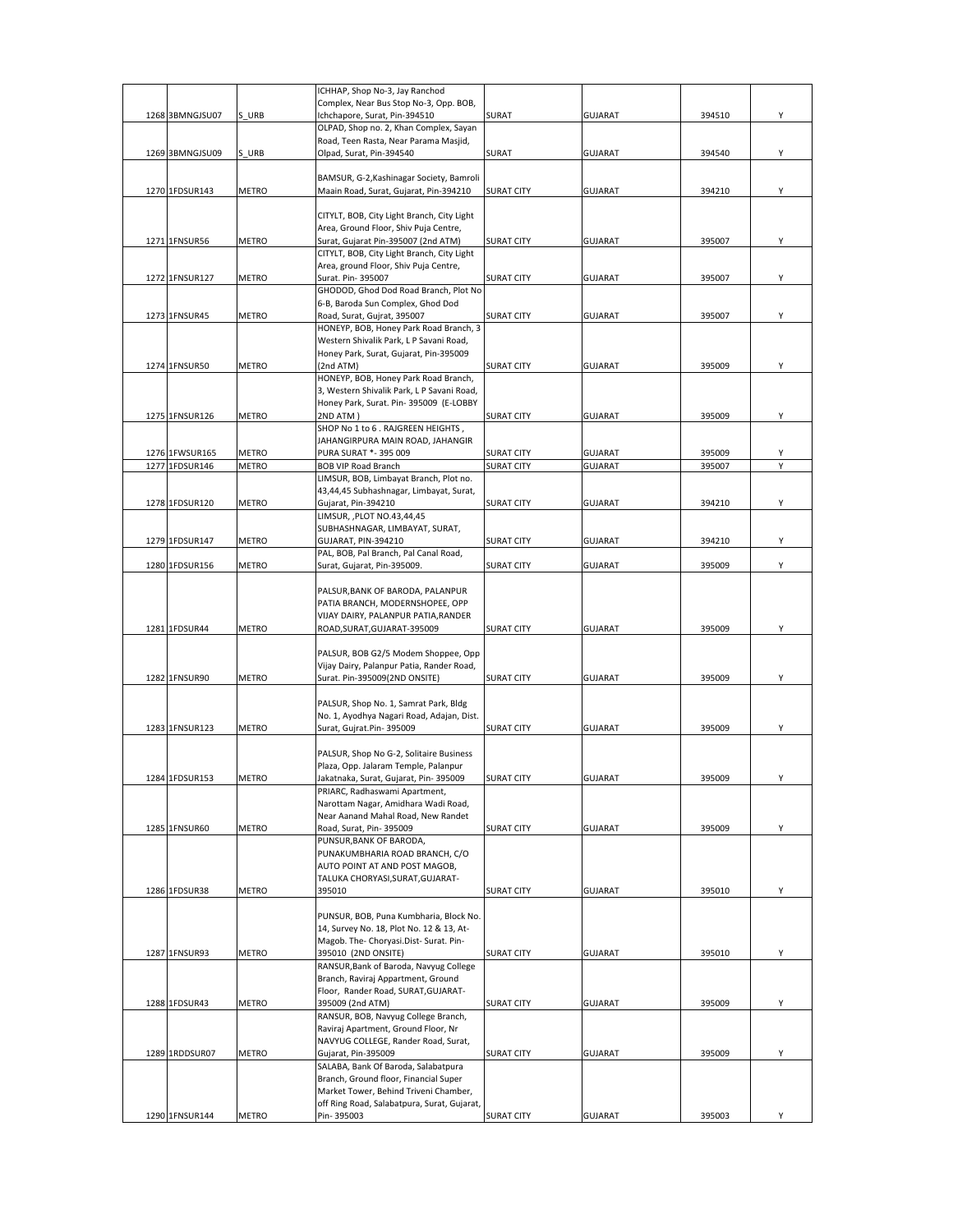|                 |              | SARSUR, BOB, SARTHANA JAKATNAKA<br>BRANCH, SARTHANA JAKATNAKA, SURAT,                    |                   |                |        |        |
|-----------------|--------------|------------------------------------------------------------------------------------------|-------------------|----------------|--------|--------|
| 1291 1FDSUR148  | <b>METRO</b> | <b>GUJRAT, PIN-395006</b>                                                                | <b>SURAT CITY</b> | <b>GUJARAT</b> | 395006 | Υ      |
|                 |              | D/2 JANKALYAN SOCIETY, NEAR                                                              |                   |                |        |        |
|                 |              | TEKRAWALA SCHOOL, ANAND MAHAL                                                            |                   |                |        |        |
|                 |              | ROAD NEAR SAK MARKET SURAT-<br>395009                                                    |                   |                |        |        |
| 1292 1FDSUR131  | S URB        | SUFIBA, BOB, Sufibaug Branch, Shramjivi                                                  | SURAT CITY        | <b>GUJARAT</b> | 395009 | Y      |
|                 |              | Sevalay, Nr Alankar Cinema, Surat, Pin-                                                  |                   |                |        |        |
| 1293 1FDSUR62   | <b>METRO</b> | 395003                                                                                   | <b>SURAT CITY</b> | <b>GUJARAT</b> | 395003 | Y      |
|                 |              | SUFIBA, 7/138 jayvijay lodge, opp railway                                                |                   |                |        |        |
| 1294 1FNSUR72   | METRO        | station Surat                                                                            | <b>SURAT CITY</b> | <b>GUJARAT</b> | 395003 | Υ      |
| 1295 1RDDSUR21  | <b>METRO</b> | SUFIBA, 7/138 jayvijay lodge, opp railway<br>station Surat                               | <b>SURAT CITY</b> | <b>GUJARAT</b> | 395003 | Υ      |
|                 |              | UDHNA, Bank Of Baroda, Udhana Branch,                                                    |                   |                |        |        |
|                 |              | Central Road No. 10, Opp- Udhna Udhyog                                                   |                   |                |        |        |
|                 |              | Nagar Sangh, Udhna, Surat, Gujarat, Pin-                                                 |                   |                |        |        |
| 1296 1FNSUR122  | <b>METRO</b> | 394210                                                                                   | <b>SURAT CITY</b> | <b>GUJARAT</b> | 394210 | Y      |
|                 |              | UDHNA, Central Road No. 10, Udhna<br>Udhyog Nagar Sangh, Udhna, Surat,                   |                   |                |        |        |
| 1297 1FNSUR130  | <b>METRO</b> | Gujarat, Pin-394210                                                                      | SURAT CITY        | <b>GUJARAT</b> | 394210 | Υ      |
|                 |              |                                                                                          |                   |                |        |        |
|                 |              | UDHNA, G F-14, Akshar Shopping Centre,                                                   |                   |                |        |        |
| 1298 1FDSUR151  | <b>METRO</b> | Udhna Station, Surat, Gujarat, Pin-394210. SURAT CITY                                    |                   | <b>GUJARAT</b> | 394210 | Y      |
|                 |              | UDHNAM, Magdalla Branch, Sunrise                                                         |                   |                |        |        |
| 1299 1FNSUR58   | <b>METRO</b> | Regency, Near Sosyo Circle, Udhna,<br>Magdalla Branch, Surat, Pin-395007                 | <b>SURAT CITY</b> | <b>GUJARAT</b> | 395007 | Y      |
|                 |              |                                                                                          |                   |                |        |        |
|                 |              | VEDSUR, Bank of Baroda, Ved Road                                                         |                   |                |        |        |
|                 |              | Branch, Plot No.27 to 35, Kankavati                                                      |                   |                |        |        |
|                 |              | Complex, Nandanvan Society, Near                                                         |                   |                |        |        |
|                 |              | Singanbar Char Rasta, Ved                                                                |                   |                |        |        |
| 1300 1FNSUR48   | <b>METRO</b> | Road, Surat, Gujarat Pin-395004 (2nd ATM) SURAT CITY<br>VEDSUR, Bank of Baroda, Ved Road |                   | <b>GUJARAT</b> | 395004 | Y      |
|                 |              | Branch, Plot No.27 to 35, KANKAVATI                                                      |                   |                |        |        |
|                 |              | COMPLEX, NANDANVAN SOCIETY, Nr.                                                          |                   |                |        |        |
|                 |              | Singanbar Char Rasta, SURAT, GUJARAT-                                                    |                   |                |        |        |
| 1301 1RDWSUR35  | <b>METRO</b> | 395004                                                                                   | <b>SURAT CITY</b> | <b>GUJARAT</b> | 395004 | Υ      |
|                 |              | VESU, Bank Of baroda, VESU Branch, G-1,                                                  |                   |                |        |        |
|                 |              | SNS Square Building, Vesu Gam Road,                                                      |                   |                |        | Y      |
| 1302 1FDSUR140  | <b>METRO</b> | Surat, Gujarat, Pin- 395007<br>VESU, Bank of Baroda, VESU Branch, G-1,                   | <b>SURAT CITY</b> | <b>GUJARAT</b> | 395007 |        |
|                 |              | SNS SQUARE BUILDING, VESU GAM                                                            |                   |                |        |        |
| 1303 1RDWSUR34  | <b>METRO</b> | ROAD, SURAT, GUJARAT-395007                                                              | <b>SURAT CITY</b> | <b>GUJARAT</b> | 395007 | Υ      |
|                 |              |                                                                                          |                   |                |        |        |
|                 |              | WAGHAI, Opp. Bank of Baroda, Vegetable                                                   |                   |                |        |        |
| 1304 1FDBUL12   | <b>RURAL</b> | Market, Waghai, Dangs, Gujarat-394730                                                    | WAGHAI            | <b>GUJARAT</b> | 394730 | Υ      |
|                 |              | VAPI, Bhavani Market, Opp. Police Station,                                               |                   |                |        |        |
| 1305 1FNVLS07   | URBAN        | Vapi Town, Valsad, UP, Pin-396195                                                        | VAPI              | <b>GUJARAT</b> | 396195 | Υ      |
|                 |              | Bhagal, At & Po Bhadam 393145, Ta:                                                       |                   |                |        |        |
| 1306 1FDBCH44   | <b>RURAL</b> | Nanod Disstt. Narmada                                                                    | Narmada           | Gujarat        | 393145 | Υ      |
|                 |              |                                                                                          |                   |                |        |        |
|                 |              | Maniba Marriage Garden, Bharuchi naka,                                                   |                   |                |        |        |
| 1307 2BMDGJBH04 | S URB        | Hansot Road Ankleshwar 393001<br>Panchayat Bhavan, Bhensali, Ta - Vagra,                 | Bharuch           | Gujarat        | 393001 | Υ      |
| 1308 1FDBCH24   | <b>RURAL</b> | Dist - Bharuch - 392130                                                                  | Bharuch           | Gujarat        | 392130 | Υ      |
|                 |              |                                                                                          |                   |                |        |        |
|                 |              | Administrative building, Dahej SEZ Part 1,                                               |                   |                |        |        |
| 1309 1FDBCH68   | S_URB        | Dahej Disstt Bharuch, Gujarat. PIN-393130 Bharuch                                        |                   | Gujarat        | 393130 | Y      |
| 1310 2BMDGJBH01 | S URB        | At & Po. Dahej, Tal- Vagra, Dist-Bharuch-<br>392130                                      | Bharuch           | Gujarat        | 392130 | Υ      |
|                 |              |                                                                                          |                   |                |        |        |
|                 |              | DAHEJ, AT AND PO. DAHEJ, TAL-VAGRA,                                                      |                   |                |        |        |
| 1311 2BMNGJBH10 | S URB        | DIST-BHARUCH. PIN NO. 392130                                                             | Bharuch           | Gujarat        | 392130 | Υ      |
| 1312 1FDNMD06   | <b>RURAL</b> | Devali                                                                                   | Bharuch           | Gujarat        | 391110 | Υ      |
|                 |              |                                                                                          |                   |                |        |        |
| 1313 1FDBCH43   | S URB        | Siddeshwar shopping center, Gadkhol<br>Andara Gadkhol 393010, Ankleshwar                 | Bharuch           | Gujarat        | 393130 | Υ      |
|                 |              | Near ESSAR Petrol Pump, Dahej Bypass,                                                    |                   |                |        |        |
| 1FDSUR135(Relo  |              | Muler Chokdi, Gandhar, Bharuch, Gujarat,                                                 |                   |                |        |        |
| 1314 cated)     | <b>METRO</b> | Pin-392140                                                                               | Bharuch           | Gujarat        | 392140 | Υ      |
|                 |              | Sai Complex, Near Reliance Petrol Pump,                                                  |                   |                |        |        |
| 1315 1FDBCH23   | <b>RURAL</b> | Hansot, Dist. Bharuch - 393030                                                           | Bharuch           | Gujarat        | 393030 | Υ<br>Υ |
| 1316 1FDBCH59   | <b>RURAL</b> | Hinglot<br>Jolwa Gram Panchayat buiding, Disstt                                          | Bharuch           | Gujarat        | 392012 |        |
| 1317 2BMDGJBH07 | S URB        | <b>Bharuch 392130</b>                                                                    | Bharuch           | Gujarat        | 392130 | Υ      |
|                 |              | INDDAH, JOLWA GRAM PANCHAYAT                                                             |                   |                |        |        |
|                 |              | BUILDING JOLWA, BHARUCH, GUJRAT. PIN-                                                    |                   |                |        |        |
| 1318 2BMNGJBH11 | S URB        | 392130                                                                                   | Bharuch           | Gujarat        | 392130 | Y      |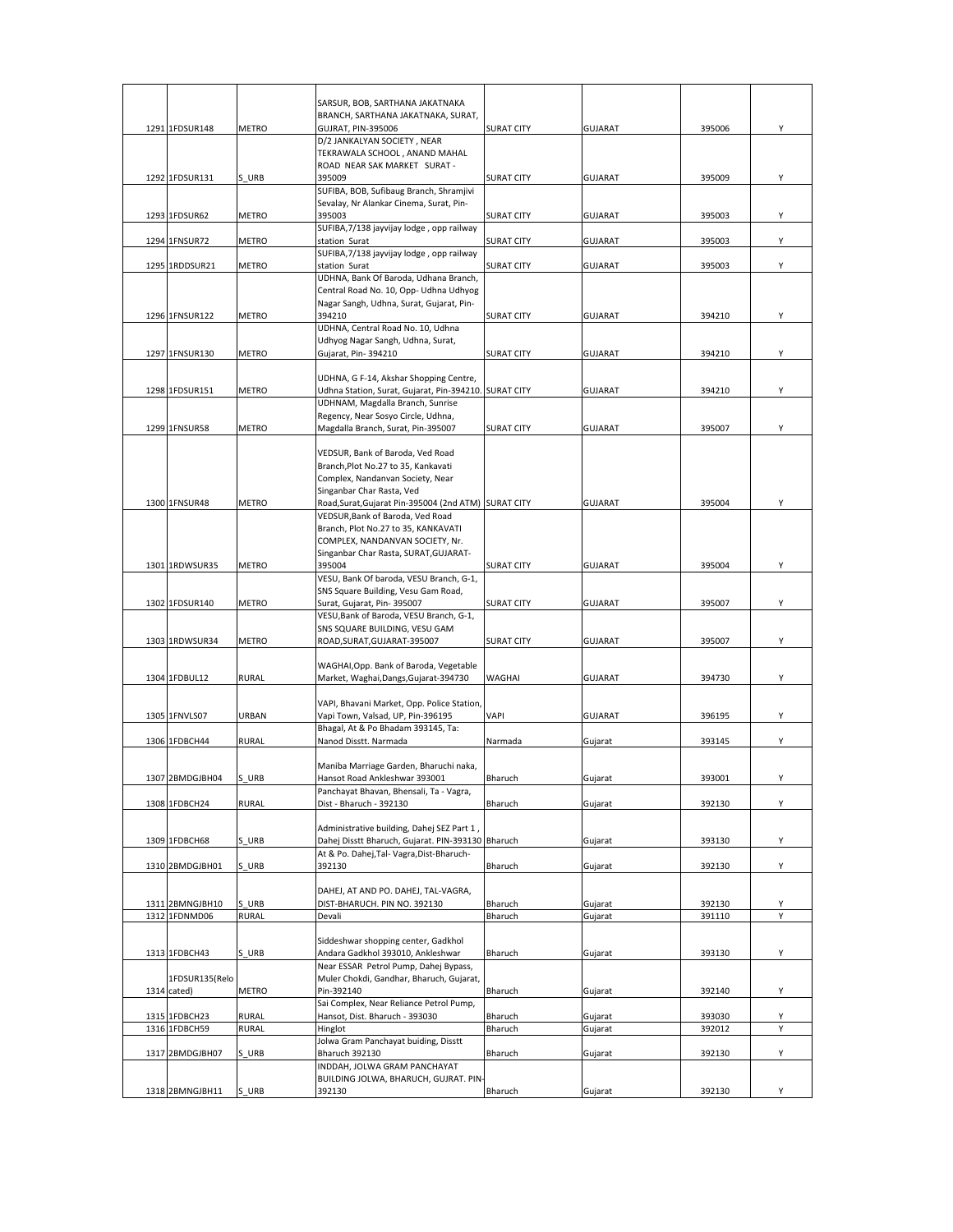|      |                                |                | Khanpuri Baghol, Ring Road, Kavi Road,           |                    |                    |                  |   |
|------|--------------------------------|----------------|--------------------------------------------------|--------------------|--------------------|------------------|---|
|      | 1319 1FNBCH30<br>1320 1FDBCH66 | S URB<br>RURAL | Jambusar Disstt. Bharuch 392150<br>Jhagadia GIDC | Bharuch<br>Bharuch | Gujarat<br>Gujarat | 392150<br>393110 | Υ |
|      |                                |                |                                                  |                    |                    |                  |   |
|      | 1321 1FDBCH70                  | S URB          | R.K. Avenue, Zadeshwar Chodki, Bharuch           | Bharuch            | Gujarat            | 392001           | Υ |
|      | 1322 2BMDGJBH08                | <b>RURAL</b>   | Kavitha                                          | Bharuch            | Gujarat            | 392210           | Υ |
|      | 1323 1FDBCH34                  | <b>RURAL</b>   | Kharach                                          | Bharuch            | Gujarat            | 394120           | Y |
|      | 1324 1FDBCH58                  | <b>RURAL</b>   | Kondh                                            | Bharuch            | Gujarat            | 393001           | Υ |
|      | 1325 1FDBCH65                  | URBAN          | Narayan Squre, Link Road Bharuch                 | Bharuch            | Gujarat            | 392001           | Υ |
|      |                                |                | Shop No 1, Silver City Road, Rajpipla,           |                    |                    |                  |   |
|      | 1326 1FDBCH39                  | S URB          | Meeranagar, Ankleswar Bharuch                    | Bharuch            | Gujarat            | 393002           | Y |
|      | 1327 1FDBCH57                  | S URB          | Meeranagar                                       | Bharuch            | Gujarat            | 393002           |   |
|      |                                |                |                                                  |                    |                    |                  |   |
|      | 1328 1FNBCH15                  | S URB          | Essar petrol pump compound, netrang              | Bharuch            | Gujarat            | 393130           | Υ |
|      |                                |                |                                                  |                    |                    |                  |   |
|      | 1329 1FNBCH38                  | S URB          | Essar petrol pump compound, netrang              | Bharuch            | Gujarat            | 393130           | Υ |
|      | 1330 1FDBCH50                  | URB            | <b>Station Road Palej</b>                        | Bharuch            | Gujarat            | 392220           | Υ |
|      |                                |                | Savli, Tal - Tilakwada, Dist- Narmada -          |                    |                    |                  |   |
|      | 1331 2BMDGJNM01                | <b>RURAL</b>   | 391150                                           | Bharuch            | Gujarat            | 391150           | Y |
|      |                                |                | Shreedhar Society, Zadeshwar Chokdi              |                    |                    |                  |   |
|      | 1332 2BMDGJBH05                | URBAN          | Bharuch                                          | Bharuch            | Gujarat            | 392001           | Υ |
|      |                                |                | At & Po - Shukaltirth, Dist - Bharuch -          |                    |                    |                  |   |
|      | 1333 2BMDGJBH02                | <b>RURAL</b>   | 392030                                           | Bharuch            | Gujarat            | 392030           | Υ |
|      | 1334 1FNBCH18                  | <b>RURAL</b>   | Vagra                                            | Bharuch            | Gujarat            | 392140           | Υ |
|      |                                |                | MARKET AREA, AT PO VALIA, Bharuch,               |                    |                    |                  |   |
|      | 1335 1FDBCH74                  | <b>RURAL</b>   | Gujarat. PIN-393135                              | Bharuch            | Gujarat            | 393135           | Υ |
|      | 1336 1FDBCH48                  | <b>RURAL</b>   | Vilayat                                          | Bharuch            | Gujarat            | 392012           |   |
|      |                                |                | Moon residency, Welfare Chokdi, Near             |                    |                    |                  |   |
|      |                                |                | Jambusar Chokdi Bharuch, Gujarat. PIN-           |                    |                    |                  |   |
|      | 1337 1FDBCH73                  | URBAN          | 392001                                           | Bharuch            | Gujarat            | 392001           |   |
|      | 1338 1FDBCH62                  | URBAN          | Zadeshwar E-Lobby                                | Bharuch            | Gujarat            | 392001           | Υ |
|      | 1339 1FDBCH78                  | URBAN          | Zadeshwar E-Lobby                                | Bharuch            | Gujarat            | 392001           | Y |
|      |                                |                | ZANOR, Zanor, Via-Nabipur, Dist. Bharuch,        |                    |                    |                  |   |
|      | 1340 1FNBCH16                  | RURAL          | Gujarat, 392210                                  | Bharuch            | Gujarat            | 392210           | Υ |
|      |                                |                | Near Vaibhav Hotel, Dahej Road At & Po           |                    |                    |                  |   |
|      | 1341 1FDBCH51                  | <b>RURAL</b>   | Atali Disstt Bharuch                             | Bharuch            | Gujarat            | 392130           | Y |
|      |                                |                | Bhuva Petrol Pump, Dahej by pass Road,           |                    |                    |                  |   |
|      | 1342 1RDDANK02                 | <b>RURAL</b>   | Bhadbhut                                         | Bharuch            | Gujarat            | 392012           | Υ |
|      |                                |                |                                                  |                    |                    |                  |   |
|      |                                |                | A-4, Ashutosh Society, Opp. Tyagi Nagar,         |                    |                    |                  |   |
|      | 1343 3BMDGJBH17                | S URB          | Amboli Road, Ankleshwar-393001                   | Bharuch            | Gujarat            | 393001           | Υ |
|      | 1344 3BMDGJBH06                | URBAN          | Shaktinath Circle Bharuch 392001                 | Bharuch            | Gujarat            | 392001           | Y |
|      |                                |                | 5, sasiya Shoping, Shaktinath                    |                    |                    |                  |   |
|      | 1345 3BMNGJSU08                | URBAN          | Circle,Bharuch                                   | Bharuch            | Gujarat            | 392001           | Υ |
|      | 1346 1FWBCH81                  | URBAN          | MOHAMMED PURA E-LOBBY                            | Bharuch            | Gujarat            | 392001           | Y |
|      |                                |                | Center Point, Ankleshwar. Dist - Bharuch -       |                    |                    |                  |   |
|      | 1347 1FDBCH26                  | S URB          | 393002                                           | Bharuch            | Gujarat            | 393002           | Υ |
|      | 1348 1FDBCH60                  | URB            | Jaldhara Chodki - E-Lobby                        | Bharuch            | Gujarat            | 393001           | Y |
| 1349 | 1FDBCH63                       | S URB          | Jaldhara Chodki - E-Lobby                        | Bharuch            | Gujarat            | 393001           | Υ |
|      |                                |                | Shop No-5, Swastik Complex, Opp. Manav           |                    |                    |                  |   |
|      | 1350 3BMDGJBH27                | S URB          | Mandir, GIDC Ankleshwar                          | Bharuch            | Gujarat            | 393001           | Y |
|      |                                |                |                                                  |                    |                    |                  |   |
|      |                                |                | Shop no 12 plot No:2601/1 Asian Paint            |                    |                    |                  |   |
|      | 1351 3BMNGJBH14                | S URB          | Chowkdi, GIDC, Ankleshwar GJ 393002              | Bharuch            | Gujarat            | 393002           | Υ |
|      |                                |                |                                                  |                    |                    |                  |   |
|      | 1352 1RDDANK03                 | S URB          | Gattu Vidyalaya Road, GIDC, Ankleshwar           | Bharuch            | Gujarat            | 393002           | Υ |
|      |                                |                |                                                  |                    |                    |                  |   |
|      |                                |                | Shop No 48, Rishi raj Complex, Opp IBP           |                    |                    |                  |   |
|      | 1353 1FDBCH52                  | S URB          | Petrol Pump, Dahej Chodki, Dahej                 | Bharuch            | Gujarat            | 392110           | Υ |
|      |                                |                | Gandhi Chok, MotaBazar, Hansot-                  |                    |                    |                  |   |
|      | 1354 3BMNGJBH13                | <b>RURAL</b>   | Bharuch GJ 393030                                | Bharuch            | Gujarat            | 393030           | Υ |
|      |                                |                | 12/1, SAHJANAND COMPLEX, NEAR                    |                    |                    |                  |   |
|      |                                |                | JALARAM MANDIR, GADKHOL PATIYA                   |                    |                    |                  |   |
|      | 1355 3BMDGJBH18                | <b>METRO</b>   | ROAD, ANKLESHWAR.-393002                         | Bharuch            | Gujarat            | 393002           | Υ |
|      |                                |                |                                                  |                    |                    |                  |   |
|      |                                |                | Shop No. 9, C.K. Patel Complex, Chapra           |                    |                    |                  |   |
|      |                                |                | Patia, Andada (Shifted From:- Old Post           |                    |                    |                  |   |
|      | 1356 3BMDGJBH28                | METRO          | office street, Borbatha Bet, Bharuch)            | Bharuch            | Gujarat            | 393010           | Υ |
|      |                                |                | Shop No. 9, C.K. Patel Complex, Chapra           |                    |                    |                  |   |
|      | 1357 3BMNGJBH02                | S URB          | Patia, Andada, Ankleshwar                        | Bharuch            | Gujarat            | 393010           | Υ |
|      | 1358 1RDDBCH02                 | S URB          | Nava Bhorbhata                                   | Bharuch            | Gujarat            | 393001           | Υ |
|      |                                |                | A/2, Ganga Complex, Near Sheetal Circle          |                    |                    |                  |   |
|      |                                |                | (Shifted from :- NEAR- GUJARAT GRAMIN            |                    |                    |                  |   |
|      |                                |                | BANK OF BARODA, AT POST - SAMNI,                 |                    |                    |                  |   |
|      |                                |                | TALUKO- AMOD, DISTRICE- BHARUCH GJ               |                    |                    |                  |   |
|      | 1359 3BMDGJBH21                | <b>METRO</b>   | 392110)                                          | Bharuch            | Gujarat            | 393110           | Υ |
|      |                                |                |                                                  |                    |                    |                  |   |
|      | 1360 3BMNGJBH07                | URBAN          | A/2, Ganga Complex, Near Sheetal Circle          | Bharuch            | Gujarat            | 392001           | Υ |
|      | 1361 1FDBCH09                  | <b>RURAL</b>   | <b>JHAGADIA</b>                                  | Bharuch            | Gujarat            | 393110           | Y |
|      | 1362 1FDBCH67                  | <b>RURAL</b>   | Jhagadia                                         | Bharuch            | Gujarat            | 393110           | Υ |
|      | 1363 1FDBCH69                  | URBAN          | Suman Park, Link Road Bharuch                    | Bharuch            | Gujarat            | 392001           | Υ |
|      |                                |                |                                                  |                    |                    |                  |   |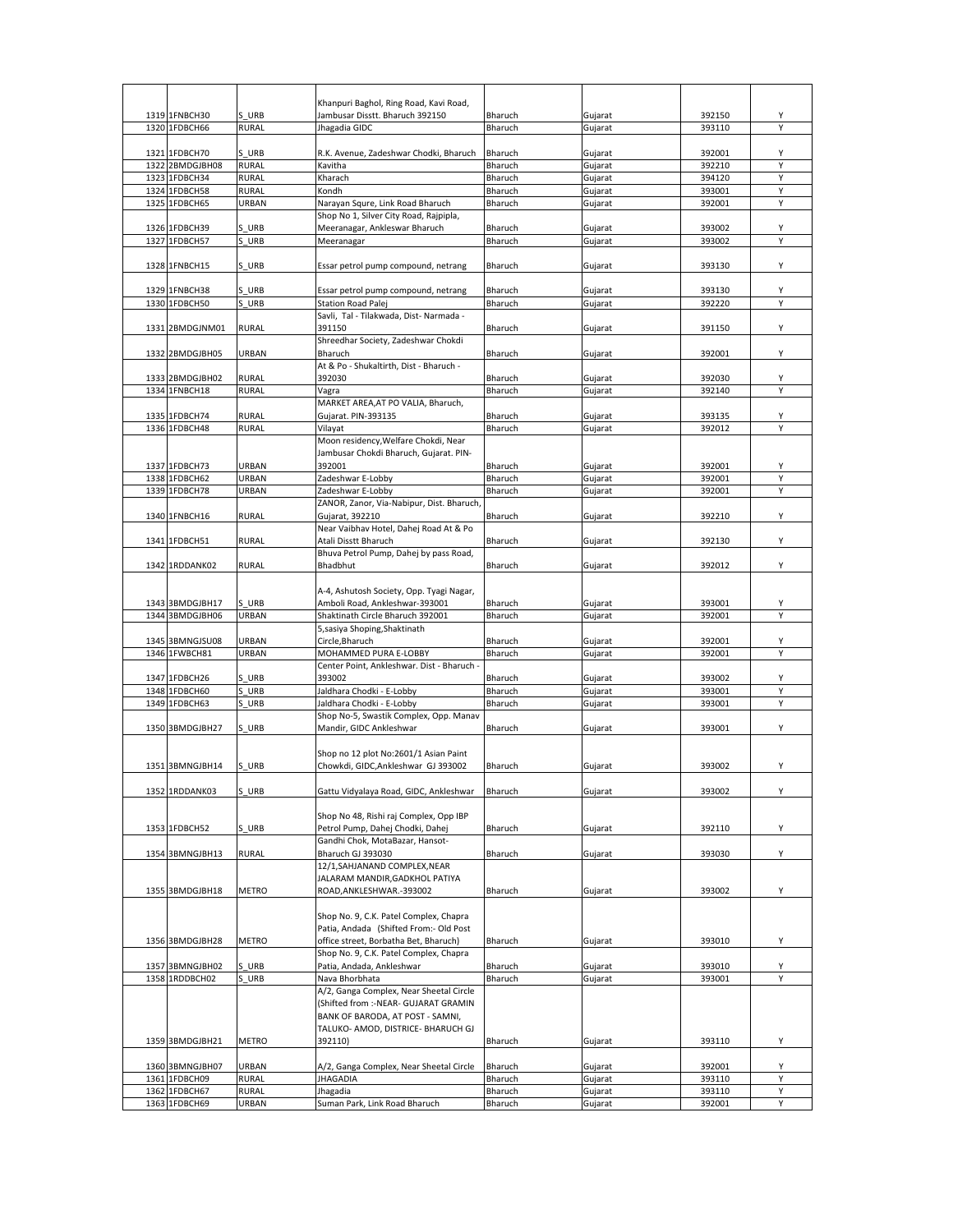|                 |              | HPCL Dealers, Rajpipla Chokdi              |              |            |        |   |
|-----------------|--------------|--------------------------------------------|--------------|------------|--------|---|
| 1364 1FDBCH71   | S URB        | Ankleshwar, Gujrat. PIN-392001             | Bharuch      | Gujarat    | 392001 | Y |
|                 |              | HPCL DEALERS Meeranagar Rajpipl Char       |              |            |        |   |
|                 |              | rasta State Highway Ankleshwar PIN         |              |            |        |   |
| 1365 1FDBCH76   | S URB        | 393002                                     | Bharuch      | Gujarat    | 393002 | Υ |
|                 |              |                                            |              |            |        |   |
| 1366 1FDBCH54   | <b>RURAL</b> | Bhagoday Petrol Pump, zangar Bharuch       | Bharuch      | Gujarat    | 392210 | Υ |
| 1367 1RDDBCH06  | S URB        | Station Road, Palej                        | Bharuch      | Gujarat    | 392220 | Y |
| 1368 1FDBCH11   | <b>RURAL</b> | Rajpardi                                   | Bharuch      | Gujarat    | 393115 | Y |
|                 |              | Rajpardi, Ta-Jhagadia, Dist-Bharuch-       |              |            |        |   |
| 1369 1FDBCH25   | <b>RURAL</b> | 393115                                     | Bharuch      | Gujarat    | 393115 | Υ |
|                 |              |                                            |              |            |        |   |
|                 |              | Chamunda Mata E-Lobby, Near Zadeshwar      |              |            |        |   |
| 1370 1RDDANK04  | URBAN        | Chokdi, Bharuch, Pin:392002                | Bharuch      | Gujarat    | 392002 | Υ |
|                 |              |                                            |              |            |        |   |
|                 |              | Chamunda Mata E-Lobby, Shop no             |              |            |        |   |
|                 |              |                                            |              |            |        |   |
|                 |              | 7, Shreeji Darshan Complex, Zadeshwar      |              |            |        |   |
| 1371 1FWBCH82   | URBAN        | Road, Bharuch, Pin: 392002                 | Bharuch      | Gujarat    | 392002 | Υ |
|                 |              | 613, Libarary Street, Opp. Gram            |              |            |        |   |
| 1372 3BMNGJBH03 | URBAN        | Panchayat, Zadeshwar                       | Bharuch      | Gujarat    | 392001 | Υ |
|                 |              |                                            |              |            |        |   |
|                 |              | Near Navrang Shoppin centre dandiya        |              |            |        |   |
| 1373 1FDBCH72   | URBAN        | bazar bharuch, Gujrat. PIN-392001          | Bharuch      | Gujarat    | 392001 | Υ |
|                 |              | Budhdev Market, Sevasharam Road            |              |            |        |   |
| 1374 1FNBCH41   | URBAN        | <b>Bharuch 392001</b>                      | Bharuch      | Gujarat    | 392001 | Υ |
|                 |              |                                            |              |            |        |   |
|                 |              | TILAKWADA CHOKDI AT & PO TILAKWADA         |              |            |        |   |
| 1375 1FDNMD08   | <b>RURAL</b> | PIN 391120 DIST NARMADA                    | Bharuch      | Gujarat    | 391120 | Y |
|                 |              |                                            |              |            |        |   |
|                 |              | Plot No.:-21/80, Block No.55, Near         |              |            |        |   |
| 1376 1FDANK05   | <b>RURAL</b> | Swastik Traders, Valia, Bharuch-393125     | Bharuch      | Gujarat    | 393125 | Υ |
|                 |              | Main Bazar, At & Post Daheli, Ta: Valia    |              |            |        |   |
| 1377 3BMNGJBH18 | <b>RURAL</b> | Dist: Bharuch GJ 393135                    | Bharuch      | Gujarat    | 393135 | Υ |
|                 |              |                                            |              |            |        |   |
|                 |              | Shop No 3 Shilpi Havenappartment,          |              |            |        |   |
|                 |              | Narayan Vidyavihar Road, Behind ABC        |              |            |        |   |
|                 |              | company, Bholav Bharuch, Gujrat. PIN-      |              |            |        |   |
| 1378 1FDBCH56   | URBAN        | 392002                                     | Bharuch      | Gujarat    | 392002 | Υ |
| 1379 1FNBCH19   | URBAN        | Tulshidham, Zadeshwar                      | Bharuch      | Gujarat    | 392001 |   |
|                 |              | Shop No.26, Hari Om Complex, Opp:          |              |            |        |   |
| 1380 1FNBCH32   | URBAN        | Zadeshwar Bus Stand                        | Bharuch      | Gujarat    | 392001 | Υ |
| 1381 1RDDBCH04  | URBAN        | Tulshidham, Zadeshwar                      | Bharuch      | Gujarat    | 392001 | Υ |
|                 |              | Shop No.26, Hari Om Complex, Opp:          |              |            |        |   |
| 1382 1RDWBCH08  | URBAN        | Zadeshwar Bus Stand                        | Bharuch      | Gujarat    | 392001 | Y |
|                 |              | Shop No-2, Avadhpuri Shopping Center,      |              |            |        |   |
| 1383 3BMDGJBH26 | URBAN        | Tulsidham Road, Bharuch                    | Bharuch      | Gujarat    | 392001 | Υ |
|                 |              | BOB, SCO 91 Sector 44-C, Chandigarh, Pin-  |              |            |        |   |
| 1384 1FNCHN14   | URBAN        | 160047                                     | Chandigarh   | Chandigarh | 160047 | Υ |
|                 |              |                                            |              |            |        |   |
|                 |              | Shanti Complex, Shubash gate, Jagraon,     |              |            |        |   |
| 1385 1RDDLUD07  | S URB        | Ludhiana, Punjab, Pin- 142026              | Jagraon      | Punjab     | 142026 | Υ |
|                 |              | Karoran Nayagaon Branch, Opp. Bharat       |              |            |        |   |
|                 |              | Model School, Darhmesh Nagar,              |              |            |        |   |
|                 |              | Nayagaon, Distt. Mohali, Punjab. Pin-      |              |            |        |   |
| 1386 1FDMOH15   | S URB        | 160103                                     | Mohali       | Punjab     | 160103 | Υ |
|                 |              | Shimla View Point 1 & 2, Opposite          |              |            |        |   |
| 1387 1FDSLN07   | RURAL        | Maurice Hotel                              | Kasauli      | H.P        | 173204 | Y |
|                 |              | Shop No 55, Main Market, Khuda Lahora,     |              |            |        |   |
| 1388 1FDCHN21   | URBAN        | Chandigarh, Pin-160046                     | Chandigarh   | Chandigarh | 160046 | Υ |
|                 |              | BOB, Cinema Road, Nabha, Patiala,          |              |            |        |   |
| 1389 1FDPTL04   | S URB        | Punjab, Pin-147201                         | Nabha        | Punjab     | 147201 | Υ |
|                 |              | Sunshine Cottage, Village Rabaun, Distt.   |              |            |        |   |
| 1390 1FDSLN06   | <b>RURAL</b> | Solan, HP, Pin-173211                      | Rabaun       | H.P        | 173211 | Υ |
|                 |              | Anand Complex, Rajgarh, Distt. Sirmour,    |              |            |        |   |
|                 |              |                                            |              |            |        |   |
|                 |              |                                            |              |            |        |   |
|                 |              | Himachal Pradesh, Chandigarh, Pin-         |              |            |        |   |
| 1391 1FDSIR02   | <b>RURAL</b> | 173101                                     | Rajgarh      | H.P        | 173101 | Υ |
|                 |              | SCO 1120-21, Sector 22-B, Chandigarh, Pin- |              |            |        |   |
| 1392 1RDDCHN04  | URBAN        | 160022                                     | Chandigarh   | Chandigarh | 160022 | Υ |
|                 |              | The Mall, Opp. Rishi Hospital, Solan,      |              |            |        |   |
| 1393 1RDDSLN01  | S URB        | Himachal Pradesh, Pin- 173212              | Solan        | H.P        | 173212 | Υ |
|                 |              |                                            |              |            |        |   |
|                 |              | Near Nirankari Satsang Bhawan, Truck       |              |            |        |   |
| 1394 2BGWHPSO01 | S URB        | Chowki Wala, Nalagarh, HP, Pin-174101      | Nalagarh     | H.P        | 174101 | Υ |
|                 |              | Opp. PWD Rest House, Bhojpur, Sunder       |              |            |        |   |
| 1395 2BGWHPMN02 | S URB        | Nagar, Mandi, HP, Pin-175002               | Sunder Nagar | H.P        | 175002 | Υ |
|                 |              | Una- Nangal Road, Mohalla- Gurusar, Una,   |              |            |        |   |
| 1396 2BGWHPUN01 | S URB        | Himachal Pradesh, Pin-174303               | Una          | H.P        | 174303 | Υ |
| 1397 1RDDASR01  | <b>METRO</b> | <b>BOB Kennedy Avenue Amritsar</b>         | Amritsar     | Punjab     | 143006 | Υ |
| 1398 1FDASR03   | <b>METRO</b> | Majitha Road, Amritsar                     | Amritsar     | Punjab     | 143006 | Υ |
| 1399 2BINPBSB01 | S URB        | Banga                                      | Banga        | Punjab     | 144005 | Υ |
| 1400 1FNBRN01   | URBAN        | Barnala                                    | Barnala      | Punjab     | 148101 | Υ |
|                 |              | BHATTI, 17009A NAMDEV CHOWK, DR,           |              |            |        |   |
|                 |              | BHATTI ROAD, DIST BHATINDA, PUNJAB,        |              |            |        |   |
| 1401 1FDBTN03   | URBAN        | PIN-151001                                 | Bhatinda     | Punjab     | 151001 | Υ |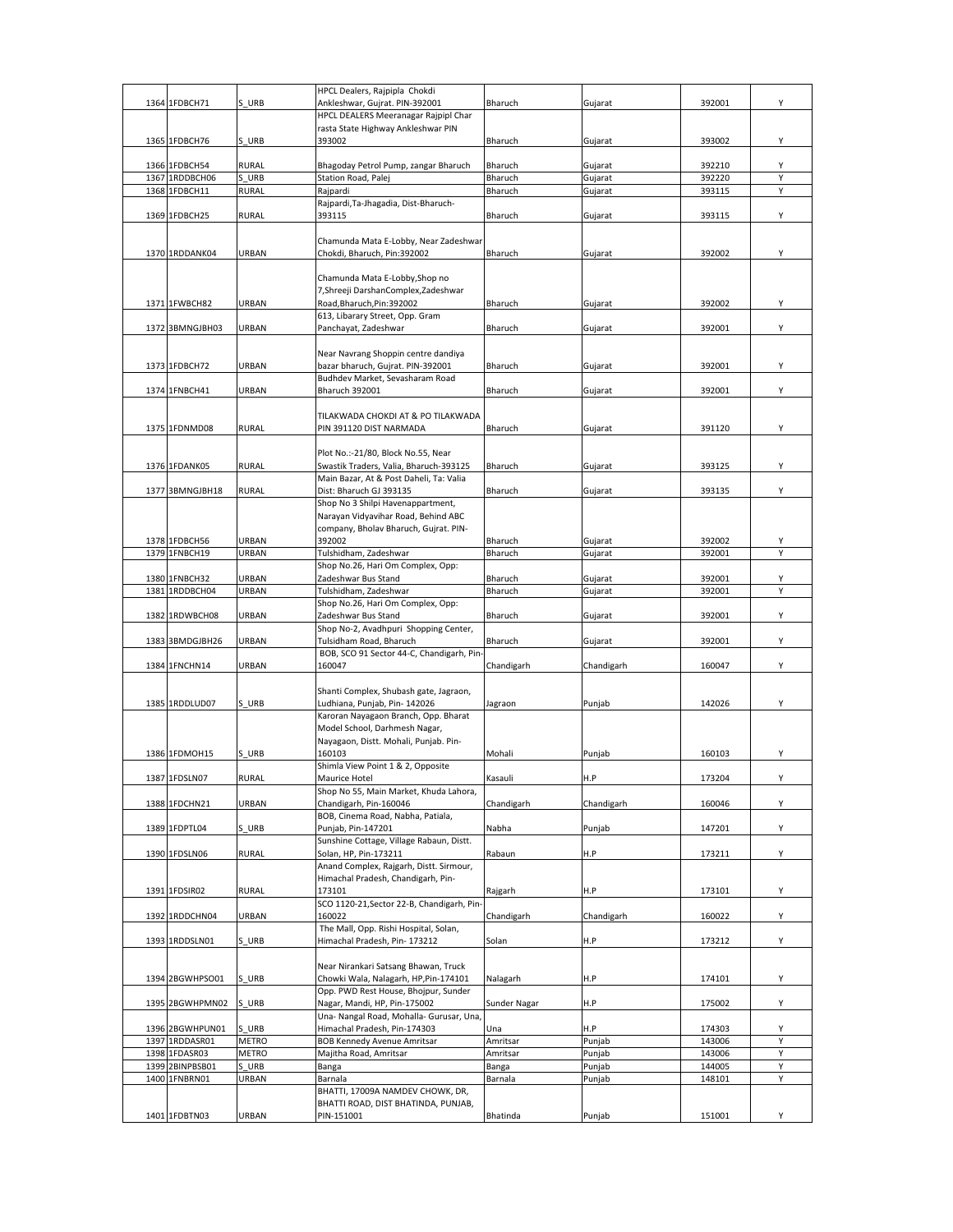| 1402 1FDBTN04     | S URB        | Bank of Baroda Talwandi Sabo Bhatinda                                | Bhatinda          | Punjab         | 151001 | Υ |
|-------------------|--------------|----------------------------------------------------------------------|-------------------|----------------|--------|---|
| 1403 1FNJUL07     | S URB        | Bhogpur                                                              | Bhogpur           | Punjab         | 144201 | Υ |
| 1404 1FNDHR01     | URB<br>S     | Dhuri                                                                | Dhuri             | Punjab         | 148024 | Y |
| 1405 2BINPBFK01   | S URB        | Faridkot                                                             | Faridkot          | Puniab         | 151203 | Υ |
| 1406 2BIDPBFZ01   | S URB        | Fazilka                                                              | Fazilka           | Punjab         | 152123 | Y |
| 1407 1RDDFZP01    | URBAN        | Ferozepur Branch                                                     | Ferozepur         | Punjab         | 152002 | Y |
| 1408 1FNKUP03     | S URB        | Gorava                                                               | Goraya            | Punjab         | 144409 | Υ |
| 1409<br>1FDKUP13  | S URB        | Bank of Baroda Jalalabad                                             | lalalabad         | Punjab         | 152024 | Υ |
| 1410 1RDDJUL01    | URBAN        | N G Road, Jallandhar (C- chest)                                      | Ialandhar         | Punjab         | 144001 | Y |
| 1411<br>1RDDJUL02 | URBAN        | Civil Lines, Jalandhar                                               | Jalandhar         | Punjab         | 144001 | Υ |
|                   |              | MODJAL, BOB, MODEL TOWN                                              |                   |                |        |   |
| 1412 1FDJUL22     | URBAN        | JALANDHAR, PUNJAB, PIN-144001                                        | Jalandhar         | Punjab         | 144001 | Y |
|                   |              | TRDKAP, BOB, V / P- Mehtan Via                                       |                   |                |        |   |
| 1413 1FDKUP12     | <b>RURAL</b> | Phagwara. Pin-144401                                                 | Mehtan            | Punjab         | 144401 | Υ |
|                   |              | MOGA, BOB, Opp. Railway Station, Moga,                               |                   |                |        |   |
| 1414 1FDMOG02     | URBAN        | Punjab, Pin-142001                                                   | Moga              | Punjab         | 142001 | Υ |
| 1415 2BINPBHP01   | S URB        | <b>MUKERIAN</b>                                                      | Mukerian          | Punjab         | 144211 | Y |
| 1416 1FDJUL18     | RURAL        | Nahal                                                                | Nahal             | Punjab         | 144629 | Υ |
| 1417 1FNJUL06     | S URB        | Nakodar                                                              | Nakodar           | Punjab         | 144040 | Y |
|                   | S URB        |                                                                      | Patti             |                | 143416 | Υ |
| 1418 1FDJMU04     | URB          | Bank of Baroda Patti                                                 |                   | Punjab         |        | Υ |
| 1419 1RDDPHG01    |              | Phagwara                                                             | Phagwara          | Punjab         | 144401 |   |
| 1420 2BINJKSA01   | URB          | Samba                                                                | Samba             | J&K            | 184121 | Υ |
|                   |              | SHAHKO, DUB COMPLEX, MALSIAN ROAD,                                   |                   |                |        |   |
|                   |              | SHAHKOT, DIST JALANDHAR, PUINJAB, PIN-                               |                   |                |        |   |
| 1421 1FDJUL20     | S URB        | 144702                                                               | Shahkot           | Punjab         | 144702 | Υ |
| 1422<br>1FDJUL12  | RURAL        | Bank of Baroda, Talhan                                               | Talhan            | Punjab         | 144101 | Υ |
| 1RDDCHN10/1F      |              |                                                                      |                   |                |        |   |
| 1423 DCHN10       | <b>METRO</b> | <b>TARN TARAN</b>                                                    | TARN TARAN        | Punjab         | 146001 | Υ |
|                   |              |                                                                      |                   |                |        |   |
|                   |              | GANDEL, HPCL, Kundan Lal Service                                     |                   |                |        |   |
|                   |              | Station, Shastri Park, G.T.Road, Shahdara,                           |                   |                |        |   |
| 1424 1FDNDL173    | METRO        | Distt. East Delhi, Delhi, Pin-110031                                 | East Delhi        | DELHI          | 110031 | Υ |
|                   |              |                                                                      |                   |                |        |   |
|                   |              | DURDEL, HPCL KUNDAN LAL SFILLING                                     |                   |                |        |   |
|                   |              | STATION , GOKUL PURI, LONIDELHI 110094                               |                   |                |        |   |
| 1425 1FDNDL174    | <b>METRO</b> | PH 09871891655, DELHI, Pin-110094                                    | Shahdara          | DELHI          | 110094 | Υ |
|                   |              | SHAHDA, 641/B LONI ROAD,                                             |                   |                |        |   |
| 1426 1FDNDL34     | <b>METRO</b> | SHAHDRA, DELHI-110032                                                | Shahdara          | DELHI          | 110032 | Υ |
|                   |              | IPEDEL, Plot No.-10 & 11, I.P. Extn.                                 |                   |                |        |   |
| 1427 1FDNDL42     | <b>METRO</b> | Patparganj, New Delhi, PIN - 110053                                  | East Delhi        | DELHI          | 110053 | Υ |
|                   |              | KRINGR, A-4/3, Main Road, Krishna Nagar,                             |                   |                |        |   |
| 1428 1FDNDL94     | <b>METRO</b> | Delhi, Pin-110051                                                    | East Delhi        | DELHI          | 110051 | Υ |
|                   |              | GENOID, Stellar Park, C-25, Gen. Next                                |                   |                |        |   |
|                   |              | Branch, Sec. 62, Gautam Budh                                         |                   |                |        |   |
| 1429 1FNGZB04     | URBAN        | nagar, Noida, UP-201301                                              | Gautam Budh Nagar | UP             | 201301 | Υ |
|                   |              | ROINDR, A-19 & 31, Community Centre,                                 |                   |                |        |   |
|                   |              | Behind CBSE Building, Preet Vihar, Delhi,                            |                   |                |        |   |
| 1430 1FNNDL62     | METRO        | Pin-110092                                                           | East Delhi        | DELHI          | 110092 | Υ |
|                   |              | MAYVIH, C4/18, Acharya Niketan, Mayur                                |                   |                |        |   |
| 1431 1RDDDEL23    | METRO        | Vihar Ph-I, Delhi-91                                                 | East Delhi        | DELHI          | 110091 | Υ |
|                   |              |                                                                      |                   |                |        |   |
|                   |              | KARDEL, BOB, 5, Manak Vihar Branch,                                  |                   |                |        |   |
| 1432 1RDDDEL40    | METRO        | KARKARDOOMA, NEW DELHI, Pin-110092 Shahdara                          |                   | DELHI          | 110092 | Y |
|                   |              | TRDSUR, A-13 Rampuri, Ghaziabad, Uttar                               |                   |                |        |   |
| 1433 1RDDDEL43    | <b>METRO</b> | Pardesh-201011                                                       | Ghaziabad         | UP             | 201011 | Υ |
|                   |              | TRDGHA, RAINBOW HOTEL COMPLEX,                                       |                   |                |        |   |
|                   |              | GHANTA GHAR BAZARIA, CLOCK TOWER                                     |                   |                |        |   |
| 1434 1RDDDEL48    | METRO        | GHAZIABAD, UP- PIN-201001                                            | Ghaziabad         | UP             | 201001 | Y |
|                   |              | MANDAO, Main Sewa Dham Road,                                         |                   |                |        |   |
| 1435 1RDDDEL50    | METRO        | Mandoli, Delhi Pin- 110093                                           | Shahdara          | DELHI          | 110093 | Υ |
|                   |              | BLYFAR, SEC 19, MATHURA ROAD,                                        |                   |                |        |   |
| 1436 1RDDFAR01    |              |                                                                      |                   | <b>HARYANA</b> |        | Υ |
|                   | METRO        | FARIDABAD, HARYANA, PIN-121002<br>SECFAR, Faridabad Railway Station, | Faridabad         |                | 121002 |   |
|                   |              |                                                                      |                   |                |        |   |
| 1437 1RDDFAR04    | METRO        | Faridabad, Haryana, Pin-121002                                       | Faridabad         | <b>HARYANA</b> | 121002 | Y |
|                   |              | MAYVIH, E-173, New Ashok Nagar, Delhi,                               |                   |                |        |   |
| 1438 1RDNNDL05    | METRO        | Pin-110096                                                           | East Delhi        | DELHI          | 110096 | Y |
|                   |              | DLFGUR, Auditorium Complex, Sector 29,                               |                   |                |        |   |
| 1439 1FDGUR04     | URBAN        | Gurgaon, Haryana-122001                                              | <b>GURGAON</b>    | <b>HARYANA</b> | 122001 | Υ |
|                   |              |                                                                      |                   |                |        |   |
|                   |              | PATAUD, HAILY MANDI ROAD, NEAR                                       |                   |                |        |   |
|                   |              | MARUTI SUZUKI SHOWROOM, PATAUDI,                                     |                   |                |        |   |
| 1440 1FDGUR10     | S URB        | GURGAON, HARYANA, PIN-122503                                         | Gurgaon           | Haryana        | 122001 | Y |
|                   |              | NANGAL, Plot No - WZ - 1390 / 2, Nangal                              |                   |                |        |   |
| 1441 1FNNDL49     | METRO        | Raya, Delhi, Pin - 110046                                            | Delhi             | Delhi          | 110046 | Y |
|                   |              | MUNIRK, Munirka, South West Delhi,                                   |                   |                |        |   |
| 1442 1FNNDL51     | METRO        | Delhi. PIN -110067                                                   | Delhi             | Delhi          | 110067 | Y |
|                   |              |                                                                      |                   |                |        |   |
|                   |              | SOHNAR, UNIT NO.6, TOWER B, VATIKA                                   |                   |                |        |   |
|                   |              | BUSINESS PARK, SECTOR49, SOHNA                                       |                   |                |        |   |
| 1443 1RDDDEL06    | URBAN        | ROAD, GURGAON, HARYANA. PIN-122101                                   | Gurgaon           | Haryana        | 122101 | Y |
|                   |              | INDNAR, IND. AREA NARAINA, New Delhi,                                |                   |                |        |   |
| 1444 1RDDDEL07    | METRO        | Pin-110028                                                           | Delhi             | Delhi          | 110028 | Y |
|                   |              |                                                                      |                   |                |        |   |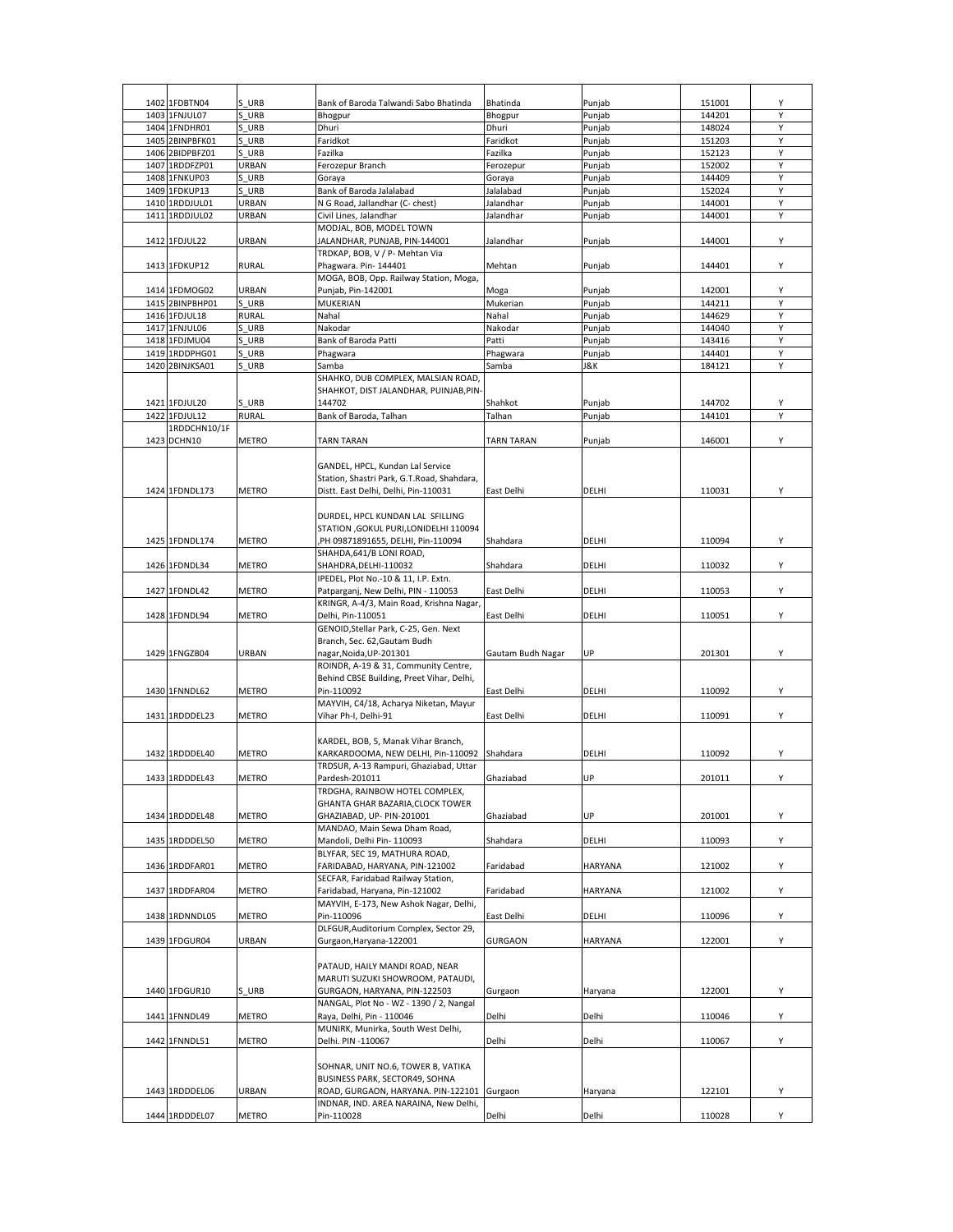| 1445 1RDDDEL28 | <b>METRO</b> | BHICKA, BHIKAJI CAMA PLACE, New Delhi,<br>Pin-110066                            | Delhi               | Delhi                     | 110066 | Y |
|----------------|--------------|---------------------------------------------------------------------------------|---------------------|---------------------------|--------|---|
|                |              | TRDNAW, Uttam Nagar, Nawada, New                                                |                     |                           |        |   |
| 1446 1RDDDEL29 | <b>METRO</b> | Delhi-110059                                                                    | Delhi               | Delhi                     | 110059 | Y |
| 1447 1RDDDEL32 | RURAL        | TRDUJW, UJWA, New Delhi, Pin-110073                                             | Delhi               | Delhi                     | 110073 | Υ |
| 1448 1RDDDEL34 | <b>METRO</b> | SAKET, SAKET, Sangli, DELHI, Pin-110017                                         | Delhi               | Delhi                     | 110017 | Y |
|                |              | TRDNAW, UTTAM NAGAR, Nawada, NEW                                                |                     |                           |        |   |
| 1449 1RDNNDL19 | <b>METRO</b> | DELHI, Delhi, PIN-110059<br>NAJDEL, 1644 C, THANA ROAD, Najafgarh               | Delhi               | Delhi                     | 110059 | Υ |
| 1450 1RDNNDL20 | <b>METRO</b> | Village, Delhi, PIN-110043                                                      | Delhi               | Delhi                     | 110043 | Υ |
|                |              | SECGUR, SCO-21, Huda COMMERCIAL                                                 |                     |                           |        |   |
| 1451 1RDNNDL21 | <b>URBAN</b> | COMPLEX, Sector-7, Gurgaon, Pin-122001 Gurgaon                                  |                     | Haryana                   | 122001 | Υ |
|                |              | SUBDEL, Plot No Block No 2, House No.11-<br>12, Subhash Nagar, New Delhi, Pin - |                     |                           |        |   |
| 1452 1RDNNDL23 | <b>METRO</b> | 110027                                                                          | Delhi               | Delhi                     | 110027 | Υ |
|                |              |                                                                                 |                     |                           |        |   |
| 1453 1RNNNDL54 | <b>METRO</b> | SAFEC, SJ HOSPITAL, SAFDARGUNJ<br>ENCLAVE, NEW DELHI, DELHI, PIN-110029 Delhi   |                     | Delhi                     | 110029 | Υ |
| 1454 1FNPHK04  | URBAN        | SCO 204, SECTOR 14, PANCHKULA                                                   | PANCHKULA           | HARYANA                   | 134109 | Υ |
|                |              | Bank of Baroda                                                                  |                     |                           |        |   |
| 1455 1RDDYMN01 | URBAN        | Fountain Chowk<br>BLYPAN. SCO 56 Sector 8 Panchkula.                            | Yamuna Nagar        | Haryana                   | 135001 | Υ |
| 1456 1FDPHK05  | <b>URBAN</b> | Hariyana. Pin-134109                                                            | Panchkula           | <b>HARYANA</b>            | 134109 | Υ |
| 1457 1FDSPT05  | S URB        | GOHANA, , Opp. Gohana Bus Stand,<br>Gohana, Hariyana, Pin-131301                | Gohana              | <b>HARYANA</b>            | 131301 | Υ |
|                |              | GOHANA, Old Sabzi Mandi, Gohana,                                                |                     |                           |        |   |
| 1458 1FDSPT15  | S URB        | Sonepat, Haryana, Pin-131301                                                    | Gohana              | Haryana                   | 131301 | Υ |
|                |              | IRDJIW, VILL & PO SRI JIWAN NAGAR,<br>TEHSIL RANIA, SIRSA, HARYANA, PIN-        |                     |                           |        |   |
| 1459 1FWSRS04  | S URB        | 600804                                                                          | Jiwan Nagar, Sirsa  | <b>HARYANA</b>            | 600804 | Υ |
|                |              | KARNAL, Neelam Complex, G. T. Road,                                             |                     |                           |        |   |
| 1460 1FDKNL07  | URBAN        | Taroari, Dist: Karnal. Haryana. Pin-132001 Karnal                               |                     | Haryana                   | 132001 | Υ |
|                |              | LADWA, HINORI ROAD WARD NO.10,                                                  |                     |                           |        |   |
| 1461 1FDKST04  | S URB        | LADWA, DISTT. KURUKSHETRA, HARYANA.<br>PIN-136132                               | Kurukshetra         | <b>HARYANA</b>            | 136132 | Υ |
|                |              | MANDAB, CHAUDHARY COMPLEX,                                                      |                     |                           |        |   |
|                |              | CHAUTALA ROAD, MANDI DABWALL,                                                   |                     |                           |        |   |
| 1462 1FDSRS02  | S URB        | SIRSA, HARYANA, PIN-125104<br>MDCPAN, SCO 95, SWASTIK VIHAR,                    | Mandi Dabwali       | Haryana                   | 125104 | Υ |
|                |              | MANSA DEVI COMPLEX, PANCHKULA,                                                  |                     |                           |        |   |
| 1463 1FDPHK12  | URBAN        | HARYANA, PIN-132109                                                             | Panchkula           | <b>HARYANA</b>            | 132109 | Υ |
|                |              | NARWAN, NARWANA BUS<br>STAND, NARWANA, JIND, HARYANA, PIN-                      |                     |                           |        |   |
| 1464 1FDJIN04  | S URB        | 126102                                                                          | Narwana             | Haryana                   | 126102 | Υ |
| 1465 1RDNPHK02 | URBAN        | Sector 11 Panchkula Branch                                                      | Panchkula<br>AMBALA | HARYANA<br><b>HARYANA</b> | 134109 | Υ |
| 1466 1FDABL02  | <b>URBAN</b> | PREM NAGAR AMBALA CITY                                                          |                     |                           | 134003 | Υ |
| 1467 1RDNDEL02 | <b>METRO</b> | 3711/14, Netaji Subhash Marg, Daryaganj                                         | Delhi               | Delhi                     | 110002 | Υ |
|                |              | MKCHOW, Shop No G-40, Old Vardhman                                              |                     |                           |        |   |
| 1468 1FDNDL107 | <b>METRO</b> | Market, West Enclave, Pitampura, Delhi,<br>Pin-110032                           | Delhi               | Delhi                     | 110032 | Υ |
|                |              |                                                                                 |                     |                           |        |   |
| 1469 1FDNDL110 | <b>METRO</b> | RANIJH, 41, M M Road, Rani Jhansi Road,<br>New Delhi, Pin-110055. (2nd Onsite)  | Delhi               | Delhi                     | 110055 | Υ |
|                |              | ROHINI, Shop No 132, Pocket 13, Sec 24,                                         |                     |                           |        |   |
| 1470 1FDNDL114 | METRO        | Rohini, Delhi, Pin-110085                                                       | Delhi               | Delhi                     | 110085 | Υ |
| 1471 1FDNDL119 | METRO        | PAHARG, 4070, Roshanara Road, Delhi,<br>Pin-110055                              | Delhi               | Delhi                     | 110055 | Υ |
|                |              | SHADAU, Khasra No-65, Shahabad,                                                 |                     |                           |        |   |
| 1472 1FDNDL128 | <b>METRO</b> | Daultpur, Delhi, Pin-110039<br>PAHARG, New Delhi Railway Station, New           | Delhi               | Delhi                     | 110039 | Υ |
| 1473 1FDNDL133 | METRO        | Delhi, Pin-110055 (2ND OFFSITE)                                                 | Delhi               | Delhi                     | 110055 | Υ |
|                |              | EXTVIS, Aggarwal Square Plot No.3,                                              |                     |                           |        |   |
| 1474 1FDNDL158 | <b>METRO</b> | Parwana Road, Delhi, Pin- 110034                                                | Delhi               | Delhi                     | 110034 | Υ |
|                |              | NETAJI, House no. 878, Ground Floor,                                            |                     |                           |        |   |
| 1475 1FDNDL161 | METRO        | Near Shakur Basti Railway Station, Rishi<br>Nagar, Rani Bagh, Delhi, Pin-110034 | Delhi               | Delhi                     | 110034 | Υ |
|                |              | OLDGUP, Plot No. 203, Old Gupta Colony,                                         |                     |                           |        |   |
| 1476 1FDNDL168 | <b>METRO</b> | Delhi, Pin- 110009                                                              | Delhi               | Delhi                     | 110009 | Υ |
|                |              | ROHSEC, Bank of Baroda, UNIT NO-BG-<br>01,02,03,04, GROUND FLOOR , PART AREA    |                     |                           |        |   |
|                |              | OF B-101 IST FLOOR , RG METRO ARCADE                                            |                     |                           |        |   |
|                |              | ,CSF/OCF-01,SEC 11,ROHINI, NEW DELHI                                            |                     |                           |        |   |
| 1477 1FDNDL185 | METRO        | Delhi-110085<br>JAHANG, 104, Sanjay Nagar, Galli No 1,                          | Delhi               | Delhi                     | 110085 | Υ |
|                |              | Mahendra Park, Central Delhi, Delhi, Pin-                                       |                     |                           |        |   |
| 1478 1FDNDL206 | METRO        | 110033.                                                                         | Delhi               | Delhi                     | 110033 | Y |
| 1479 1FDNDL210 | <b>METRO</b> | B-157, Indra Nagar, Delhi - 110033                                              | Delhi               | Delhi                     | 110033 |   |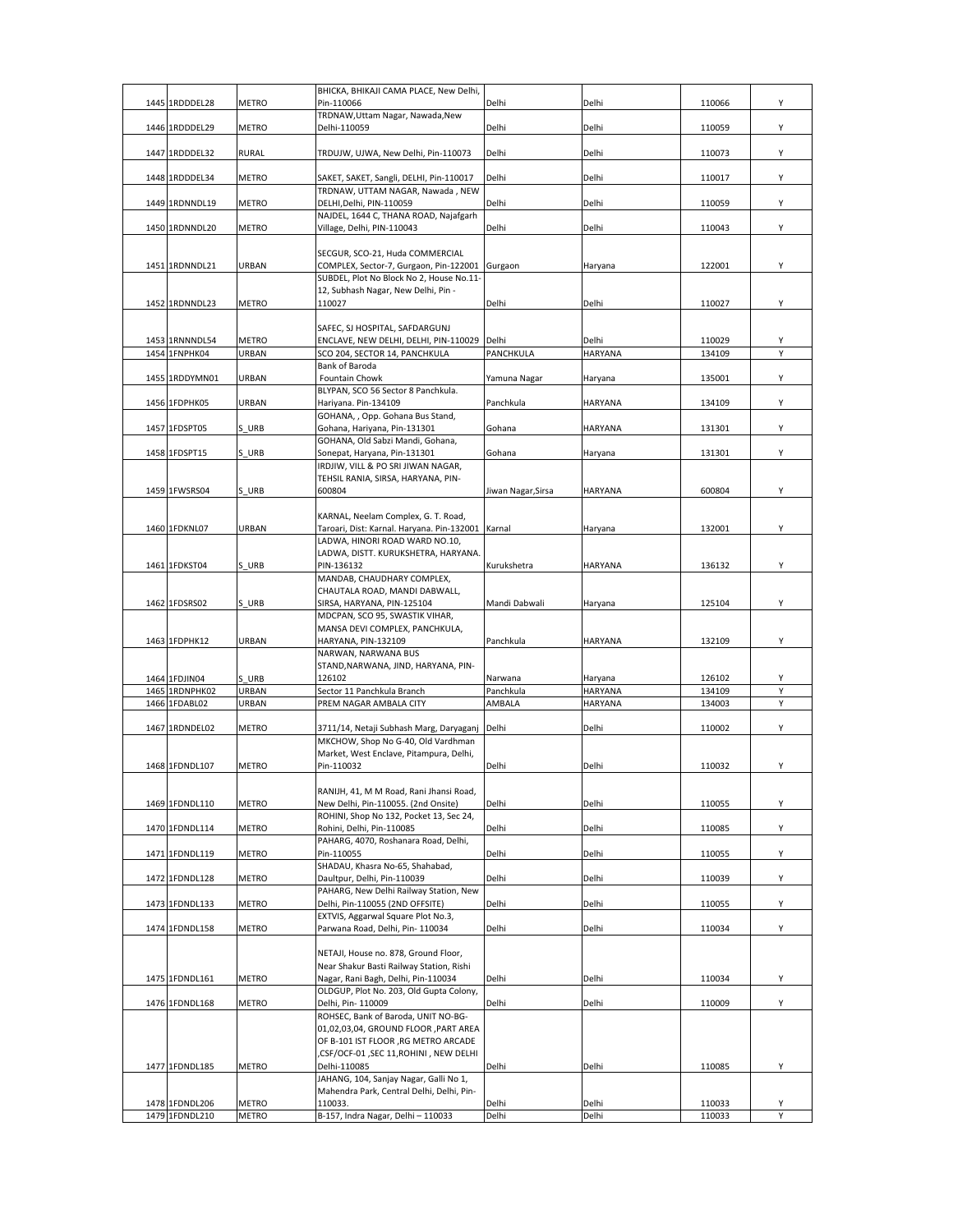|                 |              | RAMDEL, Dr. Ram Manohar Lohia                                        |               |           |         |   |
|-----------------|--------------|----------------------------------------------------------------------|---------------|-----------|---------|---|
| 1480 1FDNDL43   | <b>METRO</b> | Hospital, Baba Kharag Singh Marg, Delhi -<br>110053                  | Delhi         | Delhi     | 110053  | Υ |
|                 |              | PAHARG, 2/3, Desh Bandhu Gupta Road,                                 |               |           |         |   |
| 1481 1FDNDL78   | <b>METRO</b> | Delhi. Pin-110055 (2nd Onsite)                                       | Delhi         | Delhi     | 110055  | Υ |
| 1482 1FNNDL138  | <b>METRO</b> | TRINAG, 1750/129, Shanti Nagar,<br>Trinagar, Delhi, Pin-110035       | Delhi         | Delhi     | 110035  | Υ |
|                 |              | RAMDEL, Dr Ram Manohar Lohia Hospital,                               |               |           |         |   |
|                 |              | Baba Kharag Singh Marg, New Delhi. Pin-                              |               |           |         |   |
| 1483 1FNNDL139  | <b>METRO</b> | 110002(2nd Onsite)<br>PAHARG, Desh Bandhu Gupta Road,                | Delhi         | Delhi     | 110002  | Y |
|                 |              | Chowk Paharganj, Central Delhi, Delhi, Pin-                          |               |           |         |   |
| 1484 1RDDDEL11  | <b>METRO</b> | 110055                                                               | Delhi         | Delhi     | 110055  | Υ |
| 1485 1RDNDEL97  | <b>METRO</b> | LADY HARDING NEW DELHI                                               | Delhi         | Delhi     | 110001  | Υ |
|                 |              | BANNER, 2/3/4 VIJAYASHREE LAYOUT,<br>HULIMAU GATE, BEHIND VGP        |               |           |         |   |
|                 |              | SHOWROOM,                                                            |               |           |         |   |
|                 |              | BANNERGHATTA, BENGALURU, KARNATAK                                    |               |           |         |   |
| 1486 1RDNBGL29  | <b>METRO</b> | A-561076<br>FRASER, CANTONMENT RAILWAY                               | BENGALURU     | KARNATAKA | 561076  | Y |
|                 |              | STATION, BENGALURU, KARNATAKA-560                                    |               |           |         |   |
| 1487 1RDNBGL30  | <b>METRO</b> | 005                                                                  | BENGALURU     | KARNATAKA | 560 005 | Y |
|                 |              | YELBAN, NO.328, 3RD FLOOR, A CROSS                                   |               |           |         |   |
|                 |              | ROAD, HIG 'A' SECTOR, YELAHANKA NEW                                  |               |           |         |   |
| 1488 1RDNBGL32  | METRO        | TOWN, BENGALURU, KARNATAKA-560 064                                   | BENGALURU     | KARNATAKA | 560064  | Y |
|                 |              | PEENYA, 1 A PEENYA INDUSTRIAL AREA                                   |               |           |         |   |
| 1489 1RDNBGL33  | <b>METRO</b> | PHASE II, PEENYA, BENGALURU<br>URBAN, KARNATAKA-561 058              | BENGALURU     | KARNATAKA | 561058  | Υ |
|                 |              |                                                                      |               |           |         |   |
|                 |              | PEENYA, SOUNDARYA ARCADE,                                            |               |           |         |   |
|                 |              | HAVANOOR EXTN, HESARAGHATTA MAIN<br>ROAD, NAGASANDRA POST, BENGALURU |               |           |         |   |
| 1490 1FDBGL36   | <b>METRO</b> | URBAN, KARNATAKA-560 058                                             | BENGALURU     | KARNATAKA | 560058  | Υ |
|                 |              | KOLAR, NO-221,1ST CROSS, BRAHMIN                                     |               |           |         |   |
|                 |              | STREET, OPP K.S.R.T.C. BUS STAND KOLAR                               |               |           |         |   |
| 1491 1FNKLR01   | URBAN        | PIN-563101<br>CHICKB, 1127/950/9, LAKSHMAIAH                         | KOLAR         | KARNATAKA | 563101  | Υ |
|                 |              | LAYOUT, NH-7, OPP. SHANISWARA                                        |               |           |         |   |
|                 |              | TEMPLE, CHICKBALLARPUR, KARNATAKA,                                   |               |           |         |   |
| 1492 2BMDKACB01 | S URB        | PIN-562101<br>TUMKUR, 2899,3366/996, 9TH CROSS                       | CHICKBALLAPUR | KARNATAKA | 562101  | Υ |
|                 |              | CIRCLE, OPP. MALNAD BAKERY, SIT EXTN                                 |               |           |         |   |
|                 |              | MAIN ROAD, TUMKUR, KARNATAKA, PIN-                                   |               |           |         |   |
| 1493 3BMDKATM01 | URBAN        | 572103<br>EXTMYS, ALL INDIA INSTITUTE OF SPEECH                      | TUMKUR        | KARNATAKA | 572103  | Υ |
|                 |              | & HEARING (AISH) COMPLEX, MYSORE,                                    |               |           |         |   |
| 1494 3BMDKAMY01 | URBAN        | KARNATAKA, PIN-570016                                                | <b>MYSORE</b> | KARNATAKA | 570016  | Υ |
|                 |              | HEBBAL, 418, MAIL ROAD,<br>BASAVANAGUDI CIRCLE, HEBBAL,              |               |           |         |   |
| 1495 2BMDKAMY01 | <b>URBAN</b> | MYSORE, KARNATAKA, PIN-570016                                        | <b>MYSORE</b> | KARNATAKA | 570016  | Υ |
|                 |              |                                                                      |               |           |         |   |
|                 |              | STJOHN, ST, JOHN'S MEDICAL COLLEGE,                                  |               |           |         |   |
| 1496 1FNBGL40   | METRO        | BENGALURU, PIN-560034 (2ND OFFSITE0)                                 | BENGALURU     | KARNATAKA | 560034  | Υ |
|                 |              | YELBAN, BARODA MANIPAL SCHOOL,                                       |               |           |         |   |
| 1497 1FNBGL41   | <b>METRO</b> | BENGALURU. PIN-560064 (2ND OFFSITE)                                  | BENGALURU     | KARNATAKA | 560064  | Υ |
|                 |              | GUDIPA, MULBAGAL TALUK, GUDIPALLI,                                   |               |           |         |   |
| 1498 1FDKLR02   | <b>RURAL</b> | KOLAR DIST., BENGALURU, PIN-563132                                   | BENGALURU     | KARNATAKA | 563132  | Y |
|                 |              |                                                                      |               |           |         |   |
|                 |              | GOKUNT, MAIN ROAD, GOKUNTE,<br>MULBAGAL TALUK, KOLAR                 |               |           |         |   |
| 1499 1FDKLR03   | <b>RURAL</b> | DIST., GOKUNTE, BENGALURU, PIN-563131 BENGALURU                      |               | KARNATAKA | 563131  | Υ |
|                 |              |                                                                      |               |           |         |   |
|                 |              | VIJBAN, #47, 9TH MAIN ROAD, OPP.                                     |               |           |         |   |
|                 |              | VISWA KARMA TEMPLE, HAMPI NAGAR,<br>VIJAY NAGAR, NEAR RPC, DIST.     |               |           |         |   |
| 1500 3BMNKABG01 | <b>METRO</b> | BENGALURU, KARNATAKA.PIN-560104                                      | BENGALURU     | KARNATAKA | 560104  | Y |
|                 |              | SIDDAR, NO. 464A, VINAYAMARGA,                                       |               |           |         |   |
| 1501 1FDMYS05   | URBAN        | SIDDARTHNAGAR, DIS. MYSORE,<br>KARANATAKA.PIN-570011                 | MYSORE        | KARNATAKA | 570011  | Υ |
|                 |              |                                                                      |               |           |         |   |
|                 |              | HUNASA, HUNASANAHALLI TALUK,                                         |               |           |         |   |
|                 |              | KANAKAPURA POST, DIST. BENGALURU,                                    |               |           |         |   |
| 1502 1FDBGL44   | <b>RURAL</b> | KARNATAKA.PIN-562119                                                 | BENGALURU     | KARNATAKA | 562119  | Υ |
|                 |              | KONANK, NO.26/3/2 AMRITNAGAR, MAIN                                   |               |           |         |   |
|                 |              | KARNATAKA, DIST. BENGALURU,                                          |               |           |         |   |
| 1503 1FDBGL49   | METRO        | KARNATAKA.PIN-560082                                                 | BENGALURU     | KARNATAKA | 560082  | Υ |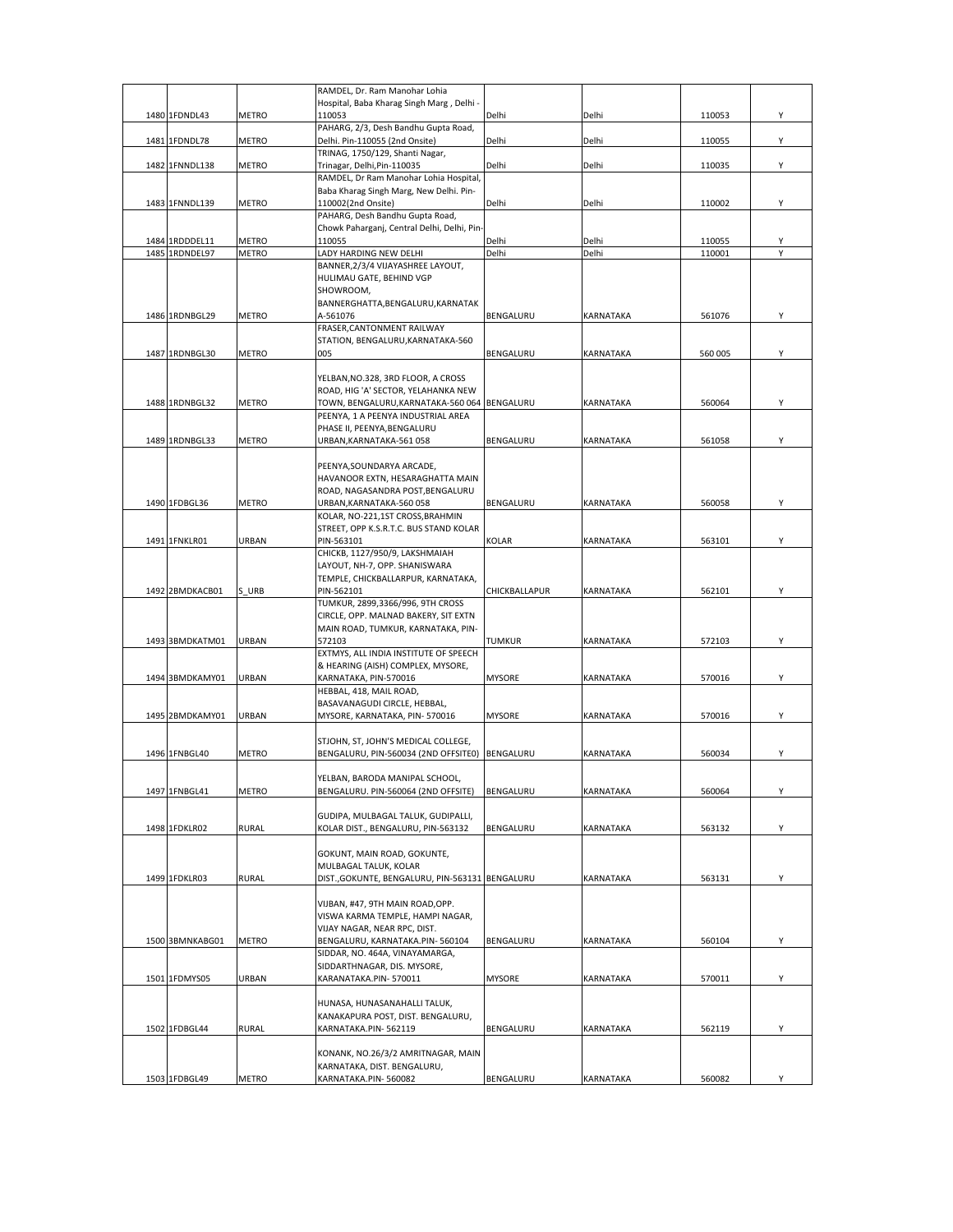|                 |              | SINAGR, NO. E-3, APMC FRUIT AND                                       |               |                  |        |   |
|-----------------|--------------|-----------------------------------------------------------------------|---------------|------------------|--------|---|
|                 |              | VEGETABLE MARKET, SINGENA                                             |               |                  |        |   |
|                 |              | AGRAHARA, HUSKUR ROAD, DIST.                                          |               |                  |        |   |
| 1504 1FDBGL43   | <b>RURAL</b> | BENGALURU, KARNATAKA.PIN-560099<br>KOLLEG, 167AB, GROUND FLOOR,       | BENGALURU     | <b>KARNATAKA</b> | 560099 | Y |
|                 |              | DR.AMBEDKAR ROAD, KOLLEGAL, PIN-                                      |               |                  |        |   |
| 1505 2BMNKACN01 | S URB        | 572103                                                                | KOLLEGAL      | <b>KARNATAKA</b> | 572103 | Y |
|                 |              | VONDAR, GOVERNMENT SILK FARM, POST                                    |               |                  |        |   |
| 1506 1FDBGL45   | <b>RURAL</b> | CHANNAPATNA, BENGALURU,<br>KARNATAKA, PIN-571502                      | BENGALURU     | <b>KARNATAKA</b> | 571502 | Y |
|                 |              |                                                                       |               |                  |        |   |
|                 |              | MANDYA, MAHEDESHWARA COMPLEX                                          |               |                  |        |   |
| 1507 1FDMND01   | URBAN        | FIRST FLOOR, 100 FEET ROAD, MANDYA.<br>DIST- MANDYA. PIN-571401       | MANDYA        | KARNATAKA        | 571253 | Υ |
|                 |              | KUSHAL, SURVEY NO. 90/13B B M ROAD,                                   |               |                  |        |   |
|                 |              | KUSHALNAGAR, DISTT. COORG, PIN-                                       |               |                  |        |   |
| 1508 1FDCOR01   | S URB        | 571253                                                                | KUSHALNAGAR   | KARNATAKA        | 560032 | Υ |
|                 |              | HSRBAN, NO. 1026, 11TH CROSS, 24TH                                    |               |                  |        |   |
|                 |              | MAIN, SECTOR-1, HSR LAYOUT, DIST.                                     |               |                  |        |   |
| 1509 1FDBGL52   | <b>METRO</b> | BENGALURU, KARNATAKA. PIN- 560034                                     | BENGALURU     | KARNATAKA        | 560034 | Y |
|                 |              | ALIKOL, MAIN ROAD, PO. ALIPUR, TAL.                                   |               |                  |        |   |
|                 |              | GOWRIBIDANUR, DIST. CHIKBALLAPUR,                                     |               |                  |        |   |
| 1510 1FDCHK01   | <b>RURAL</b> | KARNATAKA. PIN-561224                                                 | <b>ALIPUR</b> | KARNATAKA        | 561224 | Υ |
|                 |              | # 590 HBR LAYOUT 5TH CROSS 4TH BLOCK                                  |               |                  |        |   |
| 1511 1FDBGL53   | <b>METRO</b> | KALYAN NAGAR BANGALORE 43                                             | BENGALURU     | KARNATAKA        | 560043 | Υ |
|                 |              | PEENYA, 204/7 SATHYANARAYAN                                           |               |                  |        |   |
|                 |              | BUILDING JALAHALLI VILLAGE                                            |               |                  |        |   |
| 1512 1FDBGL54   | METRO        | BENGALURU 560013<br>27-13/1B INDRAKSHI BUILDING DEVARAJA              | BENGALURU     | <b>KARNATAKA</b> | 560013 | Υ |
| 1513 1FDMYS09   | URBAN        | MOHALLI MYSORE 560043                                                 | <b>MYSORE</b> | KARNATAKA        | 560043 | Y |
|                 |              | KUVEMP,1133/A, CORNER SHOP, 2ND                                       |               |                  |        |   |
|                 |              | CROSS, SAKUHAR CHNAAIH ROAD,<br>JANTAHA NAGAR, T K LAYOUT,            |               |                  |        |   |
| 1514 1FDMYS06   | URBAN        | MYSORE, KARNATAKA                                                     | <b>MYSORE</b> | KARNATAKA        | 570023 | Υ |
|                 |              | NANJAN, SHOP NO 1,19TH CROSS                                          |               |                  |        |   |
| 1515 1FDMYS08   | S URB        | SRIKANTAPURI EXTN RP ROAD<br>NANJANGUD 571301                         | NANJANGUD     | KARNATAKA        | 571301 | Y |
|                 |              | FRASER, 16/1, COLES ROAD, FRASER                                      |               |                  |        |   |
|                 |              | TOWN, BENGALURU, KARNATAKA, PIN-                                      |               |                  |        |   |
| 1516 1FDBGL56   | <b>METRO</b> | 561005                                                                | BENGALURU     | KARNATAKA        | 561005 | Y |
|                 |              | YELBAN, BARODA MANIPAL SCHOOL,<br>BANGLORE, KARNATAKA, PIN-560064     |               |                  |        |   |
| 1517 1FDBGL57   | <b>METRO</b> | (2ND ONSITE)                                                          | BENGALURU     | KARNATAKA        | 560064 | Y |
|                 |              | APMCYA, NEAR APMC MARKET YARD,                                        |               |                  |        |   |
|                 |              | TUMKUR ROAD, YESHWANTPUR,<br>BENGALURU, KARNATAKA, PIN-560022         |               |                  |        |   |
| 1518 1FDBGL59   | METRO        | (2ND ONSITE)                                                          | BENGALURU     | KARNATAKA        | 560022 | Υ |
|                 |              |                                                                       |               |                  |        |   |
|                 |              | JAYANA, 9TH MAIN ROAD, 3RD BLOCK,<br>JAYANAGAR, BENGALURU URBAN,      |               |                  |        |   |
| 1519 1FDBGL62   | <b>METRO</b> | KARNATAKA, PIN-560011 (2ND ONSITE)                                    | BENGALURU     | <b>KARNATAKA</b> | 560011 | Υ |
|                 |              |                                                                       |               |                  |        |   |
|                 |              | VIJBAN, 372, J J RESIDENCY, G1, 18TH<br>CROSS, 15TH MAIN, MC LAYOUT,  |               |                  |        |   |
|                 |              | VIJAYNAGAR, BENGALURU URBAN,                                          |               |                  |        |   |
| 1520 1FDBGL58   | METRO        | KARNATAKA, PIN- 560040 (2ND ONSITE)                                   | BENGALURU     | KARNATAKA        | 560040 | Y |
|                 |              | BANASH, 266-293, GROUND FLOOR, 80                                     |               |                  |        |   |
|                 |              | FEET ROAD, SRINIVASA NAGAR,<br>BANASHANKARI STAGE 1, PHASE II,        |               |                  |        |   |
|                 |              | BENGALURU, KARNATAKA, PIN-560050                                      |               |                  |        |   |
| 1521 1FDBGL60   | <b>METRO</b> | (2ND ONSITE)                                                          | BENGALURU     | KARNATAKA        | 560050 | Y |
|                 |              | BYRASA, 6H.NO. 383, ANURAGAM 28TH<br>MAIN AND 38 TH CROSS, 9TH BLOCK, |               |                  |        |   |
|                 |              | JAYANAGAR, BANGALORE                                                  |               |                  |        |   |
|                 |              | URBAN, BANGLORE, KARNATAKA, PIN-                                      |               |                  |        |   |
| 1522 1FDBGL61   | METRO        | 560079<br>MALLES, NO 67 LINK ROAD                                     | BENGALURU     | KARNATAKA        | 560079 | Y |
| 1523 1FDMYS07   | <b>METRO</b> | SESHADRIPURAM BENGALURU                                               | BENGALURU     | KARNATAKA        | 560020 | Y |
|                 |              |                                                                       |               |                  |        |   |
|                 |              | SINAGR, BARODA MANIPAL SCHOOL OF                                      |               |                  |        |   |
|                 |              | BANKING, MANIPAL COUNTRY, 65,<br>MANIPAL COUNTRY ROAD OFF HOSUR       |               |                  |        |   |
| 1524 1FDBGL63   | <b>RURAL</b> | ROAD, BEGUR, BENGALURU PIN-560068                                     | BENGALURU     | KARNATAKA        | 560068 | Υ |
|                 |              | BYRASA, 136,1360/A, EAST END MAIN                                     |               |                  |        |   |
|                 |              | ROAD, JAYANAGAR 4TH BLOCK,<br>BYRASANDRA, BENGALURU, KARNATAKA,       |               |                  |        |   |
| 1525 1RDDBGL06  | METRO        | PIN-560041                                                            | BENGALURU     | KARNATAKA        | 560041 |   |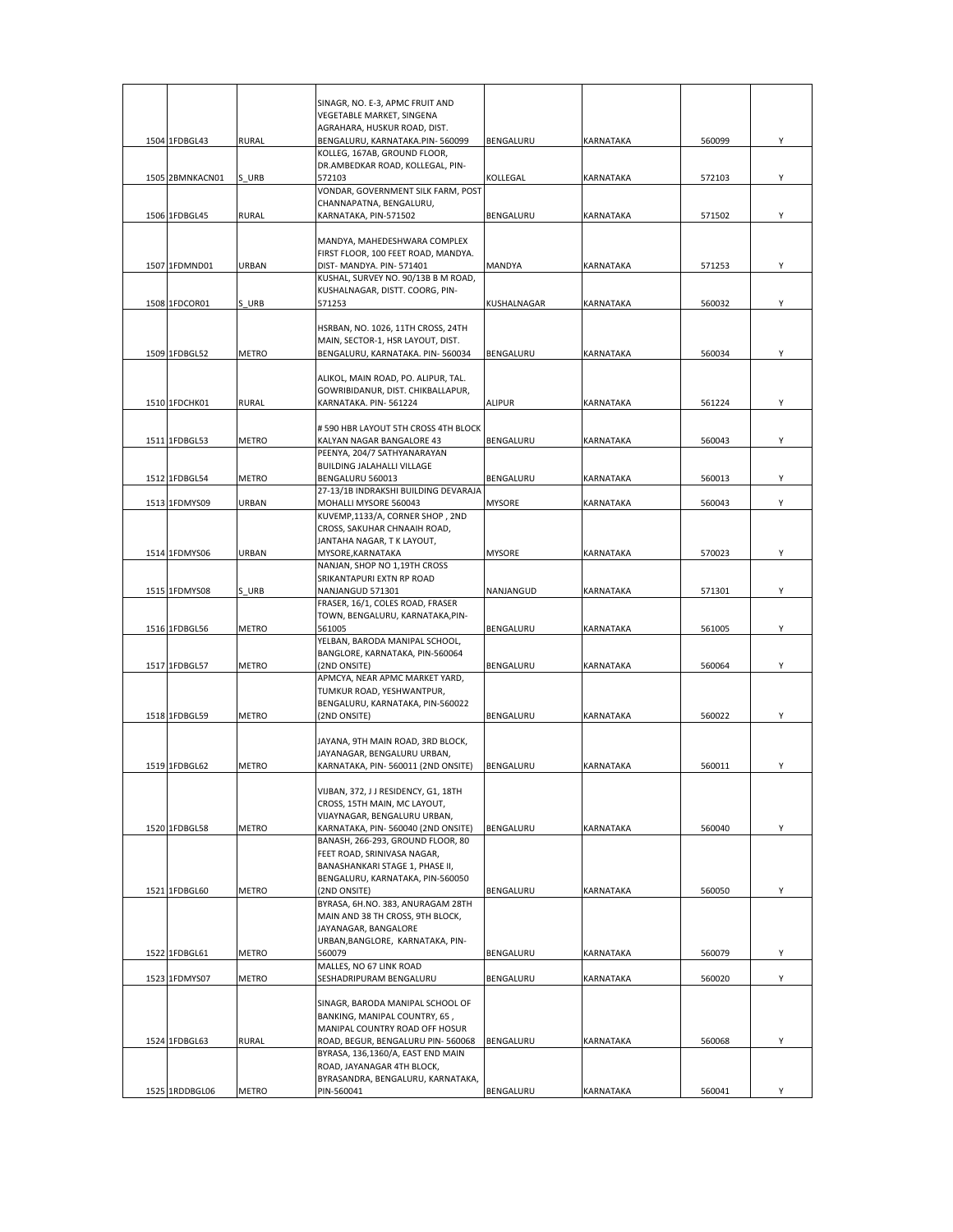|                |              | MYSORE, 765, OLD BANK ROAD, GANDHI                                    |               |                  |        |   |
|----------------|--------------|-----------------------------------------------------------------------|---------------|------------------|--------|---|
|                |              | SQUARE, MYSORE, KARNATAKA, PIN-                                       |               |                  |        |   |
| 1526 1RDDMYS01 | URBAN        | 570001                                                                | <b>MYSORE</b> | <b>KARNATAKA</b> | 570001 | Υ |
|                |              | DODBAL, NEXT TO LIC OFFICE, D CROSS                                   |               |                  |        |   |
| 1527 1FDDOD01  | S URB        | DODBALLAPUR, KARNATAKA, PIN-561203 DODBALLAPUR                        |               | <b>KARNATAKA</b> | 561203 | Υ |
|                |              |                                                                       |               |                  |        |   |
|                |              | KAMBAN, 37, SRIDEVI KRUPA,                                            |               |                  |        |   |
|                |              | THIMMAIAH RD, 4TH CROSS, 2ND BLOCK,                                   |               |                  |        |   |
|                |              | 3RD STAGE, BASAVESHWARANAGAR,                                         |               |                  |        |   |
| 1528 1FDBGL64  | <b>METRO</b> | KARNATAKA.PIN-560037                                                  | BENGALURU     | KARNATAKA        | 560037 | Y |
|                |              | BANASH, NO. 366, 9TH CROSS, BDA                                       |               |                  |        |   |
|                |              | LAYOUT, AVALAHALLI, GININAGAR,                                        |               |                  |        |   |
| 1529 1FDBGL65  | <b>METRO</b> | BNGALORE, KARNATAKA, PIN-560085                                       | BENGALURU     | <b>KARNATAKA</b> | 560085 | Υ |
|                |              |                                                                       |               |                  |        |   |
|                |              | JAYANA, NO-9, SOLANKI TOWERS, GF, 8TH                                 |               |                  |        |   |
|                |              | MAIN, 2ND BLOCK, JAYANAGAR,                                           |               |                  |        |   |
| 1530 1FDBGL69  | <b>METRO</b> | BENGALURU, KARNATAKA, PIN-560011                                      | BENGALURU     | <b>KARNATAKA</b> | 560011 | Υ |
|                |              |                                                                       |               |                  |        |   |
|                |              | JPNAGA, 727/1, 12TH CROSS, 21 ST MAIN,                                |               |                  |        |   |
| 1531 1FDBGL68  |              | 2ND PHASE, J P NAGAR, BENGALURU,                                      |               |                  |        |   |
|                | METRO        | KARNATAKA, PIN-560078                                                 | BENGALURU     | KARNATAKA        | 560078 | Y |
|                |              | BANGAL, COTTONPET MAIN RD, NEAR                                       |               |                  |        |   |
|                |              | SBM BANK, CITY RLY STATION,                                           |               |                  |        |   |
| 1532 1FDBGL70  | <b>METRO</b> | BENGALURU, KARNATAKA, PIN-560053                                      | BENGALURU     | KARNATAKA        | 560053 | Y |
|                |              | ISROLA, #2397/31, 18TH MAIN ROAD,                                     |               |                  |        |   |
|                |              | KUMARSWAMY LAYOUT, 2ND STAGE,                                         |               |                  |        |   |
| 1533 1FDMND02  | <b>METRO</b> | BENGALURU                                                             | BENGALURU     | KARNATAKA        | 560078 | Y |
|                |              |                                                                       |               |                  |        |   |
|                |              | BANNER, BANNERGHATTA RD. NEAR IIM,                                    |               |                  |        |   |
| 1534 1FDBGL72  | <b>METRO</b> | BENGALURU, KARNATAKA, PIN-560076                                      | BENGALURU     | <b>KARNATAKA</b> | 560076 | Y |
|                |              |                                                                       |               |                  |        |   |
|                |              | AMARJY, 654, 7TH MAIN, 13TH CROSS,                                    |               |                  |        |   |
|                |              | 1ST PHASE, CHANDRA LAYOUT,                                            |               |                  |        |   |
| 1535 1FDBGL71  | <b>METRO</b> | BENGALURU, KARNATAKA, PIN-560040                                      | BENGALURU     | KARNATAKA        | 560040 | Υ |
|                |              | MYSORE, MYSORE RAILWAY STATION,                                       |               |                  |        |   |
| 1536 1RDDMYS02 | URBAN        | MYSORE, KARNATAKA, PIN-570001                                         | <b>MYSORE</b> | KARNATAKA        | 570001 | Y |
|                |              | VIJBAN, 5TH MAIN ROAD RPC LAYOUT                                      |               |                  |        |   |
|                |              | VIJAYANAGAR, 2ND STAGE MGES,                                          |               |                  |        |   |
|                |              | HAMPINAGAR, BENGALURU,                                                |               |                  |        |   |
| 1537 1FDBGL73  | METRO        | KARNATAKA,PIN- 560040                                                 | BENGALURU     | KARNATAKA        | 560040 | Υ |
|                |              | RAYALA, BOB, BYPALLI ROAD,                                            |               |                  |        |   |
|                |              | GUMMAKAL PANCHAYAT, MULBAGAL<br>TALUKA, DISTT. KOLAR, KARNATAKA, PIN- |               |                  |        |   |
| 1538 1FDKLR05  | <b>RURAL</b> | 563132                                                                | KOLAR         | KARNATAKA        | 563132 | Υ |
|                |              | NARKOL, BOB, GROUND FLOOR, KHATA                                      |               |                  |        |   |
|                |              | NO. 310, JODI KRISHNA PURA,                                           |               |                  |        |   |
|                |              | NARSAPURA HOBLI. DISTT. KOLAR,                                        |               |                  |        |   |
| 1539 1FDKLR04  | <b>RURAL</b> | KARNATAKA, PIN-563133                                                 | <b>KOLAR</b>  | <b>KARNATAKA</b> | 563133 | Υ |
|                |              | SAHAKA, BANK OF BARODA, NO.511 F                                      |               |                  |        |   |
|                |              | BLOCK 1ST MAIN ROAD, SHAKAR NAGAR                                     |               |                  |        |   |
|                |              | MAIN ROAD, BENGALURU URBAN                                            |               |                  |        |   |
| 1540 1FDBGL74  | <b>METRO</b> | KARNATAKA, PIN-560092                                                 | BENGALURU     | KARNATAKA        | 560092 | Υ |
|                |              |                                                                       |               |                  |        |   |
|                |              | BTMBAN, NO.9, AICOBOO NAGAR, BTM                                      |               |                  |        |   |
|                |              | LAYOUT, 1ST STAGE, 100 FT RING ROAD,                                  |               |                  |        |   |
| 1541 1FDBGL75  | <b>METRO</b> | BENGALURU, KARNATAKA, PIN-560068                                      | BENGALURU     | KARNATAKA        | 560068 | Y |
|                |              | BANNER, NO-74, BINNY BANDE RD, OPP                                    |               |                  |        |   |
|                |              | MARUTHI DENTAL COLLEGE,                                               |               |                  |        |   |
|                |              | KAMANAHALLI RD, KARNATAKA. PIN-                                       |               |                  |        |   |
| 1542 1FDBGL66  | <b>METRO</b> | 560043                                                                | BENGALURU     | KARNATAKA        | 560043 | Υ |
|                |              | VIJBAN, 372, J J RESIDENCY, G1,                                       |               |                  |        |   |
|                |              | 18THCROSS, 15TH MAIN, MC LAYOUT,<br>VIJAYANAGAR, , BENGALURU          |               |                  |        |   |
| 1543 1RDNBGL12 | METRO        | URBAN, KARNATAKA-560 040                                              | BENGALURU     | KARNATAKA        | 560040 | Y |
|                |              | JAYANA, 9TH MAIN ROAD, 3RD BLOCK,                                     |               |                  |        |   |
|                |              | JAYANAGAR, BENGALURU                                                  |               |                  |        |   |
| 1544 1RDNBGL02 | <b>METRO</b> | URBAN, KARNATAKA-560 011                                              | BENGALURU     | KARNATAKA        | 560011 | Υ |
|                |              | KAMBAN, 6 MAGADI MAIN ROAD, KAVERI                                    |               |                  |        |   |
|                |              | NAGAR, 5TH MAIN,                                                      |               |                  |        |   |
|                |              | KAMAKSHIPALAYA,BENGALURU                                              |               |                  |        |   |
| 1545 1RDNBGL22 | <b>METRO</b> | URBAN, KARNATAKA-560 079                                              | BENGALURU     | KARNATAKA        | 560079 | Υ |
|                |              |                                                                       |               |                  |        |   |
|                |              | BANASH, 266-293, GROUND FLOOR, 80                                     |               |                  |        |   |
|                |              | FEET ROAD, SRINIVASA NAGAR,                                           |               |                  |        |   |
|                |              | BANASHANKARI I STAGE, II                                              |               |                  |        |   |
| 1546 1RDNBGL11 | METRO        | PHASE, BENGALURU, KARNATAKA-560 050                                   | BENGALURU     | KARNATAKA        | 560050 | Υ |
|                |              |                                                                       |               |                  |        |   |
|                |              | JPNAGA, SITE NO. 93, PAI LAYOUT, 5TH                                  |               |                  |        |   |
|                |              | CROSS, OFF BANNERGHATTA ROAD,                                         |               |                  |        |   |
| 1547 1RDNBGL20 | <b>METRO</b> | BENGALURU, KARNATAKA, PIN-560076                                      | BENGALURU     | KARNATAKA        | 560076 | Y |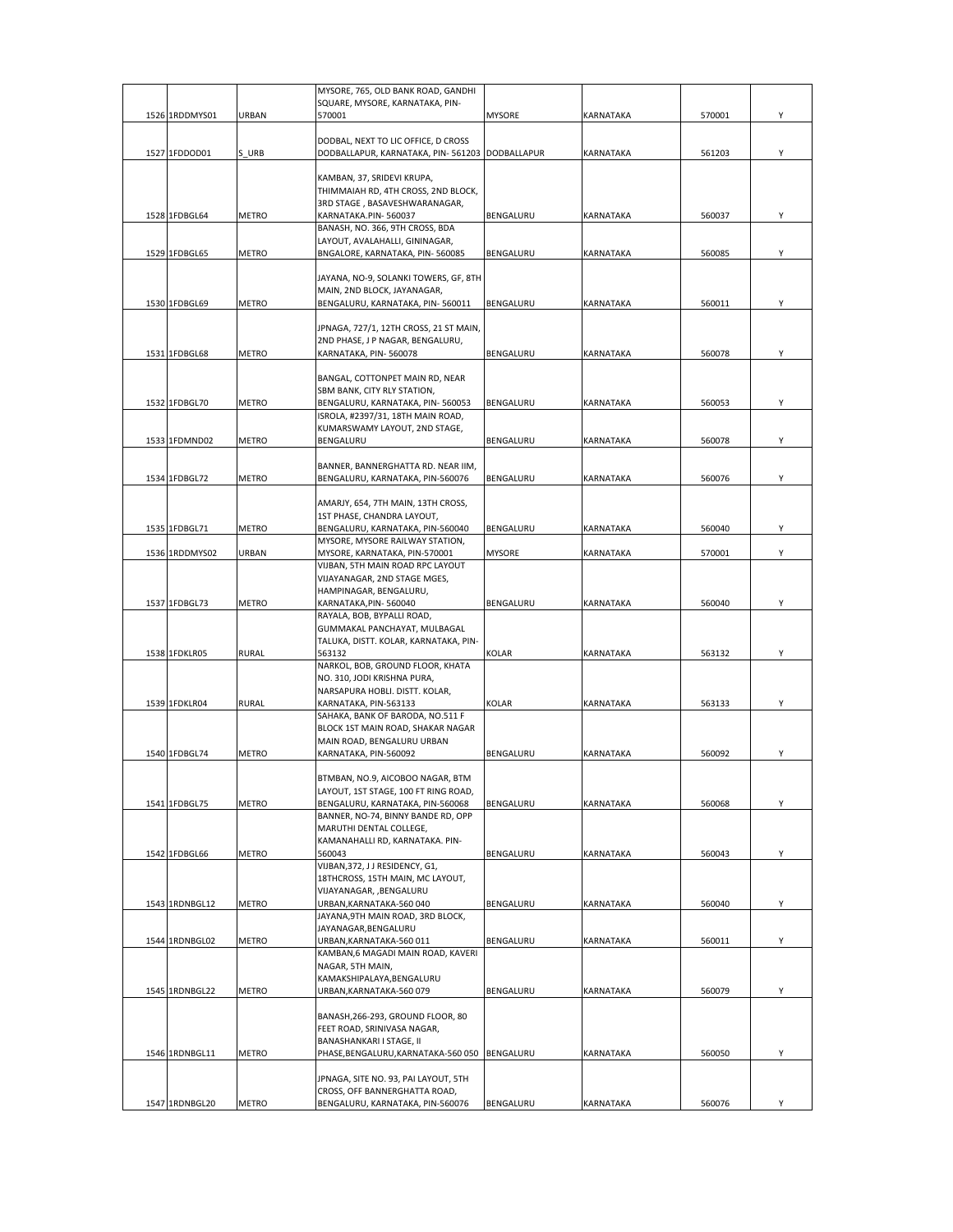|                 |              | NEWBEL, SANTOSH SERVICE STATION,                                        |                |                  |        |   |
|-----------------|--------------|-------------------------------------------------------------------------|----------------|------------------|--------|---|
|                 |              | HPCL, NEW BEL ROAD, BENGALURU                                           |                |                  |        |   |
| 1548 1RDNBGL23  | <b>METRO</b> | URBAN, KARNATAKA-560 094                                                | BENGALURU      | KARNATAKA        | 560094 | Υ |
|                 |              | MALLES, 74, 7TH CROSS,                                                  |                |                  |        |   |
|                 |              | MALLESWARAM, BENGALURU                                                  |                |                  |        |   |
| 1549 1RDNBGL03  | <b>METRO</b> | URBAN, KARNATAKA-560 003                                                | BENGALURU      | KARNATAKA        | 560003 | Υ |
|                 |              |                                                                         |                |                  |        |   |
|                 |              | ORCHAR, No.386, 13TH CROSS, PALACE<br>ORCHARDS, SADASHIVNAGAR, BENGALUR |                |                  |        |   |
| 1550 1RDNBGL05  | METRO        | U URBAN, KARNATAKA-560 080                                              | BENGALURU      | KARNATAKA        | 560080 | Υ |
|                 |              | PBBBAN, 332, GROUND FLOOR, DOUBLE                                       |                |                  |        |   |
|                 |              | ROAD, INDIRA NAGAR, 1ST STAGE, CMH                                      |                |                  |        |   |
|                 |              | ROAD, BANGLORE URBAN, KARNATAKA,                                        |                |                  |        |   |
| 1551 1RDNBGL09  | <b>METRO</b> | PIN-560038                                                              | BENGALURU      | KARNATAKA        | 560038 | Υ |
|                 |              | APMC, NEAR APMC MARKET YARD,                                            |                |                  |        |   |
|                 |              | TUMKUR ROAD, YASHWANTPUR,                                               |                |                  |        |   |
| 1552 1RDNBGL10  | <b>METRO</b> | BANGLORE, KARNATAKA, PIN-560022                                         | BENGALURU      | KARNATAKA        | 560022 | Υ |
|                 |              | EXTMYS, ALL INDIA INSTITUTE OF SPEECH                                   |                |                  |        |   |
|                 |              | & HEARING COMPLEX, MYSORE,                                              |                |                  |        |   |
| 1553 3BMDKAMY03 | URBAN        | KARNATAKA, PIN-570016                                                   | <b>MYSORE</b>  | KARNATAKA        | 570016 | Υ |
|                 |              |                                                                         |                |                  |        |   |
|                 |              | BANGAL, MUNCIPAL NO.NEW 66,                                             |                |                  |        |   |
|                 |              | CUBBONPET MAIN ROAD, WARD NO. 47,                                       |                |                  |        |   |
| 1554 1FDBGL77   | METRO        | BENGALURU, KARNATAKA, PIN-560002                                        | BENGALURU      | KARNATAKA        | 560002 | Υ |
|                 |              | HSRBAN, 24 TH MAIN, SECTOR 1, HSR                                       |                |                  |        |   |
|                 |              | LAYOUT, BANGLORE URBAN,                                                 |                |                  |        |   |
| 1555 1RDNBGL17  | METRO        | KARNATAKA, PIN-560034                                                   | BENGALURU      | KARNATAKA        | 560034 | Υ |
|                 |              | RAJBAN, 384-PII, IDEAL HOMES                                            |                |                  |        |   |
|                 |              | TOWNSHIP, 43RD CROSS ROAD, R R                                          |                |                  |        |   |
|                 |              | NAGAR, BENGALURU, KARNATAKA, PIN-                                       |                |                  |        |   |
| 1556 1FDBGL79   | <b>METRO</b> | 560039                                                                  | BENGALURU      | KARNATAKA        | 560039 | Y |
|                 |              | SIDDAI, 48 1 CROSS, JOURNALIST<br>COLONY, OFF J C ROAD, BANGLORE,       |                |                  |        |   |
| 1557 1RDNBGL19  | <b>METRO</b> |                                                                         | BENGALURU      | KARNATAKA        | 560002 | Υ |
|                 |              | KARNATAKA, PIN-560002<br>YELBAN, BARODA MANIPAL SCHOOL OF               |                |                  |        |   |
|                 |              | BANKING, NORTH BENGALURU CAMPUS,                                        |                |                  |        |   |
|                 |              | 36 CHOKKANAHALLI, NEAR HEDGE                                            |                |                  |        |   |
|                 |              | BRIDGE, BENGALURU, KARNATKA, PIN-                                       |                |                  |        |   |
| 1558 1RDNBGL24  | METRO        | 560064                                                                  | BENGALURU      | KARNATAKA        | 560064 | Υ |
|                 |              |                                                                         |                |                  |        |   |
|                 |              | RAJBAN, ADMINSTRATIVE BLOCK, SJBIT                                      |                |                  |        |   |
|                 |              | BGS HEALTH & EDUCATION CITY, CAMPUS                                     |                |                  |        |   |
|                 |              | KANGERI, UTTARAHALLI ROAD, KANGERI,                                     |                |                  |        |   |
| 1559 1FDBGL81   | <b>METRO</b> | BENGALURU, KARNATAKA, PIN-560060                                        | BENGALURU      | KARNATAKA        | 560060 | Υ |
|                 |              |                                                                         |                |                  |        |   |
|                 |              | KRPURM, SHOP NO. 5, GOKUL MANSION,                                      |                |                  |        |   |
|                 |              | AYYAPPANAGAR HOODY MAIN ROAD,                                           |                |                  |        |   |
|                 |              | AYYAPPANAGAR, K R PURAM,                                                |                |                  |        |   |
| 1560 1FDBGL80   | METRO        | BENGALURU, KARNATAKA, PIN-560049                                        | BENGALURU      | <b>KARNATAKA</b> | 560049 | Υ |
|                 |              | FRASER, 5/2, ROBERSTON ROAD, , FRASER                                   |                |                  |        |   |
|                 |              | TOWN, BANGLORE, KARNATAKA, PIN-                                         |                |                  |        |   |
| 1561 1FDBGL83   | <b>METRO</b> | 560005                                                                  | BENGALURU      | <b>KARNATAKA</b> | 560005 | Υ |
|                 |              | NEWBEL, 48/45, FIRST MAIN ROAD,                                         |                |                  |        |   |
|                 |              | GOKULA, 1ST STAGE, 2ND PHASE,                                           |                |                  |        |   |
|                 |              | MATHIKERE, BENGALURU, KARNATKA,                                         |                |                  |        |   |
| 1562 1FDRGL85   | <b>METRO</b> | PIN-560098                                                              | BENGALURU      | ΚΔΡΝΔΤΔΚΔ        | 560098 |   |
|                 |              |                                                                         |                |                  |        |   |
|                 |              | 3, SINGAPURA MAIN ROAD, SINGAPURA,                                      |                |                  |        |   |
| 1563 1FDBGL84   | METRO        | BANGLORE, KARNATAKA, PIN-560097                                         | BENGALURU      | KARNATAKA        | 560097 | Υ |
|                 |              | PEENYA, NO, 11, FIFTY FEET ROAD,                                        |                |                  |        |   |
| 1564 1FDBGL82   |              | LAGGERE MAIN ROAD, BENGALURU,                                           |                | KARNATAKA        |        | Υ |
|                 | <b>METRO</b> | KARNATAKA, PIN-560058<br>MANDYA, SHOP NO. D3/413/1747,                  | BENGALURU      |                  | 560058 |   |
|                 |              | CHRISTIAN COLONY, RP ROAD,                                              |                |                  |        |   |
| 1565 1FDMND03   | URBAN        | KARNATAKA, PIN-571402                                                   | <b>MANDYA</b>  | KARNATAKA        | 571402 | Υ |
|                 |              |                                                                         |                |                  |        |   |
|                 |              | KUVEMP, 402, FIRST STAGE INDUSTRIAL                                     |                |                  |        |   |
|                 |              | SUBURB, VIVESWARNAGAR, MYSORE,                                          |                |                  |        |   |
| 1566 1FDMYS11   | URBAN        | KARNATKA, PIN-570008                                                    | KUVEMPUNAGAR   | KARNATAKA        | 570008 | Y |
|                 |              | KOVEMP, NO. 1284, FIRST STAGE, RAJEEV                                   |                |                  |        |   |
|                 |              | NAGAR, MYSORE, KARNATAKA, PIN-                                          |                |                  |        |   |
| 1567 1FDMYS12   | URBAN        | 560023                                                                  | KUVEMPUNAGAR   | KARNATAKA        | 560023 | Y |
|                 |              | ARADES,115/1 ARADESHAHALLI                                              |                |                  |        |   |
|                 |              | DEVANAHALLI, TALUQ BENGALURU                                            |                |                  |        |   |
| 1568 1FDBGL86   | <b>RURAL</b> | RURAL, KARNATAKA. PIN-562110                                            | ARADESHA HALLI | KARNATAKA        | 562110 | Υ |
|                 |              | SINAGR, 114, BEHIND CORPORATION                                         |                |                  |        |   |
|                 |              | BANK, CHANFAPURA CIRCLE ROAD,                                           |                |                  |        |   |
|                 |              | HOSUR ROAD, BENGALURU, KARNATAKA,                                       |                |                  |        |   |
| 1569 1FDBGL87   | <b>RURAL</b> | PIN-560099                                                              | BENGALURU      | KARNATAKA        | 560099 | Υ |
|                 |              | NO 29 SHREE KRISHNA MAGADI ROAD                                         |                |                  |        |   |
| 1570 1FDBGL88   | METRO        | BANGALORE 560040                                                        | BENGALURU      | KARNATAKA        | 560056 | Y |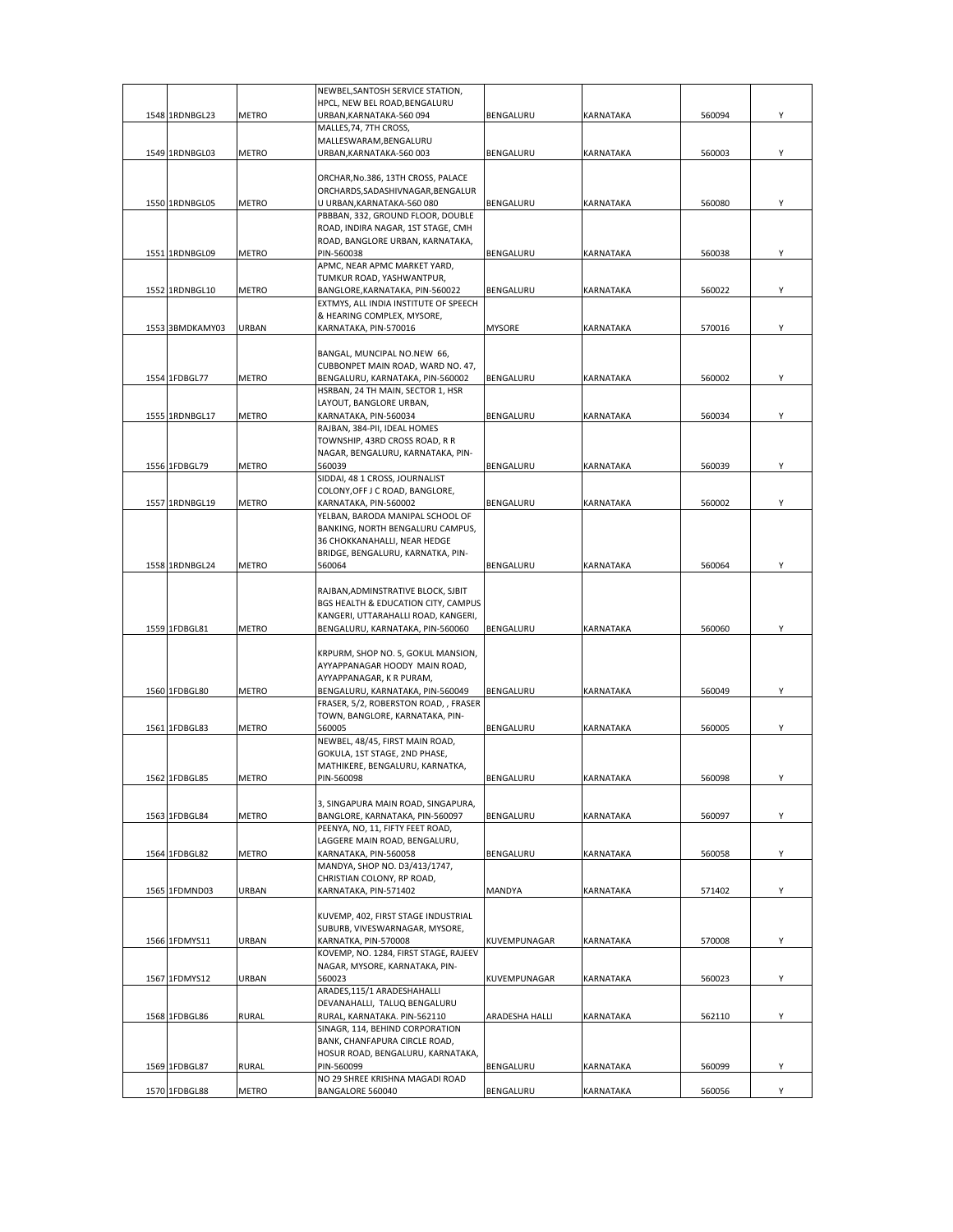|      |                |              | NELAMA, GROUND FLOOR, KHATA NO                       |                |           |        |   |
|------|----------------|--------------|------------------------------------------------------|----------------|-----------|--------|---|
|      |                |              | 1998/1925, SUBASH NAGAR,                             |                |           |        |   |
|      |                |              | NELAMANGALA, BENGALURU,                              |                |           |        |   |
|      |                |              |                                                      |                |           |        |   |
|      | 1571 1FDBGL89  | S URB        | KARNATAKA. PIN-562123                                | NELAMANGALA    | KARNATAKA | 562123 | Υ |
|      |                |              | RAJAJI, BASHAVESHWARANAGARA                          |                |           |        |   |
|      |                |              | KURBERAHALLI BENGALURU,                              |                |           |        |   |
|      | 1572 1FDBGL90  | METRO        | KARNATAKA. PIN-560086                                | BENGALURU      | KARNATAKA | 560086 | Υ |
|      |                |              |                                                      |                |           |        |   |
|      |                |              | NO 3/31,22ND MAIN ROAD, 5TH PHASE, JP                |                |           |        |   |
|      | 1573 1FDMYS10  | <b>METRO</b> | NAGAR-560078                                         | <b>MYSORE</b>  | KARNATAKA | 570005 | Y |
|      |                |              |                                                      |                |           |        |   |
|      |                |              |                                                      |                |           |        |   |
|      |                |              | 13A/24/1, Madhu sree nilaya, 2nd Main,               |                |           |        |   |
|      | 1574 1FDHSS02  | <b>METRO</b> | 6th cross, Bapuji Nagar, Bangalore 26                | BANGALORE      | KARNATAKA | 560026 | Υ |
|      |                |              |                                                      |                |           |        |   |
|      |                |              | SAHAKA, NO-48TH CROSS                                |                |           |        |   |
|      |                |              |                                                      |                |           |        |   |
|      |                |              | BHUVENANESHWARI NAGAR                                |                |           |        |   |
|      |                |              | DASARAHALLI MAIN ROAD KEMPAPURA                      |                |           |        |   |
|      |                |              | NEAR HEBBAL BENGALURU, KARNATAKA.                    |                |           |        |   |
|      | 1575 1FDBGL91  |              |                                                      | BENGALURU      |           |        |   |
|      |                | <b>METRO</b> | PIN-560024                                           |                | KARNATAKA | 560024 | Υ |
|      |                |              |                                                      |                |           |        |   |
|      |                |              | ANEKAL, BOB, NO. 87, GROUND FLOOR,                   |                |           |        |   |
|      |                |              | BHAJANAMANDIR STREET ANEKALL                         |                |           |        |   |
|      |                |              |                                                      |                |           |        |   |
|      | 1576 1FDBGL92  | S URB        | BENGALURU, KARNATAKA, PIN-562106                     | ANEKAL         | KARNATAKA | 562106 | Y |
|      |                |              |                                                      |                |           |        |   |
|      |                |              | SIRTUM, BOB, GROUND FLOOR NO 18,                     |                |           |        |   |
|      |                |              |                                                      |                |           |        |   |
|      |                |              | BALAJI NAGAR MAIN ROAD, TEHSIL SIRA                  |                |           |        |   |
|      | 1577 1FDTUM02  | S URB        | TUMKUR, DIST KARNATAKA, PIN-572137                   | SIRA           | KARNATAKA | 572137 | Y |
|      |                |              |                                                      |                |           |        |   |
|      |                |              |                                                      |                |           |        |   |
|      |                |              | HOSAKO, KHATA NO. 4924/3617/1013,                    |                |           |        |   |
|      |                |              | GANGAMMAGUDI STREET, OPP.                            |                |           |        |   |
|      |                |              | TOFEDRAL BANK FOREST OFFICE ROAD                     |                |           |        |   |
|      |                |              | HOSAKOTE, BENGALURU, KARNATAKA,                      |                |           |        |   |
|      |                |              |                                                      |                |           |        |   |
|      | 1578 1FDBGL95  | S URB        | PIN-562111                                           | BENGALURU      | KARNATAKA | 562111 | Υ |
|      |                |              | MARTHA, SURVEY NO 92/4,                              |                |           |        |   |
|      |                |              | MUNEKOLALU VILLAGE, OUTER RING                       |                |           |        |   |
|      |                |              |                                                      |                |           |        |   |
|      |                |              | ROAD, VARTHUR, HOBLI, BENGALURU,                     |                |           |        |   |
|      | 1579 1FDBGL94  | METRO        | PIN-560037                                           | BENGALURU      | KARNATAKA | 560037 | Υ |
|      |                |              |                                                      |                |           |        |   |
|      |                |              |                                                      |                |           |        |   |
|      |                |              | RAJAJI, 5&6, WARD 14, INDUSTRIAL                     |                |           |        |   |
|      |                |              | SUBURB, ADJ TO SHELL PETROL BUNK,                    |                |           |        |   |
|      |                |              | NEAR ISKON TEMPLE, RAJAJI NAGAR,                     |                |           |        |   |
|      | 1580 1FDBGL93  | <b>METRO</b> | BANGLORE, KARNATAKA, PIN-560086.                     | BENGALURU      | KARNATAKA | 560086 | Y |
|      |                |              |                                                      |                |           |        |   |
|      |                |              | 132, ELECTRONIC CITY, 1ST PHASE,                     |                |           |        |   |
|      |                |              |                                                      |                |           |        |   |
|      |                |              | INFOSYS 6th Gate, Near Ayappa Nagar,                 |                |           |        |   |
|      |                |              |                                                      |                |           |        |   |
|      | 1581 1FDMYS13  | <b>RURAL</b> | Bangalore.                                           | <b>MYSORE</b>  | KARNATAKA | 571401 | Υ |
|      |                |              |                                                      |                |           |        |   |
|      |                |              | KENCHA, BOB NO 60/31 DHANALAKSHMI                    |                |           |        |   |
|      |                |              |                                                      |                |           |        |   |
|      |                |              | COMPLEX KENCHANAKUPPE VILLAGE,                       |                |           |        |   |
|      |                |              | BIDADI, RAMANAGAR, , KARNATAKA, PIN-                 |                |           |        |   |
|      | 1582 1FDRNG01  | <b>RURAL</b> | 562109                                               | KENCHANAKUPPE  | KARNATAKA | 562109 | Υ |
|      |                |              |                                                      |                |           |        |   |
|      |                |              | MARTHA, NO. 2, SLV PLAZA, NEAR SILVER                |                |           |        |   |
|      |                |              | LINE BAKERY, KUNDANAHALLI GATE                       |                |           |        |   |
|      |                |              | WHITEFIELD ROAD, MARATHAHALLI,                       |                |           |        |   |
|      | 1583 1RDNBGL31 | <b>METRO</b> | BENGALURU                                            | BENGALURU      | KARNATAKA | 560037 | Y |
|      |                |              |                                                      |                |           |        |   |
|      |                |              |                                                      |                |           |        |   |
|      |                |              | KRPURM, 103-104, ASHOY MONESION,                     |                |           |        |   |
|      |                |              | DEVASANDRA, MAIN ROAD, K R PURAM                     |                |           |        |   |
|      |                |              |                                                      |                |           |        | Υ |
|      | 1584 1RDNBGL26 | <b>METRO</b> | BANGLORE, KARNATAKA, PIN-560036                      | BENGALURU      | KARNATAKA | 560036 |   |
| 1585 | 1FDBAN07       | <b>METRO</b> | NO 404, SUNRISE, BELLANDUR                           | BENGALURU      | KARNATAKA | 560003 | Y |
|      | 1586 1FDBAN08  | <b>METRO</b> | NO 17/1, 4TH MAIN, S R NAGAR                         | BENGALURU      | KARNATAKA | 560027 | Y |
|      |                |              | Twin peeks, 1st cross, LR Bande road,                |                |           |        |   |
|      |                |              |                                                      |                |           |        |   |
|      | 1587 1FDBAN06  | <b>METRO</b> | BENGALURU 32                                         | BENGALURU      | KARNATAKA | 560032 | Υ |
|      |                |              |                                                      |                |           |        |   |
|      |                |              | NO 18, 10TH CROSS, VISWANATHA                        |                |           |        |   |
|      | 1588 1FDBAN10  | METRO        | NAGANHALLI, RT NAGAR, BENGALURU                      | BENGALURU      | KARNATAKA | 560042 | Υ |
|      |                |              |                                                      |                |           |        |   |
|      |                |              |                                                      |                |           |        |   |
|      |                |              | 245/B, 41ST CROSS, 10TH MAIN, 2ND                    |                |           |        |   |
|      | 1589 1FDBAN11  | METRO        | BLOCK, RAJAJINAGAR, BENGALURU 10                     | BENGALURU      | KARNATAKA | 560010 | Υ |
|      |                |              |                                                      |                |           |        |   |
|      |                |              |                                                      |                |           |        |   |
|      |                |              | NO 6, WARD NO 15, KARIYAPPA                          |                |           |        |   |
|      | 1590 1FDBAN09  | METRO        | BUILDING, DASAHALLI, BENGALURU 42                    | BENGALURU      | KARNATAKA | 560042 | Υ |
|      |                |              |                                                      |                |           |        |   |
|      |                |              |                                                      |                |           |        |   |
|      |                |              | Pavada basavanada devara mutt sonde                  |                |           |        |   |
|      | 1591 1FNNKD03  | S URB        | koppa road Nelamangala 562123                        | NELAMANGALA    | KARNATAKA | 562123 | Υ |
|      |                |              |                                                      |                |           |        |   |
|      |                |              | MAHARAJA SQUARE, BH ROAD, BATWADI                    |                |           |        |   |
|      |                |              | TUMKUR, DIST TUMKUR, KARNATAKA,                      |                |           |        |   |
|      | 1592 1FNBGK02  | URBAN        | PIN-572103                                           | <b>BATWADI</b> | KARNATAKA | 572103 | Y |
|      |                |              | NO 63 EWS 2ND CROSS 4TH PHASE                        |                |           |        |   |
|      |                |              |                                                      |                |           |        |   |
|      |                |              | YELAHANKA NEW TOWN BENGALURU                         |                |           |        |   |
|      | 1593 1FNBAN12  | METRO        | 560064                                               | BENGALURU      | KARNATAKA | 560064 | Υ |
|      |                |              | 30, BEHIND KAVERI WATER TANK, NEAR                   |                |           |        |   |
|      |                |              |                                                      |                |           |        |   |
|      |                |              | KEERTHI CONVENTION HALL, KOTTANURE                   |                |           |        |   |
|      | 1594 1FNBAN15  | METRO        | DIDNE MAIN ROAD, JP NAGAR 8TH<br>PHASE, BENGALURU 78 | BENGALURU      | KARNATAKA | 560078 | Υ |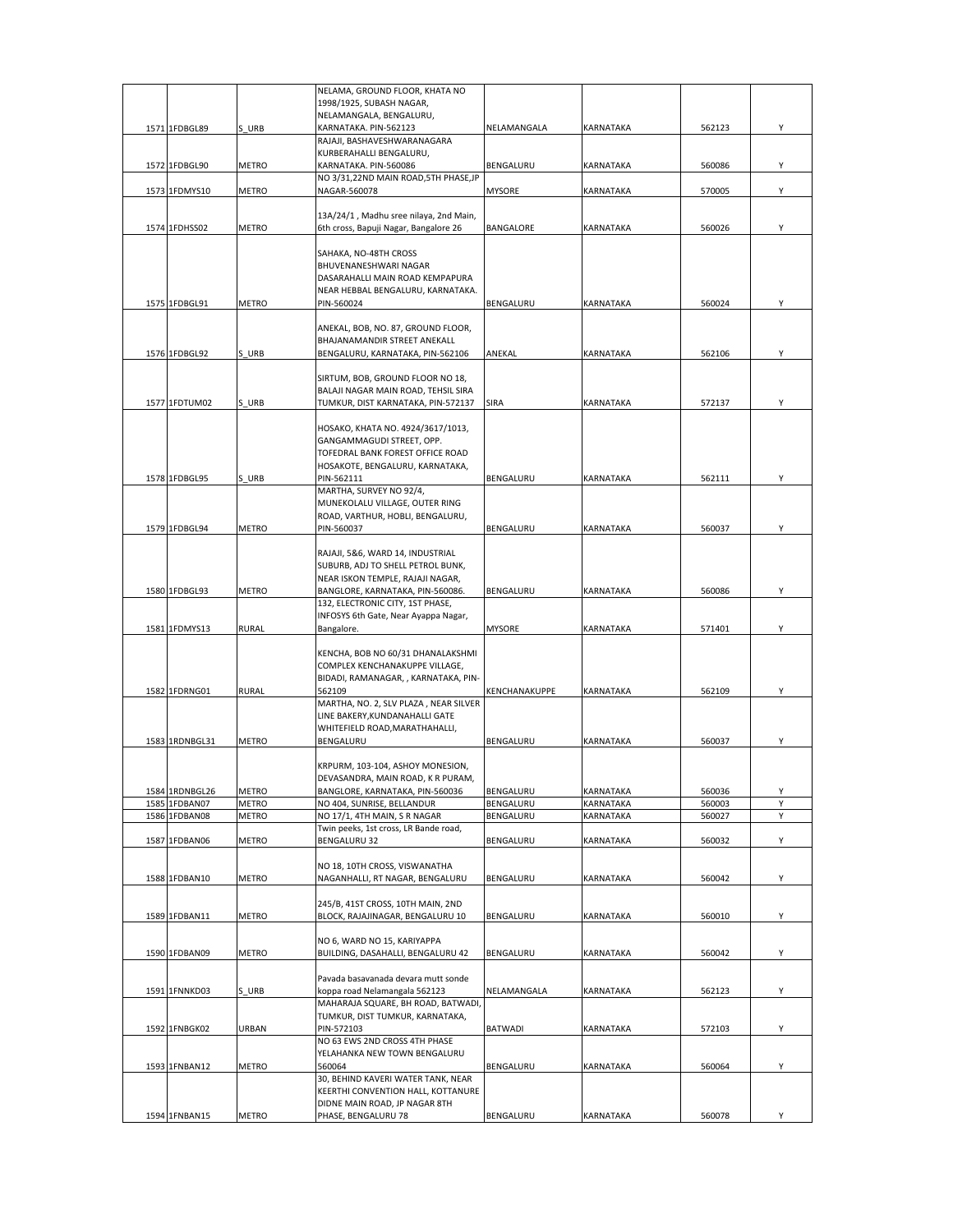|                                |                       | 02 1ST MAIN DWARAKANAGAR                                                      |                |                        |                  |        |
|--------------------------------|-----------------------|-------------------------------------------------------------------------------|----------------|------------------------|------------------|--------|
|                                |                       | HOSAKEREHALLI BSK IIIRD STAGE                                                 |                |                        |                  |        |
| 1595 1FNBAN19                  | METRO                 | BENGALURU                                                                     | BENGALURU      | <b>KARNATAKA</b>       | 560085           | Υ      |
|                                |                       |                                                                               |                |                        |                  |        |
| 1596 1FNBAN17                  |                       | 16, CHIKKALSANDRA MAIN ROAD, BESIDE                                           |                |                        | 560061           |        |
|                                | <b>METRO</b>          | MGM APARTMENT, BENGALURU 61<br>NO 1463 14TH MAIN WOC ROAD                     | BENGALURU      | <b>KARNATAKA</b>       |                  | Υ      |
|                                |                       | SHANKARMATT ROAD 2ND STAGE                                                    |                |                        |                  |        |
| 1597 1FNBAN16                  | METRO                 | BASVESWAR NAGAR BENGALURU 86                                                  | BENGALURU      | <b>KARNATAKA</b>       | 560086           | Υ      |
|                                |                       | NO 4 CHANDRASHEKARA ROAD BEML                                                 |                |                        |                  |        |
|                                |                       | LAYOUT 3RD STAGE RAJARAJESWARI                                                |                |                        |                  |        |
| 1598 1FNBAN20                  | METRO                 | NAGAR BENGALURU 560098                                                        | BENGALURU      | <b>KARNATAKA</b>       | 560098           | Υ      |
|                                |                       | NO.372 BY 90J J RESIDENCY G1 18TH                                             |                |                        |                  |        |
|                                |                       | CROSS 15 TH MAIN M C LAYOUT                                                   |                |                        |                  |        |
| 1599 1FNBAN18                  | <b>METRO</b>          | VIJAYANAGAR BENGALURU                                                         | BENGALURU      | <b>KARNATAKA</b>       | 560040           | Υ      |
|                                |                       | 549 10TH MAIN ISROLAYOUT BENGALURU                                            |                |                        |                  |        |
| 1600 1FWBGK04                  | <b>METRO</b>          | 560078                                                                        | BENGALURU      | <b>KARNATAKA</b>       | 560078           | Υ      |
|                                |                       | no 25A 18TH MAIN 17TH CROSS                                                   |                |                        |                  |        |
|                                |                       | PADMANABNAGAR BSK 3RD STAGE                                                   |                |                        |                  |        |
| 1601 1FWBAN20                  | METRO                 | <b>BENGALURU 70</b>                                                           | BENGALURU      | <b>KARNATAKA</b>       | 560070           | Υ      |
|                                |                       | NO 36, RAMAKRISHNA                                                            |                |                        |                  |        |
| 1602 1FWBAN23                  | METRO                 | LAYOUT, PATEGARPALYA, BANGALORE                                               | BENGALURU      | KARNATAKA              | 570023           | Υ      |
|                                |                       | Kristu Jayanti college K Narayapura                                           |                |                        |                  |        |
| 1603 1FWBAN21                  | METRO                 | Bangalore 77                                                                  | BENGALURU      | KARNATAKA              | 560077           | Υ      |
|                                |                       | 3BM East NGF Layout Katuri Nagar                                              |                |                        |                  |        |
| 1604 1FWBAN24                  | METRO                 | Vijinapura Bangalore                                                          | BENGALURU      | KARNATAKA              | 560043           | Υ      |
| 1605 1FWBAN27                  | <b>METRO</b>          | 3849 BSK 2nd stage Bangalore 560070                                           | BENGALURU      | KARNATAKA              | 560070           | Υ      |
|                                |                       | No 1563 5th cross 2nd block BSK first                                         |                |                        |                  |        |
| 1606 1FWBAN28                  | <b>METRO</b>          | stage Bangalore 70                                                            | BENGALURU      | KARNATAKA              | 560070           | Υ      |
|                                |                       |                                                                               |                |                        |                  |        |
|                                |                       | JP NAGAR PLKATINUM CITY APARTMENTS                                            |                |                        |                  |        |
|                                |                       | Sy No16 4 Kothanur village Begur Hobli                                        |                |                        |                  |        |
| 1607 1FWBAN29                  | METRO                 | Bengaluru South Taluk Bangalore                                               | BENGALURU      | KARNATAKA              | 560078           | Υ      |
|                                |                       |                                                                               |                |                        |                  |        |
|                                |                       | NO 154 5TH MAIN ROAD, 1ST                                                     |                |                        |                  |        |
|                                |                       | CROSS, SHANKARMATT                                                            |                |                        |                  |        |
| 1608 1FWBAN26<br>1609 1FWBAN36 | METRO<br><b>METRO</b> | CIRCLE, CHAMRAJPET, BANGALORE-560018 BENGALURU<br>MGROAD METRO STATION-560001 | BENGALURU      | KARNATAKA<br>KARNATAKA | 560018<br>560001 | Υ<br>Υ |
|                                |                       | AMBEDKAR VIDHI, SAMPANGI RAMA                                                 |                |                        |                  |        |
|                                |                       | NAGARCUBBON PARK METRO STATION                                                |                |                        |                  |        |
| 1610 1FWBAN34                  | <b>METRO</b>          | BANGALORE-560001                                                              | BENGALURU      | KARNATAKA              | 560001           | Υ      |
|                                |                       | VIDHANA SOUDHA METRO                                                          |                |                        |                  |        |
|                                |                       | STATION, Ambedkar Veedhi, Sampangi                                            |                |                        |                  |        |
|                                |                       | Rama Nagar,                                                                   |                |                        |                  |        |
| 1611 1FWBAN33                  | METRO                 | Bengaluru, Karnataka 560001                                                   | BENGALURU      | KARNATAKA              | 560001           | Υ      |
|                                |                       | PEENYA METRO STATION , PEENY                                                  |                |                        |                  |        |
| 1612 1FWBAN32                  | <b>METRO</b>          | ABANGALORE-560022                                                             | BENGALURU      | KARNATAKA              | 560022           | Υ      |
|                                |                       |                                                                               |                |                        |                  |        |
|                                |                       | BIDAR, CMC No. 12-1-139, LALA MADAN                                           |                |                        |                  |        |
|                                |                       | MOHAN BAGH, HYDERABAD MAIN ROAD,                                              |                |                        |                  |        |
| 1613 1FDBDA01                  | <b>URBAN</b>          | BIDAR, KARNATAKA-585 401                                                      | <b>BIDAR</b>   | Karnataka              | 585 401          | Υ      |
|                                |                       | ALMEL, P O ALMEL, TEHSIL, SINDAGI DIST.                                       |                |                        |                  |        |
| 1614 1FDBDA02                  | S URB                 | BIJAPUR, KARNATAKA 586201                                                     | <b>BIJAPUR</b> | Karnataka              | 586201           | Υ      |
|                                |                       | BEDKIH, Bedikihal Branch, Bazar Street,                                       |                |                        |                  |        |
|                                |                       | Taluka Chikodi, Distt. Belgaum, Bangalore,                                    |                |                        |                  |        |
| 1615 1FDBFL01                  | S URB                 | Pin-591214                                                                    | Belgaum        | Karnataka              | 591214           | Y      |
|                                |                       | SHABEL, BOB, 471, KHADE BAZAR,                                                |                |                        |                  |        |
|                                |                       | SHAHPUR, BELGAUM, KARNATAKA, PIN-                                             |                |                        |                  |        |
| 1616 1FDBEL03                  | URBAN                 | 590003                                                                        | Belgaum        | Karnataka              | 590003           | Υ      |
|                                |                       | BELGAU, No. 1568, Maruti Galli, Dist.                                         |                |                        |                  |        |
| 1617 1FDBEL04                  | URBAN                 | Belgaum, Karnataka. Pin-590002                                                | Belgaum        | Karnataka              | 590002           | Y      |
|                                |                       | GOKAK, BANK OF BARODA 3191 A/10 bus                                           |                |                        |                  |        |
|                                |                       | stand road gokak belguam, KARNATAKA.                                          |                |                        |                  |        |
| 1618 1FDBEL05                  | S URB                 | 591307                                                                        | Belgaum        | Karnataka              | 591307           | Υ      |
|                                |                       | NIPPAN, BOB, GROUND FLOOR NO.704,                                             |                |                        |                  |        |
|                                |                       | GROUND FLOOR OPP TO FEDERAL BANK                                              |                |                        |                  |        |
|                                |                       | ASHOK NAGAR NIPPANI CHIKODI TALUQ                                             |                |                        |                  |        |
| 1619 1FDBEL07                  | S URB                 | BELGUM, DIST KARANATAKA, PIN-591237                                           | Belgaum        | Karnataka              | 591237           | Y      |
|                                |                       |                                                                               |                |                        |                  |        |
|                                |                       | BAGALK, Shri Basaveshwara Veerasaiva                                          |                |                        |                  |        |
|                                |                       | Sangha, Vidyagiri-Navanagar Main Road,                                        |                |                        |                  |        |
|                                |                       | Bagalkot, District - Bagalkot, State                                          |                |                        |                  |        |
|                                |                       | Karnataka, Pin code 587101 Landmark                                           |                |                        |                  |        |
| 1620 1FDBGK01                  | URBAN                 | Opp. Basaveshwara Engineering College                                         | Bagalkot       | Karnataka              | 587101           | Υ      |
|                                |                       | MUDHOL, Dr Hosur's Complex, Bavasa                                            |                |                        |                  |        |
| 1621 1FDBGK02                  | S URB                 | Nagar, Ranna Circle,                                                          | Bagalkot       | Karnataka              | 587313           | Υ      |
|                                |                       | HOSPET, Station Road, Hospet, Dist.                                           |                |                        |                  |        |
| 1622 1FDBRY02                  | URBAN                 | Bangalore, Karnataka.Pin-583201                                               | Hospet         | Karnataka              | 583201           | Υ      |
|                                |                       |                                                                               |                |                        |                  |        |
|                                |                       | KUDATH, BOB, 3RD WARD, MAIN ROAD,                                             |                |                        |                  |        |
| 1623 1FDBRY03                  | S_URB                 | KUDTINI, KARNATAKA, PIN-583115                                                | Bellary        | Karnataka              | 583115           | Υ      |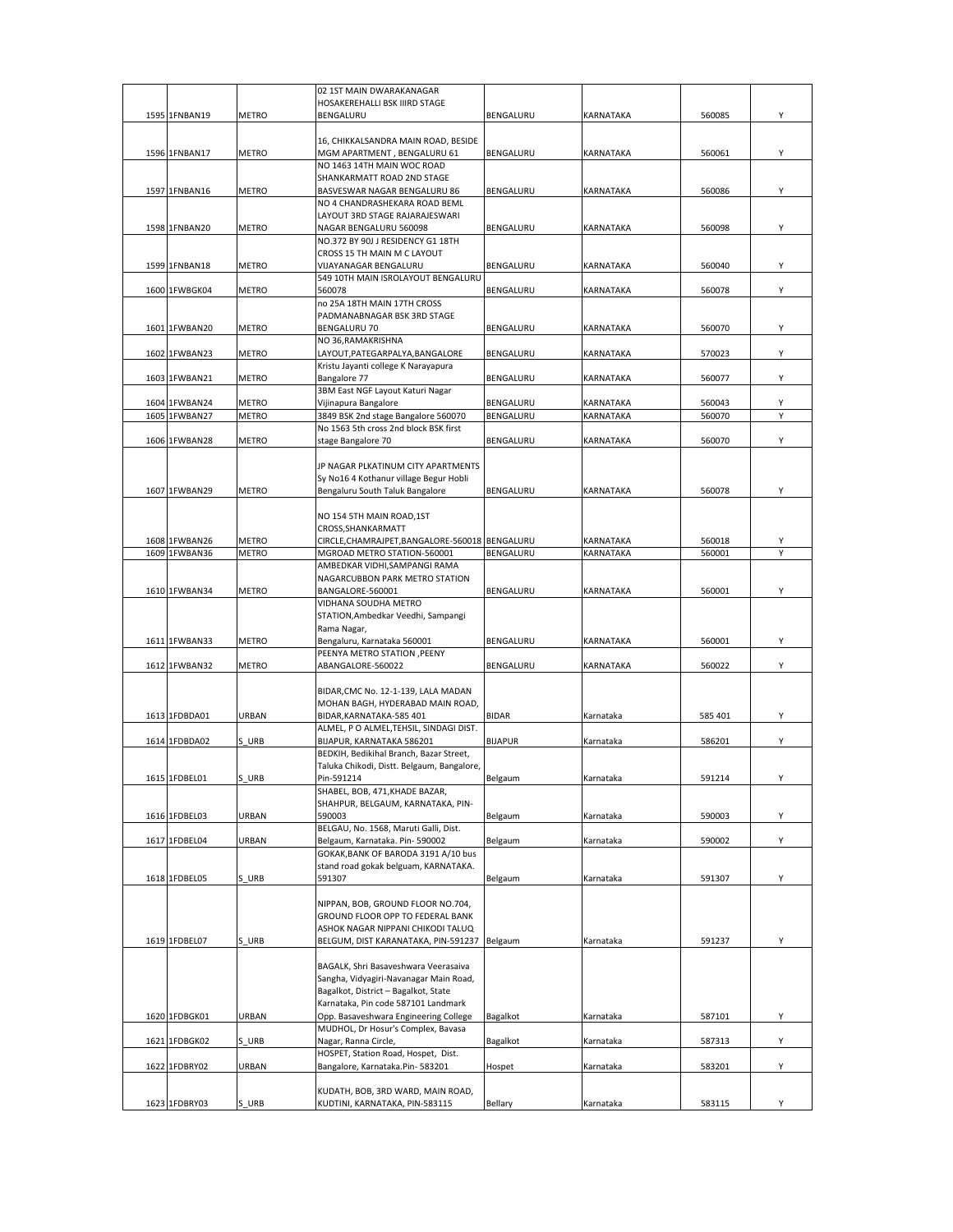|                                |                       | HIRIYU, KHATA NO 941/945/941 GROUND                                        |               |                        |                  |   |
|--------------------------------|-----------------------|----------------------------------------------------------------------------|---------------|------------------------|------------------|---|
|                                |                       | FLOOR, MYSORE ROAD, HIRIYUR CHITRA                                         |               |                        |                  |   |
| 1624 1FDCHD02                  | S URB                 | DURGA, KARNATAKA, PIN-577598                                               | Chitradurga   | Karnataka              | 577598           | Υ |
|                                |                       |                                                                            |               |                        |                  |   |
|                                |                       | DAVANG, NSK COMPLEX, SITE NO.821/9A                                        |               |                        |                  |   |
|                                |                       | TO 821/27A, SRI RENUKA EXTENSION, P.B.                                     |               |                        | 577002           | Υ |
| 1625 1FDCHD03                  | URBAN                 | ROAD. DAVANGERE, PIN-577002<br>CHICKM, P.B. NO 51, NAIDU                   | Davangere     | Karnataka              |                  |   |
|                                |                       | STREET, CHICKMANGALORE, Karnataka,                                         |               |                        |                  |   |
| 1626 1FDCKM02                  | URBAN                 | Pin-577101                                                                 | Chickmagalore | Karnataka              | 577101           | Y |
|                                |                       |                                                                            |               |                        |                  |   |
|                                |                       | SURATH, D.No. 143/D-1, Deepa Complex,                                      |               |                        |                  |   |
|                                |                       | Opp. ONGC MRPL Cargo Gate, Surathkal,                                      |               |                        |                  |   |
| 1627 1FDDAK04<br>1628 1FDDAK05 | <b>URBAN</b><br>URBAN | Dakshin Kannada, Karnataka, Pin-575014<br>MANGAL, PASSPORT OFFICE          | Mangalore     | Karnataka<br>Karnataka | 575014<br>575030 | Υ |
|                                |                       |                                                                            | Mangalore     |                        |                  |   |
|                                |                       | BELTHA, Survy No.81-1 E(P), Santekatta,                                    |               |                        |                  |   |
| 1629 1FDDAT01                  | <b>RURAL</b>          | Belthangady, Dakshin Kannada. 574214                                       | Mangalore     | Karnataka              | 574214           | Y |
|                                |                       | HUBLI, MARTHA GALLI, CBT COROSS,                                           |               |                        |                  |   |
|                                |                       | GHODKE COMPLEX, NEAR DECCAN                                                |               |                        |                  |   |
|                                |                       | TALKIES, HUBLI DHARWAR, KARNATAKA,                                         |               |                        |                  |   |
| 1630 1FDDWD03                  | URBAN                 | PIN-580020<br>SINDHA, 6/1/2094 Ward No. 18,                                | Hubli         | Karnataka              | 580020           | Υ |
|                                |                       | Sindhanur, Gangavathi Road, DT Raichur,                                    |               |                        |                  |   |
| 1631 1FDGNG01                  | S URB                 | Karnataka.Pin-584128                                                       | Raichur       | Karnataka              | 584128           | Υ |
|                                |                       |                                                                            |               |                        |                  |   |
|                                |                       | GULBAR, 3-1010, SHRADHA MALL, OLD                                          |               |                        |                  |   |
|                                |                       | TIRANDAZ TALKIES, JAGAT, DARGA ROAD,                                       |               |                        |                  |   |
| 1632 1FDGUL03                  | URBAN                 | GULBARGA, KARNATAKA. PIN-585104                                            | Gulbarga      | Karnataka              | 585104           | Υ |
|                                |                       | GULBAR, OPP DISTRICT COURT<br>GULBARGA, GULBARGA, KARNATKA, PIN-           |               |                        |                  |   |
| 1633 1FDGUL04                  | S URB                 | 585103                                                                     | Gulbarga      | Karnataka              | 585103           | Υ |
|                                |                       | RANIBE, Bank Of Baroda, MPB Building,                                      |               |                        |                  |   |
|                                |                       | PB Road, Ranebennur, Haveri, Karnataka,                                    |               |                        |                  |   |
| 1634 1FDHAV02                  | URBAN                 | Pin-581115                                                                 | Haveri        | Karnataka              | 581115           | Υ |
|                                |                       | GANGAV, 5-3-49/5-3-45, VENKATADRI                                          |               |                        |                  |   |
|                                |                       | NILAYANEELAKATESHWARA CIRCLE, BUS<br>STAND                                 |               |                        |                  |   |
|                                |                       | ROAD, GANGAVATHI, KOPPAL, KARNATAKA-                                       |               |                        |                  |   |
| 1635 1FDKOP01                  | URBAN                 | 583 227                                                                    | Koppal        | Karnataka              | 583 227          | Y |
|                                |                       | SURATH, GROUND FLOOR, JANKI                                                |               |                        |                  |   |
|                                |                       | COMPLEX, NEAR MAIN BUS STAND, BAJPE                                        |               |                        |                  |   |
|                                |                       | ROAD, SURATHKAL,                                                           |               |                        |                  |   |
| 1636 1RDNMGL03                 | URBAN                 | MANGALORE, DAKSHIN                                                         |               |                        | 576 014          | Υ |
|                                |                       | KANNADA, KARNATAKA-576 014<br>SURATH, D. NO.143/D-1, DEEPA COMPLEX,        | Mangalore     | Karnataka              |                  |   |
|                                |                       | OPP ONGC MRPL CARGO GATE,                                                  |               |                        |                  |   |
|                                |                       | SURATHKAL, DAKSHIN                                                         |               |                        |                  |   |
| 1637 1FDMGL04                  | URBAN                 | KANNADA, KARNATAKA-575 014                                                 | Mangalore     | Karnataka              | 575 014          | Y |
|                                |                       |                                                                            |               |                        |                  |   |
|                                |                       | MANGAL, Mangalore LPG Transport                                            |               |                        |                  |   |
| 1638 1FDMGL05                  | URBAN                 | Corporation Ltd. Village Bala, Via Katipala,                               |               |                        |                  | Υ |
|                                |                       | Mangalore, Karnataka, Pin-575030                                           | Mangalore     | Karnataka              | 575030           |   |
|                                |                       | MANGAL, Classic Arcade, K S Road, Opp.                                     |               |                        |                  |   |
|                                |                       | Prabhat Talkies, Mangalore Ore, Dakshin                                    |               |                        |                  |   |
| 1639 1FDMGL06                  | URBAN                 | Kannada, Karnataka, Pin-575001                                             | Mangalore     | Karnataka              | 575001           | Y |
|                                |                       |                                                                            |               |                        |                  |   |
|                                |                       | MANGAL, CITY CENTRAL MALL, KS ROAD,<br>HAMPANAKATTA, MANGALORE,            |               |                        |                  |   |
| 1640 1FDMGL08                  | URBAN                 | KARANATAKA. PIN-575001                                                     | Mangalore     | Karnataka              | 575001           | Y |
|                                |                       | HONAVA, Bank Of Baroda, Opp. Syndicate                                     |               |                        |                  |   |
|                                |                       | Bank, Bazaar Road, Near Bus Stand,                                         |               |                        |                  |   |
|                                |                       | Honnavar, Uttarkannad, Karnataka, Pin-                                     |               |                        |                  |   |
| 1641 1FDNKD02                  | S URB                 | 561334                                                                     | Uttarkannada  | Karnataka              | 561334           | Y |
|                                |                       | SHIMOG, Patil Building, Near Ashoka                                        |               |                        |                  |   |
|                                |                       | Circle, B H Road, Shimoga, Banglore, Pin-                                  |               |                        |                  |   |
| 1642 1FDSHM01                  | URBAN                 | 577201<br>BHASHI, BOB, 68-68, Madhava Achara                               | Shimoga       | Karnataka              | 577201           | Υ |
|                                |                       | Circle, Chennagiri Road, Bathravathi,                                      |               |                        |                  |   |
| 1643 1FDSHM02                  | URBAN                 | Shimoga, Pin-577301                                                        | Shimoga       | Karnataka              | 577301           | Υ |
|                                |                       | SAGAR, BOB, Khurshid Complex, Ground                                       |               |                        |                  |   |
|                                |                       | floor, Jog Road Sagar, Distt. Shimoga,                                     |               |                        |                  |   |
| 1644 1FDSHM03                  | URBAN                 | Karnataka, Pin-577401                                                      | Shimoga       | Karnataka              | 577401           | Υ |
|                                |                       | INNANJ, P B No 1, Salmara Road,<br>Shankarpura Post, Udipi, Dist.-Innanje, |               |                        |                  |   |
| 1645 1FDUDI01                  | <b>RURAL</b>          | Banglore, Pin-574115                                                       | UDUPI         | Karnataka              | 574115           | Y |
|                                |                       | INNANJ, CASHMIR COMPLEX, MAIN ROAD,                                        |               |                        |                  |   |
|                                |                       | SHANKARAPURA, UDUPI, KARNATAKA-                                            |               |                        |                  |   |
| 1646 1FDUDU02                  | <b>RURAL</b>          | 574 155                                                                    | <b>UDUPI</b>  | Karnataka              | 574 155          | Υ |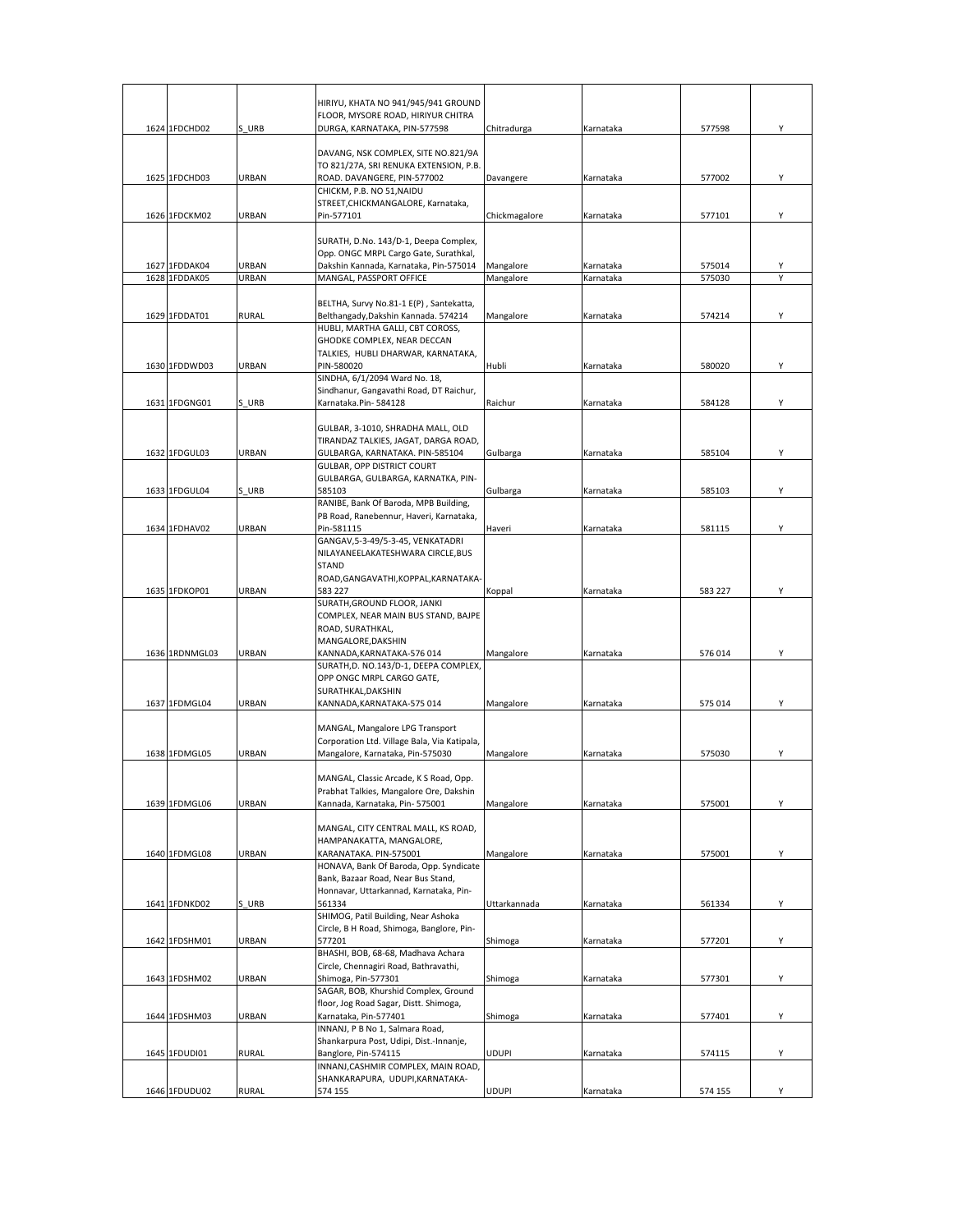|                                |                       | SURATH, GF Janaki Complex, Near Bus                                          |               |           |                  |        |
|--------------------------------|-----------------------|------------------------------------------------------------------------------|---------------|-----------|------------------|--------|
|                                |                       | Stand, Surathkal, Dakshin Kannada,                                           |               |           |                  |        |
| 1647 1FNDAK01                  | URBAN                 | Karnataka, Pin-575014 (2nd ONSITE)                                           | Mangalore     | Karnataka | 575014           | Υ      |
|                                |                       | SURATH, 4 223 katipalla post 4th block                                       |               |           |                  |        |
| 1648 1FNDAK06                  | URBAN                 | krishnapuram, surathkal, Mangalore,<br>karnataka 575030                      | Mangalore     | Karnataka | 575030           | Y      |
|                                |                       |                                                                              |               |           |                  |        |
|                                |                       | BHASHI, OPP toGovt Hospital,                                                 |               |           |                  |        |
| 1649 1FNSHM04                  | URBAN                 | Bhadravathi, shimoga district, karnataka,                                    | Shimoga       | Karnataka | 577301           | Y      |
|                                |                       | BHASHI, opp reliance petrol bunk BH Road                                     |               |           |                  |        |
| 1650 1FNSHM05                  | URBAN                 | Bhadravathi, shimoga district, karnataka                                     | Shimoga       | Karnataka | 577301           | Y      |
|                                |                       | GULBAR, SHOP NO 17-1241 GROUND                                               |               |           |                  |        |
|                                |                       | FLOOR MANOSHREE COMPLEX<br>MAHALAXMI LAYOUT OPP TO GANDHI                    |               |           |                  |        |
| 1651 1RDNBGL15                 | URBAN                 | NAGAR GULBARGA 585102                                                        | Gulbarga      | Karnataka | 585102           | Υ      |
|                                |                       | BELGAU, MARUTI GALLI, BELGAUM,                                               |               |           |                  |        |
| 1652 1RDNBGM01                 | URBAN                 | KARNATAKA, PIN-590002<br>BIJAPU, 295, M G Road, Bijapur,                     | Belgaum       | Karnataka | 590002           | Y      |
| 1653 1RDNBJP01                 | URBAN                 | Karnataka, Pin-586101                                                        | Bijapur       | Karnataka | 586101           | Υ      |
|                                |                       |                                                                              |               |           |                  |        |
| 1654 1RDNCKM01                 | URBAN                 | CHICKM, 51, Naidu Street, Chickmangalur,<br>Karnataka, Pin-577101            | Chickmagalore | Karnataka | 577101           | Υ      |
|                                |                       | DHARWA, 8605/A, 9TH WARD,                                                    |               |           |                  |        |
|                                |                       | NARAYANPUR, DHARWAD, KARNATAKA,                                              |               |           |                  |        |
| 1655 1RDNDWD01                 | URBAN                 | PIN-580008                                                                   | Dharwad       | Karnataka | 580008           | Υ      |
|                                |                       | MANGAL, Classic Arcade, K S Rao Road,                                        |               |           |                  |        |
|                                |                       | Opp. Prabhat Talkies, Manglore, Dakshin                                      |               |           |                  |        |
| 1656 1RDNMGL01                 | URBAN                 | Kannada, Karnataka, Pin-575001.                                              | Mangalore     | Karnataka | 575001.          | Y      |
| 1657 1RDNUDU01                 | URBAN                 | UDIPI, OPP. BOB, COURT ROAD, UDIPI,<br>KARNATAKA, PIN-576101                 | <b>UDUPI</b>  | Karnataka | 576101           | Υ      |
|                                |                       |                                                                              |               |           |                  |        |
|                                |                       | BANTWA, Ganesh Building, B C Road,                                           |               |           |                  |        |
| 1658 2BMDKADK01                | S URB                 | Taluk-Bantwal, Dist.-Dakshin Kannada,<br>Bantwal, Karnataka, Pin-574219      | Mangalore     | Karnataka | 574219           | Υ      |
|                                |                       | YADGIR, NO. 5-1-115/2, Lingeri Konnapa,                                      |               |           |                  |        |
|                                |                       | Ginni FACTORY, Station Road, YADGIR,                                         |               |           |                  |        |
| 1659 2BMDKAYA01                | S URB                 | Karnataka, Pin-585202                                                        | Yadgiri       | Karnataka | 585202           | Υ<br>Υ |
| 1660 1FWGDG02                  | S URB                 | Opp Busstand Hulkoti Gadag dist<br>TUMKUR, MAHARAJA SQUARE, BH ROAD,         | Gadag         | Karnataka | 582101           |        |
|                                |                       | BATWADI, TUMKUR, DIST TUMKUR,                                                |               |           |                  |        |
| 1661 1FNBGK02                  | URBAN                 | KARNATAKA, PIN-572103                                                        | Belgaum       | Karnataka | 572103           | Υ      |
|                                |                       | Plot No 3/52, Peter Appartment, Main                                         |               |           |                  |        |
| 1662 1FNDAK08                  | S URB                 | Road, Kinnigoli, Uttar Karnataka                                             | Uttarkannada  | Karnataka | 574150           | Υ      |
|                                |                       | Bank of Baroda, Markandeshwara Building                                      |               |           |                  |        |
|                                |                       | Opposite old Maharastra Bank Old PB<br>Road, Dist-Davangere Harihar- 577601, |               |           |                  |        |
| 1663 1FWDWD05                  | S URB                 | Karnataka                                                                    | Davangere     | Karnataka | 577601           | Υ      |
|                                |                       |                                                                              |               |           |                  |        |
| 1664 1FWBRY06                  | URBAN                 | SKPT, Fruit Market, Bellary, Karnataka<br>SURATH, GROUND FLOOR, JANKI        | Bellary       | Karnataka | 583101           | Υ      |
|                                |                       | COMPLEX, NEAR MAIN BUS STAND, BAJPE                                          |               |           |                  |        |
|                                |                       | ROAD, SURATHKAL,                                                             |               |           |                  |        |
| 1665 1FDMGL03                  | URBAN                 | MANGALORE, DAKSHIN<br>KANNADA, KARNATAKA-576 014                             | Mangalore     | Karnataka | 576 014          | Y      |
|                                |                       |                                                                              |               |           |                  |        |
|                                |                       | BELTHA, Survy No.81-1 E(P), Santekatta,                                      |               |           |                  |        |
| 1666 3BMDKADK01                | URBAN                 | Belthangady, Dakshin Kannada. 574214                                         | Mangalore     | Karnataka | 574214           | Y      |
| 1667 1fdhyd50                  | <b>METRO</b>          | 11-2-192/193, MAIN ROAD,<br>CHILAKALGUDA,                                    | Hyderabad     | Telangana | 500061           | Υ      |
|                                |                       |                                                                              |               |           |                  |        |
|                                |                       | 6-10-1/5/13, Sri Krupa Market Complex,                                       |               |           |                  |        |
| 1668 1fdhyd55                  | <b>METRO</b>          | Mehboob Mansion, Malakpet, Hyderabad,<br>Telangana 500036                    | Hyderabad     | Telangana | 500036           | Y      |
|                                |                       | D NO 32 7 GROUND FLOOR                                                       |               |           |                  |        |
|                                |                       | SRI SATYASAI ENCLAVE DAIRY FARM                                              |               |           |                  |        |
|                                |                       | ROAD<br>BOWENPALLY HYDERABAD ANDHRA                                          |               |           |                  |        |
| 1669 1fdhyd64                  | <b>METRO</b>          | PRADESH                                                                      | Hyderabad     | Telangana | 500015           | Υ      |
|                                |                       | Pno.447, Puppalaguda - Manikonda Main                                        |               |           |                  |        |
|                                |                       | Road,<br>Sri Ram Nagar, Manikonda, Hyderabad,                                |               |           |                  |        |
| 1670 1fdhyd67                  | METRO                 | Telangana 500089                                                             | Hyderabad     | Telangana | 500089           | Y      |
|                                |                       | hno 13-9-120 plot no 20 sy no 46                                             |               |           |                  |        |
| 1671 1fnhyd78                  | <b>METRO</b>          | dilsukhnagar<br>hno 13-9-120 plot no 20 sy no 46                             | Hyderabad     | Telangana | 500060           | Υ      |
| 1672 1fnhyd79                  | <b>METRO</b>          | dilsukhnagar                                                                 | Hyderabad     | Telangana | 500060           | Υ      |
|                                |                       |                                                                              |               |           |                  |        |
| 1673 1fnhyd80<br>1674 1fnmbb01 | <b>METRO</b><br>S URB | old airport Road, Boinpally, Hyderabad<br>Plot No. 23, Shadnagar, 509216     | Hyderabad     | Telangana | 500011<br>509216 | Υ<br>Y |
|                                |                       |                                                                              | mahaboobnagar | Telangana |                  |        |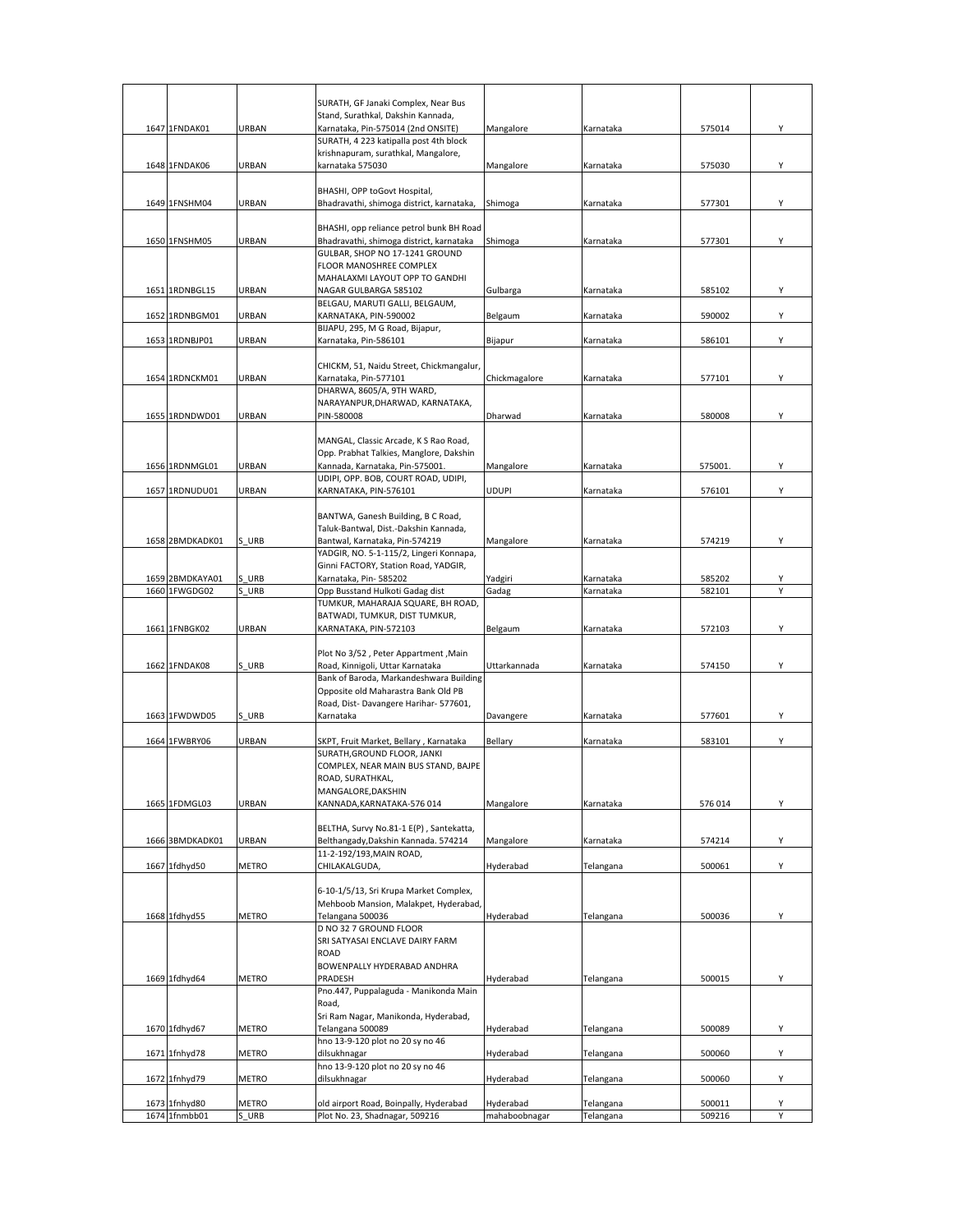|                |              | H.No 5, Hbullapur, Dist Rangareddy,                                       |                     |                       |        |   |
|----------------|--------------|---------------------------------------------------------------------------|---------------------|-----------------------|--------|---|
| 1675 1fnrgr21  | <b>METRO</b> | Bhagyalaxmi Nagar,<br>Hyderabad, Telangana 500055                         | Hyderabad           | Telangana             | 500055 | Υ |
|                |              | 23-100, NH65, Sri Sai Shivani Complex,                                    |                     |                       |        |   |
|                |              | Kamala Nagar,                                                             |                     |                       |        |   |
|                |              | Saroornagar, Hyderabad, Telangana                                         |                     |                       |        |   |
| 1676 1rdngad01 | <b>METRO</b> | 500035<br>No155, Sikh Road, Sector C, Manovikas                           | Hyderabad           | Telangana             | 500035 | Υ |
|                |              | Nagar,                                                                    |                     |                       |        |   |
|                |              | Jupiter Colony, Bowenpally,                                               |                     |                       |        |   |
| 1677 1rdnhyd01 | METRO        | Secunderabad, Telangana 500009                                            | Hyderabad           | Telangana             | 500009 | Y |
|                |              | Plot No. 217, Road Number 17, Jawahar<br>Colony,                          |                     |                       |        |   |
|                |              | Jubilee Hills, Hyderabad, Telangana                                       |                     |                       |        |   |
| 1678 1rdnhyd04 | METRO        | 500033                                                                    | Hyderabad           | Telangana             | 500033 | Υ |
|                |              | Jubilee bus station, Secunderabad,                                        |                     |                       |        |   |
| 1679 1rdnhyd25 | METRO        | 500026<br>ADONI, DNO: 15-461/C, Victoria Pet,                             | Hyderabad           | Telangana             | 500026 | Y |
|                |              | Anagha Nilaya, Behind Area Hospital,                                      |                     |                       |        |   |
| 1680 1FDKUR03  | URBAN        | Adoni, Dist- Kurnul, AP-518301                                            | <b>KURNOOL</b>      | ANDHRA PRADESH        | 518301 | Y |
|                |              | ANGALA, Angalakuduru PST, Tenali, Dist-                                   |                     |                       |        |   |
| 1681 1FDGNT04  | <b>RURAL</b> | Guntur. Pin-<br>BOB, D No.16/6, Bathalapalli (V),                         | <b>GUNTUR</b>       | ANDHRA PRADESH        | 522211 | Υ |
|                |              | Bathalapalli (M), Anantapur District -                                    |                     |                       |        |   |
| 1682 1FWGNT13  | S URB        | 515661                                                                    | ANANTHPUR           | <b>ANDHRA PRADESH</b> | 515661 | Υ |
|                |              | CHITAP, MS/HSD VEDAM                                                      |                     |                       |        |   |
| 1683 1FDCHI05  | URBAN        | AGENCIES, KONGAREDDYPALLI, CHITOOR<br>TOWN, CHITOOR, AP, Pin-517001       | CHITTOOR            | <b>ANDHRA PRADESH</b> | 517001 | Υ |
|                |              |                                                                           |                     |                       |        |   |
|                |              | CUDDAP, M/s Teja Filling Station, Main                                    |                     |                       |        |   |
|                |              | Road, HPCL Petrol Pump, Cuddpah,                                          |                     |                       |        |   |
| 1684 1FDCDP02  | URBAN        | Andhra Pradesh, Pin-516004                                                | <b>CUDDAPAH</b>     | <b>ANDHRA PRADESH</b> | 516004 | Υ |
|                |              | LAKSHM, Hemalata Nilaya, 5-87-6, 2nd                                      |                     |                       |        |   |
| 1685 1RDNCDP01 | URBAN        | Lane, Lakshmipuram, Guntur, AP-522007                                     | <b>GUNTUR</b>       | ANDHRA PRADESH        | 516001 | Υ |
|                |              | KURNUL,43-101C, Opposite Municipal                                        |                     |                       |        |   |
| 1686 1FDKUR02  | URBAN        | Office, N R Peta, KURNUL, AP-518004<br>NADEND, Nadendla PO, Anjaneyaswamy | KURNOOL             | ANDHRA PRADESH        | 518004 | Υ |
|                |              | Temple Street, Dist. Guntur, AP, Pin-                                     |                     |                       |        |   |
| 1687 1FDGNT02  | S URB        | 522234                                                                    | <b>GUNTUR</b>       | ANDHRA PRADESH        | 522234 | Y |
|                |              | TIRUPA, TIRUPATI RAILWAY STATION,                                         |                     |                       |        |   |
| 1688 1FNCHO02  | URBAN        | CHITTOOR, DIST CHITTOOR, ANDHRA<br>PRADESH, PIN-517501                    | <b>CHITTOOR</b>     | ANDHRA PRADESH        | 517501 | Y |
|                |              | MG BROTHERS FELICITY                                                      |                     |                       |        |   |
| 1689 1FWSPS02  | URBAN        | MALL, DARGAMITTA, NELLORE                                                 | NELLORE             | <b>ANDHRA PRADESH</b> | 524001 | Υ |
|                |              | Bank of BarodaGanapathi centreRailway                                     | Bhimadole/WestGodav |                       |        |   |
| 1690 1FDVIZ03  | S URB        | station roadBhimadole"                                                    | ari                 | Andhra Pradesh        | 534425 | Υ |
|                |              | LAWSON, LAWSONS BAY                                                       |                     |                       |        |   |
|                |              | COLONY, VISAKHAPATNAM, AP. PIN-<br>530003                                 |                     |                       |        |   |
| 1691 1FDVSK26  | METRO        | Bank of Baroda, D No. 8-2-6 & 7,                                          | Visakhapatnam       | Andhra Pradesh        | 530003 | Υ |
|                |              | Stuwartpeta, 2nd Lane, Pithapuram, Dist:                                  |                     |                       |        |   |
| 1692 1FNSPS03  | S URB        | East Godavari, PIN-533450                                                 | East Godavari       | Andhra Pradesh        | 533450 | Υ |
|                |              | BAROT, At. Post- Barot, Dist- Allahabad                                   |                     |                       |        |   |
| 1693 1FDALD16  | <b>RURAL</b> | UP-221502<br>ASHALL, Naseebpur Bakhtiyara, Ashok                          | Allahabad           | uttar pradesh         | 221502 | Υ |
| 1694 1FDALD19  | <b>METRO</b> | Nagar, Allahabad, UP                                                      | Allahabad           | uttar pradesh         | 211001 | Y |
|                |              | GEORGE, 68/6C/1C, CY Chintamani Road,                                     |                     |                       |        |   |
| 1695 1FDALD20  | <b>METRO</b> | George Town, Allahabad, UP<br>MAUAIM, P. O- Mauaima Dist-                 | Allahabad           | uttar pradesh         | 211002 | Υ |
| 1696 1FDALD21  | S URB        | Allahabad, UP                                                             | Allahabad           | uttar pradesh         | 212501 | Υ |
|                |              |                                                                           |                     |                       |        |   |
|                |              | SHANKA, Ram Bhawan Chauraha, VILL.&                                       |                     |                       |        |   |
| 1697 1FDALD22  | S URB        | PO-Shankergarh ,Allahabad,UP                                              | Allahabad           | uttar pradesh         | 212108 | Υ |
|                |              | BAHALL, 26, Shivcharanlal Road, Near                                      |                     |                       |        |   |
|                |              | Mansarowar Cinema Hall, Bahadurganj,                                      |                     |                       |        |   |
| 1698 1FDALD23  | METRO        | PO - Bahadurganj, Allahabad, UP                                           | Allahabad           | uttar pradesh         | 211003 | Υ |
|                |              | ALBANS, Bansmandi, Muthiganj,                                             |                     |                       | 211003 |   |
| 1699 1FDALD24  | <b>METRO</b> | Allahabad, UP<br>SIRATH, Sirathu, Po- Sirathu, Dist-                      | Allahabad           | uttar pradesh         |        | Υ |
| 1700 1FDALD25  | S URB        | Kaushambi, UP                                                             | Allahabad           | uttar pradesh         | 212217 | Υ |
|                |              | ALLALL, Mr. Madhu Sudan Behra, 319 /                                      |                     |                       |        |   |
| 1701 1FNALD32  | <b>METRO</b> | 105, Alopy Bagh, Allahabad, UP, Pin -<br>211002                           | Allahabad           |                       |        | Υ |
|                |              | JASRA, PO - Jasra, Dist - Allahabad, UP,                                  |                     | uttar pradesh         | 211002 |   |
| 1702 1FNALD36  | <b>RURAL</b> | Pin - 212102                                                              | Allahabad           | uttar pradesh         | 212102 | Υ |
|                |              | JARI, PO Jari, Allahabad, Dist Allahabad,                                 |                     |                       |        |   |
| 1703 1FNALD35  | <b>RURAL</b> | UP-211002<br>GEORGE, 68 / 6C /1C, CY Chintamani                           | Allahabad           | uttar pradesh         | 211002 | Υ |
|                |              | Road, George Town, Allahabad, Up, Pin -                                   |                     |                       |        |   |
|                | <b>METRO</b> | 211002 (2nd ATM)                                                          | Allahabad           | uttar pradesh         | 211002 | Υ |
| 1704 1FNALD52  |              |                                                                           |                     |                       |        |   |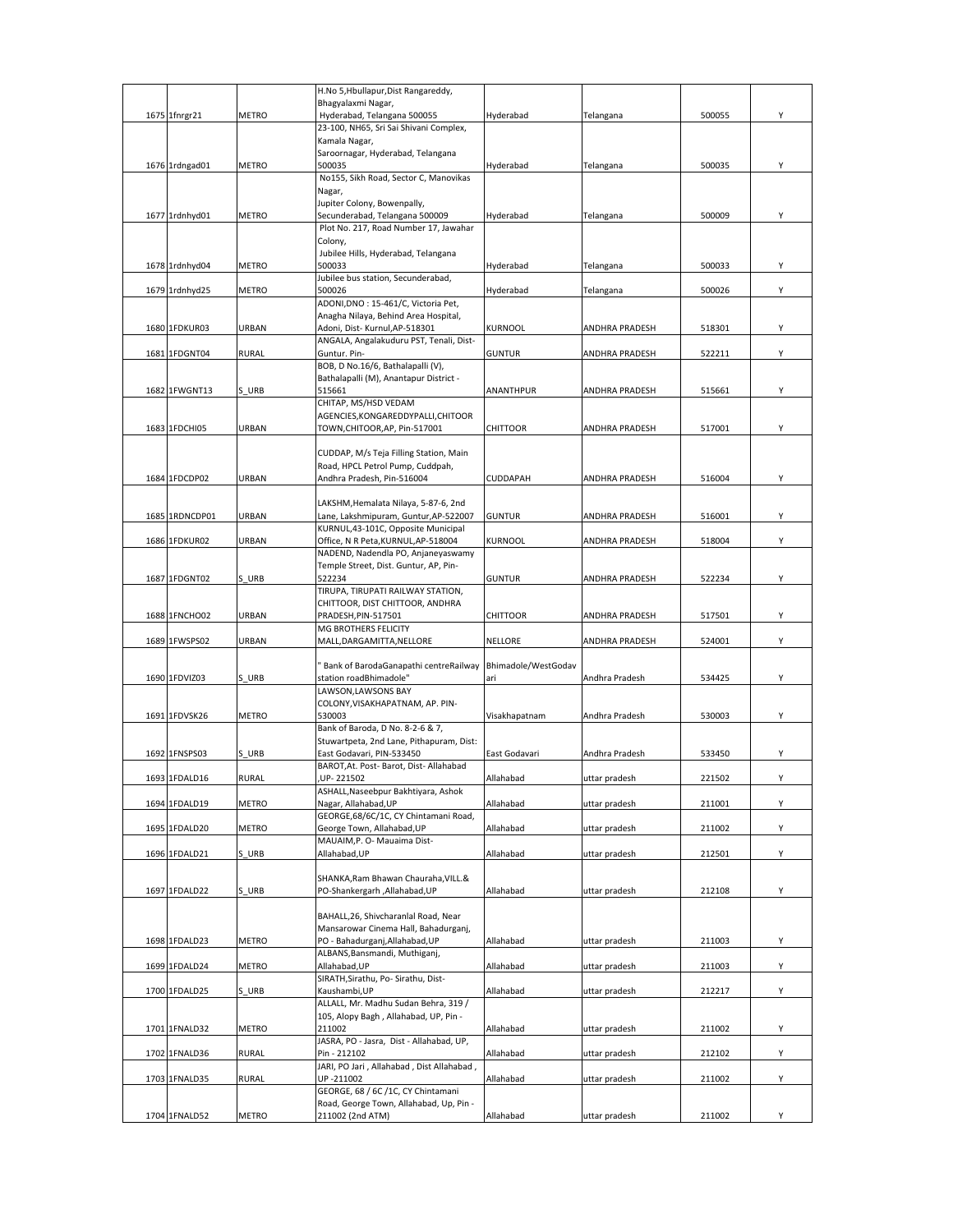| 1705 1FNALD56  | <b>RURAL</b> | SAIDAB, Saidabad, PO. Saidabad, Dist.<br>Allahabad, UP - 211002                 | Allahabad | uttar pradesh | 221508 | Υ |
|----------------|--------------|---------------------------------------------------------------------------------|-----------|---------------|--------|---|
|                |              |                                                                                 |           |               |        |   |
|                |              | GEORGE, Matang Auto Mobile, Lowther                                             |           |               |        |   |
| 1706 1FNALD62  | METRO        | Ram Bagh Railway Crossing, PO Rambagh,<br>Allahabad, Uttar Pradesh, Pin-211005. | Allahabad | uttar pradesh | 211005 | Υ |
|                |              | BAIRHA, Near Petrol Pump, Bairahna Pin-                                         |           |               |        |   |
| 1707 1FNALD68  | <b>METRO</b> | 211003                                                                          | Allahabad | uttar pradesh | 211006 | Υ |
|                |              | MULALL, 23, P D Tondon Road, Allahabad                                          |           |               |        |   |
|                |              | PO: Head Post Office, Distt. Allahabad.                                         |           |               |        |   |
| 1708 1FNALD70  | METRO        | Uttarpradesh, Pin-211001 (2ND ONSITE)                                           | Allahabad | uttar pradesh | 211001 | Υ |
|                |              | GEORGE, Vedant Motor Filing Station<br>HPCL, Ram Bagh, Sangam Road,             |           |               |        |   |
| 1709 1FNALD59  | <b>METRO</b> | Allahabad, UP, Pin-211004                                                       | Allahabad | uttar pradesh | 211004 | Υ |
|                |              |                                                                                 |           |               |        |   |
| 1710 1FNKSH05  | <b>RURAL</b> | IMAMGA, BOB, Imamga NJ G. T. Road,<br>Post Bajha, Kaushambi, UP, Pin-212213     | Allahabad | uttar pradesh | 212213 | Υ |
|                |              | KATHAU, BoB, Katahuli, Meza Raod,                                               |           |               |        |   |
| 1711 1FNALD79  | RURAL        | Allahabad, UP, Pin-212303<br>KORAON, PO- Koraon, Distt.- Allahabad,             | Allahabad | uttar pradesh | 212303 | Υ |
| 1712 1FNALD75  | S URB        | UP, Pin-211004                                                                  | Allahabad | uttar pradesh | 212306 | Υ |
|                |              | OSACHA, BOB, Osa Chauraha, Post-Osa                                             |           |               |        |   |
| 1713 1FNKSH08  | RURAL        | Chauraha, Kaushambi, Allahabad, Pin-<br>212207                                  | Allahabad | uttar pradesh | 221013 | Υ |
|                |              | MURATG, BOB, Vill- Muratganj, Dist.-                                            |           |               |        |   |
| 1714 1FNKSH12  | <b>RURAL</b> | Kaushambi, UP, Pin-212210                                                       | Allahabad | uttar pradesh | 212210 | Υ |
| 1715 1FNKSH22  | RURAL        | GULAMI, BOB, Gulamipur, Dist:<br>Kausambhi. Pin: 211002                         | Allahabad | uttar pradesh | 212217 | Υ |
|                |              | TILHAP, BOB, Tilhapur, PO-Tilhapur,                                             |           |               |        |   |
| 1716 1FNKSH21  | <b>RURAL</b> | Kausambhi, UP, Pin-211002                                                       | Allahabad | uttar pradesh | 212218 | Υ |
|                |              | HINAUT, BOB, Village & Post Hinauta<br>mahewaghat Road, distt. Kaushambi, UP,   |           |               |        |   |
| 1717 1FNKSH15  | URBAN        | Pin-212207                                                                      | Allahabad | uttar pradesh | 212207 | Υ |
|                |              | KANELI, BOB, Vill & Post-Kaneli, Dist.-                                         |           |               |        |   |
| 1718 1FNKSH17  | <b>RURAL</b> | Kaushambi, UP, Pin-212216<br>JHALWA, BOB, HIG 20, Dev Prayagam                  | Allahabad | uttar pradesh | 212216 | Υ |
|                |              | Colony, Jhalwa, Dist. Alllahabad, UP. Pin-                                      |           |               |        |   |
| 1719 1FNALD117 | RURAL        | 211012                                                                          | Allahabad | uttar pradesh | 211012 | Υ |
|                |              | MEERAP, 1103, Malviya Nagar, OPP.<br>Chaudhari Garden Police Station,           |           |               |        |   |
|                |              | Attasuiya, Dist. Allahabad, Uttar Pradesh.                                      |           |               |        |   |
| 1720 1FNALD97  | METRO        | Pin-211003                                                                      | Allahabad | uttar pradesh | 211003 | Υ |
|                |              | MUHIUD, Vill Moiuddinpur, Po- Sarai<br>Mamaraej The-Handia. Dist-Allahabad.     |           |               |        |   |
| 1721 1FNALD118 | <b>RURAL</b> | Pin-221503                                                                      | Allahabad | uttar pradesh | 212402 | Y |
|                |              |                                                                                 |           |               |        |   |
|                |              | JHUNSI, MADHU AUTOMOBILES,<br>ANDHAWAN OPP. JAIN MANDIR, Jhunsi,                |           |               |        |   |
| 1722 1FNALD123 | S URB        | Allahabad, Uttar pradesh, Pin-210205                                            | Allahabad | uttar pradesh | 210205 | Υ |
|                |              | HIRALL, HRI Institute, Chatnag Road                                             |           |               |        |   |
| 1723 1FNALD128 | S URB        | Jhunsi, Allahabad, Uttar Pradesh, Pin-<br>211009                                | Allahabad | uttar pradesh | 211009 | Υ |
|                |              |                                                                                 |           |               |        |   |
| 1724 1FNKSH29  | <b>RURAL</b> | CHIKAU, Vill Chittapur PO HARRAIPUR<br>KAUSHAMBI, Uttar Pradesh Pin-212216      | Allahabad | uttar pradesh | 212216 | Υ |
|                |              |                                                                                 |           |               |        |   |
|                |              | ASHADH, BOB Ashadha, Distt. Kaushambi,                                          |           |               |        |   |
| 1725 1FNKSH19  | <b>RURAL</b> | Uttar Pradesh, Pin-211002<br>MULALL, PD TONDON ROAD, Allahabad,                 | Allahabad | uttar pradesh | 212206 | Υ |
| 1726 1RDDALD02 | METRO        | UP, Pin-211001                                                                  | Allahabad | uttar pradesh | 211001 | Y |
|                |              | SAMOGA, AT SAMOGARA PO:-SIRSA,                                                  |           |               |        |   |
| 1727 1FNALD129 | <b>RURAL</b> | TEHSIL-MEZA, DIST- ALLAHABAD, UP, PIN-<br>212305                                | Allahabad | uttar pradesh | 212305 | Υ |
|                |              | SHAURI, VILL. PO. SHAURAI BUJURG, DIST.                                         |           |               |        |   |
| 1728 1FNKSH31  | S URB        | KAUSHAMBI, UP, PIN-212204                                                       | Allahabad | uttar pradesh | 212204 | Υ |
| 1729 1RDNALD14 | <b>METRO</b> | SSP, Polish Office, Kutchery Road,<br>Allahabad - 211 002.                      | Allahabad | uttar pradesh | 211002 | Υ |
| 1730 1FNALD132 | <b>RURAL</b> | GATE NO 2 CRPF CAMP                                                             | Allahabad | uttar pradesh | 211013 | Y |
|                |              | PURABA, BOB, PURA BAZAR,                                                        |           |               |        |   |
| 1731 1FDFZB04  | <b>RURAL</b> | FAIZABAD.U.P.-224001<br>HYDERG, BOB, HYDERGANJ, FAIZABAD, U.P.                  | FAIZABAD  | uttar pradesh | 224171 | Υ |
| 1732 1FDFZB08  | RURAL        | 224147                                                                          | FAIZABAD  | uttar pradesh | 224147 | Υ |
|                |              | KUMARG, BOB, KUMARGANJ,                                                         |           |               |        |   |
| 1733 1FDFZB09  | <b>RURAL</b> | FAIZABAD, U.P.-224201                                                           | FAIZABAD  | uttar pradesh | 224229 | Υ |
|                |              | GONDA, BOB, SHANTI COMPLEX, AWAS-                                               |           |               |        |   |
| 1734 1FDGND01  | URBAN        | VIKAS COLONY, GONDA, UP.-271002<br>BIKAPU, Bank of Baroda, Bikapur, Dist-       | FAIZABAD  | uttar pradesh | 271002 | Υ |
| 1735 1FDFZB10  | S URB        | FAIZABAD, Pin-224001, UP                                                        | FAIZABAD  | uttar pradesh | 224204 | Υ |
|                |              | NAKFAI, Bank of Baroda, 122, Naka                                               |           |               |        |   |
| 1736 1FDFZB11  | URBAN        | Muzaffara, Dist- FAIZABAD, UP, Pin-<br>224001                                   | FAIZABAD  | uttar pradesh | 224001 | Υ |
|                |              |                                                                                 |           |               |        |   |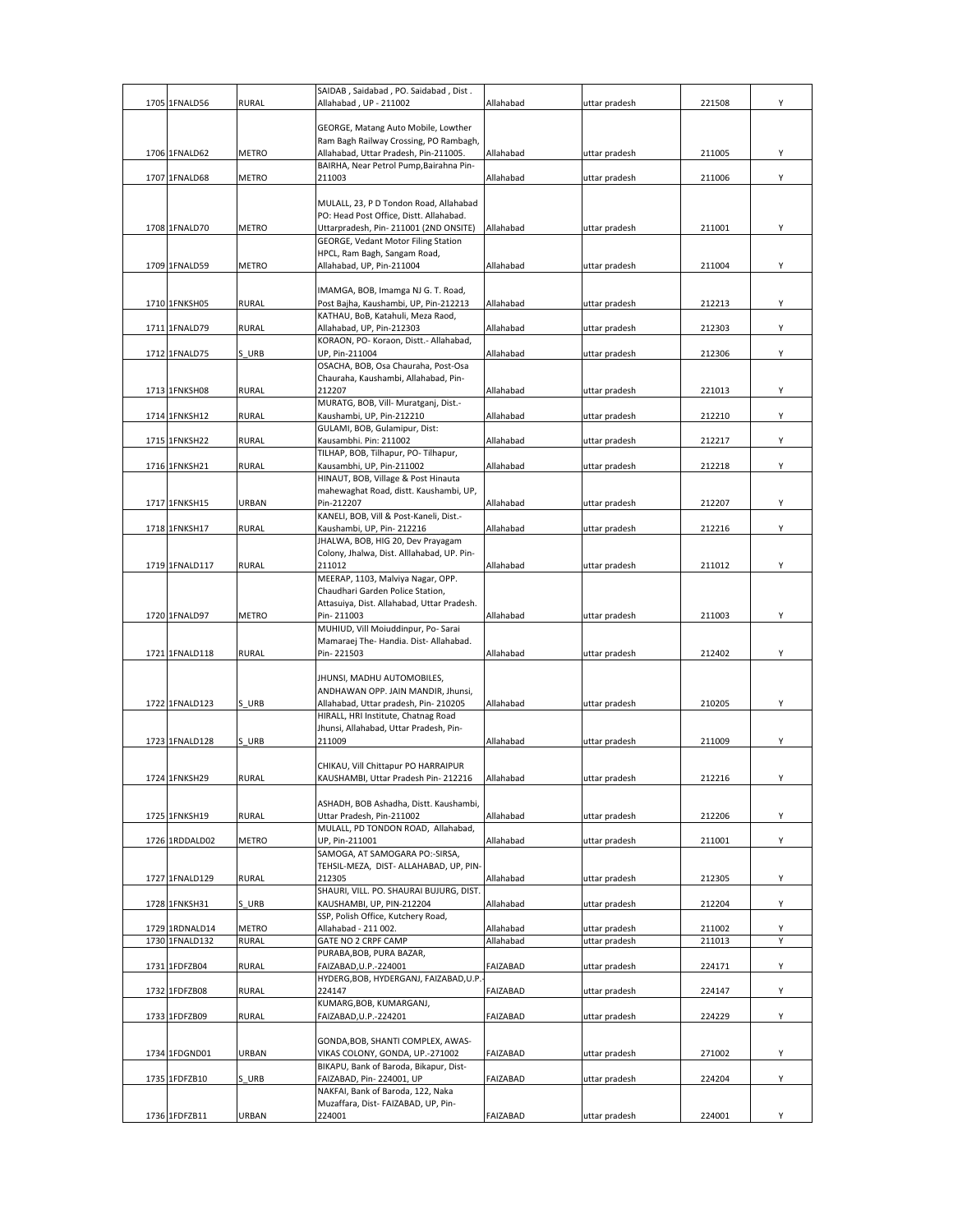| 1737 1FDFZB12  | URBAN        | DEOKAL, BOB, 854, SHIVA PALACE,<br>DEOKALI BYPASS, FAIZABAD, UP-224001         | <b>FAIZABAD</b> | uttar pradesh | 224001 | Υ |
|----------------|--------------|--------------------------------------------------------------------------------|-----------------|---------------|--------|---|
|                |              | CIVBAS, Malviya Road, Near Navyug                                              |                 |               |        |   |
|                |              | Medical Centre Pvt. Ltd . Civil Lines, Basti                                   |                 |               |        |   |
| 1738 1FNBST02  | URBAN        | UP - 272002                                                                    | FAIZABAD        | uttar pradesh | 272001 | Υ |
|                |              | MANKAP, Besides Seed Godown, Gayatri                                           |                 |               |        |   |
|                |              | Nagar, Utraula Road, Mankapur, Dist.-                                          |                 |               |        |   |
| 1739 1FNGND02  | <b>RURAL</b> | Gonda, Uttar Pradesh, Pin-271302                                               | FAIZABAD        | uttar pradesh | 271302 | Y |
|                |              | MAYABA, Maya Bazar, Dist.-Faizabad, Pin-                                       |                 |               |        |   |
| 1740 1FNFZB17  | RURAL        | 224161                                                                         | FAIZABAD        | uttar pradesh | 224161 | Υ |
| 1741 1FNFZB18  | S URB        | GOSFAI, Gosalganj, Opp. LIC, Dist.<br>Faizabad, Pin-224141 (2nd Onsite)        | FAIZABAD        | uttar pradesh | 224141 | Y |
|                |              | CHAMAN, BOB, Chamanganj Bazar, Vill-                                           |                 |               |        |   |
|                |              | Karamndanda, Post-Gahuhania, Dist.-                                            |                 |               |        |   |
| 1742 1FNFZB19  | <b>RURAL</b> | Faizabad, Pin-224127                                                           | FAIZABAD        | uttar pradesh | 224127 | Y |
|                |              | RANIMA, BoB, Ranimau, Ranimau<br>Chouraha, Post, Ranimau, Faizabad, UP,        |                 |               |        |   |
| 1743 1FNFZB20  | <b>RURAL</b> | Pin-225408                                                                     | FAIZABAD        | uttar pradesh | 225408 | Y |
|                |              | CHAURE, Chaure Bazar, Dist.-Fiazabad,                                          |                 |               |        |   |
| 1744 1FNFZB21  | RURAL        | UP, Pin-224209                                                                 | FAIZABAD        | uttar pradesh | 224209 | Y |
|                |              |                                                                                |                 |               |        |   |
| 1745 1FNFZB24  | <b>RURAL</b> | MASAUD, Masaudha, P.O. Moti Nagar,<br>Distt. Faizabad, UP, Pin-224201          | <b>FAIZABAD</b> | uttar pradesh | 224201 | Υ |
|                |              | MOTIGA, BOB, Motiganj bazar, Bhitar                                            |                 |               |        |   |
| 1746 1FNFZB22  | <b>RURAL</b> | Gaon, Faizabad. Pin-224209                                                     | FAIZABAD        | uttar pradesh | 224209 | Υ |
|                |              | ARVAT, BOB Arvat, Dist: Faizabad. UP. Pin-                                     |                 |               |        |   |
| 1747 1FNFZB25  | <b>RURAL</b> | 224068                                                                         | <b>FAIZABAD</b> | uttar pradesh | 224161 | Υ |
| 1748 1FNFZB26  | <b>RURAL</b> | SHAFAI, Shahganj, Dist: Faizabad. Pin-<br>224184                               | FAIZABAD        | uttar pradesh | 224184 | Y |
|                |              | DHAUTT, BOB, Dharamganj, Post                                                  |                 |               |        |   |
|                |              | Paliapratapshah, Distt. Faizabad, UP, Pin-                                     |                 |               |        |   |
| 1749 1FNFZB27  | <b>RURAL</b> | 224225                                                                         | FAIZABAD        | uttar pradesh | 224225 | Y |
|                |              | TOROMA, Vill & PO- Toromaphi                                                   |                 |               |        |   |
| 1750 1FNFZB30  | <b>RURAL</b> | Darabganj, Tehsil- Bikapur, Dist.-Faizabad,<br>UP, Pin-224204                  | FAIZABAD        | uttar pradesh | 224204 | Y |
|                |              | SANFAI, VILL & POST SANJAYGANJ                                                 |                 |               |        |   |
|                |              | BAZAR(ARTHAR) SOHAWAL DISTT                                                    |                 |               |        |   |
| 1751 1FNFZB31  | <b>RURAL</b> | FAIZABAD, UP, Pin-224188                                                       | FAIZABAD        | uttar pradesh | 224188 | Y |
|                |              | AYODHY, 38/2 KAJIYANA, NEAR TEDI<br>BAZAR, AYODHYA, FAIZABAD, UP, PIN-         |                 |               |        |   |
| 1752 1FDFZB35  | S URB        | 224123                                                                         | FAIZABAD        | uttar pradesh | 224123 | Y |
|                |              | NAKFAI, 8/10/55 PARIKRAMA MARG,                                                |                 |               |        |   |
|                |              | RAMNAGAR, DIST FAIZABAD, UTTAR                                                 |                 |               |        |   |
| 1753 1FDFZB37  | URBAN        | PRADESH, PIN-224001                                                            | FAIZABAD        | uttar pradesh | 224001 | Y |
|                |              | FAIZAB, 6/1/14, REEDGANJ CHAURAHA,                                             |                 |               |        |   |
| 1754 1FDFZB36  | URBAN        | FAIZABAD, UTTAR PRADESH, PIN-224001                                            | <b>FAIZABAD</b> | uttar pradesh | 224001 | Y |
|                |              | FATFAI, ASHEERVAD MEDICAL STORE,                                               |                 |               |        |   |
|                |              | NEAR DISTRICT HOSPITAL, FAIZABAD,                                              |                 |               |        |   |
| 1755 1FDFZB38  | URBAN        | UTTAR PRADESH, PIN-224001                                                      | FAIZABAD        | uttar pradesh | 224001 | Y |
| 1756 1FDFZB40  | URBAN        | FATFAI, 7/1/62, VAJEERGANJ, FAIZABAD,<br>UP, PIN-224001                        | <b>FAIZABAD</b> | uttar pradesh | 224001 | Υ |
|                |              | GONDA, ANIL MACHINERY STORE,                                                   |                 |               |        |   |
|                |              | WAJEERGANJ, GONDA, UTTAR PRADESH,                                              |                 |               |        |   |
| 1757 1FDGND04  | URBAN        | PIN-271002                                                                     | FAIZABAD        | uttar pradesh | 271002 | Y |
|                |              | PURABA, NEAR DARSHAN NAGAR<br>CHAURAHA, FAIZABAD, UTTAR PRADESH,               |                 |               |        |   |
| 1758 1FDFZB39  | <b>RURAL</b> | PIN-224135                                                                     | FAIZABAD        | uttar pradesh | 224135 | Υ |
|                |              | AYODHY, BOB, AYODHYA, FAIZABAD, UP,                                            |                 |               |        |   |
| 1759 1RDDAYD01 | S URB        | PIN-224123                                                                     | FAIZABAD        | uttar pradesh | 224123 | Υ |
|                |              |                                                                                |                 |               |        |   |
| 1760 1FNBST06  | <b>RURAL</b> | BHANPU, Vill & Post Bhanpur, Dist.-Basti,<br>Bhanpur, Uttarpradesh, Pin-272194 | FAIZABAD        | uttar pradesh | 272194 | Υ |
|                |              | MILKIP, MILKIPUR, INAYAT NAGAR                                                 |                 |               |        |   |
| 1761 1RDDBST01 | <b>RURAL</b> | FAIZABAD UP-224228                                                             | FAIZABAD        | uttar pradesh | 224228 | Υ |
| 1762 1FNFZB42  | S URB        | NAYAGHAT, AYODHYA, FAIZABAD                                                    | FAIZABAD        | uttar pradesh | 224123 | Y |
| 1763 1FNFZB43  | URBAN        | Baroda Bhawan Faizabad                                                         | FAIZABAD        | uttar pradesh | 224001 | Υ |
| 1764 1FDBAN01  | URBAN        | BANDA, Banda, UP                                                               | Fatehpur        | uttar pradesh | 210001 | Υ |
| 1765 1FDHMP02  | S URB        | MAUDHA, MAUDHA, KANPUR, UP-210507                                              | Fatehpur        | uttar pradesh | 210307 | Υ |
|                |              | BINDKI, Mr. Kalyan Singh, Khasra No. 73,                                       |                 |               |        |   |
|                |              | Chaudegra Chowk, Chaudegra, Distt -                                            |                 |               |        |   |
| 1766 1FNFTP03  | S URB        | Fatehpur - 212635                                                              | Fatehpur        | uttar pradesh | 212635 | Υ |
|                | URBAN        | RADFAT, BOB, Radha Nagar Branch,                                               |                 |               | 212601 | Υ |
| 1767 1FNFTP04  |              | Gajipur Road, Fatehpur, UP - 212601<br>FATEHP, Near Bus Stand, Jwalaganj,      | Fatehpur        | uttar pradesh |        |   |
| 1768 1FNFTP05  | URBAN        | Fatehpur, UP, Pin - 212601                                                     | Fatehpur        | uttar pradesh | 212601 | Υ |
|                |              | JAHANA, BOB, Jahanabad Branch,                                                 |                 |               |        |   |
|                |              | Jahanabad, Dispt. Fatehpur, UP, Pin -                                          |                 |               |        |   |
| 1769 1FNFTP07  | S URB        | 222659                                                                         | Fatehpur        | uttar pradesh | 212659 | Υ |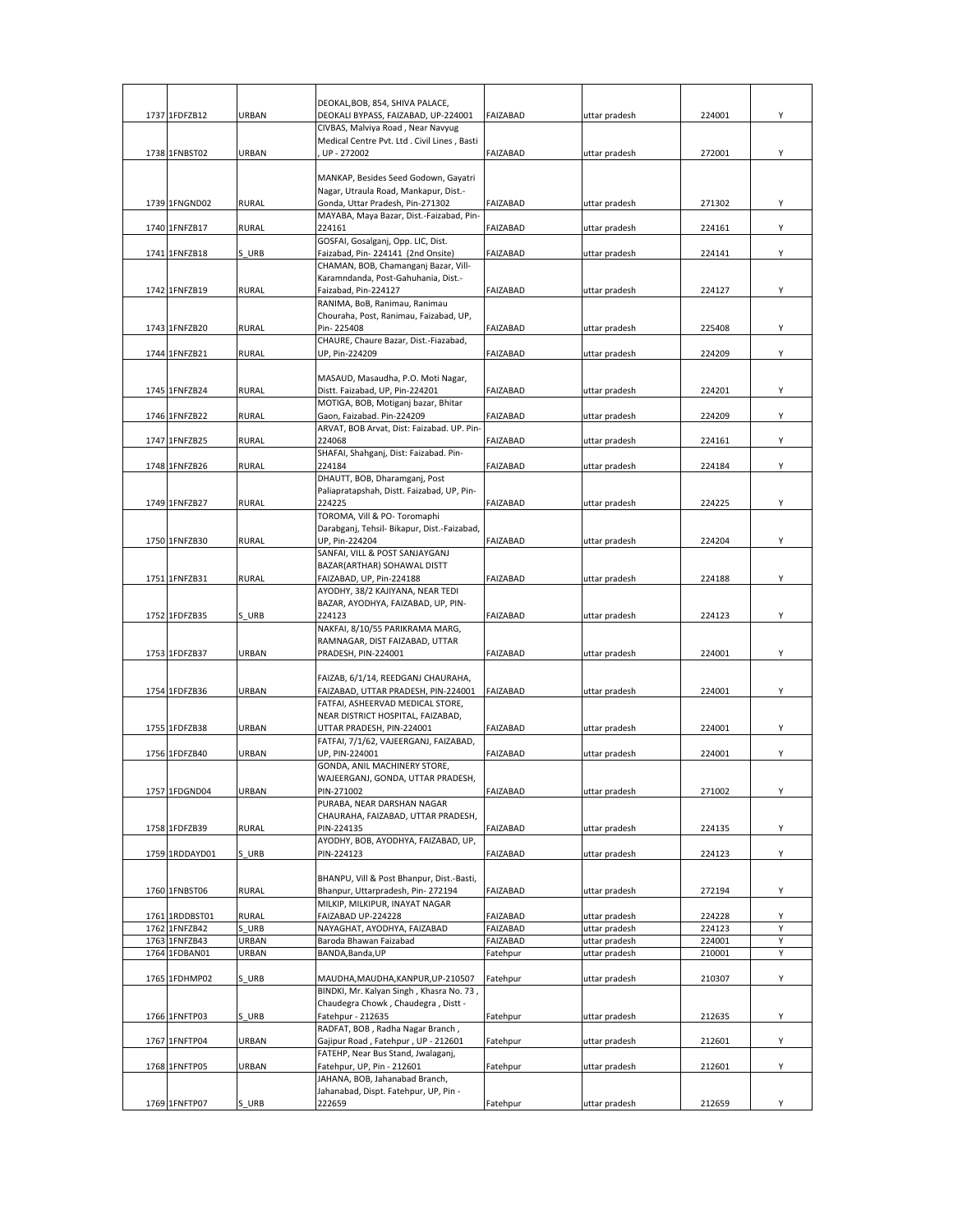|                |              | HATHGA, BOB, Hathgaon Branch,                                      |          |               |        |   |
|----------------|--------------|--------------------------------------------------------------------|----------|---------------|--------|---|
| 1770 1FNFTP06  | <b>RURAL</b> | Hathgaon, Dist. Fatehpur, UP, Pin- 212652 Fatehpur                 |          | uttar pradesh | 212652 | Y |
|                |              | RATH, BOB, Rath Branch, Near Nagar                                 |          |               |        |   |
|                |              | Palika Parishad, Rath, Hamirpur, UP, Pin-                          |          |               |        |   |
| 1771 1FNHMP03  | S URB        | 210431                                                             | Fatehpur | uttar pradesh | 210431 | Υ |
|                |              | KHAGA, BoB, Smt. Asha Shukla, Kishanpur                            |          |               |        |   |
|                |              | Road, Near Ahoka Motors, Khaga, Distt.-                            |          |               |        |   |
| 1772 1FNFTP08  | S URB        | Fatehpur, UP, Pin-241501                                           | Fatehpur | uttar pradesh | 241501 | Y |
|                |              | BHITAU, BOB, Bhitaura Branch, Bhitaura,                            |          |               |        |   |
| 1773 1FNFTP11  | <b>RURAL</b> | Dist.-Fatehpur, UP, Pin-212601                                     | Fatehpur | uttar pradesh | 212601 | Y |
|                |              | DHATA, BOB, Dhata Branch, Dhata, Distt.                            |          |               |        |   |
| 1774 1FNFTP12  | S URB        | Fatehpur, UP, Pin-212641                                           | Fatehpur | uttar pradesh | 212641 | Υ |
|                |              | SHIFAT, BOB, Shivpuri Branch, Shivpuri,                            |          |               |        |   |
| 1775 1FNFTP14  | RURAL        | Distt. Fatehpur, UP, Pin-212641                                    | Fatehpur | uttar pradesh | 212656 | Υ |
|                |              | BAKEWA, VPO Bakewar, Fatehpur. UP. Pin                             |          |               |        |   |
| 1776 1FNFTP20  | <b>RURAL</b> | 212657                                                             | Fatehpur | uttar pradesh | 212657 | Y |
| 1777 1FNFTP23  | <b>RURAL</b> | DEOMAI, VPO- Deomai, Fatehpur. UP. Pin-<br>212657                  | Fatehpur | uttar pradesh | 212657 | Υ |
|                |              | KISHAN, VPO- Kishanpur, Fatehpur. UP.                              |          |               |        |   |
| 1778 1FNFTP28  | <b>RURAL</b> | Pin-212658                                                         | Fatehpur | uttar pradesh | 212658 | Υ |
|                |              | DARFAT, VPO- Dariyamau, Fatehpur. UP.                              |          |               |        |   |
| 1779 1FNFTP22  | <b>RURAL</b> | Pin-212641<br>INDCHA, VPO I A Chakki, Fatehpur, UP, Pin            | Fatehpur | uttar pradesh | 212656 | Y |
| 1780 1FNFTP26  | <b>RURAL</b> | 212664                                                             | Fatehpur | uttar pradesh | 212644 | Υ |
|                |              | MUBARA, VPO Mubarakpur Geria,                                      |          |               |        |   |
| 1781 1FNFTP30  | <b>RURAL</b> | Fatehpur, UP, Pin-212641                                           | Fatehpur | uttar pradesh | 212655 | Υ |
| 1782 1FNFTP27  | S URB        | VPO-Jafrabad, Fatehpur, UP, Pin-212635                             | Fatehpur | uttar pradesh | 212635 | Y |
|                |              | HASWA, VOP-Haswa, Fatehpur,, UP, Pin-                              |          |               |        |   |
| 1783 1FNFTP24  | S URB        | 212645                                                             | Fatehpur | uttar pradesh | 212645 | Υ |
|                |              | TANI, VPO-Tani, Fatehpur,. UP, Pin-                                |          |               |        |   |
| 1784 1FNFTP32  | <b>RURAL</b> | 212655<br>LALAUL, VPO-Lalauli, Fatehpur, UP, Pin-                  | Fatehpur | uttar pradesh | 212655 | Υ |
| 1785 1FNFTP29  | S URB        | 212661                                                             | Fatehpur | uttar pradesh | 212661 | Y |
|                |              | HUSAIN, VPO-Husaingang, Fatehpur, UP,                              |          |               |        |   |
| 1786 1FNFTP25  | <b>RURAL</b> | Pin-212651                                                         | Fatehpur | uttar pradesh | 212651 | Υ |
|                |              | SARFAT, BOB, Sarkandi Branch, Sarkandi,                            |          |               |        |   |
| 1787 1FNFTP45  | S URB        | Dist.-Fatehpur, UP, Pin-212658                                     | Fatehpur | uttar pradesh | 212620 | Y |
|                |              | HARDOA, VILL+PO HARDON DISTT-                                      |          |               |        |   |
| 1788 1FNFTP33  | <b>RURAL</b> | FATEHPUR UP, Pin-212655                                            | Fatehpur | uttar pradesh | 212655 | Y |
|                |              | IRADAT, VILL+PO-<br>IRADATPUR, CHATURBHUJPUR, DISTT-               |          |               |        |   |
| 1789 1FNFTP34  | RURAL        | FATEHPUR, UP, Pin-216552                                           | Fatehpur | uttar pradesh | 212652 | Υ |
|                |              | SARAUL, Vill + PO-Sarauli, Fatehpur, UP,                           |          |               |        |   |
| 1790 1FNFTP42  | <b>RURAL</b> | Pin-212658<br>PATTIS, Vill + PO-Patti Shah, Fatehpur,              | Fatehpur | uttar pradesh | 212658 | Υ |
| 1791 1FNFTP40  | RURAL        | Raebareli, UP, Pin-212652                                          | Fatehpur | uttar pradesh | 212652 | Υ |
|                |              | JARAUL, Vill + PO-Jarauli, Fatehpur,                               |          |               |        |   |
| 1792 1FNFTP37  | RURAL        | Raebareli, UP, Pin-212620                                          | Fatehpur | uttar pradesh | 212620 | Y |
| 1793 1FNFTP39  | <b>RURAL</b> | KOTIYA, Vill & Po-Kotiaya, Dist.-Fatehpur,                         | Fatehpur |               | 212664 | Υ |
|                |              | UP, Pin-212664<br>SIKROD, Vill & Po- Sikraudhi, Fatehpur,          |          | uttar pradesh |        |   |
| 1794 1FNFTP44  | <b>RURAL</b> | UP, Pin-212664                                                     | Fatehpur | uttar pradesh | 212664 | Υ |
|                |              | ITAULI, Vil. & PO. Itauli, Dist. Fatehpur,                         |          |               |        |   |
| 1795 1FNFTP35  | <b>RURAL</b> | UP. Pin-212652<br>SHAHBA, Village & Post Shahbahpur, Distt.        | Fatehpur | uttar pradesh | 212652 | Υ |
| 1796 1FNFTP43  | RURAL        | Fatehpur, UP, Pin-212663                                           | Fatehpur | uttar pradesh | 212663 | Y |
|                |              | REWFAT, Vill 7 Po-Rewari Bujurg, Dist.-                            |          |               |        |   |
| 1797 1FNFTP41  | <b>RURAL</b> | Fatehpur, UP, Pin-212664<br>KADHAR, Village & Post Kadhara, Distt. | Fatehpur | uttar pradesh | 212664 | Υ |
| 1798 1FNFTP38  | <b>RURAL</b> | Fatehpur, UP, Pin-212665                                           | Fatehpur | uttar pradesh | 212665 | Υ |
|                |              | ASOTHA, Village & Post Asothar, Distt.                             |          |               |        |   |
| 1799 1FNFTP19  | S URB        | Fatehpur, UP, Pin-212620                                           | Fatehpur | uttar pradesh | 212620 | Υ |
|                |              | JAMFAT, Bank Of Baroda, Jamranwan                                  |          |               |        |   |
| 1800 1FNFTP46  | S URB        | Branch, Jamranwan, Distt- Fatehpur, Uttar<br>Pradesh, Pin-212654   | Fatehpur | uttar pradesh | 212654 | Υ |
|                |              | VIJAYE, Bank Of Baroda, Vijayepur Branch,                          |          |               |        |   |
|                |              | Vijayepur, Distt- Fatehpur, Uttar Pradesh,                         |          |               |        |   |
| 1801 1FNFTP09  | RURAL        | Pin-212655<br>FATEHP, G. T. ROAD, KHELDAR,                         | Fatehpur | uttar pradesh | 212655 | Υ |
| 1802 1RDDFTP01 | URBAN        | FATEHPUR, UP, PIN-212601                                           | Fatehpur | uttar pradesh | 212601 | Υ |
|                |              |                                                                    |          |               |        |   |
|                |              | PATFAT, GAUR COLONY, ITI ROAD, NEAR                                |          |               |        |   |
| 1803 1FDFTP47  | <b>URBAN</b> | PATEL NAGAR CORSSING, FATEHPUR,<br>UTTAR PRADESH, PIN-212601       | Fatehpur | uttar pradesh | 212601 | Υ |
|                |              | SARAHA, SARAHAN BUZURG, AMAULI-                                    |          |               |        |   |
|                |              | ITARA ROAD, TEHSIL- BINDKI, DIST-                                  |          |               |        |   |
| 1804 1FNFTP48  | <b>RURAL</b> | FATEHPUR, UP-212631                                                | Fatehpur | uttar pradesh | 212631 | Υ |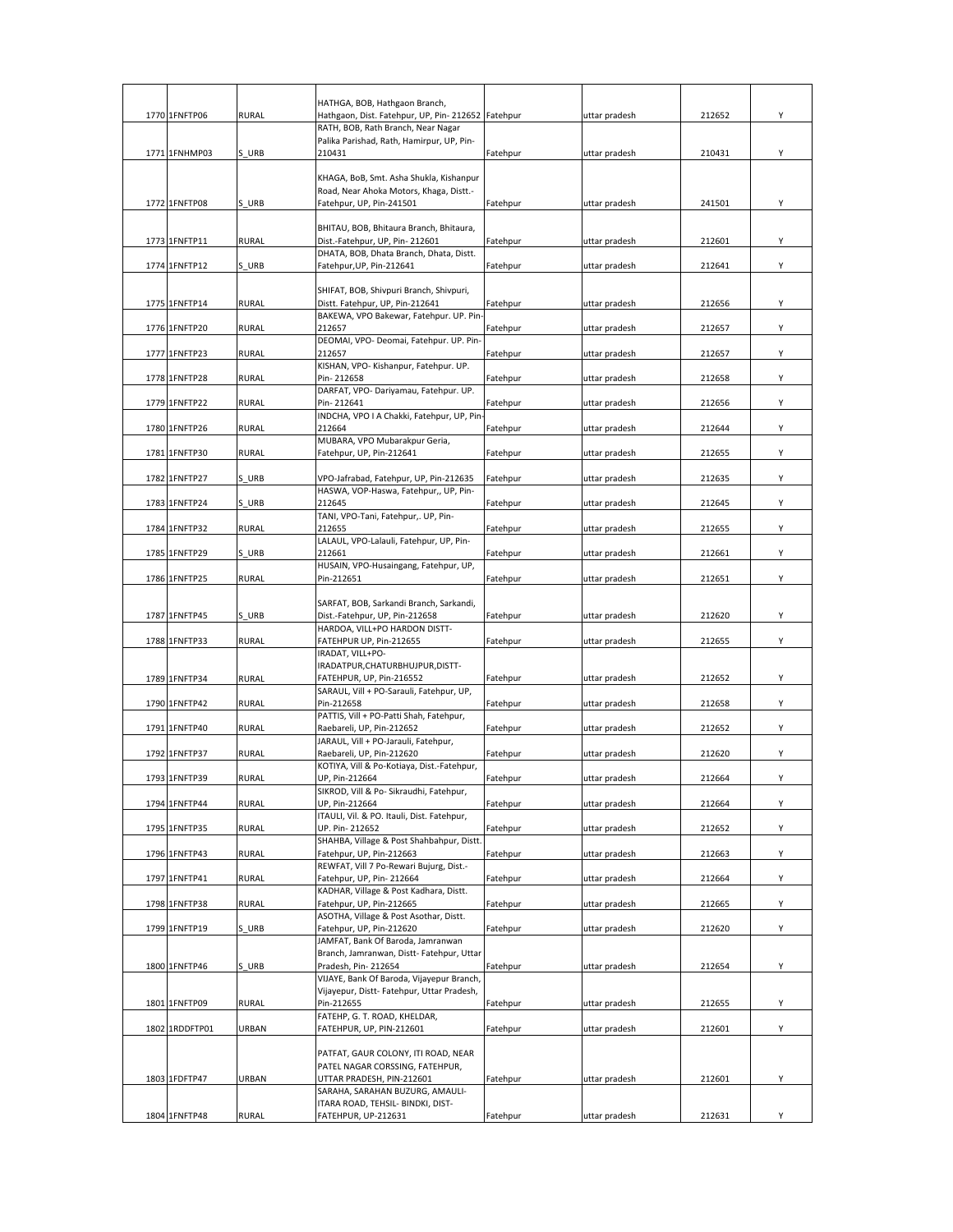|  |                |              | MAHOBA, GANDHI NAGAR, MAHOBA,                                               |           |               |        |   |
|--|----------------|--------------|-----------------------------------------------------------------------------|-----------|---------------|--------|---|
|  | 1805 1FDMHB02  | S URB        | DIST-MAHOBA, UP. PIN-210427                                                 | Fatehpur  | uttar pradesh | 210427 | Υ |
|  |                |              | KALUKU, BOB, KALUKUWAN BRANCH,                                              |           |               |        |   |
|  |                |              | TINDWARI ROAD, NEAR MEHNDI DHAM,                                            |           |               |        |   |
|  | 1806 1FDBAN03  | URBAN        | BANDA, UP. PIN-210001                                                       | Fatehpur  | uttar pradesh | 210001 | Υ |
|  |                |              | ATARRA, BOB, Banda Road, Atarra, Dist.-                                     |           |               |        |   |
|  | 1807 1FNBAN04  | S URB        | Banda, Uttar Pradesh, Pin-210201.                                           | Fatehpur  | uttar pradesh | 210201 | Υ |
|  |                |              | KULPAH, BOB, Kulpahad Branch, Nr Bus                                        |           |               |        |   |
|  |                |              | Stand, Raath Road, Kulpahad, Dist.-                                         |           |               |        |   |
|  | 1808 1FNMHB04  | S URB        | Mahoba, Uttar Pradesh, Pin-210426.                                          | Fatehpur  | uttar pradesh | 210426 |   |
|  |                |              |                                                                             |           |               |        |   |
|  |                |              | CHAMAH, BOB, Main Road, Nawada,<br>Front of Mansa Mandir, Charkhari, Dist.- |           |               |        |   |
|  | 1809 1FNMHB03  | S URB        | Mahoba, Uttarpradesh, Pin-210421.                                           | Fatehpur  | uttar pradesh | 210421 | Υ |
|  |                |              | MUSKAR, BOB, Rath Road, Near Govt.                                          |           |               |        |   |
|  |                |              | Hospital, Muskara, Dist.- Hamirpur, Uttar                                   |           |               |        | Υ |
|  | 1810 1FNHMP05  | S URB        | Pradesh, Pin-210506.<br>BINDKI, Lalauli Road, Bindki, Distt-                | Fatehpur  | uttar pradesh | 210506 |   |
|  | 1811 1RDNFTP02 | S URB        | Fatehpur, UP-212635                                                         | Fatehpur  | uttar pradesh | 212635 | Υ |
|  |                |              |                                                                             |           |               |        |   |
|  |                |              | NAUWAB, 78A, TAMBESHWAR NAGAR, GT<br>ROAD, NAUWABBAGH, FATEHPUR, UTTAR      |           |               |        |   |
|  | 1812 1FNFTP49  | URBAN        | PRADESH-212601                                                              | Fatehpur  | uttar pradesh | 212601 | Y |
|  |                |              | FAREND, Terwakuti ward, no. 19, Farendra                                    |           |               |        |   |
|  |                |              | Road, Shastri nagar, Maharajaganj Dist, UP-<br>273303                       |           |               |        | Υ |
|  | 1813 1RDNMHG01 | S URB        | LALAZA, BOB, LALGANJ, AZAMGARH, U.P.-                                       | Gorakhpur | uttar pradesh | 273303 |   |
|  | 1814 1FDAZM02  | S URB        | 276202                                                                      | Gorakhpur | uttar pradesh | 276202 | Υ |
|  |                |              |                                                                             |           |               |        |   |
|  | 1815 1FDABN03  | <b>RURAL</b> | JAHFAI, BOB, JAHANGIRGANJ, AMBEDKAR<br>NAGAR,AKBARPUR,U.P.-224147           | Gorakhpur | uttar pradesh | 224147 | Υ |
|  |                |              | HANFAI, BOB, HANSWAR, AMBEDKAR                                              |           |               |        |   |
|  | 1816 1FDABN01  | S URB        | NAGAR, AKBARPUR, U.P.-224143                                                | Gorakhpur | uttar pradesh | 224123 | Υ |
|  | 1817 1FDKUS01  | S URB        | PADRAU, BOB, RAMKOLA RD, PADRAUNA,<br>UP.-274304                            | Gorakhpur | uttar pradesh | 274304 | Υ |
|  |                |              | JALALP, BOB, JALALPUR, AMBEDKAR                                             |           |               |        |   |
|  | 1818 1FDABN04  | S URB        | NAGAR, AKBARPUR, U.P.-224149                                                | Gorakhpur | uttar pradesh | 224149 | Y |
|  | 1819 1FDABN05  | S URB        | TANFAI, BOB, TANDA, AMBEDKAR<br>NAGAR, AKBARPUR, U.P.-224190                | Gorakhpur | uttar pradesh | 224190 | Υ |
|  |                |              | RAJESU, BOB, RAJESULTANPUR,                                                 |           |               |        |   |
|  |                |              | AMBEDKAR NAGAR, AKBARPUR, U.P.-                                             |           |               |        |   |
|  | 1820 1FDABN06  | RURAL        | 224147                                                                      | Gorakhpur | uttar pradesh | 224147 | Υ |
|  | 1821 1FDAZM03  | S URB        | SARABS, BOB,<br>SARAIMEER, AZAMGARH, U.P.-276305                            | Gorakhpur | uttar pradesh | 276305 | Υ |
|  |                |              | KASHYA, BOB, GHANDHI CHOWK, KASHYA,                                         |           |               |        |   |
|  | 1822 1FDKUS02  | <b>RURAL</b> | KUSHI NAGAR, UP-274402                                                      | Gorakhpur | uttar pradesh | 274402 | Υ |
|  |                |              | GORAKH, H-15, Hari Prasad Dubey Marg,                                       |           |               |        |   |
|  | 1823 1FNGKP04  | URBAN        | Betia - hata, Gorakhpur, UP, Pin - 273001                                   | Gorakhpur | uttar pradesh | 273001 | Υ |
|  |                |              | MAUNAT, Katuapura (East) Near Sanskrit                                      |           |               |        |   |
|  | 1824 1FNMAU02  | URBAN        | Pathshala, Main Road, Maunath Bhanjan,<br>UP, Pin - 275101                  | Gorakhpur | uttar pradesh | 275101 | Υ |
|  |                |              | UNIGOR, Near Cantt. Thana, Kashya Road,                                     |           |               |        |   |
|  |                |              | University Chauraha, Gorakhpur, UP,                                         |           |               |        |   |
|  | 1825 1FNGKP06  | URBAN        | 273001<br>GORAKH, Ashtabhuja Bhavan, Opp. Hotel                             | Gorakhpur | uttar pradesh | 273001 | Y |
|  |                |              | President, Golghar, Gorakhpur, UP,                                          |           |               |        |   |
|  | 1826 1FNGKP08  | URBAN        | 274001                                                                      | Gorakhpur | uttar pradesh | 274001 | Υ |
|  |                |              |                                                                             |           |               |        |   |
|  | 1827 1FNGKP07  | URBAN        | GEETAP, Geeta Press Road, Near Mega<br>Cineplex, Gorakhpur, UP, 273005      | Gorakhpur | uttar pradesh | 273005 | Υ |
|  |                |              | GHOSHI, BOB, Ghoshi Branch, Mau,                                            |           |               |        |   |
|  |                |              | Gorakhpur Road, Ghoshi, Mau, UP-                                            |           |               |        |   |
|  | 1828 1FNMAU03  | S URB        | 275304                                                                      | Gorakhpur | uttar pradesh | 275305 | Υ |
|  |                |              | RASRA, A.P.Tower, Near Bhagat Singh                                         |           |               |        |   |
|  | 1829 1FNBAL02  | S URB        | Chauraha, Rasra, Ballia, UP, 221712                                         | Gorakhpur | uttar pradesh | 221712 | Υ |
|  | 1830 1FNAZM04  | URBAN        | BALAIS, BOB, Nibi, Balaisa, Azamgarh, UP,<br>276001                         | Gorakhpur | uttar pradesh | 276001 | Υ |
|  |                |              | DEODEO, Motilal Road, Near Kotwali,                                         |           |               |        |   |
|  | 1831 1FNDEO02  | <b>URBAN</b> | Deoria, 274001                                                              | Gorakhpur | uttar pradesh | 274001 | Υ |
|  |                |              | BASKHA, Baskhari, Vil & Post Baskhari,                                      |           |               |        |   |
|  | 1832 1FNVAR15  | S URB        | Dist: Ambedkar Nagar, Uttar Pradesh, Pin-<br>224129                         | Gorakhpur | uttar pradesh | 224129 | Υ |
|  |                |              | SALEMP, In front of Industrail Area, Pipara                                 |           |               |        |   |
|  |                |              | Mohan, Salempur, Dist.-Deoria, UP, Pin-                                     |           |               |        |   |
|  | 1833 1FNDEO03  | S URB        | 274509<br>TENDUV, Tenduvkalan, Dist. Ambedkar                               | Gorakhpur | uttar pradesh | 274509 | Υ |
|  | 1834 1FNABN08  | <b>RURAL</b> | Nagar, UP, Pin-224139                                                       | Gorakhpur | uttar pradesh | 224137 | Υ |
|  |                |              |                                                                             |           |               |        |   |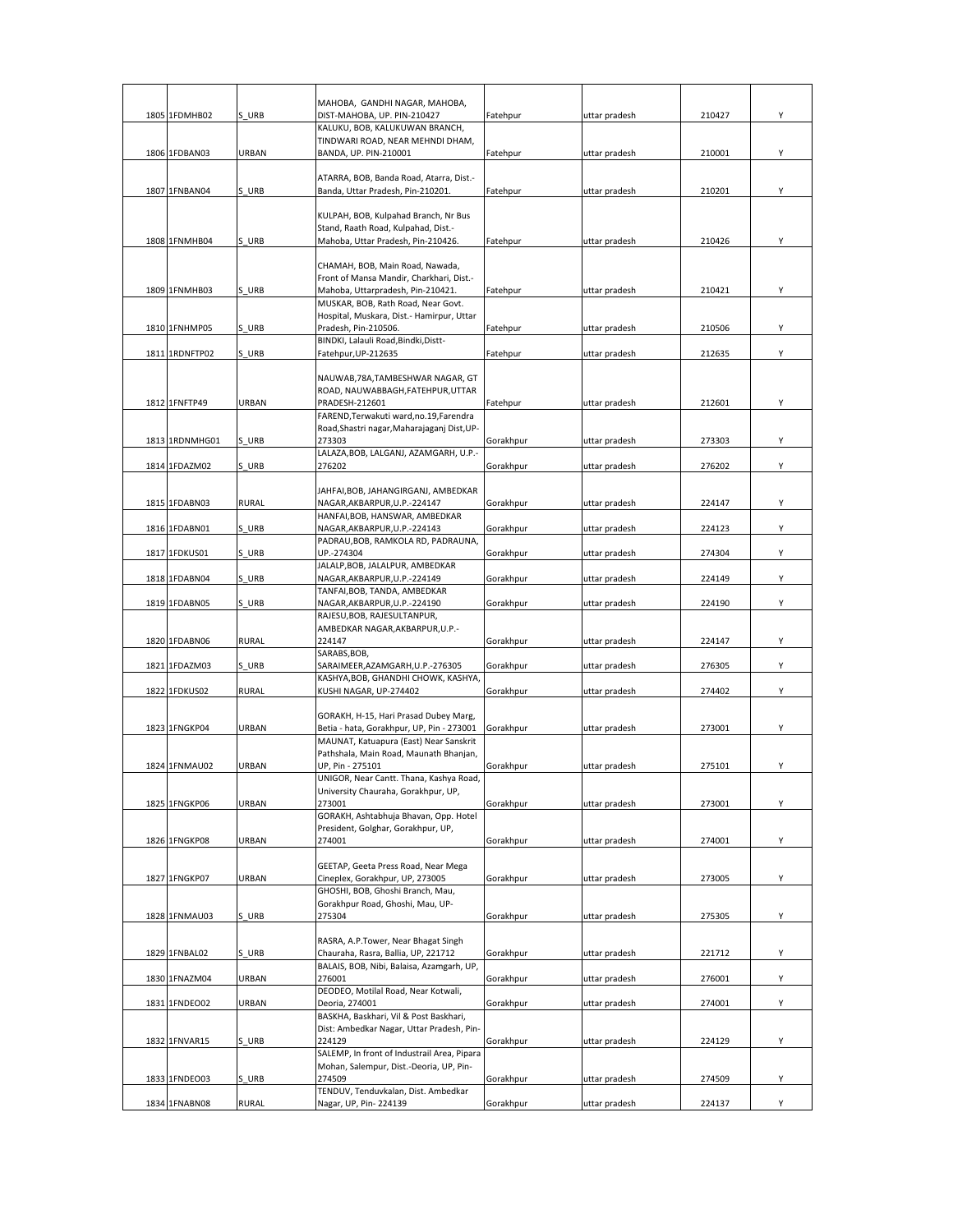| 1835 1FNABN07 | RURAL        | RAFIGA, Rafiganj, Dist.-Ambedkar Nagar,<br>UP, Pin-224139                       | Gorakhpur | uttar pradesh | 224139 | Υ |
|---------------|--------------|---------------------------------------------------------------------------------|-----------|---------------|--------|---|
|               |              | MIRZAH, Near Arya Samaj, Mughalpura,                                            |           |               |        |   |
|               |              | Mirzahadipura, Dist.-Mau, UP, Pin-                                              |           |               |        |   |
| 1836 1FNMAU04 | URBAN        | 275101<br>BARIYA, Village & PO- Bariyawan,                                      | Gorakhpur | uttar pradesh | 275101 | Υ |
| 1837 1FNABN10 | <b>RURAL</b> | Ambedkar Nagar, UP, Pin-224210                                                  | Gorakhpur | uttar pradesh | 224210 | Y |
|               |              | MALIPU, Village & PO- Malipur, Ambedkar                                         |           |               |        |   |
| 1838 1FNABN09 | <b>RURAL</b> | Nagar, UP, Pin-224159<br>BARHAL, In front of JOHRA Hospital, Near               | Gorakhpur | uttar pradesh | 224159 | Υ |
|               |              | Patna Chauraha, Barhalganj, Distt.                                              |           |               |        |   |
| 1839 1FNGKP09 | S URB        | Gorakhpur UP Pin-273402                                                         | Gorakhpur | uttar pradesh | 273402 | Υ |
|               |              | NANDBS, Village & Post Nandav, Distt.                                           |           |               |        |   |
| 1840 1FNAZM05 | <b>RURAL</b> | Azamgarh, Uttar Pradesh, Pin-276305                                             | Gorakhpur | uttar pradesh | 276305 | Υ |
| 1841 1FNABN14 | RURAL        | MADARM, Madarmau, Dist.- Ambedkar<br>Nagar, UP, Pin-224147                      | Gorakhpur | uttar pradesh | 224147 | Υ |
|               |              | HAJPUR, BoB, Opp. Nav Jyoti Inter                                               |           |               |        |   |
|               |              | College, Hajpura, Dist.- Ambedkar Nagar,                                        |           |               |        |   |
| 1842 1FNABN13 | S URB        | Up, Pin-224186<br>SABITP, BoB, Sabitpur, Vill & Post-                           | Gorakhpur | uttar pradesh | 224186 | Υ |
|               |              | Mudiyari, Sabitpur, Dist.-Ambedkar Nagar,                                       |           |               |        |   |
| 1843 1FNABN15 | RURAL        | UP, Pin-221476                                                                  | Gorakhpur | uttar pradesh | 324176 | Υ |
| 1844 1FNABN18 | <b>RURAL</b> | BHITE, Bhite, Distt. Ambedkar Nagar, UP,<br>Pin-224132                          | Gorakhpur | uttar pradesh | 224132 | Y |
|               |              | BAWAMB, Vill & PO- Bawana, Dist.-                                               |           |               |        |   |
| 1845 1FNABN12 | RURAL        | Ambedkarnagar, UP, Pin-224122<br>PALIBS, BOB, Paligarh, Distt.-Mau,             | Gorakhpur | uttar pradesh | 224122 | Y |
| 1846 1FNMAU05 | <b>RURAL</b> | Paligarh, Faizabad, UP, Pin-276403                                              | Gorakhpur | uttar pradesh | 276403 | Υ |
|               |              | SAYA, Saya, Dist. Ambedkar Nagar, UP, Pin                                       |           |               |        |   |
| 1847 1FNABN19 | <b>RURAL</b> | 224152<br>NYOCHA, Nyori Chouraha, Dist.-Ambedkar                                | Gorakhpur | uttar pradesh | 224152 | Υ |
| 1848 1FNABN16 | RURAL        | Nagar, UP, Pin-224139                                                           | Gorakhpur | uttar pradesh | 224139 | Υ |
|               |              | PATAUN, Paraunga Dandupur, Dist;                                                |           |               |        |   |
| 1849 1FNABN17 | RURAL        | Ambedkar Nagar. Pin-224122<br>SARPAT, Saraipatwadh, Distt. Azamgarh,            | Gorakhpur | uttar pradesh | 224168 | Υ |
| 1850 1FNAZM07 | <b>RURAL</b> | UP, Pin-276121                                                                  | Gorakhpur | uttar pradesh | 276121 | Υ |
|               |              | ARIYA, Vill- Ariya Bazar, PO- Surapur, Dist.-                                   |           |               |        |   |
| 1851 1FNABN20 | RURAL        | Ambedkar Nagar, UP, Pin - 224227                                                | Gorakhpur | uttar pradesh | 224227 | Υ |
|               |              | MAHUWA, Vill & PO-Mahuwari, Dist.-                                              |           |               |        |   |
| 1852 1FNABN23 | RURAL        | Ambedkar Nagar, UP, Pin-224234<br>SHRWAN, Vill-Shrwan Khetra (Baijpur), PO-     | Gorakhpur | uttar pradesh | 224234 | Y |
|               |              | Karampur, Dist.-Ambedkar Nagar, UP, Pin-                                        |           |               |        |   |
| 1853 1FNABN21 | RURAL        | 224151                                                                          | Gorakhpur | uttar pradesh | 224151 | Υ |
|               |              | DHOLBA, Vill-Bahingwa Jogipur,<br>(Dholbajwa), PO- Lakhnipatti, Dist.-          |           |               |        |   |
| 1854 1FNABN22 | RURAL        | Ambedkar Nagar, UP, Pin-224181                                                  | Gorakhpur | uttar pradesh | 224181 | Υ |
| 1855 1FNABN27 | RURAL        | JAMUNE, Vill & Po- Jamunepur, Dist-<br>Ambedkar Nagar. Pin-224130               | Gorakhpur | uttar pradesh | 224130 | Υ |
|               |              | BALLU, Gudari Bazar, Ballia, UP, Pin-                                           |           |               |        |   |
| 1856 1FNBAL04 | URBAN        | 277001                                                                          | Gorakhpur | uttar pradesh | 277001 | Υ |
|               |              | PATTIM, Vil. Patti Muaiyan, Po. Katghar<br>Musa, Dis. Ambedkarnagar, UP, Pin-   |           |               |        |   |
| 1857 1FNABN28 | RURAL        | 224186                                                                          | Gorakhpur | uttar pradesh | 224186 | Υ |
|               |              |                                                                                 |           |               |        |   |
| 1858 1FNABN30 | RURAL        | TARAKH, Vil. Tara Khurd, PO. Tara Khurd,<br>Dis. AmbedkarNagar, UP Pin-224146   | Gorakhpur | uttar pradesh | 224146 | Y |
|               |              |                                                                                 |           |               |        |   |
| 1859 1FNABN29 | RURAL        | SONGAO, Village & Post Songaon, Distt.<br>Ambedkar Nagar, UP, Pin-224122        | Gorakhpur | uttar pradesh | 224122 | Υ |
|               |              | ILIFAT, Town Area, Iltifatganj, Dist.                                           |           |               |        |   |
|               |              | Ambedkar nagar, Uttar Pradesh. Pin-                                             |           |               |        |   |
| 1860 1FNABN31 | S URB        | 224145<br>KATKA, Village Katka, Noorpur Kalan,                                  | Gorakhpur | uttar pradesh | 224145 | Υ |
|               |              | Distt. Ambedkar Nagar, Uttar Pradesh, Pin-                                      |           |               |        |   |
| 1861 1FNABN35 | RURAL        | 224139                                                                          | Gorakhpur | uttar pradesh | 224139 | Υ |
|               |              | SADAPU, Vill & Po-Sadapur (Saidapur),                                           |           |               |        |   |
| 1862 1FNABN34 | RURAL        | Dist- Ambedkar Nagar, UP-224146                                                 | Gorakhpur | uttar pradesh | 224146 | Υ |
|               |              | ANAMBE, Shanti Niketan, Village                                                 |           |               |        |   |
|               |              | Sarangpur Diera, Post Office Aadampur<br>Tindauli, Distt. Ambedkar Nagar, Uttar |           |               |        |   |
| 1863 1FNABN33 | <b>RURAL</b> | Pradesh, Pin-224168                                                             | Gorakhpur | uttar pradesh | 224168 | Υ |
|               |              | AKBARP, Near Block Offive/ Bus Station,<br>Akbarpur. Dist- Ambedkar Nagar. Pin- |           |               |        |   |
| 1864 1FNABN25 | URBAN        | 224122                                                                          | Gorakhpur | uttar pradesh | 224122 | Υ |
|               |              | BASKHA, Kichaucha Dargah, Bashkari. Dist-                                       |           |               |        |   |
| 1865 1FNABN24 | S URB        | Ambedkarnagar. Pin-224129<br>KHALIL, Main Market, Gola Bazar,                   | Gorakhpur | uttar pradesh | 224129 | Υ |
|               |              | Khalilabad, Sant Kabir Nagar, Uttar                                             |           |               |        |   |
| 1866 1FNSKN01 | S URB        | Pradesh, Pin-272175                                                             | Gorakhpur | uttar pradesh | 272175 | Υ |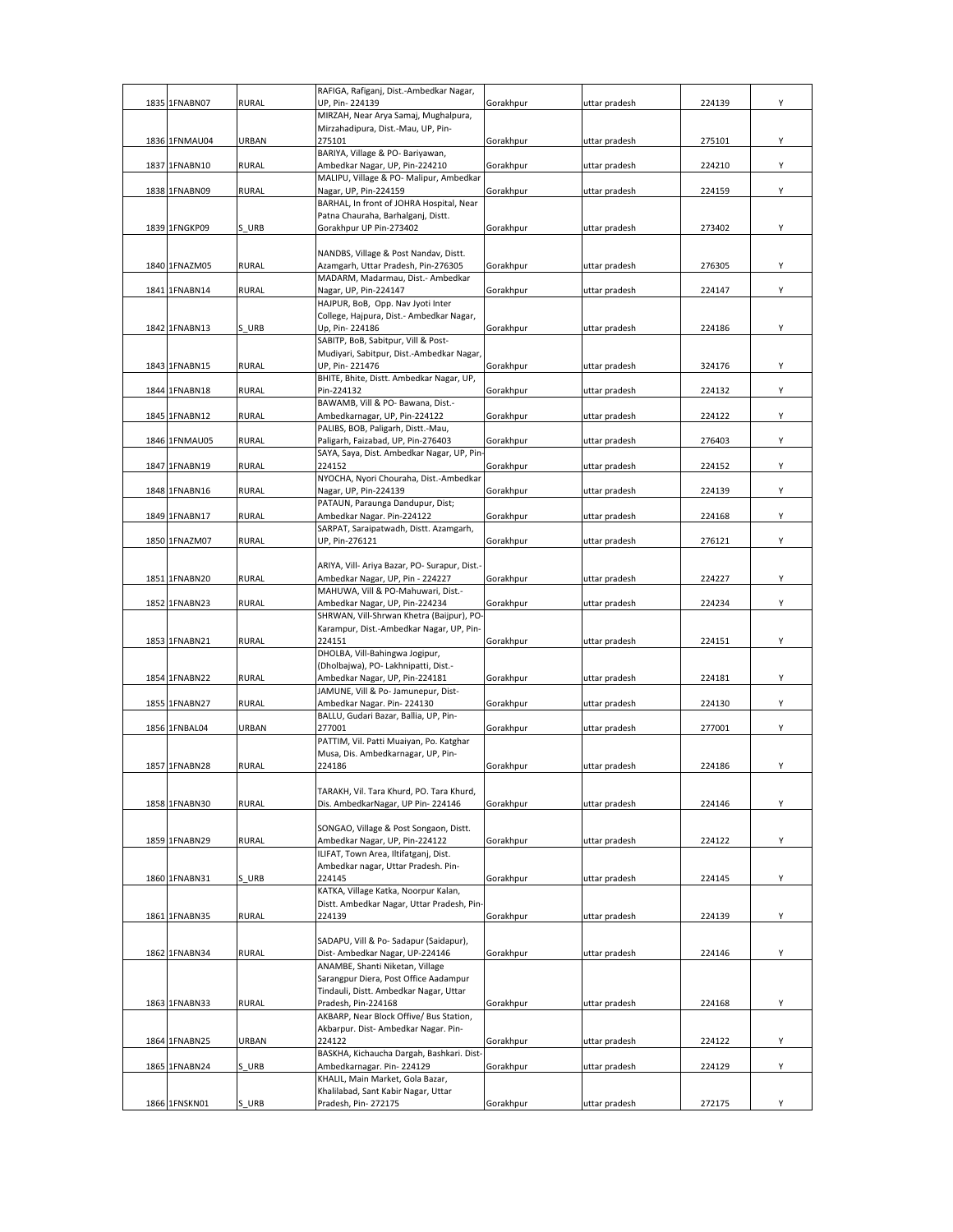|      |                |              | KOPABS, Kopaganj, Distt. Mau, Uttar                                        |           |               |        |   |
|------|----------------|--------------|----------------------------------------------------------------------------|-----------|---------------|--------|---|
| 1867 | 1FNMAU06       | S URB        | Pradesh, Pin-275305<br>ANWA, Village Avsanpur, Post Avsanpur,              | Gorakhpur | uttar pradesh | 275305 | Υ |
|      |                |              | Distt. Ambedkar Nagar, Uttar Pradesh, Pin-                                 |           |               |        |   |
|      | 1868 1FNABN36  | RURAL        | 224145                                                                     | Gorakhpur | uttar pradesh | 224145 | Υ |
|      |                |              | BASAMB, Village & Post Basantpur, Distt.                                   |           |               |        |   |
|      | 1869 1FNABN37  | RURAL        | Ambedkar Nagar, Uttar Pradesh, Pin-<br>224234                              | Gorakhpur |               | 224234 | Υ |
|      |                |              | DAULAT, VILL. DAULATPUR HAJALPATTI,                                        |           | uttar pradesh |        |   |
|      |                |              | POST HAJALPATTI, DIST AMBEDKAR                                             |           |               |        |   |
|      | 1870 1FDABN38  | <b>RURAL</b> | NAGAR, UP, PIN-224190                                                      | Gorakhpur | uttar pradesh | 224190 | Υ |
|      |                |              | PAKARI, VILL PAKARI BHOJPUR,, POST                                         |           |               |        |   |
|      |                |              | RAMPUR KALAN, DIST. AMBEDKAR                                               |           | uttar pradesh |        | Υ |
|      | 1871 1FDABN41  | <b>RURAL</b> | NAGAR, UP. PIN-224190                                                      | Gorakhpur |               | 224190 |   |
|      |                |              | MUNDEH, VILL AND POST MENDEHRA,                                            |           |               |        |   |
|      | 1872 1FDABN40  | <b>RURAL</b> | DIST AMBEDKAR NAGAR, UP, PIN-224125                                        | Gorakhpur | uttar pradesh | 224125 | Υ |
|      |                |              |                                                                            |           |               |        |   |
|      | 1873 1RDDGKP01 | URBAN        | GEETAP, NAGAR NIGAM GATE, GEETA<br>PRESSROAD, Gorakhpur, UP, PIN-273005    | Gorakhpur | uttar pradesh | 273005 | Υ |
|      |                |              | AZAMGA, AKANSHA FILLING STATION,                                           |           |               |        |   |
|      |                |              | SADAR, DIST AZAMGARH, UTTAR                                                |           |               |        |   |
|      | 1874 1FDAZM08  | URBAN        | PRADESH, PIN-276001                                                        | Gorakhpur | uttar pradesh | 276001 | Υ |
|      |                |              | PADKUS, VILLAGE PADRI MEHDIA, POST                                         |           |               |        |   |
|      | 1875 1FDKUS03  | <b>RURAL</b> | KHAJURI BAZAR, DIST KUSHI NAGAR,<br>UTTAR PRADESH, PIN-274305              | Gorakhpur | uttar pradesh | 274305 | Υ |
|      |                |              | GORMAN, GORAKHNATH MANDIR ROAD,                                            |           |               |        |   |
|      |                |              | BARGADWA CHAURAHA, GORAKHPUR,                                              |           |               |        |   |
|      | 1876 1FDGKP11  | <b>URBAN</b> | UP PIN-223015                                                              | Gorakhpur | uttar pradesh | 223015 | Υ |
|      |                |              |                                                                            |           |               |        |   |
|      |                |              | MOTKUS, VILL-MOTI PAKAR SRIKANT,                                           |           |               |        |   |
|      | 1877 1FDKUS04  | <b>RURAL</b> | POST RAMPUR SOHRAHURA, DIST. KUSHI<br>NAGAR. UTTAR PRADESH. PIN-274203     | Gorakhpur | uttar pradesh | 274203 | Υ |
|      |                |              |                                                                            |           |               |        |   |
|      |                |              | GEETAP, GORAKHPUR JN RAILWAY                                               |           |               |        |   |
|      | 1878 1RDDGKP02 | URBAN        | STATION, GORAKHPUR, UP. PIN-273005                                         | Gorakhpur | uttar pradesh | 273005 | Υ |
|      |                |              | KAJIPU, BOB KAJIPU, VILL KAJIPUR POST<br>HANSWAR, DIST AMBEDKAR NAGAR, UP. |           |               |        |   |
|      | 1879 1FDABN42  | <b>RURAL</b> | PIN-224143                                                                 | Gorakhpur | uttar pradesh | 224143 | Υ |
|      |                |              |                                                                            |           |               |        |   |
|      |                |              | RAGGHU, BOB RAGGHU, VILL                                                   |           |               |        |   |
|      |                |              | RAGGHUPUR, POST KHANPUR BHAGAT                                             |           |               |        |   |
|      | 1880 1FDAZM10  | <b>RURAL</b> | PATTI, DIST AZAMGARH, UP. PIN-276139<br>MEHDU, BOB MEHDU, VILL & POST      | Gorakhpur | uttar pradesh | 276139 | Υ |
|      |                |              | MEHDUPAR, DIST SANT KABIR NAGAR                                            |           |               |        |   |
|      | 1881 1FDSKN02  | <b>RURAL</b> | (UP), PIN-272154                                                           | Gorakhpur | uttar pradesh | 272154 | Υ |
|      |                |              | ANWABS, BOB, Anwak Sirsar, Azamagarh,                                      |           |               |        |   |
|      | 1882 1RNDAZM06 | <b>RURAL</b> | UP, Pin-276207                                                             | Gorakhpur | uttar pradesh | 276207 | Υ |
|      |                |              | TANCHA, BOB TANCHA, VILL & POST<br>TANDA, DISTT SANT KABIR NAGAR, UP,      |           |               |        |   |
|      | 1883 1FDSKN03  | RURAL        | PIN-272165                                                                 | Gorakhpur | uttar pradesh | 272165 | Υ |
|      |                |              | BARBAL, BOB, BAIRIA, BALLIA, UP, PIN-                                      |           |               |        |   |
|      | 1884 1FNBAL08  | S URB        | 277201                                                                     | Gorakhpur | uttar pradesh | 277201 | Υ |
|      |                |              | CHITAB, BOB, CHITBARAGOAN, BALLIA,                                         |           |               |        |   |
|      | 1885 1FNBAL06  | S URB        | UP, PIN-221713                                                             | Gorakhpur | uttar pradesh | 221713 | Υ |
|      |                |              | MEHDAW, BOB MEHDAWAL, OPP. CHC,                                            |           |               |        |   |
|      |                |              | MEHDAWAL CHAURAHA MEHDAWAL.                                                |           |               |        |   |
|      | 1886 1FNSKN04  | S URB        | DIST. SANT KABIR NAGAR, UP, PIN-272271 Gorakhpur                           |           | uttar pradesh | 272271 | Υ |
|      |                |              | UNIGOR, HOTEL AWANTIKA,                                                    |           |               |        |   |
|      | 1887 1FNGKP14  | URBAN        | MOHADDIPUR, DIST. GORAKHPUR, UP,<br>PIN-273001                             | Gorakhpur | uttar pradesh | 273001 | Υ |
|      |                |              | SARABS, ATHARVA FUEL PUMP, HPCL,                                           |           |               |        |   |
|      |                |              | VILLAGE SUDANIPUR, BLOCK MAHUL,                                            |           |               |        |   |
|      |                |              | TEHSIL FOOLPUR, AZAMGARH, UP, PIN-                                         |           |               |        |   |
|      | 1888 1FNAZM11  | S URB        | 276304                                                                     | Gorakhpur | uttar pradesh | 276304 | Y |
|      |                |              | UNIGOR, KRISHNA FILLING STATION, HPCL                                      |           |               |        |   |
|      |                |              | POST NAUSAD, GORAKHPUR TO                                                  |           |               |        |   |
|      |                |              | VARANASI ROAD, NATIONAL HIGHWAY                                            |           |               |        |   |
|      | 1889 1FNGKP12  | URBAN        | 29, GORAKHPUR, UP, PIN-273016                                              | Gorakhpur | uttar pradesh | 273016 | Υ |
|      |                |              |                                                                            |           |               |        |   |
|      |                |              | MUMAMM, BOB, Muhammadabad,<br>Opp.Kotwali, Post-Muhammadabad, Dist.-       |           |               |        |   |
|      | 1890 1FNMAU07  | S URB        | Maunath Bhanjan, UP, Pin-275303                                            | Gorakhpur | uttar pradesh | 275303 | Y |
|      |                |              |                                                                            |           |               |        |   |
|      |                |              | HATA, BOB, Ward No 11, Tilak Nagar,                                        |           |               |        |   |
|      | 1891 1FNKUS05  | S URB        | Hata, Dist.-Kushi Nagar, UP, Pin-274203                                    | Gorakhpur | uttar pradesh | 274203 | Y |
|      |                |              | GEETAP, 776, CHOTI KALI MANDIR,                                            |           |               |        |   |
|      | 1892 1FNGKP15  | URBAN        | SUMER SAGAR, DIST. GORAKHPUR(UP),<br>PIN-273001                            | Gorakhpur | uttar pradesh | 273001 | Y |
|      |                |              |                                                                            |           |               |        |   |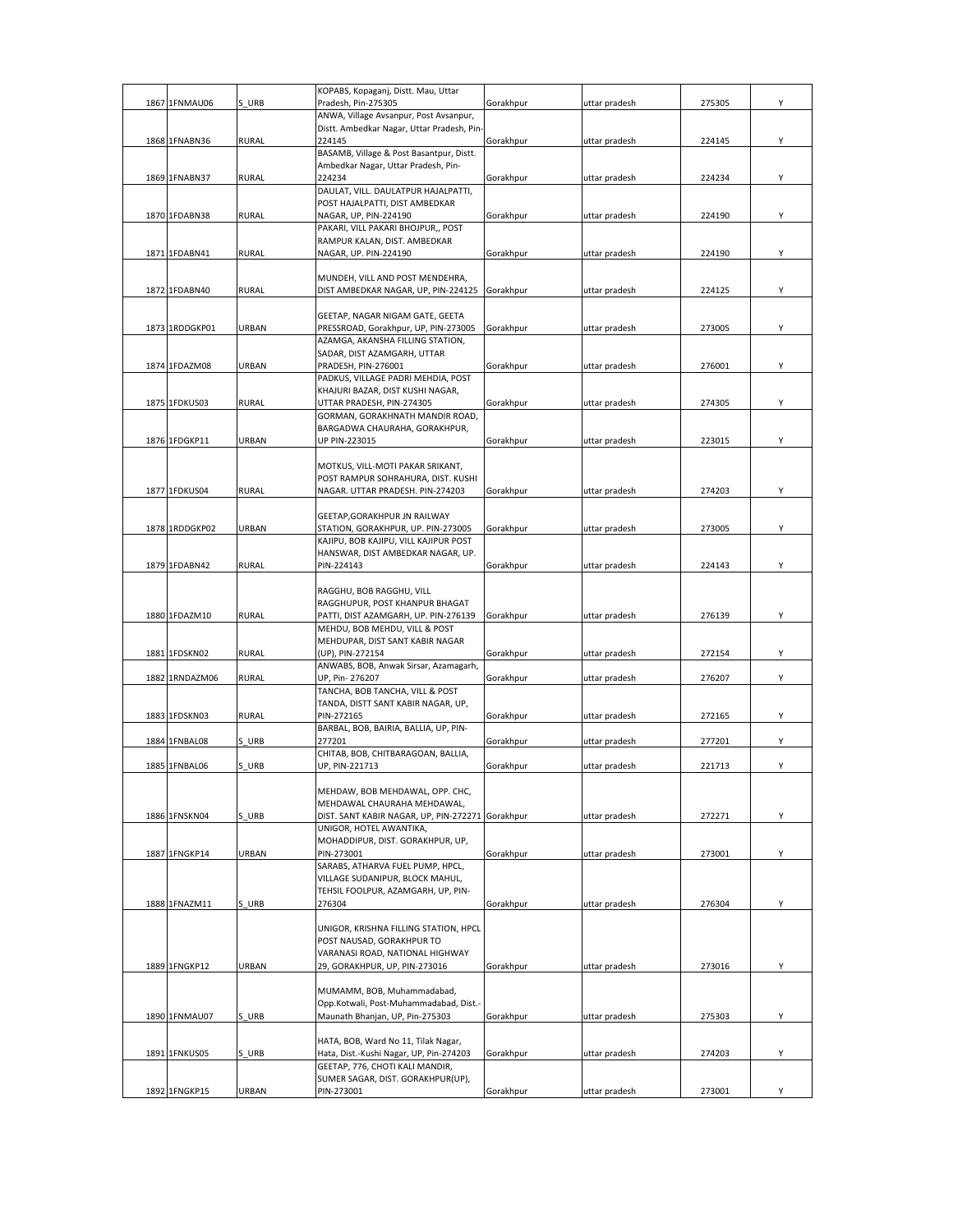|                |              | ANAMAH, BOB ANAMAH, ANAND NAGAR,                                                |           |               |        |   |
|----------------|--------------|---------------------------------------------------------------------------------|-----------|---------------|--------|---|
| 1893 1FNMHG02  | S URB        | DIST. MAHARJGANG, UP, PIN-273155                                                | Gorakhpur | uttar pradesh | 273155 | Υ |
|                |              | GORAKH, NEAR RUSTAMPUR MANDI                                                    |           |               |        |   |
|                |              | SAMITI, NAUSAD ROAD, DIST.                                                      |           |               |        |   |
| 1894 1FNGKP13  | RURAL        | GORAKHPUR, UP, PIN-273001                                                       | Gorakhpur | uttar pradesh | 273001 | Υ |
|                |              | RUDDEO, ADARSH NAGAR CHAURAHA,<br>RUDRAPUR, POST-RUDRAPUR, DIST-                |           |               |        |   |
| 1895 1FNDEO04  | S URB        | DEORIA, PIN-274204                                                              | Gorakhpur | uttar pradesh | 274204 | Υ |
|                |              |                                                                                 |           |               |        |   |
|                |              | NAUTAN, War No-13, Mahendra Nagar,                                              |           |               |        |   |
| 1896 1FNMHG03  | S URB        | Near Jai Hind Marriage Hall, Dist.-<br>Maharajganj, Uttar Pradesh, Pin-273164.  | Gorakhpur | uttar pradesh | 273164 | Υ |
|                |              | AZAMGA, CHOWK, AZAMGARH, UP, PIN-                                               |           |               |        |   |
| 1897 1RDDAZM01 | URBAN        | 27600                                                                           | Gorakhpur | uttar pradesh | 276001 | Υ |
|                |              | RAMFAI, RAMNAGAR, Dist:                                                         |           |               |        |   |
| 1898 1RDDVAR16 | <b>RURAL</b> | Ambedkarnagar, Akbarpur, UP, Pin-<br>224181                                     |           |               | 224181 | Υ |
|                |              |                                                                                 | Gorakhpur | uttar pradesh |        |   |
|                |              | GORAKH, Shop No 44, GDA Shopping                                                |           |               |        |   |
|                |              | Complex, Tara Mandal Road, Gorakhpur,                                           |           |               |        |   |
| 1899 1FNGKP17  | URBAN        | Uttarpradesh, Pin-273008.                                                       | Gorakhpur | uttar pradesh | 273008 | Y |
|                |              | Ward No 12, Gadhwa Chowk, Nagar                                                 |           |               |        |   |
| 1900 1FNGKP16  | S URB        | Panchayat, Pipraich, Post Pipraich Dist.<br>Gorakhpur Pin-273152                | Gorakhpur | uttar pradesh | 273152 | Y |
|                |              | MEDGOR, MEDICAL COLLEGE,                                                        |           |               |        |   |
|                |              | GORAKHPUR, UTTAR PRADESH, PIN-                                                  |           |               |        |   |
| 1901 1RDNGKP03 | URBAN        | 273005                                                                          | Gorakhpur | uttar pradesh | 273005 | Y |
|                |              | INDKAN, 119/458-A, SARV DHAM                                                    |           |               |        |   |
| 1902 1FDKAN154 | <b>METRO</b> | CHAURAHA, DARSHAN PURWA, DIST.<br>KANPUR, UP, PIN-208012                        |           |               | 208012 | Y |
|                |              | BIRHAN, 25/29, KARACHI KHANA, DIST                                              | Kanpur    | uttar pradesh |        |   |
| 1903 1FDKAN158 | <b>METRO</b> | KANPUR, UP, PIN-208001                                                          | Kanpur    | uttar pradesh | 208001 | Υ |
|                |              |                                                                                 |           |               |        |   |
|                |              | KIDKAN, 133/230, M BLOCK, KIDWAI                                                |           |               |        |   |
| 1904 1FDKAN159 | <b>METRO</b> | NAGAR, DISTT KANPUR, UP, PIN-208011                                             | Kanpur    | uttar pradesh | 208011 | Υ |
|                |              | YASODH, P 30 SAINIK CHAURAHA,<br>YASHODA NAGAR, DIST KANPUR, UP, PIN-           |           |               |        |   |
| 1905 1FDKAN164 | <b>METRO</b> | 208011                                                                          | Kanpur    | uttar pradesh | 208011 | Υ |
|                |              |                                                                                 |           |               |        |   |
|                |              | KALKAN, H-1060, SATYAM VIHAR, AWAS                                              |           |               |        |   |
|                |              | VIKAS, KESHAVPURAM, KALYANPURAM,                                                |           |               |        |   |
| 1906 1FDKAN165 | METRO        | KANPUR, UP, PIN-208017<br>SISAMA, 118/111, KAUSHAL PURI, DIST                   | Kanpur    | uttar pradesh | 208017 | Y |
| 1907 1FDKAN166 | <b>METRO</b> | Kanpur, UP, Pin-208012                                                          | Kanpur    | uttar pradesh | 208012 | Υ |
|                |              | CSUKAN, City Fuel Centre(HPCL),                                                 |           |               |        |   |
| 1908 1FDKAN174 | <b>METRO</b> | Barsaitpur, Kanpur, UP, Pin-208024.                                             | Kanpur    | uttar pradesh | 208024 | Υ |
|                |              |                                                                                 |           |               |        |   |
| 1909 1FDKAN23  | S URB        | JHINJH, Jhinjhak Branch, Rail Bazar,<br>Jhinjhak, Dist- Kanpur Dehat, UP-209302 | Kanpur    | uttar pradesh | 209302 | Y |
|                |              |                                                                                 |           |               |        |   |
|                |              | RAWATP, Bank of Baroda, 1059-Ganesh                                             |           |               |        |   |
|                |              | Nagar, Rawatpur Gaon, Near Namak                                                |           |               |        |   |
| 1910 1FDKAN26  | <b>METRO</b> | Factory Chauraha, KANPUR, UP-208019                                             | Kanpur    | uttar pradesh | 208019 | Υ |
| 1911 1FNJLN02  | <b>RURAL</b> | UDANPU, Vill & Po-Udanpur, Dist.-Jalaun,<br>Kanpur, UP, Pin-285001              | Kanpur    |               | 285203 | Υ |
|                |              | KANPAT, Rama Devi Chauraha, Patel                                               |           | uttar pradesh |        |   |
|                |              | Nagar, Dist. Kanpur, Uttar Pradesh. Pin-                                        |           |               |        |   |
| 1912 1FNKAN114 | <b>METRO</b> | 208207                                                                          | Kanpur    | uttar pradesh | 208007 | Υ |
|                |              | RAWATP, 1059, NR Ganesh Nagar, NR                                               |           |               |        |   |
| 1913 1FNKAN118 |              | Namak Factory, Dist. Kanpur Nagar, Uttar<br>Pradesh. Pin- 208019                |           |               |        | Υ |
|                | <b>METRO</b> |                                                                                 | Kanpur    | uttar pradesh | 208019 |   |
|                |              | DORVA, Vill & Post Dorva, Jamauli, Distt-                                       |           |               |        |   |
| 1914 1FNKAN127 | <b>RURAL</b> | Kanpur Nagar, Uttar Pradesh, Pin- 209210 Kanpur                                 |           | uttar pradesh | 209210 | Υ |
|                |              |                                                                                 |           |               |        |   |
|                |              | ASADHA, Village & Post Asdhana, Kanpur<br>Nagar, Uttar Pradesh, Pin-209209      |           | uttar pradesh |        |   |
| 1915 1FNKAN128 | <b>RURAL</b> | BAGDOD, Vill- Bagdodhi Bangar, Po-                                              | Kanpur    |               | 209209 | Υ |
|                |              | Mandhana, Kanpur, Uttar Pradesh, Pin-                                           |           |               |        |   |
| 1916 1FNKAN135 | <b>RURAL</b> | 209217                                                                          | Kanpur    | uttar pradesh | 209217 | Υ |
|                |              | PANKI Shop No 22 92B Dada Nagar                                                 |           |               |        |   |
| 1917 1FNKAN179 | METRO        | Kanpur Uttar Pradesh Pin208022                                                  | Kanpur    | uttar pradesh | 208022 | Υ |
| 1918 1FNKAN37  | <b>METRO</b> | KANPAT, Near Rama Devi Chauraha, Dist<br>kanpur                                 | Kanpur    | uttar pradesh | 208007 | Υ |
|                |              |                                                                                 |           |               |        |   |
|                |              | DERAPU, BOB, Near Police Station, Village                                       |           |               |        |   |
| 1919 1FNKAN45  | <b>RURAL</b> | & Post Office Derapur, Pin-209301                                               | Kanpur    | uttar pradesh | 209301 | Υ |
|                |              | GHATAM, Ramesh Chandra Sachan, Near                                             |           |               |        |   |
| 1920 1FNKAN46  | S URB        | Bus Stop, Jawahar Nagar, Ghatampur,<br>Kanpur Pin-209206                        | Kanpur    | uttar pradesh | 209206 | Y |
|                |              | VINOBA, 133/39, B-1 Bara Devi Chauraha                                          |           |               |        |   |
| 1921 1FNKAN47  | <b>METRO</b> | Kanpur, Pin-208014                                                              | Kanpur    | uttar pradesh | 208014 | Y |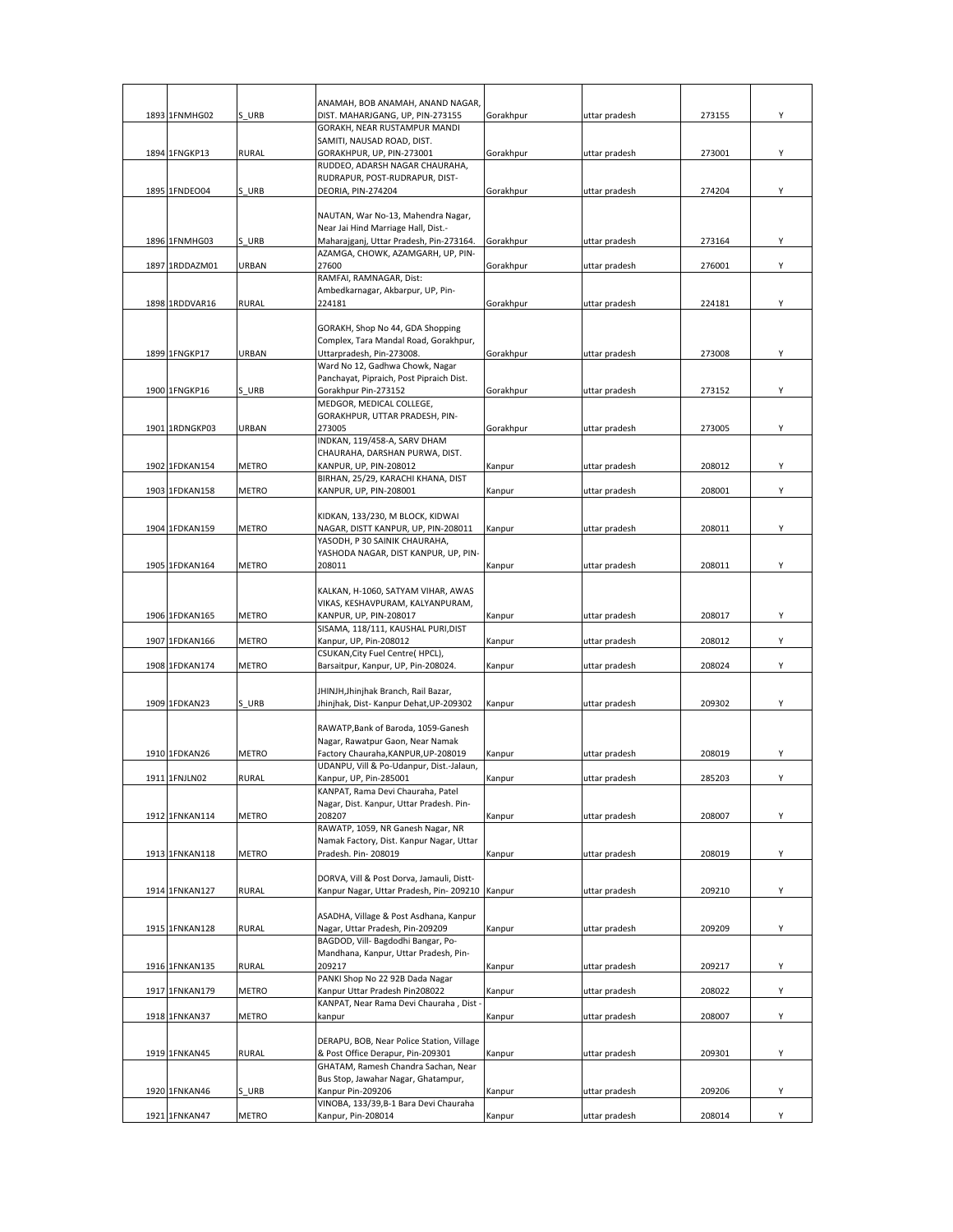| 1922 | 1FNKAN54                       | S URB          | BINAUR, Kisan Nagar, Binaur Kanpur<br>Dehat, Post Sachendi, UP, Pin-209304                  | Kanpur                 | uttar pradesh | 209304           | Y            |
|------|--------------------------------|----------------|---------------------------------------------------------------------------------------------|------------------------|---------------|------------------|--------------|
|      |                                |                | DEOHA, Vill & Post- Deoha, Dist.-Kanpur                                                     |                        |               |                  |              |
|      | 1923 1FNKAN55                  | <b>RURAL</b>   | Nagar, UP, Pin-209202                                                                       | Kanpur                 | uttar pradesh | 209202           | Υ            |
|      | 1924 1FNKAN56                  | <b>RURAL</b>   | KAKWAN, Kakwan, Dist.-Kanpur Nagar,<br>UP, Pin-209207                                       | Kanpur                 | uttar pradesh | 209207           | Υ            |
|      |                                |                | KASHIP, Kashipur, Kanpur Dehat, UP, Pin-                                                    |                        |               |                  |              |
|      | 1925 1FNKAN57                  | <b>RURAL</b>   | 209303<br>MAJWAN, Vill-Majwan Town, Dist.-Kanpur                                            | Kanpur                 | uttar pradesh | 209303           | Υ            |
|      | 1926 1FNKAN58                  | <b>RURAL</b>   | Nagar, UP, Pin- 209207                                                                      | Kanpur                 | uttar pradesh | 209207           | Y            |
|      | 1927 1FNKAN60                  | <b>METRO</b>   | PANKAN, Panki Industrial Area, Site 2, LML<br>Premises, Kanpur, Pin-208022                  | Kanpur                 | uttar pradesh | 208022           | Υ            |
|      |                                |                | PATARA, Patara, Distt. Kanpur Nagar, UP,                                                    |                        |               |                  |              |
|      | 1928 1FNKAN61                  | <b>RURAL</b>   | Pin-209308<br>RASOOL, Bella Road, Rasoolabad, Kanpur,                                       | Kanpur                 | uttar pradesh | 209308           | Υ            |
|      | 1929 1FNKAN64                  | S URB          | Dehat, UP, Pin-209306                                                                       | Kanpur                 | uttar pradesh | 209306           | Υ            |
|      | 1930 1FNKAN69                  | <b>RURAL</b>   | SANDAL, Sandalpur, Kanpur Dehat, UP,<br>Pin-209102                                          | Kanpur                 | uttar pradesh | 209102           | Υ            |
|      |                                |                | KANPAT, BOB Patel Nagar, Rama Devi                                                          |                        |               |                  |              |
|      | 1931 1FNKAN77                  | METRO          | Chauraha, Kanpur. Pin-208207<br>AMILIH, Vill- Amiliha, Po- Tatiyaganj,                      | Kanpur                 | uttar pradesh | 208207           | Υ            |
|      | 1932 1FNKAN86                  | <b>RURAL</b>   | Kanpur nagar. Pin-209217                                                                    | Kanpur                 | uttar pradesh | 209217           | Υ            |
|      | 1933 1FNKAN87                  | <b>RURAL</b>   | RAMKAN, v / p - Jahangirabad, Kanpur<br>Dehat. Pin- 209206                                  | Kanpur                 | uttar pradesh | 209206           | Υ            |
|      |                                |                | KHOJAP, V/P Sikandara, Dis. Kanpur                                                          |                        |               |                  |              |
|      | 1934 1FNKAN90                  | S URB          | Dehat, UP.Pin-209125<br>CIVKAN, Star Automobile,                                            | Kanpur                 | uttar pradesh | 209125           | Y            |
|      | 1935 1FNKAN99                  | METRO          | Dis.Kanpur,up.Pin-208001                                                                    | Kanpur                 | uttar pradesh | 208001           | Y            |
|      |                                |                |                                                                                             |                        |               |                  |              |
|      | 1936 1RDNKAN15                 | <b>METRO</b>   | INDKAN, Fazal Ganj, KANPUR, UP-208012<br>GOVIND, Govind Nagar Branch, 127/U/281             | Kanpur                 | uttar pradesh | 208012           | Υ            |
|      |                                |                | B, Nirala Nagar, Mukhya Sadak, Kanpur,                                                      |                        |               |                  |              |
|      | 1937 1RDNKAN18                 | METRO          | UP-208005                                                                                   | Kanpur                 | uttar pradesh | 208006           | Υ            |
|      |                                |                | SALRAE, Opposite Bank of Baroda, SALON                                                      |                        |               |                  |              |
|      | 1938 1FDRBL05                  | S URB          | C.S.M.NAGAR, Dist- Raebareli, U.P-229127 Raebareli<br>RANANA, BOB, Kanpur Road, Rana Nagar, |                        | uttar pradesh | 229127           | Υ            |
|      |                                |                | Raebareilly, Dist - Raebareilly, UP, Pin -                                                  |                        |               |                  |              |
|      | 1939 1FNRBL07                  | URBAN          | 229001<br>UNNAO, Bank of Baroda, Unnao, HPCL                                                | Raebareli              | uttar pradesh | 229001           | Υ            |
|      | 1940 1FNUNO01                  | URBAN          | Petrol Pump, Dist - Unnao                                                                   | Raebareli              | uttar pradesh | 209801           | Υ            |
|      | 1941 1FNRBL08                  | <b>RURAL</b>   | DARRAE, Munshiganj, Dariyapur, Dist -<br>Raebareli, UP, Pin - 229405                        | Raebareli              | uttar pradesh | 229405           | Υ            |
|      |                                |                | JAGATP, BOB Adjusent to Dinesh Medical                                                      |                        |               |                  |              |
|      |                                |                | Store, Jagatpur Chauraha, Allahabad<br>Raebareli Road, jagatpur, Distt Raebareli            |                        |               |                  |              |
|      | 1942 1FNRBL09                  | <b>RURAL</b>   | 229402                                                                                      | Raebareli              | uttar pradesh | 229402           | Υ            |
|      |                                |                | UNNAO, 22/211, Opposite Saraswati<br>Talkies, Rajdhani Marg, Shukla Ganj Dist.              |                        |               |                  |              |
|      | 1943 1FNUNO02                  |                | Unnao                                                                                       | Raebareli              | uttar pradesh |                  |              |
|      |                                | URBAN          |                                                                                             |                        |               | 209801           | Υ            |
|      |                                |                |                                                                                             |                        |               |                  |              |
|      |                                |                | RAEBAR, Mrs Rashmi Srivastava, 233<br>Police Line Road, Near Distt, Hospital,               |                        |               |                  |              |
|      | 1944 1FNRBL10                  | URBAN          | Raebareli, Uttar Pradesh, Pin-229001                                                        | Raebareli              | uttar pradesh | 229001           | Υ            |
|      |                                | <b>RURAL</b>   | MAHARA, BOB, Maharaj ganj, Raebareli-<br>229306                                             | Raebareli              | uttar pradesh |                  | $\checkmark$ |
|      | 1945 1FDRBL06                  |                | GURUBU, BoB, Gurubaxganj Branch,                                                            |                        |               | 229306           |              |
|      | 1946 1FNRBL11                  | RURAL          | Raebareli, UP, Pin-229122<br>SARENI, Sareni Market, Near BoB, Sareni,                       | Raebareli              | uttar pradesh | 229122           | Y            |
|      | 1947 1FNRBL13                  | RURAL          | Dist.-Raebareli, Pin-229212                                                                 | Raebareli              | uttar pradesh | 229212           | Υ            |
|      |                                |                | HARCHA, Kanduara, Harchandpur, Distt.-                                                      |                        |               |                  |              |
|      | 1948 1FNRBL14                  | <b>RURAL</b>   | Raebareli, Pin-229303<br>MALIKM, Maurya Bhawan, Gora Bazar                                  | Raebareli              | uttar pradesh | 229303           | Υ            |
|      |                                |                | Chauraha, Raebareli, Dist.- Raebareli, Pin-                                                 |                        |               |                  |              |
|      | 1949 1FNRBL12                  | URBAN          | 229001<br>MADHUP, BOB, Madhupuri Branch,                                                    | Raebareli              | uttar pradesh | 229001           | Υ            |
|      |                                |                | Madhupuri Distt. Raebareli, UP, Pin-                                                        |                        |               |                  |              |
|      | 1950 1FNRBL20                  | RURAL          | 229001<br>KARRAE, BoB, Karanpur Branch, Raebareli,                                          | Raebareli              | uttar pradesh | 229405           | Υ            |
|      | 1951 1FNRBL18                  | <b>RURAL</b>   | Pin-229303                                                                                  | Raebareli              | uttar pradesh | 229303           | Υ            |
|      | 1952 1FNRBL19                  | <b>RURAL</b>   | DEDAUR, BOB, Dedaur Branch, Dedaur,<br>Dist.-Raebareli, Pin-229001                          | Raebareli              | uttar pradesh | 229001           | Υ            |
|      |                                |                | BHOJPU, BoB, Bhojpur Branch, Bhojpur                                                        |                        |               |                  |              |
|      | 1953 1FNRBL15                  | <b>RURAL</b>   | Dist., Raebareli, Pin-229202 (Technically<br>Offsite)                                       | Raebareli              | uttar pradesh | 229205           | Υ            |
|      |                                |                | BAHAI, BoB, Bahai Branch, Bahai, Dist .-                                                    |                        |               |                  |              |
|      | 1954 1FNRBL22                  | <b>RURAL</b>   | Raebareli, Pin-229203                                                                       | Raebareli              | uttar pradesh | 229203           | Υ            |
|      | 1955 1FNSUL07                  | S URB          | DEEH, BoB, Deeh, Amethi, UP, Pin-227405                                                     | Raebareli              | uttar pradesh | 227405           | Υ            |
|      |                                |                | KHATOU, Khatoudhan, Amethi, UP, Pin-                                                        |                        |               |                  |              |
|      | 1956 1FNAMT10<br>1957 1FNAMT04 | RURAL<br>S URB | 229301<br>PARSHA, BoB, Parshadepur, Amethi, UP,<br>Pin-229129                               | Raebareli<br>Raebareli | uttar pradesh | 229310<br>229129 | Υ<br>Υ       |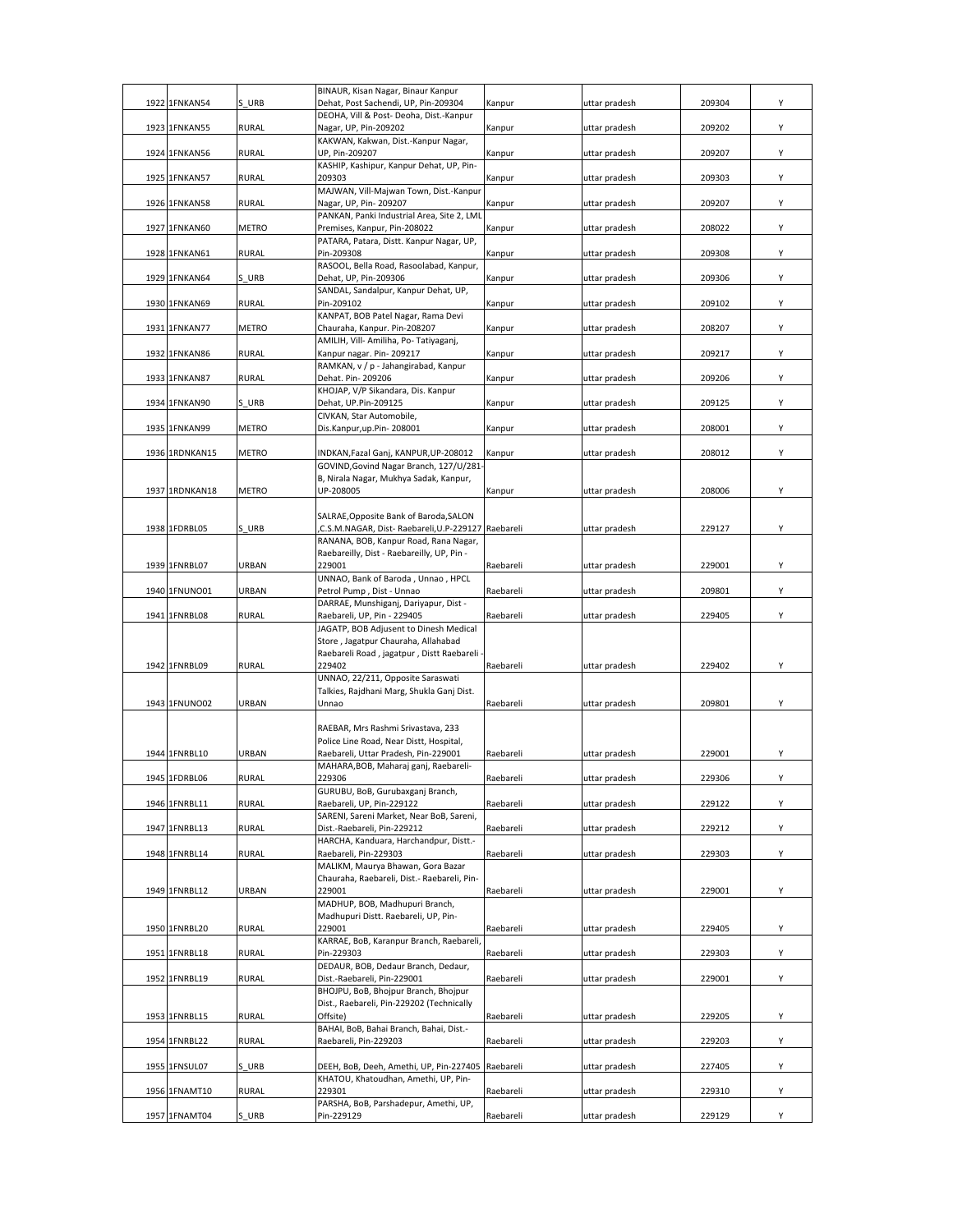| 1958 1FNAMT14  | S URB        | BIRNAW, Birnawa, Amethi, UP, Pin-<br>229310                                            | Raebareli | uttar pradesh | 228142 | Υ |
|----------------|--------------|----------------------------------------------------------------------------------------|-----------|---------------|--------|---|
|                |              | TEKRAE, Tekharidando, Amethi, UP, Pin-                                                 |           |               |        |   |
| 1959 1FNAMT07  | <b>RURAL</b> | 229310                                                                                 | Raebareli | uttar pradesh | 229310 | Υ |
|                |              | LODUTH, BOB, Lodhipur, Utranwan<br>Branch, Lalganj, Dist.-Raebareli, Pin-              |           |               |        |   |
| 1960 1FNRBL23  | <b>RURAL</b> | 229001                                                                                 | Raebareli | uttar pradesh | 229121 | Υ |
|                |              | JAMCHA, BOB, Jamunapur Chauraha                                                        |           |               |        |   |
| 1961 1FNRBL16  | <b>RURAL</b> | Branch, Jamunapur, Distt. Raebareli, UP,<br>Pin-229404                                 | Raebareli | uttar pradesh | 229402 | Υ |
|                |              | BLYBAN, BoB, Smt. Rajni Rastogi,                                                       |           |               |        |   |
|                |              | Nanamau Tiraha, In front of SBI,                                                       |           |               |        |   |
| 1962 1FNUNO03  | S URB        | Bangarmau, Distt.-Unnao, Pin-241501<br>LODHWA, Lodhwari, Raebareli, UP, Pin-           | Raebareli | uttar pradesh | 241501 | Υ |
| 1963 1FNRBL26  | S URB        | 229010                                                                                 | Raebareli | uttar pradesh | 229310 | Υ |
| 1964 1FNRBL25  | <b>RURAL</b> | HARDAS, Hardaspur, Raebareli, UP, Pin-<br>229316 (Technically Offsite)                 |           |               |        | Υ |
|                |              | GEGASO, BOB, Gegaso Crossing Branch,                                                   | Raebareli | uttar pradesh | 229316 |   |
|                |              | Gegaso, Distt. Raebareli, UP, Pin-229216                                               |           |               |        |   |
| 1965 1FNRBL27  | <b>RURAL</b> | (Technically Offsite)<br>SEMARI, Semari, Raebareli, UP, Pin-                           | Raebareli | uttar pradesh | 229215 | Υ |
| 1966 1FNRBL24  | <b>RURAL</b> | 229211                                                                                 | Raebareli | uttar pradesh | 229211 | Υ |
|                |              | RASULP, Rasulpur, Raebareli, UP, Pin-                                                  |           |               |        |   |
| 1967 1FNRBL28  | <b>RURAL</b> | 229001<br>RAEBAR, Hayat Square, Near Degree                                            | Raebareli | uttar pradesh | 229212 | Υ |
| 1968 1FNRBL32  | URBAN        | College, Raebareli. Pin-229001                                                         | Raebareli | uttar pradesh | 229001 | Υ |
|                |              | BEDARO, BOB, Mr Vivek Awasthi, Bedaro,                                                 |           |               |        |   |
| 1969 1FNRBL30  | <b>RURAL</b> | Raebareli, UP, Pin-229308<br>SHEKHA, BOB- Smt Vandana Mishra, Vill                     | Raebareli | uttar pradesh | 229308 | Y |
|                |              | Balhemau Majre, PO Aihar, Near Rail                                                    |           |               |        |   |
|                |              | Coach Factory, Lalganj, Dist: Raebareli. Pin-                                          |           |               |        |   |
| 1970 1FNRBL31  | S URB        | 229206                                                                                 | Raebareli | uttar pradesh | 229206 | Υ |
|                |              | DALMAU, BOB- Shankar Nagar, Allahabad                                                  |           |               |        |   |
| 1971 1FNRBL29  | <b>RURAL</b> | Road, Dalmau, Dist: Raebareli. Pin-229203 Raebareli                                    |           | uttar pradesh | 229203 | Υ |
| 1972 1FNRBL37  | URBAN        | MALIKM, Saras Hotel, Sultanpur Road,<br>malikmau. Pin-229001                           | Raebareli | uttar pradesh | 229001 | Y |
|                |              |                                                                                        |           |               |        |   |
|                |              | RAEBAR, BOB, Raebareli Main Branch,                                                    |           |               |        | Y |
| 1973 1FNRBL39  | URBAN        | Raebareli, UP, Pin-229001 (2ND ONSITE)                                                 | Raebareli | uttar pradesh | 229001 |   |
|                |              | ITAURA, Panchsheel Mahavidyalaya                                                       |           |               |        |   |
| 1974 1FNRBL34  | S URB        | Campus, Vill & PO-Itaura Bujurg, Distt.-<br>Fatehpur, Raebareli, UP, Pin-2294401       | Raebareli | uttar pradesh | 229401 | Y |
|                |              | ATARHA, Vil. & PO. Atarhar, Dist.                                                      |           |               |        |   |
| 1975 1FNRBL33  | <b>RURAL</b> | Raebareli, UP.Pin-229210                                                               | Raebareli | uttar pradesh | 229210 | Υ |
| 1976 1FNRBL35  | <b>RURAL</b> | KATHGH, Vil. & PO. Kathghar, Dist.<br>Raebareli, UP.Pin-229125                         | Raebareli | uttar pradesh | 229125 | Y |
|                |              | THULEN, Vill & Po- Thulendi, Dist-                                                     |           |               |        |   |
| 1977 1FNRBL36  | <b>RURAL</b> | Raebareli. Pin-229301                                                                  | Raebareli | uttar pradesh | 229301 | Y |
|                |              | LALGAN, BOB, Lalganj Branch, Distt.<br>Raebareli, Uttar Pradesh, Pin-229206 (2nd       |           |               |        |   |
| 1978 1FNRBL40  | S URB        | ATM)                                                                                   | Raebareli | uttar pradesh | 229206 | Υ |
|                |              | MOHMAD, BOB, Mohamadabad Kotwa                                                         |           |               |        |   |
|                |              | Branch, Mohmadabad Kotwa, Dist-                                                        |           |               |        |   |
| 1979 1FNRBL41  | <b>RURAL</b> | Raebareli. Pin- 229126 (LOBBY ATM)                                                     | Raebareli | uttar pradesh | 229126 | Υ |
|                |              | MALIKM, Mr.Rm Dev Maurya, Firoz                                                        |           |               |        |   |
|                |              | Gandhi Nagar, Near Agriculture Office,                                                 |           |               |        |   |
| 1980 1FNRBL43  | URBAN        | Raebareli, Uttar Pradesh, Pin-229001                                                   | Raebareli | uttar pradesh | 229001 | Υ |
|                |              | CHHIVL, Bank Of Baroda, Chivlaha Branch,<br>CHIVLAHA, Dsitt- Raebareli, Uttar Pradesh, |           |               |        |   |
| 1981 1FNRBL42  | <b>RURAL</b> | Pin-229202                                                                             | Raebareli | uttar pradesh | 229216 | Y |
|                |              |                                                                                        |           |               |        |   |
|                |              | UNNAO, Mrs. Sonal Verma, Gandhi Nagar,<br>Behind Tempo Stand, Near OM plaza,           |           |               |        |   |
| 1982 1FNUNO05  | URBAN        | Unnao, Uttar Pradesh, Pin-209801                                                       | Raebareli | uttar pradesh | 209801 | Υ |
|                |              | KORIHA, Bank Of Baroda, Korihar Branch,                                                |           |               |        |   |
| 1983 1FNRBL44  | S URB        | Korihar, Distt- Raebareli, Uttar Pradesh,<br>Pin-229130                                | Raebareli | uttar pradesh | 229130 | Υ |
|                |              | PIYARE, Vill. & Post Piyarepur, AMETHI,                                                |           |               |        |   |
| 1984 1FNAMT36  | <b>RURAL</b> | Uttar Pradesh, Pin-227405<br>UNNAO, Mr. Ram Prakash Pandey, 241/4,                     | Raebareli | uttar pradesh | 224151 | Υ |
|                |              | Civil Lines, Near Court, Unnao, Uttar                                                  |           |               |        |   |
| 1985 1FNUNO04  | URBAN        | Pradesh, Pin-209801                                                                    | Raebareli | uttar pradesh | 209801 | Υ |
| 1986 1FNUNO07  | URBAN        | UNNRAE, Aadarsh Nagar, Unnao, Uttar<br>Pradesh, Pin-209801                             | Raebareli | uttar pradesh | 209801 | Y |
|                |              | RANANA, Mr. Suresh Prasad Shukla, Police                                               |           |               |        |   |
|                |              | Lines, Raebareli, Uttar Pradesh, Pin-                                                  |           |               |        |   |
| 1987 1FNRBL45  | URBAN        | 229001<br>UNCHAH, UNCHAHAR, Raebareli, UP, Pin-                                        | Raebareli | uttar pradesh | 229001 | Υ |
| 1988 1RDDUNC01 | S URB        | 229406                                                                                 | Raebareli | uttar pradesh | 229404 | Υ |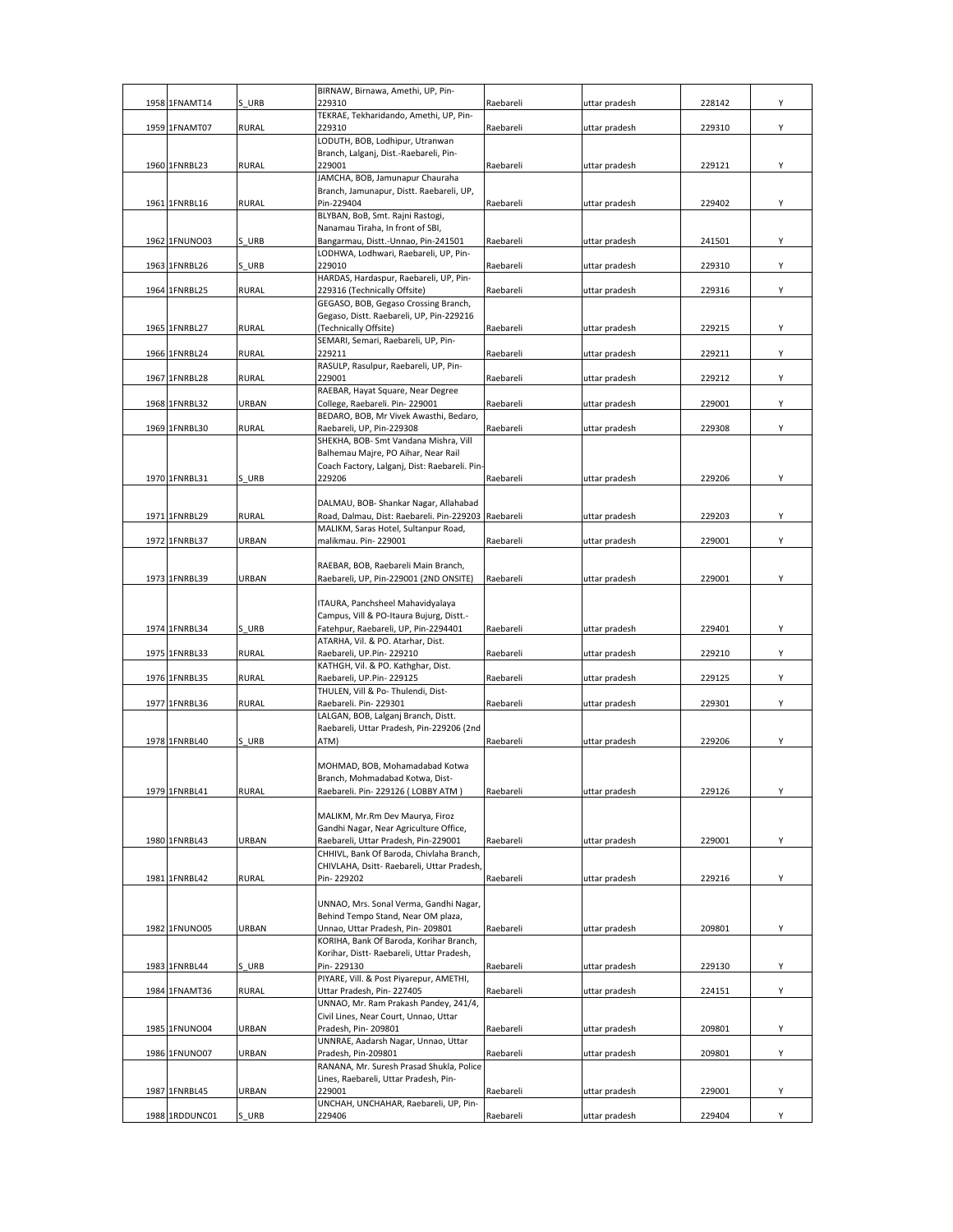| 1989 1RDDRBL01                 | URBAN                 | RAEBAR, KUTCEHERY ROAD, RAE BARELI,<br>UP. PIN-229001                                | Raebareli             | uttar pradesh                  | 229001           | Υ |
|--------------------------------|-----------------------|--------------------------------------------------------------------------------------|-----------------------|--------------------------------|------------------|---|
|                                |                       | LALGAN, LALGANJ, DIST. RAIBAREILI, UP,                                               |                       |                                |                  |   |
| 1990 1RDDRBL02                 | S URB                 | PIN-229206                                                                           | Raebareli             | uttar pradesh                  | 229206           | Υ |
|                                |                       | LALGAN, GANDHI CHAURAHA, LALGANG,                                                    |                       |                                |                  |   |
| 1991 1FNRBL46                  | S URB                 | RAEBARELI, UP. PIN-229206                                                            | Raebareli             | uttar pradesh                  | 229206           | Υ |
|                                |                       | PURWA, BOB, FRONT OF REGISTRY                                                        |                       |                                |                  |   |
| 1992 1FNUNO08                  | S URB                 | OFFICE, OPP SAHU BHAWAN, TEHSIL-<br>PURWA, DIST- UNNAO, UP, PIN-209825               | Raebareli             | uttar pradesh                  | 209825           | Υ |
|                                |                       | BIGHAP, BOB, NEAR VAN VIBHAAG                                                        |                       |                                |                  |   |
| 1993 1FNUNO09                  | <b>RURAL</b>          | OFFICE, VILL & POST BIGHAPUR, DIST.<br>UNNAO, UP, PIN-209865                         | Raebareli             | uttar pradesh                  | 209865           | Υ |
|                                |                       | MALIKMAU, MALIKMAU, RAEIBAREILLY,                                                    |                       |                                |                  |   |
| 1994 1RDDRBL03                 | URBAN                 | UP, PIN-229010<br>DHARAI, Vill-Dharai, Po- Sisani, Dist.-                            | Raebareli             | uttar pradesh                  | 229010           | Y |
| 1995 1FNRBL47                  | <b>RURAL</b>          | Raebareli, Uttar Pradesh, Pin-229129.                                                | Raebareli             | uttar pradesh                  | 229129           | Υ |
| 1996 1RDDLUC33                 | S URB                 | BACHHR, Post-Bachhrawan, Dist.-<br>Raebareli, Uttar Pradesh, Pin-229301.             | Raebareli             | uttar pradesh                  | 229301           | Υ |
|                                |                       |                                                                                      |                       |                                |                  |   |
| 1997 1RDDHMP01                 | S URB                 | Moh. Aaman Sahid<br>Yagshala,opp.PWD,Hamirpur,UP-210301                              | Raebareli             | uttar pradesh                  | 210301           | Υ |
|                                |                       |                                                                                      |                       |                                |                  |   |
| 1998 1FNUNO10                  | <b>RURAL</b>          | HASANG, BOB, Vill & Post-Hasanganj,<br>Dist.-Unnao, Uttarpradesh, Pin-229841.        | Raebareli             | uttar pradesh                  | 229841           | Υ |
|                                |                       | Bank Of Baroda, VPO- Bainti,                                                         |                       |                                |                  |   |
| 1999 1FDRBL48                  | <b>RURAL</b>          | Bhawanigarh Surajpur Road, Police<br>Station Shivgarh, Dist Raebareli UP             | Raebareli             | uttar pradesh                  | 229308           | Υ |
|                                |                       | Bank of Baroda, Post - Safipur, Dist -                                               |                       |                                |                  |   |
| 2000 1FNUNO06                  | S URB                 | Unnao, Uttar Pradesh, Pin - 209871<br>FGIET, Firoz Gandhi Inst. Of Engg &            | Raebareli             | uttar pradesh                  | 209871           | Υ |
|                                |                       | Technology, Rai Bareilly, UTTAR PRADESH,                                             |                       |                                |                  |   |
| 2001 1RDNRBL04                 | URBAN                 | PIN-229001<br>JAGATP, BOB, VILLAGE AND POST JATPUR,                                  | Raebareli             | uttar pradesh                  | 229001           | Υ |
|                                |                       | DIST RAEBARELI, UTTAR PRADESH, PIN-                                                  |                       |                                |                  |   |
| 2002 1FNRAE01<br>2003 1FDCND01 | <b>RURAL</b><br>S URB | 229402<br>CHANDL, CHANDAULI, U.P                                                     | Raebareli<br>Varanasi | uttar pradesh<br>uttar pradesh | 229402<br>232104 | Υ |
|                                |                       | SIPAHJ, BOB, Sipah, Near Hotel River                                                 |                       |                                |                  |   |
| 2004 1FDJNP06                  | URBAN                 | View, Dist - Jaunpur, UP, Pin - 222002<br>SURIBS, SURIYAWAN, ST. RAVI DAS            | Varanasi              | uttar pradesh                  | 222002           | Υ |
| 2005 1FDRVN01                  | S URB                 | NAGAR, U.P                                                                           | Varanasi              | uttar pradesh                  | 221401           | Υ |
| 2006 1FDVAR28                  | <b>RURAL</b>          | ROHABS, ROHANIA, VARANASI, U.P-<br>221108                                            | Varanasi              | uttar pradesh                  | 221108           | Υ |
|                                |                       | LANKA, SUNBEAM BHAGWANPUR,                                                           |                       |                                |                  |   |
| 2007 1FDVAR29                  | <b>METRO</b>          | VARANASI, U.P-221005<br>LANKA, SHEPA INSTITUTE, VARANASI, U.P-                       | Varanasi              | uttar pradesh                  | 221005           | Υ |
| 2008 1FDVAR31                  | <b>METRO</b>          | 221005<br>SACDBS, BOB, Saidupur, Chandauli, UP,                                      | Varanasi              | uttar pradesh                  | 221005           | Υ |
| 2009 1FNCND05                  | <b>RURAL</b>          | Pin-232103                                                                           | Varanasi              | uttar pradesh                  | 232103           | Υ |
| 2010 1FNCND06                  | <b>RURAL</b>          | NAUBBS, NAUBATPUR, CHANDAULI, UP,<br>PIN-232110                                      | Varanasi              | uttar pradesh                  | 232110           | Υ |
|                                |                       | DHARDE, C/o Vinod Kumar, Vill+PO-                                                    |                       |                                |                  |   |
| 2011 1FNCND07                  | <b>RURAL</b>          | Dharde, Dist.-Chandauli, Uttar Pradesh,<br>Pin-232102                                | Varanasi              | uttar pradesh                  | 232102           | Υ |
|                                |                       | KAITHI, C/o Gulan Singh, Vill- Kaithi, PO-                                           |                       |                                |                  |   |
| 2012 1FNCND08                  | RURAL                 | Sakaldia Bazar, Dist.-Chandauli, UP, Pin-<br>231209                                  | Varanasi              | uttar pradesh                  | 232109           | Y |
|                                |                       | C/O: MR. ABHAY NATH RAI, VILL: AND PO-                                               |                       |                                |                  |   |
| 2013 1FNGZP10                  | S URB                 | NANDGANJ<br>NAIGAN, BOB, Poltechnic Chauraha,                                        | Varanasi              | uttar pradesh                  | 233302           | Υ |
| 2014 1FNJNP07                  | URBAN                 | Naiganj, Dist - Jaunpur, UP -222002                                                  | Varanasi              | uttar pradesh                  | 222002           | Υ |
|                                |                       | LALMIR, Tahsil Road, Near Vikashkhand,<br>Lalganj, PO- Lalganj, Dist.- Mirzapur, UP, |                       |                                |                  |   |
| 2015 1FNMIR08                  | RURAL                 | Pin-231211                                                                           | Varanasi              | uttar pradesh                  | 231211           | Υ |
| 2016 1FNMIR15                  | <b>RURAL</b>          | MARIHA, BOB, MARIHAN, MIRZAPUR, UP,<br>PIN-231310                                    | Varanasi              | uttar pradesh                  | 231310           | Υ |
|                                |                       | KHAMBS, BOB, Khamaria, Sant Ravi Das                                                 |                       |                                |                  |   |
| 2017 1FNRVN05                  | S_URB                 | Nagar, UP, Pin-321306<br>BHADOH, Station Road, Bhadohi. Dist-                        | Varanasi              | uttar pradesh                  | 321306           | Υ |
| 2018 1FNRVN06                  | S URB                 | Sant Ravidas Nagar. Pin-221401                                                       | Varanasi              | uttar pradesh                  | 221401           | Υ |
|                                |                       | ROBERT, BOB, Cinema Road, Robertsganj,                                               |                       |                                |                  |   |
| 2019 1FNSNE02                  | S URB                 | Sonbhadra, Up, Pin - 231216                                                          | Varanasi              | uttar pradesh                  | 231216           | Υ |
|                                |                       | BHUVAR, BHU Campus, Sir Sundar Lal<br>Hospital, Varanasi, Uttar Pradesh, Pin-        |                       |                                |                  |   |
| 2020 1FNVAR05                  | METRO                 | 221005                                                                               | Varanasi              | uttar pradesh                  | 221005           | Υ |
| 2021 1FNVAR35                  | METRO                 | PANDEY, BOB, S-9/471, Pandeypur, Dist.<br>Varanasi, Pin 221002                       | Varanasi              | uttar pradesh                  | 221002           | Υ |
|                                |                       | RAMNBS, 36 BL Ram Nagar PAC, Varanasi,                                               |                       |                                |                  |   |
| 2022 1FNVAR36                  | S_URB                 | UP, Pin - 22108                                                                      | Varanasi              | uttar pradesh                  | 221008           | Y |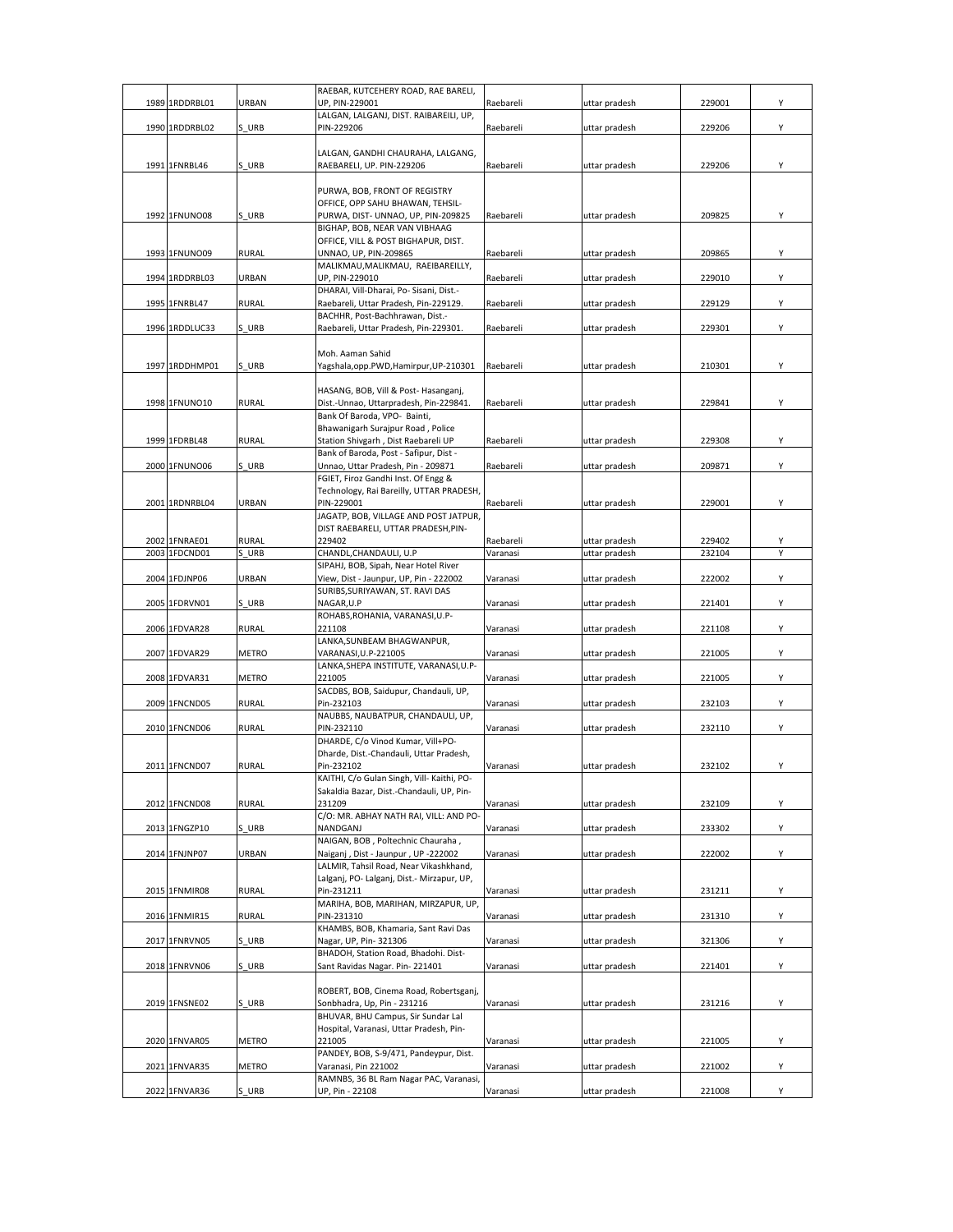|                |              | SHIVBS, Shop No 23, Varanasi                        |             |               |        |   |
|----------------|--------------|-----------------------------------------------------|-------------|---------------|--------|---|
|                |              | Development Authority, Shopping Centre,             |             |               |        |   |
|                |              | Near Old Octrai, Shivpur, Varanasi, UP, Pin-        |             |               |        |   |
| 2023 1FNVAR40  | METRO        | 221002                                              | Varanasi    | uttar pradesh | 221002 | Υ |
|                |              | INDVBS, Plot No.155, Manduadih                      |             |               |        |   |
|                |              | Trimuhani, near Thana,                              |             |               |        |   |
| 2024 1FNVAR42  | <b>METRO</b> | P.O.Manduadih, Varanasi 221103                      | Varanasi    | uttar pradesh | 221103 | Y |
|                |              |                                                     |             |               |        |   |
|                |              | DLWVAR, Popular Hospital, N 10/60, A-2,             |             |               |        |   |
|                |              | Dlw Road, Kakarmatta, Near Railway                  |             |               |        |   |
| 2025 1FNVAR43  | <b>METRO</b> | Crossing, Varanasi, Pin-221009                      | Varanasi    | uttar pradesh | 221009 | Y |
|                |              | KACHHW, BoB, Kachhwa Road, Varanasi,                |             |               |        |   |
| 2026 1FNVAR44  | <b>RURAL</b> | Pin-221313                                          | Varanasi    | uttar pradesh | 221313 | Υ |
|                |              | SEWABS, BOB, Sewapuri, Varanasi. Pin-               |             |               |        |   |
| 2027 1FNVAR45  | <b>RURAL</b> | 221403                                              | Varanasi    | uttar pradesh | 221403 | Υ |
|                |              | DANIYA, BOB, Daniyalpur, Dist- Varanasi.            |             |               |        |   |
| 2028 1FNVAR49  | RURAL        | Pin-221003                                          | Varanasi    | uttar pradesh | 221003 | Y |
|                |              | BHUVAR, C/o Mr Kailashnath Pandey, Vill             |             |               |        |   |
|                |              | & Post -Daffi, G T Road Bypass, Dist.-              |             |               |        |   |
| 2029 1FNVAR65  | METRO        | Varanasi, UP, Pin-221005.                           | Varanasi    | uttar pradesh | 221005 | Y |
|                |              |                                                     |             |               |        |   |
|                |              | SHIVBS, C/o Shri Ramashankar Pandey,                |             |               |        |   |
|                |              | Near Gurunanak English School, Shop No-             |             |               |        |   |
|                |              | 15/182, Shivpur bypass, Dist.-Varanasi,             |             |               |        |   |
| 2030 1FNVAR69  | <b>METRO</b> |                                                     |             |               |        | Υ |
|                |              | UP, Pin-221002.                                     | Varanasi    | uttar pradesh | 221002 |   |
|                |              | C/O MR.MITHAI LAL YADAV, NEAR                       |             |               |        |   |
| 2031 1FNVAR72  | METRO        | LAHARTARA, CHAURAHA                                 | Varanasi    | uttar pradesh | 221106 | Υ |
|                |              |                                                     |             |               |        |   |
|                |              | LUXABS, SMT LAXMI DEVI, B21/42 NEAR                 |             |               |        |   |
|                |              | SHYARI MATA MANDIR, KAMACHCHHA                      |             |               |        |   |
| 2032 1FNVAR76  | <b>METRO</b> | VARANASI, UTTAR PRADESH, PIN-221010                 | Varanasi    | uttar pradesh | 221010 | Υ |
|                |              |                                                     |             |               |        |   |
|                |              | VARGUR, SHRI SURESHCHANDRA                          |             |               |        |   |
|                |              | MAURYA, B23-62, KATRA KHOJVA,                       |             |               |        |   |
| 2033 1FNVAR77  | <b>METRO</b> | VARANASI, UTTAR PRADESH, PIN-221005                 | Varanasi    | uttar pradesh | 221005 | Y |
|                |              | PARSA, MOHAMMDABAD, GHAZIPUR, U.P-                  |             |               |        |   |
| 2034 1RDDGZP02 | RURAL        | 233301                                              | Varanasi    | uttar pradesh | 233301 | Y |
|                |              | OBRABS, OBRA, SONEBHADRA, UP, PIN-                  |             |               |        |   |
| 2035 1RDDOBR01 | S URB        | 231219                                              | Varanasi    | uttar pradesh | 231219 | Y |
|                |              | DLWVAR, DLW, Varanasi, Uttar Pradesh,               |             |               |        |   |
| 2036 1RDDVAR02 | <b>METRO</b> | Pin-221004                                          | Varanasi    | uttar pradesh | 221004 | Y |
|                |              |                                                     |             |               |        |   |
|                |              | BHUVAR, BOB, NEAR VISHWNATH                         |             |               |        |   |
| 2037 1RDDVAR05 | <b>METRO</b> | TEMPLE, BHU, Varanasi, UP, Pin-221005               | Varanasi    | uttar pradesh | 221005 | Υ |
|                |              | CHOWBS, CK 37/48 BANSH PHATAK,                      |             |               |        |   |
| 2038 1RDDVAR06 | METRO        | VARANASI, Uttar Pradesh, Pin-221001                 | Varanasi    | uttar pradesh | 221001 | Υ |
|                |              | INTVAR, Nadesar, Varanasi, UP, Pin-                 |             |               |        |   |
| 2039 1RDDVAR08 | METRO        | 221002                                              | Varanasi    | uttar pradesh | 221002 | Υ |
|                |              | MOGHBS, MOGHALSARAI, CHANDAULI,                     |             |               |        |   |
| 2040 1RDDVAR10 | URBAN        | UP, PIN-232101                                      | Varanasi    | uttar pradesh | 232101 | Y |
|                |              |                                                     |             |               |        |   |
|                |              | VISHES, Bank Of Baroda, Visheswarganj,              |             |               |        |   |
| 2041 1RDDVAR11 | <b>METRO</b> | near Post Office, Varanasi, UP. Pin-221002 Varanasi |             | uttar pradesh | 221001 | Υ |
|                |              | BOB, Subhra Motel Mahua                             |             |               |        |   |
|                | <b>URBAN</b> |                                                     |             |               |        | Y |
| 2042 1RDNGZP03 |              | Bagh, Ghazipur, UP-233001                           | Varanasi    | uttar pradesh | 233001 |   |
|                |              |                                                     |             |               |        |   |
|                |              | Beside HPCL Petrol Pump, Emarti Road                |             |               |        |   |
| 2043 1RDNMIR02 | URBAN        | Crossing, Mirzapur (U.P) - 231001                   | Varanasi    | uttar pradesh | 231001 | Y |
|                |              | Bank of Baroda, Anpara, At &Po - Anpara,            |             |               |        |   |
|                |              | District - Sonebhadra, Uttar Pradesh-               |             |               |        |   |
| 2044 1RDNSNE01 | S URB        | 231225                                              | Varanasi    | uttar pradesh | 221011 | Υ |
| 2045 1RDNVAR13 | <b>METRO</b> | D-58/30C, Nadesar, Sigra, Varanasi                  | Varanasi    | uttar pradesh | 221010 | Y |
|                |              | SAMOBS, SANKAT MOCHAN,                              |             |               |        |   |
| 2046 1RDNVAR14 | METRO        | VARANASI, U.P-221005                                | Varanasi    | uttar pradesh | 221005 | Υ |
|                |              | Qila Road, Ramnagar Fort, Ramnagar,                 |             |               |        |   |
| 2047 1RDNVAR17 | S URB        | Varanasi, UP-221008                                 | Varanasi    | uttar pradesh | 221008 | Υ |
|                |              | PAC HQ, 34 BATTALION, Bhullanpur,                   |             |               |        |   |
| 2048 1RDNVAR20 | METRO        | Varanasi-221008                                     | Varanasi    | uttar pradesh | 221004 | Υ |
|                |              | 198, Srinivasa Nagar Main Road, Baba                |             |               |        |   |
| 2049 1RDDCHE07 | METRO        | Nagar, Kolathur                                     | Chennai     | Tamilnadu     | 600049 | Υ |
| 2050 1RDDCHE23 | METRO        | T Nagar Onsite                                      | Chennai     | Tamilnadu     | 600017 | Υ |
| 2051 1RDDCHE28 | METRO        | Apollo hospital, Ayanambakkam                       | Chennai     | Tamilnadu     | 600095 | Y |
|                |              | Tambaram Railway Station, Near MCC                  |             |               |        |   |
| 2052 1FDCHE31  | URBAN        | gate,                                               | Kanchepuram | Tamilnadu     | 600045 | Υ |
|                |              |                                                     |             |               |        |   |
|                |              |                                                     |             |               |        |   |
|                |              |                                                     |             |               |        |   |
|                |              | M/s. Saravana Fuels, IOC Retail Outlet,             |             |               |        |   |
| 2053 1FDCHE49  | <b>METRO</b> | Near Koyambedu Market, Chennai                      | Chennai     | Tamilnadu     | 600092 | Υ |
|                |              | 198, Srinivasa Nagar Main Road, Baba                |             |               |        |   |
| 2054 1FNCHE65  | METRO        | Nagar, Kolathur                                     | Chennai     | Tamilnadu     | 600049 | Υ |
| 2055 1FNCHE69  | URBAN        | Tambaram Railway Station, MCC gate                  | Kanchepuram | Tamilnadu     | 600045 | Υ |
| 2056 1FWCHE90  | METRO        | . &T campus, Manapakkam, Ramavaram                  | Chennai     | Tamilnadu     | 600089 | Y |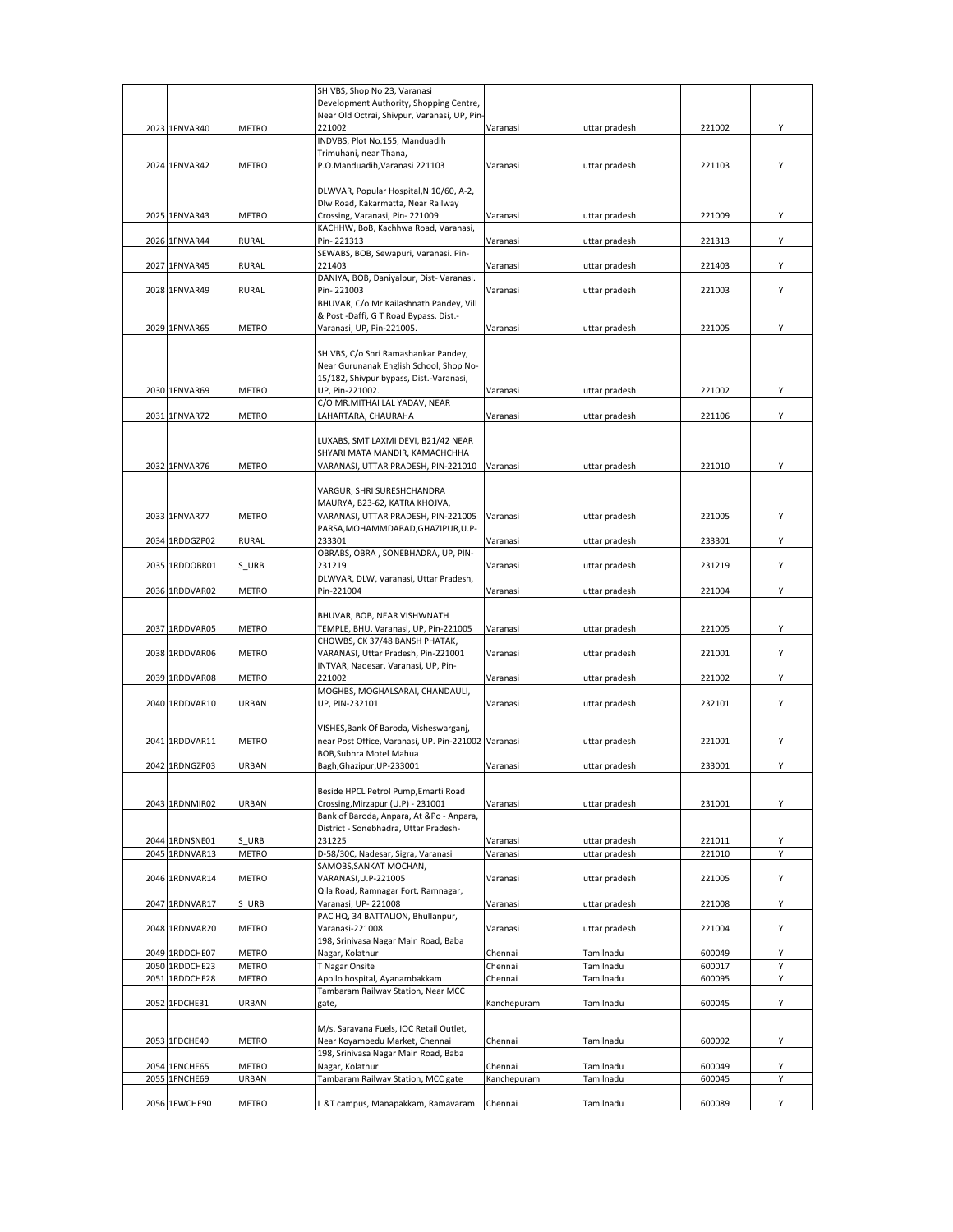|  |                |              | Greens Hyper Market, 716, Pandit                                        |                   |               |        |   |
|--|----------------|--------------|-------------------------------------------------------------------------|-------------------|---------------|--------|---|
|  | 2057 1FNVLP04  | S URB        | Jawaharlal Nehru road, Villlupuram,<br>Tamilnadu. PIN-605602            | Villupuram        | Tamilnadu     | 605602 | Υ |
|  |                |              |                                                                         |                   |               |        |   |
|  |                |              | VIJAYACOMPLEX, PALARIVATTOM CIVIL                                       |                   |               |        |   |
|  |                |              | LANE ROAD, VAZHAKALA, ERNAKULAM-                                        |                   |               |        |   |
|  | 2058 1FDERN13  | URBAN        | 682030                                                                  | ERNAKULAM         | KERALA        | 682030 | Υ |
|  | 2059 1FDERN06  | S URB        | ANGAMA, NH Junction, Angamaly, Dist.<br>Ernakulam, Kerala. Pin- 683572  | ERNAKULAM         | <b>KERALA</b> | 683572 | Υ |
|  |                |              | Near Welcare Hospital, SA Road, Vyttila,                                |                   |               |        |   |
|  | 2060 1FNERN21  | URBAN        | Kochi 682019                                                            | ERNAKULAM         | KERALA        | 682019 | Υ |
|  |                |              | CMS College Road, Baker Junction,                                       |                   |               |        |   |
|  | 2061 1FNALP01  | S URB        | Kottayam 686001                                                         | KOTTAYAM          | KERALA        | 686001 | Y |
|  | 2062 1RDDTRC02 | S URB        | Alangaden Buildgs, Main Road,<br>Irinjalakuda 680121                    | <b>TRICHUR</b>    | KERALA        | 680121 | Υ |
|  |                |              | 22/G,Kuttaikulam,Aranthangi, Tamilnadu,                                 |                   |               |        |   |
|  | 2063 1FDPUD02  | S URB        | Pin-614616                                                              | <b>PUDUKOTTAI</b> | TAMILNADU     | 614616 | Υ |
|  |                |              | 76 Chinnakadai Street ARIYALUR                                          |                   |               |        |   |
|  | 2064 1FWARI01  | S URB        | Tamilnadu-621704<br>Chokikulam Narimedu Branch, 40, PT                  | ARIYALUR          | TAMILNADU     | 621704 | Υ |
|  |                |              | Rajan Road, Bibikulam, Madurai,                                         |                   |               |        |   |
|  | 2065 1RDNMAD04 | METRO        | Tamilnadu, Pin-625002                                                   | MADURAI           | TAMILNADU     | 625002 | Y |
|  |                |              |                                                                         |                   |               |        |   |
|  |                |              | 62-A Suruli Main Road, opp bob,                                         |                   |               |        |   |
|  | 2066 1FDTNI03  | S URB        | Kamayagoundan Patti, uttamapalayam-tk.<br>Dist-Theni. Pin- 625521       | THENI             | TAMILNADU     | 625521 | Y |
|  |                |              | Lalgudi Tamilnadu 91 Main Road                                          |                   |               |        |   |
|  | 2067 1FDTRI02  | S URB        | Tiruchirappalli. Pin-621601                                             | Tiruchirapalli    | TAMILNADU     | 621601 | Y |
|  |                |              | 73, North Street, Melattur, Distt. Tanjore,                             |                   |               |        |   |
|  | 2068 1FDTNJ04  | <b>RURAL</b> | Tamilnadu, Pin-614301                                                   | Tanjore           | TAMILNADU     | 614301 | Υ |
|  |                |              | 819, 29 North Agrahara Street, Annaikudi                                |                   |               |        |   |
|  |                |              | Main Road, Veppathur, Kumbakonam-                                       |                   |               |        |   |
|  | 2069 1FDTNJ05  | <b>RURAL</b> | Taluk Tamilnadu-612105                                                  | Kumbakonam        | TAMILNADU     | 612105 | Y |
|  |                |              | 68, Indirani complex,                                                   |                   |               |        |   |
|  |                |              | Neela south Street,                                                     |                   |               |        |   |
|  | 2070 1FDCHE151 | URBAN        | Nagapattinam - 611001                                                   | NAGAPATTINAM      | TAMILNADU     | 611001 | Y |
|  |                |              | POLLAC, 4/109, Palakkad Main                                            |                   |               |        |   |
|  |                |              | Road, POLLACHI, Coimbatore, Tamilnadu-                                  |                   |               |        |   |
|  | 2071 1FDCOI05  | S URB        | 642001                                                                  | Coimbatore        | Tamilnadu     | 642001 | Υ |
|  |                |              | GANAPA, S.F. No443/2, Sathy Road,<br>Athipalayam Pirivu,                |                   |               |        |   |
|  |                |              | Ganapathy, COIMBATORE, Tamilnadu-                                       |                   |               |        |   |
|  | 2072 1FDCOI08  | METRO        | 641006                                                                  | Coimbatore        | Tamilnadu     | 641006 | Υ |
|  |                |              | 55, Thiruvalluvar Nagar Bus Stop, Press                                 |                   |               |        |   |
|  | 2073 1FDCOI10  | S URB        | Colony, Mettupalayam Road, Coimbatore-<br>641019                        | Coimbatore        | Tamilnadu     | 641019 | Y |
|  |                |              | PEELAM, 45, Dr Jagannathan Nagar (Opp                                   |                   |               |        |   |
|  |                |              | CMC) Avanashi Road, Coimbatore, TN, Pin-                                |                   |               |        |   |
|  | 2074 1FDCOI13  | METRO        | 641004                                                                  | Coimbatore        | Tamilnadu     | 641004 | Y |
|  | 2075 1FDCOI14  | <b>METRO</b> | BankofBaroda, 101, Race course<br>Road, Coimbatore - 641 018.           | Coimbatore        | Tamilnadu     | 641018 | Y |
|  |                |              | TATABA, 10th Street, TATABA, Distt-                                     |                   |               |        |   |
|  | 2076 1FDCOI20  | METRO        | Coimbatore, Tamilnadu, Pin- 641012                                      | Coimbatore        | Tamilnadu     | 641012 | Υ |
|  |                |              | THUDIY, 64E, Mettupalayam Road,                                         |                   |               |        |   |
|  |                |              | Coimbatore, Tamilnadu, Pin-641034 (2nd<br>Onsite)                       |                   | Tamilnadu     |        |   |
|  | 2077 1FDCOI21  | S URB        |                                                                         | Coimbatore        |               | 641034 | Υ |
|  |                |              | CMRABS, Ranganathar Engg. College, Dist.                                |                   |               |        |   |
|  | 2078 1FDCOI22  | <b>METRO</b> | Coimbatore, Tamil Nadu. Pin- 641002                                     | Coimbatore        | Tamilnadu     | 641002 | Υ |
|  |                |              |                                                                         |                   |               |        |   |
|  |                |              | KURUMA, SF No 845, B-1 Rayarpalayam,<br>Annur Main Road.                |                   |               |        |   |
|  | 2079 1FDCOI23  | S URB        | Karumathampatti, Coimbatore-641 659                                     | Coimbatore        | Tamilnadu     | 641659 | Υ |
|  |                |              |                                                                         |                   |               |        |   |
|  |                |              | SCM Garments Ltd, SF No.30, 39, 40, NG                                  |                   |               |        |   |
|  | 2080 1FDCOI27  | URBAN        | Palayam - Pudur Pirivu, Pudhupalayam PO,<br>Thekkalur, Avinashi-641654. | Coimbatore        | Tamilnadu     | 641654 | Υ |
|  |                |              | PEELAM, KPR MILLS,                                                      |                   |               |        |   |
|  |                |              | KARUMANTHAMPATTI, COIMBATORE, TN                                        |                   |               |        |   |
|  | 2081 1FDCOI28  | <b>METRO</b> | PIN-641659                                                              | Coimbatore        | Tamilnadu     | 641659 | Υ |
|  |                |              |                                                                         |                   |               |        |   |
|  |                |              | ANUPPA, NO 5, MRP NAGAR, MAIN<br>ROAD, ANUPPARPALAYAN, ERRIPATTI, PO,   |                   |               |        |   |
|  |                |              | POLLACHI TK, COIMBATORE,-DIST,                                          |                   |               |        |   |
|  | 2082 1FDCOI29  | <b>RURAL</b> | TAMILNADU, PIN-642205                                                   | Coimbatore        | Tamilnadu     | 642205 | Υ |
|  |                |              |                                                                         |                   |               |        |   |
|  |                |              | PEELAM, BOB, KPR Mill Ltd, 181, Arasur,                                 |                   |               |        |   |
|  | 2083 1FDCOI32  | METRO        | Coimbatore, Tamilnadu, Pin-641207<br>COIMBA, No.82, Bank Road, Opp. To  | Coimbatore        | Tamilnadu     | 641207 | Υ |
|  | 2084 1FDCOI33  | <b>METRO</b> | Railway Station, Coimbatore-641018                                      | Coimbatore        | Tamilnadu     | 641018 | Υ |
|  |                |              |                                                                         |                   |               |        |   |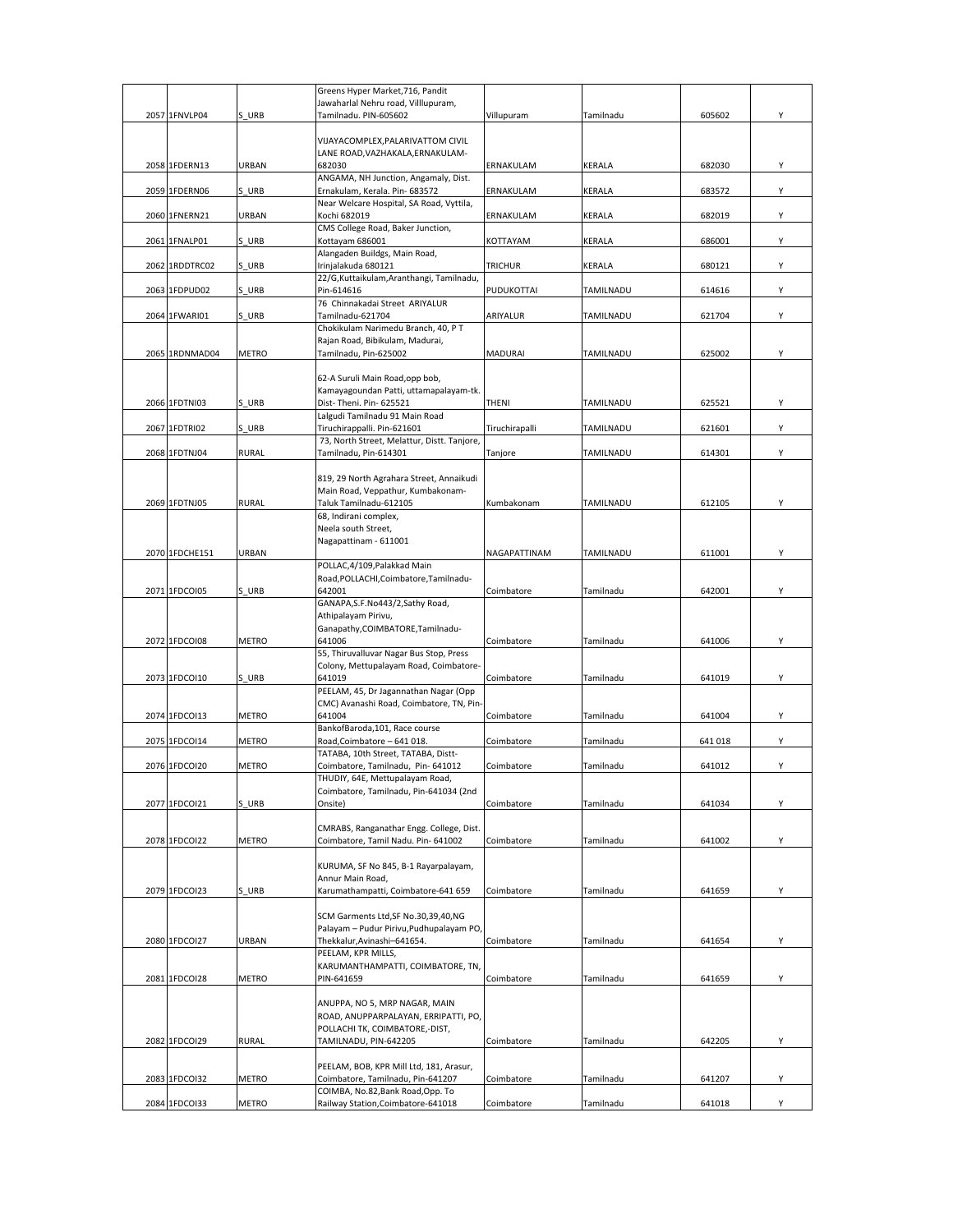|                 |              | SUNCOI, No.101, Madukarai Main                    |                       |           |         |   |
|-----------------|--------------|---------------------------------------------------|-----------------------|-----------|---------|---|
|                 |              | Road, Sundarapuram, Coimbatore-                   |                       |           |         |   |
| 2085 1FDCOI34   | <b>METRO</b> | 641024(2ND ONSITE)                                | Coimbatore            | Tamilnadu | 641024  | Υ |
|                 |              | PERUND, 309, Chennimalai Road,                    |                       |           |         |   |
| 2086 1FDERD05   | S URB        | Perundarai, Erode, TN, Pin-638052 (2nd<br>Onsite) |                       |           | 638052  | Υ |
|                 |              | "2/31, Tharamangalam Main Road,                   | Erode                 | Tamilnadu |         |   |
|                 |              | Vandimedu                                         |                       |           |         |   |
| 2087 1FDERD12   | S URB        | Jalakandapuram, Salem Dist. 636 501"              | Erode                 | Tamilnadu | 636501  | Υ |
|                 |              | RASIPU, 58, TVS Street, Rasipuram, Dist;-         |                       |           |         |   |
| 2088 1FDNMK02   | S URB        | Namakkal. Pin-637408                              | Namakkal              | Tamilnadu | 637408  | Υ |
|                 |              | RASIPU, 58, TVS Street, Rasipuram,                |                       |           |         |   |
|                 |              | Namakkal, Tamilnadu, Pin-637408 (2nd              |                       |           |         |   |
| 2089 1FDNMK06   | S URB        | Onsite)                                           | Namakkal              | Tamilnadu | 637408  | Y |
|                 |              | ATTUR, 1250 Salem, Cuddalore Main                 |                       |           |         |   |
| 2090 1FDSLM04   | S URB        | Road, Attur, Tamilnadu, Pin-636102                | Salem                 | Tamilnadu | 636102  | Υ |
|                 |              | No.1, Bharathi Nagar, 1St Street, TVS             |                       |           |         |   |
| 2091 1RDDCOI01  | <b>METRO</b> | Nagar, Coimbatore-641025                          | Coimbatore            | Tamilnadu | 641025  | Υ |
|                 |              |                                                   |                       |           |         |   |
|                 |              | No.197,2ns                                        |                       |           |         |   |
| 2092 1RDDCOI02  | <b>METRO</b> | Street, Gandhipuram, Coimbatore-641012            | Coimbatore            | Tamilnadu | 641012  | Υ |
|                 |              | CMRABS, HPCL, Mettupalayam Rd,                    |                       |           |         |   |
| 2093 1RDDCOI04  | <b>METRO</b> | Coimbatore, Tamilnadu, Pin-641002                 | Coimbatore            | Tamilnadu | 641002  | Y |
|                 |              | KINATH, 272, JV Complex, Main Road,               |                       |           |         |   |
|                 |              | Kinathukadavu,,POLLACHI,Coimbatore,Ta             |                       |           |         |   |
| 2094 1RDDKIN01  | <b>RURAL</b> | milnadu-642109                                    | Coimbatore            | Tamilnadu | 642109  | Y |
|                 |              | PERUND, 309, Chennimalai Road,                    |                       |           |         |   |
|                 |              | PERENDURAI, Erode, Tamilnadu, Pin-                |                       |           |         |   |
| 2095 1RDDPRD01  | S URB        | 638052                                            | Erode                 | Tamilnadu | 638052  | Y |
|                 |              | THINDA, VELLALAR COLLEGE for Women                |                       |           |         |   |
|                 |              | Campus,, Thindal, Erode, Tamilnadu, Pin-          |                       |           |         |   |
| 2096 1RDDTHI01  | URBAN        | 638009                                            | Erode                 | Tamilnadu | 638009  | Υ |
|                 |              | VELLALAR COLLEGE FOR WOMEN                        |                       |           |         |   |
|                 |              | CAMPUS, THINDAL ERODE                             |                       |           |         |   |
| 2097 1RDDTNJ01  | URBAN        | DIST.TAMILNADU, PIN-638009                        | Erode                 | Tamilnadu | 638009  | Υ |
|                 |              | MUZRAM, Kalyani ChOwk,                            |                       |           |         |   |
| 2098 1FDMZP02   | URBAN        | Rambagh, Muzaffarpur, Bihar-842001                | MUZAFFARPUR           | Bihar     | 842001  | Υ |
|                 |              |                                                   |                       |           |         |   |
|                 |              | KOTEA, BOB KOTEA, HN-101 KOTEA, POST-             |                       |           |         |   |
| 2099 1FDSRN06   | <b>RURAL</b> | JALALPUR, SARAN, BIHAR. PIN-841414                | SARAN                 | Bihar     | 841414  | Y |
|                 |              | HARIVATICA, URWASHI CINEMA                        |                       |           |         |   |
|                 |              | ROAD, WARD NO.36, BETTIAH, WEST                   |                       |           |         |   |
| 2100 1FNCHM04   | URBAN        | CHAMPARAN, BIHAR                                  | <b>WEST CHAMPARAN</b> | Bihar     | 845438  | Υ |
|                 |              | MITHAN, Kailash Bhavan, Bela ROad,                |                       |           |         |   |
|                 |              | Mithanpura, PO-Ramna, Muzaffarpur,                |                       |           |         |   |
|                 |              | Bihar, Pin-842002                                 | MUZAFFARPUR           | Bihar     | 842002  |   |
| 2101 1FNMZP09   | URBAN        |                                                   |                       |           |         | Y |
|                 |              | P & T CHOWK GOSALA ROAD                           |                       |           |         |   |
| 2102 1FNMZP16   | URBAN        | MUZAFFARPUR                                       | MUZAFFARPUR           | Bihar     | 842001  | Υ |
|                 |              | NEAR KRISHNA BUILDING AKHARAGHAT                  |                       |           |         |   |
|                 |              | ROAD PO HEAD OFFICE TEHSIL                        |                       |           |         |   |
| 2103 1FNMZP17   | URBAN        | MUSHAHARI                                         | MUZAFFARPUR           | Bihar     | 842001  | Υ |
|                 |              |                                                   |                       |           |         |   |
|                 |              | VILL HARPUR BAKHARI, PO MIRZAPUR,                 |                       |           |         |   |
| 2104 1FNMZP23   | <b>RURAL</b> | HARPUR, MUZAFFARPUR, BIHAR                        | MUZAFFARPUR           | Bihar     | 842002  | Υ |
|                 |              | Khadi Bhandar, Near DOlphin SchOOl,               |                       |           |         |   |
| 2105 1FNMZP25   | <b>URBAN</b> | Muzaffarpur-842001                                | MUZAFFARPUR           | Bihar     | 842001  | Υ |
|                 |              | MAHUA, Patepur ROad, Opp. Bhikari                 |                       |           |         |   |
|                 |              | Singh Market, Near BOB Mahua, Distt.              |                       |           |         |   |
| 2106 1FNVAI01   | S URB        | Vaishali, Bihar, Pin-844122                       | VAISHALI              | Bihar     | 844122  | Υ |
|                 |              | DADARK, Dadar KOlhua, Near Bariya Bus             |                       |           |         |   |
|                 |              | Stand, N.H.57, Muzaffarpur, Bihar, Pin-           |                       |           |         |   |
| 2107 1FNMZP07   | S URB        | 843108                                            | MUZAFFARPUR           | Bihar     | 843108  | Υ |
|                 |              | At-Murabali, Near SD Hospital Anandapur,          |                       |           |         |   |
|                 |              | Anandapur, P.O.-Ghasipura, Dist.-                 |                       |           |         |   |
| 2108 1FDKEO04   | S URB        | Keonjhar                                          | <b>ANANDAPUR</b>      | Odisha    | 758015  | Υ |
|                 |              | At-Barapalli, Opposite Boy's High School          |                       |           |         |   |
| 2109 2BMNORBG01 | S URB        | P.O. Brapalli Dist-Bargarh                        | Bargarh               | Odisha    | 768 028 | Υ |
| 2110 1RDDBBL01  | URB          | At/Po: Barbil, Dist - Keonjhar                    | Keonjhar              | Odisha    | 758035  | Υ |
|                 |              |                                                   |                       |           |         |   |
| 2111 1FDBRG01   | S URB        | At-Batli Chowk, Baragarh Dist- Bargarh            | Bargarh               | Odisha    | 762028  | Υ |
|                 |              | JHARSU, WARD NO 10 NEAR MUNICIPAL                 |                       |           |         |   |
| 2112 1FNBRG02   | S URB        | OFFICE                                            | Bargarh               | Odisha    | 768028  | Υ |
|                 |              | plot-723, Opp TownHall, Bhawanipatna,             |                       |           |         |   |
| 2113 1FNKLH02   | S URB        | Dist-Kalahandi                                    | BHAWANIPATNA          | Odisha    | 766001  | Υ |
|                 |              |                                                   |                       |           |         |   |
|                 |              | In front of Sub registrar office, College         |                       |           |         |   |
| 2114 2BMNORKH03 | <b>RURAL</b> | Road Dharamgarh, Dist Kalahandi                   | DHARAMGARH            | Odisha    | 766015  | Υ |
|                 |              | At/Po Dunguripali Main Road, Dist-                |                       |           |         |   |
| 2115 2BMNORSO01 | RURAL        | Subarnapur                                        | DUNGURIPALLI          | Odisha    | 767023  | Υ |
|                 |              | Sairam Complex, Balaram Nagar,                    |                       |           |         |   |
| 2116 2BMNORRY02 | S URB        | Parlekhemundi Rd, Gunupur                         | <b>GUNPUR</b>         | Odisha    | 765021  | Υ |
| 2117 1FNANG01   | <b>RURAL</b> | At/Po: Paikasahi, Via-Boinda, Dist-<br>Dhenkanal  | PAIKASAHI             | Odisha    | 759125  | Y |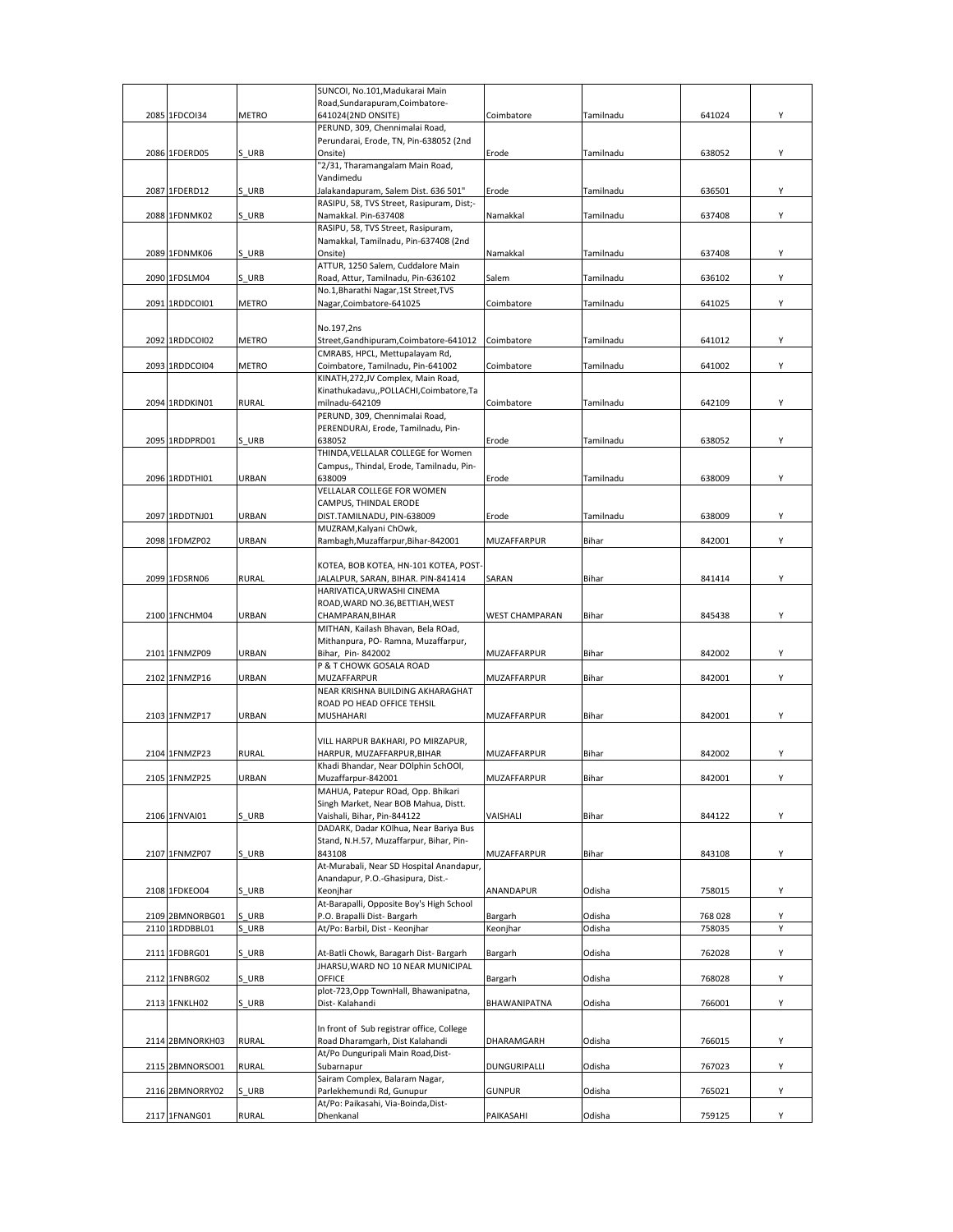| 2118 1FDBLN01   | S URB        | Groundfloor, College Road, Patnagarh Dist-<br>Bolangir                             | PATNAGARH       | Odisha       | 767025 | Υ |
|-----------------|--------------|------------------------------------------------------------------------------------|-----------------|--------------|--------|---|
|                 |              |                                                                                    |                 |              |        |   |
| 2119 2BMNORRO01 | URBAN        | Main Road, Power House Road, Rourkela<br>Sector-19 Bank Colony, At/Po-             | POWER HOUSE     | Odisha       | 769001 | Y |
| 2120 1RDDROU01  | URBAN        | Rourkela, Dist- Sundergarh<br>At-Christianpda, G.M.Collerge Chhak, Dist-           | ROURKELA MAIN   | Odisha       | 769005 | Υ |
| 2121 1RDDSBP01  | URBAN        | Sambalpur                                                                          | SAMBALPUR       | Odisha       | 768001 | Υ |
| 2122 1FNSBP05   | URBAN        | At/PO : Dhanupali Chowk, Cuttack Line<br>Dist:- Sambalpur.                         | SAMBALPUR       | Odisha       | 768001 | Υ |
|                 |              |                                                                                    |                 |              |        |   |
| 2123 1FDSBP04   | S URB        | Gaiety Road, Mohanty Para, Chitragupta<br>Chowk, GolBazar, Dist:- Sambalpur        | SAMBALPUR       | Odisha       | 768001 | Y |
| 2124 1FNSUB01   | S URB        | Plot No-547, Pravas Lodge Building, 1st<br>Floor, Dist-Sonepur                     | SONEPU          | Odisha       | 767017 | Y |
|                 |              | S.H.-39, Near new Bus Stand, Main Road,                                            |                 |              |        |   |
| 2125 1FDANB02   | <b>RURAL</b> | At-Gulipatna, PO- Umarkote, Tehsil-<br>Umarkote, Dist.-Nabarangpur                 | <b>UMARKOTE</b> | Odisha       | 764073 | Υ |
|                 |              | LANKAC, BOB, Lanka Kachuara,<br>khemnichak, New jaganpura, Ram                     |                 |              |        |   |
| 2126 1FNPAT13   | METRO        | Krishna Nagar, Patna, patna, Biha                                                  | patna           | <b>BIHAR</b> | 800027 | Υ |
|                 |              | KURJIM, BOB, Near - Loyala High School,<br>Opp - Nalanda Colony, Kurji More, Patna |                 |              |        |   |
| 2127 1FNPAT14   | METRO        | Bihar - 800010<br>PHULWA, BOB, Opp - Saket Vihar More,                             | patna           | <b>BIHAR</b> | 800010 | Υ |
|                 |              | Anisabad - Phulwari, Sharif More, Patna,                                           |                 |              |        |   |
| 2128 1FNPAT15   | METRO        | Bihar - 800002                                                                     | patna           | <b>BIHAR</b> | 800002 | Υ |
|                 |              | SRIKRI, BOB, P V Complex, Ground Floor,                                            |                 |              |        |   |
| 2129 1FNPAT16   | <b>METRO</b> | Boring Canal Road, Patna - 800001<br>PBBPAT, A-10, Patrakar nagar,                 | patna           | <b>BIHAR</b> | 800001 | Υ |
| 2130 1FNPAT17   | <b>METRO</b> | Kankarbagh, Patna, Bihar-800020<br>FATWAH, BOB, Devi Chowk, Railway                | patna           | <b>BIHAR</b> | 800020 | Υ |
|                 |              | Station Road, Fatwah, Patna, Bihar,                                                |                 |              |        |   |
| 2131 1FNPAT18   | S URB        | 803201                                                                             | patna           | <b>BIHAR</b> | 803201 | Υ |
|                 |              | EXTMOK, Nazerath Hospital, Mokameh,                                                |                 |              |        |   |
| 2132 1FNPAT20   | S URB        | Dist. Patna, Bihar. Pin-803302<br>PBBPAT, South to Ishan International             | patna           | <b>BIHAR</b> | 803302 | Υ |
| 2133 1FNPAT23   | METRO        | School, Infro<br>RAJEND, Raj Kishore Path, Kadam Kuan,                             | patna           | <b>BIHAR</b> | 800020 | Y |
| 2134 1FNPAT24   | METRO        | Lohanipur, D                                                                       | patna           | <b>BIHAR</b> | 800003 | Y |
| 2135 1FNPAT25   | <b>METRO</b> | BAHPAT, Kumhrar, Kankarbagh, Dist.<br>Patna, Bihar. P                              | patna           | <b>BIHAR</b> | 800020 | Υ |
| 2136 1FNPAT26   | METRO        | LOHIYA, Ground Floor of Chhatrapati<br>Niwas, Singh M                              | patna           | <b>BIHAR</b> | 800003 | Υ |
|                 |              | LANKAC, Mithapur Bus Stand Road,                                                   |                 |              |        |   |
| 2137 1FNPAT27   | METRO        | Infront of Gate N<br>PATNA, Budh Marg , Police Line chowraha                       | patna           | <b>BIHAR</b> | 800001 | Y |
| 2138 1FNPAT28   | <b>METRO</b> | ,Patna,Biha<br>KURJIM, Ajay Niwas, Main Road, Alpana                               | patna           | <b>BIHAR</b> | 800001 | Y |
|                 |              | Market, Patliputra Colony, Dist. Patna,                                            |                 |              |        |   |
| 2139 1FNPAT29   | <b>METRO</b> | Bihar. Pin-800013<br>KURJIM, Ground Floor at Rajiv Nagar Main                      | patna           | <b>BIHAR</b> | 800013 | Y |
| 2140 1FNPAT30   | <b>METRO</b> | Road-7, N                                                                          | patna           | <b>BIHAR</b> | 800024 | Υ |
| 2141 1FNPAT31   | <b>METRO</b> | KURJIM, Co-operative Colony, West Patel<br>Nagar, Pat                              | patna           | <b>BIHAR</b> | 800023 | Υ |
|                 |              | BUDDHA, Buddha Colony, NR BD Public                                                |                 |              |        |   |
| 2142 1FNPAT33   | METRO        | School, Dist. Patna, Bihar. Pin-800001                                             | patna           | <b>BIHAR</b> | 800001 | Υ |
| 2143 1FNPAT35   | <b>RURAL</b> | BELCHI, C/o Arjun Bhai Patel, Block Road,<br>Belchi.                               | patna           | <b>BIHAR</b> | 800011 | Υ |
|                 |              | PATNAB, Patna City Chowk, Noon Ka                                                  |                 |              |        |   |
| 2144 1FNPAT37   | METRO        | Chowraha, Patna, Bihar, Pin-800008<br>PHULWA, Yarpur Road No.1, Near Patna         | patna           | <b>BIHAR</b> | 800011 | Υ |
| 2145 1FNPAT39   | <b>METRO</b> | Kalibari, Pat<br>CHIRAU, BOB, Chiraura, Patna, Bihar, Pin-                         | patna           | <b>BIHAR</b> | 800008 | Υ |
| 2146 1FNPAT40   | <b>RURAL</b> | 801109                                                                             | patna           | <b>BIHAR</b> | 800001 | Y |
| 2147 1FNPAT42   | METRO        | LANKAC, K 209, MAIN ROAD, HANUMAN<br>NAGAR, KANKARBAG                              | patna           | <b>BIHAR</b> | 800014 | Υ |
|                 |              | GULZAR, Gulzarbagh, Patnacity, Patna, Bihar-                                       |                 |              |        |   |
| 2148 1RDDPAT02  | <b>METRO</b> | 800008<br>SRIKRI, Shrikrishnapuri, Navai Arcade                                    | patna           | <b>BIHAR</b> | 800008 | Υ |
| 2149 1RDDPAT03  | METRO        | Bring Road, Patna, Bihar, Pin-800001<br>PATNA, Frazer Road, Near Dakbanglow        | patna           | <b>BIHAR</b> | 800001 | Υ |
| 2150 1RDDPAT04  | <b>METRO</b> | crossing, Patna, B                                                                 | patna           | <b>BIHAR</b> | 800001 | Υ |
|                 |              | NAUBAT, Tilkeshwari Market Bus Stand,<br>near BOB Naubatpur Branch, Distt. Patna,  |                 |              |        |   |
| 2151 2BNNBRPA01 | S URB        | Pin-801109                                                                         | patna           | <b>BIHAR</b> | 801109 | Υ |
|                 |              | MANER, BoB, Sharma Nivas, Mohalla-<br>Sarai, Maner, Dist.- Patna, Bihar, Pin-      |                 |              |        |   |
| 2152 2BNNBRPA02 | S URB        | 801108                                                                             | patna           | <b>BIHAR</b> | 801108 | Υ |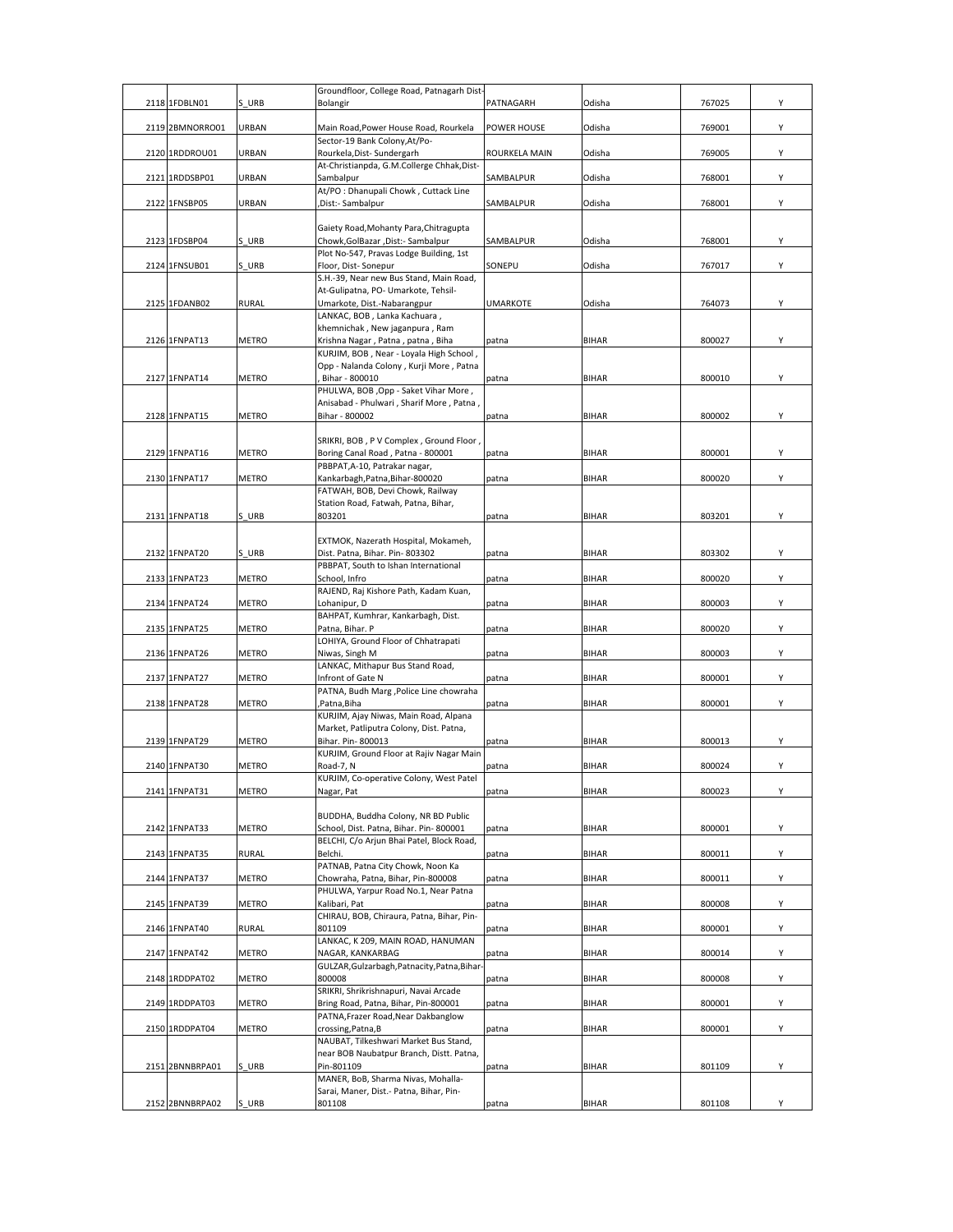| 2153 2BNNBRPA03                | URBAN                 | GOLARD, Gola Road, Bailey Road, Patna,<br>Bihar. Pin-801503                        | patna          | <b>BIHAR</b>                 | 801503           | Υ      |
|--------------------------------|-----------------------|------------------------------------------------------------------------------------|----------------|------------------------------|------------------|--------|
|                                |                       | GAIGHA, Near Pani Tanki, Ashok Rajpath,                                            |                |                              |                  |        |
| 2154 2BNNBRPA04                | <b>METRO</b>          | Patna, Bih                                                                         | patna          | <b>BIHAR</b>                 | 800007           | Υ      |
|                                |                       | YAKUBP, Main Road, Yakubpur, Patna,                                                |                |                              |                  | Υ      |
| 2155 2BNNBRPA05                | <b>RURAL</b>          | Bihar, Pin-801505<br>BAHPAT. H/O NAVIN KR SINGH.KANTI                              | patna          | <b>BIHAR</b>                 | 801505           |        |
| 2156 2BNNBRPA06                | <b>METRO</b>          | FACTORY ROAD, Bihar, Pin-800020                                                    | patna          | <b>BIHAR</b>                 | 800020           | Υ      |
|                                |                       |                                                                                    |                |                              |                  |        |
| 2157 1FNPAT47                  | <b>METRO</b>          | PATLIP, Saryug Complex, Opp. Paliputra<br>Police Station, Patna, Bihar. PIN-800013 | patna          | <b>BIHAR</b>                 | 800013           | Y      |
|                                |                       | RAJEND, Rajendra Nagar, Patna, Bihar, Pin-                                         |                |                              |                  |        |
| 2158 1FDPAT48                  | METRO                 | 800016                                                                             | patna          | <b>BIHAR</b>                 | 800016           | Υ      |
|                                |                       | LANKAC, K 209, MAIN ROAD, HANUMAN                                                  |                |                              |                  |        |
|                                |                       | NAGAR, KANKARBAGH, PATNA, BIHAR,                                                   |                |                              |                  |        |
| 2159 1FNPAT50                  | <b>METRO</b>          | PIN-800020. (2ND OFFSITE)                                                          | patna          | <b>BIHAR</b>                 | 800020           | Y      |
|                                |                       | MOKAME, Main Road, Mokama, Patna,                                                  |                |                              |                  |        |
| 2160 1FNPAT53<br>2161 1FNPAT52 | S URB<br><b>METRO</b> | Bihar, Pin-803302.<br>IOC Road, Sipara                                             | patna<br>patna | <b>BIHAR</b><br><b>BIHAR</b> | 803302<br>800020 | Υ<br>Υ |
|                                |                       |                                                                                    |                |                              |                  |        |
|                                |                       | BUDDHA, EAST BORING CANAL ROAD, SRI                                                |                |                              |                  |        |
| 2162 1FDPAT54                  | <b>METRO</b>          | KRISHNA NAGAR, PATNA, BIHAR-800001<br>RAJEND, KAMALA MARKET                        | patna          | <b>BIHAR</b>                 | 800001           | Υ      |
|                                |                       | BHATACHARYA ROAD, PATNA, BIHAR-                                                    |                |                              |                  |        |
| 2163 1FDPAT55                  | <b>METRO</b>          | 800001                                                                             | patna          | <b>BIHAR</b>                 | 800001           | Υ      |
|                                |                       | GAIGHA, BHIKHANA PAHARI CHOWK,                                                     |                |                              |                  |        |
| 2164 1FDPAT56                  | METRO                 | PATNA-800004<br>GAIGHA, ASHOK RAJ PATH, MAHENDRU,                                  | patna          | <b>BIHAR</b>                 | 800004           | Y      |
|                                |                       | PATNA, NEAR MALARIA OFFICE BIHAR-                                                  |                |                              |                  |        |
| 2165 1FDPAT57                  | METRO                 | 800006                                                                             | patna          | <b>BIHAR</b>                 | 800006           | Υ      |
|                                |                       | GULZAR, SATATION ROAD, GULZARBAGH,                                                 |                |                              |                  |        |
| 2166 1FDPAT58                  | <b>METRO</b>          | PATNA CITY, PATNA-800007                                                           | patna          | <b>BIHAR</b>                 | 800007           | Y      |
|                                |                       | PATNAB, SADAR GALI, KHAJEKALA, PATNA                                               |                |                              |                  |        |
| 2167 1FDPAT60                  | <b>METRO</b>          | CITY, BIHAR-                                                                       | patna          | <b>BIHAR</b>                 | 800008           | Υ      |
| 2168 1FDPAT59                  | METRO                 | GULZAR, NAWAB BAHADUR<br>ROAD, PATNA, BIHAR PIN-800008                             | patna          | <b>BIHAR</b>                 | 800008           | Υ      |
|                                |                       | PATNAB, BAKARIYA TOLA MORE, MEENA                                                  |                |                              |                  |        |
|                                |                       | BAZAR, GULZARBAGH, PATNA, BIHAR, PIN-                                              |                |                              |                  |        |
| 2169 1RDDSRN01                 | <b>METRO</b>          | 800007<br>RAJEND, Darjeeling Tea, Opp.Abu                                          | PATNA          | <b>BIHAR</b>                 | 800007           | Υ      |
|                                |                       | Fakkrudin Plaza, Langar Toll, Patna, Bihar.                                        |                |                              |                  |        |
| 2170 1RDDPAT01                 | <b>METRO</b>          | PIN-800004                                                                         | patna          | <b>BIHAR</b>                 | 800004           | Υ      |
|                                |                       | DUMRAO, In Front Of Dumraon Railway                                                |                |                              |                  |        |
| 2171 1FNBUX02                  | S URB                 | Station, Buxar<br>smt yashoda devi village hardvan                                 | Buxar          | <b>BIHAR</b>                 | 802119           | Υ      |
| 2172 1FNBUX03                  | <b>RURAL</b>          | kothwara gaya                                                                      | Buxar          | <b>BIHAR</b>                 | 824201           | Y      |
|                                |                       | SASRAM, SASARAM, RAMAYAN MARKET,                                                   |                |                              |                  |        |
| 2173 1FNRTS03                  | <b>URBAN</b>          | G.T. ROAD, SASARAM, ROHTAS, BIHAR,<br>PIN-821115                                   | Rohtas         | <b>BIHAR</b>                 | 821115           | Υ      |
|                                |                       | SASRAM, SASARAM, RAMAYAN MARKET,                                                   |                |                              |                  |        |
|                                |                       | G.T. ROAD, SASARAM, ROHTAS, BIHAR,                                                 |                |                              |                  |        |
| 2174 1FDRTS01                  | URBAN                 | PIN-821115                                                                         | Rohtas         | <b>BIHAR</b>                 | 821115           | Υ      |
|                                |                       | NAWADA, BOB, Rajendra Nagar, Near LIC                                              |                |                              |                  |        |
| 2175 2BNNBRNW01                | S URB                 | Colony, Nawada, Bihar, Pin-815110 INDIA                                            | Nawada         | <b>BIHAR</b>                 | 815110           | Υ      |
| 2176 1FNNLN02                  | S URB                 | Bus stand rajgir nalanda                                                           | nalanda        | <b>BIHAR</b>                 | 803116           | Y      |
| 2177 1FNBOJ04                  | <b>RURAL</b>          | SIKARH, BOB Sikarhata Kalan, Bhojpur,<br>Bihar, Pin-8                              | Bhojpur        | <b>BIHAR</b>                 | 802222           | Υ      |
|                                |                       |                                                                                    |                |                              |                  |        |
|                                |                       | MANPUR, BOB, Buniyadganj, Manpur,                                                  |                |                              |                  |        |
| 2178 2BNNBRGY01                | URBAN                 | Distt. Gaya, Bihar, Pin-823003                                                     | GAYA           | <b>BIHAR</b>                 | 823003           | Υ      |
| 2179 2BNNBRGY02                | RURAL                 | ALIGAY, BOB, Alipur, PO- Buniyadganj,<br>Bihar, Pin-823002                         | GAYA           | <b>BIHAR</b>                 | 823002           | Υ      |
|                                |                       | DAUDNA, Koilwan Niwas, Lakhan More,                                                |                |                              |                  |        |
|                                |                       | Ward No.20,                                                                        |                |                              |                  |        |
| 2180 1FDARG01                  | S URB                 | Daudnagar, Aurangabad, Bihar-824113                                                | AURANGABAD     | <b>BIHAR</b>                 | 824113           | Υ      |
| 2181 1FDARG03                  | URB                   | Nagar Palika Road, Daudnagar<br>Kumar Brother's, IOC petrol                        | AURANGABAD     | BIHAR                        | 824113           | Υ      |
| 2182 1FNARG02                  | S URB                 | pump, Bhakharua More                                                               | AURANGABAD     | <b>BIHAR</b>                 | 824113           | Υ      |
|                                |                       | CHAS, Bypass Road, Opp Neel Kamal                                                  |                |                              |                  |        |
|                                |                       | Hotel, Chas, Bokaro, Jharkhand, Pin-                                               |                |                              |                  |        |
| 2183 1FDBOK03                  | S URB                 | 827013<br>CHAS, Below STATE BANK OF INDIA                                          | CHAS           | JHARKHAND                    | 827013           | Υ      |
|                                |                       | Building, CHIRA CHAS, BOKARO,                                                      |                |                              |                  |        |
| 2184 1FDBOK04                  | URBAN                 | Jharkhand. PIN-827013                                                              | CHAS           | <b>JHARKHAND</b>             | 827013           | Υ      |
|                                |                       | JAINAM, GEETA RANI MARKET, BERMO<br>ROAD, NEAR TIMBER FACTORY, JAIN                |                |                              |                  |        |
|                                |                       | MORE, BOKARO, JHARKHAND, PIN-                                                      |                |                              |                  |        |
| 2185 1FDBOK05                  | <b>RURAL</b>          | 831001                                                                             | <b>BOKARO</b>  | <b>JHARKHAND</b>             | 831001           | Y      |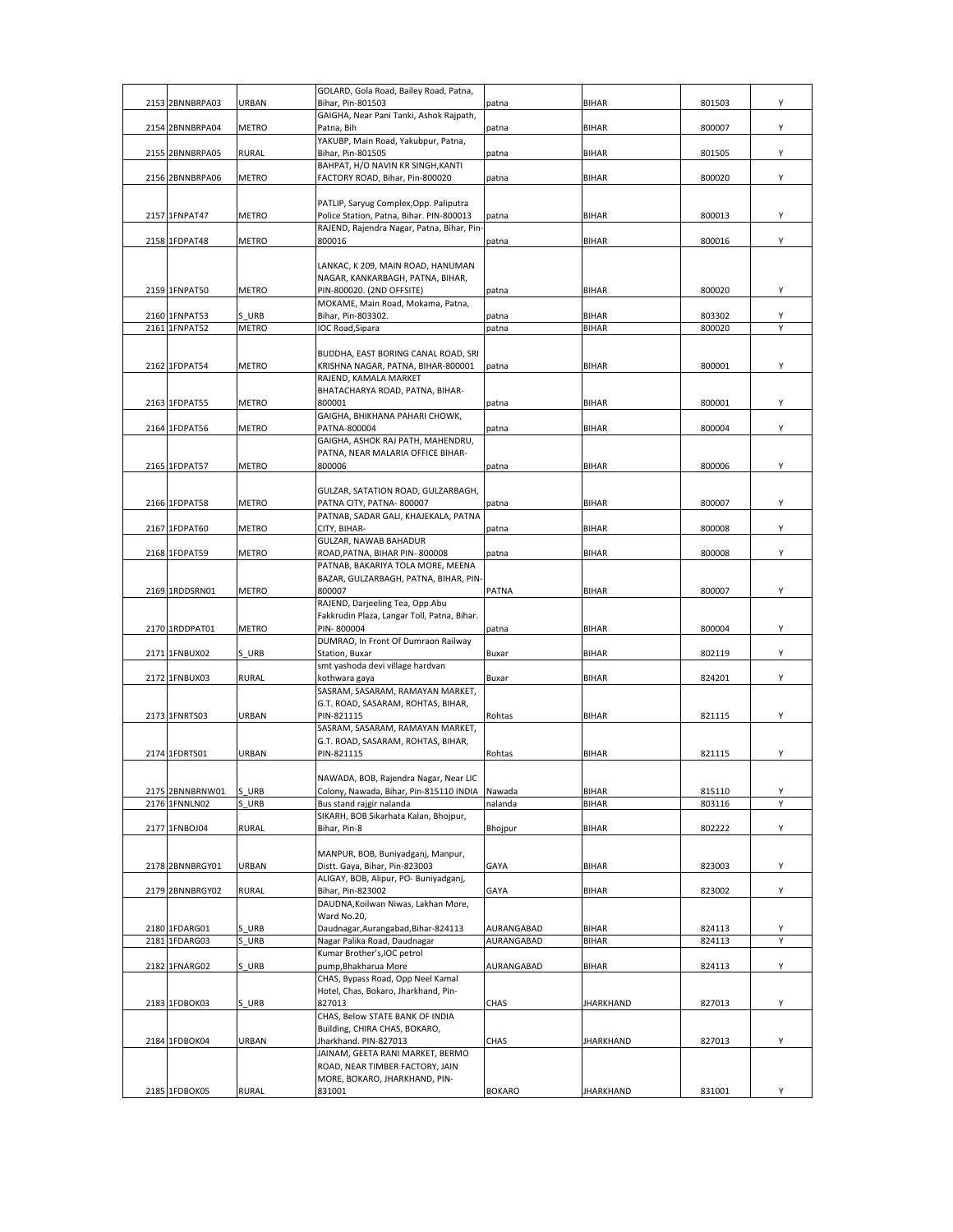|               |              | BOKARO, Sector 3/C, The Bokaro Mall,                                          |                   |                  |        |   |
|---------------|--------------|-------------------------------------------------------------------------------|-------------------|------------------|--------|---|
|               |              | Bokaro Steel City, Bokaro, Jharkhand, Pin-                                    |                   |                  |        |   |
| 2186 1FDBOK10 | S URB        | 827003.                                                                       | <b>BOKARO</b>     | JHARKHAND        | 827003 | Υ |
|               |              |                                                                               |                   |                  |        |   |
|               |              | TRIMURTI MANSION, NEAR PAANI TANKI,                                           |                   |                  |        |   |
| 2187 1FDBOK12 | METRO        | MANAITAND, PURANA BAZAR, DHANBAD                                              | <b>DHANBAD</b>    | JHARKHAND        | 826001 | Υ |
|               |              | JORDHA, JORA PHATAK, DHANBAD,                                                 |                   |                  |        |   |
| 2188 1FDDNB05 | METRO        | Jharkhand. 826001                                                             | DHANBAD           | JHARKHAND        | 826001 | Υ |
|               |              | DHANBA, HPCL SREEJEE OUTLET,                                                  |                   |                  |        |   |
|               |              | MATHURIYA, DHANBAD, JHARKHAND, PIN-                                           |                   |                  |        |   |
| 2189 1FDDNB06 | METRO        | 826001<br>KATRAS, KALALI PHATAK, RAJGANJ                                      | DHANBAD           | JHARKHAND        | 836001 | Y |
|               |              | ROAD, PO KATRAS BAZAR, DHANBAD,                                               |                   |                  |        |   |
| 2190 1FDDNB07 | <b>METRO</b> | JHARKHAND, PIN-831001                                                         | <b>KATRAS</b>     | JHARKHAND        | 831001 | Y |
|               |              |                                                                               |                   |                  |        |   |
|               |              | DUMKA, S P COLLEGE ROAD, RASIKPUR                                             |                   |                  |        |   |
|               |              | NO. 2, NEAR CENTRAL BANK, DUMKA,                                              |                   |                  |        |   |
| 2191 1FDDUM02 | S URB        | JHARKHAND, PIN-814101                                                         | <b>DUMKA</b>      | <b>JHARKHAND</b> | 814101 | Y |
|               |              | CHAKUL, Harvilla Near Sarovar Garments                                        |                   |                  |        |   |
|               |              | Main Road, Ghatsila, East Singhbhum,                                          |                   |                  |        |   |
| 2192 1FDESB21 | S URB        | Jharkhand, Pin-832303                                                         | CHAKULIA          | JHARKHAND        | 832303 | Y |
|               |              | CHAKUL, Naya Bazar, Block Road,                                               |                   |                  |        |   |
| 2193 1FDESB23 | S URB        | Chakuliya, East Singhbhum, Jharkhand,                                         |                   |                  | 832301 | Υ |
|               |              | Pin-832301<br>BURMAM, SHOP NO. 3, DAYAL                                       | CHAKULIA          | JHARKHAND        |        |   |
|               |              | RESIDENCY, KARANNDIH CHOWK,                                                   |                   |                  |        |   |
|               |              | JAMSHEDPUR, EAST SINGHBHUM,                                                   |                   |                  |        |   |
| 2194 1FDESB24 | S URB        | JHARKHAND, PIN-831002                                                         | JAMSHEDPUR        | JHARKHAND        | 831002 | Y |
|               |              | SAKCHI, H NO. 15, HUME PIPE AREA, DEEP                                        |                   |                  |        |   |
|               |              | COMPLEX, PO SAKCHI, JAMSHEDPUR,                                               |                   |                  |        |   |
|               |              | EAST SINGHBHUM, JHARKHAND, PIN-                                               |                   |                  |        |   |
| 2195 1FDESB25 | URBAN        | 831001                                                                        | <b>JAMSHEDPUR</b> | <b>JHARKHAND</b> | 831001 | Y |
|               |              | Main Road irba P O and Vill Irba Pin No                                       |                   |                  |        |   |
| 2196 1FDESB26 | RURAL        | 835238 INDIA                                                                  | <b>IRBA</b>       | JHARKHAND        | 835238 | Υ |
|               |              |                                                                               |                   |                  |        |   |
|               |              | BHUJAM, H NO. C-43, CROSS ROAD, -22,<br>(DISPENSARY ROAD) BESIDE BHARAT GAS   |                   |                  |        |   |
|               |              | AGENCY) SIDGORA, JAMSHEDPUR, EAST                                             |                   |                  |        |   |
| 2197 1FDESB27 | URBAN        | SINGHBUM, JHARKHAND, PIN-831009                                               | JAMSHEDPUR        | JHARKHAND        | 831009 | Υ |
|               |              | TELCOE, SIDHU NIWAS, H NO 18, ZONE NO                                         |                   |                  |        |   |
|               |              | 11, BIRSA NAGAR, TELCO,                                                       |                   |                  |        |   |
| 2198 1FDESB44 | URBAN        | JAMSHEDPUR, JHARKHAND-831004                                                  | JAMSHEDPUR        | JHARKHAND        | 831004 | Y |
|               |              |                                                                               |                   |                  |        |   |
|               |              | CHHGOB, OPPOSITE CHHOTA GOBINDPUR                                             |                   |                  |        |   |
|               |              | BUS STAND, CHHOTA GOBINDPUR, PURBI                                            |                   |                  |        |   |
| 2199 1FDESB45 | S URB        | SINGHBHUM, JHARKHAND-831015                                                   | JAMSHEDPUR        | JHARKHAND        | 831015 | Υ |
|               |              |                                                                               |                   |                  |        |   |
| 2200 1FDGRH01 | S URB        | GARHWA, Ranka Road, Near Tiwary Guest<br>House, Garhwa, Jharkhand, Pin-822114 | GARHWA            | JHARKHAND        | 822114 | Y |
|               |              | MIHIJA, P B ROAD, NEAR HATIA,                                                 |                   |                  |        |   |
|               |              | MIHIJAM, DIST JAMTARA, JHARKHAND,                                             |                   |                  |        |   |
| 2201 1FDJMT03 | S URB        | PIN-815354                                                                    | MIHIJAM           | JHARKHAND        | 815354 | Υ |
|               |              | PAKUR, HARIN DANGA BAZAR, EAST OF                                             |                   |                  |        |   |
|               |              | RAILWAY CROSSING, PAKUR, JHARKHAND,                                           |                   |                  |        |   |
| 2202 1FDPAK02 | S URB        | PIN-816107                                                                    | <b>PAKUR</b>      | JHARKHAND        | 816107 | Υ |
|               |              | HARMU, SHIVAJEE CHOWK, HARMU                                                  |                   |                  |        |   |
| 2203 1FDRCH04 | METRO        | ROAD, RANCHI, JHARKHAND-834002                                                | RANCHI            | <b>JHARKHAND</b> | 834002 | Υ |
|               |              | BARIRD, SHANTI COMPLEX. OPP.                                                  |                   |                  |        |   |
|               | METRO        | BARIYATU NURSING HOME, BARIYATU<br>RD, RANCHI, JHARKHAND-834009               | RANCHI            | <b>JHARKHAND</b> | 834009 | Υ |
| 2204 1FDRCH05 |              | RATU, CJHATTI BAZAR, RATU, RANCHI,                                            |                   |                  |        |   |
| 2205 1FDRCH12 | S URB        | JHARKHAND, PIN-834002                                                         | RANCHI            | JHARKHAND        | 834002 | Y |
|               |              | KANKEE, C/O PRASAD HARDWARE,                                                  |                   |                  |        |   |
|               |              | KANKEE BLOCKCHOWK KANKEE RANCHI,                                              |                   |                  |        |   |
| 2206 1FDRCH13 | S URB        | JHARKHAND, PIN-831001                                                         | RANCHI            | <b>JHARKHAND</b> | 831001 | Υ |
|               |              | BUNDU, NEAR BUNDU COLLEGE, MORE                                               |                   |                  |        |   |
|               |              | NH33, BUNDU, DIST RANCHI,                                                     |                   |                  |        |   |
| 2207 1FDRCH14 | S URB        | JHARKHAND, PIN-834003                                                         | <b>BUNDU</b>      | <b>JHARKHAND</b> | 834003 | Υ |
|               |              | KUSHAI, NAMKUM ROAD, DORANDA,                                                 |                   |                  |        |   |
| 2208 1FDRCH21 | METRO        | RANCHI                                                                        | RANCHI            | JHARKHAND        | 834002 | Υ |
| 2209 1FDSAR08 | URBAN        | MAIN ROAD TOWARDS NIT ROAD NO 4,<br>ADITYAPUR, JAMSHEDPUR                     | ADITYAPUR         | JHARKHAND        | 831013 | Υ |
|               |              |                                                                               |                   |                  |        |   |
|               |              | KAURIK, KAURIKHUTABARI BRANCH, POST-                                          |                   |                  |        |   |
|               |              | BHAGIA VIA MIRZA CHOWK, DISTT.                                                |                   |                  |        |   |
| 2210 1FDSHB05 | RURAL        | SAHEBGANJ, JHARKHAND, PIN-813106                                              | KAURIKHUTABARI    | JHARKHAND        | 813106 | Υ |
|               |              | BOKARO, BOB, C-4, City Centre, Sector 4,                                      |                   |                  |        |   |
|               |              | Bokaro Steel City, Jharkhand, Pin-827004                                      |                   |                  |        |   |
| 2211 1FNBOK02 | URBAN        | (2nd Onsite).                                                                 | <b>BOKARO</b>     | JHARKHAND        | 827004 | Υ |
|               |              | PHUSRO, MAIN ROAD PHUSRO, NEAR                                                |                   |                  |        |   |
|               |              | ICICI BANK PHUSRO BOKARO,                                                     |                   |                  |        |   |
| 2212 1FNBOK07 | S_URB        | JHARKHAND, PIN-831001                                                         | Bokaro            | JHARKHAND        | 831001 | Y |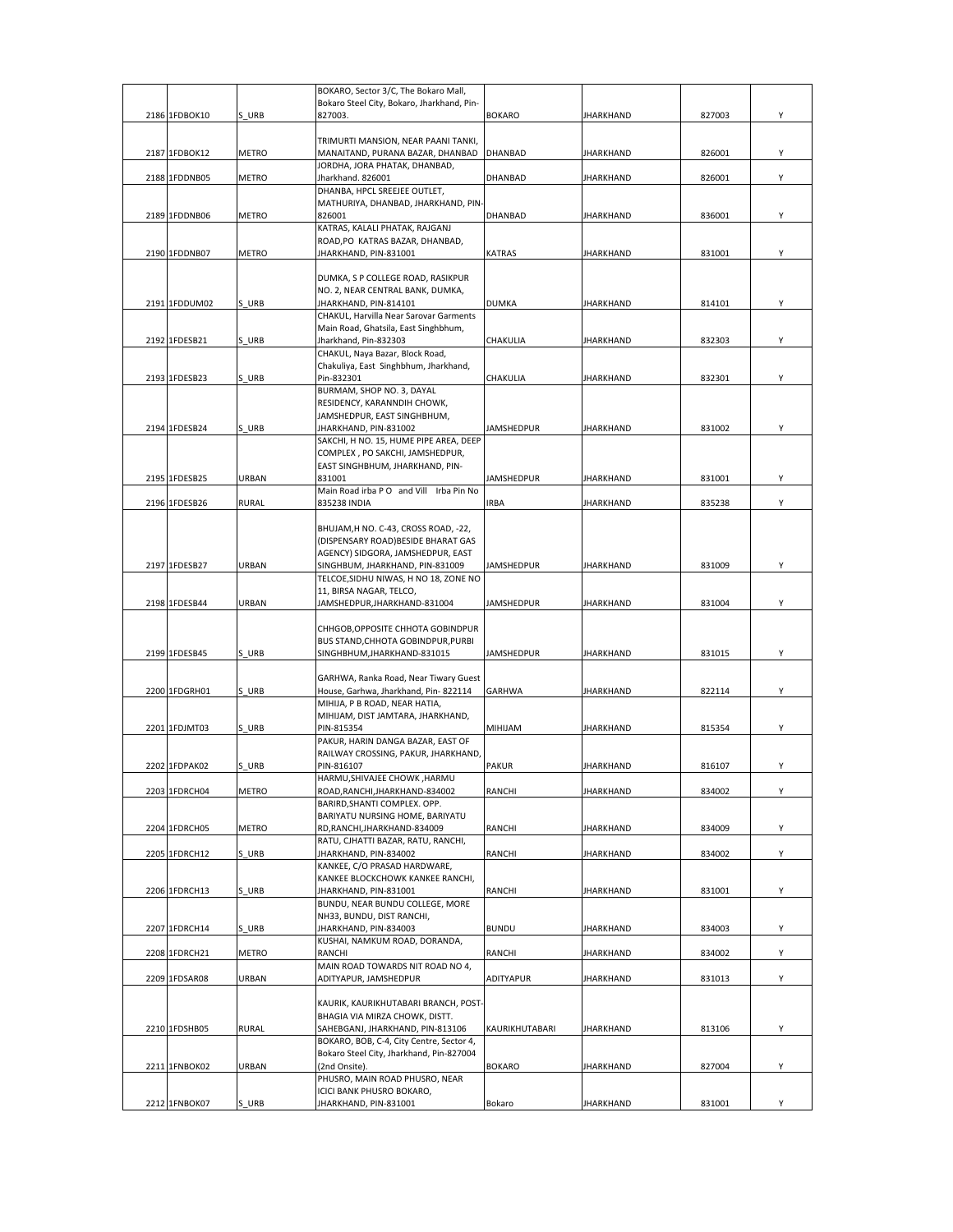|               |              | BOKARO, BOB, C-4, City Centre, Sector-4,                 |                   |                  |        |   |
|---------------|--------------|----------------------------------------------------------|-------------------|------------------|--------|---|
|               |              | Bokaro Steel City, Jharkhand, Pin-827004.                |                   |                  |        |   |
| 2213 1FNBOK09 | URBAN        | (2nd Onsite)                                             | <b>BOKARO</b>     | <b>JHARKHAND</b> | 827004 | Υ |
|               |              | Vill: Siwandih Bansgora, Nr Shiv Mandir                  |                   |                  |        |   |
| 2214 1FNBOK11 | <b>URBAN</b> | PO Siwandih                                              | <b>BOKARO</b>     | <b>JHARKHAND</b> | 827010 | Υ |
|               |              | CHAIBA, At SPG mission compound                          |                   |                  |        |   |
|               |              | Mahulsai Road, Distt- Chaibasa,<br>Jharkhand, Pin-833201 |                   |                  |        |   |
| 2215 1FNCBS01 | S URB        |                                                          | CHAIBASA          | <b>JHARKHAND</b> | 833201 | Υ |
|               |              | CHAIBA, Badi Bazar, Near Chhota post                     |                   |                  |        |   |
| 2216 1FNCBS02 | S URB        | office main road, Chaibasa, Jharkhand, Pin-<br>833201    | CHAIBASA          | <b>JHARKHAND</b> | 833201 | Υ |
|               |              |                                                          |                   |                  |        |   |
|               |              | CHATRA, Main Road, Verma Complex,                        |                   |                  |        |   |
| 2217 1FNCRA01 | S URB        | Chatra, Jharkhand, Pin-825401                            | CHATRA            | <b>JHARKHAND</b> | 825401 | Y |
|               |              | NARAYA, BOB, Narayanpur Branch, PO.                      |                   |                  |        |   |
|               |              | Madhupur, Dist. Deogarh, Jharkhand. Pin-                 |                   |                  |        |   |
| 2218 1FNDGR02 | <b>RURAL</b> | 815353                                                   | NARAYANPUR        | <b>JHARKHAND</b> | 815353 | Υ |
|               |              |                                                          |                   |                  |        |   |
|               |              | DEOGHA, BOB, VIP chowk, Main Road,                       |                   |                  |        |   |
| 2219 1FNDGR03 | URBAN        | Distt. Deoghar, Jharkhand, Pin-814112                    | DEOGHAR           | <b>JHARKHAND</b> | 814112 | Υ |
|               |              |                                                          |                   |                  |        |   |
|               |              | MADHUP, BELPARA, MADHUPUR, DIST.                         |                   |                  |        |   |
| 2220 1FNDGR04 | <b>RURAL</b> | DEOGHAR, JHARKHAND, PIN-815353                           | MADHUPUR          | <b>JHARKHAND</b> | 815353 | Υ |
|               |              | GOVDHA, Tirupati Complex, G.T.Rd,                        |                   |                  |        |   |
|               |              | Govindpur, Dhanbad, Jharkhand, Pin-                      |                   |                  |        |   |
| 2221 1FNDNB02 | S URB        | 828109                                                   | <b>GOVINDPUR</b>  | <b>JHARKHAND</b> | 838109 | Υ |
|               |              | HIRAPU, 1st Floor Amba Tower,                            |                   |                  |        |   |
|               |              | Saraidhela, Dhanbad, Jharkhand, Pin-                     |                   |                  |        |   |
| 2222 1FNDNB03 | <b>METRO</b> | 826001                                                   | DHANBAD           | <b>JHARKHAND</b> | 814112 | Υ |
|               |              | HIRAPU, Sahyogi Near Sec-1, Near Big                     |                   |                  |        |   |
|               |              | Saraidhela Dhanbad, Hirapur, Jharkhand,                  |                   |                  |        |   |
| 2223 1FNDNB04 | <b>METRO</b> | Pin-828109                                               | <b>HIRAPUR</b>    | <b>JHARKHAND</b> | 828109 | Υ |
|               |              | DHANBAD, NEAR EMPLOYMENT                                 |                   |                  |        |   |
|               |              | EXCHANGE OFFICE, BARTAND, DHANBAD,                       |                   |                  |        |   |
| 2224 1FNDNB08 | METRO        | JHARKHAND, PIN-826001                                    | DHANBAD           | <b>JHARKHAND</b> | 826001 | Υ |
|               |              |                                                          |                   |                  |        |   |
|               |              | DHANBAD, C/O RAJNANDAN PRASAD,                           |                   |                  |        |   |
|               |              | RANI ROAD, NEAR OVERBRIDGE, BHUDAR,                      |                   |                  |        |   |
| 2225 1FNDNB09 | METRO        | DHANBAD, JHARKHAND, PIN-826001                           | DHANBAD           | <b>JHARKHAND</b> | 826001 | Υ |
|               |              | DUMKA, Dumka Branch, Shah Readymade                      |                   |                  |        |   |
|               |              | Stores, Teen Bazar, Dumka, Jharkhand, Pin-               |                   |                  |        |   |
| 2226 1FNDUM01 | S URB        | 814101                                                   | DUMKA             | <b>JHARKHAND</b> | 814101 | Υ |
|               |              | BURMAM, BOB, Burmamines Branch,                          |                   |                  |        |   |
|               |              | Chowk Bazar, Jugsalai, Jamshedpur, East                  |                   |                  |        |   |
| 2227 1FNESB01 | S URB        | Singhbhum, Jharkhand, 831006                             | JAMSHEDPUR        | JHARKHAND        | 831006 | Υ |
|               |              | CHHGOB, Rajendra Bhavan, main Road,                      |                   |                  |        |   |
|               |              | Chhota Gobindpur, Jamshedpur,                            |                   |                  |        |   |
| 2228 1FNESB02 | S URB        | Jharkhand, Pin-831015                                    | JAMSHEDPUR        | <b>JHARKHAND</b> | 831015 | Υ |
|               |              | BARDIK, Bardikanpur Branch, Block.                       |                   |                  |        |   |
|               |              | Chakulia, Dist. East Singhbhum,                          |                   |                  |        |   |
| 2229 1FNESB04 | RURAL        | Jharkhand. Pin-832301                                    | BARDIKANPUR       | <b>JHARKHAND</b> | 832301 | Υ |
|               |              | CHAKUL, Chakulia Branch, Post Chakulia,                  |                   |                  |        |   |
|               |              | Distt. East Singhbhum, Jharkhand, Pin-                   |                   |                  |        |   |
| 2230 1FNESB05 | S URB        | 832301                                                   | CHAKULIYA         | JHARKHAND        | 832301 | Υ |
|               |              | GALUDI, Galudih Branch, P.O. Mahulia,                    |                   |                  |        |   |
|               |              | Galudih, Dist. East Singhbhum, Jharkhand.                |                   |                  |        |   |
| 2231 1FNESB06 | <b>RURAL</b> | Pin-832304                                               | GALUDIH           | <b>JHARKHAND</b> | 832304 | Υ |
|               |              | HULLUN, Hullung Branch, Post Karaduba                    |                   |                  |        |   |
|               |              | (via) Ghatsila, East Singhbhum, Jharkhand,               |                   |                  |        |   |
| 2232 1FNESB08 | <b>RURAL</b> | Pin-832303                                               | HULLUNG           | <b>JHARKHAND</b> | 832303 | Υ |
|               |              | BHUJAM, 45/A Bhuiyadih, Jamshedpur,                      |                   |                  |        |   |
|               |              | P.O. Agrico, Jamshedpur, Jharkhand, Pin-                 |                   |                  |        |   |
| 2233 1FNESB09 | <b>URBAN</b> | 831009                                                   | <b>JAMSHEDPUR</b> | <b>JHARKHAND</b> | 831009 | Υ |
|               |              | JAMSHE, BOB Building, Main Road,                         |                   |                  |        |   |
|               |              | Bistupur, Distt. East Singhbhum, Pin-                    |                   |                  |        |   |
| 2234 1FNESB10 | URBAN        | 831001                                                   | <b>JAMSHEDPUR</b> | <b>JHARKHAND</b> | 831001 | Y |
|               |              |                                                          |                   |                  |        |   |
|               |              | JAMSHE, Vikash Complex, Kadma Market,                    |                   |                  |        |   |
|               |              | G-1 Side by LPG, Kadma, Jamshedpur, East                 |                   |                  |        |   |
| 2235 1FNESB11 | URBAN        | Singhbhum, Jharkhand, Pin-831001                         | JAMSHEDPUR        | <b>JHARKHAND</b> | 831001 | Y |
|               |              | JAMSHE, Kalsi Niwas, NR Bus Stand,                       |                   |                  |        |   |
|               |              | Kadma, Jamshedpur, dist. East                            |                   |                  |        |   |
| 2236 1FNESB12 | URBAN        | Singhbhum, Jharkhand. Pin-831001                         | JAMSHEDPUR        | <b>JHARKHAND</b> | 831001 | Υ |
|               |              | BURMAM, Burmamines HP outlet,                            |                   |                  |        |   |
|               |              | Jamshedpur, Distt. East Singhbhum,                       |                   |                  |        |   |
| 2237 1FNESB14 | S URB        | Jharkhand, Pin-831007                                    | JAMSHEDPUR        | <b>JHARKHAND</b> | 831007 | Υ |
| 2238 1FNESB15 | URBAN        | THAKURBARI ROAD, SAKCHI                                  | <b>JAMSHEDPUR</b> | <b>JHARKHAND</b> | 831001 | Υ |
|               |              | "Boddom Bazar                                            |                   |                  |        |   |
| 2239 1FNESB16 | URBAN        | HazariBagh Jharkhand"                                    | Hazaribagh        | <b>JHARKHAND</b> | 825301 | Υ |
|               |              | BURMAM, Shitla Chowk Parsudih                            |                   |                  |        |   |
|               |              | Kaarandih, Jamshedpur, East Singhbhum,                   |                   |                  |        |   |
| 2240 1FNESB17 | S URB        | Jharkhand, Pin-831001                                    | JAMSHEDPUR        | <b>JHARKHAND</b> | 831001 | Υ |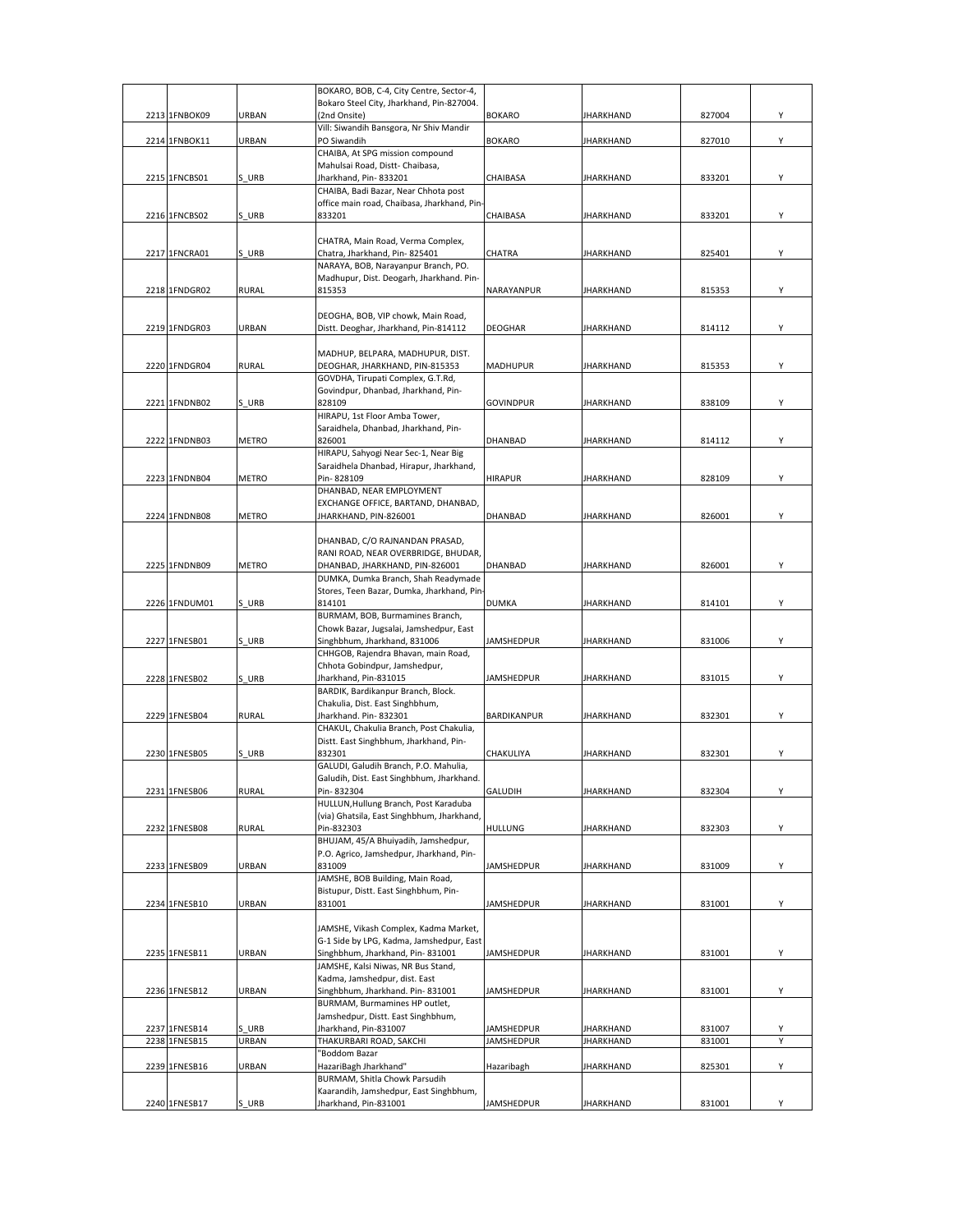|               |              | MANGO, Jawahar Nagar Road No. 14,<br>Pardih Road Mango, Jamshedpur, East          |                   |                  |        |   |
|---------------|--------------|-----------------------------------------------------------------------------------|-------------------|------------------|--------|---|
| 2241 1FNESB18 | URBAN        | Singhbhum, Jharkhand. Pin-831012                                                  | JAMSHEDPUR        | <b>JHARKHAND</b> | 831012 | Υ |
|               |              |                                                                                   |                   |                  |        |   |
| 2242 1FNESB20 | S URB        | CHHGOB, BIRSA NAGAR CHOWK, TELCO,<br>JAMSHEDPUR, Jharkhand, Pin-831019            | JAMSHEDPUR        | <b>JHARKHAND</b> | 831019 | Y |
|               |              |                                                                                   |                   |                  |        |   |
|               |              | WOMJAM, WOMENS COLLEGE KHARKAI                                                    |                   |                  |        |   |
| 2243 1FNESB28 | URBAN        | LINK ROAD BISTUPUR JAMSHEDPUR,<br>JHARKHAND, PIN-831001                           | <b>JAMSHEDPUR</b> | <b>JHARKHAND</b> | 831001 | Y |
|               |              |                                                                                   |                   |                  |        |   |
|               |              | JADUGO, MAIN ROAD JADUGORA, NEAR                                                  |                   |                  |        |   |
| 2244 1FNESB29 | S URB        | RAHUL HOTEL JADUGORA, EAST<br>SINGHBHUM, JHARKHAND, PIN-832102                    | East Singhbhum    | <b>JHARKHAND</b> | 832102 | Υ |
|               |              |                                                                                   |                   |                  |        |   |
|               |              | TELCO, Bhubaneshwari Plaza, Holding No                                            |                   |                  |        |   |
| 2245 1FNESB30 | <b>URBAN</b> | 6, Zone No 1B, Birsa Nagar, Telco,<br>Jamshedpur, Jharkhand, Pin-831019           | JAMSHEDPUR        | JHARKHAND        | 831019 | Υ |
|               |              | ZAKIRN, Main Road, Mauja Naugaon, PO                                              |                   |                  |        |   |
|               |              | Ghatshila, Dist.-East Jamshedpur,                                                 |                   |                  |        |   |
| 2246 1FNESB31 | URBAN        | Singhbhum, Jharkhand, Pin-832303.                                                 | JAMSHEDPUR        | JHARKHAND        | 832303 | Υ |
|               |              | GULMUR, Main Road, Golmuri,<br>Jamshedpur, East Singhbhum, Jharkhand,             |                   |                  |        |   |
| 2247 1FNESB32 | URBAN        | Pin-831003. (2nd Offsite)                                                         | JAMSHEDPUR        | <b>JHARKHAND</b> | 831003 | Υ |
|               |              | BHUJAM, 45/A, BHUIYADIH,                                                          |                   |                  |        |   |
|               |              | JAMSHEDPUR, P.O AGRICO,<br>JAMSHEDPUR, JHARKHAND, PIN-                            |                   |                  |        |   |
| 2248 1FNESB33 | URBAN        | 831009(2ND ONSITE)                                                                | JAMSHEDPUR        | <b>JHARKHAND</b> | 831009 | Y |
|               |              | BURMAN, BOB, Burmamines Branch,                                                   |                   |                  |        |   |
|               |              | Chowk Bazar, Jugsalai, Jamshedpur, East<br>Singhbhum, Jharkhand, Pin-831006. (2nd |                   |                  |        |   |
| 2249 1FNESB34 | S URB        | Onsite)                                                                           | <b>JAMSHEDPUR</b> | <b>JHARKHAND</b> | 831006 | Υ |
|               |              | CHHGOB, RAJENDRA BHAVAN, MAIN                                                     |                   |                  |        |   |
|               |              | ROAD, CHHOTA GOBINDPUR,                                                           |                   |                  |        |   |
| 2250 1FNESB35 | S URB        | JAMSHEDPUR, JHARKHAND, PIN-<br>831015(2ND ONSITE)                                 | JAMSHEDPUR        | <b>JHARKHAND</b> | 831015 | Y |
|               |              |                                                                                   |                   |                  |        |   |
|               |              | BHUJAM, TIMKEN GATE, MAIN ROAD                                                    |                   |                  |        |   |
| 2251 1FNESB36 | <b>URBAN</b> | BHUIYADIH, JAMSHEDPUR, EAST<br>SINGHBHUM, JHARKHAND, PIN-831009                   | <b>JAMSHEDPUR</b> | <b>JHARKHAND</b> | 831009 | Y |
|               |              | TISCO, H No 68, 6/A, Dhatkidih, Tisco                                             |                   |                  |        |   |
|               |              | Town Division, Jamshedpur, East                                                   |                   |                  |        |   |
| 2252 1FNESB37 | URBAN        | Singhbhum, Jharkhand, Pin-831001. (2nd<br>Onsite)                                 | <b>JAMSHEDPUR</b> | <b>JHARKHAND</b> | 831001 | Υ |
|               |              | BURMAM, Naya Bazar, Jugsalai,                                                     |                   |                  |        |   |
| 2253 1FNESB38 | S URB        | Jamshedpur, Jharkhand, Pin-834001.                                                | <b>JAMSHEDPUR</b> | <b>JHARKHAND</b> | 834001 | Y |
|               |              | BHUJAM, P/70, Nirmal Complex, Pragati<br>Nagar, Bridih Basti, Bajrang Chowk,      |                   |                  |        |   |
|               |              | Jamshedpur, East Singhbhum, Jharkhand,                                            |                   |                  |        |   |
| 2254 1FNESB39 | URBAN        | Pin-834001.                                                                       | <b>JAMSHEDPUR</b> | <b>JHARKHAND</b> | 834001 | Υ |
|               |              | MANGO, Old Purulia Road, Near Urdu<br>Middle School, Near Imambara Line,          |                   |                  |        |   |
|               |              | Mango, Jamshedpur, Jharkhand, Pin-                                                |                   |                  |        |   |
| 2255 1FNESB40 | URBAN        | 834001.                                                                           | JAMSHEDPUR        | JHARKHAND        | 834001 | Y |
|               |              | BURMAM, Opp. HP Gas Agency, ME                                                    |                   |                  |        |   |
|               |              | School Road, Near Rajasthan Sewa Sadan,<br>Jugsalai, Jamshedpur, Jharkhand, Pin-  |                   |                  |        |   |
| 2256 1FNESB41 | S URB        | 822101.                                                                           | <b>JAMSHEDPUR</b> | <b>JHARKHAND</b> | 822101 | Υ |
|               |              | SONARI, H No.-639, B Block, Sonari, Near                                          |                   |                  |        |   |
| 2257 1FNESB42 | URBAN        | Nurse Qtrs, Gudri Bazar, Sonari,<br>Jamshedpur, Jharkhand, Pin-831011.            | <b>JAMSHEDPUR</b> | <b>JHARKHAND</b> | 831011 | Υ |
|               |              | BURMAM, J P Road, Bagbera,                                                        |                   |                  |        |   |
|               |              | Jamshedpur, East Singhbhum, Jarkhand,                                             |                   |                  |        |   |
| 2258 1FNESB43 | S URB        | Pin-831002.                                                                       | <b>JAMSHEDPUR</b> | <b>JHARKHAND</b> | 831002 | Υ |
|               |              | JAMSHE, MAIN ROAD, VIDYAPATI NAGAR,                                               |                   |                  |        |   |
|               |              | IN FRONT OF DUNI ROAD, BARIDH,                                                    |                   |                  |        |   |
| 2259 1FNESB46 | URBAN        | JAMSHEDPUR, JHARKHAND, PIN-831002<br>DEOGIR, Deori Branch, Block Deori, Distt.    | JAMSHEDPUR        | <b>JHARKHAND</b> | 831002 | Y |
| 2260 1FNGIR01 | RURAL        | Giridh, Jharkhand, Pin-815314                                                     | DEORI             | <b>JHARKHAND</b> | 815314 | Υ |
|               |              | MACHHL, Machhli Branch, P.O. Deori,                                               |                   |                  |        |   |
| 2261 1FNGIR02 | <b>RURAL</b> | Distt- Giridh, Jharkhand, Pin- 815214                                             | MACHHLI           | <b>JHARKHAND</b> | 815214 | Υ |
|               |              | GIRIDH, 1st Floor, Shabadi Market, Court                                          |                   |                  |        |   |
| 2262 1FNGIR03 | URBAN        | Road, Giridih, Jharkhand, Pin-815301                                              | <b>GIRIDIH</b>    | <b>JHARKHAND</b> | 815301 | Υ |
|               |              | GIRIDH, Netajee Chowk bhandaridih                                                 |                   |                  |        |   |
| 2263 1FNGIR04 | URBAN        | giridih, Distt- GIRIDIH, Jharkhand, Pin-<br>815301                                | <b>GIRIDIH</b>    | <b>JHARKHAND</b> | 815301 | Υ |
|               |              |                                                                                   |                   |                  |        |   |
| 2264 1FNGIR05 | S URB        | GIRIDH, Krishna Nagar More, Near Carmel                                           |                   |                  |        | Υ |
|               |              | School, Giridh, Jharkhand.Pin-815301                                              | <b>GIRIDH</b>     | <b>JHARKHAND</b> | 815301 |   |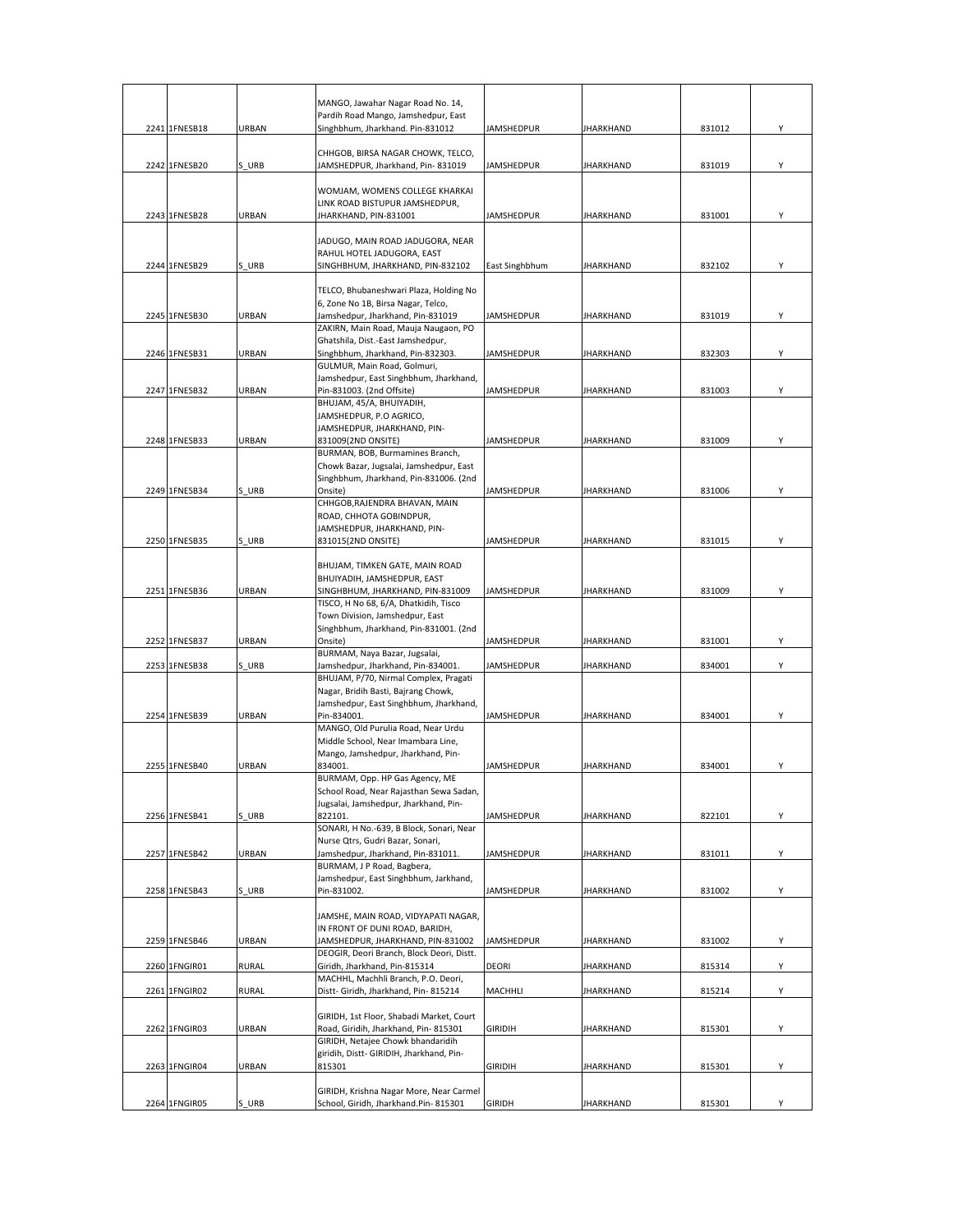|               |              | GODDA, NAHAR CHOWK, AT PO GODDA                                              |                |                  |        |   |
|---------------|--------------|------------------------------------------------------------------------------|----------------|------------------|--------|---|
| 2265 1FNGOD01 | S URB        | DISTT- GODDA, JHARKHAND, Pin-814133                                          | <b>GODDA</b>   | <b>JHARKHAND</b> | 814133 | Υ |
|               |              | HAZARI, Gyanamrit Niwas, PTC Road,                                           |                |                  |        |   |
|               |              | Matwari, Hazaribagh, Jharkhand, Pin-                                         |                |                  |        |   |
| 2266 1FNHZB02 | URBAN        | 825301                                                                       | HAZARIBAGH     | <b>JHARKHAND</b> | 825301 | Υ |
|               |              | JAMATA, Kayasth Para, At Po Jamtara, Dist-                                   |                |                  |        |   |
| 2267 1FNJMT02 | S URB        | Jamtara, Jharkhand, Pin-815351                                               | JAMTARA        | <b>JHARKHAND</b> | 815351 | Υ |
|               |              | JAMTAR, DUMKA ROAD, JAMTARA, PLOT                                            |                |                  |        |   |
|               |              | NO. 2471, JAMTAR JHARKHAND PIN-                                              |                |                  |        |   |
| 2268 1FNJMT04 | S URB        | 815351                                                                       | <b>JAMTARA</b> | <b>JHARKHAND</b> | 815351 | Υ |
|               |              | KODERM, C/O Ram Janaki Complex, NH-                                          |                |                  |        |   |
|               |              | 31, Koderma, Dist.Koderma, Jharkhand.                                        |                |                  |        |   |
| 2269 1FNKDR02 | S URB        | Pin-825410                                                                   | KODERMA        | <b>JHARKHAND</b> | 825410 | Υ |
|               |              | KODARM, Samaroh hall ranchi patna road,                                      |                |                  |        |   |
|               |              | old bus stand jhumri tilaiya, Kodarma,                                       |                |                  |        |   |
| 2270 1FNKDR03 | S URB        | Jharkhand, Pin-825409                                                        | KODARMA        | <b>JHARKHAND</b> | 825409 | Υ |
|               |              | KODARM, Ganesh Market w no 15 ranchi                                         |                |                  |        |   |
| 2271 1FNKDR04 | S URB        | patna rd jhumri, Tilaiya, Pin- 825409                                        | KODARMA        | <b>JHARKHAND</b> | 825409 | Y |
|               |              | KODARM, Ganesh Market, W No 15,                                              |                |                  |        |   |
|               |              | Ranchi Patna Road, Jhumri, Tilaiya,                                          |                |                  |        |   |
| 2272 1FNKDR05 | S URB        | Kodarma, Jharkhand, Pin-825409. (2nd<br>Offsite)                             | KODARMA        | <b>JHARKHAND</b> | 825409 | Y |
|               |              | LOHARD, Near Thakurbari Gudri Bazar,                                         |                |                  |        |   |
|               |              | Lohardagga, Distt- Lohardaga, Jharkhand,                                     |                |                  |        |   |
| 2273 1FNLOH01 | S URB        | Pin-835302                                                                   | LOHARDAGA      | <b>JHARKHAND</b> | 835302 | Y |
|               |              | LATEHA, Main Road, Thana Chowk                                               |                |                  |        |   |
| 2274 1FNLTH01 | S URB        | Latehar, Jharkhand, Pin- 829206<br>SAHSAN, Sangrampur Branch, PO.            | LATEHAR        | <b>JHARKHAND</b> | 829206 | Υ |
|               |              | Sangrampur, Dist. Pakur, Jharkhand. Pin-                                     |                |                  |        |   |
| 2275 1FNPAK01 | RURAL        | 816105                                                                       | SANGRAMPUR     | <b>JHARKHAND</b> | 816105 | Y |
|               |              | CHHJHA, Main Road chhatarpur at+PO                                           |                |                  |        |   |
|               |              | chhatarpur Palamu, Jharkhand. PIN-                                           |                |                  |        |   |
| 2276 1FNPLM02 | RURAL        | 835202<br>MAHENDRA ARCADE, DALTONGANJ,                                       | Chhatarpur     | <b>JHARKHAND</b> | 835202 | Υ |
| 2277 1FNPLM03 | S URB        | Palamu, Jharkhand. PIN-822101                                                | DALTONGANJ     | <b>JHARKHAND</b> | 822101 | Υ |
|               |              | HESAG, Beside Kishore Shoe House, Main                                       |                |                  |        |   |
|               |              | Road Birsa Chowk, Ranchi, Jharkhand, Pin-                                    |                |                  |        |   |
| 2278 1FNRCH06 | <b>METRO</b> | 834003                                                                       | RANCHI         | <b>JHARKHAND</b> | 834003 | Υ |
|               |              | KADRU, A G Colony Road, Kadru, Post                                          |                |                  |        |   |
| 2279 1FNRCH08 | <b>METRO</b> | Hinoo, Distt. Ranchi, Jharkhand, Pin-<br>834002                              | RANCHI         | <b>JHARKHAND</b> | 834002 | Υ |
|               |              | DORAND, Arihant Market, Tulsi Chowk,                                         |                |                  |        |   |
|               |              | Doranda, Dist. Ranchi, Jharkhand. Pin-                                       |                |                  |        |   |
| 2280 1FNRCH09 | METRO        | 834002                                                                       | RANCHI         | <b>JHARKHAND</b> | 834002 | Υ |
|               |              | LALRAN, HPCL Outlet Lalpur chowk                                             |                | <b>JHARKHAND</b> |        | Y |
| 2281 1FNRCH10 | <b>METRO</b> | Ranchi, Jharkhand, Pin-834001<br>RATURO, HPCL, Outlet Piska More Near        | RANCHI         |                  | 834001 |   |
|               |              | Gurudwara Ranchi, Jharkhand, Pin-                                            |                |                  |        |   |
| 2282 1FNRCH11 | <b>METRO</b> | 835102                                                                       | RANCHI         | <b>JHARKHAND</b> | 835102 | Υ |
|               |              | BERO, Devi Mandop Chowk, Main Road,                                          |                |                  |        |   |
| 2283 1FNRCH15 | <b>RURAL</b> | Vil- Bero, Dist.-Ranchi, Jharkhand, Pin-<br>832401.                          | <b>BERO</b>    | <b>JHARKHAND</b> | 832401 | Υ |
|               |              |                                                                              |                |                  |        |   |
|               |              | LALRAN, 862/H.B ROAD, BRIGHT LAND,                                           |                |                  |        |   |
| 2284 1FNRCH16 | <b>METRO</b> | KOKAR RANCHI, JHARKHAND, PIN-834001 RANCHI                                   |                | <b>JHARKHAND</b> | 834001 | Y |
|               |              |                                                                              |                |                  |        |   |
| 2285 1FNRCH17 | <b>METRO</b> | RANCHI, OPP. PODDAR DHARMSHALA<br>UPPER RANCHI, JHARKHAND, PIN-834001 RANCHI |                | <b>JHARKHAND</b> | 834001 | Υ |
|               |              | RANCHI, NEAR SAHU MEDICAL, FRIENDS                                           |                |                  |        |   |
|               |              | COLONY MORE, PANDRA, RANCHI,                                                 |                |                  |        |   |
| 2286 1FNRCH18 | URBAN        | JHARKHAND, PIN-834001                                                        | RANCHI         | <b>JHARKHAND</b> | 834001 | Υ |
|               |              | HESAG, BESIDE BOB ATM, MAIN ROAD,                                            |                |                  |        |   |
| 2287 1FNRCH19 | <b>METRO</b> | BIRSA CHOWK, RANCHI, JHARKHAND, PIN-<br>834002                               | RANCHI         | <b>JHARKHAND</b> | 834002 | Υ |
|               |              |                                                                              |                |                  |        |   |
|               |              | RANCHI, OPP. M.G ROAD, BOB, RANCHI,                                          |                |                  |        |   |
| 2288 1FNRCH20 | METRO        | JHARKHAND, PIN-834001(2ND OFFSITE)                                           | RANCHI         | <b>JHARKHAND</b> | 834001 | Υ |
|               |              | RANCHI, UPPER BAZAR, NORTH MARKET                                            |                |                  |        |   |
| 2289 1FNRCH22 | URBAN        | ROAD, GAUSHALA CHOWK, RANCHI,<br>JHARKHAND, PIN-834001                       | RANCHI         | <b>JHARKHAND</b> | 834001 | Υ |
|               |              |                                                                              |                |                  |        |   |
|               |              | RANCHI, OPP ROCK GARDEN, KANKEE                                              |                |                  |        |   |
| 2290 1FNRCH23 | <b>METRO</b> | ROAD, RANCHI, JHARKHAND, PIN-834002 RANCHI                                   |                | <b>JHARKHAND</b> | 834002 | Υ |
|               |              | RAMGAR, near railway station, Bijuliya<br>ramgarh cantt, Distt-Ramgarh, Pin- |                |                  |        |   |
| 2291 1FNRMG02 | S URB        | 829122                                                                       | RAMGARH        | <b>JHARKHAND</b> | 829122 | Υ |
|               |              | BHURKU, PURAN RAM CHOWK, MAIN                                                |                |                  |        |   |
|               |              | ROAD BHURKUNDA BAZAR, DIST                                                   |                |                  |        |   |
| 2292 1FNRMG03 | RURAL        | RAMGARH, JHARKHAND, PIN-829106                                               | BHURKUNDA      | <b>JHARKHAND</b> | 829106 | Y |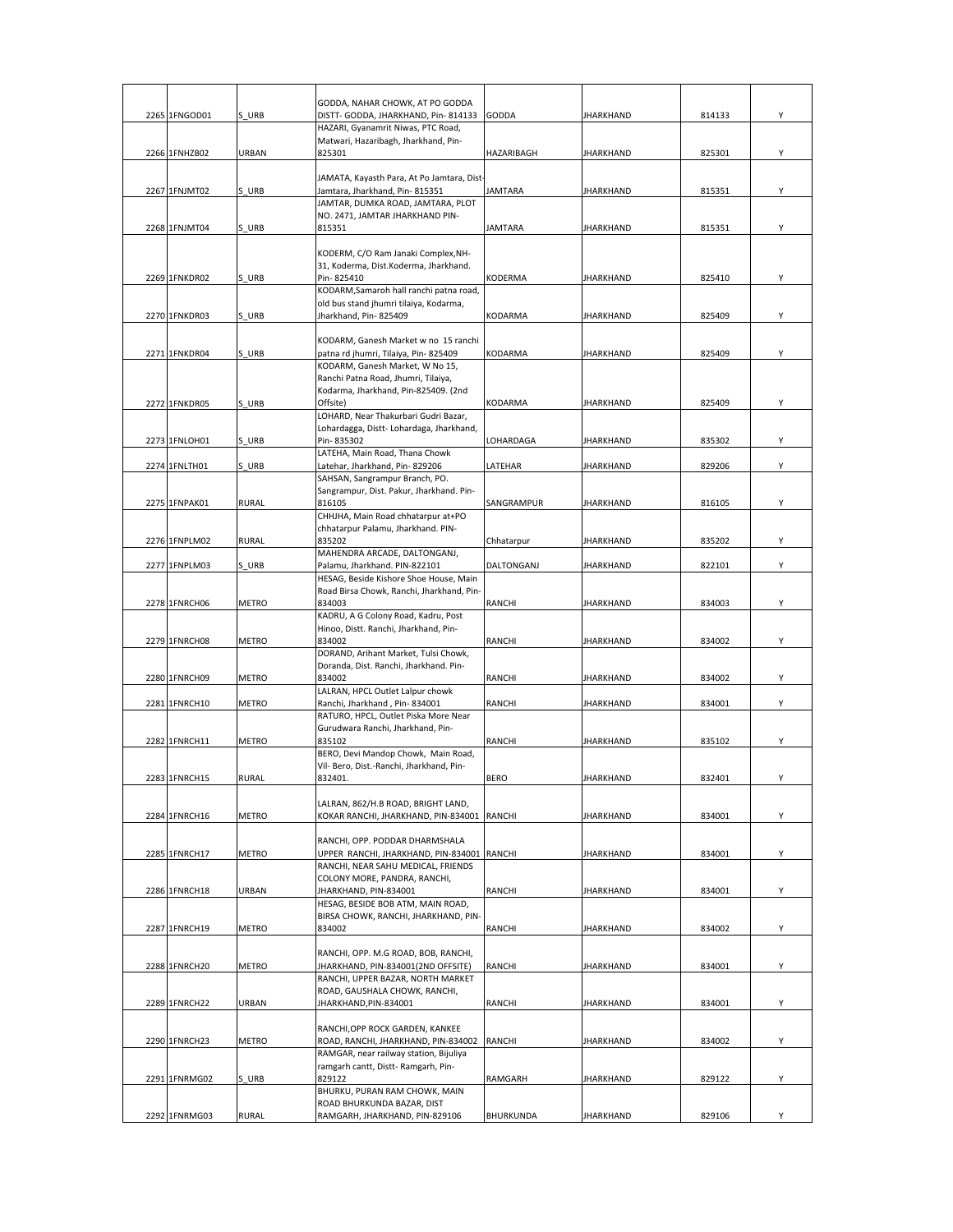|                 |              | GAMHAR, Gamharia Branch, Gajaraj                           |                     |                  |        |   |
|-----------------|--------------|------------------------------------------------------------|---------------------|------------------|--------|---|
|                 |              | Complex, Gamharia, Distt. Saraikela, Pin-                  |                     |                  |        |   |
| 2293 1FNSAR01   | S URB        | 832108 (2nd Onsite)                                        | <b>GAMHARIA</b>     | JHARKHAND        | 832108 | Υ |
|                 |              | ADITYA, ATM Adityapur, HP Outlet,                          |                     |                  |        |   |
| 2294 1FNSAR02   | URBAN        | Pansons, Dist. Saraikela, Jharkhand. Pin-<br>831013        | ADITYAPUR           | JHARKHAND        | 831013 | Υ |
|                 |              | SARAIK, Garage Chowk, AT & PO.                             |                     |                  |        |   |
|                 |              | Saraikela, Dist. Saraikela, Jharkhand. Pin-                |                     |                  |        |   |
| 2295 1FNSAR04   | S URB        | 833219                                                     | SARAIKELA           | JHARKHAND        | 833219 | Υ |
|                 |              |                                                            |                     |                  |        |   |
|                 |              | GAMHAR, Annapurna enterprises usha                         |                     |                  |        |   |
|                 |              | more tayo gate gamhariya, Saraikela,                       |                     |                  |        |   |
| 2296 1FNSAR05   | S URB        | Jharkhand, Jharkhand, Pin- 831001                          | GAMHARIA            | JHARKHAND        | 831001 | Υ |
|                 |              |                                                            |                     |                  |        |   |
|                 |              | CHAJHA, CHANDIL CHOWK BAZAR, MAIN                          |                     |                  |        |   |
|                 |              | ROAD CHANDIL, SARAIKELA KHARASAWA,                         |                     |                  |        |   |
| 2297 1FNSAR06   | <b>RURAL</b> | SARAIKELA, JHARKHAND, PIN-829111                           | CHANDIL             | <b>JHARKHAND</b> | 829111 | Υ |
| 2298 1FNSAR07   | URBAN        | At-Brahamanand Hospital, Tamolia                           | <b>MANGO</b>        | <b>JHARKHAND</b> | 831012 |   |
|                 |              | JIRLIK, Jirlikarharia Branch, PO. Mandro                   |                     |                  |        |   |
|                 |              | Via Mirza Chowk, Dist. Sahebganj,                          |                     |                  |        |   |
| 2299 1FNSHB01   | RURAL        | Jharkhand. Pin- 813208                                     | JIRLIKARHARIYA      | JHARKHAND        | 813208 | Υ |
|                 |              | CHASGA, CHASGAMA BRANCH,                                   |                     |                  |        |   |
|                 |              | P.O.TELO(VIA) BORIO, Distt-SAHEBGANJ,                      |                     |                  |        |   |
| 2300 1FNSHB03   | RURAL        | Jharakhand, Pin-816120                                     | CHASGAMA            | JHARKHAND        | 816120 | Υ |
|                 |              | SIMDEG, Prince Chowk, Simdega,                             |                     |                  |        |   |
| 2301 1FNSIM01   | S URB        | Jharkhand, Pin-835223<br>BARAJA, Deepa Complex, Main Road, | SIMDEG              | JHARKHAND        | 835223 | Υ |
|                 |              |                                                            |                     |                  |        |   |
| 2302 1FNWSI01   | <b>RURAL</b> | Barajamda, Dist. Barajamda, Jharkhand.<br>Pin-833221       | BARAJAMDA           | JHARKHAND        | 833221 | Υ |
|                 |              |                                                            |                     |                  |        |   |
|                 |              | CHAIBA, New Jain Market, Chaibasa, Dist.                   |                     |                  |        |   |
| 2303 1FNWSI02   | S URB        | West Singhbhum, Jharkhand. Pin-833201                      | CHAIBASA            | <b>JHARKHAND</b> | 833201 | Υ |
|                 |              |                                                            |                     |                  |        |   |
|                 |              | JAGWES, MAIN ROAD JAGANNATHPUR,                            |                     |                  |        |   |
|                 |              | DIST-WEST SINGHBHUM, JHARKHAND,                            |                     |                  |        |   |
| 2304 1FNWSI03   | <b>RURAL</b> | PIN-833203                                                 | <b>JAGANNATHPUR</b> | <b>JHARKHAND</b> | 833203 | Υ |
|                 |              | BARAJA, BOB Bara Jamada Branch Deepa                       |                     |                  |        |   |
|                 |              | Complex Dist West Singhbhum,                               |                     |                  |        |   |
| 2305 1FNWSI04   | <b>RURAL</b> | Jharkhand. PIN-833221                                      | KIRIBURU            | JHARKHAND        | 833221 | Υ |
|                 |              |                                                            |                     |                  |        |   |
|                 |              | BOKARO, C-4, CITY CENTRE, SEC-4, B S                       |                     |                  |        |   |
| 2306 1RDDBOK01  | URBAN        | CITY, BOKARO, JHARKHAND, PIN-827004                        | <b>BOKARO</b>       | JHARKHAND        | 827004 | Υ |
|                 |              |                                                            |                     |                  |        |   |
|                 |              | DEOGHA, SAVITRI COMPLEX, MAIN ROAD,                        |                     |                  |        |   |
| 2307 1RDDDGR01  | URBAN        | DEOGHAR, JHARKHAND, PIN-814112                             | <b>DEOGHAR</b>      | JHARKHAND        | 814112 | Υ |
|                 |              | HAZARI, KALIBARI ROAD, Hazaribagh,                         |                     |                  |        |   |
| 2308 1RDDHZB01  | URBAN        | JHARKHAND, PIN-825301                                      | HAZARIBAGH          | JHARKHAND        | 825301 | Υ |
|                 |              |                                                            |                     |                  |        |   |
|                 |              | JAMSHE, BISTUPUR, JAMSHEDPUR, EAST                         |                     |                  |        |   |
| 2309 1RDDJAM01  | URBAN        | SINGHBHUM, JHARKHAND, PIN-831001                           | <b>JAMSHEDPUR</b>   | JHARKHAND        | 831001 | Υ |
|                 |              | GOLMUR, MAIN ROAD, GOLMURI,                                |                     |                  |        |   |
|                 |              | JAMSHEDPUR, EAST SINGHBHUM,                                |                     |                  |        |   |
| 2310 1RDDJAM02  | URBAN        | JHARKHAND, PIN-831003<br>SONARI, WEST LAYOUT, SONARI,      | <b>JAMSHEDPUR</b>   | JHARKHAND        | 831003 | Υ |
|                 |              |                                                            |                     |                  |        |   |
| 2311 1RDDJAM04  | <b>IRRAN</b> | JAMSHEDPUR, EAST SINGHBHUM,<br>JHARKHAND, PIN-832011       | <b>IAMSHEDPLIR</b>  | HARKHAND         | 832011 | Υ |
|                 |              | BHUJAM, TIMKEN GATE, MAIN ROAD                             |                     |                  |        |   |
|                 |              | BHUIYADIH, JAMSHEDPUR, EAST                                |                     |                  |        |   |
| 2312 1RDDJAM06  | URBAN        | SINGBHUM, JHARKHAND, PIN-831009                            | <b>JAMSHEDPUR</b>   | <b>JHARKHAND</b> | 831009 | Υ |
|                 |              | KANKEE, CIP CAMPUS, KANKEE, RANCHI,                        |                     |                  |        |   |
| 2313 1RDDJHA01  | S URB        | JHARKHAND, PIN-834006                                      | KANKEE              | JHARKHAND        | 834006 | Υ |
|                 |              | KHUNTI, BOB, Dak Banglow Road, Khunti,                     |                     |                  |        |   |
| 2314 1RDDKHU01  | S URB        | Jharkhand, 835210                                          | <b>KHUNTI</b>       | JHARKHAND        | 835210 | Υ |
|                 |              |                                                            |                     |                  |        |   |
|                 |              | RATURO, MALWA BHAWAN, RATU ROAD,                           |                     |                  |        |   |
| 2315 1RDDRCH01  | METRO        | RANCHI, JHARKHAND, PIN-834005                              | RANCHI              | JHARKHAND        | 834005 | Υ |
|                 |              | RANCHI, OPP.M.G ROAD, BOB                                  |                     |                  |        |   |
| 2316 1RDDRCH03  | METRO        | RANCHI, JHARKHAND, PIN-834001                              | RANCHI              | JHARKHAND        | 834001 | Υ |
|                 |              | RAMGAR, MAIN ROAD, RAMGARH,                                |                     |                  |        |   |
| 2317 1RDDRMG01  | S URB        | JHARKHAND, PIN-829122                                      | RAMGARH             | JHARKHAND        | 829122 | Y |
|                 |              | H NO 68 6/A DHATKIDIH TISCO TOWN                           |                     |                  |        |   |
| 2318 1RDNJAM07  | URBAN        | <b>DIVISION</b>                                            | <b>JAMSHEDPUR</b>   | JHARKHAND        | 831005 | Υ |
|                 |              | CHAS, Siddartha Apts, Chas By-Pass Road,                   |                     |                  |        |   |
|                 |              | Chas, Distt. Bokaro, Jharkhand. Pin-                       |                     |                  |        |   |
| 2319 2BNNJHBO01 | URBAN        | 827013                                                     | CHAS                | JHARKHAND        | 827013 | Υ |
|                 |              | BOKAEC, BOB, CRM Building, Bokaro Steel                    |                     |                  |        |   |
|                 |              | Plant, Dist. Bokaro, Jharkhand. Pin-                       |                     |                  |        |   |
| 2320 2BNNJHBO02 | URBAN        | 827011                                                     | <b>BOKARO</b>       | JHARKHAND        | 827011 | Υ |
|                 |              | CHIRKU, BOB, Chirkunda, Kunal Market                       |                     |                  |        |   |
|                 |              | Complex, G. T. Road, Distt. Dhanbad, Pin-                  |                     |                  |        |   |
| 2321 2BNNJHDB01 | S URB        | 828203                                                     | CHIRKUNDA           | JHARKHAND        | 838203 |   |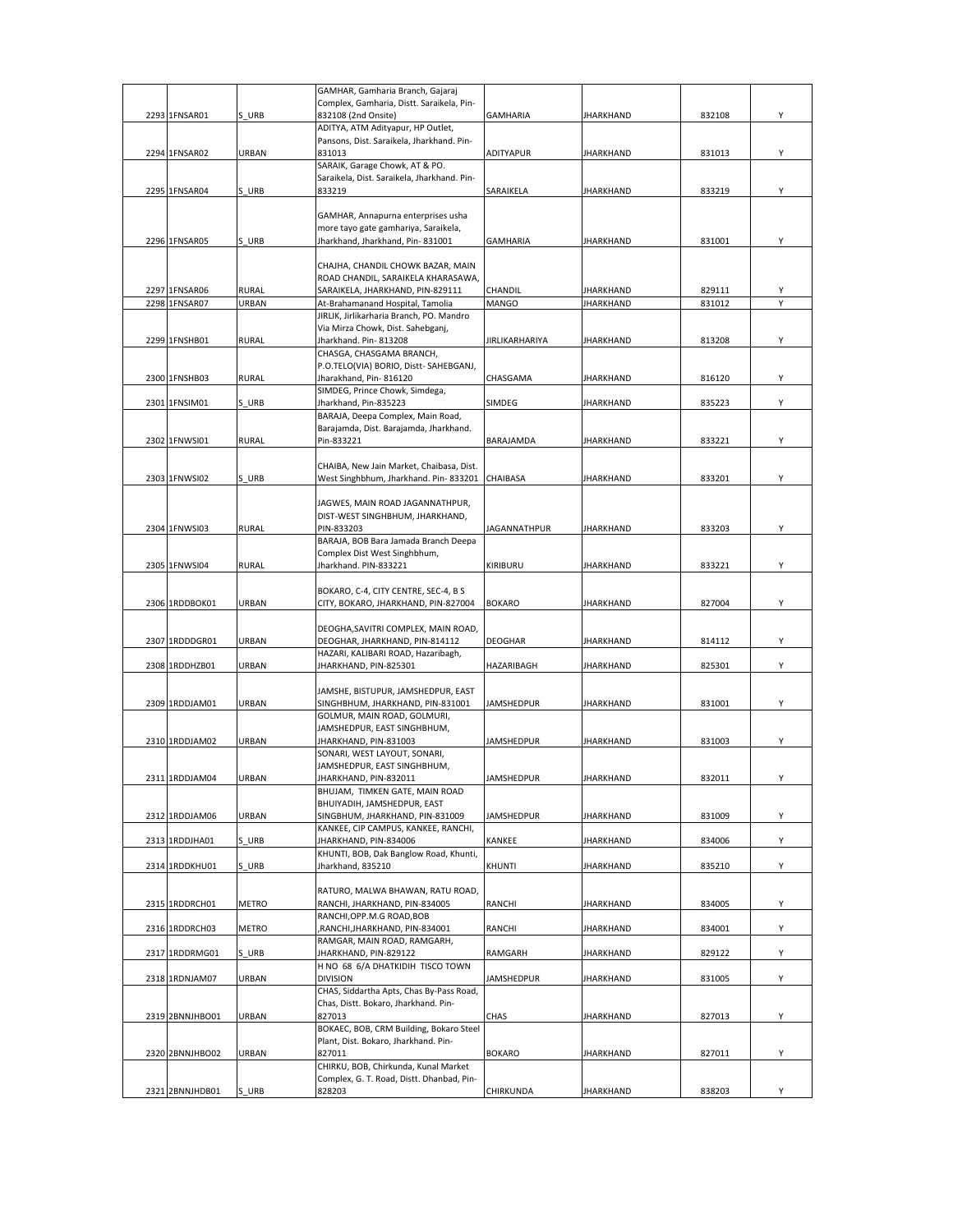|      |                 |              | LAKDEO, C/o-Kishan Tractor, Dumka-              |                |                  |        |   |
|------|-----------------|--------------|-------------------------------------------------|----------------|------------------|--------|---|
|      |                 |              | Deoghar Road, Jhausagarhi, Jharkhand,           |                |                  |        |   |
|      | 2322 2BNNJHDG01 | URBAN        | Pin-814112                                      | <b>DEOGHAR</b> | <b>JHARKHAND</b> | 814112 | Υ |
|      |                 |              | GUMLA, SS High School Road, Gumla, Dist.        |                |                  |        |   |
|      | 2323 2BNNJHGU01 | S URB        | Gumla, Jharkhand, Pin-835207                    | GUMLA          | <b>JHARKHAND</b> | 835207 | Υ |
|      |                 |              |                                                 |                |                  |        |   |
|      |                 |              |                                                 |                |                  |        |   |
|      |                 |              | BARKAG, BOB, Main Road, Barkagaon,              |                |                  |        |   |
|      |                 |              | Near Post Office, PO-Barkagaon, Dist.-          |                |                  |        |   |
|      | 2324 2BNNJHHZ01 | S URB        | Hazaribaug, Pin-825311                          | BARKAGAON      | <b>JHARKHAND</b> | 825311 | Υ |
|      |                 |              | TORPA, BOB, Torpa Branch, West Torpa            |                |                  |        |   |
|      |                 |              | Gram Panchayat Bhavan, Main Road,               |                |                  |        |   |
|      | 2325 2BNNJHKH01 | <b>RURAL</b> | Torpa Jharkhand, Pin-835227                     | <b>TORPA</b>   | <b>JHARKHAND</b> | 835227 | Υ |
|      |                 |              |                                                 |                |                  |        |   |
|      |                 |              | PAKUR, Dhuliyan Main Road, Bank Colony,         |                |                  |        |   |
|      | 2326 2BNNJHPA01 | S URB        | Pakur, Dist- Pakur, Jharkhand, Pin-816107 PAKUR |                | <b>JHARKHAND</b> | 816107 | Υ |
|      |                 |              |                                                 |                |                  |        |   |
| 2327 | 2BNNJHRG01      | S URB        | KUJU, Ara Road, Kuju Pin-825316                 | KUJU           | <b>JHARKHAND</b> | 825316 | Υ |
|      |                 |              | SONDIH, Vill-Sondih, PO-Chianpur, PS            |                |                  |        |   |
|      |                 |              | Mandu, Dist.-Ramgarh, Jharkhand, Pin-           |                |                  |        |   |
|      | 2328 2BNNJHRG03 | RURAL        | 829134                                          | RAMGARH        | JHARKHAND        | 829134 | Υ |
|      |                 |              | BUKRU, Vill- Bukru, PS-Kankee, Dist.-           |                |                  |        |   |
|      | 2329 2BNNJHRN02 | RURAL        | Ranchi, Pin-834006                              | KANKEE         | JHARKHAND        | 834006 | Υ |
|      |                 |              | LALRAN, 206, 1st Floor, Devrani Complex,        |                |                  |        |   |
|      |                 |              |                                                 |                |                  |        |   |
|      |                 |              | Lalpur Road, Ranchi, Jharkhand, Pin-            |                |                  |        |   |
|      | 2330 2BNNJHRN03 | <b>METRO</b> | 834001                                          | RANCHI         | <b>JHARKHAND</b> | 834001 | Υ |
|      |                 |              | TIPUDA, Tipudana Chowk, Po- Hatia, PS-          |                |                  |        |   |
|      |                 |              | Dhruva, Dist: Ranchi, Jharkhand. Pin-           |                |                  |        |   |
|      | 2331 2BNNJHRN04 | METRO        | 834002                                          | RANCHI         | JHARKHAND        | 834002 | Υ |
|      |                 |              | TIPUDA, Tipudana Chowk, Po- Hatia, PS-          |                |                  |        |   |
|      |                 |              | Dhruva, Dist: Ranchi, Jharkhand. Pin-           |                |                  |        |   |
|      | 2332 2BNNJHRN06 | METRO        | 834002                                          | RANCHI         | JHARKHAND        | 834002 | Υ |
|      |                 |              |                                                 |                |                  |        |   |
|      |                 |              | ADITYA, M.P. Nagina Complex, Tata               |                |                  |        |   |
|      |                 |              | Kandra Main Road, Adityapur,                    |                |                  |        |   |
|      | 2333 2BNNJHSK01 | URBAN        | Jamshedpur, Pin-831013                          | JAMSHEDPUR     | <b>JHARKHAND</b> | 831013 | Υ |
|      |                 |              | CHAKPR, Ranchi Chaibasa, Main Road,             |                |                  |        |   |
|      |                 |              | Chakradharpur, West Singhbhum,                  |                |                  |        |   |
|      | 2334 2BNNJHWS01 | S URB        | Jharkhand, Pin-833102                           | CHAKRADHARPUR  | JHARKHAND        | 833102 | Υ |
|      |                 |              | DUMKA, Dudhani Chowk, Dist. Dumka,              |                |                  |        |   |
|      | 2335 3BNNJHDU01 | S URB        | Jharkhand. Pin-814101                           | <b>DUMKA</b>   | <b>JHARKHAND</b> | 814101 | Υ |
|      |                 |              |                                                 |                |                  |        |   |
|      |                 |              | GHORAN, Ghoranjee, Main Road, NR Bus            |                |                  |        |   |
|      |                 |              | Stand, Digapahandi, Ganjam, Dist. Giridih,      |                |                  |        |   |
|      | 2336 3BNNJHGI01 | <b>RURAL</b> | Orissa. Pin-815314                              | GHORANJEE      | <b>JHARKHAND</b> | 815314 | Υ |
|      |                 |              |                                                 |                |                  |        |   |
|      |                 |              | RANCHI, Modrn auto services, bariyatu           |                |                  |        |   |
|      | 2337 3BNNJHRN07 | METRO        | road, Ranchi, Jhakhand, Pin-834009              | RANCHI         | <b>JHARKHAND</b> | 834009 | Υ |
|      |                 |              | RANCHI, Near Singh More, Ranchi                 |                |                  |        |   |
|      |                 |              | Chakardharpur Road, Hesag, Ranchi,              |                |                  |        |   |
|      |                 |              |                                                 |                |                  |        |   |
|      | 2338 3BNNJHRN08 | <b>METRO</b> | Jharkhand, Pin-834003                           | RANCHI         | <b>JHARKHAND</b> | 834003 | Υ |
|      | 2339 1RDNBGS01  |              | G D COLLEGE, BEGUSARAI                          | BEGUSARAI      | <b>BIHAR</b>     | 851101 | Υ |
|      |                 | URBAN        |                                                 | BEGUSARAI      |                  |        |   |
|      | 2340 1FNBGS04   | S URB        | PAPRAUR, BEGUSARAI                              |                | <b>BIHAR</b>     | 851210 | Y |
|      | 2341 1FNARA01   | S URB        | FORBESGANJ, ARARIA                              | ARARIA         | <b>BIHAR</b>     | 854318 | Y |
|      | 2342 1RDDPAT06  | URB          | FORBESGANJ, ARARIA                              | ARARIA         | <b>BIHAR</b>     | 854318 | Υ |
|      |                 |              |                                                 |                |                  |        | Υ |
|      | 2343 1FNARA02   | S URB        | BISTORIA, RANIGANJ                              | ARARIA         | <b>BIHAR</b>     | 854334 | Y |
|      | 2344 1FNARA04   | S URB        | RAGHUNATHPUR, ARARIA                            | ARARIA         | <b>BIHAR</b>     | 854334 |   |
|      | 2345 1FDPRN01   | URBAN        | RED CROSS, PURNEA                               | PURNEA         | <b>BIHAR</b>     | 854301 | Υ |
|      | 2346 1FNBGP03   | URBAN        | D. N. SINGH, BHAGALPUR                          | BHAGALPUR      | <b>BIHAR</b>     | 812002 | Υ |
|      | 2347 2BNNBRSU01 | S URB        | SUPAUL                                          | SUPAUL         | <b>BIHAR</b>     | 852131 | Υ |
|      | 2348 1FDPAT12   | S URB        | SHEIKHPURA                                      | SHEIKHPURA     | <b>BIHAR</b>     | 803211 | Υ |
|      | 2349 2BNNBRJM01 | URB          | JEMUI                                           | <b>JEMUI</b>   | <b>BIHAR</b>     | 811307 | Y |
|      | 2350 1FNMNG02   | URBAN        | <b>MUNGER</b>                                   | MUNGER         | <b>BIHAR</b>     | 811201 | Y |
|      | 2351 1FNMNG05   | <b>RURAL</b> | TARAPUR, MUNGER                                 | <b>MUNGER</b>  | <b>BIHAR</b>     |        | Υ |
|      |                 |              |                                                 |                |                  | 813221 |   |
|      |                 |              |                                                 |                |                  |        |   |
|      |                 |              | CUTTRD, Plot 227, Sarala Nagar,                 |                |                  |        |   |
|      |                 |              | Lakshmisagar, Cuttack Road,                     |                |                  |        |   |
|      | 2352 1FDBHU07   | <b>URBAN</b> | KHURDA, BHUBNESWAR, ORISSA-751006               | BHUBANESWAR    | Odisha           | 751006 | Υ |
|      |                 |              | GOBIND, Plot No- 1324/1935, Shanti              |                |                  |        |   |
|      |                 |              | Nagar, CANAL Road, Near Bhagwan                 |                |                  |        |   |
|      |                 |              | Tower, Bhubaneswar, Distt- Khordha, Pin-        |                |                  |        |   |
|      | 2353 1FNBHU08   | URBAN        | 751006                                          | BHUBANESWAR    | Odisha           | 751006 | Υ |
|      |                 |              |                                                 |                |                  |        |   |
|      |                 |              | BHUBAN, SHAHID NAGAR, KHURDA,                   |                |                  |        |   |
|      | 2354 1RDDBHU01  | URBAN        | BHUBNESWAR, ORISSA, PIN-751009                  | BHUBANESHWAR   | Odisha           | 751009 | Υ |
|      |                 |              |                                                 |                |                  |        |   |
|      |                 |              | CUTTAC, AT-Link Rd, Near SBI, RBO Office,       |                |                  |        |   |
|      | 2355 1FNCTK05   | URBAN        | Link Road, CUTTACK, ODISHA, PIN-753010 CUTTACK  |                | Odisha           | 753010 | Υ |
|      |                 |              | SAHEED, 440 SAHEED NAGAR,                       |                |                  |        |   |
|      | 2356 1FDBHU14   | URBAN        |                                                 | BHUBANESWAR    | Odisha           | 751024 | Υ |
|      |                 |              | BHUBANESWAR, ORISSA, PIN-751024                 |                |                  |        |   |
|      |                 |              |                                                 |                |                  |        |   |
|      |                 |              | SAVNAY, AT OMSM, CAMPUS, KHURDHA,               |                |                  |        |   |
|      | 2357 1FDCTK09   | URBAN        | BHUBANESHWAR, ODISHA PIN--751013                | BHUBANESWAR    | Odisha           | 751013 | Υ |
|      | 2358 1RDDBHU04  | URBAN        | SWARGD, PURI, ODISHA, PIN-752001                | PURI           | Odisha           | 752001 | Υ |
|      |                 |              |                                                 |                |                  |        |   |
|      |                 |              | Shop NO 04 Krushi Udyan Market Near             |                |                  |        |   |
|      | 2359 1FNBHU18   | URBAN        | CRPF PO Nayapalli Bhubaneswar                   | BHUBANESHWAR   | Odisha           | 751001 | Υ |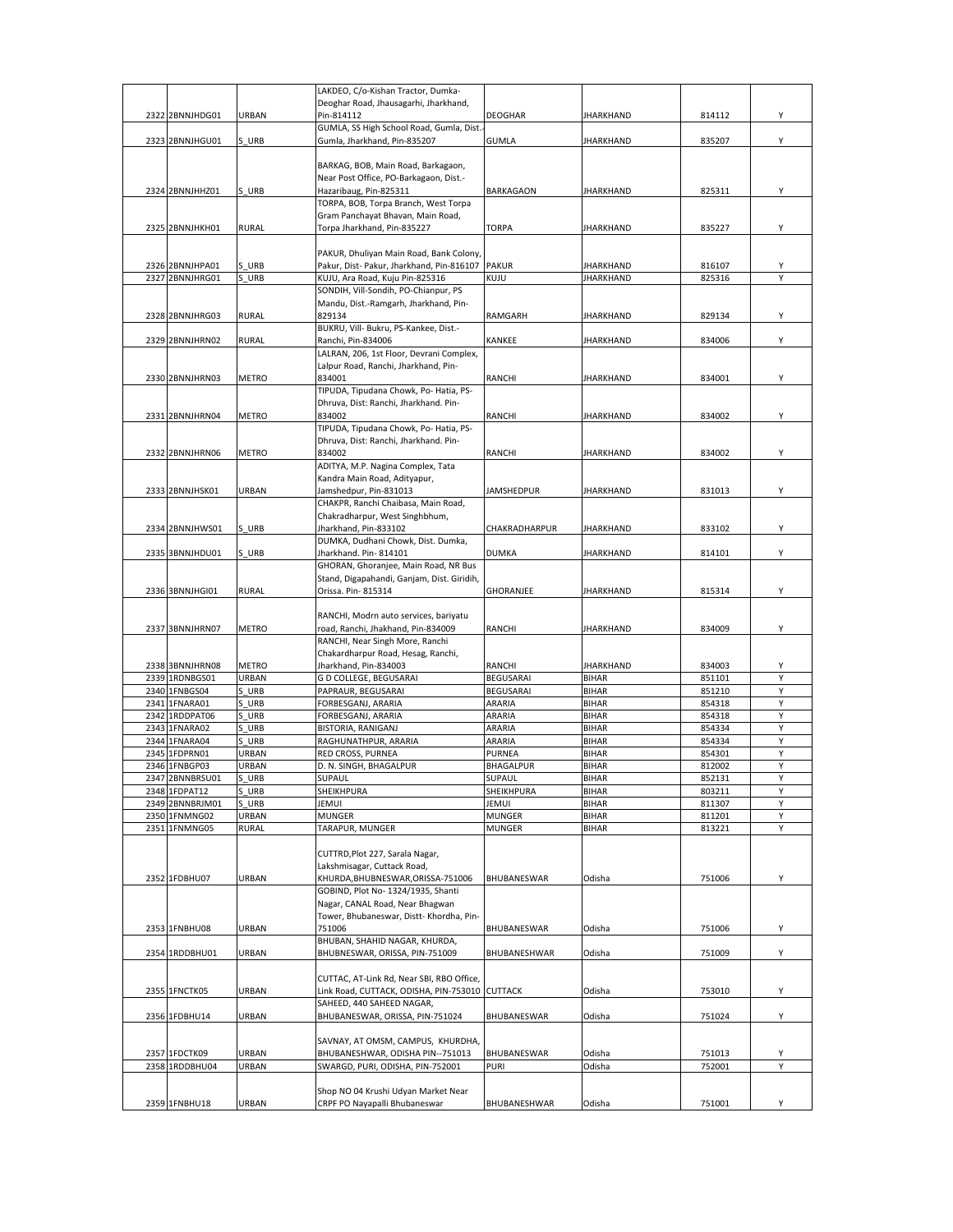| 2360 1FNBHU17   | URBAN        | At OMSM Campus Bhubaneswar Odisha                                       | BHUBANESHWAR     | Odisha             | 751005 | Y |
|-----------------|--------------|-------------------------------------------------------------------------|------------------|--------------------|--------|---|
|                 |              | Pradeep Port Trust Market Complex, Dist.                                |                  |                    |        |   |
| 2361 1RDNJTS01  | S URB        | Jagatsinghpur, Pin754142<br>ACHALP, Plot No.- 01, Near Bus Stop,        | PARADEEP         | Odisha             | 754142 | Υ |
|                 |              | Amravati Road, Achalpur camp,                                           |                  |                    |        |   |
| 2362 1FDAMV02   | URBAN        | Paratwada, Maharashtra-444805                                           | <b>ACHALPUR</b>  | MAHARASHTRA        | 444805 | Υ |
| 2363 1FDNGP33   | URBAN        | Gorelal Chowk, Gondia                                                   | <b>GONDIA</b>    | MAHARASHTRA        | 441614 | Y |
|                 |              | AMBAZA, SOUTH AMBAJIJHARI ROAD,                                         |                  |                    |        |   |
|                 |              | AATH RASTA CHOWK, LAXMI NAGAR,                                          |                  |                    |        |   |
| 2364 1RDDNGP01  | <b>METRO</b> | NAGPUR, MAHARASHTRA, PIN-440022                                         | <b>NAGPUR</b>    | MAHARASHTRA        | 440022 | Υ |
|                 |              |                                                                         |                  |                    |        |   |
|                 |              | AMRAVA, POST BOX NO. 80, JOG CHOWK,                                     |                  |                    |        |   |
| 2365 1RDDAMV01  | URBAN        | AMRAVATI., Nagpur, Maharashtra-444601                                   | <b>AMRAVATI</b>  | MAHARASHTRA        | 444601 | Υ |
|                 |              | ANANTN, Plot No 104, Yogendra Nagar,                                    |                  |                    |        |   |
| 2366 2BCNMHNG02 | METRO        | Borgaon Road, Anant Nagar, Nagpur, Pin-<br>440013                       | <b>NAGPUR</b>    | MAHARASHTRA        | 440013 | Υ |
|                 |              |                                                                         |                  |                    |        |   |
| 2367 1RDWWDH01  | S URB        | ARVI, PADMAWATI CHOWK, WARDHA                                           | WARDHA           | MAHARASHTRA        | 442001 | Υ |
|                 |              | BALLAR, NEAR BUS STAND, ALLAPALLI<br>ROAD,                              |                  |                    |        |   |
|                 |              | BALLARPUR, Chandrapur, Maharashtra. PIN-                                |                  |                    |        |   |
| 2368 1RDDNGP07  | S URB        | 442701                                                                  | <b>BALLARPUR</b> | MAHARASHTRA        | 442701 | Y |
|                 |              | BALLAR, NEAR BUS STAND, AALAPALLI                                       |                  |                    |        |   |
|                 |              | ROAD, BALLARPUR, DIST CHANDRAPUR,                                       |                  |                    |        |   |
| 2369 1FDCNR04   | S URB        | MAHARASHTRA, PIN-442701                                                 | <b>BALLARPUR</b> | MAHARASHTRA        | 442701 | Υ |
|                 |              | BAMBRU, Bambrud, Tal-Pachora, Jalgaon,                                  |                  |                    |        |   |
| 2370 2BCNMHJG12 | <b>RURAL</b> | Maharashtra, Pin-425115                                                 | PACHORA          | <b>MAHARASHTRA</b> | 425115 | Υ |
|                 |              | BHANDA, Rajiv Gandhi Square, Takiya                                     |                  |                    |        |   |
|                 |              | Ward, Tumsar State                                                      |                  |                    |        |   |
| 2371 1FDBHD01   | S URB        | Highway, Bhandara, Maharashtra-441904<br>BHUSAW, Plot No-1, S No 141/A, | BHANDARA         | MAHARASHTRA        | 441904 | Y |
|                 |              | Sonnichhwadi, Jamner Road, Bhusawal,                                    |                  |                    |        |   |
| 2372 2BCNMHBU01 | URBAN        | Maharashtra, Pin-425201                                                 | BHUSAWAL         | MAHARASHTRA        | 425201 | Υ |
|                 |              | BRAMHN, Bramhani IST, Umred, Nagpur,                                    |                  |                    |        |   |
| 2373 1FDNGP25   | RURAL        | Maharashtra, Pin-441203                                                 | <b>UMRED</b>     | MAHARASHTRA        | 441203 | Υ |
|                 |              | CHALIS, POST BOX NO. 39, CHALISGAON,                                    |                  |                    |        |   |
| 2374 1RDDNGP06  | S URB        | DIST- JALGAON, Maharashtra. PIN-424101 CHALISGAON                       |                  | MAHARASHTRA        | 424101 | Υ |
| 2375 2BCNMHCH02 | URBAN        | CHANDR, Bimba Road, Post Box No-23,<br>Chandrapur. Pin- 442402          | CHANDRAPUR       | MAHARASHTRA        | 442402 | Υ |
|                 |              | DEOJAL, Deoli, AT PO-Deoli, Tal-                                        |                  |                    |        |   |
|                 |              | Chalisgaon, Jalgaon, Maharashtra, Pin-                                  |                  |                    |        |   |
| 2376 2BCNMHJG09 | <b>RURAL</b> | 424116                                                                  | CHALISGAON       | MAHARASHTRA        | 424116 | Υ |
|                 |              | DEOWAR, PLOT NO.22, WARD NO-8, MAIN                                     |                  |                    |        |   |
|                 |              | ROAD THAKARE CHOWK, DEOLI. DIS -                                        |                  |                    |        |   |
| 2377 1FDWDH04   | S URB        | WARDHA, Maharashtra-442401                                              | DEOLI            | MAHARASHTRA        | 442401 | Υ |
| 2378 1FDNGP26   | <b>RURAL</b> | DHANAG, Dhanala, Tal-Mauda, Dist.-<br>Nagpur, Maharashtra, Pin-441104   | MAUDA            | <b>MAHARASHTRA</b> | 441104 | Υ |
|                 |              | DHARAM, West Hogh Court Road,                                           |                  |                    |        |   |
| 2379 1FDNGP30   | <b>MFTRO</b> | Dharampeth, Nagpur, Pin-440010                                          | <b>NAGPUR</b>    | <b>MAHARASHTRA</b> | 440010 | Y |
|                 |              | DHARAM, West High Court Road,<br>DHARAMPETH, Nagpur, Maharashtra, Pin-  |                  |                    |        |   |
| 2380 1RDDNGP04  | METRO        | 440010                                                                  | <b>NAGPUR</b>    | <b>MAHARASHTRA</b> | 440010 | Υ |
|                 |              | EXTBAL, Ballarpur Paper Industries,                                     |                  |                    |        |   |
| 2381 1FDCNR01   | S_URB        | Ballarpur, Chandrapur, Maharashtra, Pin-<br>442901                      | <b>BALLARPUR</b> | MAHARASHTRA        | 442901 | Υ |
|                 |              | GANNAG, HALDIRAM BUILDING, 1174,                                        |                  |                    |        |   |
|                 |              | JALALPURA, GANDHIBAGH,                                                  |                  |                    |        |   |
| 2382 1FDNGP18   | <b>METRO</b> | NAGPUR, Maharashtra-440002<br>GIRJAL, Girad, Tal-Bhadgaon, Dist.-       | <b>NAGPUR</b>    | MAHARASHTRA        | 440002 | Υ |
| 2383 1FDJAL03   | <b>RURAL</b> | Jalgaon, Maharashtra, Pin=424201                                        | GIRAD            | MAHARASHTRA        | 424201 | Y |
|                 |              | HINGAN, BOB, Hinganghat Branch, Gandhi                                  |                  |                    |        |   |
| 2384 1FDWDH05   | URBAN        | Ward, Hinganghar, Wardha, Maharashtra,<br>Pin-442301                    | HINGANGHAT       | MAHARASHTRA        | 442301 | Υ |
|                 |              | KORADI, Kambhale Tower, Mahadule                                        |                  |                    |        |   |
|                 |              | Koradi, Chhindwara Road, Koradi, Nagpur,                                |                  |                    |        |   |
| 2385 1FDNGP29   | RURAL        | Maharashtra, Pin-441111                                                 | <b>NAGPUR</b>    | MAHARASHTRA        | 441111 | Y |
|                 |              | MANNAG, Plot No- 6 & 7, Shyam Nagar,                                    |                  |                    |        |   |
|                 |              | (Manish Nagar), Belatrodi Road, Nagpur,                                 |                  |                    |        |   |
| 2386 1FNNGP21   | METRO        | Maharashtra, Pin - 440015                                               | <b>NAGPUR</b>    | MAHARASHTRA        | 440015 | Υ |
|                 |              | MAUDA, NEAR BUS STAND, MAIN ROAD,<br>MAUDA, TAH. MAUDA, DIST.           |                  |                    |        |   |
| 2387 1FDNGP17   | S URB        | NAGPUR, Maharashtra-441104                                              | Nagpur           | MAHARASHTRA        | 441104 | Υ |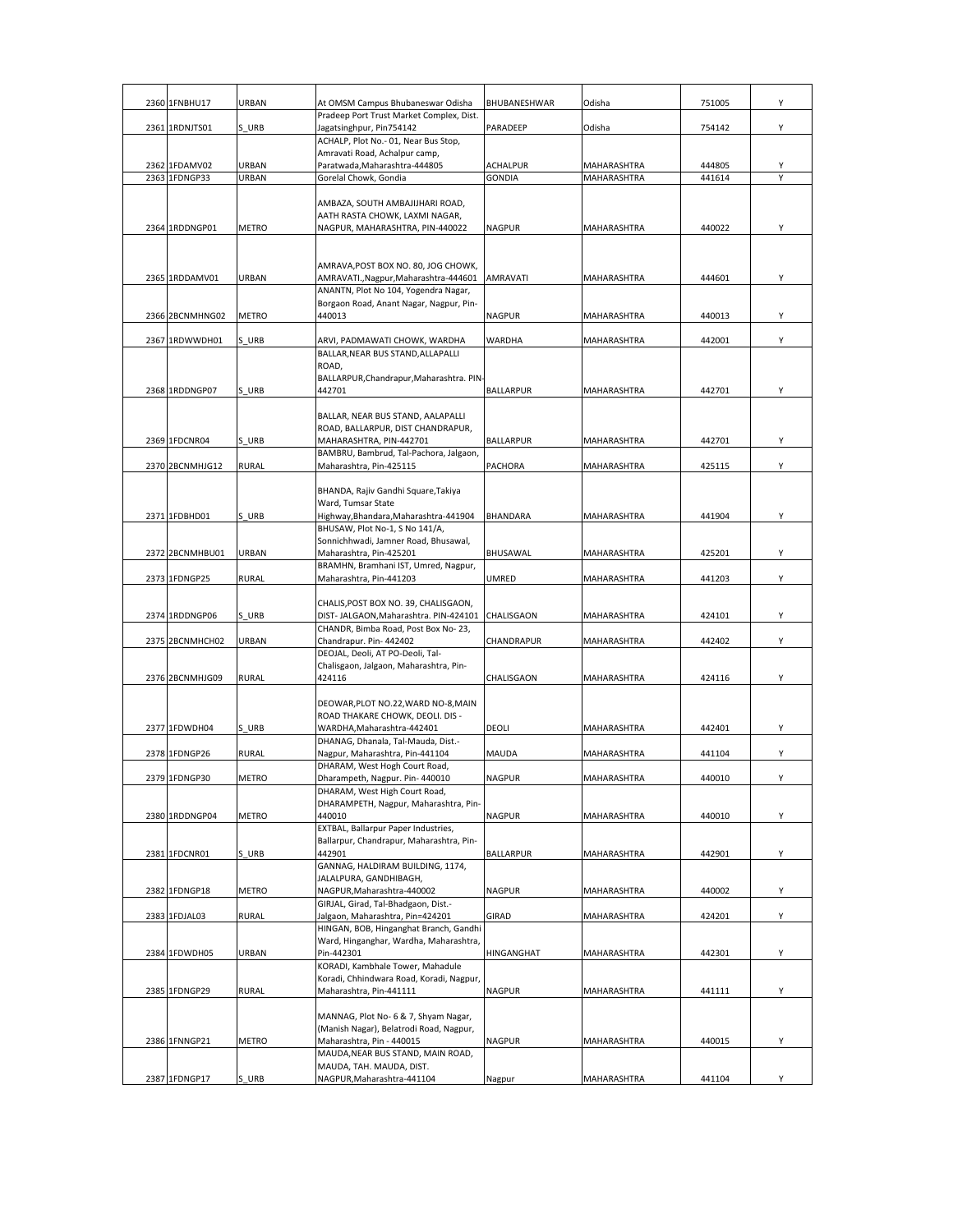|                 |              | MAUDA, Near Bus Stand, Main Road,                                                  |               |             |        |   |
|-----------------|--------------|------------------------------------------------------------------------------------|---------------|-------------|--------|---|
|                 |              | Mauda, Tal-Mauda, Dist.-Nagpur,                                                    |               |             |        |   |
| 2388 1FDNGP32   | S URB        | Maharashtra, Pin-441104 (2ND ONSITE)                                               | <b>NAGPUR</b> | MAHARASHTRA | 441104 | Y |
|                 |              | MEDNAG, Plot No.201/A, Untakhana Road,                                             |               |             |        |   |
| 2389 1FNNGP20   | <b>METRO</b> | Main Road, Medical Square, Nagpur -<br>440009                                      | <b>NAGPUR</b> | MAHARASHTRA | 440009 | Y |
|                 |              |                                                                                    |               |             |        |   |
|                 |              | MEDNAG, PLOT NO. 201/A, UNTAKHANA                                                  |               |             |        |   |
| 2390 1FDNGP40   | <b>METRO</b> | ROAD, MAIN ROAD, MEDICAL SQUARE,<br>NAGPUR, MAHARASHTRA, PIN-440009                | <b>NAGPUR</b> | MAHARASHTRA | 440009 | Υ |
|                 |              | NANNAG, Kothiram Chambers, Main                                                    |               |             |        |   |
|                 |              | Road, Nandanwar, Nagpur, Pin-440009                                                |               |             |        |   |
| 2391 1FNNGP23   | METRO        | (2nd Onsite)                                                                       | <b>NAGPUR</b> | MAHARASHTRA | 440009 | Y |
|                 |              | NANNAG, Kothiram, Chambers, Main                                                   |               |             |        |   |
| 2392 1RDDNGP03  | METRO        | Road, Nandanvan, Nagpur, Maharashtra,<br>Pin-440009                                | <b>NAGPUR</b> | MAHARASHTRA | 440009 | Y |
|                 |              | PRANAG, Pratap Nagar, Plot no.177,                                                 |               |             |        |   |
|                 |              | Trimurthy Nagar, Nagpur,                                                           |               |             |        |   |
| 2393 1RDWNGP16  | METRO        | MAHARASHTRA, PIN-440022                                                            | <b>NAGPUR</b> | MAHARASHTRA | 440022 | Y |
|                 |              | RAMTEK, Tilakward, OPP. Bus Stand, Tal,<br>Ramtek, Dist. Nagpur, Maharashtra. Pin- |               |             |        |   |
| 2394 2BCNMHNG05 | S URB        | 441406                                                                             | <b>RAMTEK</b> | MAHARASHTRA | 441406 | Y |
|                 |              |                                                                                    |               |             |        |   |
|                 |              | SAIAMR, Plot No 13, Sai Nagar Main Road,                                           |               |             |        |   |
| 2395 2BCNMHAM02 | URBAN        | Amravati, Maharashtra, Pin-400001<br>SITBU, Khullar Chambers, Sitabuldi,           | AMRAVATI      | MAHARASHTRA | 400001 | Y |
| 2396 1FNNGP24   | METRO        | Nagpur, Pin-440001                                                                 | SITABU        | MAHARASHTRA | 440001 | Υ |
|                 |              | SITABU, Abhyankar Road, Khullar's                                                  |               |             |        |   |
|                 |              | Chamber, Sitabuldi, Nagpur, Maharashtra,                                           |               |             |        |   |
| 2397 1RDDNGP02  | METRO        | Pin-440012                                                                         | NAGPUR        | MAHARASHTRA | 440012 | Υ |
|                 |              | TALCHA, At & PO Talonde, Ta-Chalisgaon,                                            |               |             |        |   |
| 2398 2BCDMHJG05 | <b>RURAL</b> | Jalgaon, Maharashtra, Pin-422116                                                   | CHALISGAON    | MAHARASHTRA | 422116 | Y |
|                 |              | TILNAG, Shree Renuka Plaza, House No.                                              |               |             |        |   |
|                 |              | 66, A Ward, Nagpur, Maharashtra, Pin -                                             |               |             |        |   |
| 2399 1FNNGP22   | METRO        | 440032                                                                             | <b>NAGPUR</b> | MAHARASHTRA | 440032 | Υ |
|                 |              | TILNAG, SHRI RENUKA PLAZA, HOUSE                                                   |               |             |        |   |
|                 |              | NO.6 & 6A, GROUND FLOOR, WARD NO.8,                                                |               |             |        |   |
| 2400 1FDNGP39   | METRO        | NAGPUR, MAHARASHTRA, PIN-440031                                                    | <b>NAGPUR</b> | MAHARASHTRA | 440031 | Y |
|                 |              | WAGWAR, AT POST WAGHOLI, TAL                                                       |               |             |        |   |
| 2401 1FDWDH06   | <b>RURAL</b> | HINGANGHAT, DIST WARDHA,<br>MAHARASHTRA, PIN-442301                                | WAGHOLI       | MAHARASHTRA | 442301 | Y |
|                 |              | WAIFAD, AT. PO. Waifad, Dist. Wardha,                                              |               |             |        |   |
| 2402 2BCNMHWA01 | RURAL        | Maharashtra.Pin- 442107                                                            | WAIFAD        | MAHARASHTRA | 442107 | Υ |
|                 |              |                                                                                    |               |             |        |   |
| 2403 1FDWDH10   | URBAN        | WARDHA, INDIRA MARKET ROAD,<br>WARDHA, MAHARASHTRA, PIN-442001                     | WARDHA        | MAHARASHTRA | 442001 | Y |
| 2404 1RDWWDH03  | URBAN        | INDIRA MARKET ROAD WARDHA                                                          | WARDHA        | MAHARASHTRA | 442001 | Y |
|                 |              | WARANG, 382/C, Old Pardi Naka,                                                     |               |             |        |   |
|                 |              | Bhandara Road, opposite H.B. Town,                                                 |               |             |        |   |
| 2405 1FDNGP37   | METRO        | Nagpur, Maharashtra, Pin- 440035                                                   | <b>NAGPUR</b> | MAHARASHTRA | 440035 | Y |
|                 |              | WARNAG, 382/C, OLD PARDI NAKA,                                                     |               |             |        |   |
|                 |              | BHANDARA ROAD, OPPOSITE HB TOWN,                                                   |               |             |        |   |
| 2406 1FDNGP41   | METRO        | NAGPUR, MAHARASHTRA, PIN-440035                                                    | <b>NAGPUR</b> | MAHARASHTRA | 440035 | Υ |
| 2407 2BCNMHYE01 | URBAN        | YEOTMA, Balaji Chowk, Yeotmal,<br>Maharashtra, Pin-445001                          | YEOTMAL       | MAHARASHTRA | 445001 | Υ |
|                 |              | MARGAO, BOB, MARGAO BRANCH,                                                        |               |             |        |   |
|                 |              | MARCHON BLDG, P.B. NO.241, MARGAO,                                                 |               |             |        |   |
| 2408 1FDGOA28   | S URB        | GOA, PIN-403601                                                                    | SOUTH GOA     | GOA         | 403601 | Υ |
|                 |              | SANGLI, Chetana Petrol Pump, Samarth                                               |               |             |        |   |
| 2409 1FDSAN06   | URBAN        | Chowk, 100ft road, Sangli, Maharashtra,<br>Pin-416416                              | SANGLI        | GOA         | 416416 | Υ |
|                 |              | SANGLI, BANK OF BARODA, SANGLI                                                     |               |             |        |   |
|                 |              | BRANCH, P. B.NO.63, 39-WAKHAR AREA,                                                |               |             |        |   |
|                 |              | MAHAVIR NAGAR, HIGH SCHOOL ROAD,                                                   |               |             |        |   |
| 2410 1FDSAN07   | S URB        | SANGLI-416416                                                                      | KOLHAPUR      | GOA         | 416416 | Υ |
|                 |              | DRCMAR, Margao Railway Station,                                                    |               |             |        |   |
| 2411 1RDDGOA02  | URBAN        | DRCMAR, SOUTH GOA, GOA. PIN-403601                                                 | SOUTH GOA     | GOA         | 403601 | Υ |
|                 |              | ICHALK, P.B.No.44, Tarachand Bohara                                                |               |             |        |   |
|                 |              | Mansion, Main Rd., Ichalkaranji, Dist-                                             |               |             |        |   |
| 2412 1RDDICH01  | URBAN        | Kolhapur, Maharashtra. PIN -416115<br>KANAKV, BKG Road, Kankavali, Dist-           | KOLHAPUR      | GOA         | 416115 | Υ |
| 2413 2BCDMHSD01 | S URB        | Sindhudurga. Pin- 416602                                                           | SINDHUDURG    | GOA         | 416602 | Υ |
|                 |              | WALVA, PO. Walva, Tal. Walva, Dist.                                                |               |             |        |   |
| 2414 2BCNMHSA01 | S URB        | Sangli, Maharashtra. Pin- 416313                                                   | SANGLI        | GOA         | 416313 | Y |
|                 |              | SOLANK, Ramchandra Guruppa Jangure<br>Main Road Radhanagari At. Post.Solankur      |               |             |        |   |
|                 |              | Tal.Radhanagari, Kolhapur, Maharashtra,                                            |               |             |        |   |
|                 |              |                                                                                    |               |             |        |   |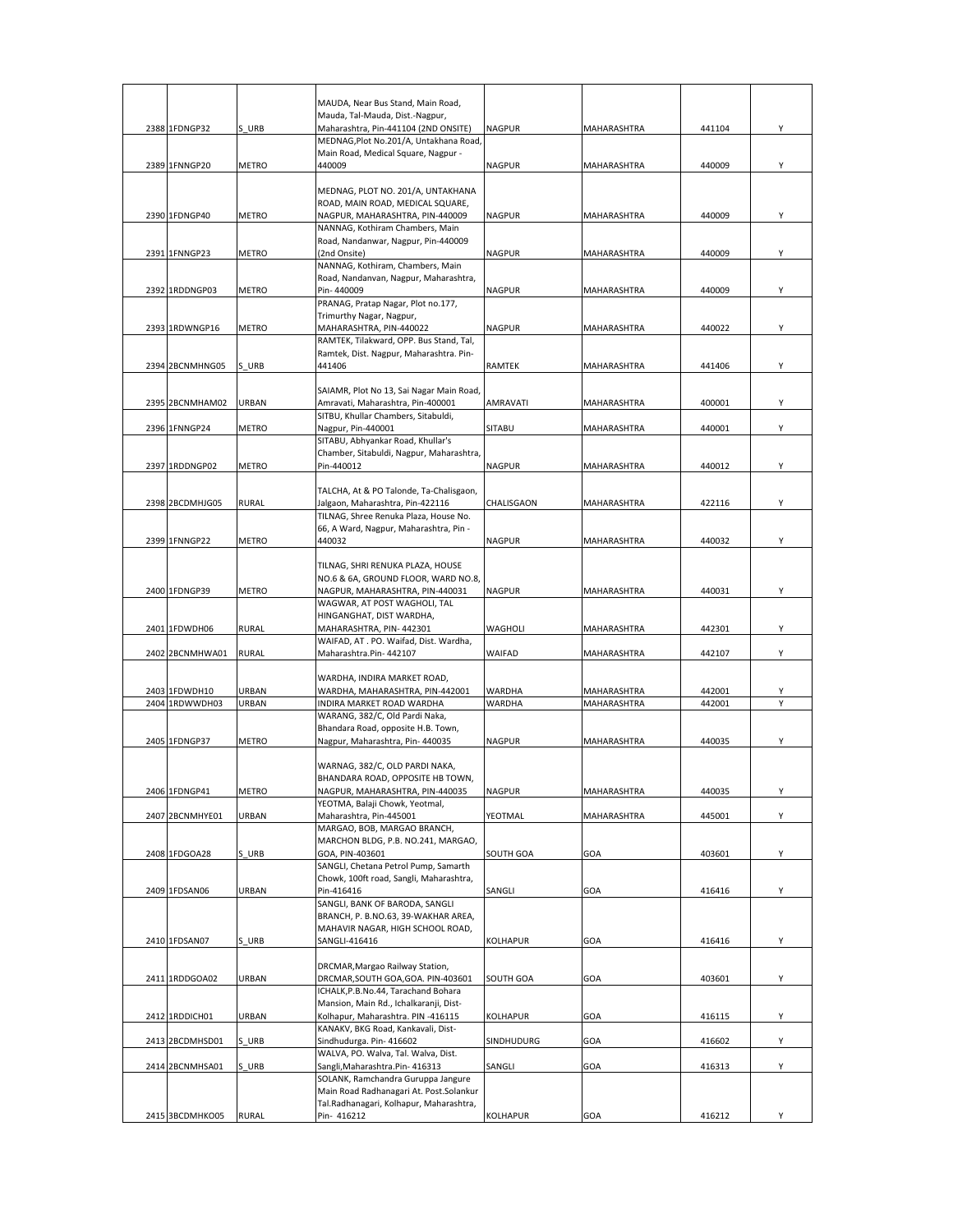|                                |              | AIIMS MEDICAL COLLEGE BUILDING SAKET                                 |                |                                  |                  |        |
|--------------------------------|--------------|----------------------------------------------------------------------|----------------|----------------------------------|------------------|--------|
| 2416 1FNVID02                  | URBAN        | NAGAR AIIMS BRANCH BHOPAL                                            | <b>BHOPAL</b>  | <b>MADHYA PRADESH</b>            | 462024           | Υ      |
|                                |              | SHOP NO. 4, 4B, BDA                                                  |                |                                  |                  |        |
|                                |              | COMPLEX SAKET NAGAR, BHOPAL                                          |                |                                  |                  |        |
| 2417 1FDBHO53                  | METRO        | 4, 4B, BDA<br>SHOP NO. 12, BDA COMPLEX, VESHALI                      | <b>BHOPAL</b>  | <b>MADHYA PRADESH</b>            | 462024           | Υ      |
| 2418 1FDBHO54                  | METRO        | MARKET, 9A, SAKET NAGAR                                              | <b>BHOPAL</b>  | MADHYA PRADESH                   | 462024           | Y      |
|                                |              | SAGAR INSTITUTE OF SCIENCE &                                         |                |                                  |                  |        |
|                                |              | TECHNOLOGY, OPPOSITE AIRPORT<br>ROAD, GANDHI NAGAR, BHOPAL, MP. PIN- |                |                                  |                  |        |
| 2419 1FNBHO49                  | METRO        | 462001                                                               | <b>BHOPAL</b>  | <b>MADHYA PRADESH</b>            | 462001           | Υ      |
|                                |              | INDRA VIHAR COLONY, AIRPORT                                          |                |                                  |                  |        |
| 2420 1FDBHO19                  | METRO        | ROAD, BHOPAL, MP-462030                                              | <b>BHOPAL</b>  | <b>MADHYA PRADESH</b>            | 462036           | Y      |
| 2421 1RDNBHO03                 | <b>METRO</b> | ARERA COLONY, BHOPAL, MP, PIN-<br>462039                             | <b>BHOPAL</b>  | <b>MADHYA PRADESH</b>            | 462039           | Υ      |
|                                |              | PLOT NO. 116 &117, SWAMI                                             |                |                                  |                  |        |
| 2422 1FNBHO31                  | METRO        | VIVANAND CHAU                                                        | <b>BHOPAL</b>  | <b>MADHYA PRADESH</b>            | 462023           | Υ      |
|                                |              | B-1 ASHOKA GARDEN NEAR ASHOKA<br>GARDEN POLICE STATION, BHOPAL, MP.  |                |                                  |                  |        |
| 2423 1FNBHO37                  | METRO        | PIN-462043                                                           | <b>BHOPAL</b>  | <b>MADHYA PRADESH</b>            | 462043           | Υ      |
|                                |              | C-1/C-2, COMMERCIAL COMPLEX,                                         |                |                                  |                  |        |
| 2424 1FNBHO63                  | METRO        | AWADHPURI,PHASE-II., BHOPAL, MADHYA<br>PARADESH PIN-462022           | <b>BHOPAL</b>  | <b>MADHYA PRADESH</b>            | 462022           | Y      |
|                                |              |                                                                      |                |                                  |                  |        |
|                                |              | AYODHYA BYPASS ROAD, RUDRA                                           |                |                                  |                  |        |
|                                |              | BHAVAN, MAIN ROAD, NEARELA                                           |                |                                  |                  |        |
| 2425 1FNBHO24                  | METRO        | SANKARI, BHOPAL, MADHYA PRADESH,<br>G-4 PLAT NO. B2/10, JAWAHAR MARG | <b>BHOPAL</b>  | <b>MADHYA PRADESH</b>            | 462041           | Υ      |
|                                |              | ONE TREE HILLS ROAD, MARUTI MARKET,                                  |                |                                  |                  |        |
| 2426 1FDBHO62                  | METRO        | BAIRAGARH, BHOPAL, MP                                                | <b>BHOPAL</b>  | <b>MADHYA PRADESH</b>            | 462030           | Υ      |
|                                |              | RUDRAKSH BHAVAN, PLOT NO. 27,<br>INDRAPURI, G SECTOR, BHOPAL, MADHYA |                |                                  |                  |        |
| 2427 1RDNBHO13                 | METRO        | PRADESH, PIN-462021                                                  | <b>BHOPAL</b>  | MADHYA PRADESH                   | 462021           | Υ      |
|                                |              |                                                                      |                |                                  |                  |        |
| 2428 1RDNBHO10                 | <b>METRO</b> | BHEL CAMPUS, BHOPAL, MP, PIN-462022                                  | <b>BHOPAL</b>  | <b>MADHYA PRADESH</b>            | 462022           | Υ      |
| 2429 1FNBHO29                  | METRO        | RAM NIWAS BUILDING, MAIN HAMIDIA<br>ROAD, NEA                        | <b>BHOPAL</b>  | <b>MADHYA PRADESH</b>            | 462001           | Y      |
|                                |              | NIRAKAR MANGAL ROAD, BHOPAL,                                         |                |                                  |                  |        |
| 2430 3BFNMPBP03                | METRO        | MADHYA PRADES                                                        | <b>BHOPAL</b>  | MADHYA PRADESH                   | 462030           | Υ      |
| 2431 1FDBHO60                  | METRO        | SHOP NO. 4, GREEN PARK COLONY, DIG<br>BUNGLOW, BAIRASIYA, BHOPAL,    | <b>BHOPAL</b>  |                                  | 462001           | Y      |
|                                |              | VIDHYA SAGAR HIGHER SECONDARY                                        |                | MADHYA PRADESH                   |                  |        |
|                                |              | SCHOOL, VIDISHA ROAD, BHOPAL, MP,                                    |                |                                  |                  |        |
| 2432 3BFNMPBP02                | METRO        | PIN-462037                                                           | <b>BHOPAL</b>  | <b>MADHYA PRADESH</b>            | 462037           | Y      |
| 2433 1FDBHO58                  | METRO        | HOUSE NO 25, MAIN ROAD, CHANDBAD                                     | <b>BHOPAL</b>  | <b>MADHYA PRADESH</b>            | 462010           | Υ      |
|                                |              | SHOP NO. 51, GHORA NIKKAS BHOPAL,                                    |                |                                  |                  |        |
| 2434 1FNBHO39                  | <b>METRO</b> | MP, PIN-462001                                                       | <b>BHOPAL</b>  | MADHYA PRADESH                   | 462001           | Υ      |
| 2435 1FDBHO59                  | <b>METRO</b> | OPP GRAND HOTEL BHARAT TALKIES<br>SHOP NO 1, 110 BANDMASTER SQUARE,  | <b>BHOPAL</b>  | <b>MADHYA PRADESH</b>            | 462001           | Y      |
| 2436 1FDBHO56                  | <b>METRO</b> | BUDHWARA                                                             | <b>BHOPAL</b>  | <b>MADHYA PRADESH</b>            | 462001           | Y      |
|                                |              | 146, GREEN PARK COLONY, NEAR DIG                                     |                |                                  |                  |        |
| 2437 1FDBHO61                  | METRO        | BUNGLOW.BAIRASIYA<br>LIG-54, NEAR POLICE STATION, NEHRU              | <b>BHOPAL</b>  | <b>MADHYA PRADESH</b>            | 462001           | Υ      |
| 2438 3BFDMPBP05                | METRO        | NAGAR,                                                               | <b>BHOPAL</b>  | <b>MADHYA PRADESH</b>            | 462003           | Υ      |
|                                |              | SHOP NO. 9, A-SECTOR NEAR CHANDRA                                    |                |                                  |                  |        |
| 2439 3BFNMPBP01                | METRO        | SWEETS,                                                              | <b>BHOPAL</b>  | MADHYA PRADESH                   | 462023           | Υ      |
| 2440 1RDNBHO08                 | METRO        | HAMIDIA ROAD, BHOPAL, MP, PIN-<br>462001                             | <b>BHOPAL</b>  | MADHYA PRADESH                   | 462001           | Υ      |
|                                |              | TANSEN ROAD, GWALIOR,                                                |                |                                  |                  |        |
| 2441 1FNGWA08                  | METRO        | MADHYAPRADESH, PIN-474001.                                           | GWALIOR        | <b>MADHYA PRADESH</b>            | 474001           | Υ      |
| 2442 1FNGWA12                  | METRO        | B 1194 ANANDNAGAR SAGAR TAAL ROAD<br>BOHADAPUR GWALIOR MP            | <b>GWALIOR</b> | <b>MADHYA PRADESH</b>            | 474009           | Υ      |
|                                |              | UNIVERSITY ROAD, GWALIOR, MP, PIN-                                   |                |                                  |                  |        |
| 2443 1RDDGWA02                 | METRO        | 474011                                                               | <b>GWALIOR</b> | MADHYA PRADESH                   | 474011           | Υ      |
|                                |              | 13-14, KHERAPATI COLONY, NEAR                                        |                |                                  |                  |        |
| 2444 1FNALG07                  | METRO        | SAIBABA TEMPLE, GWALIOR -474001<br>(M.P.)                            | <b>GWALIOR</b> | MADHYA PRADESH                   | 474001           | Υ      |
|                                |              | IN FRONT OF VIJAY NAGAR, SECTOR 1,                                   |                |                                  |                  |        |
|                                |              | BAHODAPUR, GWALIOR, MADHYA                                           |                |                                  |                  |        |
| 2445 1FNGWA06<br>2446 1FNGWA16 | METRO        | PRADESH, PIN-474001.                                                 | <b>GWALIOR</b> | MADHYA PRADESH<br>MADHYA PRADESH | 474001<br>474001 | Υ<br>Y |
|                                | METRO        | NEAR UNION BANK OF INDIA                                             | <b>GWALIOR</b> |                                  |                  |        |
|                                |              | <b>B 1 IN FRONT OF SANDHYA SAMACHAR</b>                              |                |                                  |                  |        |
|                                |              | PRESS BOHADAPUR KOTESHWAR ROAD                                       |                |                                  |                  |        |
| 2447 1FNGWA11                  | <b>METRO</b> | VINAY NAGAR SECTOR GWALIOR<br>MLB ROAD, FORT GWALIOR, GWALIOR,       | <b>GWALIOR</b> | <b>MADHYA PRADESH</b>            | 474009           | Υ      |
| 2448 1RDNGWA01                 | METRO        | MP, PIN-474001                                                       | <b>GWALIOR</b> | <b>MADHYA PRADESH</b>            | 474002           | Υ      |
|                                |              | SHABA PRATAP ASHRAM, IN FRONT OF                                     |                |                                  |                  |        |
|                                |              | POST OFFICE, GWALIOR, MADHYA                                         |                |                                  |                  |        |
| 2449 1FNGWA07                  | METRO        | PRADESH, PIN-474001.                                                 | <b>GWALIOR</b> | MADHYA PRADESH                   | 474001           | Υ      |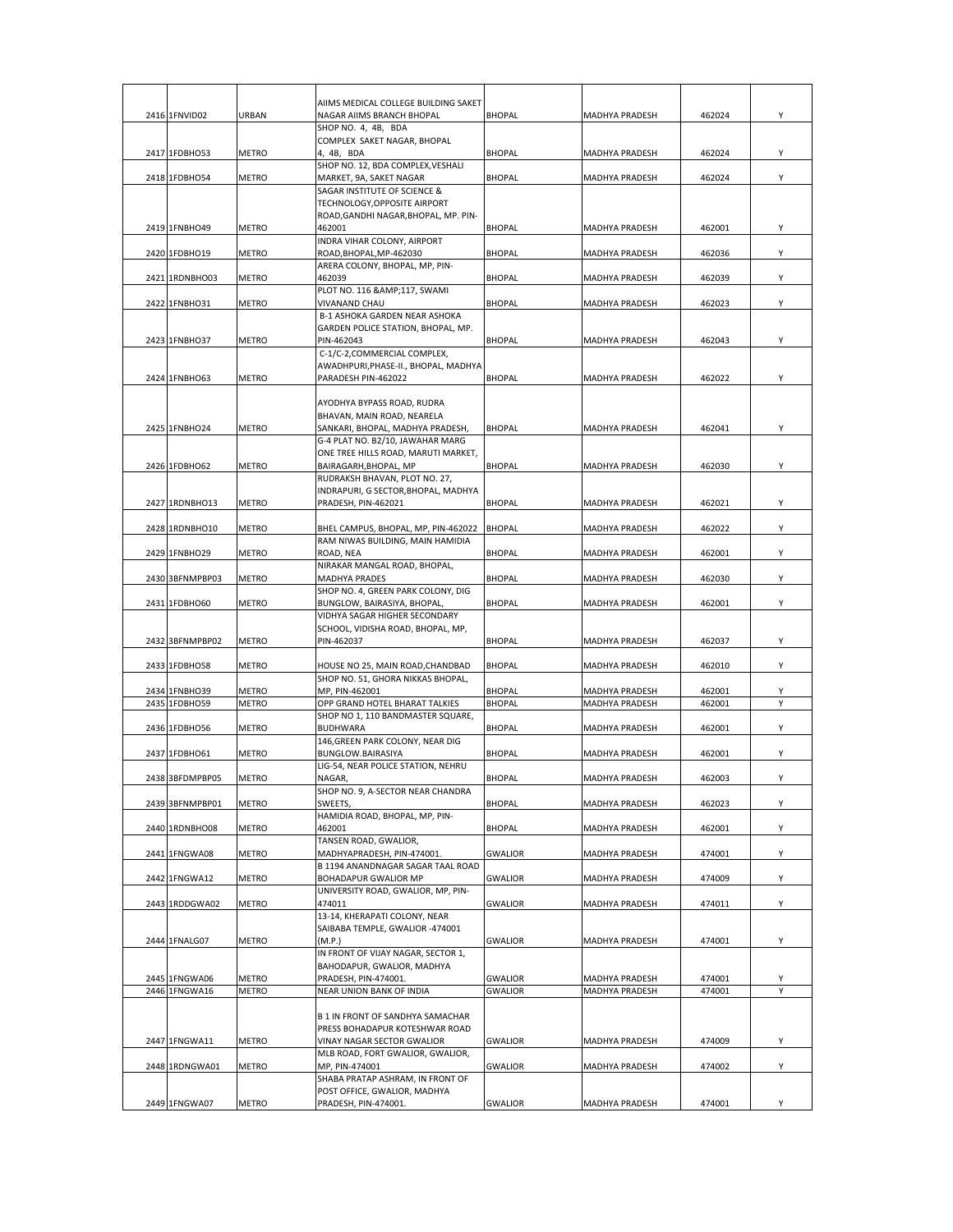|                                  |                       | ADARSH CLOTH MILL COLONY KOTESWAR                                        |                                  |                                  |                  |        |
|----------------------------------|-----------------------|--------------------------------------------------------------------------|----------------------------------|----------------------------------|------------------|--------|
| 2450 1FNGWA13                    | <b>METRO</b>          | ROAD LASHKAR GWALIOR MP                                                  | <b>GWALIOR</b>                   | MADHYA PRADESH                   | 474009           | Υ      |
|                                  |                       | CHAPPAR WALA PUL, SHINDE KI CHAWNI,                                      |                                  |                                  |                  |        |
| 2451 3BFDMPGW03                  | <b>METRO</b>          | GWALIOR, MADHYA PRADESH, PIN-<br>474001                                  | <b>GWALIOR</b>                   | MADHYA PRADESH                   | 474001           | Υ      |
|                                  |                       | WARD 42, HOUSE NO 1033, KARPE KA                                         |                                  |                                  |                  |        |
|                                  |                       | BADA, NAYI SADAK, GWALIOR, PIN-                                          |                                  |                                  |                  |        |
| 2452 3BFNMPGW02                  | <b>METRO</b>          | 474001<br>PLOT NO. 09, ZONE IIMP NAGAR,                                  | <b>GWALIOR</b>                   | MADHYA PRADESH                   | 474001           | Υ      |
| 2453 1RDNBHO01                   | <b>METRO</b>          | HABIBGANJ, B                                                             | <b>BHOPAL</b>                    | MADHYA PRADESH                   | 462011           | Y      |
|                                  |                       | GROUND FLOOR 13-A ZONE-I M.P.                                            |                                  |                                  |                  |        |
| 2454 1FNBHO42                    | METRO                 | NAGAR BHOPAL, MP. PIN-462004<br>SHOP NO.8, SHABRI COMPLEX, M P           | <b>BHOPAL</b>                    | <b>MADHYA PRADESH</b>            | 462004           | Υ      |
|                                  |                       | NAGAR, ZONE-2, BHOPAL, MP, PIN-                                          |                                  |                                  |                  |        |
| 2455 1FNBHO38                    | <b>METRO</b>          | 462011.                                                                  | <b>BHOPAL</b>                    | <b>MADHYA PRADESH</b>            | 462011           | Y      |
| 2456 1RDNBHO04                   |                       | BITTON MARKET, METRO PLAZA, BHOPAL,<br>MP. PIN-462016                    | <b>BHOPAL</b>                    | <b>MADHYA PRADESH</b>            | 462016           | Y      |
|                                  | METRO                 | SHOP NO. M-1, SHIWANI COMPLEX, 6 NO.                                     |                                  |                                  |                  |        |
| 2457 1FNBHO52                    | METRO                 | <b>BUS STOP, SHIVAJI NAGAR</b>                                           | <b>BHOPAL</b>                    | MADHYA PRADESH                   | 462016           | Y      |
| 2458 1FNBHO50                    | METRO                 | SHOP NO. 3, KAUSHLYA NAGAR MAIN<br>HOSHANGABAD ROAD,                     | <b>BHOPAL</b>                    | MADHYA PRADESH                   | 462026           | Y      |
|                                  |                       | PLOT NO. 27-28, PANCHWATI -2, JAIL                                       |                                  |                                  |                  |        |
|                                  |                       | ROAD, KAROND, BHOPAL MADHYA                                              |                                  |                                  |                  |        |
| 2459 3BFNMPBP06                  | METRO                 | PRADESH, PIN-462038                                                      | <b>BHOPAL</b>                    | <b>MADHYA PRADESH</b>            | 462038           | Y      |
|                                  |                       | H NO 2 SHIVAM TRADERS KAROND                                             |                                  |                                  |                  |        |
| 2460 1FNBHO66                    | METRO                 | CHOWK BAIRASIYA ROAD BHOPAL MP                                           | <b>BHOPAL</b>                    | <b>MADHYA PRADESH</b>            | 462038           | Y      |
|                                  |                       | NEW STAR TRAVELS, HPC DEALERS,                                           |                                  |                                  |                  |        |
| 2461 1FNBHO25                    | METRO                 | LAMBAKEHDA, BERASIA ROAD, BHOPAL,<br>MP, PIN-462038                      | <b>BHOPAL</b>                    | <b>MADHYA PRADESH</b>            | 462038           | Y      |
|                                  |                       |                                                                          |                                  |                                  |                  |        |
|                                  |                       | OM COMPLEX NEAR JAI BHARAT PETROL                                        |                                  |                                  |                  |        |
| 2462 1FNGWA14                    | <b>METRO</b>          | PUMP NAKA CHANDRAVANDANI<br>CHAURAHA JHASHI ROAD LASHKAR                 | <b>GWALIOR</b>                   | <b>MADHYA PRADESH</b>            | 474009           | Y      |
|                                  |                       |                                                                          |                                  |                                  |                  |        |
|                                  |                       | WARD NO: 47, MADHAVGANJ                                                  |                                  |                                  |                  |        |
| 2463 5BENMPGW01<br>2464 1FNGWA15 | METRO<br><b>METRO</b> | CHOURAHA, GWALIOR (M.P.) - 474001<br>AWASTHI BHAWAN DUGAPURI             | <b>GWALIOR</b><br><b>GWALIOR</b> | MADHYA PRADESH<br>MADHYA PRADESH | 474001<br>474001 | Υ<br>Υ |
|                                  |                       | <b>GWALIOR TRADE FAIRE AUTHORITY MAIN</b>                                |                                  |                                  |                  |        |
| 2465 5BENMPBH01                  | <b>METRO</b>          | GATE, GWALIOR (M.P.)                                                     | <b>GWALIOR</b>                   | MADHYA PRADESH                   | 474002           | Υ      |
|                                  |                       | A-8, KOH-E-FIZA, MAIN ROAD, BHOPAL,<br>DIST BHOPAL, MADHYA PRADESH, PIN- |                                  |                                  |                  |        |
| 2466 1FNBHO64                    | <b>METRO</b>          | 462001                                                                   | <b>BHOPAL</b>                    | MADHYA PRADESH                   | 462001           | Υ      |
|                                  |                       | SHOP NO. 3, DK 2, 412/15, DANISH                                         |                                  |                                  |                  |        |
| 2467 1FNBHO51                    | METRO                 | KUNJ, NEAR M.P.B OFFICE                                                  | <b>BHOPAL</b>                    | MADHYA PRADESH                   | 462042           | Υ      |
|                                  |                       | PLOT NO.11-12, BANKARI, NEAR BIMA                                        |                                  |                                  |                  |        |
| 2468 1RDWBHO17                   | METRO                 | KUNJ, KOLAR ROAD, BHOPAL-462042                                          | <b>BHOPAL</b>                    | MADHYA PRADESH                   | 462042           | Y      |
|                                  |                       | B-15, KAMLA NAGAR, KOTRA                                                 |                                  |                                  |                  | Y      |
| 2469 1FDBHO36                    | <b>METRO</b>          | SULTANABAD, BHOPA                                                        | <b>BHOPAL</b>                    | <b>MADHYA PRADESH</b>            | 462003           |        |
|                                  |                       | J-435 SHOP NO.2, KOTRA SULTANABAD                                        |                                  |                                  |                  |        |
| 2470 1FNBHO30                    | <b>METRO</b>          | BHOPAL, MP, PIN-462023                                                   | <b>BHOPAL</b>                    | MADHYA PRADESH                   | 462023           | Y      |
|                                  |                       | SHOP NO.-1, SARSWATI NAGAR,<br>JAWAHAR CHOWK, BHOPAL, DIST.              |                                  |                                  |                  |        |
| 2471 1FDBHO47                    | <b>METRO</b>          | BHOPAL (M.P.)                                                            | <b>BHOPAL</b>                    | MADHYA PRADESH                   | 462003           | Υ      |
|                                  |                       | JAIN TOWER, NEHRU NAGAR, BHOPAL,                                         |                                  |                                  |                  |        |
| 2472 1RDNBHO05                   | <b>METRO</b>          | MP, PIN-462003<br>MORAR BRANCH, MORAR, MP, PIN-                          | <b>BHOPAL</b>                    | MADHYA PRADESH                   | 462003           | Υ      |
| 2473 2BFNMPMR01                  | <b>METRO</b>          | 474006                                                                   | <b>GWALIOR</b>                   | MADHYA PRADESH                   | 474006           | Υ      |
| 2474 1FNGWA10                    | <b>METRO</b>          | GOLE KA MANDIR GWALIOR<br>MALL ROAD, MORAR, GWALIOR, MP, PIN-            | <b>GWALIOR</b>                   | MADHYA PRADESH                   | 474001           | Υ      |
| 2475 3BFNMPGW01                  | <b>METRO</b>          | 474006                                                                   | <b>GWALIOR</b>                   | MADHYA PRADESH                   | 474006           | Υ      |
|                                  |                       |                                                                          |                                  |                                  |                  |        |
|                                  |                       | MAA PETROLEUM & SONS, SURVEY NO.                                         |                                  |                                  |                  |        |
| 2476 1FNGWA04                    | METRO                 | 2355, SINGHPUR ROAD, KASHIPURA,<br>PATEL NAGAR, MORAR, GWALIOR           | <b>GWALIOR</b>                   | MADHYA PRADESH                   | 474006           | Υ      |
|                                  |                       | SURAJ VILLA, NAYA BAZAR, NEAR                                            |                                  |                                  |                  |        |
|                                  |                       | ORIENTAL BANK OF COMMERCE,                                               |                                  |                                  |                  |        |
| 2477 1FNGWA05                    | <b>METRO</b>          | GWAILOR, MP, PIN-474001<br>MAIN ROAD, NEELBAD, BHOPAL,                   | <b>GWALIOR</b>                   | MADHYA PRADESH                   | 474009           | Υ      |
| 2478 2BFNMPBP01                  | METRO                 | MADHYA PRADESH, PIN-462044                                               | <b>BHOPAL</b>                    | <b>MADHYA PRADESH</b>            | 462044           | Υ      |
|                                  |                       | PLOT NO 1 SECTOR F PATEL NAGAR                                           |                                  |                                  |                  |        |
| 2479 1FNBHO67                    | <b>METRO</b>          | RAISEN ROAD BHOPAL MADHYAPRADESH<br>PIN 462021                           | <b>BHOPAL</b>                    |                                  | 462021           | Υ      |
|                                  |                       | ONSITE EXPRESS LOBBY 196-B ROHIT                                         |                                  | MADHYA PRADESH                   |                  |        |
| 2480 1FDBHO48                    | METRO                 | NAGAR PHASE 2 SALAIYYA BHOPAL                                            | <b>BHOPAL</b>                    | MADHYA PRADESH                   | 462039           | Y      |
|                                  |                       | 64/1, CHURCH ROAD, JAHANGIRABAD,                                         |                                  |                                  |                  |        |
| 2481 1FNBHO41                    | METRO                 | BHOPAL, MP, PIN-462008.                                                  | <b>BHOPAL</b>                    | MADHYA PRADESH                   | 462008           | Υ      |
|                                  |                       | SHOP NO.26 PLATINUM PLAZA, MATA                                          |                                  |                                  |                  |        |
| 2482 1FNBHO35                    | METRO                 | MANDIR, BH                                                               | <b>BHOPAL</b>                    | MADHYA PRADESH                   | 462003           | Y      |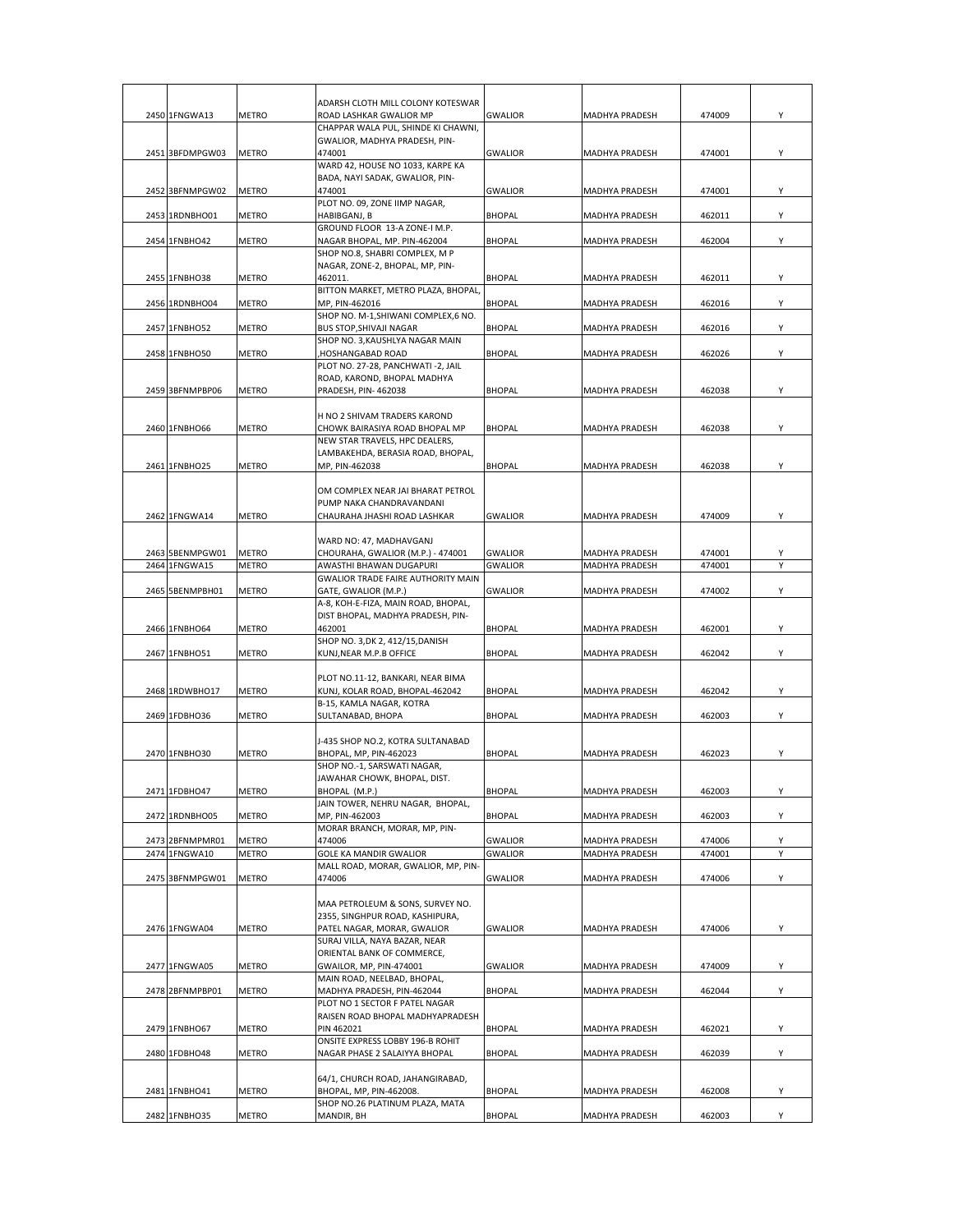| 2483 1RDNBHO02  | METRO        | TATYA TOPE NAGAR, MALVIYA NAGAR,<br>BHOPAL, MP, PIN-452003                    | <b>BHOPAL</b>  | <b>MADHYA PRADESH</b> | 452003 | Υ |
|-----------------|--------------|-------------------------------------------------------------------------------|----------------|-----------------------|--------|---|
|                 |              |                                                                               |                |                       |        |   |
| 2484 1FNBHO21   | METRO        | B - 136, VIDHYA NAGAR, HOSHANGABAD<br>ROAD, BHOPAL, MP - 462024               | <b>BHOPAL</b>  | MADHYA PRADESH        | 462024 | Y |
|                 |              | PHALKE KI GODH, GASTA KA TAZIA,                                               |                |                       |        |   |
| 2485 1FNGWA03   | METRO        | LASHKAR, GWALIOR, MADHYA PRADESH,<br>PIN-474001                               | <b>GWALIOR</b> | MADHYA PRADESH        | 474001 | Y |
|                 |              | B-87, PRIYADARSHINI COLONY, NEAR                                              |                |                       |        |   |
|                 |              | KRISHNA ORCHARD MARKET,                                                       |                |                       |        |   |
| 2486 1FNBHO33   | METRO        | BAGHMUGALIYA, BHOPAL (M.P.)<br>PLOT NO. 09, ZONE IIMP NAGAR,                  | <b>BHOPAL</b>  | MADHYA PRADESH        | 462042 | Y |
| 2487 1FNBHO34   | METRO        | HABIBGANJ, B                                                                  | <b>BHOPAL</b>  | MADHYA PRADESH        | 462001 | Υ |
|                 |              | CITY SERVICE STATION NEAR NEW                                                 |                |                       |        |   |
| 2488 1FDBHO28   | METRO        | <b>KAROND MANDI</b><br>SHOP NO F 53, SAHAKARI PARISAR                         | <b>BHOPAL</b>  | MADHYA PRADESH        | 462010 | Υ |
| 2489 1FNSEH01   | S URB        | KALPANA NAGAR BHOPAL                                                          | <b>BHOPAL</b>  | MADHYA PRADESH        | 462022 | Υ |
|                 |              | BAIRAGARH BRANCH, NEW A5 39,                                                  |                |                       |        |   |
| 2490 1FNBHO20   | METRO        | CHANCHAL CHAU<br>RACHNA PETROLAUM NEAR HABIBGANJ                              | <b>BHOPAL</b>  | MADHYA PRADESH        | 462030 | Υ |
|                 |              | UNDER BRIDGE VILL BAG SEVANIA,                                                |                |                       |        |   |
| 2491 1FDBHO32   | METRO        | HOSHANGABAD                                                                   | <b>BHOPAL</b>  | MADHYA PRADESH        | 462016 | Y |
|                 |              | JHAGARIYA ROAD, VILL. BARKHEDI, DIST.                                         |                |                       |        |   |
| 2492 2BFNMPSE01 | <b>RURAL</b> | SEHORE, MADHYA PRADESH. PIN-466001                                            | <b>SEHORE</b>  | MADHYA PRADESH        | 466001 | Υ |
|                 |              | BHOPAL VIDISHA MAIN ROAD BEHIND                                               |                |                       |        |   |
| 2493 1FWRSN04   | <b>RURAL</b> | JAIN TEMPLE VIILAGE DIWANANGANJ                                               | RAISEN         | MADHYA PRADESH        | 464651 | Y |
|                 |              | AT KURANA, POST OFFICE GANDHI                                                 |                |                       |        |   |
| 2494 2BFNMPBP04 | RURAL        | NAGAR, BHOPA<br>SUKHI SEVANAIA, TEHSIL-HUZUR, DIST.-                          | <b>BHOPAL</b>  | MADHYA PRADESH        | 462036 | Y |
| 2495 2BFNMPBP03 | RURAL        | BHOPAL, PIN-462010                                                            | <b>BHOPAL</b>  | MADHYA PRADESH        | 462010 | Υ |
| 2496 1FNHSH01   | <b>RURAL</b> | AT & PO ANCHAL KHEDA,<br>HOSHANGABAD, MP, PIN-461661                          | HOSHANGABAD    | MADHYA PRADESH        | 461661 | Υ |
|                 |              |                                                                               |                |                       |        |   |
|                 |              | ASHBHO, INDRA PARK,                                                           |                |                       |        |   |
| 2497 1FNASN01   | S URB        | ASHOKNAGAR, MADHYA PRADESH-473001 ASHOKNAGAR<br>IN FRONT OF MUKATI KI BAWADI, |                | MADHYA PRADESH        | 473001 | Y |
| 2498 2BFNMPAS01 | S URB        | KANNAUJ ROAD,                                                                 | SEHORE         | MADHYA PRADESH        | 466116 | Υ |
|                 |              | IN FRONT OF GALLAMANDI, JJ MAIN                                               |                |                       |        |   |
| 2499 2BFNMPRI02 | S URB        | ROAD, BARELI, DIST. RAISEN, MADHYA<br>PRADESH. PIN-464668                     | RAISEN         | MADHYA PRADESH        | 464668 | Υ |
|                 |              |                                                                               |                |                       |        |   |
| 2500 1FNBHO43   | S URB        | MURAD MARKET NEAR BUS STAND, OLD                                              | <b>BHOPAL</b>  |                       |        | Υ |
|                 |              | AB ROAD, BIAORA, MP, PIN-465674                                               |                | MADHYA PRADESH        | 465674 |   |
|                 |              | IN FRONT OF BHARAT PETROL PUMP AND                                            |                |                       |        |   |
| 2501 1FNGWA09   | S URB        | COMMUNITY HALL NEAR BUS STAND<br>ROAD GWALIOR JHANSI ROAD DABRA               | <b>DABRA</b>   | MADHYA PRADESH        | 475110 | Υ |
|                 |              | GANJBASODA, SUBHASH CHOWK,                                                    |                |                       |        |   |
| 2502 2BFNMPVI01 | S URB        | VIDISHA, MP, PIN-464221                                                       | VIDISHA        | MADHYA PRADESH        | 464221 | Υ |
| 2503 2BFNMPHA01 | S URB        | NEAR NEW SABJI MANDI, HARDA,<br>MADHYA PRADESH, PIN-461331                    | <b>BHOPAL</b>  | MADHYA PRADESH        | 461331 | Y |
|                 |              | NEAR MANDI GATE, MAIN ROAD                                                    |                |                       |        |   |
| 2504 1FNHDA03   | URB          | KHIRKIYA, MADHYA PRADESH, PIN-<br>461441                                      | HARDA          | MADHYA PRADESH        | 461441 |   |
|                 |              | IN FRONT OF POLICE STATION, MAIN                                              |                |                       |        |   |
| 2505 1FNGUN01   | S URB        | ROAD, SUNDAR BAZAR, KUMBHRAJ                                                  | <b>GUNA</b>    | MADHYA PRADESH        | 473222 | Y |
|                 |              | SAGAR MANUFACTURERS PVT. LTD.<br>VILLAGE TAMOT TEHSIL GOHARGANJ               |                |                       |        |   |
|                 |              | OBEDULLAGANJ TO JABALPUR ROAD NH                                              |                |                       |        |   |
| 2506 1FNRSN04   | S URB        | 12 DIST RAISEN                                                                | RAISEN         | MADHYA PRADESH        | 464993 | Υ |
|                 |              | OPP CHANKAYA SCHOOL, WARD NO. 2                                               |                |                       |        |   |
|                 |              | MAHADEV COLONY, OBAIDULLAH GANJ,                                              |                |                       |        |   |
| 2507 1FNRSN02   | S URB        | THE. GOHARGANJ, DIST, RAISEN<br>MOHTA PLOT, TILAK WARD, DISTT.                | RAISEN         | MADHYA PRADESH        | 464993 | Y |
| 2508 2BFNMPHO01 | S URB        | HOSHANGA, P                                                                   | HOSHANGABAD    | MADHYA PRADESH        | 461775 | Υ |
|                 |              | 60, ARJUN NAGAR, RAISEN, MP, PIN-                                             |                |                       |        |   |
| 2509 2BFNMPRI01 | S URB        | 464551<br>NEAR LIC OFFICE, OPP S V SCHOOL,                                    | RAISEN         | MADHYA PRADESH        | 464551 | Y |
| 2510 2BFNMPRJ01 | S URB        | RAHGARH,                                                                      | RAJGARH        | MADHYA PRADESH        | 465674 | Y |
|                 |              | WARD NO. 05, BRAHMANPURA, REHTI                                               |                |                       |        |   |
| 2511 1FWRSN03   | S URB        | TEHSIL-REHTI, DISTT. SEHORE (M.P.)<br>466446                                  | <b>SEHORE</b>  | MADHYA PRADESH        | 466446 | Y |
|                 |              | WARD NO. 3 AB ROAD NEAR CENTRAL                                               |                |                       |        |   |
| 2512 1FWHSH02   | S URB        | SCHOOL BANAPURA SEONI MALWA DISTT.<br>HOSHANGABAD MP 461223                   | HOSHANGABAD    | MADHYA PRADESH        | 461223 | Y |
|                 |              | AB ROAD, IN FRONT OF WATER WORKS,                                             |                |                       |        |   |
| 2513 2BFNMPSJ01 | S URB        | SHAJAPUR                                                                      | SHAJAPUR       | MADHYA PRADESH        | 465441 | Y |
| 2514 1FNSHE01   | S URB        | BUILDING 101 PALI ROAD, NEAR LIC OFFI                                         | <b>SHEOPUR</b> | MADHYA PRADESH        | 476337 | Y |
|                 |              |                                                                               |                |                       |        |   |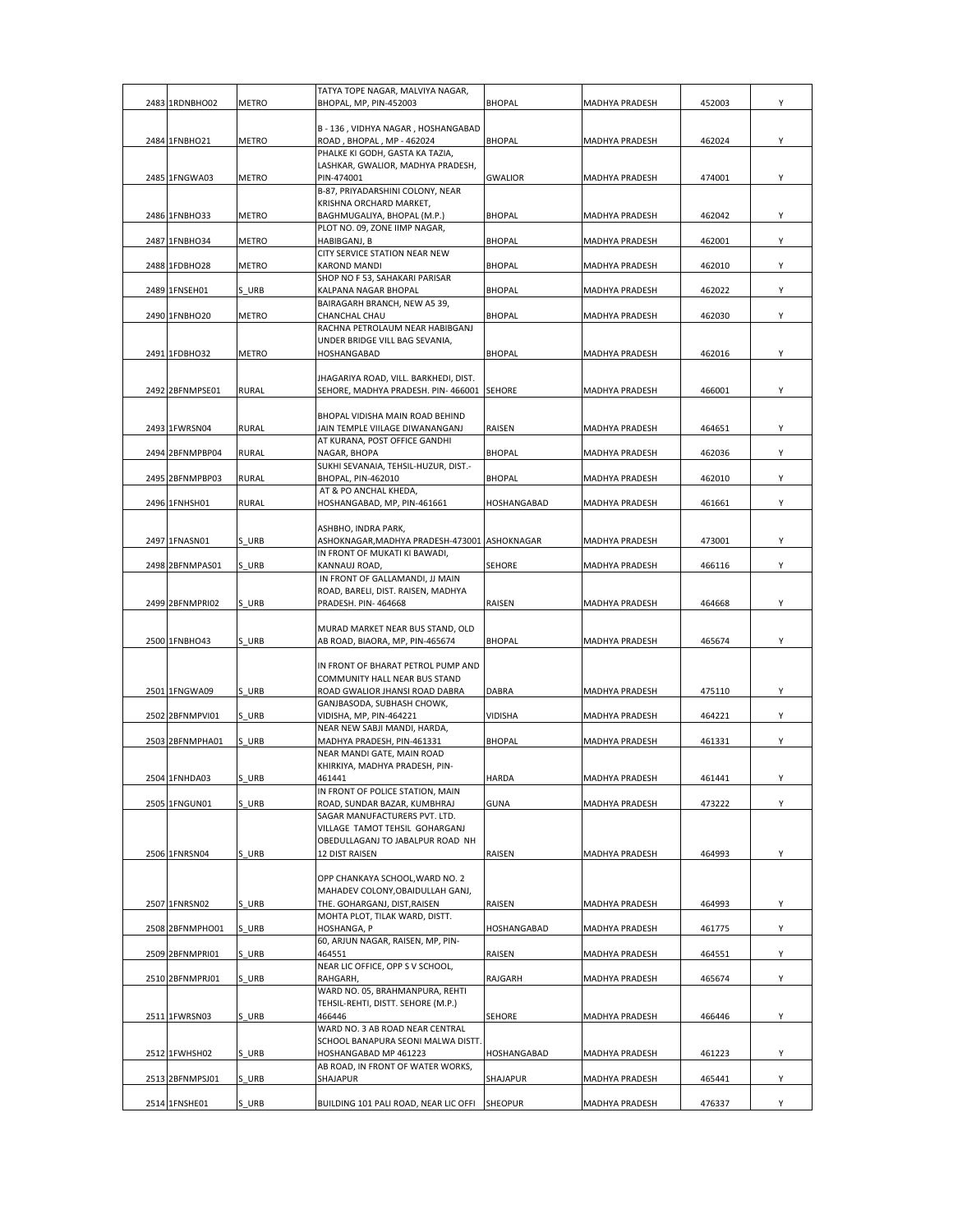|      |                 |                       | NEAR KRISHI UPAJ MANDI, SIRONJ,                                                    |                            |                            |                  |        |
|------|-----------------|-----------------------|------------------------------------------------------------------------------------|----------------------------|----------------------------|------------------|--------|
| 2515 | 2BFNMPVI02      | S URB                 | VIDISHA, MP, PIN=464228<br>M. G. ROAD, BRUJ NAGAR                                  | <b>VIDISHA</b>             | MADHYA PRADESH             | 464228           | Υ      |
|      | 2516 1FDSJP01   | S URB                 | CHOURAHA, SHUJALPUR, MP-465333                                                     | SHAJAPUR                   | MADHYA PRADESH             | 465333           | Y      |
|      |                 |                       |                                                                                    |                            |                            |                  |        |
|      |                 |                       | NR BUS STAND, TIMARNI, DIST. HARDA,                                                |                            |                            |                  |        |
|      | 2517 1FNHDA01   | S URB                 | MADHYA PRADESH. PIN-461228                                                         | <b>HARDA</b>               | MADHYA PRADESH             | 461228           | Y      |
|      |                 |                       | 197, INDIRA NAGAR, NEAR ICICI BANK,                                                |                            |                            |                  |        |
|      |                 |                       | MANDIDEEP, RAISEN, MADHYAPRADESH,                                                  |                            |                            |                  |        |
|      | 2518 1FNRSN01   | S URB                 | PIN-482046<br>CENTER GUNJ BETUL. DIST- BETUL. PIN-                                 | RAISEN                     | MADHYA PRADESH             | 462046           | Y      |
|      | 2519 2BFNMPBE01 | URBAN                 | 460001                                                                             | <b>BETUL</b>               | MADHYA PRADESH             | 460001           | Y      |
|      |                 |                       | SRI RAWATPURA, NH 75, JHANSI ROAD,                                                 |                            |                            |                  |        |
|      |                 |                       | SARKAR INSTITUTE OF ENGG. COLLEGE,                                                 |                            |                            |                  |        |
|      | 2520 3BFNMPDT01 | URBAN                 | DATIA                                                                              | <b>DATIA</b>               | MADHYA PRADESH             | 475661           | Υ      |
|      |                 |                       |                                                                                    |                            |                            |                  |        |
|      |                 |                       | OPP HOME GAUARD OFFICE, CIVIL LINE,                                                |                            |                            |                  |        |
|      | 2521 1RDNBHO12  | URBAN                 | HOSHANGABAD, MP, PIN-461001                                                        | HOSHANGABAD                | <b>MADHYA PRADESH</b>      | 461001           | Y      |
|      | 2522 1RDNBHO06  | URBAN                 | MILL AREADUTT PARA, MORENA, MP. PIN-<br>476001                                     | MORENA                     | MADHYA PRADESH             | 476001           | Y      |
|      |                 |                       | CANTONEMENT AREA, MORENA, PIN -                                                    |                            |                            |                  |        |
|      | 2523 1FNBHO65   | METRO                 | 476001                                                                             | <b>BHOPAL</b>              | MADHYA PRADESH             | 476001           | Y      |
|      |                 |                       | MITTAL DHARMASHALA, M. S. ROAD,                                                    |                            |                            |                  |        |
|      | 2524 3BFNMPMO01 | URBAN                 | MORENA. PIN-476001                                                                 | <b>MORENA</b>              | MADHYA PRADESH             | 476001           | Υ      |
|      |                 |                       | RAJDEEP COMPLEX, OPP. MAIN POST                                                    |                            |                            |                  |        |
|      | 2525 1RDNBHO11  | URBAN                 | OFFICE, SEHORE, MP, PIN-466002                                                     | SEHORE                     | MADHYA PRADESH             | 466002           | Y      |
|      |                 |                       | A B ROAD, HAJI SANNU MARKET,                                                       |                            |                            |                  |        |
|      | 2526 1RDNIND04  | URBAN                 | SHIVPURI, MP, 473551                                                               | <b>SHIVPURI</b>            | MADHYA PRADESH             | 473551           | Y      |
|      | 2527 1FNSHI01   | URBAN                 | AGRAWAL FUEL STATION, GUNA NAKA, A                                                 | <b>SHIVPURI</b>            | MADHYA PRADESH             | 473551           | Y      |
|      |                 |                       | <b>B ROAD,</b><br>OPP. BOB, KIRI MOHALLA, VEER                                     |                            |                            |                  |        |
|      |                 |                       | HAQUIKAT RAI MARG, VIDISHA, MP, PIN-                                               |                            |                            |                  |        |
|      | 2528 1FNVID01   | URBAN                 | 464001                                                                             | <b>VIDISHA</b>             | MADHYA PRADESH             | 464001           | Y      |
|      |                 |                       | BINAL VINAYAK, TEL GHANI, A. B.                                                    |                            |                            |                  |        |
|      | 2529 1FDBHO18   | URBAN                 | ROAD, GUNA, MP-                                                                    | <b>GUNA</b>                | <b>MADHYA PRADESH</b>      | 452018           | Υ      |
|      |                 |                       |                                                                                    |                            |                            |                  |        |
|      |                 |                       | NAITAL, Nasik Aurangabad Road, Naital,                                             |                            |                            |                  |        |
|      | 2530 1FDNAS13   | <b>RURAL</b>          | Dist.- Nasik, Maharashtra, Pin-422303                                              | <b>NASIK</b>               | MAHARASHTRA                | 422303           | Υ      |
|      |                 |                       | KONAMB, Konambe, Tal. Sinnar, Dist.                                                |                            |                            |                  |        |
|      | 2531 1FDNAS16   | <b>RURAL</b>          | Nasok, Maharashtra. Pin- 422103<br>SOMAVA, BoB, Somaval Branch, Tal-               | <b>NASIK</b>               | MAHARASHTRA                | 422103           | Y      |
|      |                 |                       | Taloda, Nandurbar, Maharashtra, Pin-                                               |                            |                            |                  |        |
|      | 2532 2BCNMHNN04 | <b>RURAL</b>          | 425413                                                                             | NANDURBAR                  | MAHARASHTRA                | 425413           | Υ      |
|      |                 |                       | GITAKU, A/P Kundewadi, Tal. Niphad, Dist.                                          |                            |                            |                  |        |
|      | 2533 1FDNAS10   | <b>RURAL</b>          | Nasik, Maharashtra. Pin- 422303                                                    | NASIK                      | MAHARASHTRA                | 422303           | Y      |
|      |                 |                       | NAMPUR, Nampur, Tal. Malegaon, Dist.                                               |                            |                            |                  |        |
|      | 2534 1FDNAS12   | S URB                 | Nasik, Maharashtra. Pin- 423204                                                    | <b>NASIK</b>               | MAHARASHTRA                | 423204           | Y      |
|      |                 |                       | SSIMAL, SSI Malegaon Branch, Udyog                                                 |                            |                            |                  |        |
|      | 2535 1FDNAS11   |                       | Bhawan, Pune Road, Tal. Sinnar, Dist.                                              |                            |                            |                  |        |
|      | 2536 1FDADR01   | S URB<br><b>RURAL</b> | Nasik, Maharashtra. Pin- 422103<br>Pravara Sangam Branch Tal                       | <b>NASIK</b><br>AHMADNAGAR | MAHARASHTRA<br>MAHARASHTRA | 422103<br>414603 | Υ<br>Υ |
|      |                 |                       | Shivshakti Building Survey No 4436,                                                |                            |                            |                  |        |
|      |                 |                       | Kasara Dumla, Kolhar Ghoti Road, Tahsil                                            |                            |                            |                  |        |
|      |                 |                       | SangamnerShivshakti Building, Survey No                                            |                            |                            |                  |        |
|      |                 |                       | 4436,                                                                              |                            |                            |                  |        |
|      |                 |                       | Kasara Dumla,                                                                      |                            |                            |                  |        |
|      |                 |                       | Kolhar Ghoti Road,                                                                 |                            |                            |                  |        |
|      | 2537 1FDAHN08   | S URB                 | <b>Tahsil Sangamner</b><br>DAHIWA, Dahiwad, Tal-Shirpur, Dist.-                    | AHMEDNAGAR                 | MAHARASHTRA                | 422605           | Υ      |
|      | 2538 1FDDHU02   | <b>RURAL</b>          | Dhule, Maharashtra, Pin-425405                                                     | DHULE                      | MAHARASHTRA                | 425405           | Υ      |
|      | 2539 1FNJLA04   | RURAL                 | viregaon jalna                                                                     | <b>JALNA</b>               | MAHARASHTRA                | 431203           | Υ      |
|      | 2540 1FNJLA03   | URBAN                 | JALNA SHIVAJEE STATUE AREA                                                         | <b>JALNA</b>               | MAHARASHTRA                | 431203           | Υ      |
|      |                 |                       | GOLFCL, Golf Club Nashik, MILLENIUM                                                |                            |                            |                  |        |
|      |                 |                       | PLAZA, SHARANPUR TRIMABK LINK                                                      |                            |                            |                  |        |
|      | 2541 1RDDNAS03  | METRO                 | RD, Nasik, Maharashtra-422002                                                      | <b>NASIK</b>               | MAHARASHTRA                | 422002           | Υ      |
|      |                 |                       |                                                                                    |                            |                            |                  |        |
|      | 2542 1RDDNAS01  | METRO                 | NASIKC, Gauri shankar, Tilak Path, Nasik<br>City Branch, Nasik, Maharashtra-422001 | <b>NASIK</b>               | MAHARASHTRA                | 422001           | Υ      |
|      |                 |                       | LATAUR, RJ Complex, SY No. 24113,                                                  |                            |                            |                  |        |
|      |                 |                       | Engineering Colony Stop, Ausa road, Dis.                                           |                            |                            |                  |        |
|      | 2543 2BCDMHLA02 | URBAN                 | Latur, Maharashtra. Pin-413512                                                     | LATUR                      | MAHARASHTRA                | 413512           | Υ      |
|      |                 |                       |                                                                                    |                            |                            |                  |        |
|      |                 |                       | AURANG, Tilak Path, Paithan Gate,                                                  |                            |                            |                  |        |
|      | 2544 1RDDAUR02  | METRO                 | Aurangabad, Maharashtra, Pin-431001.                                               | AURANGABAD                 | MAHARASHTRA                | 431001           | Υ      |
|      |                 |                       | MUKHED, Nagesh Niwar Nars Road,                                                    |                            |                            |                  |        |
|      | 2545 2BCNMHNA01 | S URB                 | Mukhed Nanded, Maharashtra Pin-<br>431712                                          | NANDED                     | MAHARASHTRA                | 431712           | Υ      |
|      |                 |                       |                                                                                    |                            |                            |                  |        |
|      |                 |                       | MUMNAS, Mumbai Naka Parisar Branch,                                                |                            |                            |                  |        |
|      |                 |                       | Suyojit Commercial Complex, Shop no. 14                                            |                            |                            |                  |        |
|      |                 |                       | & 15, Near Hotel Prakash, Mumbai Naka                                              |                            |                            |                  |        |
|      | 2546 1FDNAS20   | <b>METRO</b>          | Parisar, Nashik, Pin-422001                                                        | <b>NASIK</b>               | MAHARASHTRA                | 422009           | Y      |